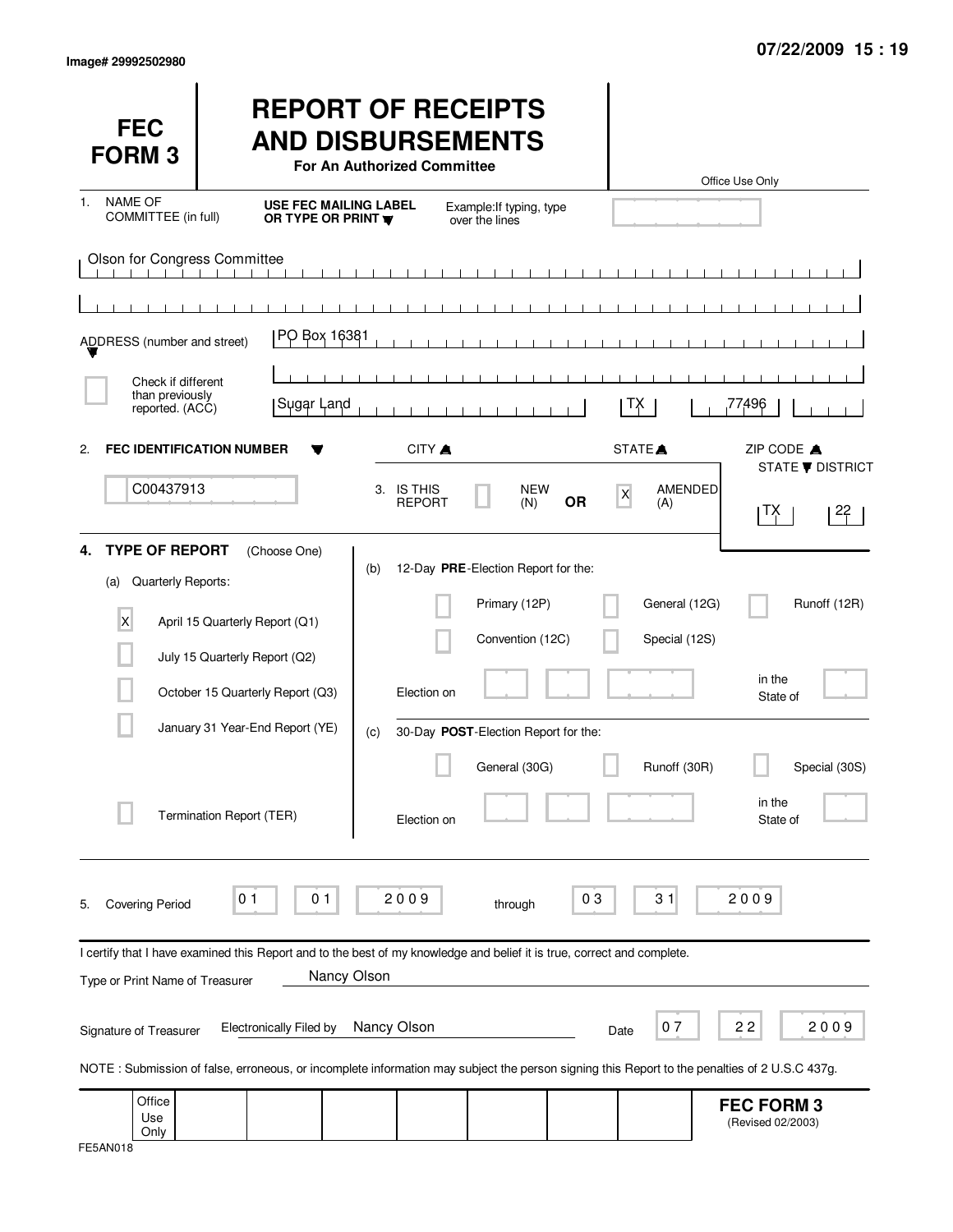**A.** Form/Schedule : **F3A** Transaction ID :

Amendment is necessary to answers concerns in RQ-2 dates June 16, 2009. The amemdment will clarify questions regarding offsets to operating expenditures as well as disclose payment on debt on Schedule D.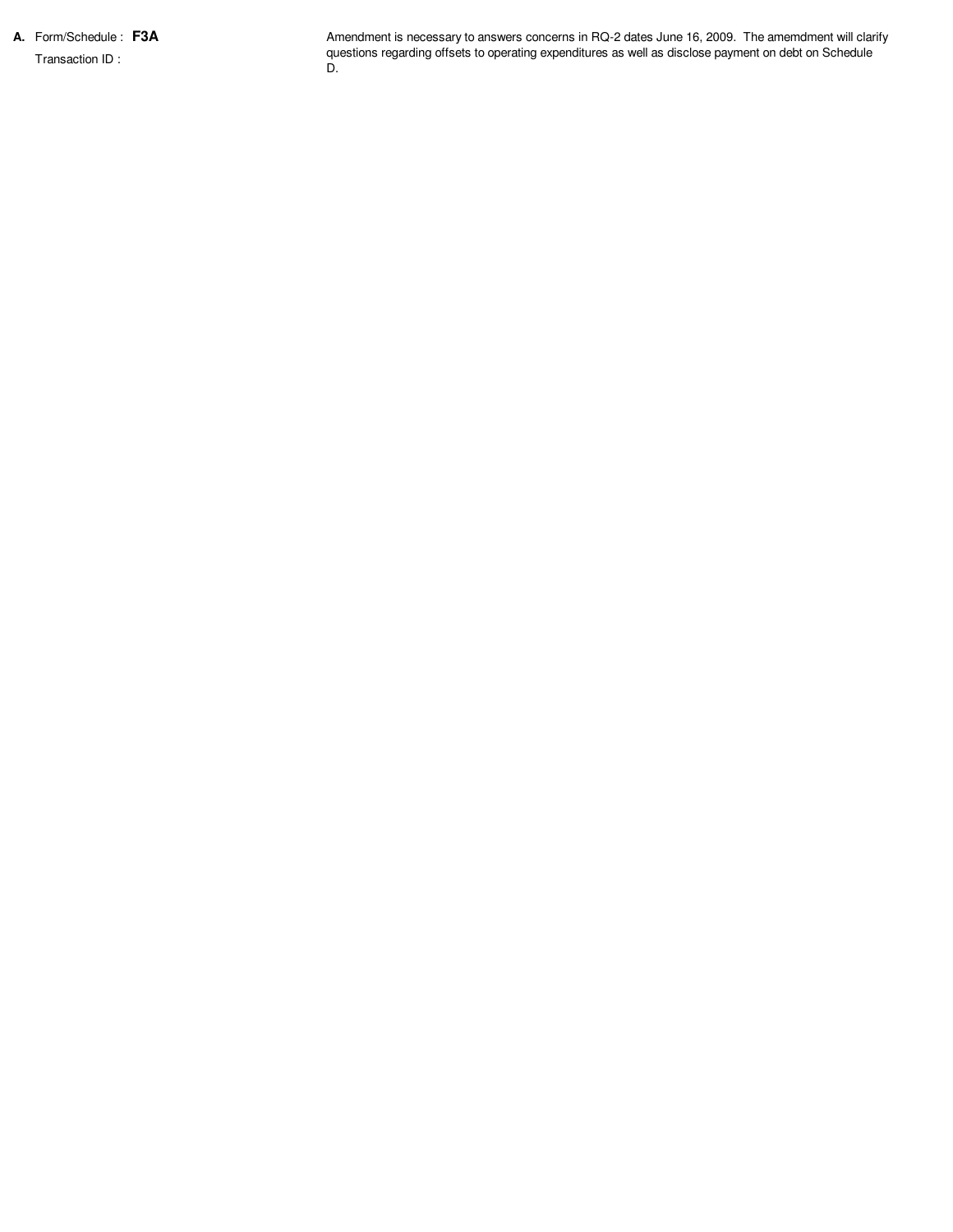| Image# 29992502982 |     | FEC Form 3 (Revised 02/2003)                                                                        | <b>SUMMARY PAGE</b><br>of Receipts and Disbursements                                       | 3/137                                                                                                     |
|--------------------|-----|-----------------------------------------------------------------------------------------------------|--------------------------------------------------------------------------------------------|-----------------------------------------------------------------------------------------------------------|
|                    |     | Write or Type Committee Name                                                                        |                                                                                            |                                                                                                           |
|                    |     | Olson for Congress Committee                                                                        |                                                                                            |                                                                                                           |
|                    |     | Report Covering the Period:<br>From:                                                                | D D<br>2009<br>M.<br>М<br>Y<br>0 <sub>1</sub><br>0 <sub>1</sub>                            | D D<br>$\begin{array}{c} \n 1.48 \rightarrow 0.04 \\  2.009\n \end{array}$<br>M M<br>Y<br>03<br>31<br>To: |
|                    |     |                                                                                                     | <b>COLUMN A</b><br><b>This Period</b>                                                      | <b>COLUMN B</b><br><b>Election Cycle-to-Date</b>                                                          |
| 6.                 |     | Net Contributions (other than loans)                                                                |                                                                                            |                                                                                                           |
|                    | (a) | <b>Total Contributions</b><br>(other than loans) (from Line 11(e))                                  | 180572.50                                                                                  | 313390.30                                                                                                 |
|                    | (b) | <b>Total Contribution Refunds</b>                                                                   | 0.00                                                                                       | 2434.56                                                                                                   |
|                    | (c) | Net Contributions (other than loans)<br>(subtract Line $6(b)$ from Line $6(a)$ )                    | 180572.50                                                                                  | 310955.74                                                                                                 |
| 7.                 |     | Net Operating Expenditures                                                                          |                                                                                            |                                                                                                           |
|                    | (a) | <b>Total Operating Expenditures</b>                                                                 | 149162.55                                                                                  | 240035.24                                                                                                 |
|                    | (b) | <b>Total Offsets to Operating</b><br>Expenditures (from Line 14)                                    | 25939.60                                                                                   | 25939.60                                                                                                  |
|                    | (c) | Net Operating Expenditures<br>(subtract Line 7(b) from Line 7(a))                                   | 123222.95                                                                                  | 214095.64                                                                                                 |
| 8.                 |     | Cash on Hand at Close of<br>Reporting Period (from Line 27)                                         | 88200.09                                                                                   |                                                                                                           |
| 9.                 |     | Debts and Obligations Owed TO<br>the Committee (Itemize all on<br>Schedule C and/or Schedule D)     | 0.00                                                                                       |                                                                                                           |
|                    |     | 10. Debts and Obligations Owed BY<br>the Committee (Itemize all on<br>Schedule C and/or Schedule D) | 171000.00                                                                                  |                                                                                                           |
|                    |     |                                                                                                     | For further information contact:<br><b>Federal Election Commission</b><br>999 E Street, NW |                                                                                                           |
|                    |     |                                                                                                     | Washington, DC 20463                                                                       |                                                                                                           |

Toll Free 800-424-9530 Local 202-694-1100

FE5AN018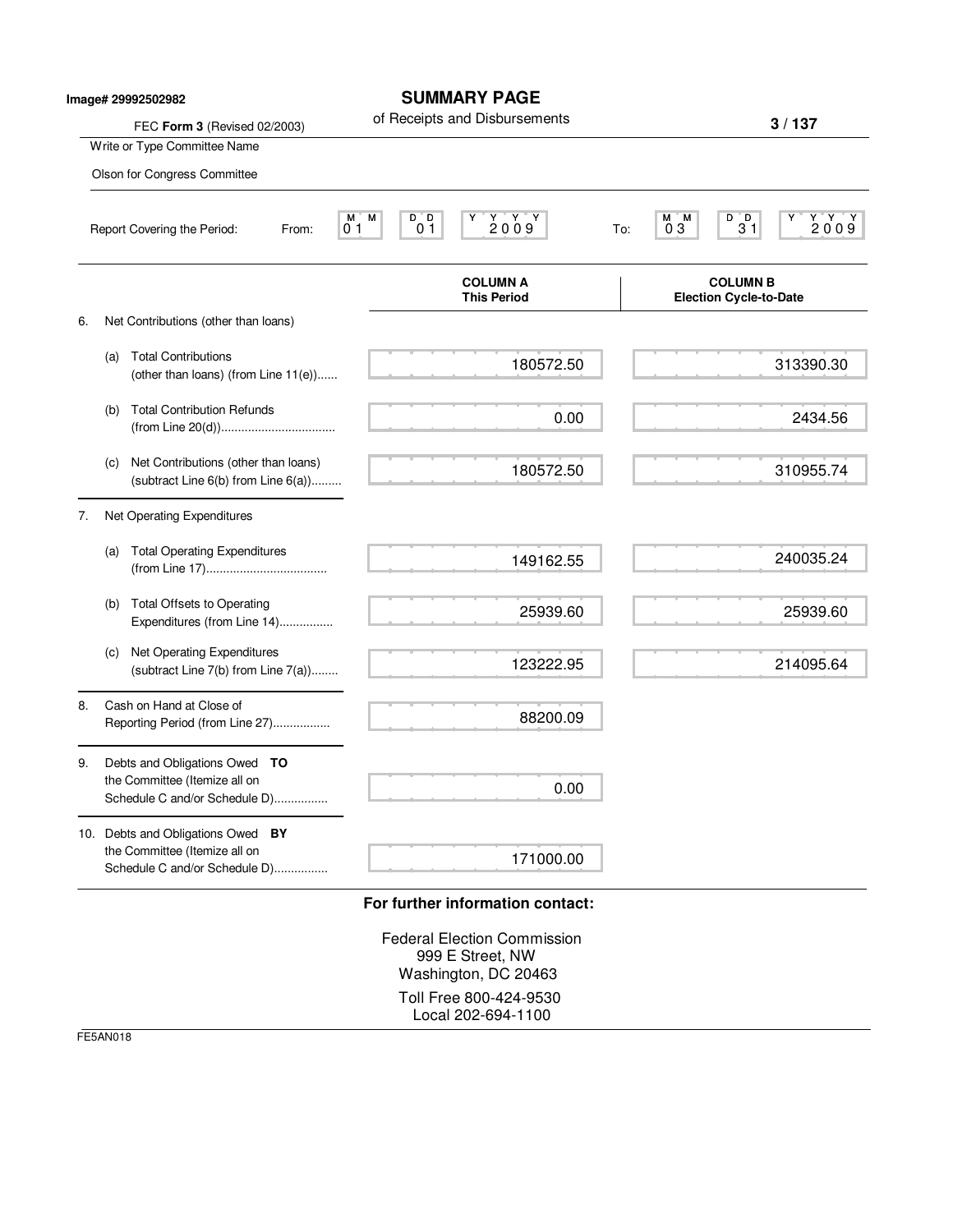| Image# 29992502983 |                                                                                                   | <b>DETAILED SUMMARY PAGE</b><br>of Receipts                                                                                     |                                                                                                                        |
|--------------------|---------------------------------------------------------------------------------------------------|---------------------------------------------------------------------------------------------------------------------------------|------------------------------------------------------------------------------------------------------------------------|
|                    | FEC Form 3 (Revised 12/2003)<br>Write or Type Committee Name<br>Olson for Congress Committee      |                                                                                                                                 | 4/137                                                                                                                  |
|                    | Report Covering the Period:<br>From:                                                              | $\begin{bmatrix} Y & Y & Y \\ 2 & 0 & 0 & 9 \end{bmatrix}$<br>М<br>M<br>$\overline{D}$<br>D<br>0 <sub>1</sub><br>0 <sub>1</sub> | $D^{\bullet}D$<br>$\begin{array}{c}\nY \rightarrow Y \rightarrow Y \\ 2009\n\end{array}$<br>M<br>'M<br>03<br>31<br>To: |
|                    | <b>I. RECEIPTS</b>                                                                                | <b>COLUMN A</b><br><b>Total This Period</b>                                                                                     | <b>COLUMN B</b><br><b>Election Cycle-to-Date</b>                                                                       |
|                    | 11. CONTRIBUTIONS (other than loans) FROM:                                                        |                                                                                                                                 |                                                                                                                        |
| (a)                | Individuals/Persons Other Than<br><b>Political Committees</b><br>Itemized (use Schedule A)<br>(i) | 98445.00                                                                                                                        | 134095.00                                                                                                              |
|                    |                                                                                                   | 4911.00                                                                                                                         | 15159.00                                                                                                               |
|                    | (iii) TOTAL of contributions                                                                      | 103356.00                                                                                                                       | 149254.00                                                                                                              |
|                    | from individuals                                                                                  | 0.00                                                                                                                            | 0.00                                                                                                                   |
| (b)<br>(c)         | Political Party Committees<br><b>Other Political Committees</b>                                   | 77216.50                                                                                                                        | 164136.30                                                                                                              |
| (d)                |                                                                                                   | 0.00                                                                                                                            | 0.00                                                                                                                   |
| (e)                | TOTAL CONTRIBUTIONS<br>(other than loans)<br>$(add Lines 11(a)(iii), (b), (c), and (d))$          | 180572.50                                                                                                                       | 313390.30                                                                                                              |
|                    | 12. TRANSFERS FROM OTHER<br>AUTHORIZED COMMITTEES                                                 | 0.00                                                                                                                            | 0.00                                                                                                                   |
| 13. LOANS          |                                                                                                   |                                                                                                                                 |                                                                                                                        |
| (a)                | Made or Guaranteed by the                                                                         | 0.00                                                                                                                            | 0.00                                                                                                                   |
|                    |                                                                                                   | 0.00                                                                                                                            | 0.00                                                                                                                   |
| (b)<br>(c)         | <b>TOTAL LOANS</b><br>(add Lines 13(a) and (b))                                                   | 0.00                                                                                                                            | 0.00                                                                                                                   |
|                    | 14. OFFSETS TO OPERATING                                                                          |                                                                                                                                 |                                                                                                                        |
|                    | <b>EXPENDITURES</b><br>(Refunds, Rebates, etc.)                                                   | 25939.60                                                                                                                        | 25939.60                                                                                                               |
|                    | 15. OTHER RECEIPTS<br>(Dividends, Interest, etc.)                                                 | 0.00                                                                                                                            | 0.00                                                                                                                   |
|                    | 16. TOTAL RECEIPTS (add Lines<br>11(e), 12, 13(c), 14, and 15)                                    |                                                                                                                                 |                                                                                                                        |
|                    | (Carry Total to Line 24, page 4)                                                                  | 206512.10                                                                                                                       | 339329.90                                                                                                              |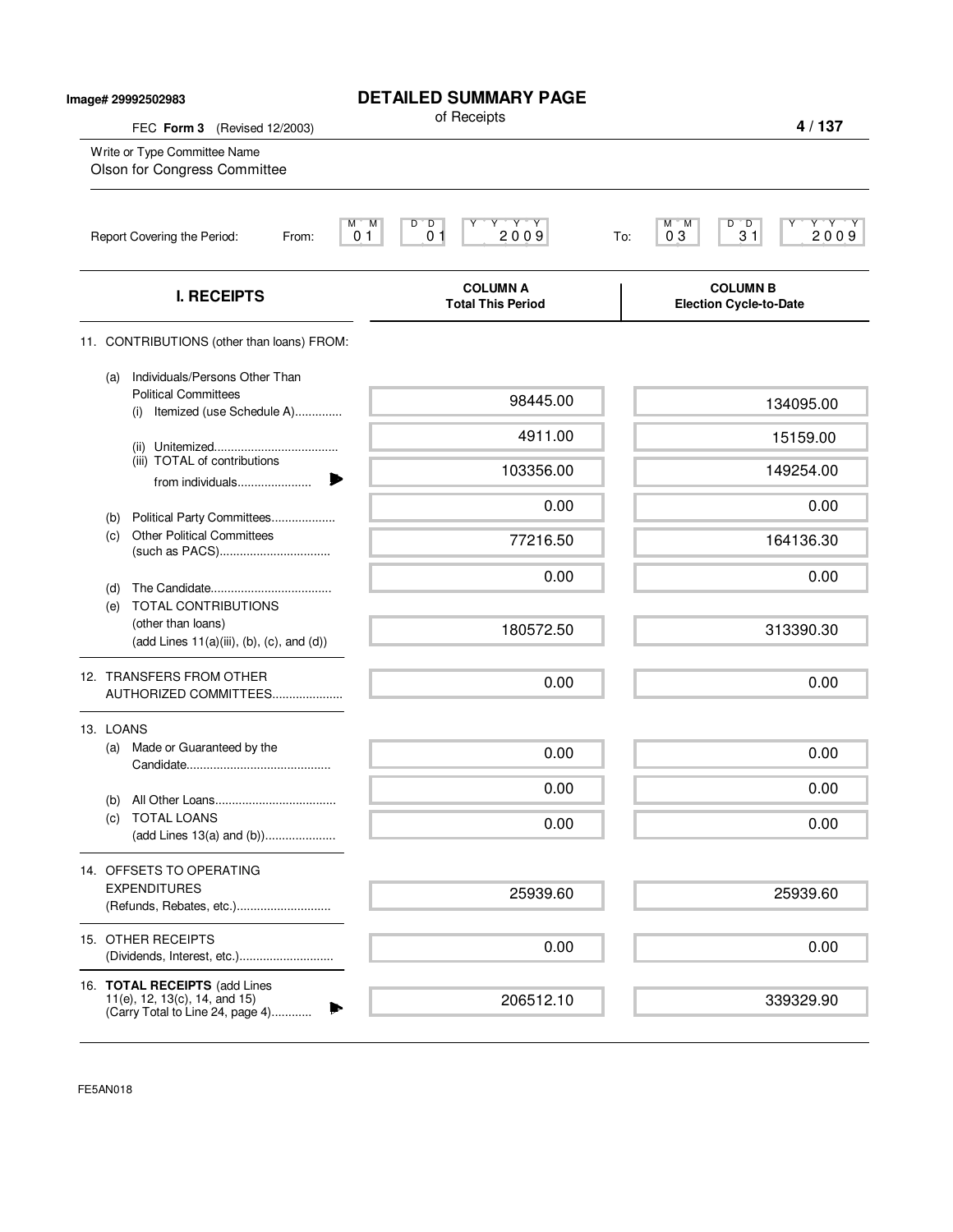## **Image# 29992502984**

## **DETAILED SUMMARY PAGE**

of Disbursements

FEC **Form 3** (Revised 02/2003)

**5 / 137**

| <b>II. DISBURSEMENTS</b>                                                                          | <b>COLUMN A</b><br><b>Total This Period</b> | <b>COLUMN B</b><br><b>Election Cycle-to-Date</b> |
|---------------------------------------------------------------------------------------------------|---------------------------------------------|--------------------------------------------------|
| 17. OPERATING EXPENDITURES                                                                        | 149162.55                                   | 240035.24                                        |
| 18. TRANSFERS TO OTHER<br>AUTHORIZED COMMITTEES                                                   | 0.00                                        | 0.00                                             |
| 19. LOAN REPAYMENTS:<br>(a) Of Loans Made or Guaranteed                                           | 30000.00                                    | 30000.00                                         |
| (b)<br><b>TOTAL LOAN REPAYMENTS</b><br>(C)<br>(add Lines 19(a) and (b))                           | 0.00<br>30000.00                            | 0.00<br>30000.00                                 |
| 20. REFUNDS OF CONTRIBUTIONS TO:<br>Individuals/Persons Other<br>(a)<br>Than Political Committees | 0.00                                        | 500.00                                           |
| Political Party Committees<br>(b)<br><b>Other Political Committees</b><br>(c)                     | 0.00<br>0.00                                | 0.00<br>1934.56                                  |
| <b>TOTAL CONTRIBUTION REFUNDS</b><br>(d)<br>(add Lines 20(a), (b), and (c))                       | 0.00                                        | 2434.56                                          |
| 21. OTHER DISBURSEMENTS                                                                           | 4980.00                                     | 4980.00                                          |
| 22. TOTAL DISBURSEMENTS<br>(add Lines 17, 18, 19(c), 20(d), and 21) $\triangleright$              | 184142.55                                   | 277449.80                                        |

## **III. CASH SUMMARY**

|                                               | 65830.54  |
|-----------------------------------------------|-----------|
|                                               | 206512.10 |
|                                               | 272342.64 |
|                                               | 184142.55 |
| 27. CASH ON HAND AT CLOSE OF REPORTING PERIOD | 88200.09  |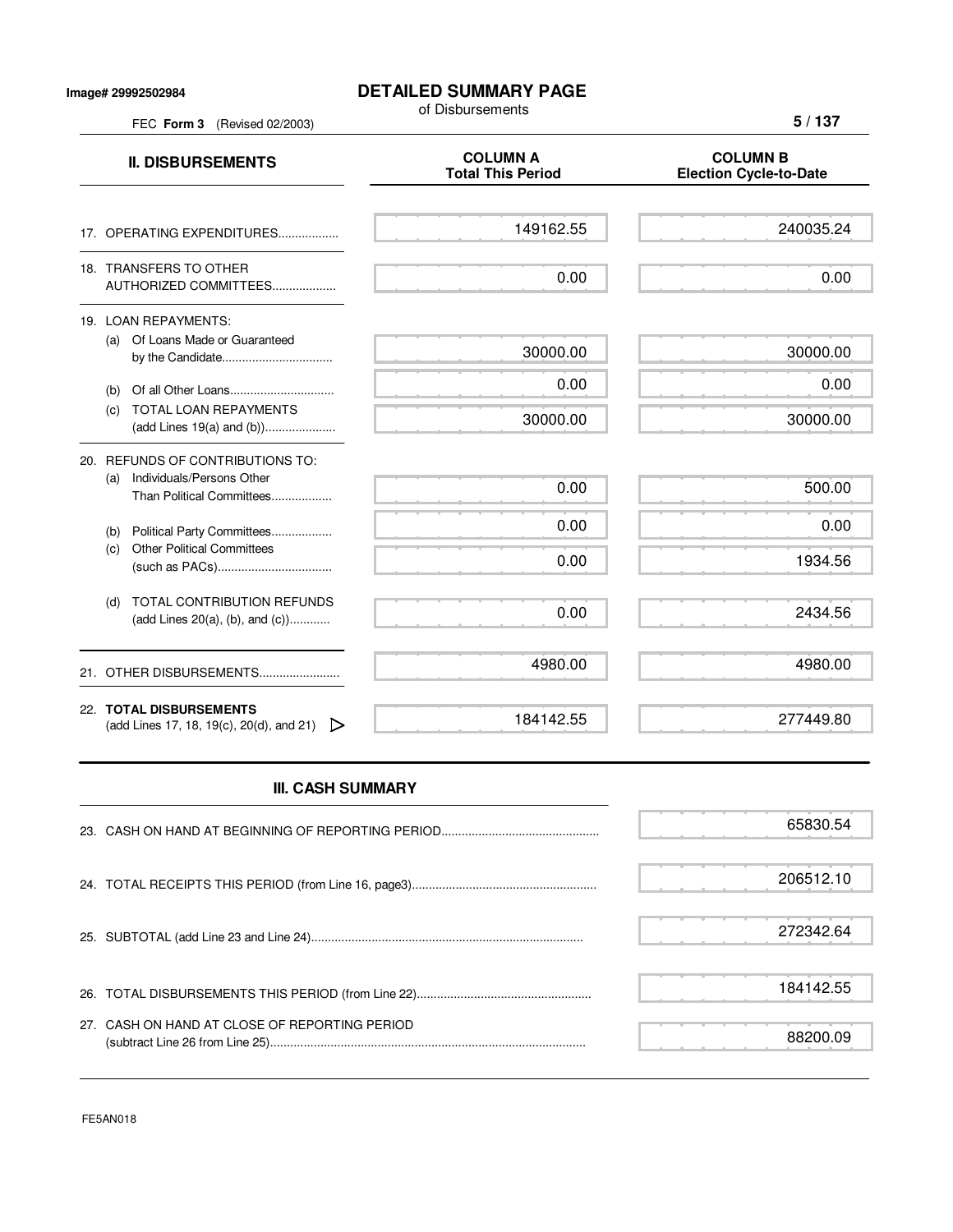|    | <b>SCHEDULE A (FEC Form 3)</b><br><b>ITEMIZED RECEIPTS</b><br>Any information copied from such Reports and Statements may not be sold or used by any person for the purpose of soliciting contributions   | Use separate schedule(s)<br>for each category of the<br><b>Detailed Summary Page</b> | PAGE 6/137<br>FOR LINE NUMBER:<br>(check only one)<br>$\boldsymbol{\mathsf{X}}$<br>11a<br>11 <sub>b</sub><br>11c<br>11d<br>12<br>13a<br>13 <sub>b</sub><br>14<br>15 |
|----|-----------------------------------------------------------------------------------------------------------------------------------------------------------------------------------------------------------|--------------------------------------------------------------------------------------|---------------------------------------------------------------------------------------------------------------------------------------------------------------------|
|    | or for commercial purposes, other than using the name and address of any political committee to solicit contributions from such committee.<br>NAME OF COMMITTEE (In Full)<br>Olson for Congress Committee |                                                                                      |                                                                                                                                                                     |
| А. | Full Name (Last, First, Middle Initial)<br>Carlos Abello<br>Mailing Address<br>210 Alkire Lake Drive                                                                                                      |                                                                                      | Date of Receipt<br>$Y - Y - Y$<br>D<br>$\overline{D}$<br>$M$ $M$ /                                                                                                  |
|    | City                                                                                                                                                                                                      | State<br>Zip Code                                                                    | 2009<br>03<br>29<br>Transaction ID: 90414.C4729                                                                                                                     |
|    | Sugar Land                                                                                                                                                                                                | <b>TX</b><br>77478                                                                   | Amount of Each Receipt this Period                                                                                                                                  |
|    | FEC ID number of contributing<br>federal political committee.                                                                                                                                             | C                                                                                    | 500.00                                                                                                                                                              |
|    | Name of Employer<br>Retired                                                                                                                                                                               | Occupation<br>Retired                                                                | Receipt                                                                                                                                                             |
|    | 2010<br>Receipt For:<br>$X$ Primary<br>General<br>Other (specify) $\blacktriangledown$                                                                                                                    | Election Cycle-to-Date<br>▼<br>500.00                                                |                                                                                                                                                                     |
| В. | Full Name (Last, First, Middle Initial)<br>Durga Agrawal                                                                                                                                                  |                                                                                      | Date of Receipt                                                                                                                                                     |
|    | Mailing Address 2921 University Blvd.                                                                                                                                                                     |                                                                                      | D<br>$M$ $M$ /<br>$\overline{D}$<br>Y<br>$Y + Y + Y$<br>0 <sub>2</sub><br>09<br>2009                                                                                |
|    | City                                                                                                                                                                                                      | Zip Code<br>State                                                                    | Transaction ID: 90301.C4508                                                                                                                                         |
|    | Houston                                                                                                                                                                                                   | <b>TX</b><br>77005                                                                   | Amount of Each Receipt this Period                                                                                                                                  |
|    | FEC ID number of contributing<br>federal political committee.                                                                                                                                             | C                                                                                    | 2300.00                                                                                                                                                             |
|    | Name of Employer<br>Piping Tech & Products,<br>Inc.                                                                                                                                                       | Occupation<br>CEO                                                                    | Receipt                                                                                                                                                             |
|    | Receipt For:<br>2010                                                                                                                                                                                      | Election Cycle-to-Date<br>▼                                                          |                                                                                                                                                                     |
|    | $X$ Primary<br>General<br>Other (specify) $\blacktriangledown$                                                                                                                                            | 2300.00                                                                              |                                                                                                                                                                     |
| C. | Full Name (Last, First, Middle Initial)<br>Allen Boone Humphries Robinson LLP                                                                                                                             |                                                                                      | Date of Receipt                                                                                                                                                     |
|    | Mailing Address 3200 Southwest Freeway, Suite 2600                                                                                                                                                        |                                                                                      | $M^+$ M<br>$D$ $D$ $l$<br>$Y - Y - Y$<br>$\sqrt{ }$<br>$Y^+$<br>2009<br>0 <sub>2</sub><br>09                                                                        |
|    | City                                                                                                                                                                                                      | Zip Code<br>State                                                                    | Transaction ID: 90415.C4776                                                                                                                                         |
|    | <b>Houston</b>                                                                                                                                                                                            | <b>TX</b><br>77027                                                                   | Amount of Each Receipt this Period                                                                                                                                  |
|    | FEC ID number of contributing<br>federal political committee.                                                                                                                                             | C                                                                                    | 1000.00                                                                                                                                                             |
|    | Name of Employer                                                                                                                                                                                          | Occupation                                                                           | Receipt                                                                                                                                                             |
|    | Receipt For:<br>2010<br>$X$ Primary<br>General<br>Other (specify) $\blacktriangledown$                                                                                                                    | Election Cycle-to-Date<br>v<br>1000.00                                               | NOTE: Partnership                                                                                                                                                   |
|    |                                                                                                                                                                                                           |                                                                                      | 3800.00<br>▶                                                                                                                                                        |
|    |                                                                                                                                                                                                           |                                                                                      |                                                                                                                                                                     |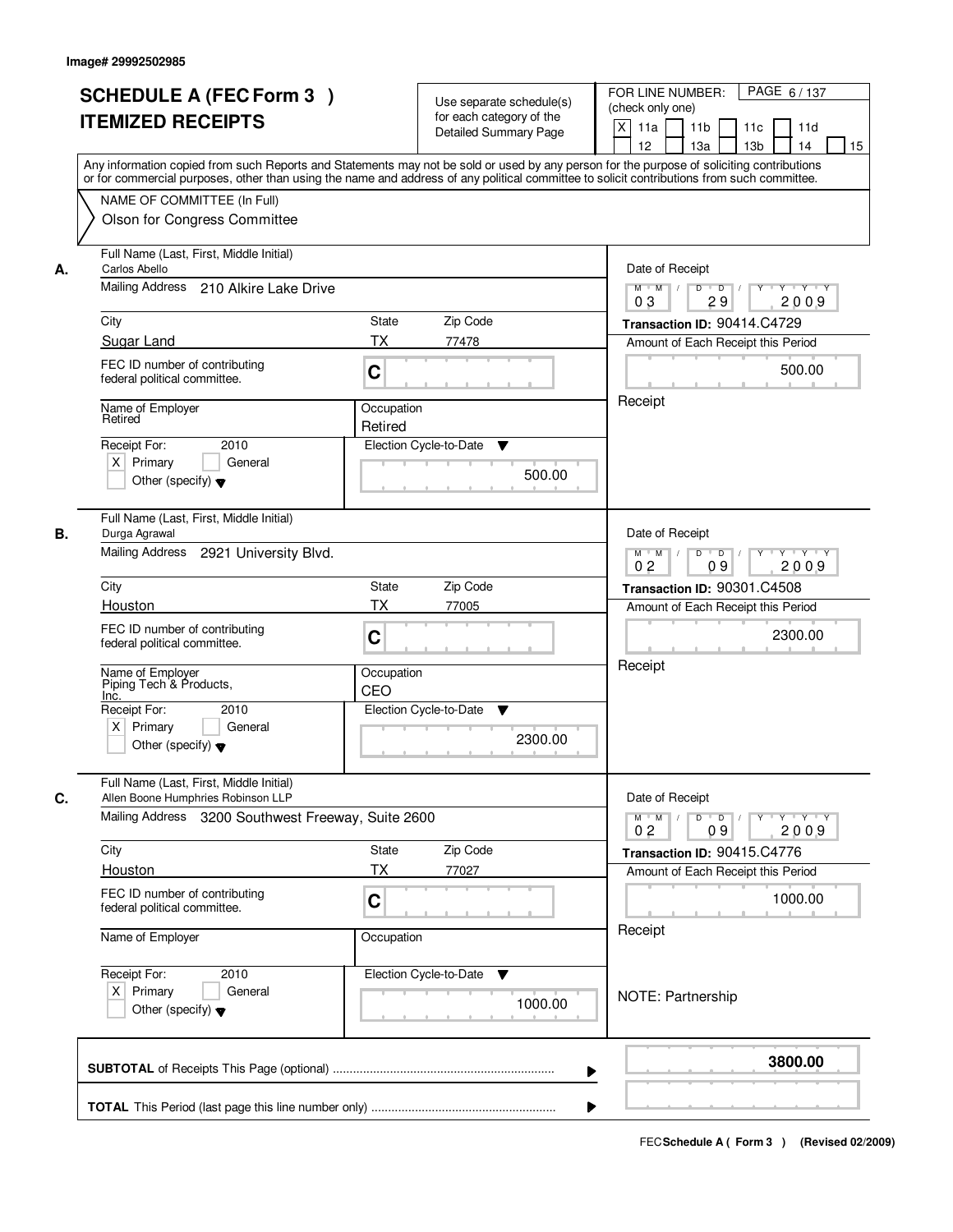|    |                                                                                                                                            |            |                             | PAGE 7/137                                                                                                            |  |  |
|----|--------------------------------------------------------------------------------------------------------------------------------------------|------------|-----------------------------|-----------------------------------------------------------------------------------------------------------------------|--|--|
|    | <b>SCHEDULE A (FEC Form 3)</b>                                                                                                             |            | Use separate schedule(s)    | FOR LINE NUMBER:<br>(check only one)                                                                                  |  |  |
|    | <b>ITEMIZED RECEIPTS</b>                                                                                                                   |            | for each category of the    | $\times$<br>11 <sub>b</sub><br>11a<br>11c<br>11d                                                                      |  |  |
|    |                                                                                                                                            |            | Detailed Summary Page       | 12<br>13a<br>13 <sub>b</sub><br>14<br>15                                                                              |  |  |
|    | Any information copied from such Reports and Statements may not be sold or used by any person for the purpose of soliciting contributions  |            |                             |                                                                                                                       |  |  |
|    | or for commercial purposes, other than using the name and address of any political committee to solicit contributions from such committee. |            |                             |                                                                                                                       |  |  |
|    | NAME OF COMMITTEE (In Full)                                                                                                                |            |                             |                                                                                                                       |  |  |
|    | Olson for Congress Committee                                                                                                               |            |                             |                                                                                                                       |  |  |
|    |                                                                                                                                            |            |                             |                                                                                                                       |  |  |
| А. | Full Name (Last, First, Middle Initial)<br>Joe Allen                                                                                       |            |                             | Date of Receipt                                                                                                       |  |  |
|    | Mailing Address<br>3200 Southwest Freeway, Suite 2600                                                                                      |            |                             | $\overline{D}$<br><b>TEY TEY</b><br>$M$ $M$ /<br>D<br>Y<br>0 <sub>2</sub><br>2009<br>09                               |  |  |
|    | City                                                                                                                                       | State      | Zip Code                    | Transaction ID: 90301.C4530                                                                                           |  |  |
|    | Houston                                                                                                                                    | <b>TX</b>  | 77027                       | Amount of Each Receipt this Period                                                                                    |  |  |
|    | FEC ID number of contributing                                                                                                              |            |                             |                                                                                                                       |  |  |
|    | federal political committee.                                                                                                               | C          |                             | 1000.00                                                                                                               |  |  |
|    |                                                                                                                                            | Occupation |                             | Memo                                                                                                                  |  |  |
|    | Name of Employer<br>ABHR                                                                                                                   | Attorney   |                             |                                                                                                                       |  |  |
|    | 2010<br>Receipt For:                                                                                                                       |            | Election Cycle-to-Date<br>▼ |                                                                                                                       |  |  |
|    | Primary<br>General                                                                                                                         |            |                             | [MEMO ITEM]<br>Partnership->Allen Boone                                                                               |  |  |
|    | X<br>Other (specify) $\blacktriangledown$                                                                                                  |            | 1000.00                     | Humphries Robinson LLP                                                                                                |  |  |
|    | Primary 2008 Debt                                                                                                                          |            |                             |                                                                                                                       |  |  |
| В. | Full Name (Last, First, Middle Initial)<br>Allen Boone Humphries Robinson LLP                                                              |            |                             | Date of Receipt                                                                                                       |  |  |
|    | Mailing Address 3200 Southwest Freeway, Suite 2600                                                                                         |            |                             | D<br>Y Y Y Y<br>$M$ $M$ /<br>$\overline{D}$<br>Y                                                                      |  |  |
|    |                                                                                                                                            |            |                             | 03<br>23<br>2009                                                                                                      |  |  |
|    | City                                                                                                                                       | State      | Zip Code                    | Transaction ID: 90415.C4777                                                                                           |  |  |
|    | Houston                                                                                                                                    | <b>TX</b>  | 77027                       | Amount of Each Receipt this Period                                                                                    |  |  |
|    | FEC ID number of contributing                                                                                                              |            |                             |                                                                                                                       |  |  |
|    | federal political committee.                                                                                                               | C          |                             | $-1000.00$                                                                                                            |  |  |
|    | Name of Employer                                                                                                                           | Occupation |                             | Redesignation FROM Memo                                                                                               |  |  |
|    |                                                                                                                                            |            |                             |                                                                                                                       |  |  |
|    | Receipt For:<br>2010                                                                                                                       |            | Election Cycle-to-Date<br>v |                                                                                                                       |  |  |
|    | $X$ Primary<br>General                                                                                                                     |            |                             | [MEMO ITEM]<br><b>NOTE: Redes</b>                                                                                     |  |  |
|    | Other (specify) $\blacktriangledown$                                                                                                       |            | 1000.00                     |                                                                                                                       |  |  |
|    |                                                                                                                                            |            |                             |                                                                                                                       |  |  |
| C. | Full Name (Last, First, Middle Initial)<br>Allen Boone Humphries Robinson LLP                                                              |            |                             | Date of Receipt                                                                                                       |  |  |
|    | Mailing Address 3200 Southwest Freeway, Suite 2600                                                                                         |            |                             | $M^{\prime}$ M $\rightarrow$ /<br>$D$ $D$ $/$<br>$\mathsf{Y} \dashv \mathsf{Y} \dashv \mathsf{Y}$<br>$Y$ <sup>U</sup> |  |  |
|    |                                                                                                                                            |            |                             | 2009<br>03<br>23                                                                                                      |  |  |
|    | City                                                                                                                                       | State      | Zip Code                    | Transaction ID: 90415.C4778                                                                                           |  |  |
|    | <b>Houston</b>                                                                                                                             | TX         | 77027                       | Amount of Each Receipt this Period                                                                                    |  |  |
|    | FEC ID number of contributing<br>federal political committee.                                                                              | C          |                             | 1000.00                                                                                                               |  |  |
|    | Name of Employer                                                                                                                           | Occupation |                             | Redesignation TO Memo                                                                                                 |  |  |
|    | Receipt For:<br>2010                                                                                                                       |            | Election Cycle-to-Date<br>v |                                                                                                                       |  |  |
|    | Primary<br>General                                                                                                                         |            |                             | [MEMO ITEM]<br>NOTE: Redes                                                                                            |  |  |
|    | X<br>Other (specify) $\blacktriangledown$                                                                                                  |            | 1000.00                     |                                                                                                                       |  |  |
|    | Primary 2008 Debt                                                                                                                          |            |                             |                                                                                                                       |  |  |
|    |                                                                                                                                            |            |                             |                                                                                                                       |  |  |
|    |                                                                                                                                            |            |                             | 0.00                                                                                                                  |  |  |
|    |                                                                                                                                            |            |                             |                                                                                                                       |  |  |
|    |                                                                                                                                            |            |                             |                                                                                                                       |  |  |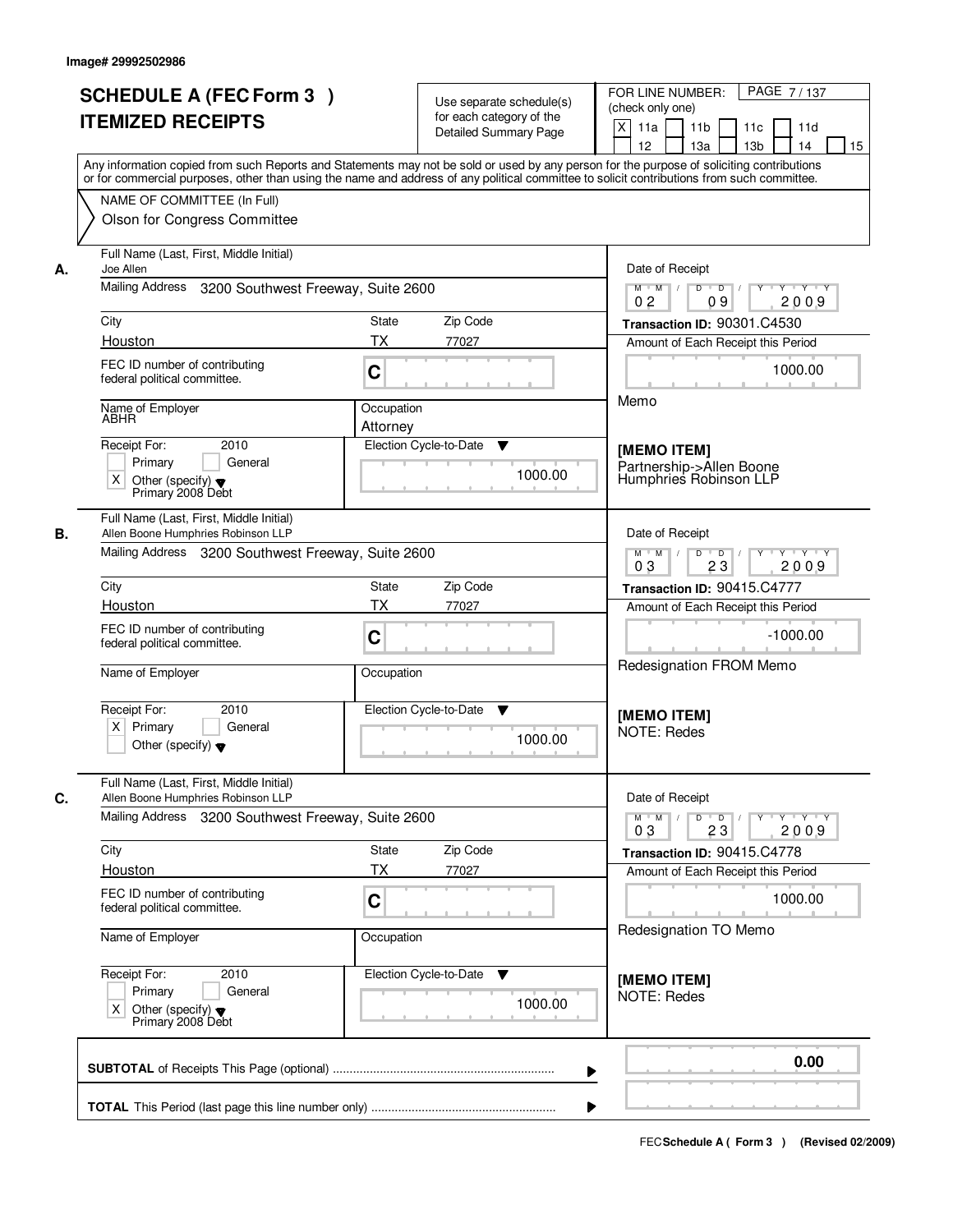|    | <b>SCHEDULE A (FEC Form 3)</b>                                                                                                                                                                                                                                                          |                                     |                                                      | PAGE 8/137<br>FOR LINE NUMBER:                                                                   |
|----|-----------------------------------------------------------------------------------------------------------------------------------------------------------------------------------------------------------------------------------------------------------------------------------------|-------------------------------------|------------------------------------------------------|--------------------------------------------------------------------------------------------------|
|    | <b>ITEMIZED RECEIPTS</b>                                                                                                                                                                                                                                                                |                                     | Use separate schedule(s)<br>for each category of the | (check only one)                                                                                 |
|    |                                                                                                                                                                                                                                                                                         |                                     | <b>Detailed Summary Page</b>                         | $\times$<br>11a<br>11 <sub>b</sub><br>11d<br>11c<br>12<br>13a<br>13 <sub>b</sub><br>14<br>15     |
|    | Any information copied from such Reports and Statements may not be sold or used by any person for the purpose of soliciting contributions<br>or for commercial purposes, other than using the name and address of any political committee to solicit contributions from such committee. |                                     |                                                      |                                                                                                  |
|    | NAME OF COMMITTEE (In Full)                                                                                                                                                                                                                                                             |                                     |                                                      |                                                                                                  |
|    | Olson for Congress Committee                                                                                                                                                                                                                                                            |                                     |                                                      |                                                                                                  |
| А. | Full Name (Last, First, Middle Initial)<br>Joel Allison                                                                                                                                                                                                                                 | Date of Receipt                     |                                                      |                                                                                                  |
|    | Mailing Address 9210 Westwind Court                                                                                                                                                                                                                                                     |                                     |                                                      | $Y \cup Y \cup Y$<br>$M$ $M$ /<br>D<br>$\overline{D}$<br>Y<br>23<br>2009<br>0 <sub>2</sub>       |
|    | City                                                                                                                                                                                                                                                                                    | <b>State</b>                        | Zip Code                                             | Transaction ID: 90325.C4571                                                                      |
|    | Dallas                                                                                                                                                                                                                                                                                  | TX                                  | 75231                                                | Amount of Each Receipt this Period                                                               |
|    | FEC ID number of contributing<br>federal political committee.                                                                                                                                                                                                                           | C                                   |                                                      | 250.00                                                                                           |
|    | Name of Employer<br>Baylor Health Care System                                                                                                                                                                                                                                           | Occupation<br>President             |                                                      | Receipt                                                                                          |
|    | Receipt For:<br>2010                                                                                                                                                                                                                                                                    |                                     | Election Cycle-to-Date<br>▼                          |                                                                                                  |
|    | $X$ Primary<br>General<br>Other (specify) $\blacktriangledown$                                                                                                                                                                                                                          |                                     | 250.00                                               |                                                                                                  |
|    | Full Name (Last, First, Middle Initial)                                                                                                                                                                                                                                                 |                                     |                                                      |                                                                                                  |
| В. | <b>Charles Amato</b><br>Mailing Address 9311 San Pedro Avenue, Suite 600                                                                                                                                                                                                                |                                     |                                                      | Date of Receipt<br>$M$ $M$ /<br>D<br>$\overline{\phantom{0}}$<br>$Y + Y + Y$<br>03<br>2009<br>30 |
|    | City                                                                                                                                                                                                                                                                                    | <b>State</b>                        | Zip Code                                             | Transaction ID: 90414.C4673                                                                      |
|    | San Antonio                                                                                                                                                                                                                                                                             | ТX                                  | 78216                                                | Amount of Each Receipt this Period                                                               |
|    | FEC ID number of contributing<br>federal political committee.                                                                                                                                                                                                                           | C                                   |                                                      | 500.00                                                                                           |
|    | Name of Employer<br><b>SWBC</b>                                                                                                                                                                                                                                                         | Occupation<br>Chairman              |                                                      | Receipt                                                                                          |
|    | Receipt For:<br>2010                                                                                                                                                                                                                                                                    |                                     | Election Cycle-to-Date<br>v                          |                                                                                                  |
|    | $X$ Primary<br>General<br>Other (specify) $\blacktriangledown$                                                                                                                                                                                                                          |                                     | 500.00                                               |                                                                                                  |
| C. | Full Name (Last, First, Middle Initial)<br><b>Kamal Ariss</b>                                                                                                                                                                                                                           |                                     |                                                      | Date of Receipt                                                                                  |
|    | <b>Mailing Address</b><br>6150 Olympia Drive                                                                                                                                                                                                                                            |                                     |                                                      | γ≕ γ ⊤γ<br>$M^+$ M<br>$D$ $D$<br>Y<br>2009<br>0 <sub>2</sub><br>09                               |
|    | City                                                                                                                                                                                                                                                                                    | State                               | Zip Code                                             | Transaction ID: 90301.C4513                                                                      |
|    | Houston                                                                                                                                                                                                                                                                                 | <b>TX</b>                           | 77057                                                | Amount of Each Receipt this Period                                                               |
|    | FEC ID number of contributing<br>federal political committee.                                                                                                                                                                                                                           | C                                   |                                                      | 250.00                                                                                           |
|    | Name of Employer<br>JE Dunn South Central, In-<br>c.                                                                                                                                                                                                                                    | Occupation<br><b>Vice President</b> |                                                      | Receipt                                                                                          |
|    | Receipt For:<br>2010                                                                                                                                                                                                                                                                    |                                     | Election Cycle-to-Date<br>v                          |                                                                                                  |
|    | $X$ Primary<br>General<br>Other (specify) $\blacktriangledown$                                                                                                                                                                                                                          |                                     | 250.00                                               |                                                                                                  |
|    |                                                                                                                                                                                                                                                                                         |                                     |                                                      | 1000.00                                                                                          |
|    |                                                                                                                                                                                                                                                                                         |                                     |                                                      |                                                                                                  |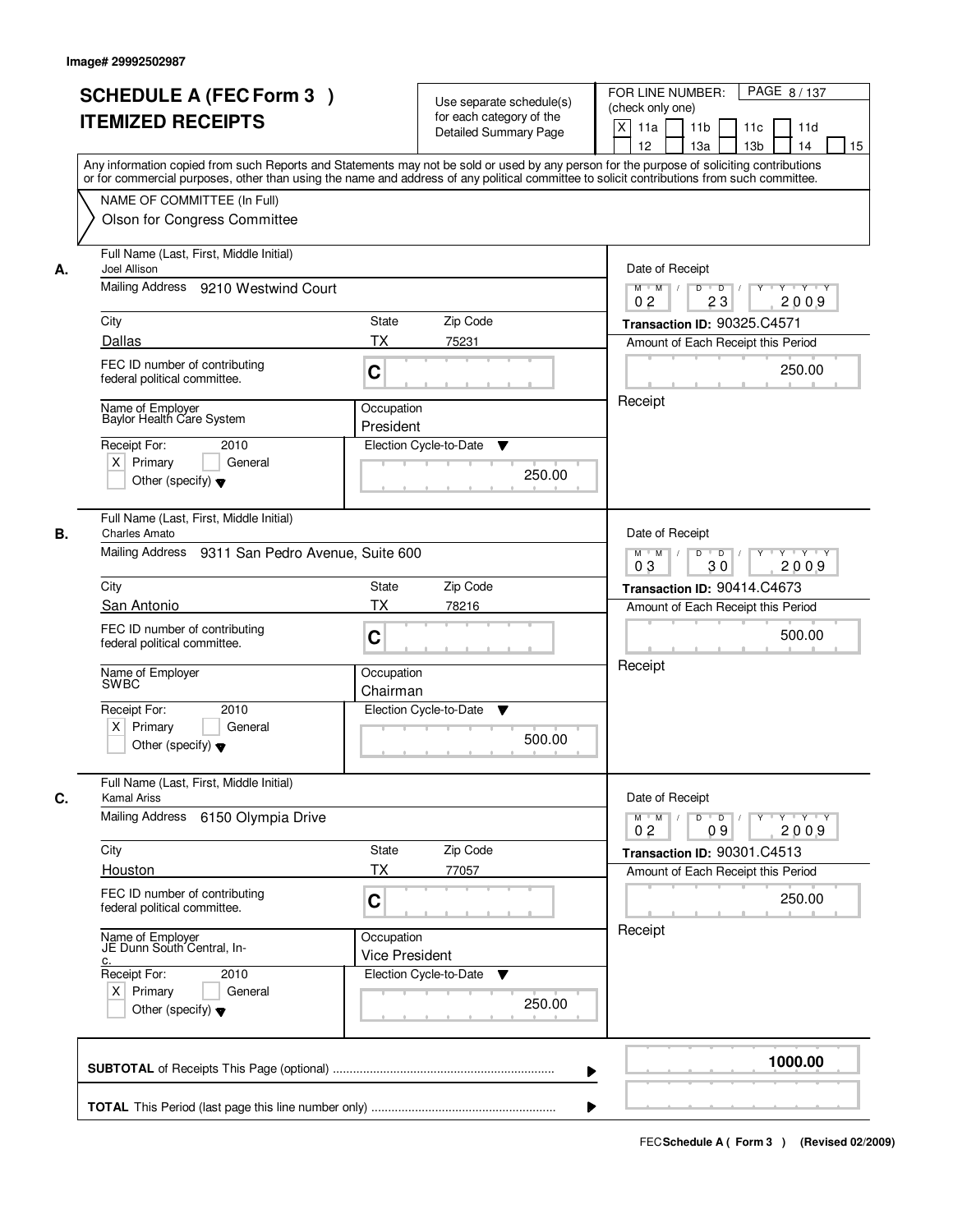| Use separate schedule(s)<br>(check only one)<br>for each category of the<br><b>ITEMIZED RECEIPTS</b><br>X<br>11a<br>11 <sub>b</sub><br>11c<br>11d<br><b>Detailed Summary Page</b><br>12<br>13a<br>13 <sub>b</sub><br>14<br>15<br>Any information copied from such Reports and Statements may not be sold or used by any person for the purpose of soliciting contributions<br>or for commercial purposes, other than using the name and address of any political committee to solicit contributions from such committee.<br>NAME OF COMMITTEE (In Full)<br>Olson for Congress Committee<br>Full Name (Last, First, Middle Initial)<br>Harvinder Arora<br>Date of Receipt<br>Mailing Address 4704 Yorkshire Street<br>$Y - Y - Y$<br>$M$ $M$<br>D<br>$\overline{D}$<br>07<br>2009<br>0 <sub>2</sub><br>City<br>State<br>Zip Code<br>Transaction ID: 90301.C4490<br>Sugar Land<br>ТX<br>77479<br>Amount of Each Receipt this Period<br>FEC ID number of contributing<br>C<br>250.00<br>federal political committee.<br>Receipt<br>Name of Employer<br>Allied Union Inc.<br>Occupation<br>Executive<br>Receipt For:<br>2010<br>Election Cycle-to-Date<br>▼<br>Primary<br>General<br>350.00<br>$\times$<br>Other (specify) $\blacktriangledown$<br>Primary 2008 Debt<br>Full Name (Last, First, Middle Initial)<br>Date of Receipt<br>Howard Baldwin Jr.<br>Mailing Address 18 Great Wood<br>D<br>$Y - Y - Y$<br>$M$ $M$ /<br>$\overline{D}$<br>03<br>25<br>2009<br>Zip Code<br>City<br><b>State</b><br>Transaction ID: 90414.C4608<br><b>TX</b><br>San Antonio<br>78232<br>Amount of Each Receipt this Period<br>FEC ID number of contributing<br>500.00<br>C<br>federal political committee.<br>Receipt<br>Name of Employer<br>Occupation<br>Maximus Inc.<br>Sr. VP<br>Receipt For:<br>2010<br>Election Cycle-to-Date<br>Y<br>$X$ Primary<br>General<br>500.00<br>Other (specify) $\blacktriangledown$<br>Full Name (Last, First, Middle Initial)<br>Date of Receipt<br><b>Richard Bamberger</b><br>Mailing Address 15 South Cheska<br>$M$ $M$<br>$D$ $D$ $/$<br>$Y \rightarrow Y \rightarrow Y$<br>$\top$ /<br>2009<br>12<br>01<br>Zip Code<br>City<br>State<br>Transaction ID: C4451<br><b>TX</b><br>Houston<br>77024<br>Amount of Each Receipt this Period<br>FEC ID number of contributing<br>250.00<br>C<br>federal political committee.<br>Earmarked(Receipt)<br>Name of Employer<br>The Metal House<br>Occupation<br>Owner<br>Receipt For:<br>Election Cycle-to-Date<br>2010<br>v<br>$X$ Primary<br>General<br>250.00<br>Other (specify) $\blacktriangledown$<br>1000.00 |    | <b>SCHEDULE A (FEC Form 3)</b> |  | PAGE 9/137<br>FOR LINE NUMBER: |
|-------------------------------------------------------------------------------------------------------------------------------------------------------------------------------------------------------------------------------------------------------------------------------------------------------------------------------------------------------------------------------------------------------------------------------------------------------------------------------------------------------------------------------------------------------------------------------------------------------------------------------------------------------------------------------------------------------------------------------------------------------------------------------------------------------------------------------------------------------------------------------------------------------------------------------------------------------------------------------------------------------------------------------------------------------------------------------------------------------------------------------------------------------------------------------------------------------------------------------------------------------------------------------------------------------------------------------------------------------------------------------------------------------------------------------------------------------------------------------------------------------------------------------------------------------------------------------------------------------------------------------------------------------------------------------------------------------------------------------------------------------------------------------------------------------------------------------------------------------------------------------------------------------------------------------------------------------------------------------------------------------------------------------------------------------------------------------------------------------------------------------------------------------------------------------------------------------------------------------------------------------------------------------------------------------------------------------------------------------------------------------------------------------------------------------------------------------------------------------------------------------------------------------------------------------------------------------|----|--------------------------------|--|--------------------------------|
|                                                                                                                                                                                                                                                                                                                                                                                                                                                                                                                                                                                                                                                                                                                                                                                                                                                                                                                                                                                                                                                                                                                                                                                                                                                                                                                                                                                                                                                                                                                                                                                                                                                                                                                                                                                                                                                                                                                                                                                                                                                                                                                                                                                                                                                                                                                                                                                                                                                                                                                                                                               |    |                                |  |                                |
|                                                                                                                                                                                                                                                                                                                                                                                                                                                                                                                                                                                                                                                                                                                                                                                                                                                                                                                                                                                                                                                                                                                                                                                                                                                                                                                                                                                                                                                                                                                                                                                                                                                                                                                                                                                                                                                                                                                                                                                                                                                                                                                                                                                                                                                                                                                                                                                                                                                                                                                                                                               |    |                                |  |                                |
|                                                                                                                                                                                                                                                                                                                                                                                                                                                                                                                                                                                                                                                                                                                                                                                                                                                                                                                                                                                                                                                                                                                                                                                                                                                                                                                                                                                                                                                                                                                                                                                                                                                                                                                                                                                                                                                                                                                                                                                                                                                                                                                                                                                                                                                                                                                                                                                                                                                                                                                                                                               |    |                                |  |                                |
|                                                                                                                                                                                                                                                                                                                                                                                                                                                                                                                                                                                                                                                                                                                                                                                                                                                                                                                                                                                                                                                                                                                                                                                                                                                                                                                                                                                                                                                                                                                                                                                                                                                                                                                                                                                                                                                                                                                                                                                                                                                                                                                                                                                                                                                                                                                                                                                                                                                                                                                                                                               |    |                                |  |                                |
|                                                                                                                                                                                                                                                                                                                                                                                                                                                                                                                                                                                                                                                                                                                                                                                                                                                                                                                                                                                                                                                                                                                                                                                                                                                                                                                                                                                                                                                                                                                                                                                                                                                                                                                                                                                                                                                                                                                                                                                                                                                                                                                                                                                                                                                                                                                                                                                                                                                                                                                                                                               |    |                                |  |                                |
|                                                                                                                                                                                                                                                                                                                                                                                                                                                                                                                                                                                                                                                                                                                                                                                                                                                                                                                                                                                                                                                                                                                                                                                                                                                                                                                                                                                                                                                                                                                                                                                                                                                                                                                                                                                                                                                                                                                                                                                                                                                                                                                                                                                                                                                                                                                                                                                                                                                                                                                                                                               |    |                                |  |                                |
|                                                                                                                                                                                                                                                                                                                                                                                                                                                                                                                                                                                                                                                                                                                                                                                                                                                                                                                                                                                                                                                                                                                                                                                                                                                                                                                                                                                                                                                                                                                                                                                                                                                                                                                                                                                                                                                                                                                                                                                                                                                                                                                                                                                                                                                                                                                                                                                                                                                                                                                                                                               | А. |                                |  |                                |
|                                                                                                                                                                                                                                                                                                                                                                                                                                                                                                                                                                                                                                                                                                                                                                                                                                                                                                                                                                                                                                                                                                                                                                                                                                                                                                                                                                                                                                                                                                                                                                                                                                                                                                                                                                                                                                                                                                                                                                                                                                                                                                                                                                                                                                                                                                                                                                                                                                                                                                                                                                               |    |                                |  |                                |
|                                                                                                                                                                                                                                                                                                                                                                                                                                                                                                                                                                                                                                                                                                                                                                                                                                                                                                                                                                                                                                                                                                                                                                                                                                                                                                                                                                                                                                                                                                                                                                                                                                                                                                                                                                                                                                                                                                                                                                                                                                                                                                                                                                                                                                                                                                                                                                                                                                                                                                                                                                               |    |                                |  |                                |
|                                                                                                                                                                                                                                                                                                                                                                                                                                                                                                                                                                                                                                                                                                                                                                                                                                                                                                                                                                                                                                                                                                                                                                                                                                                                                                                                                                                                                                                                                                                                                                                                                                                                                                                                                                                                                                                                                                                                                                                                                                                                                                                                                                                                                                                                                                                                                                                                                                                                                                                                                                               |    |                                |  |                                |
|                                                                                                                                                                                                                                                                                                                                                                                                                                                                                                                                                                                                                                                                                                                                                                                                                                                                                                                                                                                                                                                                                                                                                                                                                                                                                                                                                                                                                                                                                                                                                                                                                                                                                                                                                                                                                                                                                                                                                                                                                                                                                                                                                                                                                                                                                                                                                                                                                                                                                                                                                                               |    |                                |  |                                |
|                                                                                                                                                                                                                                                                                                                                                                                                                                                                                                                                                                                                                                                                                                                                                                                                                                                                                                                                                                                                                                                                                                                                                                                                                                                                                                                                                                                                                                                                                                                                                                                                                                                                                                                                                                                                                                                                                                                                                                                                                                                                                                                                                                                                                                                                                                                                                                                                                                                                                                                                                                               |    |                                |  |                                |
|                                                                                                                                                                                                                                                                                                                                                                                                                                                                                                                                                                                                                                                                                                                                                                                                                                                                                                                                                                                                                                                                                                                                                                                                                                                                                                                                                                                                                                                                                                                                                                                                                                                                                                                                                                                                                                                                                                                                                                                                                                                                                                                                                                                                                                                                                                                                                                                                                                                                                                                                                                               |    |                                |  |                                |
|                                                                                                                                                                                                                                                                                                                                                                                                                                                                                                                                                                                                                                                                                                                                                                                                                                                                                                                                                                                                                                                                                                                                                                                                                                                                                                                                                                                                                                                                                                                                                                                                                                                                                                                                                                                                                                                                                                                                                                                                                                                                                                                                                                                                                                                                                                                                                                                                                                                                                                                                                                               |    |                                |  |                                |
|                                                                                                                                                                                                                                                                                                                                                                                                                                                                                                                                                                                                                                                                                                                                                                                                                                                                                                                                                                                                                                                                                                                                                                                                                                                                                                                                                                                                                                                                                                                                                                                                                                                                                                                                                                                                                                                                                                                                                                                                                                                                                                                                                                                                                                                                                                                                                                                                                                                                                                                                                                               |    |                                |  |                                |
|                                                                                                                                                                                                                                                                                                                                                                                                                                                                                                                                                                                                                                                                                                                                                                                                                                                                                                                                                                                                                                                                                                                                                                                                                                                                                                                                                                                                                                                                                                                                                                                                                                                                                                                                                                                                                                                                                                                                                                                                                                                                                                                                                                                                                                                                                                                                                                                                                                                                                                                                                                               |    |                                |  |                                |
|                                                                                                                                                                                                                                                                                                                                                                                                                                                                                                                                                                                                                                                                                                                                                                                                                                                                                                                                                                                                                                                                                                                                                                                                                                                                                                                                                                                                                                                                                                                                                                                                                                                                                                                                                                                                                                                                                                                                                                                                                                                                                                                                                                                                                                                                                                                                                                                                                                                                                                                                                                               | В. |                                |  |                                |
|                                                                                                                                                                                                                                                                                                                                                                                                                                                                                                                                                                                                                                                                                                                                                                                                                                                                                                                                                                                                                                                                                                                                                                                                                                                                                                                                                                                                                                                                                                                                                                                                                                                                                                                                                                                                                                                                                                                                                                                                                                                                                                                                                                                                                                                                                                                                                                                                                                                                                                                                                                               |    |                                |  |                                |
|                                                                                                                                                                                                                                                                                                                                                                                                                                                                                                                                                                                                                                                                                                                                                                                                                                                                                                                                                                                                                                                                                                                                                                                                                                                                                                                                                                                                                                                                                                                                                                                                                                                                                                                                                                                                                                                                                                                                                                                                                                                                                                                                                                                                                                                                                                                                                                                                                                                                                                                                                                               |    |                                |  |                                |
|                                                                                                                                                                                                                                                                                                                                                                                                                                                                                                                                                                                                                                                                                                                                                                                                                                                                                                                                                                                                                                                                                                                                                                                                                                                                                                                                                                                                                                                                                                                                                                                                                                                                                                                                                                                                                                                                                                                                                                                                                                                                                                                                                                                                                                                                                                                                                                                                                                                                                                                                                                               |    |                                |  |                                |
|                                                                                                                                                                                                                                                                                                                                                                                                                                                                                                                                                                                                                                                                                                                                                                                                                                                                                                                                                                                                                                                                                                                                                                                                                                                                                                                                                                                                                                                                                                                                                                                                                                                                                                                                                                                                                                                                                                                                                                                                                                                                                                                                                                                                                                                                                                                                                                                                                                                                                                                                                                               |    |                                |  |                                |
|                                                                                                                                                                                                                                                                                                                                                                                                                                                                                                                                                                                                                                                                                                                                                                                                                                                                                                                                                                                                                                                                                                                                                                                                                                                                                                                                                                                                                                                                                                                                                                                                                                                                                                                                                                                                                                                                                                                                                                                                                                                                                                                                                                                                                                                                                                                                                                                                                                                                                                                                                                               |    |                                |  |                                |
|                                                                                                                                                                                                                                                                                                                                                                                                                                                                                                                                                                                                                                                                                                                                                                                                                                                                                                                                                                                                                                                                                                                                                                                                                                                                                                                                                                                                                                                                                                                                                                                                                                                                                                                                                                                                                                                                                                                                                                                                                                                                                                                                                                                                                                                                                                                                                                                                                                                                                                                                                                               |    |                                |  |                                |
|                                                                                                                                                                                                                                                                                                                                                                                                                                                                                                                                                                                                                                                                                                                                                                                                                                                                                                                                                                                                                                                                                                                                                                                                                                                                                                                                                                                                                                                                                                                                                                                                                                                                                                                                                                                                                                                                                                                                                                                                                                                                                                                                                                                                                                                                                                                                                                                                                                                                                                                                                                               |    |                                |  |                                |
|                                                                                                                                                                                                                                                                                                                                                                                                                                                                                                                                                                                                                                                                                                                                                                                                                                                                                                                                                                                                                                                                                                                                                                                                                                                                                                                                                                                                                                                                                                                                                                                                                                                                                                                                                                                                                                                                                                                                                                                                                                                                                                                                                                                                                                                                                                                                                                                                                                                                                                                                                                               | C. |                                |  |                                |
|                                                                                                                                                                                                                                                                                                                                                                                                                                                                                                                                                                                                                                                                                                                                                                                                                                                                                                                                                                                                                                                                                                                                                                                                                                                                                                                                                                                                                                                                                                                                                                                                                                                                                                                                                                                                                                                                                                                                                                                                                                                                                                                                                                                                                                                                                                                                                                                                                                                                                                                                                                               |    |                                |  |                                |
|                                                                                                                                                                                                                                                                                                                                                                                                                                                                                                                                                                                                                                                                                                                                                                                                                                                                                                                                                                                                                                                                                                                                                                                                                                                                                                                                                                                                                                                                                                                                                                                                                                                                                                                                                                                                                                                                                                                                                                                                                                                                                                                                                                                                                                                                                                                                                                                                                                                                                                                                                                               |    |                                |  |                                |
|                                                                                                                                                                                                                                                                                                                                                                                                                                                                                                                                                                                                                                                                                                                                                                                                                                                                                                                                                                                                                                                                                                                                                                                                                                                                                                                                                                                                                                                                                                                                                                                                                                                                                                                                                                                                                                                                                                                                                                                                                                                                                                                                                                                                                                                                                                                                                                                                                                                                                                                                                                               |    |                                |  |                                |
|                                                                                                                                                                                                                                                                                                                                                                                                                                                                                                                                                                                                                                                                                                                                                                                                                                                                                                                                                                                                                                                                                                                                                                                                                                                                                                                                                                                                                                                                                                                                                                                                                                                                                                                                                                                                                                                                                                                                                                                                                                                                                                                                                                                                                                                                                                                                                                                                                                                                                                                                                                               |    |                                |  |                                |
|                                                                                                                                                                                                                                                                                                                                                                                                                                                                                                                                                                                                                                                                                                                                                                                                                                                                                                                                                                                                                                                                                                                                                                                                                                                                                                                                                                                                                                                                                                                                                                                                                                                                                                                                                                                                                                                                                                                                                                                                                                                                                                                                                                                                                                                                                                                                                                                                                                                                                                                                                                               |    |                                |  |                                |
|                                                                                                                                                                                                                                                                                                                                                                                                                                                                                                                                                                                                                                                                                                                                                                                                                                                                                                                                                                                                                                                                                                                                                                                                                                                                                                                                                                                                                                                                                                                                                                                                                                                                                                                                                                                                                                                                                                                                                                                                                                                                                                                                                                                                                                                                                                                                                                                                                                                                                                                                                                               |    |                                |  |                                |
|                                                                                                                                                                                                                                                                                                                                                                                                                                                                                                                                                                                                                                                                                                                                                                                                                                                                                                                                                                                                                                                                                                                                                                                                                                                                                                                                                                                                                                                                                                                                                                                                                                                                                                                                                                                                                                                                                                                                                                                                                                                                                                                                                                                                                                                                                                                                                                                                                                                                                                                                                                               |    |                                |  |                                |
|                                                                                                                                                                                                                                                                                                                                                                                                                                                                                                                                                                                                                                                                                                                                                                                                                                                                                                                                                                                                                                                                                                                                                                                                                                                                                                                                                                                                                                                                                                                                                                                                                                                                                                                                                                                                                                                                                                                                                                                                                                                                                                                                                                                                                                                                                                                                                                                                                                                                                                                                                                               |    |                                |  |                                |
|                                                                                                                                                                                                                                                                                                                                                                                                                                                                                                                                                                                                                                                                                                                                                                                                                                                                                                                                                                                                                                                                                                                                                                                                                                                                                                                                                                                                                                                                                                                                                                                                                                                                                                                                                                                                                                                                                                                                                                                                                                                                                                                                                                                                                                                                                                                                                                                                                                                                                                                                                                               |    |                                |  |                                |
|                                                                                                                                                                                                                                                                                                                                                                                                                                                                                                                                                                                                                                                                                                                                                                                                                                                                                                                                                                                                                                                                                                                                                                                                                                                                                                                                                                                                                                                                                                                                                                                                                                                                                                                                                                                                                                                                                                                                                                                                                                                                                                                                                                                                                                                                                                                                                                                                                                                                                                                                                                               |    |                                |  |                                |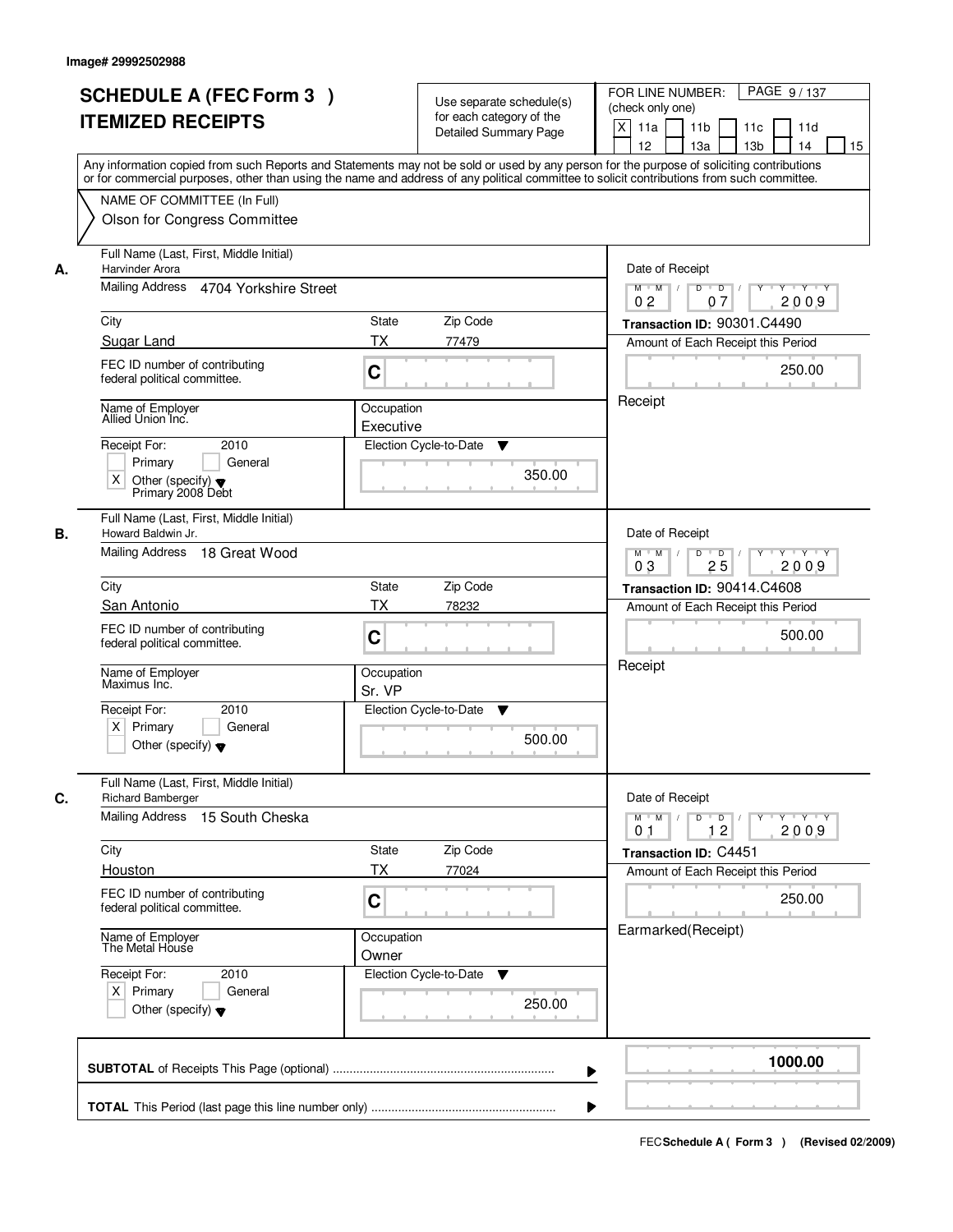| <b>SCHEDULE A (FEC Form 3)</b><br><b>ITEMIZED RECEIPTS</b>                                                           | Use separate schedule(s)<br>for each category of the<br>Detailed Summary Page                                                                                                                                                                                                           | PAGE 10/137<br>FOR LINE NUMBER:<br>(check only one)<br>X<br>11a<br>11 <sub>b</sub><br>11c<br>11d<br>12<br>13a<br>13 <sub>b</sub><br>14<br>15 |
|----------------------------------------------------------------------------------------------------------------------|-----------------------------------------------------------------------------------------------------------------------------------------------------------------------------------------------------------------------------------------------------------------------------------------|----------------------------------------------------------------------------------------------------------------------------------------------|
| NAME OF COMMITTEE (In Full)<br>Olson for Congress Committee                                                          | Any information copied from such Reports and Statements may not be sold or used by any person for the purpose of soliciting contributions<br>or for commercial purposes, other than using the name and address of any political committee to solicit contributions from such committee. |                                                                                                                                              |
| Full Name (Last, First, Middle Initial)<br>Mr. David A. Barish<br>А.<br>Mailing Address<br>38 Du Pont Circle<br>City | State<br>Zip Code                                                                                                                                                                                                                                                                       | Date of Receipt<br>$\Box$ D $\Box$ /<br>Y Y Y Y<br>$M$ $M$ /<br>D<br>Y<br>12<br>2009<br>0 <sub>1</sub><br>Transaction ID: CM282C4451         |
| Sugar Land                                                                                                           | TX<br>77479                                                                                                                                                                                                                                                                             | Amount of Each Receipt this Period                                                                                                           |
| FEC ID number of contributing<br>federal political committee.                                                        | C                                                                                                                                                                                                                                                                                       | 250.00                                                                                                                                       |
| Name of Employer<br>Chair King<br>Receipt For:<br>2010                                                               | Occupation<br>President<br>Election Cycle-to-Date<br>▼                                                                                                                                                                                                                                  | Memo - Conduit memo total<br>[MEMO ITEM]                                                                                                     |
| Primary<br>General<br>X<br>Other (specify) $\blacktriangledown$<br>Other                                             | 1500.00                                                                                                                                                                                                                                                                                 | Earmarked Memo - Conduit<br>total                                                                                                            |
| Full Name (Last, First, Middle Initial)<br>В.<br>John Barger<br>Mailing Address<br>3210 Goldsboro                    |                                                                                                                                                                                                                                                                                         | Date of Receipt<br>D<br>Y Y Y Y<br>$M$ $M$ /<br>$\Box$ D $\Box$ /<br>03<br>31<br>2009                                                        |
| City                                                                                                                 | Zip Code<br>State                                                                                                                                                                                                                                                                       | Transaction ID: 90414.C4755                                                                                                                  |
| San Antonio                                                                                                          | <b>TX</b><br>78230                                                                                                                                                                                                                                                                      | Amount of Each Receipt this Period                                                                                                           |
| FEC ID number of contributing<br>federal political committee.                                                        | C                                                                                                                                                                                                                                                                                       | 1000.00                                                                                                                                      |
| Name of Employer<br>None                                                                                             | Occupation<br><b>Broadcaster</b>                                                                                                                                                                                                                                                        | Receipt                                                                                                                                      |
| Receipt For:<br>2010<br>Primary<br>$\times$<br>General<br>Other (specify) $\blacktriangledown$                       | Election Cycle-to-Date<br>v<br>1000.00                                                                                                                                                                                                                                                  |                                                                                                                                              |
| Full Name (Last, First, Middle Initial)<br>С.<br>Sam Bayliss                                                         |                                                                                                                                                                                                                                                                                         | Date of Receipt                                                                                                                              |
| Mailing Address<br>4303 Oak Trail Court                                                                              |                                                                                                                                                                                                                                                                                         | $M^+$ M<br>$D$ $D$<br>Y Y Y Y<br>0 <sub>2</sub><br>2009<br>09                                                                                |
| City<br>Sugar Land                                                                                                   | Zip Code<br>State<br><b>TX</b><br>77479                                                                                                                                                                                                                                                 | Transaction ID: 90301.C4525<br>Amount of Each Receipt this Period                                                                            |
| FEC ID number of contributing<br>federal political committee.                                                        | C                                                                                                                                                                                                                                                                                       | 200.00                                                                                                                                       |
| Name of Employer<br>Southwestern National Bank                                                                       | Occupation<br>President                                                                                                                                                                                                                                                                 | Receipt                                                                                                                                      |
| Receipt For:<br>2010<br>$X$ Primary<br>General<br>Other (specify) $\blacktriangledown$                               | Election Cycle-to-Date<br>v<br>200.00                                                                                                                                                                                                                                                   |                                                                                                                                              |
|                                                                                                                      |                                                                                                                                                                                                                                                                                         | 1200.00                                                                                                                                      |
|                                                                                                                      |                                                                                                                                                                                                                                                                                         |                                                                                                                                              |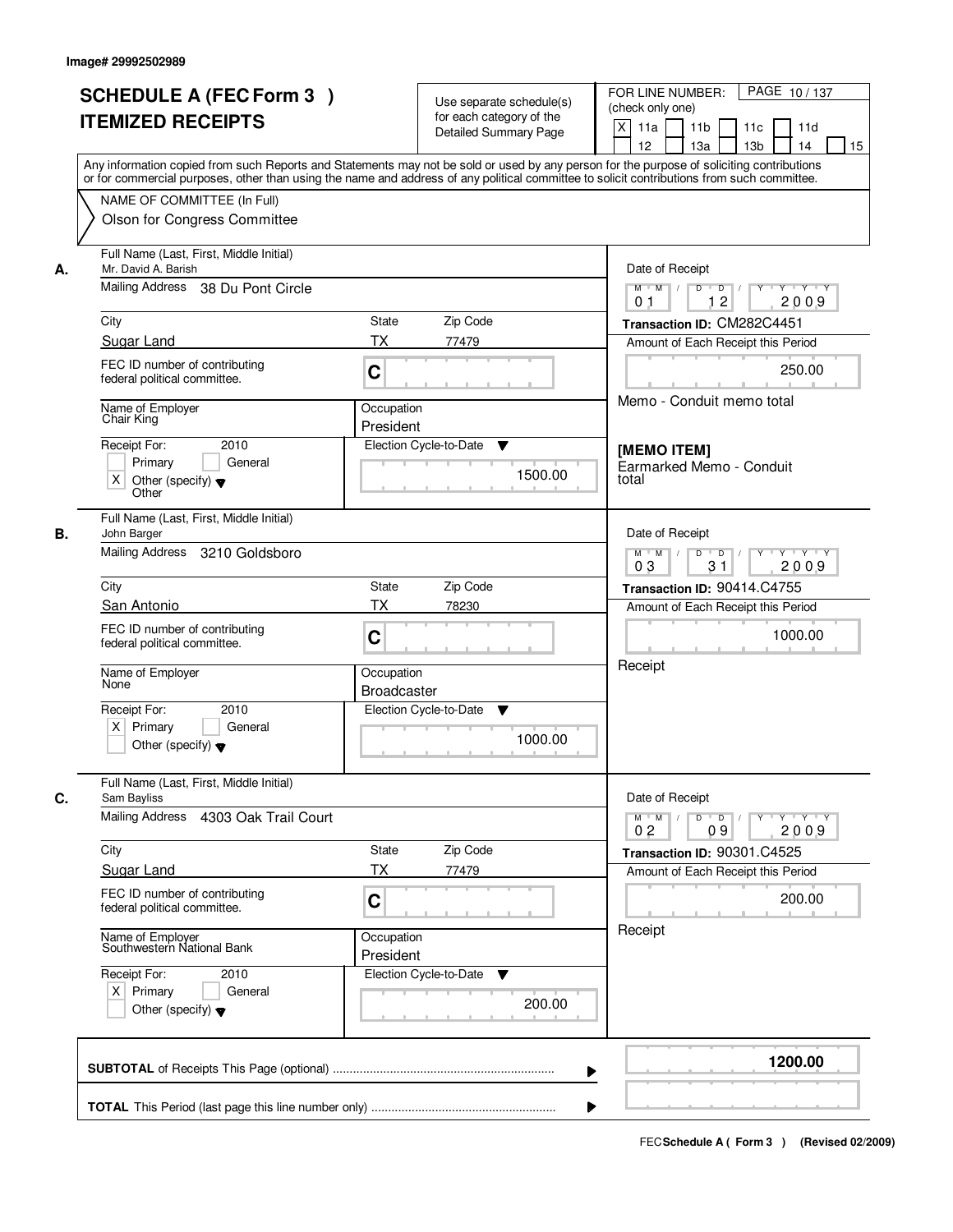| PAGE 11 / 137<br>FOR LINE NUMBER:                                                                                                                                                                                                                                                       |
|-----------------------------------------------------------------------------------------------------------------------------------------------------------------------------------------------------------------------------------------------------------------------------------------|
|                                                                                                                                                                                                                                                                                         |
| 11 <sub>b</sub><br>11c<br>11d                                                                                                                                                                                                                                                           |
| 13a<br>13 <sub>b</sub><br>14<br>15                                                                                                                                                                                                                                                      |
| Any information copied from such Reports and Statements may not be sold or used by any person for the purpose of soliciting contributions<br>or for commercial purposes, other than using the name and address of any political committee to solicit contributions from such committee. |
|                                                                                                                                                                                                                                                                                         |
|                                                                                                                                                                                                                                                                                         |
| Date of Receipt                                                                                                                                                                                                                                                                         |
| $Y + Y + Y$<br>D<br>$\overline{D}$<br>Y<br>16<br>2009                                                                                                                                                                                                                                   |
| Transaction ID: 90414.C4638                                                                                                                                                                                                                                                             |
| Amount of Each Receipt this Period                                                                                                                                                                                                                                                      |
| $-200.00$                                                                                                                                                                                                                                                                               |
| <b>Redesignation FROM Memo</b>                                                                                                                                                                                                                                                          |
|                                                                                                                                                                                                                                                                                         |
| [MEMO ITEM]<br>NOTE: Redes TO Primary 20-                                                                                                                                                                                                                                               |
|                                                                                                                                                                                                                                                                                         |
| Date of Receipt                                                                                                                                                                                                                                                                         |
| D<br>$D$ /<br>$Y$ <sup>U</sup><br>Y Y Y Y<br>16<br>2009                                                                                                                                                                                                                                 |
| Transaction ID: 90414.C4639                                                                                                                                                                                                                                                             |
| Amount of Each Receipt this Period                                                                                                                                                                                                                                                      |
| 200.00                                                                                                                                                                                                                                                                                  |
| Redesignation TO Memo                                                                                                                                                                                                                                                                   |
| [MEMO ITEM]                                                                                                                                                                                                                                                                             |
| <b>NOTE: Redes FROM Primary</b>                                                                                                                                                                                                                                                         |
|                                                                                                                                                                                                                                                                                         |
| Date of Receipt                                                                                                                                                                                                                                                                         |
| $D$ $D$<br>$Y \rightarrow Y \rightarrow Y$<br>2009<br>19                                                                                                                                                                                                                                |
| Transaction ID: C4448                                                                                                                                                                                                                                                                   |
| Amount of Each Receipt this Period                                                                                                                                                                                                                                                      |
| 500.00                                                                                                                                                                                                                                                                                  |
| Earmarked(Receipt)                                                                                                                                                                                                                                                                      |
|                                                                                                                                                                                                                                                                                         |
|                                                                                                                                                                                                                                                                                         |
|                                                                                                                                                                                                                                                                                         |
| 500.00                                                                                                                                                                                                                                                                                  |
|                                                                                                                                                                                                                                                                                         |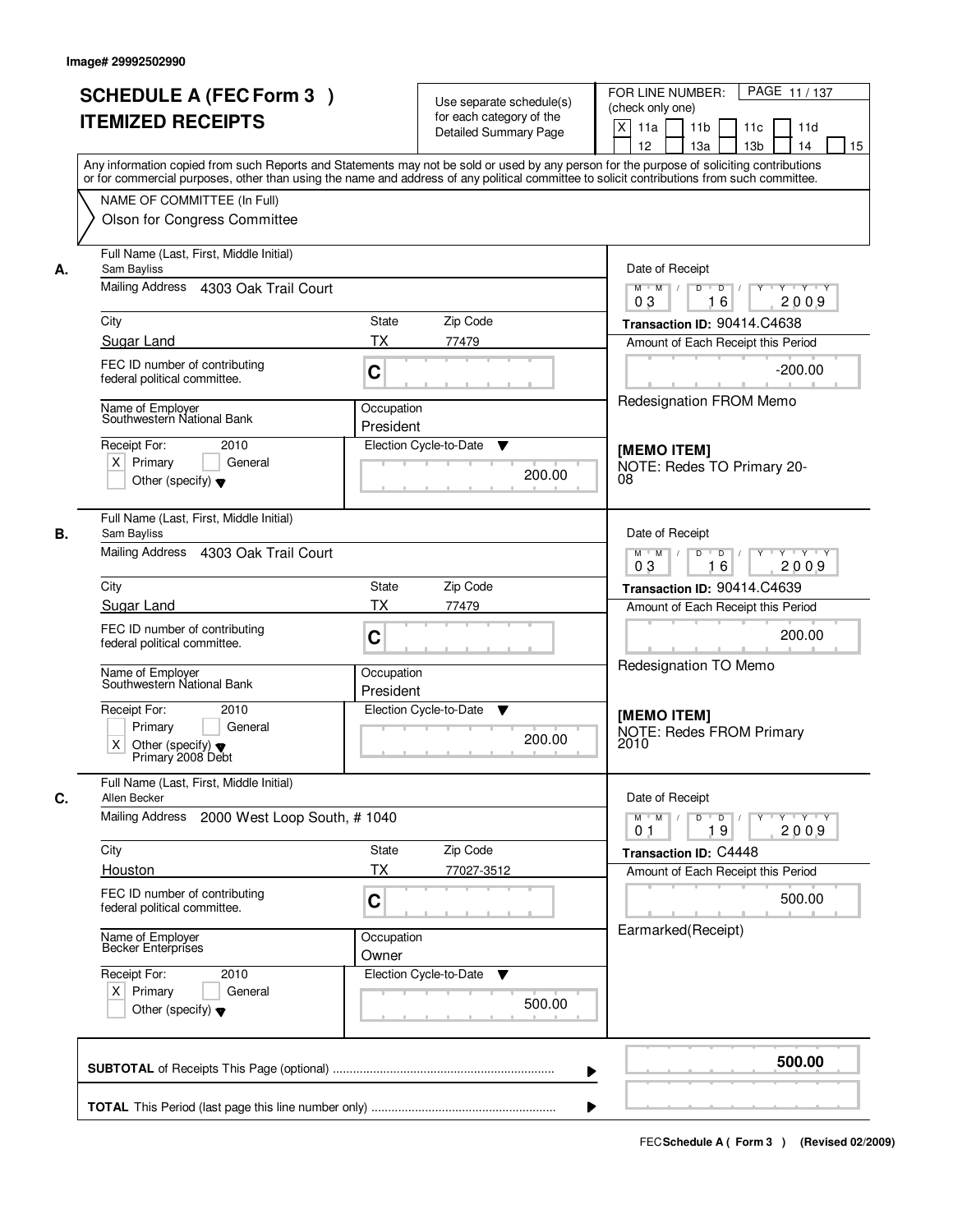|    | <b>SCHEDULE A (FEC Form 3)</b><br><b>ITEMIZED RECEIPTS</b>                                                             | Use separate schedule(s)<br>for each category of the<br><b>Detailed Summary Page</b>                                                                                                                                                                                                    | PAGE 12/137<br>FOR LINE NUMBER:<br>(check only one)<br>X<br>11a<br>11 <sub>b</sub><br>11c<br>11d |
|----|------------------------------------------------------------------------------------------------------------------------|-----------------------------------------------------------------------------------------------------------------------------------------------------------------------------------------------------------------------------------------------------------------------------------------|--------------------------------------------------------------------------------------------------|
|    | NAME OF COMMITTEE (In Full)                                                                                            | Any information copied from such Reports and Statements may not be sold or used by any person for the purpose of soliciting contributions<br>or for commercial purposes, other than using the name and address of any political committee to solicit contributions from such committee. | 12<br>13a<br>13 <sub>b</sub><br>14<br>15                                                         |
|    | Olson for Congress Committee<br>Full Name (Last, First, Middle Initial)                                                |                                                                                                                                                                                                                                                                                         |                                                                                                  |
| А. | Mr. Melvin Dow                                                                                                         | Date of Receipt                                                                                                                                                                                                                                                                         |                                                                                                  |
|    | Mailing Address 11107 Hedwig Lane                                                                                      |                                                                                                                                                                                                                                                                                         | $Y + Y + Y$<br>$M$ $M$ /<br>D<br>$\overline{D}$<br>19<br>2009<br>0 <sub>1</sub>                  |
|    | City                                                                                                                   | <b>State</b><br>Zip Code                                                                                                                                                                                                                                                                | Transaction ID: CM283C4448                                                                       |
|    | Houston                                                                                                                | <b>TX</b><br>77024                                                                                                                                                                                                                                                                      | Amount of Each Receipt this Period                                                               |
|    | FEC ID number of contributing<br>federal political committee.                                                          | C                                                                                                                                                                                                                                                                                       | 500.00                                                                                           |
|    | Name of Employer<br>Winstead PC                                                                                        | Occupation<br>Attorney                                                                                                                                                                                                                                                                  | Memo - Conduit memo total                                                                        |
|    | Receipt For:<br>2010<br>Primary<br>General<br>X<br>Other (specify) $\blacktriangledown$                                | Election Cycle-to-Date<br>▼<br>1000.00                                                                                                                                                                                                                                                  | [MEMO ITEM]<br>Earmarked Memo - Conduit<br>total                                                 |
| В. | Other<br>Full Name (Last, First, Middle Initial)<br>Louis Beecherl<br>Mailing Address<br>5950 Cedar Springs Road, #200 |                                                                                                                                                                                                                                                                                         | Date of Receipt<br>D<br>$Y - Y - Y$<br>$M$ $M$ /<br>$\overline{D}$                               |
|    |                                                                                                                        |                                                                                                                                                                                                                                                                                         | 0 <sub>2</sub><br>23<br>2009                                                                     |
|    | City<br>Dallas                                                                                                         | Zip Code<br><b>State</b><br>ТX                                                                                                                                                                                                                                                          | Transaction ID: 90325.C4578                                                                      |
|    | FEC ID number of contributing<br>federal political committee.                                                          | 75235-6805<br>C                                                                                                                                                                                                                                                                         | Amount of Each Receipt this Period<br>2300.00                                                    |
|    | Name of Employer<br>Self Employed                                                                                      | Occupation<br>Investor                                                                                                                                                                                                                                                                  | Receipt                                                                                          |
|    | Receipt For:<br>2010<br>$X$ Primary<br>General<br>Other (specify) $\blacktriangledown$                                 | Election Cycle-to-Date<br>v<br>2300.00                                                                                                                                                                                                                                                  |                                                                                                  |
| C. | Full Name (Last, First, Middle Initial)<br>Louis Beecherl                                                              |                                                                                                                                                                                                                                                                                         | Date of Receipt                                                                                  |
|    | Mailing Address<br>5950 Cedar Springs Road, #200                                                                       |                                                                                                                                                                                                                                                                                         | $D$ $D$<br>$Y \rightarrow Y \rightarrow Y$<br>$M^+$ M<br>2009<br>03<br>17                        |
|    | City<br>Dallas                                                                                                         | Zip Code<br>State<br><b>TX</b><br>75235-6805                                                                                                                                                                                                                                            | Transaction ID: 90414.C4650<br>Amount of Each Receipt this Period                                |
|    | FEC ID number of contributing<br>federal political committee.                                                          | C                                                                                                                                                                                                                                                                                       | $-2300.00$                                                                                       |
|    | Name of Employer<br>Self Employed                                                                                      | Occupation<br>Investor                                                                                                                                                                                                                                                                  | <b>Redesignation FROM Memo</b>                                                                   |
|    | Receipt For:<br>2010<br>$X$ Primary<br>General<br>Other (specify) $\blacktriangledown$                                 | Election Cycle-to-Date<br>v<br>2300.00                                                                                                                                                                                                                                                  | [MEMO ITEM]<br>NOTE: Redes TO General 20-<br>08                                                  |
|    |                                                                                                                        |                                                                                                                                                                                                                                                                                         | 2300.00                                                                                          |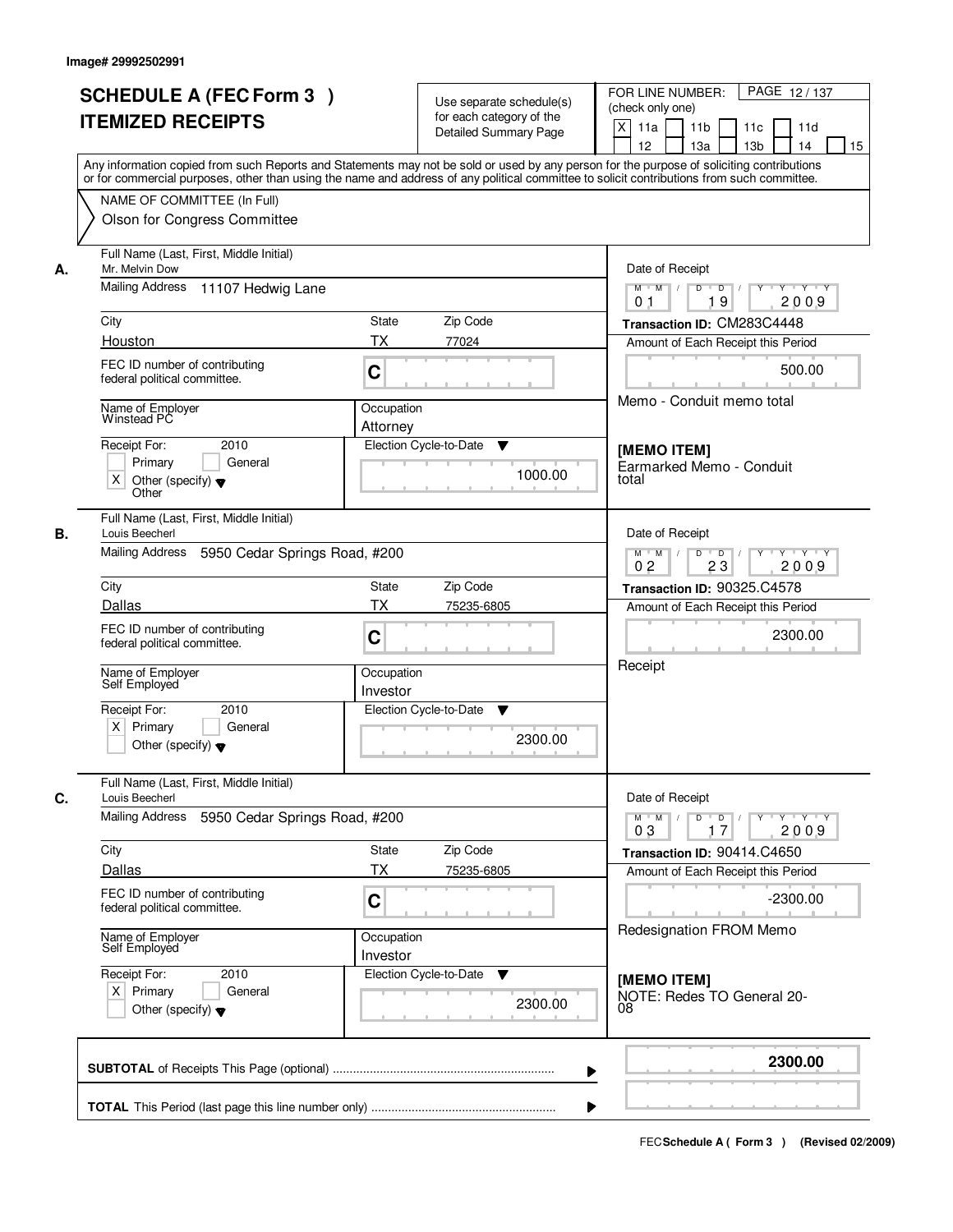|    | <b>SCHEDULE A (FEC Form 3)</b>                                                                                                                                                                                                                                                          |              | Use separate schedule(s)    | PAGE 13/137<br>FOR LINE NUMBER:                                                                                                             |
|----|-----------------------------------------------------------------------------------------------------------------------------------------------------------------------------------------------------------------------------------------------------------------------------------------|--------------|-----------------------------|---------------------------------------------------------------------------------------------------------------------------------------------|
|    | <b>ITEMIZED RECEIPTS</b>                                                                                                                                                                                                                                                                |              | for each category of the    | (check only one)                                                                                                                            |
|    |                                                                                                                                                                                                                                                                                         |              | Detailed Summary Page       | $\mathsf{X}$<br>11 <sub>b</sub><br>11a<br>11c<br>11d                                                                                        |
|    |                                                                                                                                                                                                                                                                                         |              |                             | 12<br>13 <sub>b</sub><br>14<br>15<br>13a                                                                                                    |
|    | Any information copied from such Reports and Statements may not be sold or used by any person for the purpose of soliciting contributions<br>or for commercial purposes, other than using the name and address of any political committee to solicit contributions from such committee. |              |                             |                                                                                                                                             |
|    |                                                                                                                                                                                                                                                                                         |              |                             |                                                                                                                                             |
|    | NAME OF COMMITTEE (In Full)                                                                                                                                                                                                                                                             |              |                             |                                                                                                                                             |
|    | Olson for Congress Committee                                                                                                                                                                                                                                                            |              |                             |                                                                                                                                             |
| А. | Full Name (Last, First, Middle Initial)<br>Louis Beecherl                                                                                                                                                                                                                               |              |                             | Date of Receipt                                                                                                                             |
|    | Mailing Address<br>5950 Cedar Springs Road, #200                                                                                                                                                                                                                                        |              |                             | $\overline{D}$<br>$Y - Y - Y$<br>$M$ $M$ /<br>D<br>17<br>2009<br>03                                                                         |
|    | City                                                                                                                                                                                                                                                                                    | <b>State</b> | Zip Code                    | Transaction ID: 90414.C4651                                                                                                                 |
|    | Dallas                                                                                                                                                                                                                                                                                  | <b>TX</b>    | 75235-6805                  | Amount of Each Receipt this Period                                                                                                          |
|    | FEC ID number of contributing                                                                                                                                                                                                                                                           |              |                             |                                                                                                                                             |
|    | federal political committee.                                                                                                                                                                                                                                                            | C            |                             | 2300.00                                                                                                                                     |
|    | Name of Employer                                                                                                                                                                                                                                                                        | Occupation   |                             | Redesignation TO Memo                                                                                                                       |
|    | Self Employed                                                                                                                                                                                                                                                                           | Investor     |                             |                                                                                                                                             |
|    | 2010<br>Receipt For:                                                                                                                                                                                                                                                                    |              | Election Cycle-to-Date<br>▼ |                                                                                                                                             |
|    | Primary<br>General                                                                                                                                                                                                                                                                      |              |                             | [MEMO ITEM]<br><b>NOTE: Redes FROM Primary</b>                                                                                              |
|    | X<br>Other (specify) $\blacktriangledown$                                                                                                                                                                                                                                               |              | 2300.00                     | 2010                                                                                                                                        |
|    | General 2008 Debt                                                                                                                                                                                                                                                                       |              |                             |                                                                                                                                             |
| В. | Full Name (Last, First, Middle Initial)<br>Len Benckenstein                                                                                                                                                                                                                             |              |                             | Date of Receipt                                                                                                                             |
|    | Mailing Address<br><b>PO Box 848</b>                                                                                                                                                                                                                                                    |              |                             | $M$ $M$ /<br>D<br>$\blacksquare$ $\blacksquare$ $\blacksquare$ $\blacksquare$ $\blacksquare$<br>Y Y Y Y<br>$Y$ <sup><math>\top</math></sup> |
|    |                                                                                                                                                                                                                                                                                         |              |                             | 16<br>0 <sub>1</sub><br>2009                                                                                                                |
|    | City                                                                                                                                                                                                                                                                                    | <b>State</b> | Zip Code                    | Transaction ID: C4452                                                                                                                       |
|    | Stafford                                                                                                                                                                                                                                                                                | <b>TX</b>    | 77497-0848                  | Amount of Each Receipt this Period                                                                                                          |
|    | FEC ID number of contributing                                                                                                                                                                                                                                                           |              |                             | 1000.00                                                                                                                                     |
|    | federal political committee.                                                                                                                                                                                                                                                            | C            |                             |                                                                                                                                             |
|    |                                                                                                                                                                                                                                                                                         | Occupation   |                             | Receipt                                                                                                                                     |
|    | Name of Employer<br>Southwest Electronic Ener-                                                                                                                                                                                                                                          | Executive    |                             |                                                                                                                                             |
|    | <b>QV</b><br>Receipt For:<br>2010                                                                                                                                                                                                                                                       |              | Election Cycle-to-Date<br>v |                                                                                                                                             |
|    | $X$ Primary<br>General                                                                                                                                                                                                                                                                  |              |                             |                                                                                                                                             |
|    | Other (specify) $\blacktriangledown$                                                                                                                                                                                                                                                    |              | 1000.00                     |                                                                                                                                             |
|    |                                                                                                                                                                                                                                                                                         |              |                             |                                                                                                                                             |
| C. | Full Name (Last, First, Middle Initial)<br>Ramesh Bhutada                                                                                                                                                                                                                               |              |                             | Date of Receipt                                                                                                                             |
|    | Mailing Address<br>7706 Cortina Drive                                                                                                                                                                                                                                                   |              |                             | $M$ M<br>$D$ $D$<br>Y Y Y Y<br>$\top$ /<br>$Y$ <sup>U</sup>                                                                                 |
|    |                                                                                                                                                                                                                                                                                         |              |                             | 2009<br>0 <sub>2</sub><br>09                                                                                                                |
|    | City                                                                                                                                                                                                                                                                                    | State        | Zip Code                    | Transaction ID: 90301.C4520                                                                                                                 |
|    | Houston                                                                                                                                                                                                                                                                                 | <b>TX</b>    | 77083                       | Amount of Each Receipt this Period                                                                                                          |
|    | FEC ID number of contributing<br>federal political committee.                                                                                                                                                                                                                           | C            |                             | 2000.00                                                                                                                                     |
|    |                                                                                                                                                                                                                                                                                         | Occupation   |                             | Receipt                                                                                                                                     |
|    | Name of Employer<br>Star Pipe Products                                                                                                                                                                                                                                                  | President    |                             |                                                                                                                                             |
|    | Receipt For:<br>2010                                                                                                                                                                                                                                                                    |              | Election Cycle-to-Date<br>v |                                                                                                                                             |
|    | $X$ Primary<br>General                                                                                                                                                                                                                                                                  |              |                             |                                                                                                                                             |
|    | Other (specify) $\blacktriangledown$                                                                                                                                                                                                                                                    |              | 2000.00                     |                                                                                                                                             |
|    |                                                                                                                                                                                                                                                                                         |              |                             |                                                                                                                                             |
|    |                                                                                                                                                                                                                                                                                         |              |                             | 3000.00                                                                                                                                     |
|    |                                                                                                                                                                                                                                                                                         |              |                             | ▶                                                                                                                                           |
|    |                                                                                                                                                                                                                                                                                         |              |                             |                                                                                                                                             |
|    |                                                                                                                                                                                                                                                                                         |              |                             |                                                                                                                                             |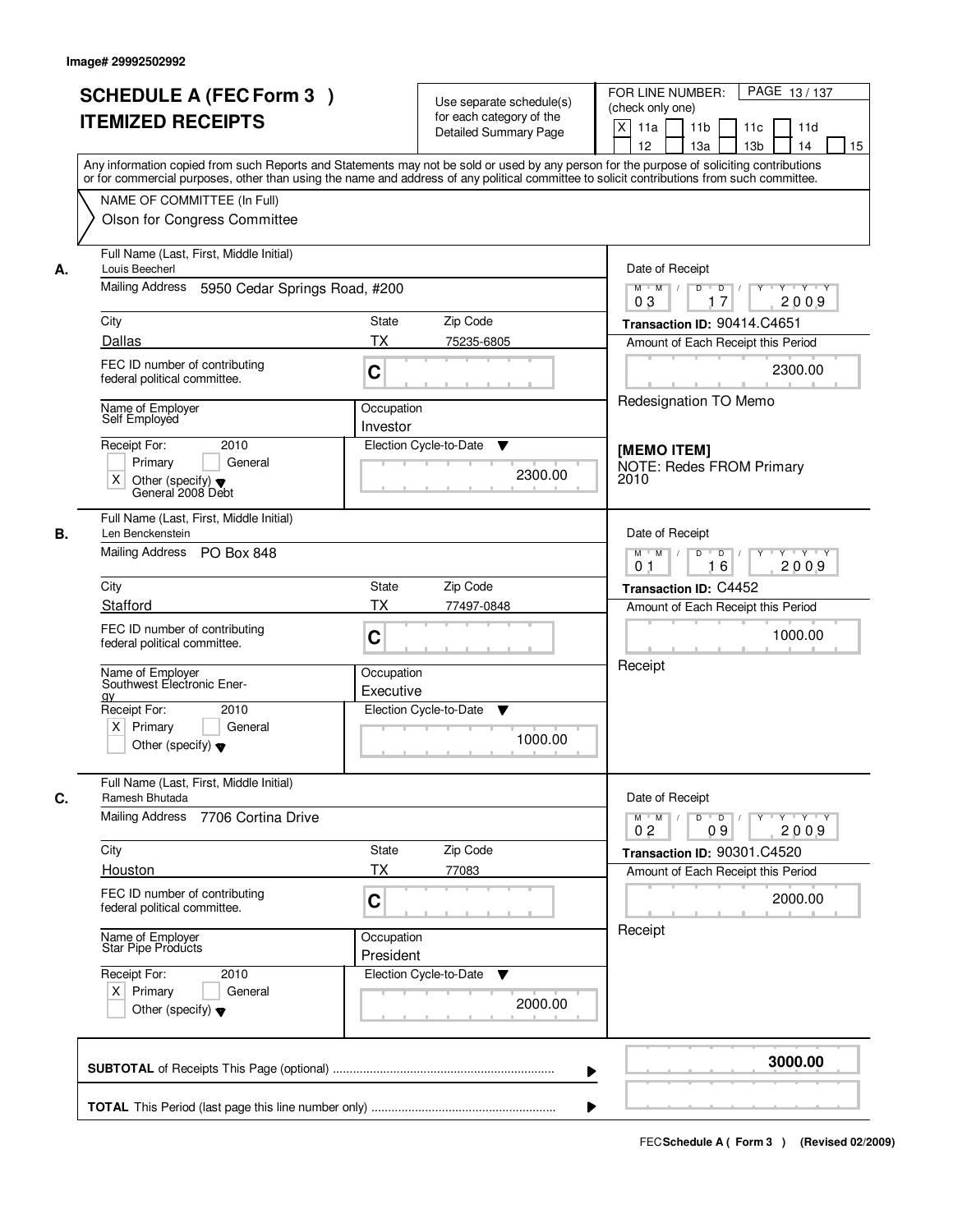|    | <b>SCHEDULE A (FEC Form 3)</b><br><b>ITEMIZED RECEIPTS</b>                                                                                                                                                                                                                                                                                             | Use separate schedule(s)<br>for each category of the<br><b>Detailed Summary Page</b>                   | PAGE 14/137<br>FOR LINE NUMBER:<br>(check only one)<br>X<br>11a<br>11 <sub>b</sub><br>11d<br>11c<br>12<br>13a<br>13 <sub>b</sub><br>14<br>15                                                                        |
|----|--------------------------------------------------------------------------------------------------------------------------------------------------------------------------------------------------------------------------------------------------------------------------------------------------------------------------------------------------------|--------------------------------------------------------------------------------------------------------|---------------------------------------------------------------------------------------------------------------------------------------------------------------------------------------------------------------------|
|    | Any information copied from such Reports and Statements may not be sold or used by any person for the purpose of soliciting contributions<br>or for commercial purposes, other than using the name and address of any political committee to solicit contributions from such committee.<br>NAME OF COMMITTEE (In Full)<br>Olson for Congress Committee |                                                                                                        |                                                                                                                                                                                                                     |
| А. | Full Name (Last, First, Middle Initial)<br>Ramesh Bhutada<br>Mailing Address 7706 Cortina Drive<br>City<br>Houston<br>FEC ID number of contributing<br>federal political committee.<br>Name of Employer<br>Star Pipe Products<br>Receipt For:<br>2010                                                                                                  | State<br>Zip Code<br><b>TX</b><br>77083<br>C<br>Occupation<br>President<br>Election Cycle-to-Date<br>▼ | Date of Receipt<br>$Y + Y + Y$<br>$M$ $M$ /<br>D<br>$\overline{D}$<br>28<br>2009<br>03<br>Transaction ID: 90414.C4701<br>Amount of Each Receipt this Period<br>$-2000.00$<br>Redesignation FROM Memo<br>[MEMO ITEM] |
|    | $X$ Primary<br>General<br>Other (specify) $\blacktriangledown$                                                                                                                                                                                                                                                                                         | 2000.00                                                                                                | NOTE: Redes TO Primary 20-<br>08                                                                                                                                                                                    |
| В. | Full Name (Last, First, Middle Initial)<br>Ramesh Bhutada<br>Mailing Address<br>7706 Cortina Drive                                                                                                                                                                                                                                                     |                                                                                                        | Date of Receipt<br>D<br>Y<br>Y Y Y Y<br>$M$ $M$ /<br>$\overline{D}$<br>03<br>28<br>2009                                                                                                                             |
|    | City                                                                                                                                                                                                                                                                                                                                                   | Zip Code<br><b>State</b>                                                                               | Transaction ID: 90414.C4703                                                                                                                                                                                         |
|    | Houston<br>FEC ID number of contributing<br>federal political committee.                                                                                                                                                                                                                                                                               | <b>TX</b><br>77083<br>C<br>Occupation                                                                  | Amount of Each Receipt this Period<br>2000.00<br>Redesignation TO Memo                                                                                                                                              |
|    | Name of Employer<br>Star Pipe Products<br>Receipt For:<br>2010<br>Primary<br>General<br>X.<br>Other (specify) $\blacktriangledown$<br>Primary 2008 Debt                                                                                                                                                                                                | President<br>Election Cycle-to-Date<br>v<br>2000.00                                                    | [MEMO ITEM]<br><b>NOTE: Redes FROM Primary</b><br>2010                                                                                                                                                              |
| C. | Full Name (Last, First, Middle Initial)<br>Rajesh Bindal<br><b>Mailing Address</b><br>5107 Nightingale Court                                                                                                                                                                                                                                           |                                                                                                        | Date of Receipt<br>$D$ $D$<br>γ≕ γ ⊤γ<br>$M^+$ M                                                                                                                                                                    |
|    | City                                                                                                                                                                                                                                                                                                                                                   | Zip Code<br>State                                                                                      | 2009<br>02<br>17<br>Transaction ID: 90325.C4590                                                                                                                                                                     |
|    | Sugar Land                                                                                                                                                                                                                                                                                                                                             | <b>TX</b><br>77479                                                                                     | Amount of Each Receipt this Period                                                                                                                                                                                  |
|    | FEC ID number of contributing<br>federal political committee.                                                                                                                                                                                                                                                                                          | C                                                                                                      | 250.00                                                                                                                                                                                                              |
|    | Name of Employer<br>Self Employed                                                                                                                                                                                                                                                                                                                      | Occupation<br>Physician                                                                                | Receipt                                                                                                                                                                                                             |
|    | Receipt For:<br>2010<br>$X$ Primary<br>General<br>Other (specify) $\blacktriangledown$                                                                                                                                                                                                                                                                 | Election Cycle-to-Date<br>v<br>350.00                                                                  |                                                                                                                                                                                                                     |
|    |                                                                                                                                                                                                                                                                                                                                                        |                                                                                                        | 250.00                                                                                                                                                                                                              |
|    |                                                                                                                                                                                                                                                                                                                                                        |                                                                                                        |                                                                                                                                                                                                                     |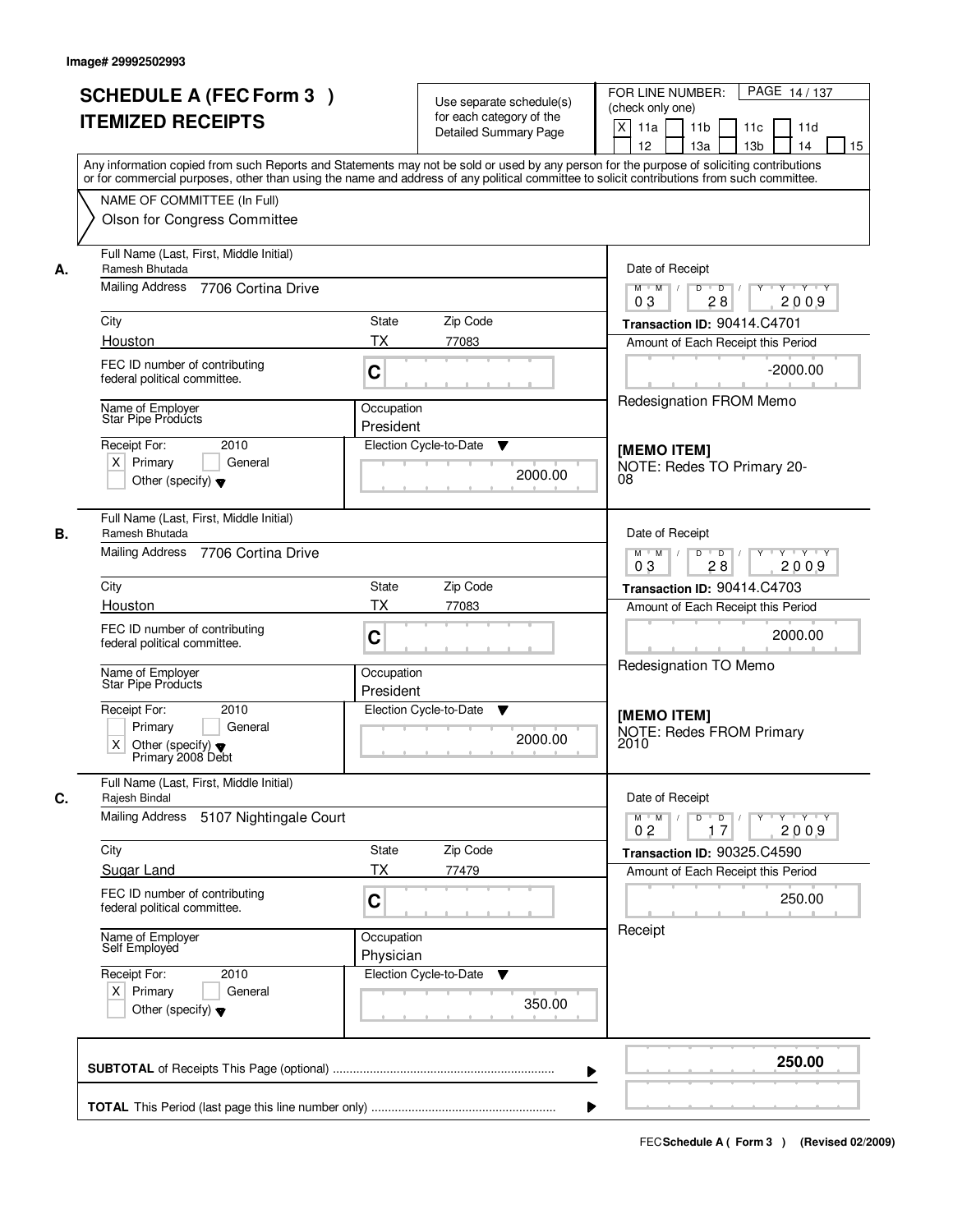|    |                                                                                                                                            |              |                             | PAGE 15/137<br>FOR LINE NUMBER:                                                                   |  |
|----|--------------------------------------------------------------------------------------------------------------------------------------------|--------------|-----------------------------|---------------------------------------------------------------------------------------------------|--|
|    | <b>SCHEDULE A (FEC Form 3)</b><br><b>ITEMIZED RECEIPTS</b>                                                                                 |              | Use separate schedule(s)    | (check only one)                                                                                  |  |
|    |                                                                                                                                            |              | for each category of the    | $\mathsf{X}$<br>11a<br>11 <sub>b</sub><br>11c<br>11d                                              |  |
|    |                                                                                                                                            |              | Detailed Summary Page       | 12<br>13a<br>13 <sub>b</sub><br>14<br>15                                                          |  |
|    | Any information copied from such Reports and Statements may not be sold or used by any person for the purpose of soliciting contributions  |              |                             |                                                                                                   |  |
|    | or for commercial purposes, other than using the name and address of any political committee to solicit contributions from such committee. |              |                             |                                                                                                   |  |
|    | NAME OF COMMITTEE (In Full)                                                                                                                |              |                             |                                                                                                   |  |
|    | Olson for Congress Committee                                                                                                               |              |                             |                                                                                                   |  |
| А. | Full Name (Last, First, Middle Initial)<br><b>Reuven Bisk</b>                                                                              |              |                             | Date of Receipt                                                                                   |  |
|    | Mailing Address 1401 McKinney, 14th Floor                                                                                                  |              |                             | T Y T Y<br>$M$ $M$ /<br>D<br>$\overline{D}$<br>Y<br>27<br>2009<br>0 <sub>1</sub>                  |  |
|    | City                                                                                                                                       | <b>State</b> | Zip Code                    | Transaction ID: C4459                                                                             |  |
|    | Houston                                                                                                                                    | <b>TX</b>    | 77010                       | Amount of Each Receipt this Period                                                                |  |
|    | FEC ID number of contributing                                                                                                              |              |                             |                                                                                                   |  |
|    | federal political committee.                                                                                                               | C            |                             | 250.00                                                                                            |  |
|    | Name of Employer                                                                                                                           | Occupation   |                             | Receipt                                                                                           |  |
|    | Crain Caton & James                                                                                                                        | Attorney     |                             |                                                                                                   |  |
|    | Receipt For:<br>2010                                                                                                                       |              | Election Cycle-to-Date<br>▼ |                                                                                                   |  |
|    | $X$ Primary<br>General                                                                                                                     |              | 250.00                      |                                                                                                   |  |
|    | Other (specify) $\blacktriangledown$                                                                                                       |              |                             |                                                                                                   |  |
|    | Full Name (Last, First, Middle Initial)                                                                                                    |              |                             |                                                                                                   |  |
| В. | H. Michael Brown                                                                                                                           |              |                             | Date of Receipt                                                                                   |  |
|    | Mailing Address<br>2810 Hinkles Ferry                                                                                                      |              |                             | D<br>$\overline{D}$ /<br>Y Y Y Y<br>$M$ $M$ /<br>$Y$ <sup>U</sup><br>0 <sub>2</sub><br>10<br>2009 |  |
|    | City                                                                                                                                       | <b>State</b> | Zip Code                    | Transaction ID: 90301.C4501                                                                       |  |
|    | Richmond                                                                                                                                   | <b>TX</b>    | 77406                       | Amount of Each Receipt this Period                                                                |  |
|    | FEC ID number of contributing                                                                                                              | C            |                             | 250.00                                                                                            |  |
|    | federal political committee.                                                                                                               |              |                             |                                                                                                   |  |
|    | Name of Employer<br>Carolyn Fine & Associates                                                                                              | Occupation   |                             | Receipt                                                                                           |  |
|    |                                                                                                                                            | Consultant   |                             |                                                                                                   |  |
|    | Receipt For:<br>2010                                                                                                                       |              | Election Cycle-to-Date<br>v |                                                                                                   |  |
|    | $X$ Primary<br>General                                                                                                                     |              | 250.00                      |                                                                                                   |  |
|    | Other (specify) $\blacktriangledown$                                                                                                       |              |                             |                                                                                                   |  |
| C. | Full Name (Last, First, Middle Initial)<br>H. Michael Brown                                                                                |              |                             | Date of Receipt                                                                                   |  |
|    | Mailing Address<br>2810 Hinkles Ferry                                                                                                      |              |                             | $M = M$<br>$D$ $D$ $/$<br>$\mathsf{Y} \dashv \mathsf{Y} \dashv \mathsf{Y}$<br>$Y^+$               |  |
|    |                                                                                                                                            |              |                             | 2009<br>03<br>16                                                                                  |  |
|    | City                                                                                                                                       | State        | Zip Code                    | Transaction ID: 90414.C4640                                                                       |  |
|    | Richmond                                                                                                                                   | <b>TX</b>    | 77406                       | Amount of Each Receipt this Period                                                                |  |
|    | FEC ID number of contributing                                                                                                              | C            |                             | $-250.00$                                                                                         |  |
|    | federal political committee.                                                                                                               |              |                             |                                                                                                   |  |
|    | Name of Employer<br>Carolyn Fine & Associates                                                                                              | Occupation   |                             | Redesignation FROM Memo                                                                           |  |
|    |                                                                                                                                            | Consultant   |                             |                                                                                                   |  |
|    | Receipt For:<br>2010                                                                                                                       |              | Election Cycle-to-Date<br>v | [MEMO ITEM]                                                                                       |  |
|    | $X$ Primary<br>General                                                                                                                     |              | 250.00                      | NOTE: Redes TO Primary 20-                                                                        |  |
|    | Other (specify) $\blacktriangledown$                                                                                                       |              |                             | 08                                                                                                |  |
|    |                                                                                                                                            |              |                             |                                                                                                   |  |
|    |                                                                                                                                            |              | ▶                           | 500.00                                                                                            |  |
|    |                                                                                                                                            |              |                             |                                                                                                   |  |
|    |                                                                                                                                            |              |                             |                                                                                                   |  |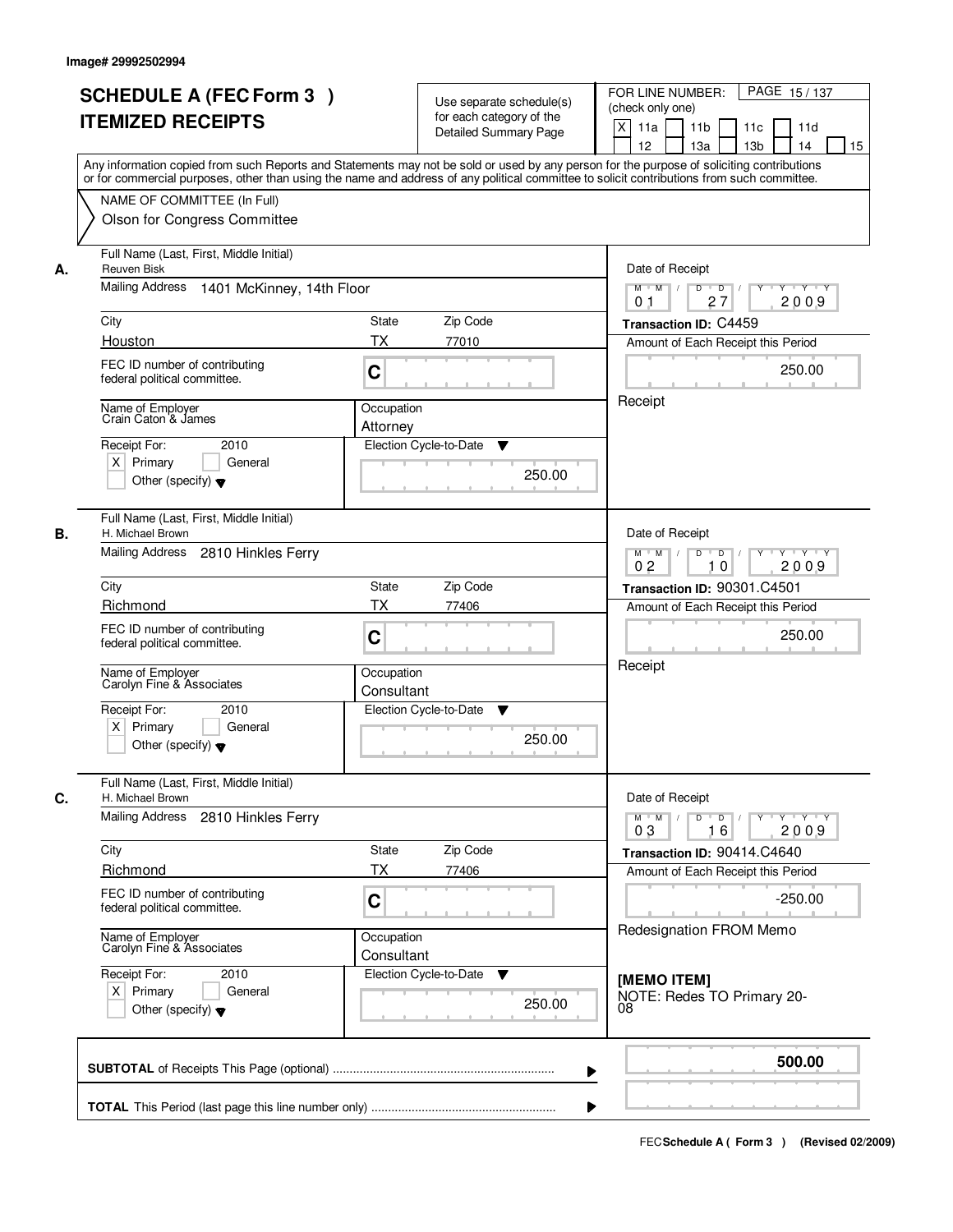|    | <b>SCHEDULE A (FEC Form 3)</b><br><b>ITEMIZED RECEIPTS</b><br>Any information copied from such Reports and Statements may not be sold or used by any person for the purpose of soliciting contributions   |                          | Use separate schedule(s)<br>for each category of the<br><b>Detailed Summary Page</b> | PAGE 16/137<br>FOR LINE NUMBER:<br>(check only one)<br>$\boldsymbol{\mathsf{X}}$<br>11 <sub>b</sub><br>11a<br>11c<br>11d<br>12<br>13a<br>13 <sub>b</sub><br>14<br>15 |
|----|-----------------------------------------------------------------------------------------------------------------------------------------------------------------------------------------------------------|--------------------------|--------------------------------------------------------------------------------------|----------------------------------------------------------------------------------------------------------------------------------------------------------------------|
|    | or for commercial purposes, other than using the name and address of any political committee to solicit contributions from such committee.<br>NAME OF COMMITTEE (In Full)<br>Olson for Congress Committee |                          |                                                                                      |                                                                                                                                                                      |
| А. | Full Name (Last, First, Middle Initial)<br>H. Michael Brown<br>Mailing Address<br>2810 Hinkles Ferry                                                                                                      |                          |                                                                                      | Date of Receipt<br>Y Y Y Y<br>$M$ $M$ /<br>D<br>$\overline{D}$<br>Y<br>2009<br>03<br>16                                                                              |
|    | City                                                                                                                                                                                                      | State<br>Zip Code        |                                                                                      | Transaction ID: 90414.C4642                                                                                                                                          |
|    | Richmond                                                                                                                                                                                                  | <b>TX</b><br>77406       |                                                                                      | Amount of Each Receipt this Period                                                                                                                                   |
|    | FEC ID number of contributing<br>federal political committee.                                                                                                                                             | C                        |                                                                                      | 250.00                                                                                                                                                               |
|    | Name of Employer<br>Carolyn Fine & Associates                                                                                                                                                             | Occupation<br>Consultant |                                                                                      | Redesignation TO Memo                                                                                                                                                |
|    | Receipt For:<br>2010<br>Primary<br>General<br>$\times$<br>Other (specify) $\blacktriangledown$<br>Primary 2008 Debt                                                                                       | Election Cycle-to-Date   | ▼<br>250.00                                                                          | [MEMO ITEM]<br><b>NOTE: Redes FROM Primary</b><br>2010                                                                                                               |
| В. | Full Name (Last, First, Middle Initial)<br>Michael Brown                                                                                                                                                  |                          |                                                                                      | Date of Receipt                                                                                                                                                      |
|    | Mailing Address<br>708 Greenbriar Avenue                                                                                                                                                                  |                          |                                                                                      | D<br>$M$ $M$ /<br>$\overline{D}$<br>$Y$ <sup><math>\top</math></sup><br>Y Y Y Y<br>0 <sub>2</sub><br>0 <sub>2</sub><br>2009                                          |
|    | City                                                                                                                                                                                                      | Zip Code<br>State        |                                                                                      | Transaction ID: 90301.C4488                                                                                                                                          |
|    | Friendswood                                                                                                                                                                                               | <b>TX</b><br>77546       |                                                                                      | Amount of Each Receipt this Period                                                                                                                                   |
|    | FEC ID number of contributing<br>federal political committee.                                                                                                                                             | C                        |                                                                                      | 500.00                                                                                                                                                               |
|    | Name of Employer<br><b>JSC Federal Credit Union</b>                                                                                                                                                       | Occupation<br>President  |                                                                                      | Receipt                                                                                                                                                              |
|    | Receipt For:<br>2010                                                                                                                                                                                      | Election Cycle-to-Date   | v                                                                                    |                                                                                                                                                                      |
|    | Primary<br>General<br>X<br>Other (specify) $\blacktriangledown$<br>Primary 2008 Debt                                                                                                                      |                          | 500.00                                                                               |                                                                                                                                                                      |
| C. | Full Name (Last, First, Middle Initial)<br>Joe Burris                                                                                                                                                     |                          |                                                                                      | Date of Receipt                                                                                                                                                      |
|    | <b>Mailing Address</b><br>2901 Cityplace Blvd. W, #739                                                                                                                                                    |                          |                                                                                      | $M$ M<br>$D$ $D$ $l$<br>$Y - Y - Y - Y$<br>$\vert$ /<br>$Y$ <sup><math>\top</math></sup><br>2009<br>03<br>05                                                         |
|    | City                                                                                                                                                                                                      | Zip Code<br>State        |                                                                                      | Transaction ID: 90325.C4569                                                                                                                                          |
|    | <b>Dallas</b><br>FEC ID number of contributing<br>federal political committee.                                                                                                                            | <b>TX</b><br>75204<br>C  |                                                                                      | Amount of Each Receipt this Period<br>250.00                                                                                                                         |
|    | Name of Employer<br>Heliostat Inc.                                                                                                                                                                        | Occupation<br>CEO        |                                                                                      | Receipt                                                                                                                                                              |
|    | Receipt For:<br>2010<br>$X$ Primary<br>General<br>Other (specify) $\blacktriangledown$                                                                                                                    | Election Cycle-to-Date   | v<br>250.00                                                                          |                                                                                                                                                                      |
|    |                                                                                                                                                                                                           |                          |                                                                                      | 750.00                                                                                                                                                               |
|    |                                                                                                                                                                                                           |                          |                                                                                      |                                                                                                                                                                      |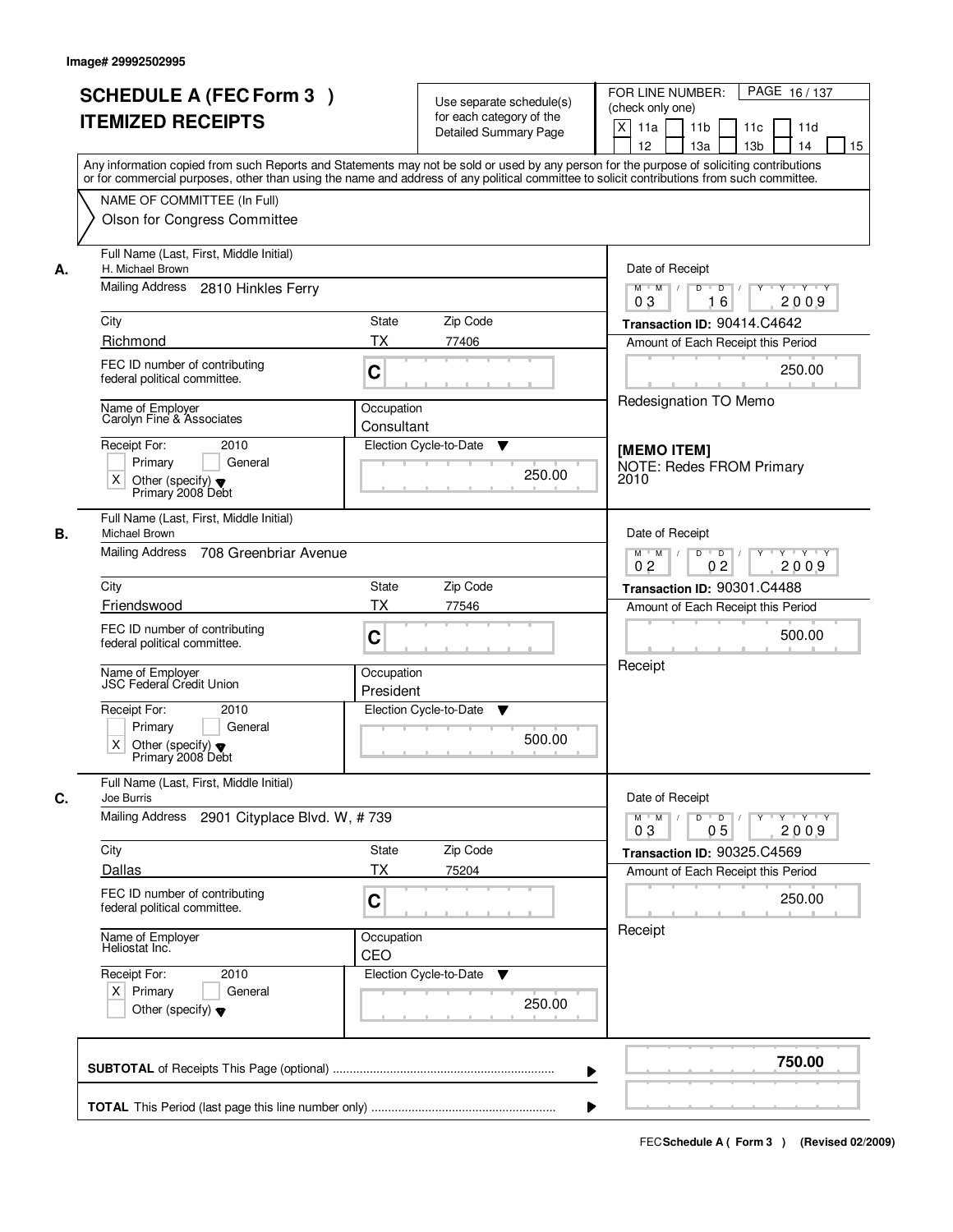|    | <b>SCHEDULE A (FEC Form 3)</b><br><b>ITEMIZED RECEIPTS</b><br>NAME OF COMMITTEE (In Full)<br>Olson for Congress Committee<br>Full Name (Last, First, Middle Initial)<br>Christopher Canonico | Use separate schedule(s)<br>for each category of the<br><b>Detailed Summary Page</b><br>Any information copied from such Reports and Statements may not be sold or used by any person for the purpose of soliciting contributions<br>or for commercial purposes, other than using the name and address of any political committee to solicit contributions from such committee. | PAGE 17/137<br>FOR LINE NUMBER:<br>(check only one)<br>$\boldsymbol{\mathsf{X}}$<br>11a<br>11 <sub>b</sub><br>11c<br>11d<br>12<br>13a<br>13 <sub>b</sub><br>14<br>15 |
|----|----------------------------------------------------------------------------------------------------------------------------------------------------------------------------------------------|---------------------------------------------------------------------------------------------------------------------------------------------------------------------------------------------------------------------------------------------------------------------------------------------------------------------------------------------------------------------------------|----------------------------------------------------------------------------------------------------------------------------------------------------------------------|
| А. |                                                                                                                                                                                              |                                                                                                                                                                                                                                                                                                                                                                                 |                                                                                                                                                                      |
|    |                                                                                                                                                                                              |                                                                                                                                                                                                                                                                                                                                                                                 |                                                                                                                                                                      |
|    |                                                                                                                                                                                              |                                                                                                                                                                                                                                                                                                                                                                                 |                                                                                                                                                                      |
|    |                                                                                                                                                                                              |                                                                                                                                                                                                                                                                                                                                                                                 |                                                                                                                                                                      |
|    |                                                                                                                                                                                              |                                                                                                                                                                                                                                                                                                                                                                                 |                                                                                                                                                                      |
|    |                                                                                                                                                                                              |                                                                                                                                                                                                                                                                                                                                                                                 | Date of Receipt                                                                                                                                                      |
|    | Mailing Address 4321 Jonathan                                                                                                                                                                |                                                                                                                                                                                                                                                                                                                                                                                 | $Y - Y - Y$<br>D<br>$\overline{D}$<br>$M$ $M$ /<br>2009<br>0 <sub>2</sub><br>09                                                                                      |
|    | City                                                                                                                                                                                         | State<br>Zip Code                                                                                                                                                                                                                                                                                                                                                               | Transaction ID: 90301.C4504                                                                                                                                          |
|    | <b>Bellaire</b>                                                                                                                                                                              | <b>TX</b><br>77401                                                                                                                                                                                                                                                                                                                                                              | Amount of Each Receipt this Period                                                                                                                                   |
|    | FEC ID number of contributing<br>federal political committee.                                                                                                                                | C                                                                                                                                                                                                                                                                                                                                                                               | 500.00                                                                                                                                                               |
|    | Name of Employer<br>Camp Dresser & McKee                                                                                                                                                     | Occupation<br>Manager                                                                                                                                                                                                                                                                                                                                                           | Receipt                                                                                                                                                              |
|    | Receipt For:<br>2010                                                                                                                                                                         | Election Cycle-to-Date<br>▼                                                                                                                                                                                                                                                                                                                                                     |                                                                                                                                                                      |
|    | $X$ Primary<br>General                                                                                                                                                                       | 500.00                                                                                                                                                                                                                                                                                                                                                                          |                                                                                                                                                                      |
|    | Other (specify) $\blacktriangledown$                                                                                                                                                         |                                                                                                                                                                                                                                                                                                                                                                                 |                                                                                                                                                                      |
| В. | Full Name (Last, First, Middle Initial)<br>Harish Chandna                                                                                                                                    |                                                                                                                                                                                                                                                                                                                                                                                 | Date of Receipt                                                                                                                                                      |
|    | Mailing Address<br>307 Woodlands Lane                                                                                                                                                        |                                                                                                                                                                                                                                                                                                                                                                                 | $M$ $M$ /<br>D<br>$\overline{D}$<br>Y<br>$Y + Y + Y$<br>03<br>29<br>2009                                                                                             |
|    | City                                                                                                                                                                                         | Zip Code<br>State                                                                                                                                                                                                                                                                                                                                                               | Transaction ID: 90414.C4732                                                                                                                                          |
|    | Victoria                                                                                                                                                                                     | <b>TX</b><br>77904-3373                                                                                                                                                                                                                                                                                                                                                         | Amount of Each Receipt this Period                                                                                                                                   |
|    | FEC ID number of contributing<br>federal political committee.                                                                                                                                | C                                                                                                                                                                                                                                                                                                                                                                               | 500.00                                                                                                                                                               |
|    | Name of Employer<br>Self Employed                                                                                                                                                            | Occupation<br>Physician                                                                                                                                                                                                                                                                                                                                                         | Receipt                                                                                                                                                              |
|    | Receipt For:<br>2010                                                                                                                                                                         | Election Cycle-to-Date<br>v                                                                                                                                                                                                                                                                                                                                                     |                                                                                                                                                                      |
|    | $X$ Primary<br>General<br>Other (specify) $\blacktriangledown$                                                                                                                               | 500.00                                                                                                                                                                                                                                                                                                                                                                          |                                                                                                                                                                      |
| C. | Full Name (Last, First, Middle Initial)<br>Colin Chapman                                                                                                                                     |                                                                                                                                                                                                                                                                                                                                                                                 | Date of Receipt                                                                                                                                                      |
|    | Mailing Address<br>1613 Brookside Road                                                                                                                                                       |                                                                                                                                                                                                                                                                                                                                                                                 | $M^+$ M<br>$D$ $D$ $l$<br>$Y - Y - Y - Y$<br>$\sqrt{ }$<br>$Y^+$<br>0 <sub>2</sub><br>2009<br>20                                                                     |
|    | City                                                                                                                                                                                         | Zip Code<br>State                                                                                                                                                                                                                                                                                                                                                               | Transaction ID: 90301.C4559                                                                                                                                          |
|    | Mc Lean                                                                                                                                                                                      | VA<br>22101                                                                                                                                                                                                                                                                                                                                                                     | Amount of Each Receipt this Period                                                                                                                                   |
|    | FEC ID number of contributing<br>federal political committee.                                                                                                                                | C                                                                                                                                                                                                                                                                                                                                                                               | 500.00                                                                                                                                                               |
|    | Name of Employer<br>Chapman Capitol Consulting                                                                                                                                               | Occupation<br>President                                                                                                                                                                                                                                                                                                                                                         | Receipt                                                                                                                                                              |
|    | Receipt For:<br>2010                                                                                                                                                                         | Election Cycle-to-Date<br>v                                                                                                                                                                                                                                                                                                                                                     |                                                                                                                                                                      |
|    | $X$ Primary<br>General<br>Other (specify) $\blacktriangledown$                                                                                                                               | 500.00                                                                                                                                                                                                                                                                                                                                                                          |                                                                                                                                                                      |
|    |                                                                                                                                                                                              |                                                                                                                                                                                                                                                                                                                                                                                 |                                                                                                                                                                      |
|    |                                                                                                                                                                                              |                                                                                                                                                                                                                                                                                                                                                                                 | 1500.00                                                                                                                                                              |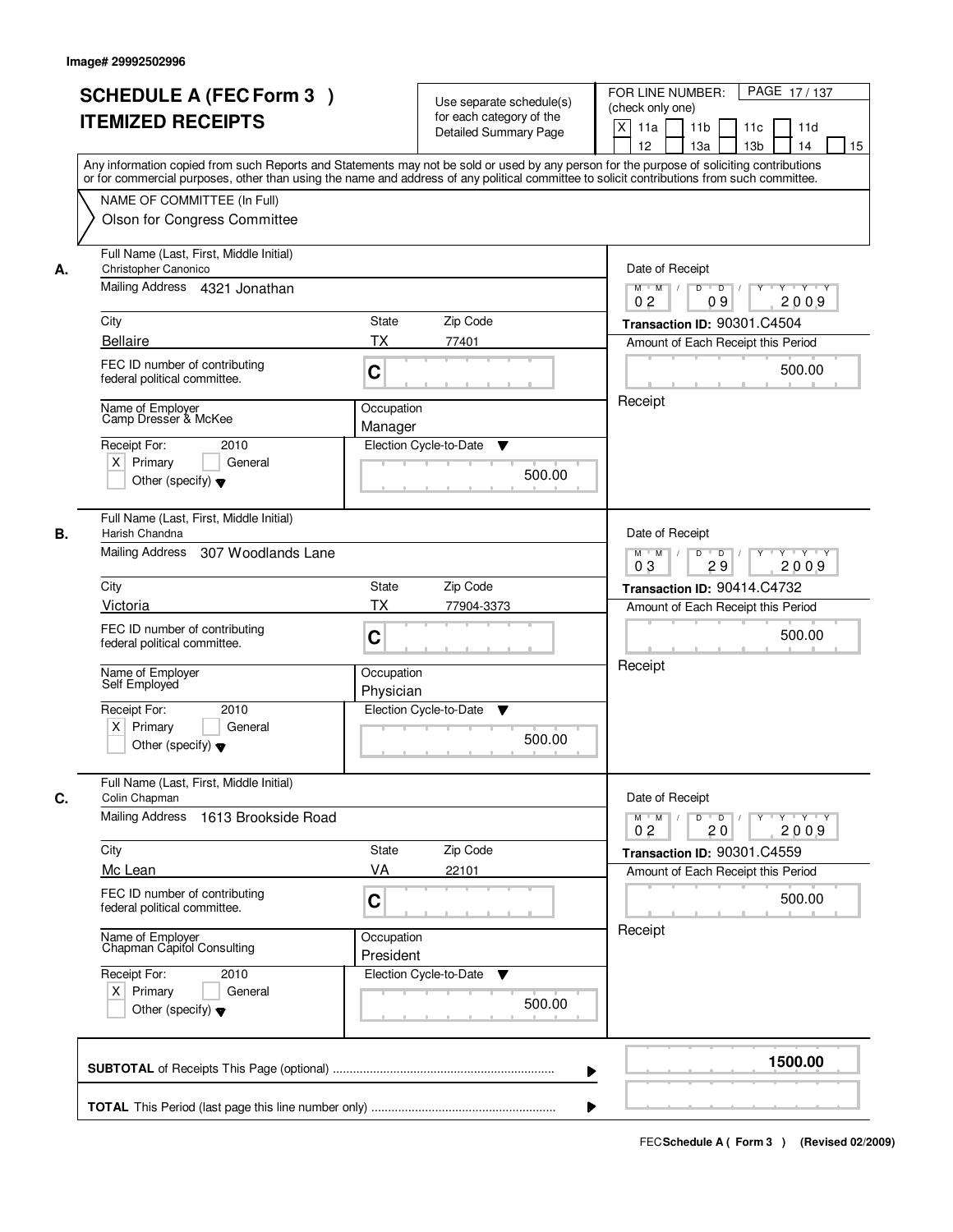|                                                 | <b>SCHEDULE A (FEC Form 3)</b><br><b>ITEMIZED RECEIPTS</b>                                      |                              | Use separate schedule(s)<br>for each category of the<br><b>Detailed Summary Page</b> | PAGE 18 / 137<br>FOR LINE NUMBER:<br>(check only one)<br>X<br>11 <sub>b</sub><br>11a<br>11 <sub>c</sub><br>11d<br>12<br>13 <sub>b</sub><br>14<br>13a<br>15<br>Any information copied from such Reports and Statements may not be sold or used by any person for the purpose of soliciting contributions |
|-------------------------------------------------|-------------------------------------------------------------------------------------------------|------------------------------|--------------------------------------------------------------------------------------|---------------------------------------------------------------------------------------------------------------------------------------------------------------------------------------------------------------------------------------------------------------------------------------------------------|
|                                                 | NAME OF COMMITTEE (In Full)<br>Olson for Congress Committee                                     |                              |                                                                                      | or for commercial purposes, other than using the name and address of any political committee to solicit contributions from such committee.                                                                                                                                                              |
| Ke Chen<br>А.                                   | Full Name (Last, First, Middle Initial)<br>Mailing Address 6161 Savoy, #310                     |                              |                                                                                      | Date of Receipt<br>$D$ $D$<br>Y<br>Y TY Y Y<br>$M$ $M$ /                                                                                                                                                                                                                                                |
| City<br>Houston                                 |                                                                                                 | <b>State</b><br><b>TX</b>    | Zip Code<br>77036                                                                    | 0 <sub>2</sub><br>09<br>2009<br>Transaction ID: 90301.C4505<br>Amount of Each Receipt this Period                                                                                                                                                                                                       |
|                                                 | FEC ID number of contributing<br>federal political committee.                                   | C                            |                                                                                      | 1000.00                                                                                                                                                                                                                                                                                                 |
| K C United, Inc.<br>Receipt For:<br>$X$ Primary | Name of Employer<br>2010<br>General<br>Other (specify) $\blacktriangledown$                     | Occupation<br>Civil Engineer | Election Cycle-to-Date<br>▼<br>1000.00                                               | Receipt                                                                                                                                                                                                                                                                                                 |
| Ke Chen<br>В.                                   | Full Name (Last, First, Middle Initial)<br>Mailing Address 6161 Savoy, #310                     |                              |                                                                                      | Date of Receipt<br>$M$ $M$ /<br>D<br>$\overline{D}$<br>Y<br>$Y + Y + Y$<br>03<br>13<br>2009                                                                                                                                                                                                             |
| City                                            |                                                                                                 | State                        | Zip Code                                                                             | Transaction ID: 90414.C4621                                                                                                                                                                                                                                                                             |
| Houston                                         | FEC ID number of contributing<br>federal political committee.                                   | TX<br>C                      | 77036                                                                                | Amount of Each Receipt this Period<br>$-1000.00$                                                                                                                                                                                                                                                        |
| Receipt For:<br>$X$ Primary                     | Name of Employer<br>K C United, Inc.<br>2010<br>General<br>Other (specify) $\blacktriangledown$ | Occupation<br>Civil Engineer | Election Cycle-to-Date<br>v<br>1000.00                                               | Redesignation FROM Memo<br>[MEMO ITEM]<br>NOTE: Redes TO Primary 20-<br>08                                                                                                                                                                                                                              |
| C.<br>Ke Chen                                   | Full Name (Last, First, Middle Initial)                                                         |                              |                                                                                      | Date of Receipt                                                                                                                                                                                                                                                                                         |
|                                                 | Mailing Address 6161 Savoy, #310                                                                |                              |                                                                                      | $D$ $D$ $l$<br>y y y y y y<br>$M$ $M$ /<br>03<br>13<br>2009                                                                                                                                                                                                                                             |
| City<br>Houston                                 |                                                                                                 | State<br>ТX                  | Zip Code<br>77036                                                                    | Transaction ID: 90414.C4622<br>Amount of Each Receipt this Period                                                                                                                                                                                                                                       |
|                                                 | FEC ID number of contributing<br>federal political committee.                                   | C                            |                                                                                      | 1000.00                                                                                                                                                                                                                                                                                                 |
|                                                 | Name of Employer<br>K C United, Inc.                                                            | Occupation<br>Civil Engineer |                                                                                      | Redesignation TO Memo                                                                                                                                                                                                                                                                                   |
| Receipt For:<br>X                               | 2010<br>Primary<br>General<br>Other (specify) $\blacktriangledown$<br>Primary 2008 Debt         |                              | Election Cycle-to-Date<br>v<br>1000.00                                               | [MEMO ITEM]<br>NOTE: Redes FROM Primary<br>2010                                                                                                                                                                                                                                                         |
|                                                 |                                                                                                 |                              |                                                                                      | 1000.00                                                                                                                                                                                                                                                                                                 |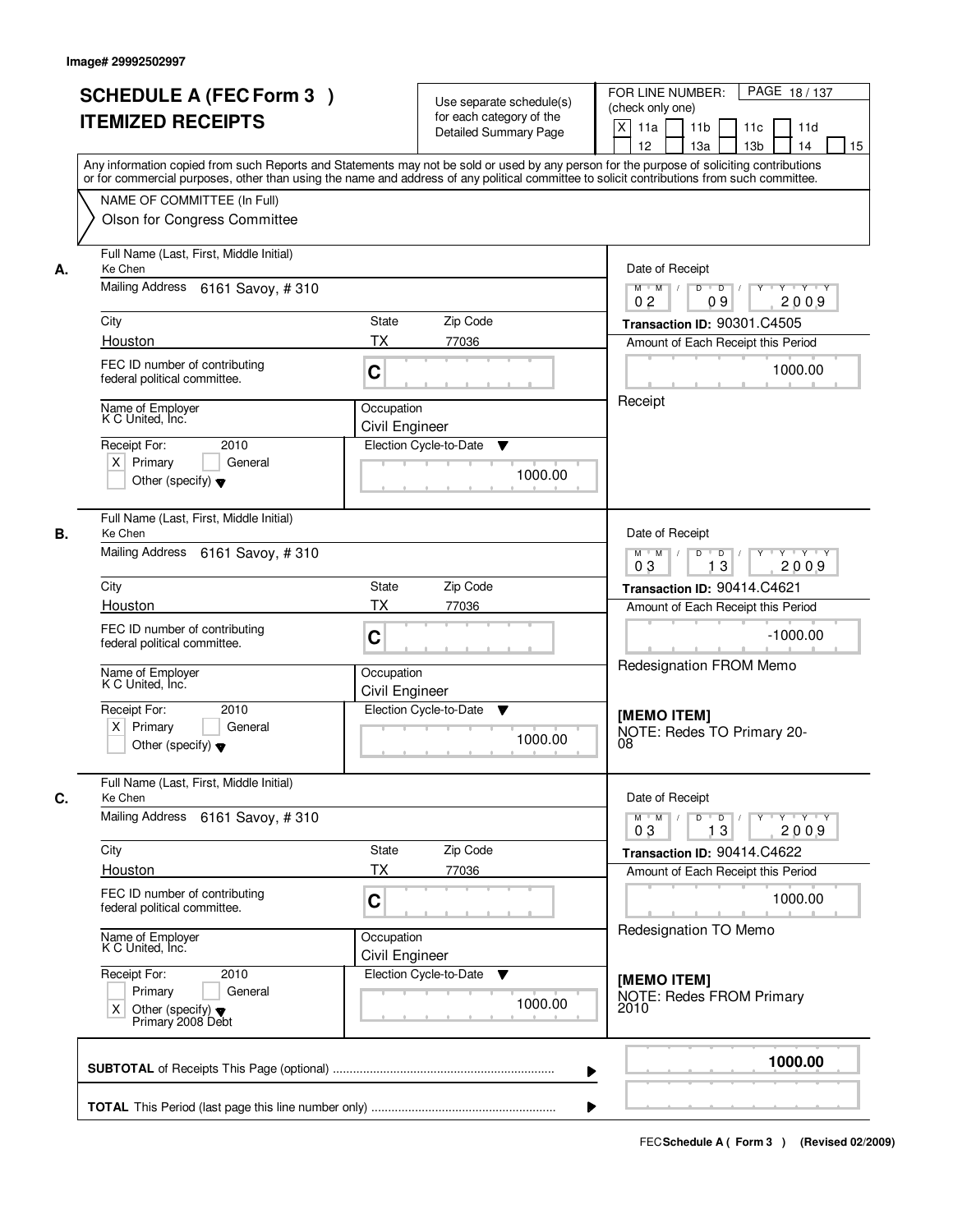|    | <b>SCHEDULE A (FEC Form 3)</b><br><b>ITEMIZED RECEIPTS</b>                                                                                                                                                                                                                                                                                             |                        | Use separate schedule(s)<br>for each category of the<br>Detailed Summary Page | PAGE 19/137<br>FOR LINE NUMBER:<br>(check only one)<br>$\mathsf{X}$<br>11a<br>11 <sub>b</sub><br>11c<br>11d<br>12<br>13a<br>13 <sub>b</sub><br>14<br>15 |
|----|--------------------------------------------------------------------------------------------------------------------------------------------------------------------------------------------------------------------------------------------------------------------------------------------------------------------------------------------------------|------------------------|-------------------------------------------------------------------------------|---------------------------------------------------------------------------------------------------------------------------------------------------------|
|    | Any information copied from such Reports and Statements may not be sold or used by any person for the purpose of soliciting contributions<br>or for commercial purposes, other than using the name and address of any political committee to solicit contributions from such committee.<br>NAME OF COMMITTEE (In Full)<br>Olson for Congress Committee |                        |                                                                               |                                                                                                                                                         |
| А. | Full Name (Last, First, Middle Initial)<br>Paul Cheng<br>Mailing Address 17232 Lechlade Lane                                                                                                                                                                                                                                                           |                        |                                                                               | Date of Receipt<br>$\overline{D}$<br>$Y - Y - Y$<br>$M$ $M$ /<br>D                                                                                      |
|    |                                                                                                                                                                                                                                                                                                                                                        |                        |                                                                               | 0 <sub>2</sub><br>02<br>2009                                                                                                                            |
|    | City                                                                                                                                                                                                                                                                                                                                                   | <b>State</b>           | Zip Code                                                                      | Transaction ID: 90301.C4484                                                                                                                             |
|    | Dallas<br>FEC ID number of contributing<br>federal political committee.                                                                                                                                                                                                                                                                                | <b>TX</b><br>C         | 75252                                                                         | Amount of Each Receipt this Period<br>1000.00                                                                                                           |
|    | Name of Employer<br>Self Employed                                                                                                                                                                                                                                                                                                                      | Occupation<br>Investor |                                                                               | Receipt                                                                                                                                                 |
|    | 2010<br>Receipt For:<br>$X$ Primary<br>General<br>Other (specify) $\blacktriangledown$                                                                                                                                                                                                                                                                 |                        | Election Cycle-to-Date<br>▼<br>1000.00                                        |                                                                                                                                                         |
| В. | Full Name (Last, First, Middle Initial)<br>Harlan Crow                                                                                                                                                                                                                                                                                                 |                        |                                                                               | Date of Receipt                                                                                                                                         |
|    | Mailing Address<br>3819 Maple Avenue                                                                                                                                                                                                                                                                                                                   |                        |                                                                               | D<br>$\blacksquare$ D $\blacksquare$ /<br>Y Y Y Y<br>$M$ $M$ /<br>$Y$ <sup>U</sup><br>0 <sub>2</sub><br>23<br>2009                                      |
|    | City                                                                                                                                                                                                                                                                                                                                                   | <b>State</b>           | Zip Code                                                                      | Transaction ID: 90325.C4577                                                                                                                             |
|    | Dallas                                                                                                                                                                                                                                                                                                                                                 | <b>TX</b>              | 75219                                                                         | Amount of Each Receipt this Period                                                                                                                      |
|    | FEC ID number of contributing<br>federal political committee.                                                                                                                                                                                                                                                                                          | C                      |                                                                               | 1000.00                                                                                                                                                 |
|    | Name of Employer<br>Crow Holdings                                                                                                                                                                                                                                                                                                                      | Occupation<br>CEO      |                                                                               | Receipt                                                                                                                                                 |
|    | Receipt For:<br>2010                                                                                                                                                                                                                                                                                                                                   |                        | Election Cycle-to-Date<br>▼                                                   |                                                                                                                                                         |
|    | $X$ Primary<br>General<br>Other (specify) $\blacktriangledown$                                                                                                                                                                                                                                                                                         |                        | 1000.00                                                                       |                                                                                                                                                         |
| C. | Full Name (Last, First, Middle Initial)<br>Harlan Crow                                                                                                                                                                                                                                                                                                 |                        |                                                                               | Date of Receipt                                                                                                                                         |
|    | Mailing Address<br>3819 Maple Avenue                                                                                                                                                                                                                                                                                                                   |                        |                                                                               | $M^{\prime}$ M $\rightarrow$ /<br>$D$ $D$ $/$<br>Y FY FY<br>$Y$ <sup><math>\top</math></sup><br>2009<br>03<br>23                                        |
|    | City                                                                                                                                                                                                                                                                                                                                                   | State                  | Zip Code                                                                      | Transaction ID: 90414.C4617                                                                                                                             |
|    | <b>Dallas</b>                                                                                                                                                                                                                                                                                                                                          | <b>TX</b>              | 75219                                                                         | Amount of Each Receipt this Period                                                                                                                      |
|    | FEC ID number of contributing<br>federal political committee.                                                                                                                                                                                                                                                                                          | C                      |                                                                               | $-1000.00$<br>Redesignation FROM Memo                                                                                                                   |
|    | Name of Employer<br>Crow Holdings                                                                                                                                                                                                                                                                                                                      | Occupation<br>CEO      |                                                                               |                                                                                                                                                         |
|    | Receipt For:<br>2010<br>$X$ Primary<br>General<br>Other (specify) $\blacktriangledown$                                                                                                                                                                                                                                                                 |                        | Election Cycle-to-Date<br>v<br>1000.00                                        | [MEMO ITEM]<br>NOTE: Redes TO General 20-<br>08                                                                                                         |
|    |                                                                                                                                                                                                                                                                                                                                                        |                        | ▶                                                                             | 2000.00                                                                                                                                                 |
|    |                                                                                                                                                                                                                                                                                                                                                        |                        |                                                                               |                                                                                                                                                         |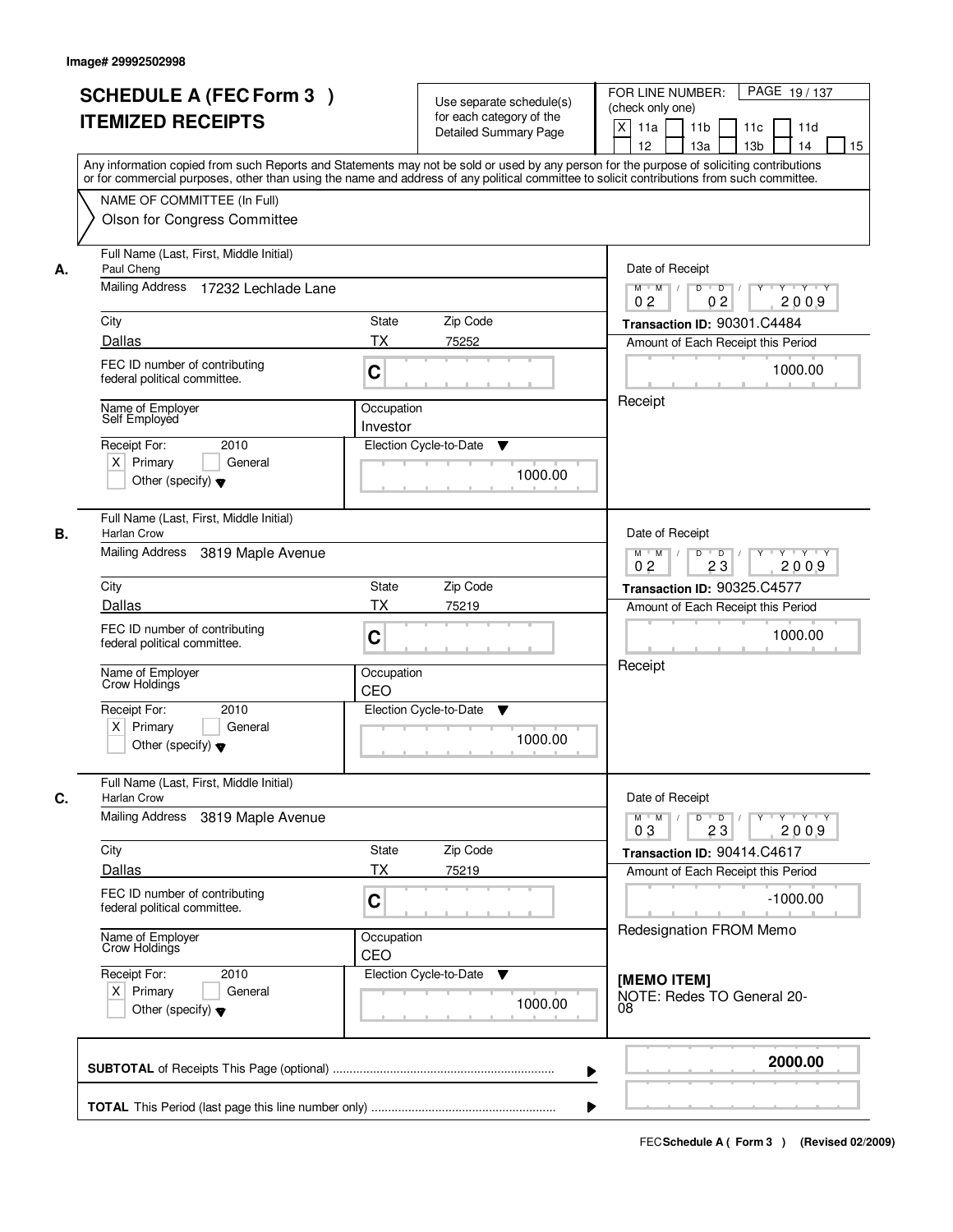|    | <b>SCHEDULE A (FEC Form 3)</b><br><b>ITEMIZED RECEIPTS</b>                                                   | Use separate schedule(s)<br>for each category of the<br><b>Detailed Summary Page</b>                                                                                                                                                                                                    | PAGE 20 / 137<br>FOR LINE NUMBER:<br>(check only one)<br>X<br>11a<br>11 <sub>b</sub><br>11c<br>11d<br>12<br>13a<br>13 <sub>b</sub><br>14<br>15 |
|----|--------------------------------------------------------------------------------------------------------------|-----------------------------------------------------------------------------------------------------------------------------------------------------------------------------------------------------------------------------------------------------------------------------------------|------------------------------------------------------------------------------------------------------------------------------------------------|
|    | NAME OF COMMITTEE (In Full)                                                                                  | Any information copied from such Reports and Statements may not be sold or used by any person for the purpose of soliciting contributions<br>or for commercial purposes, other than using the name and address of any political committee to solicit contributions from such committee. |                                                                                                                                                |
| А. | Olson for Congress Committee<br>Full Name (Last, First, Middle Initial)<br><b>Harlan Crow</b>                |                                                                                                                                                                                                                                                                                         | Date of Receipt                                                                                                                                |
|    | Mailing Address<br>3819 Maple Avenue                                                                         |                                                                                                                                                                                                                                                                                         | $M$ $M$ /<br>D<br>$\overline{D}$<br>Y Y Y Y<br>23<br>2009<br>03                                                                                |
|    | City                                                                                                         | State<br>Zip Code                                                                                                                                                                                                                                                                       | Transaction ID: 90414.C4618                                                                                                                    |
|    | Dallas                                                                                                       | <b>TX</b><br>75219                                                                                                                                                                                                                                                                      | Amount of Each Receipt this Period                                                                                                             |
|    | FEC ID number of contributing<br>federal political committee.                                                | C                                                                                                                                                                                                                                                                                       | 1000.00                                                                                                                                        |
|    | Name of Employer<br>Crow Holdings                                                                            | Occupation<br>CEO                                                                                                                                                                                                                                                                       | Redesignation TO Memo                                                                                                                          |
|    | Receipt For:<br>2010<br>Primary<br>General<br>X<br>Other (specify) $\blacktriangledown$<br>General 2008 Debt | Election Cycle-to-Date<br>▼<br>1000.00                                                                                                                                                                                                                                                  | [MEMO ITEM]<br><b>NOTE: Redes FROM Primary</b><br>2010                                                                                         |
| В. | Full Name (Last, First, Middle Initial)<br>James Dannenbaum                                                  |                                                                                                                                                                                                                                                                                         | Date of Receipt                                                                                                                                |
|    | Mailing Address 3100 W Alabama Street                                                                        |                                                                                                                                                                                                                                                                                         | D<br>$Y \vdash Y \vdash Y$<br>$M$ $M$ /<br>$\overline{D}$<br>Y<br>0 <sub>2</sub><br>09<br>2009                                                 |
|    | City                                                                                                         | Zip Code<br><b>State</b>                                                                                                                                                                                                                                                                | Transaction ID: 90301.C4519                                                                                                                    |
|    | Houston                                                                                                      | <b>TX</b><br>77098                                                                                                                                                                                                                                                                      | Amount of Each Receipt this Period                                                                                                             |
|    | FEC ID number of contributing<br>federal political committee.                                                | C                                                                                                                                                                                                                                                                                       | 1000.00                                                                                                                                        |
|    | Name of Employer<br>Dannenbaum Engineering Co-<br>rp                                                         | Occupation<br>Engineer                                                                                                                                                                                                                                                                  | Receipt                                                                                                                                        |
|    | Receipt For:<br>2010<br>$X$ Primary<br>General<br>Other (specify) $\blacktriangledown$                       | Election Cycle-to-Date<br>v<br>1000.00                                                                                                                                                                                                                                                  |                                                                                                                                                |
| C. | Full Name (Last, First, Middle Initial)<br>James Dannenbaum                                                  |                                                                                                                                                                                                                                                                                         | Date of Receipt                                                                                                                                |
|    | Mailing Address 3100 W Alabama Street                                                                        |                                                                                                                                                                                                                                                                                         | $D$ $D$ $/$<br>$Y - Y - Y - Y$<br>$M^+$ M<br>$\blacksquare$<br>$Y^+$<br>2009<br>03<br>18                                                       |
|    | City<br>Houston                                                                                              | Zip Code<br>State<br><b>TX</b><br>77098                                                                                                                                                                                                                                                 | Transaction ID: 90414.C4648<br>Amount of Each Receipt this Period                                                                              |
|    | FEC ID number of contributing<br>federal political committee.                                                | C                                                                                                                                                                                                                                                                                       | $-1000.00$                                                                                                                                     |
|    | Name of Employer<br>Dannenbaum Engineering Co-<br><u>rp</u>                                                  | Occupation<br>Engineer                                                                                                                                                                                                                                                                  | Redesignation FROM Memo                                                                                                                        |
|    | Receipt For:<br>2010<br>$X$ Primary<br>General<br>Other (specify) $\blacktriangledown$                       | Election Cycle-to-Date<br>v<br>1000.00                                                                                                                                                                                                                                                  | [MEMO ITEM]<br>NOTE: Redes TO Primary 20-<br>08                                                                                                |
|    |                                                                                                              |                                                                                                                                                                                                                                                                                         | 1000.00                                                                                                                                        |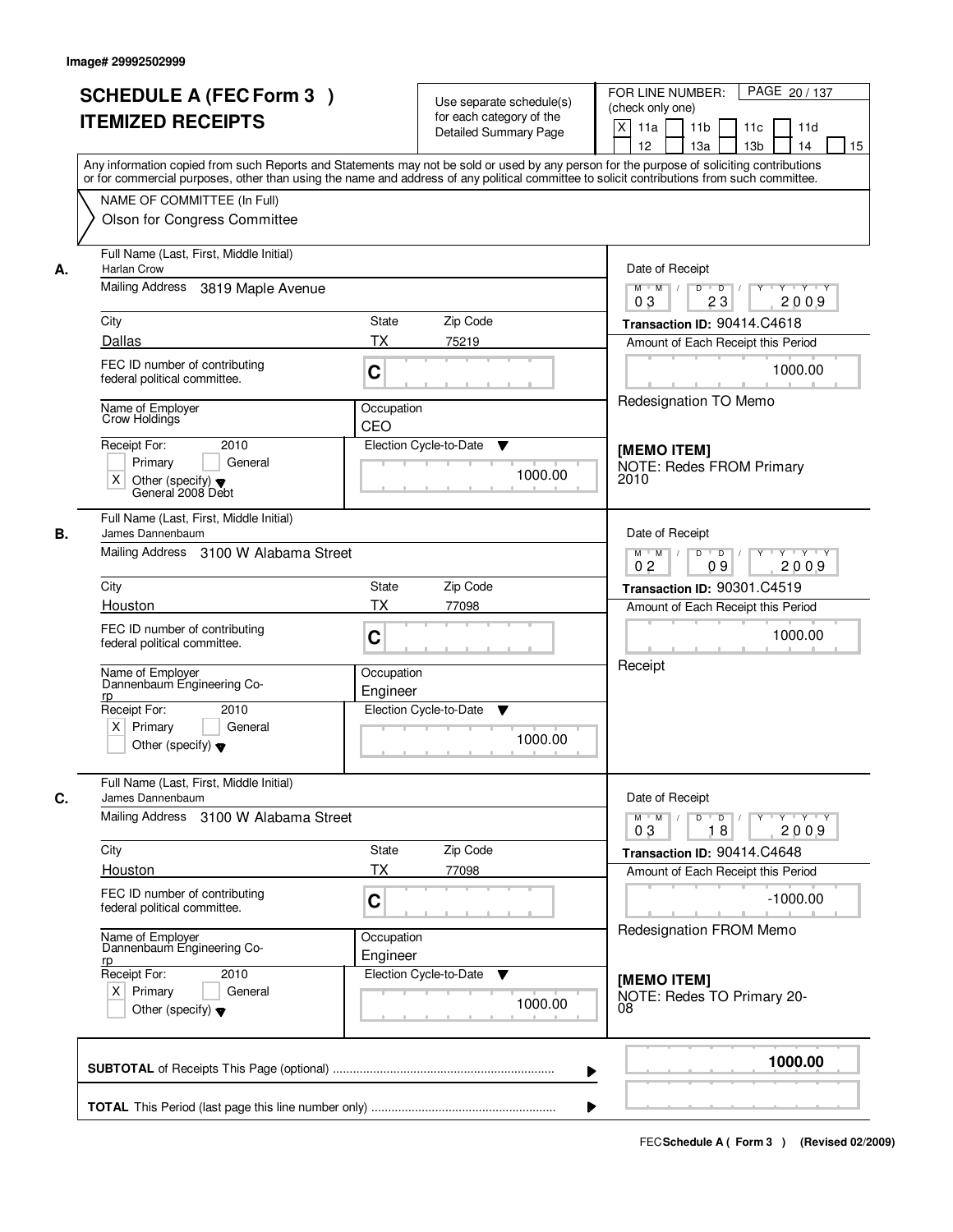|    | <b>SCHEDULE A (FEC Form 3)</b><br><b>ITEMIZED RECEIPTS</b>                                                                                                                                                                                                                              |                         | Use separate schedule(s)<br>for each category of the<br>Detailed Summary Page | FOR LINE NUMBER:<br>PAGE 21 / 137<br>(check only one)<br>$\mathsf{X}$<br>11a<br>11 <sub>b</sub><br>11c<br>11d |
|----|-----------------------------------------------------------------------------------------------------------------------------------------------------------------------------------------------------------------------------------------------------------------------------------------|-------------------------|-------------------------------------------------------------------------------|---------------------------------------------------------------------------------------------------------------|
|    | Any information copied from such Reports and Statements may not be sold or used by any person for the purpose of soliciting contributions<br>or for commercial purposes, other than using the name and address of any political committee to solicit contributions from such committee. |                         |                                                                               | 12<br>13 <sub>b</sub><br>14<br>15<br>13a                                                                      |
|    | NAME OF COMMITTEE (In Full)<br>Olson for Congress Committee                                                                                                                                                                                                                             |                         |                                                                               |                                                                                                               |
| А. | Full Name (Last, First, Middle Initial)<br>James Dannenbaum                                                                                                                                                                                                                             |                         |                                                                               | Date of Receipt                                                                                               |
|    | Mailing Address 3100 W Alabama Street                                                                                                                                                                                                                                                   |                         |                                                                               | $M$ $M$ /<br>$D$ $D$ $/$<br>$Y + Y + Y$<br>Y<br>18<br>2009<br>03                                              |
|    | City                                                                                                                                                                                                                                                                                    | <b>State</b>            | Zip Code                                                                      | Transaction ID: 90414.C4649                                                                                   |
|    | Houston                                                                                                                                                                                                                                                                                 | ТX                      | 77098                                                                         | Amount of Each Receipt this Period                                                                            |
|    | FEC ID number of contributing<br>federal political committee.                                                                                                                                                                                                                           | C                       |                                                                               | 1000.00                                                                                                       |
|    | Name of Employer<br>Dannenbaum Engineering Co-<br><u>rp</u>                                                                                                                                                                                                                             | Occupation<br>Engineer  |                                                                               | Redesignation TO Memo                                                                                         |
|    | Receipt For:<br>2010                                                                                                                                                                                                                                                                    |                         | Election Cycle-to-Date<br>v                                                   | [MEMO ITEM]                                                                                                   |
|    | Primary<br>General<br>X<br>Other (specify) $\blacktriangledown$<br>Primary 2008 Debt                                                                                                                                                                                                    |                         | 1000.00                                                                       | <b>NOTE: Redes FROM Primary</b><br>2010                                                                       |
| В. | Full Name (Last, First, Middle Initial)<br><b>Gary Davis</b>                                                                                                                                                                                                                            |                         |                                                                               | Date of Receipt                                                                                               |
|    | Mailing Address<br>PO Box 1694                                                                                                                                                                                                                                                          |                         |                                                                               | D<br>$M$ M<br>$\overline{D}$<br>Y 'Y 'Y<br>2009<br>02<br>04                                                   |
|    | City                                                                                                                                                                                                                                                                                    | State                   | Zip Code                                                                      | Transaction ID: 90301.C4498                                                                                   |
|    | Alvin                                                                                                                                                                                                                                                                                   | <b>TX</b>               | 77512                                                                         | Amount of Each Receipt this Period                                                                            |
|    | FEC ID number of contributing<br>federal political committee.                                                                                                                                                                                                                           | C                       |                                                                               | 1000.00<br>Receipt                                                                                            |
|    | Name of Employer<br>Chocolate Bayou Community<br>Fede                                                                                                                                                                                                                                   | Occupation<br>President |                                                                               |                                                                                                               |
|    | Receipt For:<br>2010<br>$\times$<br>Primary<br>General<br>Other (specify) $\blacktriangledown$                                                                                                                                                                                          |                         | Election Cycle-to-Date<br>v<br>1000.00                                        |                                                                                                               |
| С. | Full Name (Last, First, Middle Initial)<br>Gary Davis                                                                                                                                                                                                                                   |                         |                                                                               | Date of Receipt                                                                                               |
|    | Mailing Address PO Box 1694                                                                                                                                                                                                                                                             |                         |                                                                               | $Y$ $Y$ $Y$ $Y$<br>$D$ $D$ $I$<br>$M$ $M$ /<br>$\Gamma Y$<br>03<br>2009<br>13                                 |
|    | City                                                                                                                                                                                                                                                                                    | State                   | Zip Code                                                                      | Transaction ID: 90414.C4623                                                                                   |
|    | Alvin                                                                                                                                                                                                                                                                                   | <b>TX</b>               | 77512                                                                         | Amount of Each Receipt this Period                                                                            |
|    | FEC ID number of contributing<br>federal political committee.                                                                                                                                                                                                                           | C                       |                                                                               | $-1000.00$                                                                                                    |
|    | Name of Employer<br>Chocolate Bayou Community<br>Fede                                                                                                                                                                                                                                   | Occupation<br>President |                                                                               | Redesignation FROM Memo                                                                                       |
|    | Receipt For:<br>2010<br>$X$ Primary<br>General<br>Other (specify) $\blacktriangledown$                                                                                                                                                                                                  |                         | Election Cycle-to-Date<br>▼<br>1000.00                                        | [MEMO ITEM]<br>NOTE: Redes TO Primary 20-<br>08                                                               |
|    |                                                                                                                                                                                                                                                                                         |                         |                                                                               | 1000.00                                                                                                       |
|    |                                                                                                                                                                                                                                                                                         |                         |                                                                               |                                                                                                               |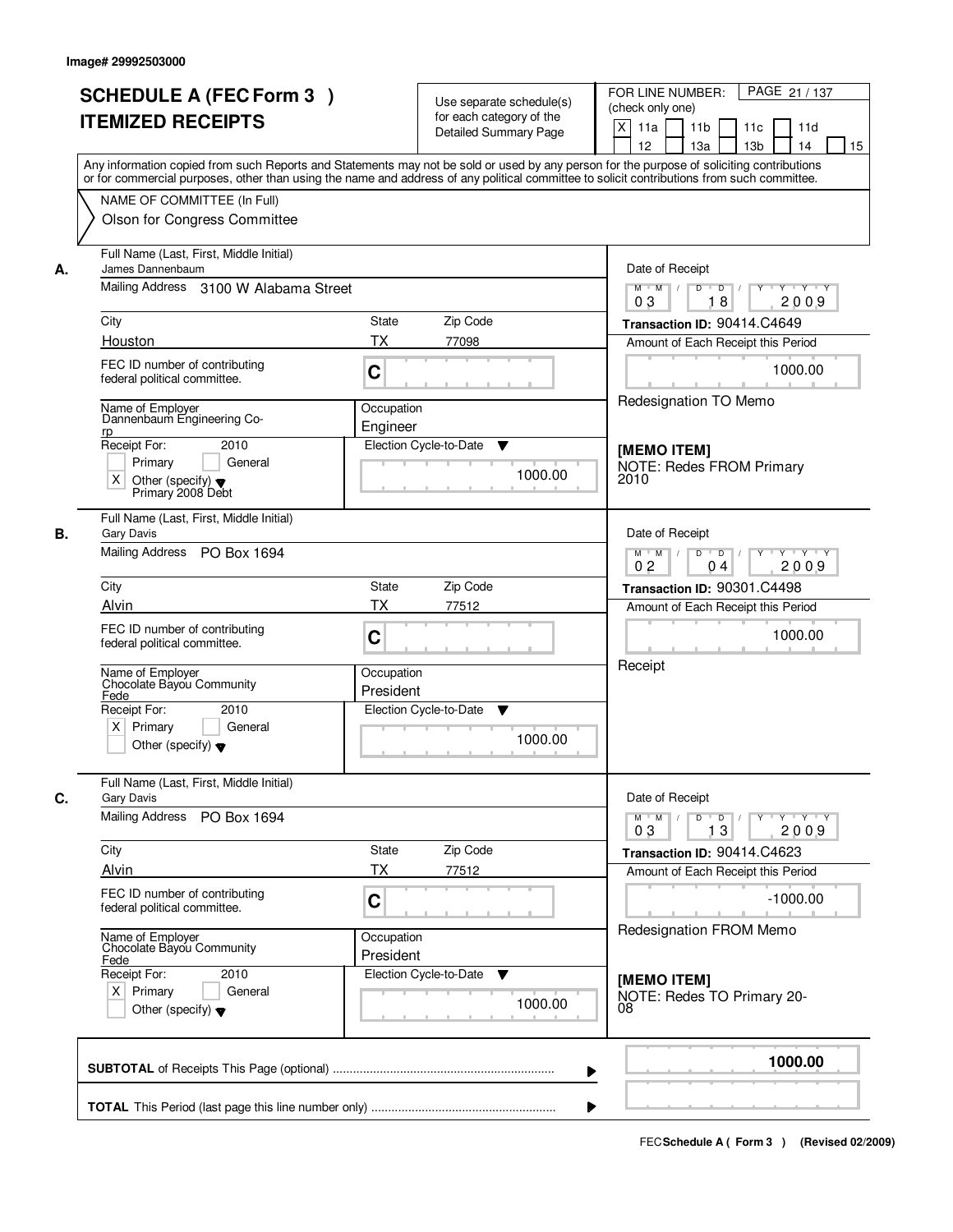|                                                                    | <b>SCHEDULE A (FEC Form 3)</b><br><b>ITEMIZED RECEIPTS</b>                     |                         | Use separate schedule(s)<br>for each category of the<br><b>Detailed Summary Page</b> | PAGE 22 / 137<br>FOR LINE NUMBER:<br>(check only one)<br>X<br>11a<br>11 <sub>b</sub><br>11d<br>11c<br>12<br>13a<br>13 <sub>b</sub><br>14<br>15                                                                                                                                          |
|--------------------------------------------------------------------|--------------------------------------------------------------------------------|-------------------------|--------------------------------------------------------------------------------------|-----------------------------------------------------------------------------------------------------------------------------------------------------------------------------------------------------------------------------------------------------------------------------------------|
|                                                                    | NAME OF COMMITTEE (In Full)<br>Olson for Congress Committee                    |                         |                                                                                      | Any information copied from such Reports and Statements may not be sold or used by any person for the purpose of soliciting contributions<br>or for commercial purposes, other than using the name and address of any political committee to solicit contributions from such committee. |
| <b>Gary Davis</b><br>А.<br>Mailing Address                         | Full Name (Last, First, Middle Initial)<br>PO Box 1694                         |                         |                                                                                      | Date of Receipt<br>$Y - Y - Y$<br>$M$ $M$ /<br>D<br>$\overline{D}$<br>Y                                                                                                                                                                                                                 |
| City<br>Alvin                                                      |                                                                                | State<br>TX             | Zip Code<br>77512                                                                    | 13<br>2009<br>03<br>Transaction ID: 90414.C4624                                                                                                                                                                                                                                         |
|                                                                    | FEC ID number of contributing<br>federal political committee.                  | C                       |                                                                                      | Amount of Each Receipt this Period<br>1000.00                                                                                                                                                                                                                                           |
| Name of Employer<br>Fede                                           | Chocolate Bayou Community                                                      | Occupation<br>President |                                                                                      | Redesignation TO Memo                                                                                                                                                                                                                                                                   |
| Receipt For:<br>Primary<br>X                                       | 2010<br>General<br>Other (specify) $\blacktriangledown$<br>Primary 2008 Debt   |                         | Election Cycle-to-Date<br>▼<br>1000.00                                               | [MEMO ITEM]<br><b>NOTE: Redes FROM Primary</b><br>2010                                                                                                                                                                                                                                  |
| В.<br>Ralph Eads                                                   | Full Name (Last, First, Middle Initial)<br>Mailing Address 2413 Stanmore Drive |                         |                                                                                      | Date of Receipt<br>$M$ $M$ /<br>D<br>$\overline{D}$ /<br>$Y + Y + Y$<br>0 <sub>2</sub><br>0 <sub>2</sub><br>2009                                                                                                                                                                        |
| City                                                               |                                                                                | State                   | Zip Code                                                                             | Transaction ID: 90301.C4485                                                                                                                                                                                                                                                             |
| Houston                                                            | FEC ID number of contributing<br>federal political committee.                  | <b>TX</b><br>C          | 77019                                                                                | Amount of Each Receipt this Period<br>1000.00                                                                                                                                                                                                                                           |
| Name of Employer<br>Retired<br>Receipt For:<br>Primary<br>$\times$ | 2010<br>General<br>Other (specify) $\blacktriangledown$                        | Occupation              | <b>Information Requested</b><br>Election Cycle-to-Date<br><b>V</b><br>1000.00        | Receipt                                                                                                                                                                                                                                                                                 |
| C.<br><b>Ralph Eads</b>                                            | Full Name (Last, First, Middle Initial)                                        |                         |                                                                                      | Date of Receipt                                                                                                                                                                                                                                                                         |
| Mailing Address                                                    | 2413 Stanmore Drive                                                            |                         |                                                                                      | $M$ $M$<br>$D$ $D$ $/$<br>Y FY FY<br>$Y$ <sup>-1</sup><br>2009<br>03<br>11                                                                                                                                                                                                              |
| City<br>Houston                                                    |                                                                                | State<br><b>TX</b>      | Zip Code<br>77019                                                                    | Transaction ID: 90414.C4662<br>Amount of Each Receipt this Period                                                                                                                                                                                                                       |
|                                                                    | FEC ID number of contributing<br>federal political committee.                  | C                       |                                                                                      | $-1000.00$                                                                                                                                                                                                                                                                              |
| Name of Employer<br>Retired                                        |                                                                                | Occupation              | <b>Information Requested</b>                                                         | Redesignation FROM Memo                                                                                                                                                                                                                                                                 |
| Receipt For:<br>$X$ Primary                                        | 2010<br>General<br>Other (specify) $\blacktriangledown$                        |                         | Election Cycle-to-Date<br>▼<br>1000.00                                               | [MEMO ITEM]<br>NOTE: Redes TO Primary 20-<br>08                                                                                                                                                                                                                                         |
|                                                                    |                                                                                |                         |                                                                                      | 1000.00                                                                                                                                                                                                                                                                                 |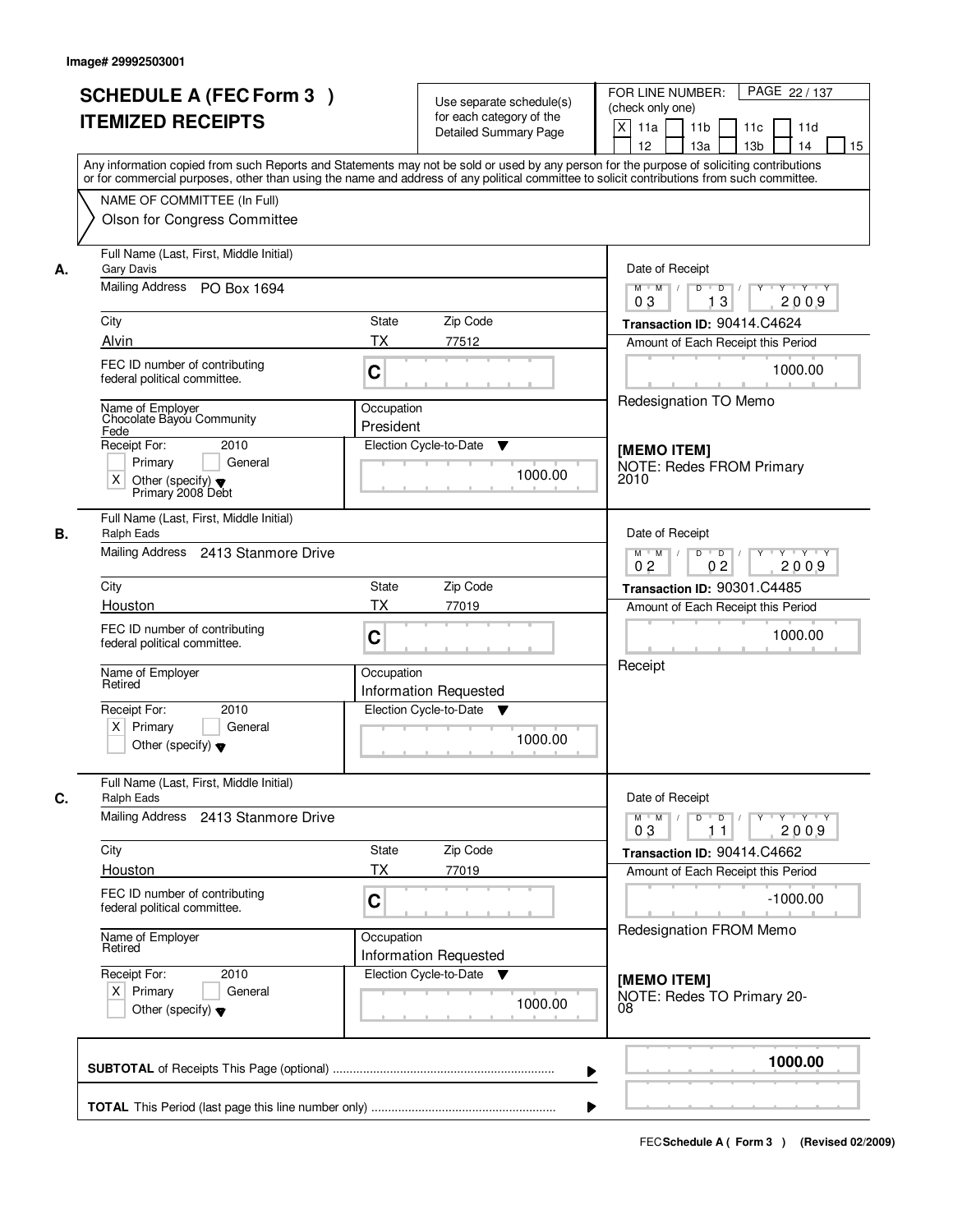| <b>SCHEDULE A (FEC Form 3)</b><br><b>ITEMIZED RECEIPTS</b>                                                                                                                                                                                                                                                                                | Use separate schedule(s)<br>for each category of the<br><b>Detailed Summary Page</b><br>Any information copied from such Reports and Statements may not be sold or used by any person for the purpose of soliciting contributions<br>or for commercial purposes, other than using the name and address of any political committee to solicit contributions from such committee. | PAGE 23 / 137<br>FOR LINE NUMBER:<br>(check only one)<br>$\mathsf{X}$<br>11 <sub>b</sub><br>11a<br>11c<br>11d<br>12 <sup>2</sup><br>13a<br>13 <sub>b</sub><br>14<br>15                                                |
|-------------------------------------------------------------------------------------------------------------------------------------------------------------------------------------------------------------------------------------------------------------------------------------------------------------------------------------------|---------------------------------------------------------------------------------------------------------------------------------------------------------------------------------------------------------------------------------------------------------------------------------------------------------------------------------------------------------------------------------|-----------------------------------------------------------------------------------------------------------------------------------------------------------------------------------------------------------------------|
| NAME OF COMMITTEE (In Full)<br>Olson for Congress Committee                                                                                                                                                                                                                                                                               |                                                                                                                                                                                                                                                                                                                                                                                 |                                                                                                                                                                                                                       |
| Full Name (Last, First, Middle Initial)<br><b>Ralph Eads</b><br>А.<br>Mailing Address 2413 Stanmore Drive<br>City<br>Houston<br>FEC ID number of contributing<br>federal political committee.<br>Name of Employer<br>Retired<br>2010<br>Receipt For:                                                                                      | State<br>Zip Code<br><b>TX</b><br>77019<br>C<br>Occupation<br><b>Information Requested</b><br>Election Cycle-to-Date<br>v                                                                                                                                                                                                                                                       | Date of Receipt<br>$Y$ $Y$ $Y$<br>$M$ $M$ /<br>$D$ $D$ $/$<br>$\overline{Y}$<br>0 <sub>3</sub><br>2009<br>11<br>Transaction ID: 90414.C4663<br>Amount of Each Receipt this Period<br>1000.00<br>Redesignation TO Memo |
| Primary<br>General<br>X<br>Other (specify) $\blacktriangledown$<br>Primary 2008 Debt                                                                                                                                                                                                                                                      | 1000.00                                                                                                                                                                                                                                                                                                                                                                         | [MEMO ITEM]<br><b>NOTE: Redes FROM Primary</b><br>2010                                                                                                                                                                |
| Full Name (Last, First, Middle Initial)<br><b>Thomas Echols</b><br>В.<br>Mailing Address<br>3024 Bridle Path<br>City<br>Friendswood<br>FEC ID number of contributing<br>federal political committee.<br>Name of Employer<br>Echo Towing Service<br>Receipt For:<br>2010<br>$X$ Primary<br>General<br>Other (specify) $\blacktriangledown$ | Zip Code<br><b>State</b><br>ТX<br>77546<br>C<br>Occupation<br><b>Vice President</b><br>Election Cycle-to-Date<br>▼<br>500.00                                                                                                                                                                                                                                                    | Date of Receipt<br>$Y - Y - Y$<br>$M$ $M$ /<br>D<br>$\Box$ D $\Box$ /<br>Y<br>0 <sub>2</sub><br>10<br>2009<br>Transaction ID: 90301.C4545<br>Amount of Each Receipt this Period<br>500.00<br>Receipt                  |
| Full Name (Last, First, Middle Initial)<br>C.<br>Mrs. J. Ralph Ellis<br>Mailing Address<br>3819 Cabeza De Vaca<br>City<br>Irving<br>FEC ID number of contributing<br>federal political committee.<br>Name of Employer<br>Homemaker<br>Receipt For:<br>2010<br>$X$ Primary<br>General<br>Other (specify) $\blacktriangledown$              | Zip Code<br>State<br>ТX<br>75062<br>C<br>Occupation<br>Homemaker<br>Election Cycle-to-Date<br><b>V</b><br>2400.00                                                                                                                                                                                                                                                               | Date of Receipt<br>$M = M$<br>$D$ $D$ $l$<br>03<br>31<br>2009<br>Transaction ID: 90414.C4751<br>Amount of Each Receipt this Period<br>2400.00<br>Receipt                                                              |
|                                                                                                                                                                                                                                                                                                                                           | ▶                                                                                                                                                                                                                                                                                                                                                                               | 2900.00                                                                                                                                                                                                               |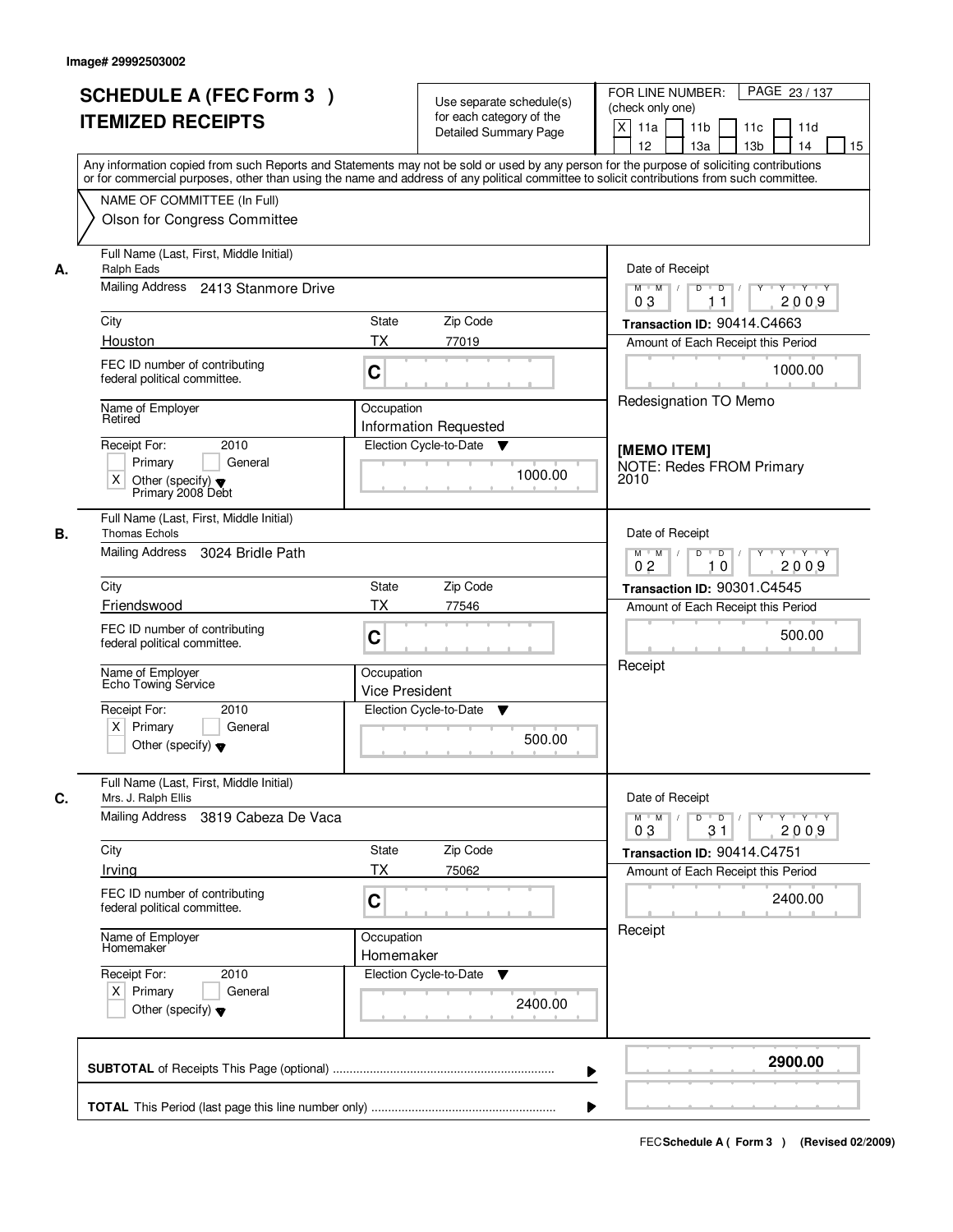|    | <b>SCHEDULE A (FEC Form 3)</b>                                 |                                                      | PAGE 24 / 137<br>FOR LINE NUMBER:                                                                                                                                                                                                                                                       |
|----|----------------------------------------------------------------|------------------------------------------------------|-----------------------------------------------------------------------------------------------------------------------------------------------------------------------------------------------------------------------------------------------------------------------------------------|
|    |                                                                | Use separate schedule(s)<br>for each category of the | (check only one)                                                                                                                                                                                                                                                                        |
|    | <b>ITEMIZED RECEIPTS</b>                                       | <b>Detailed Summary Page</b>                         | $\boldsymbol{\mathsf{X}}$<br>11a<br>11 <sub>b</sub><br>11c<br>11d                                                                                                                                                                                                                       |
|    |                                                                |                                                      | 12<br>13a<br>13 <sub>b</sub><br>14<br>15                                                                                                                                                                                                                                                |
|    |                                                                |                                                      | Any information copied from such Reports and Statements may not be sold or used by any person for the purpose of soliciting contributions<br>or for commercial purposes, other than using the name and address of any political committee to solicit contributions from such committee. |
|    | NAME OF COMMITTEE (In Full)                                    |                                                      |                                                                                                                                                                                                                                                                                         |
|    | Olson for Congress Committee                                   |                                                      |                                                                                                                                                                                                                                                                                         |
|    |                                                                |                                                      |                                                                                                                                                                                                                                                                                         |
| А. | Full Name (Last, First, Middle Initial)<br>J. Ralph Ellis Jr.  |                                                      | Date of Receipt                                                                                                                                                                                                                                                                         |
|    | Mailing Address 545 E John Carpenter Freeway, Suit             |                                                      | $Y - Y - Y$<br>D<br>$\overline{D}$<br>$M$ $M$ /<br>2009<br>03<br>31                                                                                                                                                                                                                     |
|    | City                                                           | <b>State</b><br>Zip Code                             | Transaction ID: 90414.C4752                                                                                                                                                                                                                                                             |
|    | Irving                                                         | <b>TX</b><br>75062                                   | Amount of Each Receipt this Period                                                                                                                                                                                                                                                      |
|    | FEC ID number of contributing                                  |                                                      | 2400.00                                                                                                                                                                                                                                                                                 |
|    | federal political committee.                                   | C                                                    |                                                                                                                                                                                                                                                                                         |
|    | Name of Employer                                               | Occupation                                           | Receipt                                                                                                                                                                                                                                                                                 |
|    | Self Employed                                                  | Investor                                             |                                                                                                                                                                                                                                                                                         |
|    | 2010<br>Receipt For:                                           | Election Cycle-to-Date<br>▼                          |                                                                                                                                                                                                                                                                                         |
|    | $X$ Primary<br>General                                         | 2400.00                                              |                                                                                                                                                                                                                                                                                         |
|    | Other (specify) $\blacktriangledown$                           |                                                      |                                                                                                                                                                                                                                                                                         |
|    | Full Name (Last, First, Middle Initial)                        |                                                      |                                                                                                                                                                                                                                                                                         |
| В. | <b>Charles Flournoy</b><br>Mailing Address 7 Rains Way         |                                                      | Date of Receipt<br>$M$ $M$ /<br>D<br>$\overline{D}$<br>Y<br>$Y + Y + Y$                                                                                                                                                                                                                 |
|    |                                                                |                                                      | 28<br>2009<br>0 <sub>1</sub>                                                                                                                                                                                                                                                            |
|    | City                                                           | Zip Code<br>State                                    | Transaction ID: 90301.C4479                                                                                                                                                                                                                                                             |
|    | Houston                                                        | TX<br>77007                                          | Amount of Each Receipt this Period                                                                                                                                                                                                                                                      |
|    | FEC ID number of contributing                                  | C                                                    | 4600.00                                                                                                                                                                                                                                                                                 |
|    | federal political committee.                                   |                                                      |                                                                                                                                                                                                                                                                                         |
|    | Name of Employer<br>John L. Wortham & Son                      | Occupation                                           | Receipt                                                                                                                                                                                                                                                                                 |
|    |                                                                | <b>Insurance Agent</b>                               |                                                                                                                                                                                                                                                                                         |
|    | Receipt For:<br>2010                                           | Election Cycle-to-Date<br>▼                          |                                                                                                                                                                                                                                                                                         |
|    | $X$ Primary<br>General<br>Other (specify) $\blacktriangledown$ | 4600.00                                              |                                                                                                                                                                                                                                                                                         |
|    |                                                                |                                                      |                                                                                                                                                                                                                                                                                         |
| C. | Full Name (Last, First, Middle Initial)<br>Charles Flournoy    |                                                      | Date of Receipt                                                                                                                                                                                                                                                                         |
|    | <b>Mailing Address</b><br>7 Rains Way                          |                                                      | $M$ $M$<br>$D$ $D$ $/$<br>$Y - Y - Y$<br>$Y$ <sup>-1</sup>                                                                                                                                                                                                                              |
|    |                                                                |                                                      | 2009<br>0 <sub>1</sub><br>28                                                                                                                                                                                                                                                            |
|    | City                                                           | Zip Code<br>State                                    | Transaction ID: 90301.C4481                                                                                                                                                                                                                                                             |
|    | Houston                                                        | <b>TX</b><br>77007                                   | Amount of Each Receipt this Period                                                                                                                                                                                                                                                      |
|    | FEC ID number of contributing<br>federal political committee.  | C                                                    | $-2300.00$                                                                                                                                                                                                                                                                              |
|    |                                                                |                                                      | <b>Reattribution Memo</b>                                                                                                                                                                                                                                                               |
|    | Name of Employer<br>John L. Wortham & Son                      | Occupation                                           |                                                                                                                                                                                                                                                                                         |
|    |                                                                | Insurance Agent                                      |                                                                                                                                                                                                                                                                                         |
|    | Receipt For:<br>2010<br>$X$ Primary<br>General                 | Election Cycle-to-Date<br>v                          | [MEMO ITEM]                                                                                                                                                                                                                                                                             |
|    | Other (specify) $\blacktriangledown$                           | 2300.00                                              | NOTE: Reattribute to spou-<br>se                                                                                                                                                                                                                                                        |
|    |                                                                |                                                      |                                                                                                                                                                                                                                                                                         |
|    |                                                                |                                                      | 7000.00                                                                                                                                                                                                                                                                                 |
|    |                                                                |                                                      | ▶                                                                                                                                                                                                                                                                                       |
|    |                                                                |                                                      |                                                                                                                                                                                                                                                                                         |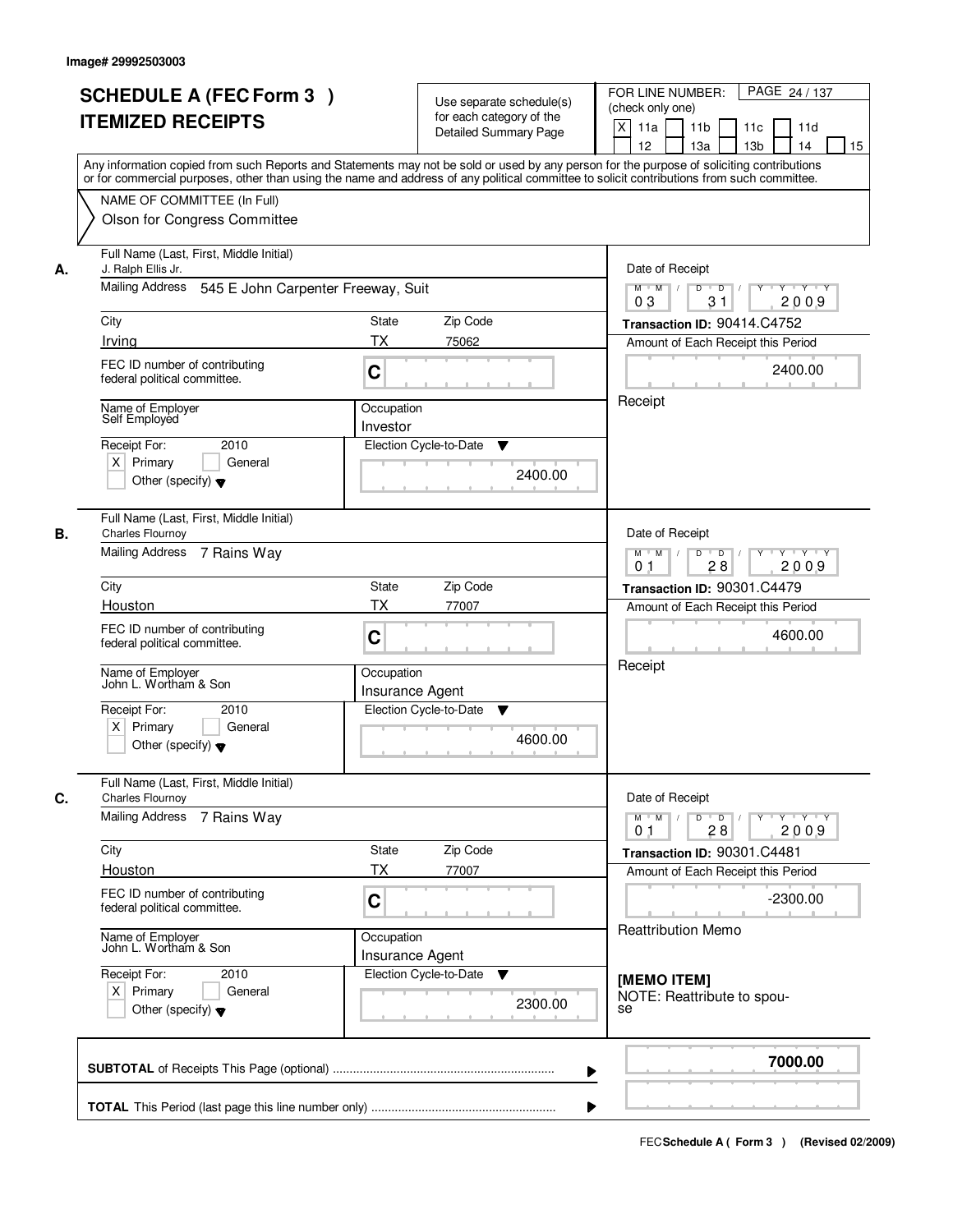|    | <b>SCHEDULE A (FEC Form 3)</b>                                                                                                                                                                                                                                                          |                         |                                                      | FOR LINE NUMBER:<br>PAGE 25 / 137                                                                               |
|----|-----------------------------------------------------------------------------------------------------------------------------------------------------------------------------------------------------------------------------------------------------------------------------------------|-------------------------|------------------------------------------------------|-----------------------------------------------------------------------------------------------------------------|
|    | <b>ITEMIZED RECEIPTS</b>                                                                                                                                                                                                                                                                |                         | Use separate schedule(s)<br>for each category of the | (check only one)                                                                                                |
|    |                                                                                                                                                                                                                                                                                         |                         | <b>Detailed Summary Page</b>                         | $\mathsf{X}$<br>11a<br>11 <sub>b</sub><br>11d<br>11c<br>12<br>13a<br>13 <sub>b</sub><br>14<br>15                |
|    | Any information copied from such Reports and Statements may not be sold or used by any person for the purpose of soliciting contributions<br>or for commercial purposes, other than using the name and address of any political committee to solicit contributions from such committee. |                         |                                                      |                                                                                                                 |
|    | NAME OF COMMITTEE (In Full)                                                                                                                                                                                                                                                             |                         |                                                      |                                                                                                                 |
|    | Olson for Congress Committee                                                                                                                                                                                                                                                            |                         |                                                      |                                                                                                                 |
| А. | Full Name (Last, First, Middle Initial)<br>Kathleen Flournoy                                                                                                                                                                                                                            |                         |                                                      | Date of Receipt                                                                                                 |
|    | Mailing Address 7 Rains Way                                                                                                                                                                                                                                                             |                         |                                                      | $\overline{D}$<br>$Y - Y - Y$<br>$M$ $M$ /<br>D<br>28<br>2009<br>01                                             |
|    | City                                                                                                                                                                                                                                                                                    | <b>State</b>            | Zip Code                                             | Transaction ID: 90301.C4482                                                                                     |
|    | Houston                                                                                                                                                                                                                                                                                 | <b>TX</b>               | 77007-7097                                           | Amount of Each Receipt this Period                                                                              |
|    | FEC ID number of contributing<br>federal political committee.                                                                                                                                                                                                                           | C                       |                                                      | 2300.00                                                                                                         |
|    | Name of Employer<br>None                                                                                                                                                                                                                                                                | Occupation<br>Housewife |                                                      | Reattribution Memo                                                                                              |
|    | 2010<br>Receipt For:                                                                                                                                                                                                                                                                    |                         | Election Cycle-to-Date<br>▼                          |                                                                                                                 |
|    | $X$ Primary<br>General                                                                                                                                                                                                                                                                  |                         |                                                      | [MEMO ITEM]<br>NOTE: Reattribute from sp-                                                                       |
|    | Other (specify) $\blacktriangledown$                                                                                                                                                                                                                                                    |                         | 2300.00                                              | ouse                                                                                                            |
| В. | Full Name (Last, First, Middle Initial)<br>Ajay Gaalla                                                                                                                                                                                                                                  |                         |                                                      | Date of Receipt                                                                                                 |
|    | Mailing Address<br>201 Fairway Street                                                                                                                                                                                                                                                   |                         |                                                      | $M$ $M$ /<br>D<br>$Y$ <sup>U</sup><br>Y Y Y Y<br>$\overline{D}$<br>03<br>29<br>2009                             |
|    | City                                                                                                                                                                                                                                                                                    | <b>State</b>            | Zip Code                                             | Transaction ID: 90414.C4727                                                                                     |
|    | Victoria                                                                                                                                                                                                                                                                                | <b>TX</b>               | 77904                                                | Amount of Each Receipt this Period                                                                              |
|    | FEC ID number of contributing<br>federal political committee.                                                                                                                                                                                                                           | C                       |                                                      | 250.00                                                                                                          |
|    | Name of Employer<br>Self Employed                                                                                                                                                                                                                                                       | Occupation<br>Physician |                                                      | Receipt                                                                                                         |
|    | Receipt For:<br>2010                                                                                                                                                                                                                                                                    |                         | Election Cycle-to-Date<br>v                          |                                                                                                                 |
|    | $X$ Primary<br>General<br>Other (specify) $\blacktriangledown$                                                                                                                                                                                                                          |                         | 250.00                                               |                                                                                                                 |
| C. | Full Name (Last, First, Middle Initial)<br><b>Cindy Garbs</b>                                                                                                                                                                                                                           |                         |                                                      | Date of Receipt                                                                                                 |
|    | Mailing Address<br>8402 Highway 90 A                                                                                                                                                                                                                                                    |                         |                                                      | $M$ M<br>$D$ $D$ $/$<br>Y Y Y Y<br>$\top$ /<br>$Y$ <sup><math>\top</math></sup><br>2009<br>0 <sub>2</sub><br>09 |
|    | City                                                                                                                                                                                                                                                                                    | State                   | Zip Code                                             | Transaction ID: 90301.C4523                                                                                     |
|    | <b>Sugar Land</b>                                                                                                                                                                                                                                                                       | <b>TX</b>               | 77478-3116                                           | Amount of Each Receipt this Period                                                                              |
|    | FEC ID number of contributing<br>federal political committee.                                                                                                                                                                                                                           | C                       |                                                      | 1000.00                                                                                                         |
|    | Name of Employer<br>Homemaker                                                                                                                                                                                                                                                           | Occupation<br>Homemaker |                                                      | Receipt                                                                                                         |
|    | Receipt For:<br>2010                                                                                                                                                                                                                                                                    |                         | Election Cycle-to-Date<br>v                          |                                                                                                                 |
|    | $X$ Primary<br>General<br>Other (specify) $\blacktriangledown$                                                                                                                                                                                                                          |                         | 1000.00                                              |                                                                                                                 |
|    |                                                                                                                                                                                                                                                                                         |                         |                                                      | 1250.00                                                                                                         |
|    |                                                                                                                                                                                                                                                                                         |                         |                                                      | ▶                                                                                                               |
|    |                                                                                                                                                                                                                                                                                         |                         |                                                      |                                                                                                                 |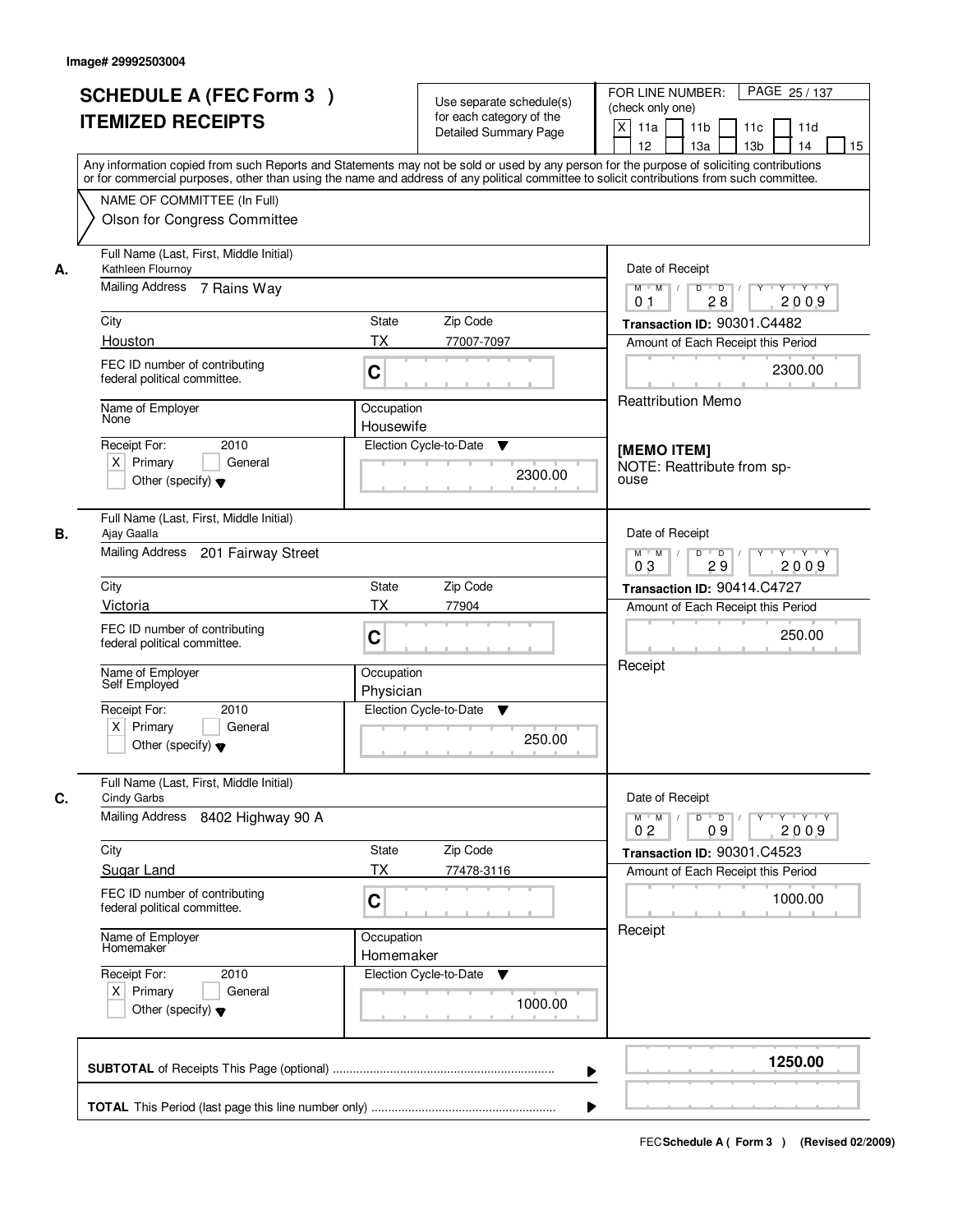|    | <b>SCHEDULE A (FEC Form 3)</b><br><b>ITEMIZED RECEIPTS</b><br>Any information copied from such Reports and Statements may not be sold or used by any person for the purpose of soliciting contributions   |                         | Use separate schedule(s)<br>for each category of the<br>Detailed Summary Page | FOR LINE NUMBER:<br>PAGE 26 / 137<br>(check only one)<br>$\mathsf{X}$<br>11 <sub>b</sub><br>11a<br>11c<br>11d<br>12<br>13a<br>13 <sub>b</sub><br>14<br>15 |
|----|-----------------------------------------------------------------------------------------------------------------------------------------------------------------------------------------------------------|-------------------------|-------------------------------------------------------------------------------|-----------------------------------------------------------------------------------------------------------------------------------------------------------|
|    | or for commercial purposes, other than using the name and address of any political committee to solicit contributions from such committee.<br>NAME OF COMMITTEE (In Full)<br>Olson for Congress Committee |                         |                                                                               |                                                                                                                                                           |
| А. | Full Name (Last, First, Middle Initial)<br>Cindy Garbs<br>Mailing Address 8402 Highway 90 A                                                                                                               |                         |                                                                               | Date of Receipt<br>$Y - Y - Y$<br>$M$ $M$ /<br>D<br>$\overline{D}$<br>2009<br>03<br>14                                                                    |
|    | City                                                                                                                                                                                                      | <b>State</b>            | Zip Code                                                                      | Transaction ID: 90414.C4654                                                                                                                               |
|    | Sugar Land                                                                                                                                                                                                | <b>TX</b>               | 77478-3116                                                                    | Amount of Each Receipt this Period                                                                                                                        |
|    | FEC ID number of contributing<br>federal political committee.                                                                                                                                             | C                       |                                                                               | $-1000.00$                                                                                                                                                |
|    | Name of Employer<br>Homemaker                                                                                                                                                                             | Occupation<br>Homemaker |                                                                               | <b>Redesignation FROM Memo</b>                                                                                                                            |
|    | 2010<br>Receipt For:<br>$X$ Primary<br>General<br>Other (specify) $\blacktriangledown$                                                                                                                    | Election Cycle-to-Date  | ▼<br>1000.00                                                                  | [MEMO ITEM]<br>NOTE: Redes TO General 20-<br>08                                                                                                           |
| В. | Full Name (Last, First, Middle Initial)<br>Cindy Garbs                                                                                                                                                    |                         |                                                                               | Date of Receipt                                                                                                                                           |
|    | Mailing Address 8402 Highway 90 A                                                                                                                                                                         |                         |                                                                               | $M$ $M$ /<br>D<br>$\Box$ D $\Box$<br>Y * Y * Y * Y<br>03<br>2009<br>14                                                                                    |
|    | City                                                                                                                                                                                                      | <b>State</b>            | Zip Code                                                                      | Transaction ID: 90414.C4655                                                                                                                               |
|    | Sugar Land                                                                                                                                                                                                | <b>TX</b>               | 77478-3116                                                                    | Amount of Each Receipt this Period                                                                                                                        |
|    | FEC ID number of contributing<br>federal political committee.                                                                                                                                             | C                       |                                                                               | 1000.00                                                                                                                                                   |
|    | Name of Employer<br>Homemaker                                                                                                                                                                             | Occupation<br>Homemaker |                                                                               | Redesignation TO Memo                                                                                                                                     |
|    | Receipt For:<br>2010<br>Primary<br>General<br>X<br>Other (specify) $\blacktriangledown$<br>General 2008 Debt                                                                                              | Election Cycle-to-Date  | v<br>1000.00                                                                  | [MEMO ITEM]<br><b>NOTE: Redes FROM Primary</b><br>2010                                                                                                    |
| C. | Full Name (Last, First, Middle Initial)<br>Sam Geduldig                                                                                                                                                   |                         |                                                                               | Date of Receipt                                                                                                                                           |
|    | Mailing Address 1519 Pathfinder Lane                                                                                                                                                                      |                         |                                                                               | $D$ $D$ $/$<br>$M^{\prime}$ M $\rightarrow$ /<br>$Y - Y - Y - Y$<br>$Y$ <sup>-1</sup><br>2009<br>0 <sub>2</sub><br>17                                     |
|    | City                                                                                                                                                                                                      | State                   | Zip Code                                                                      | Transaction ID: 90301.C4556                                                                                                                               |
|    | Mc Lean                                                                                                                                                                                                   | VA                      | 22101                                                                         | Amount of Each Receipt this Period                                                                                                                        |
|    | FEC ID number of contributing<br>federal political committee.                                                                                                                                             | C                       |                                                                               | 500.00                                                                                                                                                    |
|    | Name of Employer<br>Clark & Associates                                                                                                                                                                    | Occupation<br>Lobbyist  |                                                                               | Receipt                                                                                                                                                   |
|    | Receipt For:<br>2010<br>$X$ Primary<br>General<br>Other (specify) $\blacktriangledown$                                                                                                                    | Election Cycle-to-Date  | v<br>500.00                                                                   |                                                                                                                                                           |
|    |                                                                                                                                                                                                           |                         | ▶                                                                             | 500.00                                                                                                                                                    |
|    |                                                                                                                                                                                                           |                         |                                                                               |                                                                                                                                                           |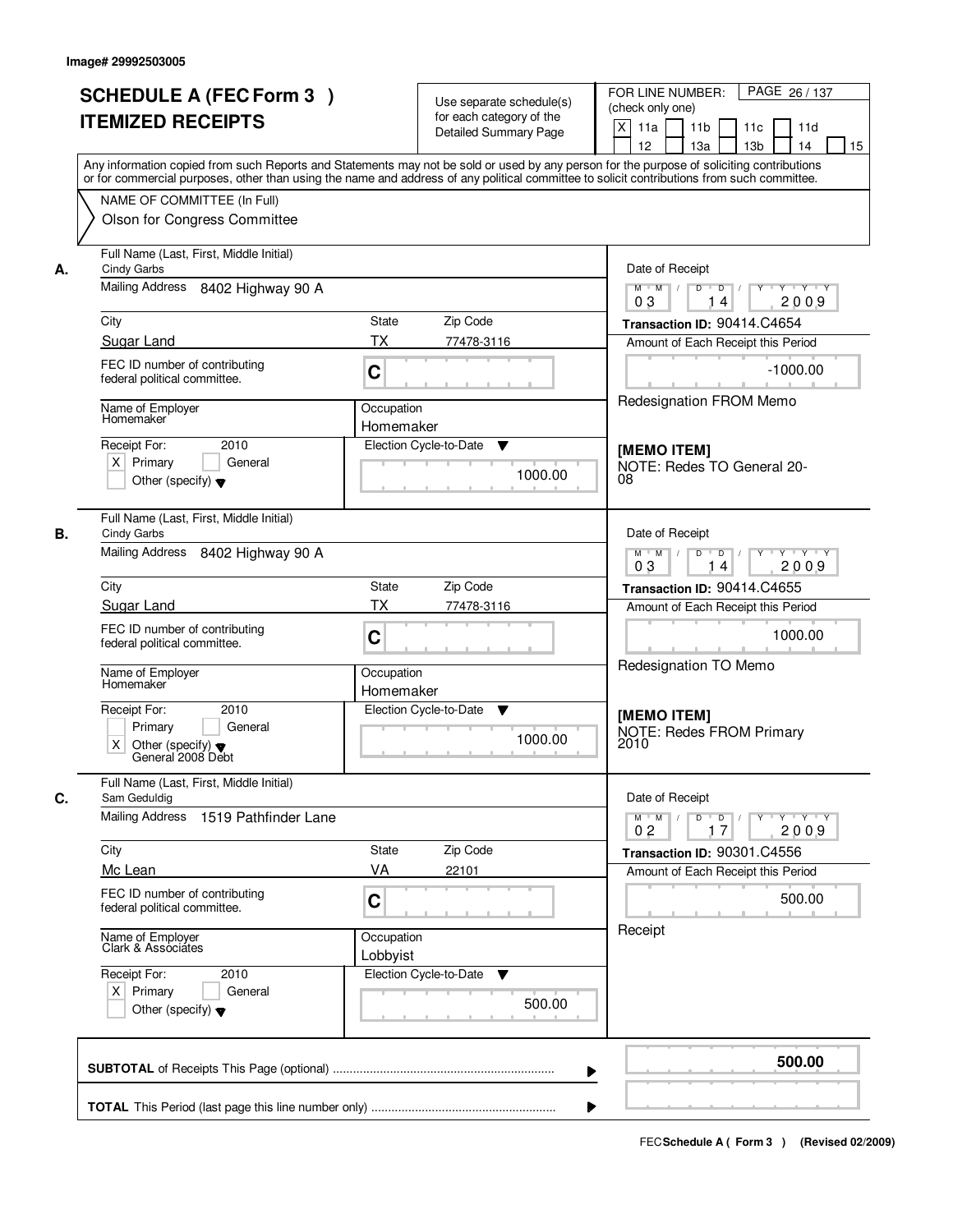|    | <b>SCHEDULE A (FEC Form 3)</b><br><b>ITEMIZED RECEIPTS</b>                                                                          | Use separate schedule(s)<br>for each category of the<br><b>Detailed Summary Page</b><br>Any information copied from such Reports and Statements may not be sold or used by any person for the purpose of soliciting contributions | PAGE 27 / 137<br>FOR LINE NUMBER:<br>(check only one)<br>X<br>11 <sub>b</sub><br>11a<br>11c<br>11d<br>12<br>13 <sub>b</sub><br>14<br>13a<br>15 |
|----|-------------------------------------------------------------------------------------------------------------------------------------|-----------------------------------------------------------------------------------------------------------------------------------------------------------------------------------------------------------------------------------|------------------------------------------------------------------------------------------------------------------------------------------------|
|    | NAME OF COMMITTEE (In Full)<br>Olson for Congress Committee                                                                         | or for commercial purposes, other than using the name and address of any political committee to solicit contributions from such committee.                                                                                        |                                                                                                                                                |
| А. | Full Name (Last, First, Middle Initial)<br>John Gill<br>Mailing Address 3424 Wentwood Drive                                         |                                                                                                                                                                                                                                   | Date of Receipt<br>$\overline{D}$<br>Y TY Y Y<br>$M$ $M$ /<br>D<br>Y<br>2009<br>0 <sub>2</sub><br>23                                           |
|    | City                                                                                                                                | <b>State</b><br>Zip Code                                                                                                                                                                                                          | Transaction ID: 90325.C4570                                                                                                                    |
|    | Dallas                                                                                                                              | ТX<br>75225                                                                                                                                                                                                                       | Amount of Each Receipt this Period                                                                                                             |
|    | FEC ID number of contributing<br>federal political committee.                                                                       | C                                                                                                                                                                                                                                 | 250.00                                                                                                                                         |
|    | Name of Employer<br>Self Employed<br>2010<br>Receipt For:<br>$X$ Primary<br>General<br>Other (specify) $\blacktriangledown$         | Occupation<br>Physician<br>Election Cycle-to-Date<br>▼<br>250.00                                                                                                                                                                  | Receipt                                                                                                                                        |
| В. | Full Name (Last, First, Middle Initial)<br><b>William Greehey</b><br>Mailing Address PO Box 780489                                  |                                                                                                                                                                                                                                   | Date of Receipt<br>$M$ $M$ /<br>D<br>$\overline{\phantom{0}}$ D<br>$Y + Y + Y$                                                                 |
|    | City                                                                                                                                | Zip Code<br>State                                                                                                                                                                                                                 | 31<br>03<br>2009                                                                                                                               |
|    | San Antonio                                                                                                                         | TX<br>78278                                                                                                                                                                                                                       | Transaction ID: 90414.C4754<br>Amount of Each Receipt this Period                                                                              |
|    | FEC ID number of contributing<br>federal political committee.                                                                       | C                                                                                                                                                                                                                                 | 1000.00                                                                                                                                        |
|    | Name of Employer<br>Information Requested<br>Receipt For:<br>2010<br>$X$ Primary<br>General<br>Other (specify) $\blacktriangledown$ | Occupation<br>Information Requested<br>Election Cycle-to-Date<br>▼<br>1000.00                                                                                                                                                     | Receipt                                                                                                                                        |
| C. | Full Name (Last, First, Middle Initial)<br>Eric Green                                                                               |                                                                                                                                                                                                                                   | Date of Receipt                                                                                                                                |
|    | Mailing Address 4530 Woodfin Drive                                                                                                  | $M$ $M$<br>$D$ $D$ $/$<br>Y 'Y 'Y<br>$Y^+$<br>03<br>05<br>2009                                                                                                                                                                    |                                                                                                                                                |
|    | City                                                                                                                                | Zip Code<br>State                                                                                                                                                                                                                 | Transaction ID: 90325.C4586                                                                                                                    |
|    | Dallas                                                                                                                              | ТX<br>75220                                                                                                                                                                                                                       | Amount of Each Receipt this Period                                                                                                             |
|    | FEC ID number of contributing<br>federal political committee.                                                                       | C                                                                                                                                                                                                                                 | 500.00                                                                                                                                         |
|    | Name of Employer<br>Real Time Resolutions                                                                                           | Occupation<br>CEO                                                                                                                                                                                                                 | Receipt                                                                                                                                        |
|    | Receipt For:<br>2010<br>$X$ Primary<br>General<br>Other (specify) $\blacktriangledown$                                              | Election Cycle-to-Date ▼<br>500.00                                                                                                                                                                                                |                                                                                                                                                |
|    |                                                                                                                                     |                                                                                                                                                                                                                                   | 1750.00                                                                                                                                        |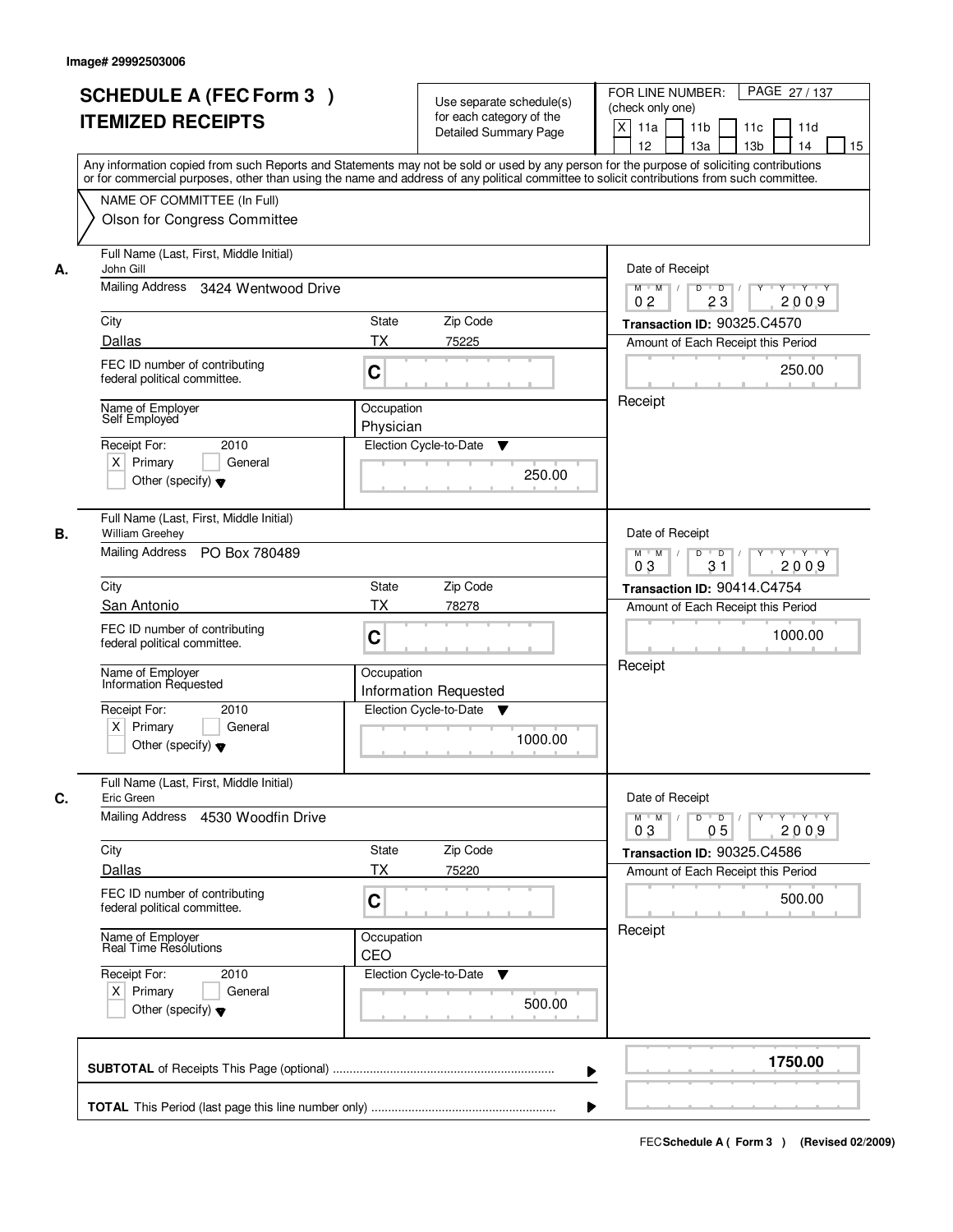|    | <b>SCHEDULE A (FEC Form 3)</b><br><b>ITEMIZED RECEIPTS</b>                                                                           | Use separate schedule(s)<br>for each category of the<br><b>Detailed Summary Page</b><br>Any information copied from such Reports and Statements may not be sold or used by any person for the purpose of soliciting contributions | PAGE 28 / 137<br>FOR LINE NUMBER:<br>(check only one)<br>X<br>11 <sub>b</sub><br>11a<br>11c<br>11d<br>12<br>13 <sub>b</sub><br>14<br>13a<br>15 |
|----|--------------------------------------------------------------------------------------------------------------------------------------|-----------------------------------------------------------------------------------------------------------------------------------------------------------------------------------------------------------------------------------|------------------------------------------------------------------------------------------------------------------------------------------------|
|    | NAME OF COMMITTEE (In Full)<br>Olson for Congress Committee                                                                          | or for commercial purposes, other than using the name and address of any political committee to solicit contributions from such committee.                                                                                        |                                                                                                                                                |
| А. | Full Name (Last, First, Middle Initial)<br><b>Billy Hale</b><br>Mailing Address<br>2506 Encino Lane                                  |                                                                                                                                                                                                                                   | Date of Receipt<br>$D$ $D$<br>Y<br>Y TY Y Y<br>$M$ $M$ /                                                                                       |
|    | City                                                                                                                                 | <b>State</b><br>Zip Code                                                                                                                                                                                                          | 0 <sub>2</sub><br>09<br>2009<br>Transaction ID: 90301.C4506                                                                                    |
|    | Sugar Land                                                                                                                           | ТX<br>77478                                                                                                                                                                                                                       | Amount of Each Receipt this Period                                                                                                             |
|    | FEC ID number of contributing<br>federal political committee.                                                                        | C                                                                                                                                                                                                                                 | 500.00                                                                                                                                         |
|    | Name of Employer<br>Hale Association, Inc.<br>Receipt For:<br>2010<br>$X$ Primary<br>General<br>Other (specify) $\blacktriangledown$ | Occupation<br><b>Investment Builder</b><br>Election Cycle-to-Date<br>▼<br>500.00                                                                                                                                                  | Receipt                                                                                                                                        |
| В. | Full Name (Last, First, Middle Initial)<br><b>Billy Hale</b><br>Mailing Address                                                      |                                                                                                                                                                                                                                   | Date of Receipt                                                                                                                                |
|    | 2506 Encino Lane                                                                                                                     |                                                                                                                                                                                                                                   | $M$ $M$ /<br>D<br>$\Box$ D $\Box$ /<br>Y<br>$Y + Y + Y$<br>15<br>03<br>2009                                                                    |
|    | City                                                                                                                                 | Zip Code<br>State                                                                                                                                                                                                                 | Transaction ID: 90414.C4634                                                                                                                    |
|    | Sugar Land                                                                                                                           | TX<br>77478                                                                                                                                                                                                                       | Amount of Each Receipt this Period                                                                                                             |
|    | FEC ID number of contributing<br>federal political committee.                                                                        | C                                                                                                                                                                                                                                 | $-500.00$                                                                                                                                      |
|    | Name of Employer<br>Hale Association, Inc.                                                                                           | Occupation<br>Investment Builder                                                                                                                                                                                                  | Redesignation FROM Memo                                                                                                                        |
|    | Receipt For:<br>2010<br>$X$ Primary<br>General<br>Other (specify) $\blacktriangledown$                                               | Election Cycle-to-Date<br>v<br>500.00                                                                                                                                                                                             | [MEMO ITEM]<br>NOTE: Redes TO Primary 20-<br>08                                                                                                |
| C. | Full Name (Last, First, Middle Initial)<br><b>Billy Hale</b>                                                                         |                                                                                                                                                                                                                                   | Date of Receipt                                                                                                                                |
|    | Mailing Address<br>2506 Encino Lane                                                                                                  |                                                                                                                                                                                                                                   | $D$ $D$ $l$<br><b>EYELYELYELY</b><br>$M$ $M$ /<br>03<br>15<br>2009                                                                             |
|    | City                                                                                                                                 | Zip Code<br>State                                                                                                                                                                                                                 | Transaction ID: 90414.C4635                                                                                                                    |
|    | <b>Sugar Land</b>                                                                                                                    | ТX<br>77478                                                                                                                                                                                                                       | Amount of Each Receipt this Period                                                                                                             |
|    | FEC ID number of contributing<br>federal political committee.                                                                        | C                                                                                                                                                                                                                                 | 500.00                                                                                                                                         |
|    | Name of Employer<br>Hale Association, Inc.                                                                                           | Occupation<br><b>Investment Builder</b>                                                                                                                                                                                           | Redesignation TO Memo                                                                                                                          |
|    | Receipt For:<br>2010<br>Primary<br>General<br>Other (specify) $\blacktriangledown$<br>X<br>Primary 2008 Debt                         | Election Cycle-to-Date<br>v<br>500.00                                                                                                                                                                                             | [MEMO ITEM]<br>NOTE: Redes FROM Primary<br>2010                                                                                                |
|    |                                                                                                                                      |                                                                                                                                                                                                                                   | 500.00                                                                                                                                         |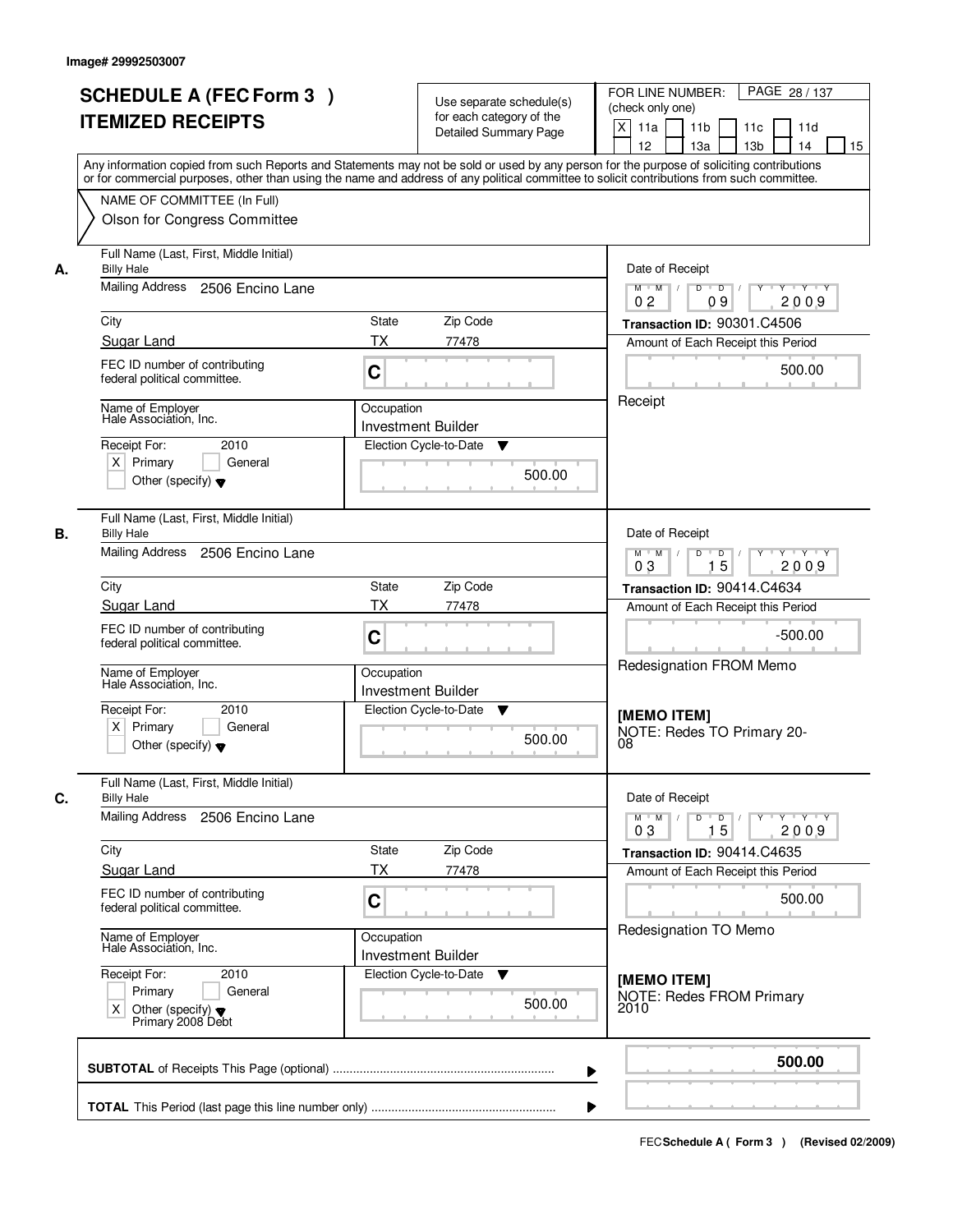|                                                                                                                                        | <b>SCHEDULE A (FEC Form 3)</b><br><b>ITEMIZED RECEIPTS</b>                                                                                                                                                                                                                                                                                               |                                                                                                                                                                                                       | Use separate schedule(s)<br>for each category of the<br><b>Detailed Summary Page</b> | PAGE 29 / 137<br>FOR LINE NUMBER:<br>(check only one)<br>X<br>11 <sub>b</sub><br>11a<br>11c<br>11d<br>12<br>13 <sub>b</sub><br>14<br>13a<br>15<br>Any information copied from such Reports and Statements may not be sold or used by any person for the purpose of soliciting contributions |  |
|----------------------------------------------------------------------------------------------------------------------------------------|----------------------------------------------------------------------------------------------------------------------------------------------------------------------------------------------------------------------------------------------------------------------------------------------------------------------------------------------------------|-------------------------------------------------------------------------------------------------------------------------------------------------------------------------------------------------------|--------------------------------------------------------------------------------------|---------------------------------------------------------------------------------------------------------------------------------------------------------------------------------------------------------------------------------------------------------------------------------------------|--|
|                                                                                                                                        | NAME OF COMMITTEE (In Full)<br>Olson for Congress Committee                                                                                                                                                                                                                                                                                              |                                                                                                                                                                                                       |                                                                                      | or for commercial purposes, other than using the name and address of any political committee to solicit contributions from such committee.                                                                                                                                                  |  |
| Evetts Haley Jr.<br>А.<br>City<br>Midland<br>Name of Employer<br>Receipt For:<br>$X$ Primary                                           | Full Name (Last, First, Middle Initial)<br>Mailing Address PO Box 2515<br>FEC ID number of contributing<br>federal political committee.<br>Information Requested<br>2010<br>General<br>Other (specify) $\blacktriangledown$                                                                                                                              | Date of Receipt<br>$\overline{D}$<br>$Y - Y - Y - Y$<br>$M$ $M$ /<br>D<br>Y<br>2009<br>0 <sub>3</sub><br>31<br>Transaction ID: 90414.C4749<br>Amount of Each Receipt this Period<br>250.00<br>Receipt |                                                                                      |                                                                                                                                                                                                                                                                                             |  |
| В.<br>City<br>Huffman<br>Other (specify) $\blacktriangledown$                                                                          | Full Name (Last, First, Middle Initial)<br>Khalid Hasain<br>Mailing Address 24501 FM 2100<br>Zip Code<br>State<br>TX<br>77336<br>FEC ID number of contributing<br>C<br>federal political committee.<br>Name of Employer<br>Occupation<br>Alpha Houston Inn Inc.<br>President<br>Receipt For:<br>Election Cycle-to-Date<br>2010<br>$X$ Primary<br>General |                                                                                                                                                                                                       |                                                                                      | Date of Receipt<br>$M$ $M$ /<br>D<br>$\Box$ D $\Box$ /<br>Y<br>$Y + Y + Y$<br>0 <sub>2</sub><br>10<br>2009<br>Transaction ID: 90301.C4536<br>Amount of Each Receipt this Period<br>500.00<br>Receipt                                                                                        |  |
| C.<br>Daniel Hedges<br><b>Mailing Address</b><br>City<br>Houston<br>Name of Employer<br>Porter & Hedges<br>Receipt For:<br>$X$ Primary | Full Name (Last, First, Middle Initial)<br>1000 Main Street, 36th Floor<br>FEC ID number of contributing<br>federal political committee.<br>2010<br>General<br>Other (specify) $\blacktriangledown$                                                                                                                                                      | State<br>ТX<br>C<br>Occupation<br>Attorney                                                                                                                                                            | Zip Code<br>77002<br>Election Cycle-to-Date<br>v<br>1000.00                          | Date of Receipt<br>$M$ $M$<br>$D$ $D$ $/$<br>Y 'Y 'Y<br>$Y^+$<br>0 <sub>2</sub><br>0 <sub>2</sub><br>2009<br>Transaction ID: 90301.C4486<br>Amount of Each Receipt this Period<br>1000.00<br>Receipt                                                                                        |  |
|                                                                                                                                        |                                                                                                                                                                                                                                                                                                                                                          |                                                                                                                                                                                                       |                                                                                      | 1750.00                                                                                                                                                                                                                                                                                     |  |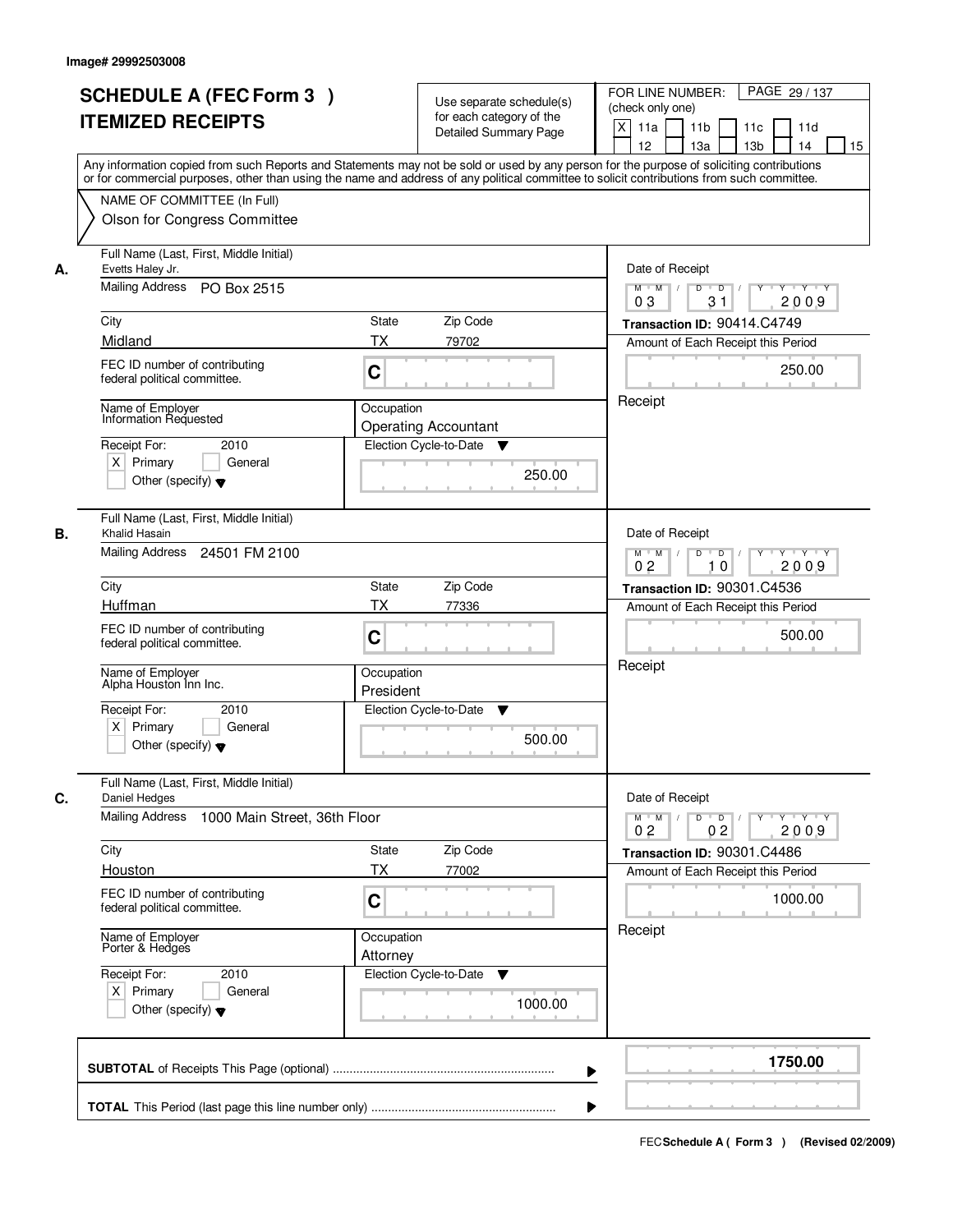|    | <b>SCHEDULE A (FEC Form 3)</b><br><b>ITEMIZED RECEIPTS</b><br>Any information copied from such Reports and Statements may not be sold or used by any person for the purpose of soliciting contributions<br>or for commercial purposes, other than using the name and address of any political committee to solicit contributions from such committee. |                         | Use separate schedule(s)<br>for each category of the<br><b>Detailed Summary Page</b> | PAGE 30 / 137<br>FOR LINE NUMBER:<br>(check only one)<br>$\mathsf{X}$<br>11 <sub>b</sub><br>11a<br>11c<br>11d<br>12<br>13 <sub>b</sub><br>13a<br>14<br>15 |
|----|-------------------------------------------------------------------------------------------------------------------------------------------------------------------------------------------------------------------------------------------------------------------------------------------------------------------------------------------------------|-------------------------|--------------------------------------------------------------------------------------|-----------------------------------------------------------------------------------------------------------------------------------------------------------|
|    | NAME OF COMMITTEE (In Full)<br>Olson for Congress Committee                                                                                                                                                                                                                                                                                           |                         |                                                                                      |                                                                                                                                                           |
| А. | Full Name (Last, First, Middle Initial)<br>Edd Hendee<br>Mailing Address<br>7 Radney Estates Drive                                                                                                                                                                                                                                                    |                         |                                                                                      | Date of Receipt<br>$Y + Y + Y$<br>$D$ $D$ $I$<br>$Y^{\dagger}$<br>$M$ $M$ /                                                                               |
|    |                                                                                                                                                                                                                                                                                                                                                       |                         |                                                                                      | 0 <sub>2</sub><br>09<br>2009                                                                                                                              |
|    | City                                                                                                                                                                                                                                                                                                                                                  | State                   | Zip Code                                                                             | Transaction ID: 90301.C4535                                                                                                                               |
|    | Houston                                                                                                                                                                                                                                                                                                                                               | ТX                      | 77024                                                                                | Amount of Each Receipt this Period                                                                                                                        |
|    | FEC ID number of contributing<br>federal political committee.                                                                                                                                                                                                                                                                                         | C                       |                                                                                      | 1394.00                                                                                                                                                   |
|    | Name of Employer<br>Taste of Texas                                                                                                                                                                                                                                                                                                                    | In-Kind                 |                                                                                      |                                                                                                                                                           |
|    | 2010<br>Receipt For:                                                                                                                                                                                                                                                                                                                                  | <b>Restaurant Owner</b> | Election Cycle-to-Date<br>▼                                                          |                                                                                                                                                           |
|    | $X$ Primary<br>General<br>Other (specify) $\blacktriangledown$                                                                                                                                                                                                                                                                                        |                         | 1394.00                                                                              | Lunches and Gift Bags                                                                                                                                     |
| В. | Full Name (Last, First, Middle Initial)<br>Ryan Henry                                                                                                                                                                                                                                                                                                 |                         |                                                                                      | Date of Receipt                                                                                                                                           |
|    | Mailing Address<br>5057 Minda Court                                                                                                                                                                                                                                                                                                                   |                         |                                                                                      | $M$ $M$ /<br>D<br>$\Box$ D $\Box$ /<br>Y 'Y 'Y<br>0 <sub>2</sub><br>20<br>2009                                                                            |
|    | City                                                                                                                                                                                                                                                                                                                                                  | <b>State</b>            | Zip Code                                                                             | Transaction ID: 90301.C4552                                                                                                                               |
|    | Alexandria                                                                                                                                                                                                                                                                                                                                            | VA                      | 22304-7772                                                                           | Amount of Each Receipt this Period                                                                                                                        |
|    | FEC ID number of contributing<br>federal political committee.                                                                                                                                                                                                                                                                                         | C                       |                                                                                      | 500.00                                                                                                                                                    |
|    | Name of Employer<br>RH Strategies, LLC                                                                                                                                                                                                                                                                                                                | Occupation              | <b>Government Affairs</b>                                                            | Receipt                                                                                                                                                   |
|    | Receipt For:<br>2010<br>General<br>Primary<br>Χ<br>Other (specify) $\blacktriangledown$<br>General 2008 Debt                                                                                                                                                                                                                                          |                         | Election Cycle-to-Date<br>v<br>500.00                                                |                                                                                                                                                           |
| C. | Full Name (Last, First, Middle Initial)<br>Jim Hoelker<br>Mailing Address<br>3135 E Hickory Park Circle                                                                                                                                                                                                                                               |                         |                                                                                      | Date of Receipt<br>$M = M$<br>$D$ $D$ $/$<br>$\mathsf{Y} \dashv \mathsf{Y} \dashv \mathsf{Y} \dashv \mathsf{Y}$<br>27<br>2009<br>01                       |
|    | City                                                                                                                                                                                                                                                                                                                                                  | State                   | Zip Code                                                                             | Transaction ID: C4458                                                                                                                                     |
|    | <b>Sugar Land</b>                                                                                                                                                                                                                                                                                                                                     | ТX                      | 77479                                                                                | Amount of Each Receipt this Period                                                                                                                        |
|    | FEC ID number of contributing<br>federal political committee.                                                                                                                                                                                                                                                                                         | C                       |                                                                                      | 2300.00                                                                                                                                                   |
|    | Name of Employer<br>J & L Distributors                                                                                                                                                                                                                                                                                                                | Occupation<br>President |                                                                                      | Receipt                                                                                                                                                   |
|    | Receipt For:<br>2010<br>$X$ Primary<br>General<br>Other (specify) $\blacktriangledown$                                                                                                                                                                                                                                                                |                         | Election Cycle-to-Date<br>v<br>2300.00                                               |                                                                                                                                                           |
|    |                                                                                                                                                                                                                                                                                                                                                       |                         | ▶                                                                                    | 4194.00                                                                                                                                                   |
|    |                                                                                                                                                                                                                                                                                                                                                       |                         |                                                                                      |                                                                                                                                                           |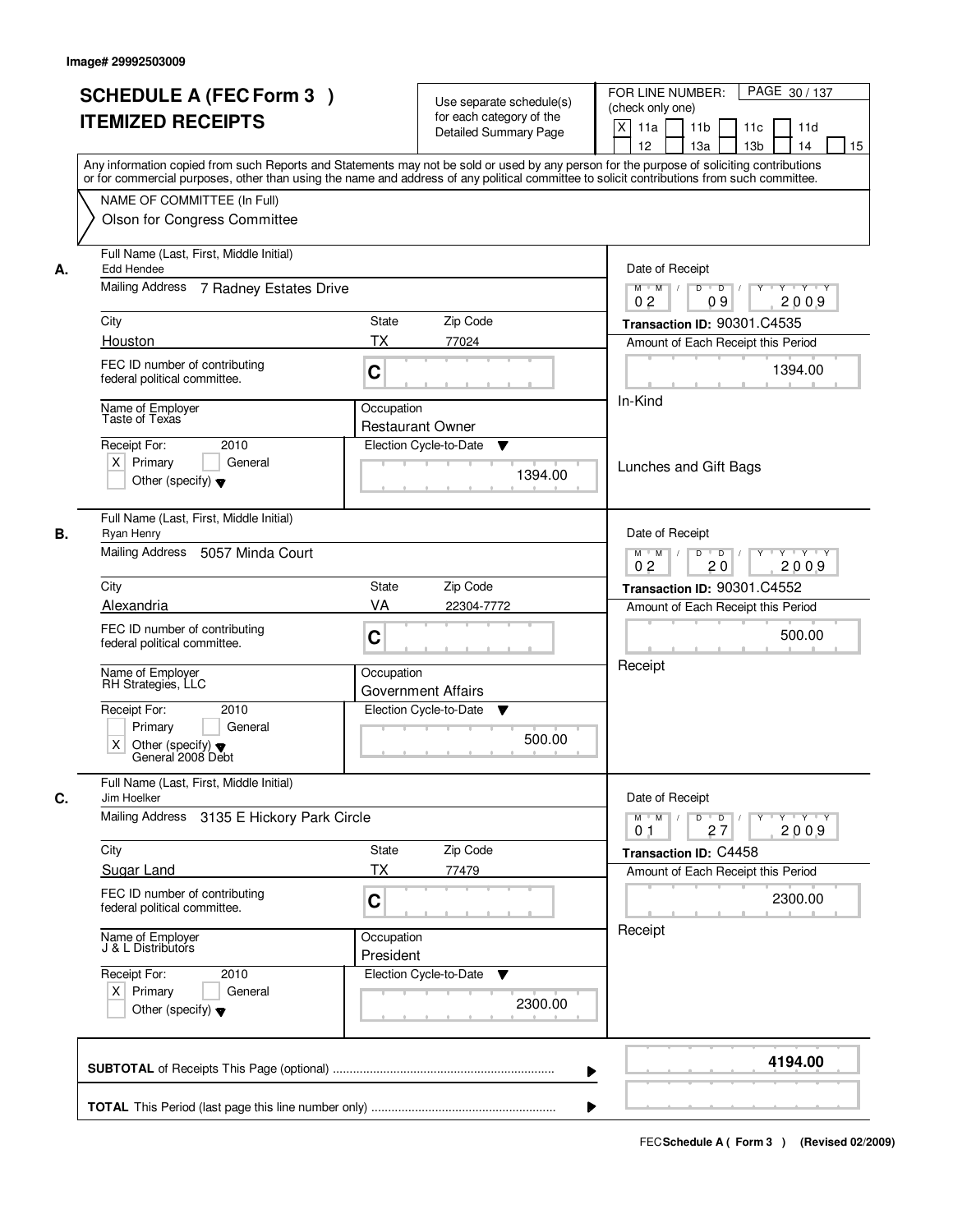|    | <b>SCHEDULE A (FEC Form 3)</b><br><b>ITEMIZED RECEIPTS</b>                                                                                        | Use separate schedule(s)<br>for each category of the<br><b>Detailed Summary Page</b><br>Any information copied from such Reports and Statements may not be sold or used by any person for the purpose of soliciting contributions | PAGE 31 / 137<br>FOR LINE NUMBER:<br>(check only one)<br>X<br>11 <sub>b</sub><br>11a<br>11c<br>11d<br>12<br>13 <sub>b</sub><br>14<br>13a<br>15 |
|----|---------------------------------------------------------------------------------------------------------------------------------------------------|-----------------------------------------------------------------------------------------------------------------------------------------------------------------------------------------------------------------------------------|------------------------------------------------------------------------------------------------------------------------------------------------|
|    | NAME OF COMMITTEE (In Full)<br>Olson for Congress Committee                                                                                       | or for commercial purposes, other than using the name and address of any political committee to solicit contributions from such committee.                                                                                        |                                                                                                                                                |
| А. | Full Name (Last, First, Middle Initial)<br>Marguerite Hosley<br>Mailing Address 427 W Alkire Lake Drive                                           |                                                                                                                                                                                                                                   | Date of Receipt<br>$D$ $D$ $I$<br>Y<br>$Y - Y - Y - Y$<br>$M$ $M$ /                                                                            |
|    | City                                                                                                                                              | State<br>Zip Code                                                                                                                                                                                                                 | 0 <sub>3</sub><br>13<br>2009<br>Transaction ID: 90325.C4599                                                                                    |
|    | Sugar Land                                                                                                                                        | ТX<br>77478                                                                                                                                                                                                                       | Amount of Each Receipt this Period                                                                                                             |
|    | FEC ID number of contributing<br>federal political committee.                                                                                     | C                                                                                                                                                                                                                                 | 250.00                                                                                                                                         |
|    | Name of Employer<br>Homemaker<br>2010<br>Receipt For:<br>$X$ Primary<br>General<br>Other (specify) $\blacktriangledown$                           | Occupation<br>Homemaker<br>Election Cycle-to-Date<br>▼<br>250.00                                                                                                                                                                  | Receipt                                                                                                                                        |
| В. | Full Name (Last, First, Middle Initial)<br>Lynne Humphries<br>Mailing Address<br>1515 Savannah Drive                                              |                                                                                                                                                                                                                                   | Date of Receipt<br>$M$ $M$ /<br>D<br>$\overline{D}$<br>Y<br>$Y + Y + Y$<br>0 <sub>2</sub><br>10<br>2009                                        |
|    | City                                                                                                                                              | Zip Code<br>State                                                                                                                                                                                                                 | Transaction ID: 90301.C4547                                                                                                                    |
|    | Richmond                                                                                                                                          | TX<br>77406                                                                                                                                                                                                                       | Amount of Each Receipt this Period                                                                                                             |
|    | FEC ID number of contributing<br>federal political committee.                                                                                     | C                                                                                                                                                                                                                                 | 1000.00                                                                                                                                        |
|    | Name of Employer<br>Allen Boone Humphries Rob-<br>inson<br>Receipt For:<br>2010<br>$X$ Primary<br>General<br>Other (specify) $\blacktriangledown$ | Occupation<br>Partner<br>Election Cycle-to-Date<br>v<br>1200.00                                                                                                                                                                   | Receipt                                                                                                                                        |
| C. | Full Name (Last, First, Middle Initial)<br>Lynne Humphries                                                                                        |                                                                                                                                                                                                                                   | Date of Receipt                                                                                                                                |
|    | <b>Mailing Address</b><br>1515 Savannah Drive                                                                                                     |                                                                                                                                                                                                                                   | $M$ $M$<br>$D$ $D$ $l$<br>$Y - Y - Y - Y$<br>$\mathbf{Y}$<br>2008<br>12<br>11                                                                  |
|    | City                                                                                                                                              | Zip Code<br>State                                                                                                                                                                                                                 | Transaction ID: 280                                                                                                                            |
|    | Richmond<br>FEC ID number of contributing<br>federal political committee.                                                                         | ТX<br>77406<br>C                                                                                                                                                                                                                  | Amount of Each Receipt this Period<br>200.00                                                                                                   |
|    | Name of Employer<br>Allen Boone Humphries Rob-<br>inson                                                                                           | Occupation<br>Partner                                                                                                                                                                                                             | <b>MEMO</b>                                                                                                                                    |
|    | Receipt For:<br>2010<br>Primary<br>General<br>Other (specify) $\blacktriangledown$<br>Χ<br>Primary 2008 Debt                                      | Election Cycle-to-Date ▼<br>200.00                                                                                                                                                                                                | [MEMO ITEM]<br>Supporting Info from Prev.<br>Period                                                                                            |
|    |                                                                                                                                                   |                                                                                                                                                                                                                                   | 1250.00                                                                                                                                        |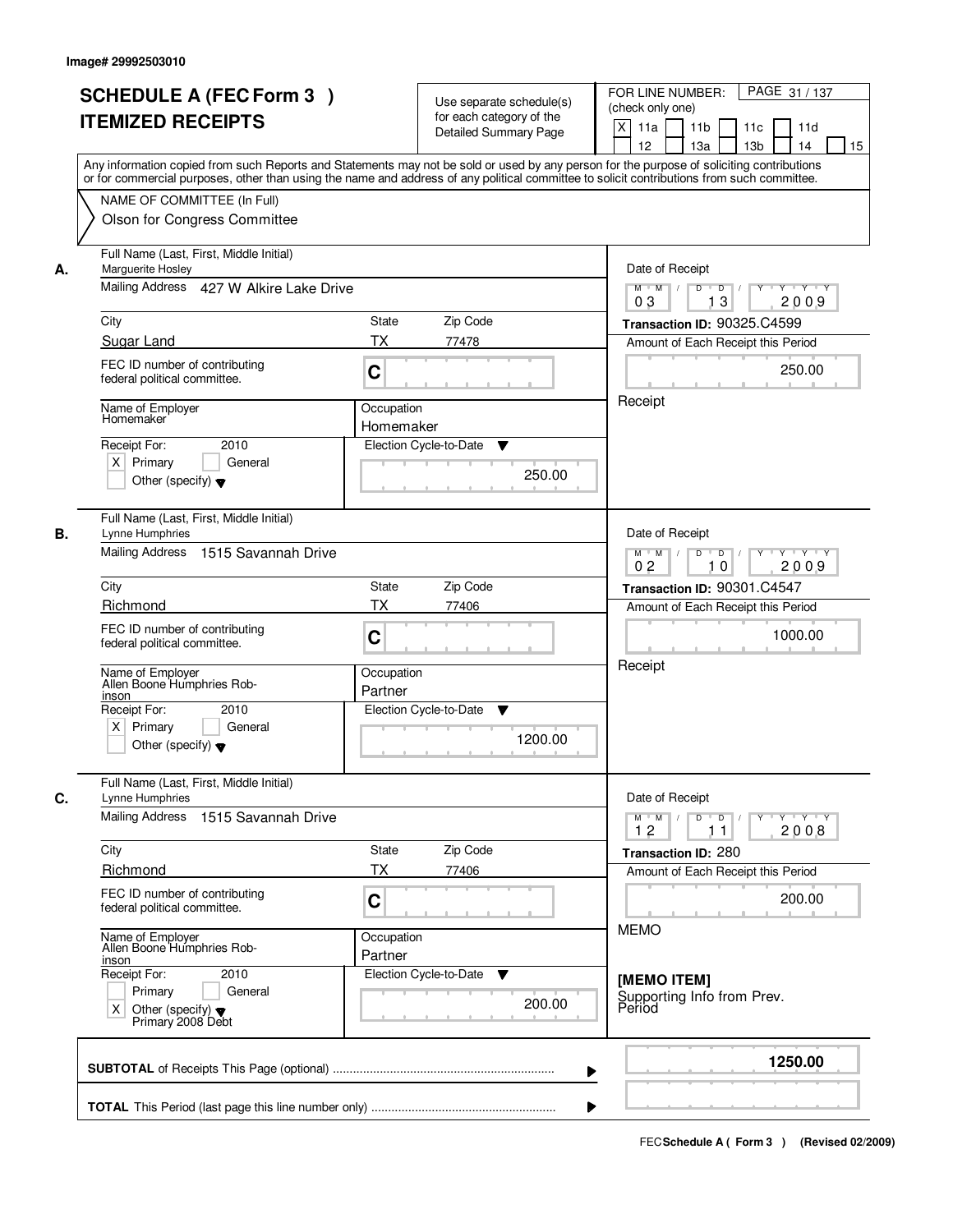|                                   | <b>SCHEDULE A (FEC Form 3)</b>                                       |                       |                             |                          | FOR LINE NUMBER:<br>PAGE 32 / 137                                                                                                                                                                                                                                                       |
|-----------------------------------|----------------------------------------------------------------------|-----------------------|-----------------------------|--------------------------|-----------------------------------------------------------------------------------------------------------------------------------------------------------------------------------------------------------------------------------------------------------------------------------------|
|                                   |                                                                      |                       | for each category of the    | Use separate schedule(s) | (check only one)                                                                                                                                                                                                                                                                        |
|                                   | <b>ITEMIZED RECEIPTS</b>                                             |                       | Detailed Summary Page       |                          | X<br>11a<br>11 <sub>b</sub><br>11 <sub>c</sub><br>11d                                                                                                                                                                                                                                   |
|                                   |                                                                      |                       |                             |                          | 12<br>13 <sub>b</sub><br>14<br>15<br>13a                                                                                                                                                                                                                                                |
|                                   |                                                                      |                       |                             |                          | Any information copied from such Reports and Statements may not be sold or used by any person for the purpose of soliciting contributions<br>or for commercial purposes, other than using the name and address of any political committee to solicit contributions from such committee. |
|                                   | NAME OF COMMITTEE (In Full)                                          |                       |                             |                          |                                                                                                                                                                                                                                                                                         |
|                                   | Olson for Congress Committee                                         |                       |                             |                          |                                                                                                                                                                                                                                                                                         |
| Lynne Humphries<br>А.             | Full Name (Last, First, Middle Initial)                              |                       |                             |                          | Date of Receipt                                                                                                                                                                                                                                                                         |
| <b>Mailing Address</b>            | 1515 Savannah Drive                                                  |                       |                             |                          | $M$ $M$ /<br>D<br>$\overline{D}$ /<br>Y Y Y Y<br>Y<br>15<br>2009<br>03                                                                                                                                                                                                                  |
| City                              |                                                                      | State                 | Zip Code                    |                          | Transaction ID: 90414.C4772                                                                                                                                                                                                                                                             |
| Richmond                          |                                                                      | <b>TX</b>             | 77406                       |                          | Amount of Each Receipt this Period                                                                                                                                                                                                                                                      |
| federal political committee.      | FEC ID number of contributing                                        | C                     |                             |                          | $-1000.00$                                                                                                                                                                                                                                                                              |
| Name of Employer                  | Allen Boone Humphries Rob-                                           | Occupation<br>Partner |                             |                          | Redesignation FROM Memo                                                                                                                                                                                                                                                                 |
| inson<br>Receipt For:             | 2010                                                                 |                       | Election Cycle-to-Date<br>▼ |                          |                                                                                                                                                                                                                                                                                         |
| $X$ Primary                       | General                                                              |                       |                             |                          | [MEMO ITEM]<br>NOTE: Redes TO Primary 20-                                                                                                                                                                                                                                               |
|                                   | Other (specify) $\blacktriangledown$                                 |                       |                             | 2200.00                  | 08                                                                                                                                                                                                                                                                                      |
| В.<br>Lynne Humphries             | Full Name (Last, First, Middle Initial)                              |                       |                             |                          | Date of Receipt                                                                                                                                                                                                                                                                         |
| <b>Mailing Address</b>            | 1515 Savannah Drive                                                  |                       |                             |                          | $M$ M<br>D<br>D<br>Y 'Y 'Y<br>15<br>03<br>2009                                                                                                                                                                                                                                          |
| City                              |                                                                      | State                 | Zip Code                    |                          | Transaction ID: 90414.C4773                                                                                                                                                                                                                                                             |
| Richmond                          |                                                                      | <b>TX</b>             | 77406                       |                          | Amount of Each Receipt this Period                                                                                                                                                                                                                                                      |
| federal political committee.      | FEC ID number of contributing                                        | C                     |                             |                          | 1000.00                                                                                                                                                                                                                                                                                 |
| Name of Employer<br>inson         | Allen Boone Humphries Rob-                                           | Occupation<br>Partner |                             |                          | Redesignation TO Memo                                                                                                                                                                                                                                                                   |
| Receipt For:                      | 2010                                                                 |                       | Election Cycle-to-Date<br>v |                          | [MEMO ITEM]                                                                                                                                                                                                                                                                             |
| Primary<br>X                      | General<br>Other (specify) $\blacktriangledown$<br>Primary 2008 Debt |                       |                             | 2200.00                  | <b>NOTE: Redes FROM Primary</b><br>2010                                                                                                                                                                                                                                                 |
| Rod Humphries<br>С.               | Full Name (Last, First, Middle Initial)                              |                       |                             |                          | Date of Receipt                                                                                                                                                                                                                                                                         |
| <b>Mailing Address</b>            | 1515 Savannah Drive                                                  |                       |                             |                          | $D$ $D$<br>Y TY Y Y<br>$M$ $M$<br>Y<br>0 <sub>2</sub><br>2009<br>10                                                                                                                                                                                                                     |
| City                              |                                                                      | State                 | Zip Code                    |                          | Transaction ID: 90301.C4546                                                                                                                                                                                                                                                             |
| Richmond                          |                                                                      | ТX                    | 77469                       |                          | Amount of Each Receipt this Period                                                                                                                                                                                                                                                      |
| federal political committee.      | FEC ID number of contributing                                        | С                     |                             |                          | 1000.00                                                                                                                                                                                                                                                                                 |
| Name of Employer<br>Self Employed |                                                                      | Occupation<br>Writer  |                             |                          | Receipt                                                                                                                                                                                                                                                                                 |
| Receipt For:                      | 2010                                                                 |                       | Election Cycle-to-Date<br>▼ |                          |                                                                                                                                                                                                                                                                                         |
| $X$ Primary                       | General<br>Other (specify) $\blacktriangledown$                      |                       |                             | 1000.00                  |                                                                                                                                                                                                                                                                                         |
|                                   |                                                                      |                       |                             |                          | 1000.00                                                                                                                                                                                                                                                                                 |
|                                   |                                                                      |                       |                             |                          |                                                                                                                                                                                                                                                                                         |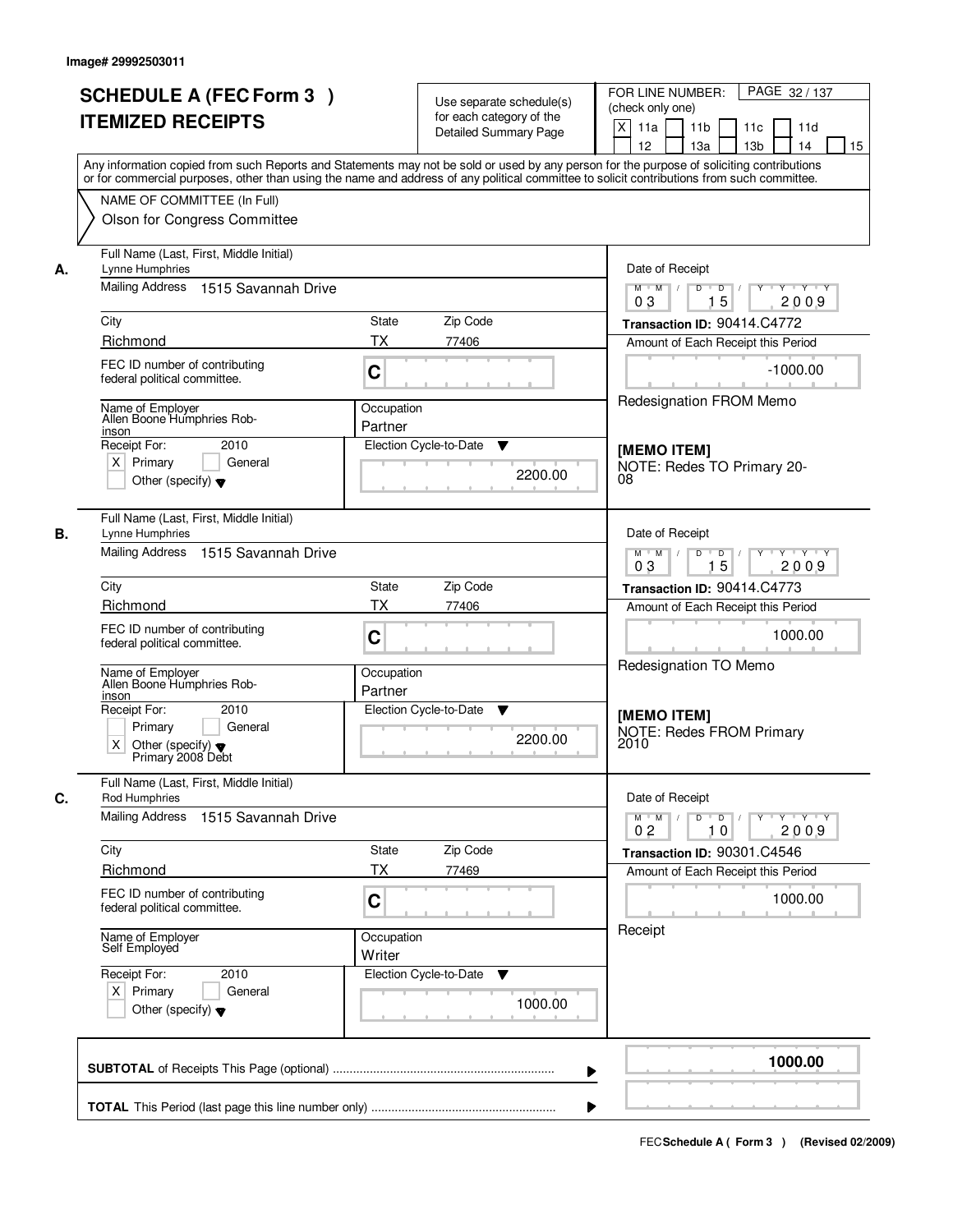|    | <b>SCHEDULE A (FEC Form 3)</b><br><b>ITEMIZED RECEIPTS</b>                                                                                                                                                                                                                                                                                             | Use separate schedule(s)<br>for each category of the<br><b>Detailed Summary Page</b> | PAGE 33 / 137<br>FOR LINE NUMBER:<br>(check only one)<br>X<br>11a<br>11 <sub>b</sub><br>11c<br>11d<br>12<br>13a<br>13 <sub>b</sub><br>14<br>15                                                            |
|----|--------------------------------------------------------------------------------------------------------------------------------------------------------------------------------------------------------------------------------------------------------------------------------------------------------------------------------------------------------|--------------------------------------------------------------------------------------|-----------------------------------------------------------------------------------------------------------------------------------------------------------------------------------------------------------|
|    | Any information copied from such Reports and Statements may not be sold or used by any person for the purpose of soliciting contributions<br>or for commercial purposes, other than using the name and address of any political committee to solicit contributions from such committee.<br>NAME OF COMMITTEE (In Full)<br>Olson for Congress Committee |                                                                                      |                                                                                                                                                                                                           |
| А. | Full Name (Last, First, Middle Initial)<br>Rod Humphries<br>Mailing Address 1515 Savannah Drive<br>City<br>Richmond<br>FEC ID number of contributing<br>federal political committee.<br>Name of Employer<br>Self Employed                                                                                                                              | State<br>Zip Code<br>ТX<br>77469<br>C<br>Occupation<br>Writer                        | Date of Receipt<br>$Y + Y + Y$<br>$M$ $M$ /<br>D<br>$\overline{D}$<br>Y<br>15<br>2009<br>03<br>Transaction ID: 90414.C4770<br>Amount of Each Receipt this Period<br>$-1000.00$<br>Redesignation FROM Memo |
|    | Receipt For:<br>2010<br>$X$ Primary<br>General<br>Other (specify) $\blacktriangledown$                                                                                                                                                                                                                                                                 | Election Cycle-to-Date<br>▼<br>1000.00                                               | [MEMO ITEM]<br>NOTE: Redes TO Primary 20-<br>08                                                                                                                                                           |
| В. | Full Name (Last, First, Middle Initial)<br>Rod Humphries<br>1515 Savannah Drive<br>Mailing Address                                                                                                                                                                                                                                                     |                                                                                      | Date of Receipt<br>$M$ $M$ /<br>D<br>$D$ /<br>$Y$ <sup>U</sup><br>Y Y Y Y<br>15<br>03<br>2009                                                                                                             |
|    | City<br>Richmond<br>FEC ID number of contributing<br>federal political committee.<br>Name of Employer                                                                                                                                                                                                                                                  | Zip Code<br><b>State</b><br><b>TX</b><br>77469<br>C<br>Occupation                    | Transaction ID: 90414.C4771<br>Amount of Each Receipt this Period<br>1000.00<br>Redesignation TO Memo                                                                                                     |
|    | Self Employed<br>Receipt For:<br>2010<br>Primary<br>General<br>X.<br>Other (specify) $\blacktriangledown$<br>Primary 2008 Debt                                                                                                                                                                                                                         | Writer<br>Election Cycle-to-Date<br>v<br>1000.00                                     | [MEMO ITEM]<br><b>NOTE: Redes FROM Primary</b><br>2010                                                                                                                                                    |
| C. | Full Name (Last, First, Middle Initial)<br>Ray Hunt<br>Mailing Address<br>1900 North Akard Street                                                                                                                                                                                                                                                      |                                                                                      | Date of Receipt<br>$D$ $D$<br>Y Y Y Y<br>$M^+$ M<br>$\mathbb{L}$<br>2009<br>03<br>17                                                                                                                      |
|    | City<br>Dallas<br>FEC ID number of contributing<br>federal political committee.                                                                                                                                                                                                                                                                        | Zip Code<br>State<br><b>TX</b><br>75201<br>C                                         | Transaction ID: 90325.C4594<br>Amount of Each Receipt this Period<br>1000.00                                                                                                                              |
|    | Name of Employer<br>Hunt Consolidated Inc.<br>Receipt For:<br>2010<br>$X$ Primary<br>General<br>Other (specify) $\blacktriangledown$                                                                                                                                                                                                                   | Occupation<br>Chairman<br>Election Cycle-to-Date<br>v<br>1000.00                     | Receipt                                                                                                                                                                                                   |
|    |                                                                                                                                                                                                                                                                                                                                                        |                                                                                      | 1000.00                                                                                                                                                                                                   |
|    |                                                                                                                                                                                                                                                                                                                                                        |                                                                                      |                                                                                                                                                                                                           |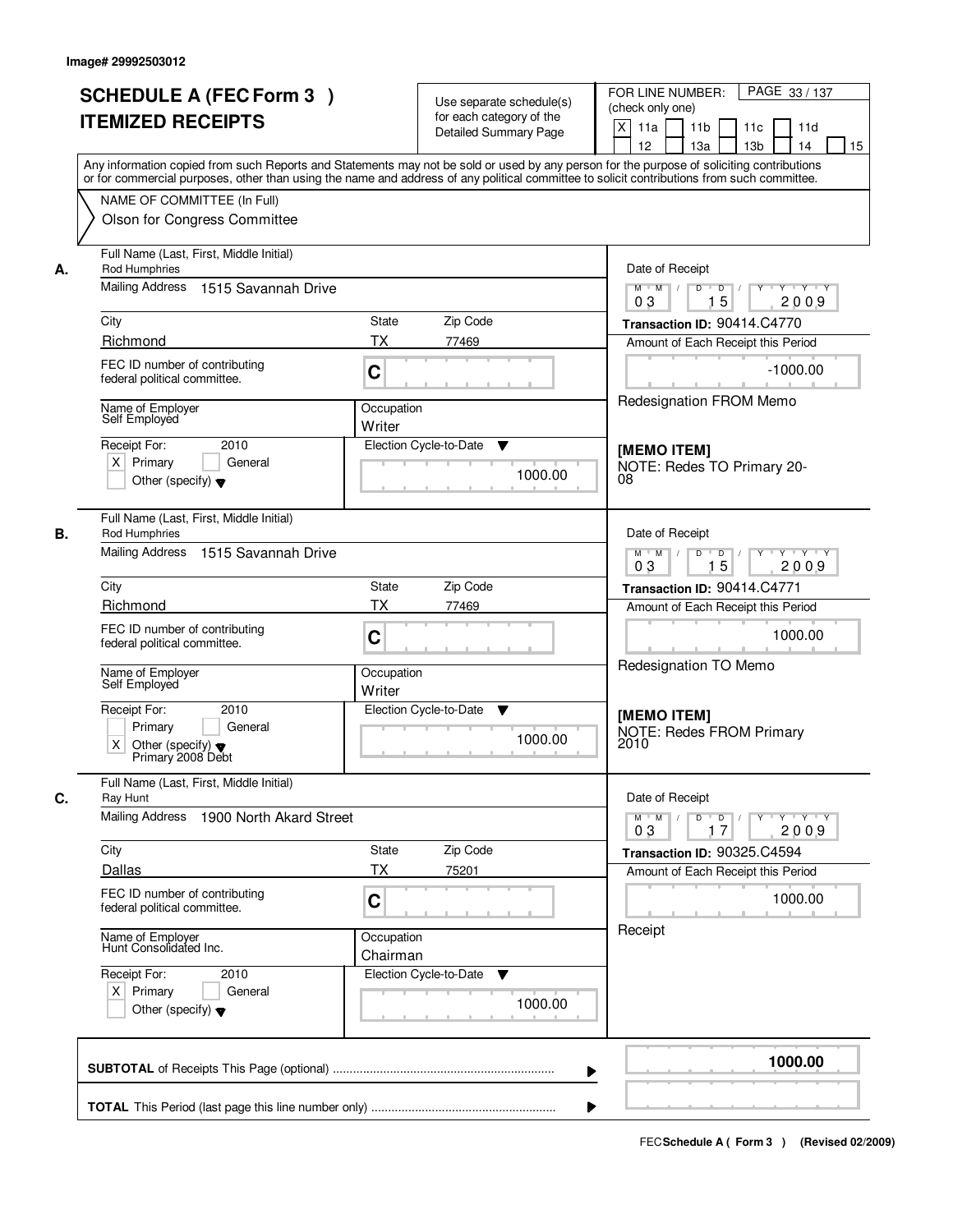|    | <b>SCHEDULE A (FEC Form 3)</b><br><b>ITEMIZED RECEIPTS</b><br>Any information copied from such Reports and Statements may not be sold or used by any person for the purpose of soliciting contributions   |                          | Use separate schedule(s)<br>for each category of the<br><b>Detailed Summary Page</b> | PAGE 34 / 137<br>FOR LINE NUMBER:<br>(check only one)<br>$\mathsf{X}$<br>11 <sub>b</sub><br>11a<br>11c<br>11d<br>13 <sub>b</sub><br>12<br>13a<br>14<br>15 |
|----|-----------------------------------------------------------------------------------------------------------------------------------------------------------------------------------------------------------|--------------------------|--------------------------------------------------------------------------------------|-----------------------------------------------------------------------------------------------------------------------------------------------------------|
|    | or for commercial purposes, other than using the name and address of any political committee to solicit contributions from such committee.<br>NAME OF COMMITTEE (In Full)<br>Olson for Congress Committee |                          |                                                                                      |                                                                                                                                                           |
| А. | Full Name (Last, First, Middle Initial)<br>Steve Jackson<br>Mailing Address 5521 Russett                                                                                                                  |                          |                                                                                      | Date of Receipt<br>$Y + Y + Y$<br>$M$ $M$ /<br>$D$ $D$ $/$<br>$\overline{Y}$<br>0 <sub>2</sub><br>2009<br>09                                              |
|    | City                                                                                                                                                                                                      | State                    | Zip Code                                                                             | Transaction ID: 90301.C4511                                                                                                                               |
|    | Houston                                                                                                                                                                                                   | ТX                       | 77056                                                                                | Amount of Each Receipt this Period                                                                                                                        |
|    | FEC ID number of contributing<br>federal political committee.                                                                                                                                             | C                        |                                                                                      | 1000.00                                                                                                                                                   |
|    | Name of Employer<br>E3 Electric                                                                                                                                                                           | Occupation<br>Contractor |                                                                                      | Receipt                                                                                                                                                   |
|    | 2010<br>Receipt For:<br>$X$ Primary<br>General<br>Other (specify) $\blacktriangledown$                                                                                                                    |                          | Election Cycle-to-Date<br>▼<br>1000.00                                               |                                                                                                                                                           |
| В. | Full Name (Last, First, Middle Initial)<br>Steve Jackson                                                                                                                                                  |                          |                                                                                      | Date of Receipt                                                                                                                                           |
|    | Mailing Address<br>5521 Russett                                                                                                                                                                           |                          |                                                                                      | $Y - Y - Y$<br>$M$ $M$ /<br>D<br>$\overline{\phantom{0}}$<br>2009<br>03<br>22                                                                             |
|    | City                                                                                                                                                                                                      | <b>State</b>             | Zip Code                                                                             | Transaction ID: 90414.C4611                                                                                                                               |
|    | Houston                                                                                                                                                                                                   | <b>TX</b>                | 77056                                                                                | Amount of Each Receipt this Period                                                                                                                        |
|    | FEC ID number of contributing<br>federal political committee.                                                                                                                                             | C                        |                                                                                      | $-1000.00$<br>Redesignation FROM Memo                                                                                                                     |
|    | Name of Employer<br>E3 Electric                                                                                                                                                                           | Occupation<br>Contractor |                                                                                      |                                                                                                                                                           |
|    | 2010<br>Receipt For:<br>$X$ Primary<br>General<br>Other (specify) $\blacktriangledown$                                                                                                                    |                          | Election Cycle-to-Date<br>▼<br>1000.00                                               | [MEMO ITEM]<br>NOTE: Redes TO Primary 20-<br>08                                                                                                           |
| C. | Full Name (Last, First, Middle Initial)<br>Steve Jackson                                                                                                                                                  |                          |                                                                                      | Date of Receipt                                                                                                                                           |
|    | Mailing Address<br>5521 Russett                                                                                                                                                                           |                          |                                                                                      | $D$ $D$ $/$<br>$M$ $M$ /<br>$Y + Y + Y$<br>Y<br>03<br>22<br>2009                                                                                          |
|    | City                                                                                                                                                                                                      | <b>State</b><br>ТX       | Zip Code                                                                             | Transaction ID: 90414.C4612                                                                                                                               |
|    | Houston                                                                                                                                                                                                   |                          | 77056                                                                                | Amount of Each Receipt this Period                                                                                                                        |
|    | FEC ID number of contributing<br>federal political committee.                                                                                                                                             | C                        |                                                                                      | 1000.00<br>Redesignation TO Memo                                                                                                                          |
|    | Name of Employer<br>E3 Electric                                                                                                                                                                           | Occupation<br>Contractor |                                                                                      |                                                                                                                                                           |
|    | Receipt For:<br>2010<br>Primary<br>General<br>Other (specify) $\blacktriangledown$<br>X.<br>Primary 2008 Debt                                                                                             |                          | Election Cycle-to-Date<br>v<br>1000.00                                               | [MEMO ITEM]<br>NOTE: Redes FROM Primary<br>2010                                                                                                           |
|    |                                                                                                                                                                                                           |                          |                                                                                      | 1000.00<br>▶                                                                                                                                              |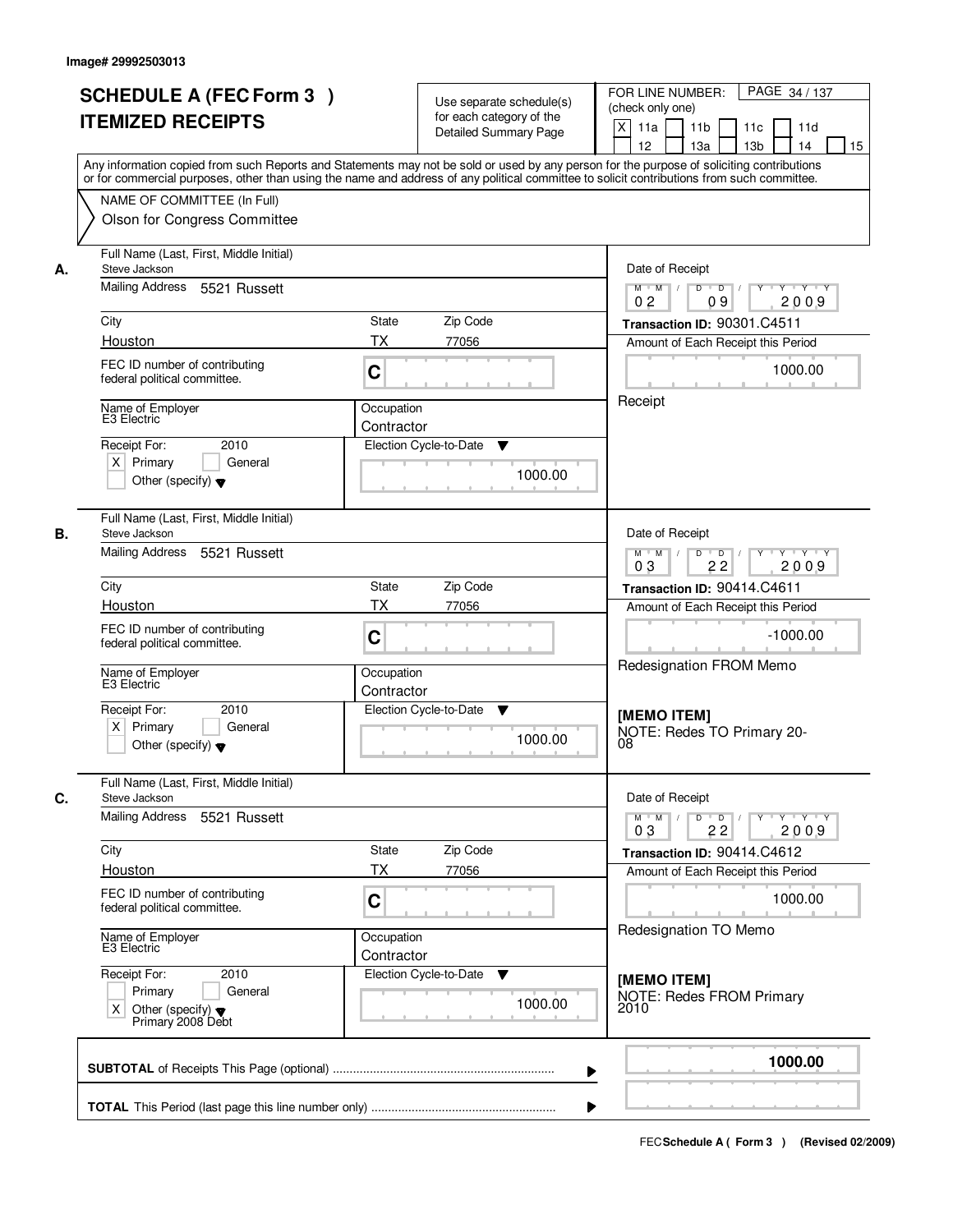|    | <b>SCHEDULE A (FEC Form 3)</b><br><b>ITEMIZED RECEIPTS</b>                                                                                                                                                                                                                              |                                   | Use separate schedule(s)<br>for each category of the | PAGE 35/137<br>FOR LINE NUMBER:<br>(check only one)                                                                         |
|----|-----------------------------------------------------------------------------------------------------------------------------------------------------------------------------------------------------------------------------------------------------------------------------------------|-----------------------------------|------------------------------------------------------|-----------------------------------------------------------------------------------------------------------------------------|
|    |                                                                                                                                                                                                                                                                                         |                                   | <b>Detailed Summary Page</b>                         | $\boldsymbol{\mathsf{X}}$<br>11a<br>11 <sub>b</sub><br>11c<br>11d<br>12<br>13a<br>13 <sub>b</sub><br>14<br>15               |
|    | Any information copied from such Reports and Statements may not be sold or used by any person for the purpose of soliciting contributions<br>or for commercial purposes, other than using the name and address of any political committee to solicit contributions from such committee. |                                   |                                                      |                                                                                                                             |
|    | NAME OF COMMITTEE (In Full)                                                                                                                                                                                                                                                             |                                   |                                                      |                                                                                                                             |
|    | Olson for Congress Committee                                                                                                                                                                                                                                                            |                                   |                                                      |                                                                                                                             |
| А. | Full Name (Last, First, Middle Initial)<br>Adrienne Jacobson                                                                                                                                                                                                                            |                                   |                                                      | Date of Receipt                                                                                                             |
|    | Mailing Address 1610 Windsong Lane                                                                                                                                                                                                                                                      |                                   |                                                      | $Y - Y - Y$<br>$M$ $M$ /<br>D<br>$\overline{D}$<br>2009<br>0 <sub>2</sub><br>04                                             |
|    | City                                                                                                                                                                                                                                                                                    | <b>State</b>                      | Zip Code                                             | Transaction ID: 90301.C4499                                                                                                 |
|    | Richmond                                                                                                                                                                                                                                                                                | <b>TX</b>                         | 77406-8156                                           | Amount of Each Receipt this Period                                                                                          |
|    | FEC ID number of contributing<br>federal political committee.                                                                                                                                                                                                                           | C                                 |                                                      | 100.00                                                                                                                      |
|    | Name of Employer<br>Retired                                                                                                                                                                                                                                                             | Receipt                           |                                                      |                                                                                                                             |
|    | 2010<br>Receipt For:                                                                                                                                                                                                                                                                    | Retired<br>Election Cycle-to-Date | ▼                                                    |                                                                                                                             |
|    | $X$ Primary<br>General<br>Other (specify) $\blacktriangledown$                                                                                                                                                                                                                          |                                   | 200.00                                               |                                                                                                                             |
|    | Full Name (Last, First, Middle Initial)                                                                                                                                                                                                                                                 |                                   |                                                      |                                                                                                                             |
| В. | Adrienne Jacobson                                                                                                                                                                                                                                                                       |                                   |                                                      | Date of Receipt                                                                                                             |
|    | Mailing Address 1610 Windsong Lane                                                                                                                                                                                                                                                      |                                   |                                                      | D<br>$Y - Y - Y$<br>$M$ $M$ /<br>$\overline{D}$<br>$Y$ <sup><math>\top</math></sup><br>03<br>17<br>2009                     |
|    | City                                                                                                                                                                                                                                                                                    | State                             | Zip Code                                             | Transaction ID: 90325.C4597                                                                                                 |
|    | Richmond                                                                                                                                                                                                                                                                                | <b>TX</b>                         | 77406-8156                                           | Amount of Each Receipt this Period                                                                                          |
|    | FEC ID number of contributing<br>federal political committee.                                                                                                                                                                                                                           | C                                 |                                                      | 100.00                                                                                                                      |
|    | Name of Employer<br>Retired                                                                                                                                                                                                                                                             | Occupation<br>Retired             |                                                      | Receipt                                                                                                                     |
|    | Receipt For:<br>2010                                                                                                                                                                                                                                                                    | Election Cycle-to-Date            | v                                                    |                                                                                                                             |
|    | $X$ Primary<br>General<br>Other (specify) $\blacktriangledown$                                                                                                                                                                                                                          |                                   | 300.00                                               |                                                                                                                             |
| C. | Full Name (Last, First, Middle Initial)<br>Larry Johnson                                                                                                                                                                                                                                |                                   |                                                      | Date of Receipt                                                                                                             |
|    | Mailing Address<br>5005 Riverway Drive, Suite 500                                                                                                                                                                                                                                       |                                   |                                                      | $M^+$ M<br>$D$ $D$ $/$<br>$Y - Y - Y - Y$<br>$\sqrt{ }$<br>$Y$ <sup><math>\top</math></sup><br>2009<br>0 <sub>2</sub><br>09 |
|    | City                                                                                                                                                                                                                                                                                    | State                             | Zip Code                                             | Transaction ID: 90301.C4509                                                                                                 |
|    | Houston                                                                                                                                                                                                                                                                                 | <b>TX</b>                         | 77056                                                | Amount of Each Receipt this Period                                                                                          |
|    | FEC ID number of contributing<br>federal political committee.                                                                                                                                                                                                                           | C                                 |                                                      | 1000.00                                                                                                                     |
|    | Name of Employer<br>Johnson Development                                                                                                                                                                                                                                                 | Occupation<br><b>Real Estate</b>  |                                                      | Receipt                                                                                                                     |
|    | Receipt For:<br>2010                                                                                                                                                                                                                                                                    | Election Cycle-to-Date            | v                                                    |                                                                                                                             |
|    | $X$ Primary<br>General<br>Other (specify) $\blacktriangledown$                                                                                                                                                                                                                          |                                   | 1000.00                                              |                                                                                                                             |
|    |                                                                                                                                                                                                                                                                                         |                                   |                                                      | 1200.00                                                                                                                     |
|    |                                                                                                                                                                                                                                                                                         |                                   | ▶                                                    |                                                                                                                             |
|    |                                                                                                                                                                                                                                                                                         |                                   |                                                      |                                                                                                                             |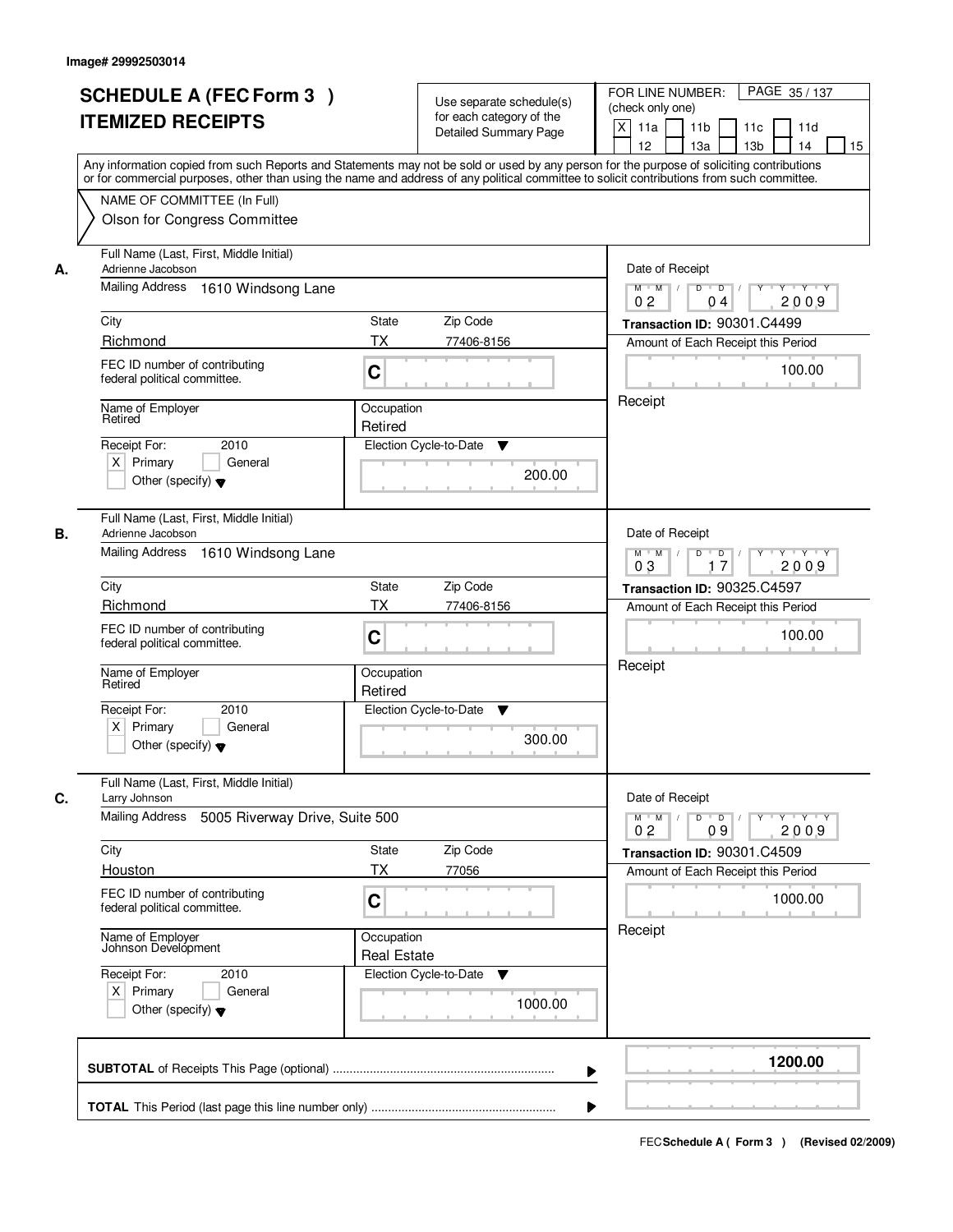| <b>SCHEDULE A (FEC Form 3)</b><br><b>ITEMIZED RECEIPTS</b>                                |                                                         | Use separate schedule(s)<br>for each category of the                  | FOR LINE NUMBER:<br>PAGE 36 / 137<br>(check only one)                                                                                                                                                                                                                                   |
|-------------------------------------------------------------------------------------------|---------------------------------------------------------|-----------------------------------------------------------------------|-----------------------------------------------------------------------------------------------------------------------------------------------------------------------------------------------------------------------------------------------------------------------------------------|
|                                                                                           |                                                         | Detailed Summary Page                                                 | X<br>11a<br>11 <sub>b</sub><br>11 <sub>c</sub><br>11d<br>12<br>13 <sub>b</sub><br>14<br>15<br>13a                                                                                                                                                                                       |
|                                                                                           |                                                         |                                                                       | Any information copied from such Reports and Statements may not be sold or used by any person for the purpose of soliciting contributions<br>or for commercial purposes, other than using the name and address of any political committee to solicit contributions from such committee. |
| NAME OF COMMITTEE (In Full)<br>Olson for Congress Committee                               |                                                         |                                                                       |                                                                                                                                                                                                                                                                                         |
| Full Name (Last, First, Middle Initial)                                                   |                                                         |                                                                       |                                                                                                                                                                                                                                                                                         |
| Larry Johnson<br>А.<br>Mailing Address<br>5005 Riverway Drive, Suite 500                  |                                                         |                                                                       | Date of Receipt<br>$M$ $M$ /<br>$\overline{D}$<br>$\overline{D}$ /<br>Y Y Y Y<br>Y                                                                                                                                                                                                      |
| City                                                                                      | Zip Code<br>State                                       |                                                                       | 2009<br>03<br>16<br>Transaction ID: 90414.C4656                                                                                                                                                                                                                                         |
| Houston                                                                                   | <b>TX</b>                                               | 77056                                                                 | Amount of Each Receipt this Period                                                                                                                                                                                                                                                      |
| FEC ID number of contributing<br>federal political committee.                             | C                                                       |                                                                       | $-1000.00$                                                                                                                                                                                                                                                                              |
| Name of Employer<br>Johnson Develópment                                                   | Occupation<br><b>Real Estate</b>                        |                                                                       | Redesignation FROM Memo                                                                                                                                                                                                                                                                 |
| Receipt For:                                                                              | 2010                                                    | Election Cycle-to-Date<br>▼                                           | [MEMO ITEM]                                                                                                                                                                                                                                                                             |
| $X$ Primary<br>Other (specify) $\blacktriangledown$                                       | General                                                 | 1000.00                                                               | NOTE: Redes TO Primary 20-<br>08                                                                                                                                                                                                                                                        |
| Full Name (Last, First, Middle Initial)<br>В.<br>Larry Johnson                            |                                                         |                                                                       | Date of Receipt                                                                                                                                                                                                                                                                         |
| Mailing Address<br>5005 Riverway Drive, Suite 500                                         |                                                         |                                                                       | $M$ M<br>D<br>$\overline{D}$<br>Y 'Y 'Y<br>03<br>16<br>2009                                                                                                                                                                                                                             |
| City                                                                                      | State                                                   | Zip Code                                                              | Transaction ID: 90414.C4657                                                                                                                                                                                                                                                             |
| Houston                                                                                   | <b>TX</b>                                               | 77056                                                                 | Amount of Each Receipt this Period                                                                                                                                                                                                                                                      |
| FEC ID number of contributing<br>federal political committee.                             | C                                                       |                                                                       | 1000.00<br>Redesignation TO Memo                                                                                                                                                                                                                                                        |
| Name of Employer<br>Johnson Development                                                   | Occupation<br><b>Real Estate</b>                        |                                                                       |                                                                                                                                                                                                                                                                                         |
| Receipt For:<br>Primary<br>X<br>Other (specify) $\blacktriangledown$<br>Primary 2008 Debt | 2010<br>General                                         | Election Cycle-to-Date<br>v<br>1000.00                                | [MEMO ITEM]<br><b>NOTE: Redes FROM Primary</b><br>2010                                                                                                                                                                                                                                  |
| Full Name (Last, First, Middle Initial)<br>С.<br>W. H. Kelly                              |                                                         |                                                                       | Date of Receipt                                                                                                                                                                                                                                                                         |
| <b>Mailing Address</b><br>1919 Wendy Hill Way                                             |                                                         |                                                                       | $D$ $D$<br>Y TY Y Y<br>$M^+$ M<br>Y<br>03<br>2009<br>30                                                                                                                                                                                                                                 |
| City<br>Houston                                                                           | State<br>ТX                                             | Zip Code<br>77058                                                     | Transaction ID: 90414.C4689                                                                                                                                                                                                                                                             |
| FEC ID number of contributing<br>federal political committee.                             | С                                                       |                                                                       | Amount of Each Receipt this Period<br>250.00                                                                                                                                                                                                                                            |
|                                                                                           | Name of Employer<br>Information Requested<br>Occupation |                                                                       | Receipt                                                                                                                                                                                                                                                                                 |
| Receipt For:<br>$X$ Primary<br>Other (specify) $\blacktriangledown$                       | 2010<br>General                                         | <b>Information Requested</b><br>Election Cycle-to-Date<br>▼<br>250.00 |                                                                                                                                                                                                                                                                                         |
|                                                                                           |                                                         |                                                                       | 250.00                                                                                                                                                                                                                                                                                  |
|                                                                                           |                                                         |                                                                       |                                                                                                                                                                                                                                                                                         |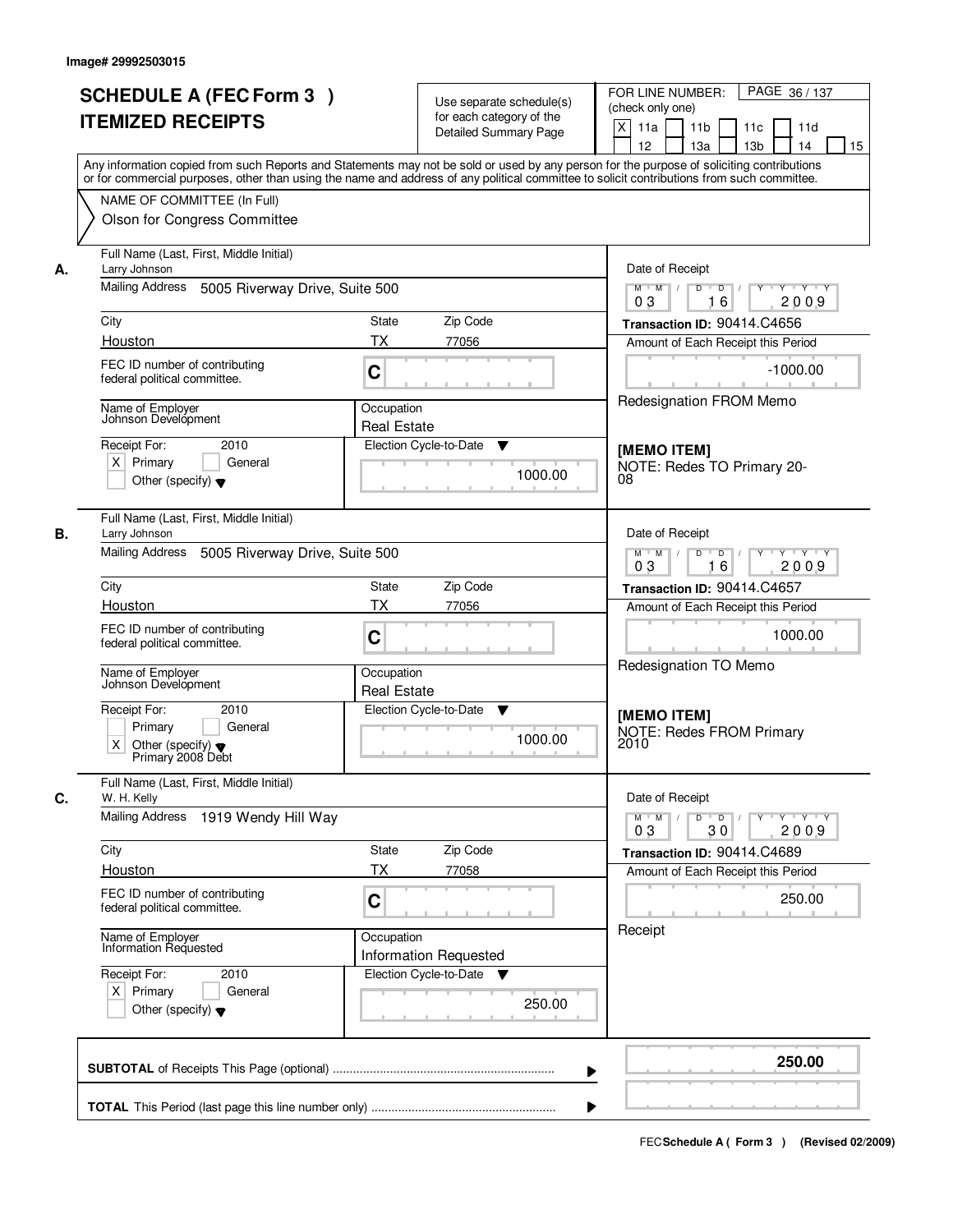|    | <b>SCHEDULE A (FEC Form 3)</b><br><b>ITEMIZED RECEIPTS</b><br>Any information copied from such Reports and Statements may not be sold or used by any person for the purpose of soliciting contributions   |                         | Use separate schedule(s)<br>for each category of the<br><b>Detailed Summary Page</b> | PAGE 37/137<br>FOR LINE NUMBER:<br>(check only one)<br>X<br>11a<br>11 <sub>b</sub><br>11c<br>11d<br>12<br>13 <sub>b</sub><br>13a<br>14<br>15 |
|----|-----------------------------------------------------------------------------------------------------------------------------------------------------------------------------------------------------------|-------------------------|--------------------------------------------------------------------------------------|----------------------------------------------------------------------------------------------------------------------------------------------|
|    | or for commercial purposes, other than using the name and address of any political committee to solicit contributions from such committee.<br>NAME OF COMMITTEE (In Full)<br>Olson for Congress Committee |                         |                                                                                      |                                                                                                                                              |
| А. | Full Name (Last, First, Middle Initial)<br>Mary Koza<br>Mailing Address<br>3201 Nottingham<br>City                                                                                                        | State                   | Zip Code                                                                             | Date of Receipt<br>$D$ $D$ $1$<br>$Y^+$<br>Y Y Y Y<br>$M$ $M$ /<br>03<br>30<br>2009                                                          |
|    | Pearland                                                                                                                                                                                                  | ТX                      |                                                                                      | Transaction ID: 90414.C4699                                                                                                                  |
|    | FEC ID number of contributing<br>federal political committee.                                                                                                                                             | C                       | 77581                                                                                | Amount of Each Receipt this Period<br>1000.00                                                                                                |
|    | Name of Employer<br>Homemaker<br>2010<br>Receipt For:<br>$X$ Primary<br>General<br>Other (specify) $\blacktriangledown$                                                                                   | Occupation<br>Homemaker | Election Cycle-to-Date<br>▼<br>1000.00                                               | Receipt                                                                                                                                      |
| В. | Full Name (Last, First, Middle Initial)<br>R. Bruce Laboon<br>Mailing Address<br>100 Congress, Suite 300                                                                                                  |                         |                                                                                      | Date of Receipt<br>$Y - Y - Y$<br>$M$ M<br>D<br>$\overline{D}$<br>Y<br>2009<br>0 <sub>2</sub><br>09                                          |
|    | City                                                                                                                                                                                                      | <b>State</b>            | Zip Code                                                                             | Transaction ID: 90301.C4514                                                                                                                  |
|    | Austin                                                                                                                                                                                                    | <b>TX</b>               | 78701                                                                                | Amount of Each Receipt this Period                                                                                                           |
|    | FEC ID number of contributing<br>federal political committee.                                                                                                                                             | C                       |                                                                                      | 1000.00                                                                                                                                      |
|    | Name of Employer<br>Locke Lord Bissell & Lidd-<br>ell<br>Receipt For:<br>2010                                                                                                                             | Occupation<br>Attorney  | Election Cycle-to-Date<br>v                                                          | Receipt                                                                                                                                      |
|    | $X$ Primary<br>General<br>Other (specify) $\blacktriangledown$                                                                                                                                            |                         | 1300.00                                                                              |                                                                                                                                              |
| C. | Full Name (Last, First, Middle Initial)<br>Calvin Ladner<br>Mailing Address<br>4903 Candletree Drive                                                                                                      |                         |                                                                                      | Date of Receipt<br>$D$ $D$ $/$<br>$M$ $M$ /<br>$Y + Y + Y$<br>$Y$ <sup><math>\top</math></sup>                                               |
|    |                                                                                                                                                                                                           |                         |                                                                                      | 2009<br>0 <sub>1</sub><br>28                                                                                                                 |
|    | City                                                                                                                                                                                                      | State                   | Zip Code                                                                             | Transaction ID: 90301.C4477                                                                                                                  |
|    | Houston                                                                                                                                                                                                   | ТX                      | 77018-1342                                                                           | Amount of Each Receipt this Period                                                                                                           |
|    | FEC ID number of contributing<br>federal political committee.                                                                                                                                             | C                       |                                                                                      | 1000.00                                                                                                                                      |
|    | Name of Employer<br>LJA Engineering & Surveyi-<br><u>ng</u><br>Receipt For:<br>2010<br>$X$ Primary<br>General<br>Other (specify) $\blacktriangledown$                                                     | Occupation<br>President | Election Cycle-to-Date<br>v<br>1000.00                                               | Receipt                                                                                                                                      |
|    |                                                                                                                                                                                                           |                         | ▶                                                                                    | 3000.00                                                                                                                                      |
|    |                                                                                                                                                                                                           |                         |                                                                                      |                                                                                                                                              |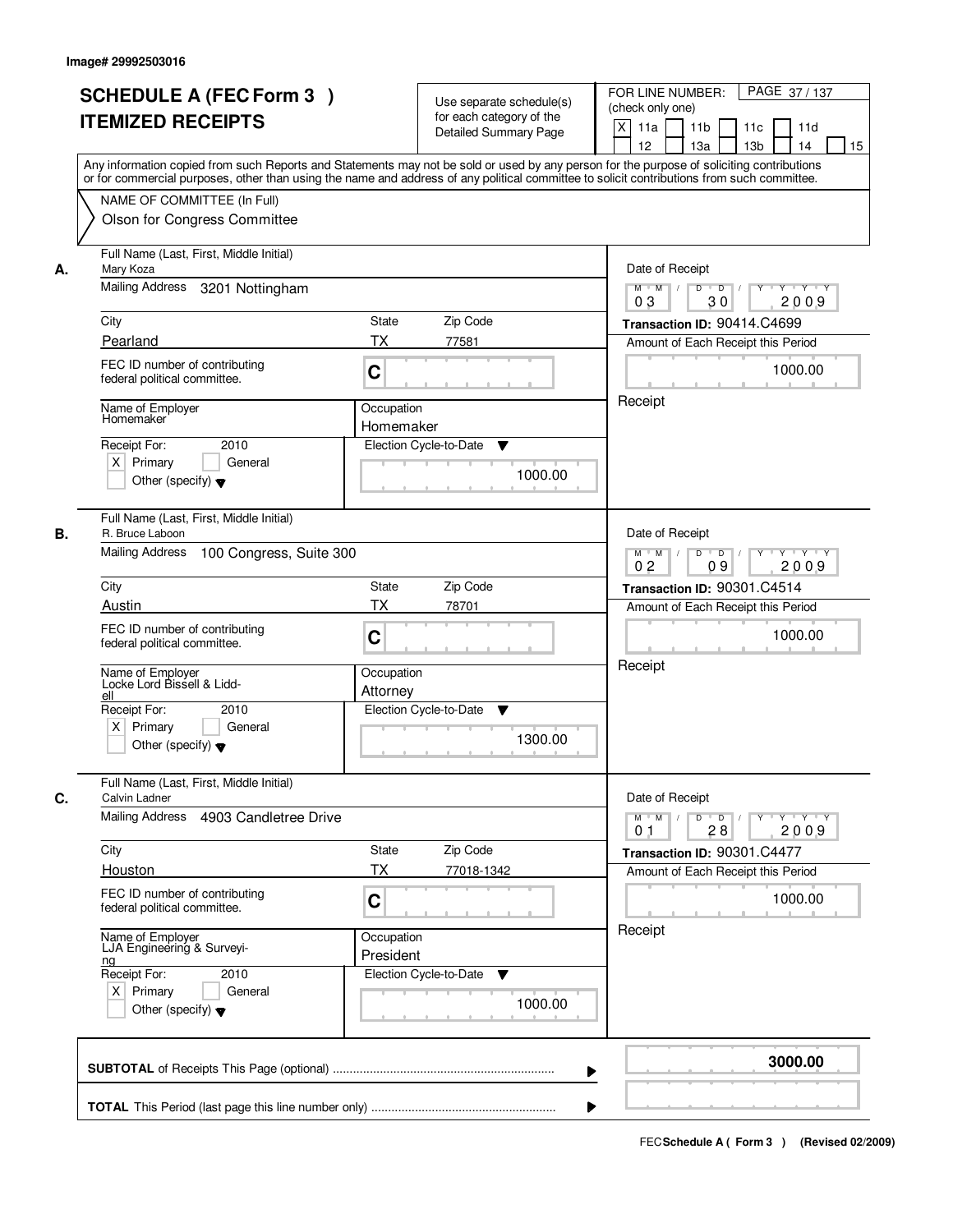|    |                                                                                                                                            |                         |                              | PAGE 38 / 137<br>FOR LINE NUMBER:                                                                                                                                                                                                                   |
|----|--------------------------------------------------------------------------------------------------------------------------------------------|-------------------------|------------------------------|-----------------------------------------------------------------------------------------------------------------------------------------------------------------------------------------------------------------------------------------------------|
|    | <b>SCHEDULE A (FEC Form 3)</b>                                                                                                             |                         | Use separate schedule(s)     | (check only one)                                                                                                                                                                                                                                    |
|    | <b>ITEMIZED RECEIPTS</b>                                                                                                                   |                         | for each category of the     | $\mathsf{X}$<br>11 <sub>b</sub><br>11a<br>11c<br>11d                                                                                                                                                                                                |
|    |                                                                                                                                            |                         | <b>Detailed Summary Page</b> | 12<br>13a<br>13 <sub>b</sub><br>14<br>15                                                                                                                                                                                                            |
|    | Any information copied from such Reports and Statements may not be sold or used by any person for the purpose of soliciting contributions  |                         |                              |                                                                                                                                                                                                                                                     |
|    | or for commercial purposes, other than using the name and address of any political committee to solicit contributions from such committee. |                         |                              |                                                                                                                                                                                                                                                     |
|    | NAME OF COMMITTEE (In Full)                                                                                                                |                         |                              |                                                                                                                                                                                                                                                     |
|    | Olson for Congress Committee                                                                                                               |                         |                              |                                                                                                                                                                                                                                                     |
| А. | Full Name (Last, First, Middle Initial)<br>Jan Leaman                                                                                      |                         |                              | Date of Receipt                                                                                                                                                                                                                                     |
|    | Mailing Address 702 Foster Drive                                                                                                           |                         |                              | $\overline{D}$<br>$Y - Y - Y$<br>$M$ $M$ /<br>D<br>0 <sub>2</sub><br>2009<br>10                                                                                                                                                                     |
|    | City                                                                                                                                       | <b>State</b>            | Zip Code                     | Transaction ID: 90301.C4539                                                                                                                                                                                                                         |
|    | Richmond                                                                                                                                   | <b>TX</b>               | 77469                        | Amount of Each Receipt this Period                                                                                                                                                                                                                  |
|    | FEC ID number of contributing<br>federal political committee.                                                                              | C                       |                              | 2300.00                                                                                                                                                                                                                                             |
|    |                                                                                                                                            | Occupation              |                              | Reattribution Memo                                                                                                                                                                                                                                  |
|    | Name of Employer<br>Homemaker                                                                                                              | Homemaker               |                              |                                                                                                                                                                                                                                                     |
|    | 2010<br>Receipt For:                                                                                                                       |                         | Election Cycle-to-Date<br>▼  | [MEMO ITEM]                                                                                                                                                                                                                                         |
|    | $X$ Primary<br>General                                                                                                                     |                         |                              | NOTE: Reattribute from sp-                                                                                                                                                                                                                          |
|    | Other (specify) $\blacktriangledown$                                                                                                       |                         | 2300.00                      | ouse                                                                                                                                                                                                                                                |
| В. | Full Name (Last, First, Middle Initial)<br>Lee Leaman                                                                                      |                         |                              | Date of Receipt                                                                                                                                                                                                                                     |
|    | Mailing Address 702 Foster Drive                                                                                                           |                         |                              | $M$ $M$ /<br>D<br>$\Box$ D $\Box$ /<br>Y Y Y Y Y                                                                                                                                                                                                    |
|    |                                                                                                                                            |                         |                              | 0 <sub>2</sub><br>10<br>2009                                                                                                                                                                                                                        |
|    | City                                                                                                                                       | <b>State</b>            | Zip Code                     | Transaction ID: 90301.C4537                                                                                                                                                                                                                         |
|    | Richmond                                                                                                                                   | ТX                      | 77469                        | Amount of Each Receipt this Period                                                                                                                                                                                                                  |
|    | FEC ID number of contributing<br>federal political committee.                                                                              | C                       |                              | 4600.00                                                                                                                                                                                                                                             |
|    | Name of Employer<br>Leaman Building Materials,                                                                                             | Occupation              |                              | Receipt                                                                                                                                                                                                                                             |
|    | Inc                                                                                                                                        | Executive               |                              |                                                                                                                                                                                                                                                     |
|    | Receipt For:<br>2010                                                                                                                       |                         | Election Cycle-to-Date<br>▼  |                                                                                                                                                                                                                                                     |
|    | $X$ Primary<br>General                                                                                                                     |                         | 4600.00                      |                                                                                                                                                                                                                                                     |
|    | Other (specify) $\blacktriangledown$                                                                                                       |                         |                              |                                                                                                                                                                                                                                                     |
| C. | Full Name (Last, First, Middle Initial)<br>Lee Leaman                                                                                      |                         |                              | Date of Receipt                                                                                                                                                                                                                                     |
|    | Mailing Address<br>702 Foster Drive                                                                                                        |                         |                              | $M = M$<br>$D$ $D$ $/$<br>$\begin{array}{c c c c c c} \hline & \mathsf{Y} & \mathsf{I} & \mathsf{Y} & \mathsf{I} & \mathsf{Y} \end{array} \begin{array}{c c c c} \hline \mathsf{Y} & \mathsf{I} & \mathsf{Y} & \mathsf{I} & \mathsf{Y} \end{array}$ |
|    |                                                                                                                                            |                         |                              | 2009<br>0 <sub>2</sub><br>10                                                                                                                                                                                                                        |
|    | City<br>Richmond                                                                                                                           | State<br><b>TX</b>      | Zip Code                     | Transaction ID: 90301.C4538                                                                                                                                                                                                                         |
|    |                                                                                                                                            |                         | 77469                        | Amount of Each Receipt this Period                                                                                                                                                                                                                  |
|    | FEC ID number of contributing<br>federal political committee.                                                                              | C                       |                              | $-2300.00$                                                                                                                                                                                                                                          |
|    | Name of Employer<br>Leaman Building Materials,<br>Inc                                                                                      | Occupation<br>Executive |                              | Reattribution Memo                                                                                                                                                                                                                                  |
|    | Receipt For:<br>2010                                                                                                                       |                         | Election Cycle-to-Date<br>v  | [MEMO ITEM]                                                                                                                                                                                                                                         |
|    | $X$ Primary<br>General                                                                                                                     |                         | 2300.00                      | NOTE: Reattribute to spou-                                                                                                                                                                                                                          |
|    | Other (specify) $\blacktriangledown$                                                                                                       |                         |                              | se                                                                                                                                                                                                                                                  |
|    |                                                                                                                                            |                         |                              | 4600.00                                                                                                                                                                                                                                             |
|    |                                                                                                                                            |                         |                              | ▶                                                                                                                                                                                                                                                   |
|    |                                                                                                                                            |                         |                              |                                                                                                                                                                                                                                                     |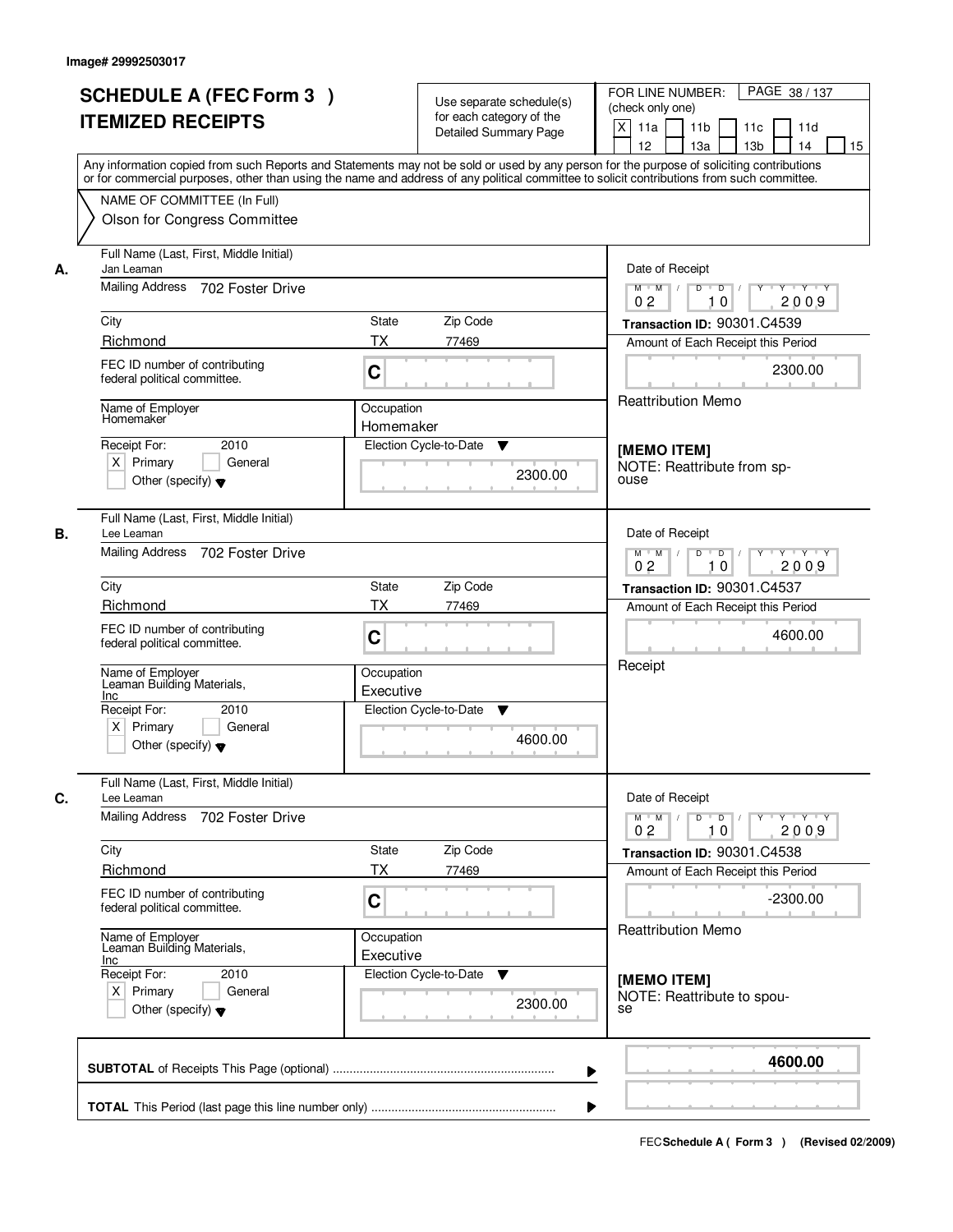|    | <b>SCHEDULE A (FEC Form 3)</b><br><b>ITEMIZED RECEIPTS</b><br>Any information copied from such Reports and Statements may not be sold or used by any person for the purpose of soliciting contributions   |                       | Use separate schedule(s)<br>for each category of the<br><b>Detailed Summary Page</b> | PAGE 39 / 137<br>FOR LINE NUMBER:<br>(check only one)<br>X<br>11 <sub>b</sub><br>11a<br>11 <sub>c</sub><br>11d<br>12<br>13 <sub>b</sub><br>13a<br>14<br>15                                                                                                                                                                                                                                                                                                                          |
|----|-----------------------------------------------------------------------------------------------------------------------------------------------------------------------------------------------------------|-----------------------|--------------------------------------------------------------------------------------|-------------------------------------------------------------------------------------------------------------------------------------------------------------------------------------------------------------------------------------------------------------------------------------------------------------------------------------------------------------------------------------------------------------------------------------------------------------------------------------|
|    | or for commercial purposes, other than using the name and address of any political committee to solicit contributions from such committee.<br>NAME OF COMMITTEE (In Full)<br>Olson for Congress Committee |                       |                                                                                      |                                                                                                                                                                                                                                                                                                                                                                                                                                                                                     |
| А. | Full Name (Last, First, Middle Initial)<br>Arthur Lifson                                                                                                                                                  | Date of Receipt       |                                                                                      |                                                                                                                                                                                                                                                                                                                                                                                                                                                                                     |
|    | Mailing Address 5816 Linden Square Court                                                                                                                                                                  |                       |                                                                                      | $\overline{D}$<br>Y Y Y Y<br>D<br>Y<br>$M$ $M$ /<br>0 <sub>2</sub><br>25<br>2009                                                                                                                                                                                                                                                                                                                                                                                                    |
|    | City                                                                                                                                                                                                      | <b>State</b>          | Zip Code                                                                             | Transaction ID: 90325.C4566                                                                                                                                                                                                                                                                                                                                                                                                                                                         |
|    | Rockville                                                                                                                                                                                                 | <b>MD</b>             | 20852-5561                                                                           | Amount of Each Receipt this Period                                                                                                                                                                                                                                                                                                                                                                                                                                                  |
|    | FEC ID number of contributing<br>federal political committee.                                                                                                                                             | C                     |                                                                                      | 500.00                                                                                                                                                                                                                                                                                                                                                                                                                                                                              |
|    | Name of Employer<br>Art Lifson Consulting, LLC                                                                                                                                                            | Occupation            |                                                                                      | Receipt                                                                                                                                                                                                                                                                                                                                                                                                                                                                             |
|    | Receipt For:<br>2010                                                                                                                                                                                      | Principal             | Election Cycle-to-Date<br>▼                                                          |                                                                                                                                                                                                                                                                                                                                                                                                                                                                                     |
|    | $X$ Primary<br>General<br>Other (specify) $\blacktriangledown$                                                                                                                                            |                       | 500.00                                                                               |                                                                                                                                                                                                                                                                                                                                                                                                                                                                                     |
| В. | Full Name (Last, First, Middle Initial)<br>Kevin Matocha                                                                                                                                                  |                       |                                                                                      | Date of Receipt                                                                                                                                                                                                                                                                                                                                                                                                                                                                     |
|    | Mailing Address 1614 Pecan Crossing                                                                                                                                                                       |                       |                                                                                      | $M$ $M$ /<br>D<br>$\overline{\phantom{0}}$<br>Y Y Y Y<br>0 <sub>2</sub><br>10<br>2009                                                                                                                                                                                                                                                                                                                                                                                               |
|    | City                                                                                                                                                                                                      | State                 | Zip Code                                                                             | Transaction ID: 90301.C4502                                                                                                                                                                                                                                                                                                                                                                                                                                                         |
|    | Richmond                                                                                                                                                                                                  | TX                    | 77406                                                                                | Amount of Each Receipt this Period                                                                                                                                                                                                                                                                                                                                                                                                                                                  |
|    | FEC ID number of contributing<br>federal political committee.                                                                                                                                             | C                     |                                                                                      | 1000.00                                                                                                                                                                                                                                                                                                                                                                                                                                                                             |
|    | Name of Employer<br>Stonehenge Companies, LLC                                                                                                                                                             | Occupation            | Real Estate Development                                                              | Earmarked(Receipt)                                                                                                                                                                                                                                                                                                                                                                                                                                                                  |
|    | 2010<br>Receipt For:<br>$X$ Primary<br>General<br>Other (specify) $\blacktriangledown$                                                                                                                    |                       | Election Cycle-to-Date<br>▼<br>1000.00                                               |                                                                                                                                                                                                                                                                                                                                                                                                                                                                                     |
| C. | Full Name (Last, First, Middle Initial)<br>Mrs. Lynne Humphries<br>Mailing Address 1515 Savannah Drive                                                                                                    |                       |                                                                                      | Date of Receipt<br>$\begin{array}{c c c c c c c c} \hline \textbf{0} & \textbf{0} & \textbf{0} & \textbf{0} & \textbf{0} & \textbf{0} & \textbf{0} & \textbf{0} & \textbf{0} & \textbf{0} & \textbf{0} & \textbf{0} & \textbf{0} & \textbf{0} & \textbf{0} & \textbf{0} & \textbf{0} & \textbf{0} & \textbf{0} & \textbf{0} & \textbf{0} & \textbf{0} & \textbf{0} & \textbf{0} & \textbf{0} & \textbf{0} & \textbf{0} & \textbf{0} &$<br>$M$ $M$ /<br>0 <sub>2</sub><br>2009<br>10 |
|    | City                                                                                                                                                                                                      | State                 | Zip Code                                                                             | Transaction ID: CM28490301.C4502                                                                                                                                                                                                                                                                                                                                                                                                                                                    |
|    | Richmond                                                                                                                                                                                                  | ТX                    | 77406                                                                                | Amount of Each Receipt this Period                                                                                                                                                                                                                                                                                                                                                                                                                                                  |
|    | FEC ID number of contributing<br>federal political committee.                                                                                                                                             | C                     |                                                                                      | 1000.00<br>Memo - Conduit memo total                                                                                                                                                                                                                                                                                                                                                                                                                                                |
|    | Name of Employer<br>Allen Boone Humphries Rob-<br>inson                                                                                                                                                   | Occupation<br>Partner |                                                                                      |                                                                                                                                                                                                                                                                                                                                                                                                                                                                                     |
|    | Receipt For:<br>2010<br>Primary<br>General<br>Other (specify) $\blacktriangledown$<br>X<br>Other                                                                                                          |                       | Election Cycle-to-Date ▼<br>2200.00                                                  | [MEMO ITEM]<br>Earmarked Memo - Conduit<br>total                                                                                                                                                                                                                                                                                                                                                                                                                                    |
|    |                                                                                                                                                                                                           |                       |                                                                                      | 1500.00<br>▶                                                                                                                                                                                                                                                                                                                                                                                                                                                                        |
|    |                                                                                                                                                                                                           |                       |                                                                                      |                                                                                                                                                                                                                                                                                                                                                                                                                                                                                     |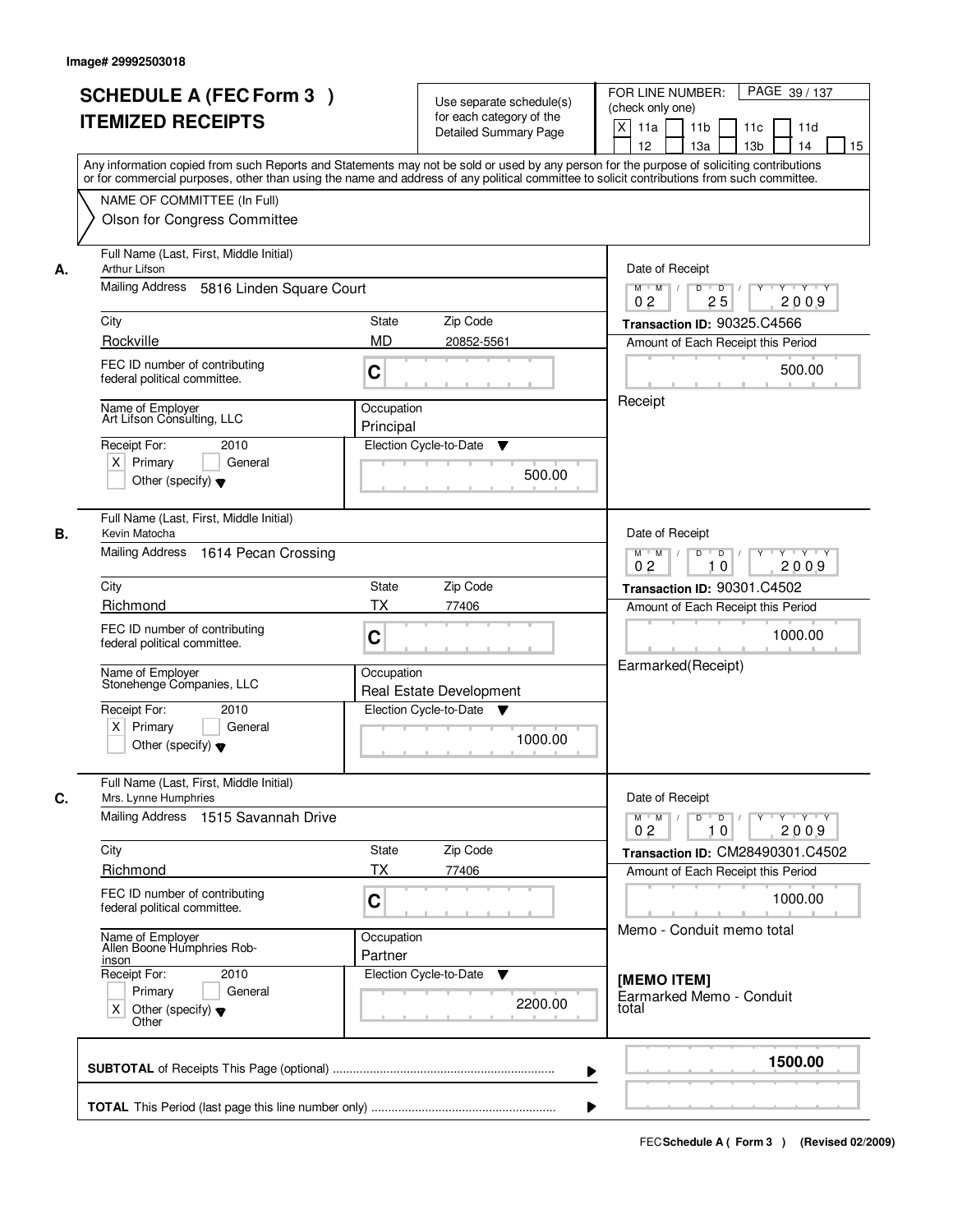| <b>SCHEDULE A (FEC Form 3)</b> |                                                                                                                                                                                                                                                                                         |                                                                  | Use separate schedule(s)<br>for each category of the |         | FOR LINE NUMBER:<br>PAGE 40/137<br>(check only one)                                            |
|--------------------------------|-----------------------------------------------------------------------------------------------------------------------------------------------------------------------------------------------------------------------------------------------------------------------------------------|------------------------------------------------------------------|------------------------------------------------------|---------|------------------------------------------------------------------------------------------------|
|                                | <b>ITEMIZED RECEIPTS</b>                                                                                                                                                                                                                                                                |                                                                  | Detailed Summary Page                                |         | $\times$<br>11a<br>11 <sub>b</sub><br>11c<br>11d<br>12<br>13 <sub>b</sub><br>14<br>15<br>13a   |
|                                | Any information copied from such Reports and Statements may not be sold or used by any person for the purpose of soliciting contributions<br>or for commercial purposes, other than using the name and address of any political committee to solicit contributions from such committee. |                                                                  |                                                      |         |                                                                                                |
|                                | NAME OF COMMITTEE (In Full)                                                                                                                                                                                                                                                             |                                                                  |                                                      |         |                                                                                                |
|                                | Olson for Congress Committee                                                                                                                                                                                                                                                            |                                                                  |                                                      |         |                                                                                                |
| А.                             | Full Name (Last, First, Middle Initial)<br>Kevin Matocha                                                                                                                                                                                                                                | Date of Receipt                                                  |                                                      |         |                                                                                                |
|                                | Mailing Address 1614 Pecan Crossing                                                                                                                                                                                                                                                     | $M$ $M$ /<br>$D$ $D$ $/$<br>$Y + Y + Y$<br>Y<br>12<br>2009<br>03 |                                                      |         |                                                                                                |
|                                | City                                                                                                                                                                                                                                                                                    | <b>State</b>                                                     | Zip Code                                             |         | Transaction ID: 90414.C4619                                                                    |
|                                | Richmond                                                                                                                                                                                                                                                                                | <b>TX</b>                                                        | 77406                                                |         | Amount of Each Receipt this Period                                                             |
|                                | FEC ID number of contributing<br>federal political committee.                                                                                                                                                                                                                           | C                                                                |                                                      |         | $-1000.00$                                                                                     |
|                                | Name of Employer<br>Stonehenge Companies, LLC                                                                                                                                                                                                                                           | Occupation                                                       | Real Estate Development                              |         | Redesignation FROM Memo                                                                        |
|                                | Receipt For:<br>2010                                                                                                                                                                                                                                                                    |                                                                  | Election Cycle-to-Date ▼                             |         | [MEMO ITEM]                                                                                    |
|                                | $X$ Primary<br>General                                                                                                                                                                                                                                                                  |                                                                  |                                                      | 1000.00 | NOTE: Redes TO Primary 20-                                                                     |
|                                | Other (specify) $\blacktriangledown$                                                                                                                                                                                                                                                    |                                                                  |                                                      |         | 08                                                                                             |
| В.                             | Full Name (Last, First, Middle Initial)<br>Kevin Matocha                                                                                                                                                                                                                                |                                                                  |                                                      |         | Date of Receipt                                                                                |
|                                | Mailing Address 1614 Pecan Crossing                                                                                                                                                                                                                                                     |                                                                  |                                                      |         | $M$ M<br>D<br>D<br>Y Y Y Y<br>12<br>2009<br>03                                                 |
|                                | City                                                                                                                                                                                                                                                                                    | State                                                            | Zip Code                                             |         | Transaction ID: 90414.C4620                                                                    |
|                                | Richmond                                                                                                                                                                                                                                                                                | <b>TX</b>                                                        | 77406                                                |         | Amount of Each Receipt this Period                                                             |
|                                | FEC ID number of contributing<br>federal political committee.                                                                                                                                                                                                                           |                                                                  |                                                      | 1000.00 |                                                                                                |
|                                | Name of Employer<br>Stonehenge Companies, LLC                                                                                                                                                                                                                                           | Occupation                                                       | Real Estate Development                              |         | Redesignation TO Memo                                                                          |
|                                | Receipt For:<br>2010                                                                                                                                                                                                                                                                    |                                                                  | Election Cycle-to-Date<br>v                          |         | [MEMO ITEM]                                                                                    |
|                                | Primary<br>General<br>X<br>Other (specify) $\blacktriangledown$<br>Primary 2008 Debt                                                                                                                                                                                                    |                                                                  |                                                      | 1000.00 | <b>NOTE: Redes FROM Primary</b><br>2010                                                        |
| С.                             | Full Name (Last, First, Middle Initial)<br>Jon Mayes                                                                                                                                                                                                                                    |                                                                  |                                                      |         | Date of Receipt                                                                                |
|                                | <b>Mailing Address</b><br>PO Box 341149                                                                                                                                                                                                                                                 |                                                                  |                                                      |         | $D$ $D$<br>Y Y Y Y<br>$M$ $M$<br>Y<br>$\sqrt{ }$<br>$\sqrt{ }$<br>0 <sub>2</sub><br>2009<br>20 |
|                                | City                                                                                                                                                                                                                                                                                    | State                                                            | Zip Code                                             |         | Transaction ID: 90301.C4562                                                                    |
|                                | Austin                                                                                                                                                                                                                                                                                  | <b>TX</b>                                                        | 78734                                                |         | Amount of Each Receipt this Period                                                             |
|                                | FEC ID number of contributing<br>federal political committee.                                                                                                                                                                                                                           | C                                                                |                                                      |         | 1000.00                                                                                        |
|                                | Name of Employer<br>Applied Physical Electron-<br>ics                                                                                                                                                                                                                                   | Occupation<br>CEO                                                |                                                      |         | Receipt                                                                                        |
|                                | Receipt For:<br>2010                                                                                                                                                                                                                                                                    |                                                                  | Election Cycle-to-Date<br>▼                          |         |                                                                                                |
|                                | $X$ Primary<br>General<br>Other (specify) $\blacktriangledown$                                                                                                                                                                                                                          |                                                                  |                                                      | 1000.00 |                                                                                                |
|                                |                                                                                                                                                                                                                                                                                         |                                                                  |                                                      |         | 1000.00                                                                                        |
|                                |                                                                                                                                                                                                                                                                                         |                                                                  |                                                      |         |                                                                                                |
|                                |                                                                                                                                                                                                                                                                                         |                                                                  |                                                      |         |                                                                                                |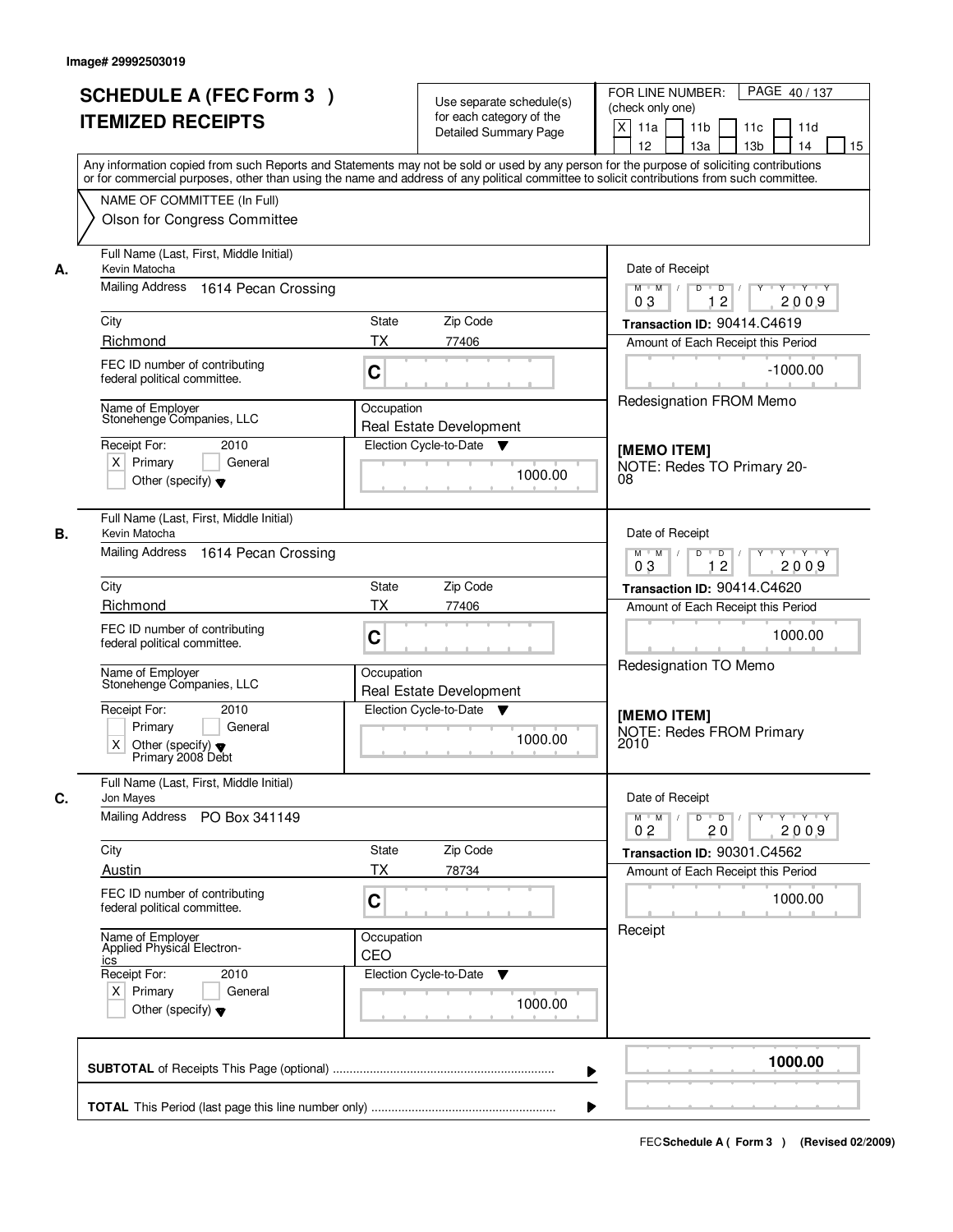|    | <b>SCHEDULE A (FEC Form 3)</b><br><b>ITEMIZED RECEIPTS</b>                                                                                                                                                                                                                                                                                             |                                                                              | Use separate schedule(s)<br>for each category of the<br><b>Detailed Summary Page</b> | PAGE 41 / 137<br>FOR LINE NUMBER:<br>(check only one)<br>X<br>11 <sub>b</sub><br>11a<br>11 <sub>c</sub><br>11d<br>12<br>13 <sub>b</sub><br>14<br>13a<br>15                                     |
|----|--------------------------------------------------------------------------------------------------------------------------------------------------------------------------------------------------------------------------------------------------------------------------------------------------------------------------------------------------------|------------------------------------------------------------------------------|--------------------------------------------------------------------------------------|------------------------------------------------------------------------------------------------------------------------------------------------------------------------------------------------|
|    | Any information copied from such Reports and Statements may not be sold or used by any person for the purpose of soliciting contributions<br>or for commercial purposes, other than using the name and address of any political committee to solicit contributions from such committee.<br>NAME OF COMMITTEE (In Full)<br>Olson for Congress Committee |                                                                              |                                                                                      |                                                                                                                                                                                                |
| А. | Full Name (Last, First, Middle Initial)<br><b>Walter Mayfield</b><br>Mailing Address 1819 St. James Place<br>City<br>Houston<br>FEC ID number of contributing<br>federal political committee.<br>Name of Employer<br>Goldston Oil Córp.<br>2010<br>Receipt For:<br>$X$ Primary<br>General<br>Other (specify) $\blacktriangledown$                      | <b>State</b><br>ТX<br>C<br>Occupation<br>President<br>Election Cycle-to-Date | Zip Code<br>77056<br>▼<br>2300.00                                                    | Date of Receipt<br>$D$ $D$ $I$<br>Y<br>$Y - Y - Y - Y$<br>$M$ $M$ /<br>0 <sub>2</sub><br>2009<br>04<br>Transaction ID: 90301.C4500<br>Amount of Each Receipt this Period<br>2300.00<br>Receipt |
| В. | Full Name (Last, First, Middle Initial)<br>C. Michael Ming<br>Mailing Address<br>2801 Echo Trail<br>City<br>Edmond<br>FEC ID number of contributing<br>federal political committee.<br>Name of Employer<br>Self Employed<br>Receipt For:<br>2010<br>General<br>Primary<br>Χ<br>Other (specify) $\blacktriangledown$<br>General 2008 Debt               | State<br>OK<br>C<br>Occupation<br>Engineer<br>Election Cycle-to-Date         | Zip Code<br>73013<br>▼<br>500.00                                                     | Date of Receipt<br>$M$ $M$ /<br>D<br>$\overline{D}$<br>$Y + Y + Y$<br>21<br>2009<br>0 <sub>1</sub><br>Transaction ID: C4446<br>Amount of Each Receipt this Period<br>500.00<br>Receipt         |
| C. | Full Name (Last, First, Middle Initial)<br><b>Randall Muck</b><br>Mailing Address<br>6115 Glendora<br>City<br>Dallas<br>FEC ID number of contributing<br>federal political committee.<br>Name of Employer<br>Accenture<br>Receipt For:<br>2010<br>$X$ Primary<br>General<br>Other (specify) $\blacktriangledown$                                       | State<br>AR<br>C<br>Occupation<br><b>Business</b>                            | Zip Code<br>75230<br>Election Cycle-to-Date ▼<br>500.00                              | Date of Receipt<br>$M$ $M$ $M$<br>$D$ $D$ $I$<br>$Y - Y - Y - Y$<br>$Y^+$<br>2009<br>03<br>05<br>Transaction ID: 90325.C4580<br>Amount of Each Receipt this Period<br>500.00<br>Receipt        |
|    |                                                                                                                                                                                                                                                                                                                                                        |                                                                              |                                                                                      | 3300.00                                                                                                                                                                                        |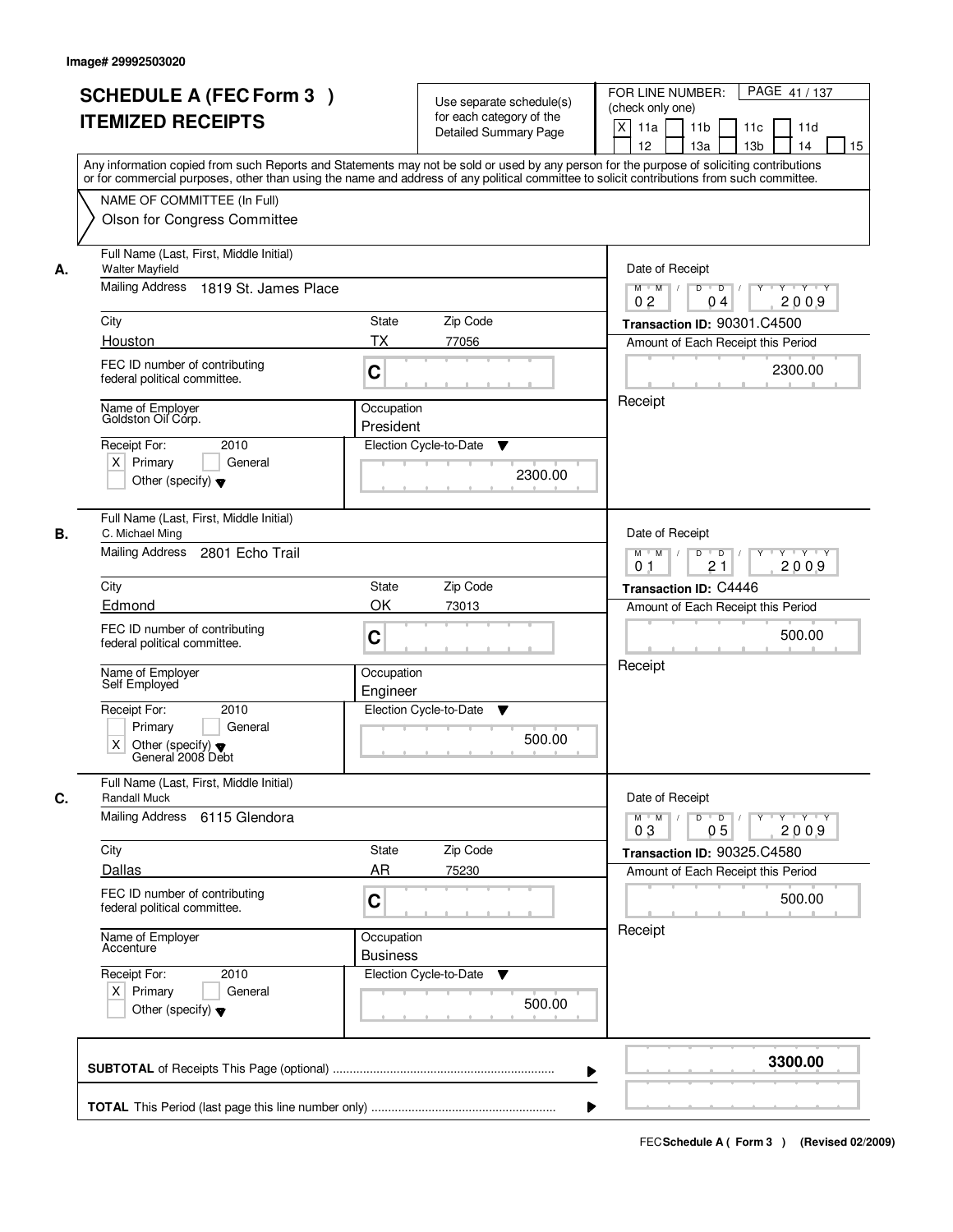|    | <b>SCHEDULE A (FEC Form 3)</b><br><b>ITEMIZED RECEIPTS</b><br>Any information copied from such Reports and Statements may not be sold or used by any person for the purpose of soliciting contributions   |                               | Use separate schedule(s)<br>for each category of the<br><b>Detailed Summary Page</b> | FOR LINE NUMBER:<br>PAGE 42/137<br>(check only one)<br>$\mathsf{X}$<br>11a<br>11 <sub>b</sub><br>11c<br>11d<br>12<br>13a<br>13 <sub>b</sub><br>14<br>15 |
|----|-----------------------------------------------------------------------------------------------------------------------------------------------------------------------------------------------------------|-------------------------------|--------------------------------------------------------------------------------------|---------------------------------------------------------------------------------------------------------------------------------------------------------|
|    | or for commercial purposes, other than using the name and address of any political committee to solicit contributions from such committee.<br>NAME OF COMMITTEE (In Full)<br>Olson for Congress Committee |                               |                                                                                      |                                                                                                                                                         |
| А. | Full Name (Last, First, Middle Initial)<br><b>Randall Muck</b><br>Mailing Address 6115 Glendora                                                                                                           |                               |                                                                                      | Date of Receipt<br>$\overline{D}$<br>$Y + Y + Y$<br>$M$ $M$ /<br>D<br>Y<br>2009<br>03<br>14                                                             |
|    | City                                                                                                                                                                                                      | <b>State</b>                  | Zip Code                                                                             | Transaction ID: 90414.C4636                                                                                                                             |
|    | Dallas                                                                                                                                                                                                    | AR                            | 75230                                                                                | Amount of Each Receipt this Period                                                                                                                      |
|    | FEC ID number of contributing<br>federal political committee.                                                                                                                                             | C                             |                                                                                      | $-500.00$                                                                                                                                               |
|    | Name of Employer<br>Accenture                                                                                                                                                                             | Occupation<br><b>Business</b> |                                                                                      | Redesignation FROM Memo                                                                                                                                 |
|    | 2010<br>Receipt For:<br>$X$ Primary<br>General<br>Other (specify) $\blacktriangledown$                                                                                                                    |                               | Election Cycle-to-Date<br>▼<br>500.00                                                | [MEMO ITEM]<br>NOTE: Redes TO Primary 20-<br>08                                                                                                         |
| В. | Full Name (Last, First, Middle Initial)<br><b>Randall Muck</b>                                                                                                                                            |                               |                                                                                      | Date of Receipt                                                                                                                                         |
|    | Mailing Address 6115 Glendora                                                                                                                                                                             |                               |                                                                                      | $M$ $M$ /<br>D<br>$\blacksquare$ D $\blacksquare$ /<br>Y * Y * Y * Y<br>03<br>2009<br>14                                                                |
|    | City                                                                                                                                                                                                      | <b>State</b>                  | Zip Code                                                                             | Transaction ID: 90414.C4637                                                                                                                             |
|    | Dallas                                                                                                                                                                                                    | <b>AR</b>                     | 75230                                                                                | Amount of Each Receipt this Period                                                                                                                      |
|    | FEC ID number of contributing<br>federal political committee.                                                                                                                                             | C                             |                                                                                      | 500.00                                                                                                                                                  |
|    | Name of Employer<br>Accenture                                                                                                                                                                             | Occupation<br><b>Business</b> |                                                                                      | Redesignation TO Memo                                                                                                                                   |
|    | Receipt For:<br>2010<br>Primary<br>General<br>$\times$<br>Other (specify) $\blacktriangledown$<br>Primary 2008 Debt                                                                                       |                               | Election Cycle-to-Date<br>v<br>500.00                                                | [MEMO ITEM]<br><b>NOTE: Redes FROM Primary</b><br>2010                                                                                                  |
| C. | Full Name (Last, First, Middle Initial)<br>Francis Murphy                                                                                                                                                 |                               |                                                                                      | Date of Receipt                                                                                                                                         |
|    | Mailing Address<br>2720 Green Tee Drive                                                                                                                                                                   |                               |                                                                                      | $M^{\prime}$ M $\rightarrow$ /<br>$D$ $D$ $/$<br>Y FY FY<br>$Y$ <sup><math>\top</math></sup><br>2009<br>03<br>30                                        |
|    | City                                                                                                                                                                                                      | State                         | Zip Code                                                                             | Transaction ID: 90414.C4685                                                                                                                             |
|    | Pearland                                                                                                                                                                                                  | <b>TX</b>                     | 77581                                                                                | Amount of Each Receipt this Period                                                                                                                      |
|    | FEC ID number of contributing<br>federal political committee.                                                                                                                                             | C                             |                                                                                      | 250.00                                                                                                                                                  |
|    | Name of Employer<br>O P Murphy Farms                                                                                                                                                                      | Occupation<br>Farmer          |                                                                                      | Receipt                                                                                                                                                 |
|    | Receipt For:<br>2010<br>$X$ Primary<br>General<br>Other (specify) $\blacktriangledown$                                                                                                                    |                               | Election Cycle-to-Date<br>v<br>250.00                                                |                                                                                                                                                         |
|    |                                                                                                                                                                                                           |                               |                                                                                      | 250.00<br>▶                                                                                                                                             |
|    |                                                                                                                                                                                                           |                               |                                                                                      |                                                                                                                                                         |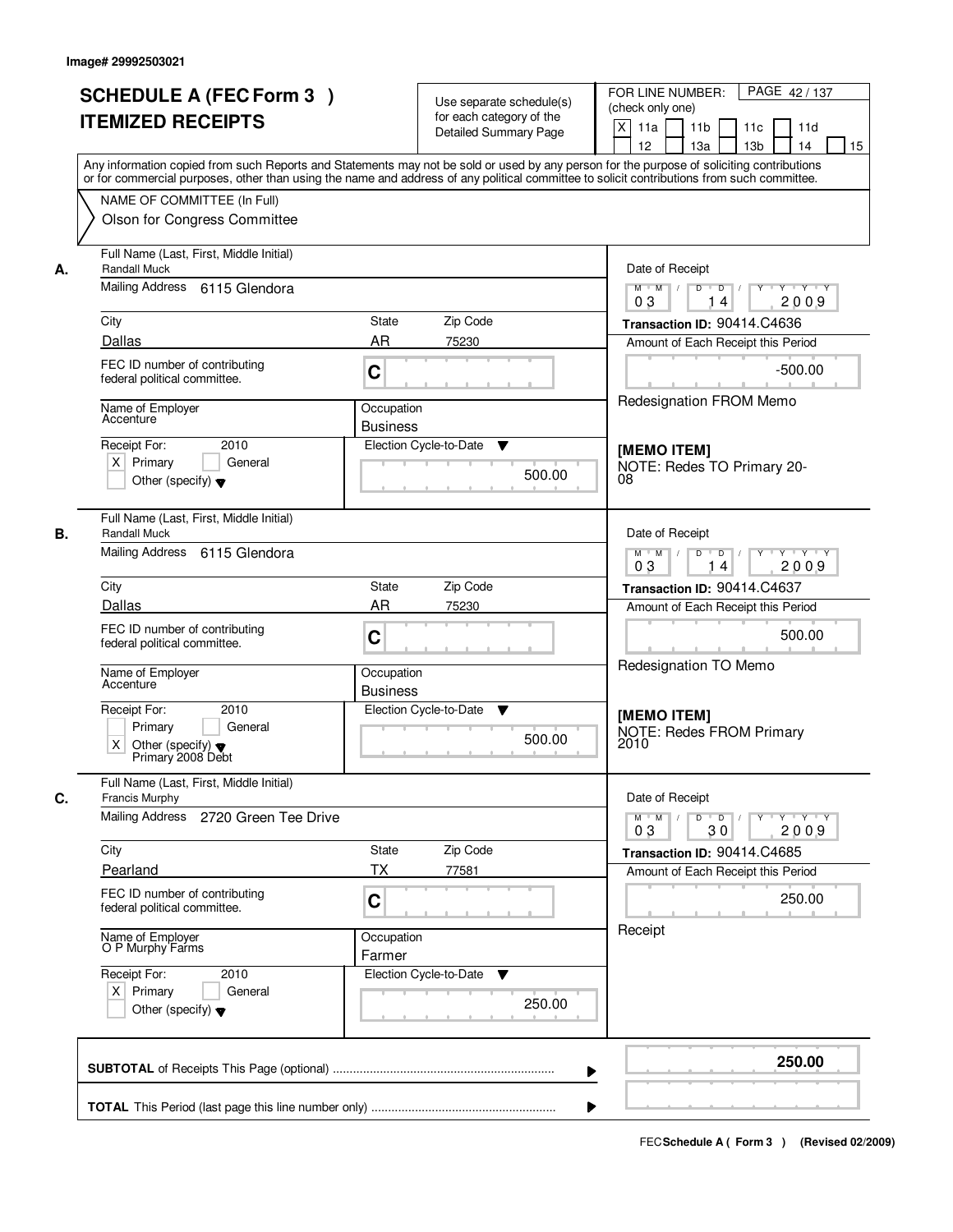|    | <b>SCHEDULE A (FEC Form 3)</b><br><b>ITEMIZED RECEIPTS</b>                                                                              | Use separate schedule(s)<br>for each category of the<br><b>Detailed Summary Page</b><br>Any information copied from such Reports and Statements may not be sold or used by any person for the purpose of soliciting contributions | PAGE 43/137<br>FOR LINE NUMBER:<br>(check only one)<br>X<br>11 <sub>b</sub><br>11a<br>11 <sub>c</sub><br>11d<br>12<br>13 <sub>b</sub><br>14<br>13a<br>15 |
|----|-----------------------------------------------------------------------------------------------------------------------------------------|-----------------------------------------------------------------------------------------------------------------------------------------------------------------------------------------------------------------------------------|----------------------------------------------------------------------------------------------------------------------------------------------------------|
|    | NAME OF COMMITTEE (In Full)<br>Olson for Congress Committee                                                                             | or for commercial purposes, other than using the name and address of any political committee to solicit contributions from such committee.                                                                                        |                                                                                                                                                          |
| А. | Full Name (Last, First, Middle Initial)<br>L. C. Chaz Neely Jr.<br>Mailing Address 610 Bentley Manor                                    |                                                                                                                                                                                                                                   | Date of Receipt<br>$\overline{D}$<br>$Y - Y - Y - Y$<br>$M$ $M$ /<br>D<br>Y<br>0 <sub>3</sub><br>31<br>2009                                              |
|    | City                                                                                                                                    | <b>State</b><br>Zip Code                                                                                                                                                                                                          | Transaction ID: 90414.C4753                                                                                                                              |
|    | San Antonio                                                                                                                             | ТX<br>78249                                                                                                                                                                                                                       | Amount of Each Receipt this Period                                                                                                                       |
|    | FEC ID number of contributing<br>federal political committee.                                                                           | C                                                                                                                                                                                                                                 | 1000.00                                                                                                                                                  |
|    | Name of Employer<br>San Antonio Steel Company<br>Receipt For:<br>2010<br>$X$ Primary<br>General<br>Other (specify) $\blacktriangledown$ | Occupation<br>CEO<br>Election Cycle-to-Date<br>▼<br>1000.00                                                                                                                                                                       | Receipt                                                                                                                                                  |
| В. | Full Name (Last, First, Middle Initial)<br>W. F. Nelson<br>Mailing Address 15 Acorn Cluster Court                                       |                                                                                                                                                                                                                                   | Date of Receipt<br>$M$ $M$ /<br>D<br>$\overline{\phantom{0}}$ D<br>$Y + Y + Y$                                                                           |
|    |                                                                                                                                         |                                                                                                                                                                                                                                   | 0 <sub>2</sub><br>09<br>2009                                                                                                                             |
|    | City                                                                                                                                    | Zip Code<br>State                                                                                                                                                                                                                 | Transaction ID: 90301.C4503                                                                                                                              |
|    | The Woodlands                                                                                                                           | TX<br>77381-4839                                                                                                                                                                                                                  | Amount of Each Receipt this Period                                                                                                                       |
|    | FEC ID number of contributing<br>federal political committee.                                                                           | C                                                                                                                                                                                                                                 | 500.00                                                                                                                                                   |
|    | Name of Employer<br>Newland Communities<br>Receipt For:<br>2010<br>$X$ Primary<br>General                                               | Occupation<br>President - Texas<br>Election Cycle-to-Date<br>v<br>500.00                                                                                                                                                          | Receipt                                                                                                                                                  |
|    | Other (specify) $\blacktriangledown$<br>Full Name (Last, First, Middle Initial)                                                         |                                                                                                                                                                                                                                   |                                                                                                                                                          |
| C. | W. F. Nelson                                                                                                                            |                                                                                                                                                                                                                                   | Date of Receipt                                                                                                                                          |
|    | Mailing Address 15 Acorn Cluster Court                                                                                                  |                                                                                                                                                                                                                                   | $M$ $M$<br>$D$ $D$ $l$<br>  Y + Y + Y + Y<br>03<br>2009<br>17                                                                                            |
|    | City<br>The Woodlands                                                                                                                   | Zip Code<br>State<br>ТX<br>77381-4839                                                                                                                                                                                             | Transaction ID: 90414.C4646<br>Amount of Each Receipt this Period                                                                                        |
|    | FEC ID number of contributing<br>federal political committee.                                                                           | C                                                                                                                                                                                                                                 | $-500.00$                                                                                                                                                |
|    | Name of Employer<br>Newland Communities                                                                                                 | Occupation<br>President - Texas                                                                                                                                                                                                   | Redesignation FROM Memo                                                                                                                                  |
|    | Receipt For:<br>2010<br>$X$ Primary<br>General<br>Other (specify) $\blacktriangledown$                                                  | Election Cycle-to-Date<br>▼<br>500.00                                                                                                                                                                                             | [MEMO ITEM]<br>NOTE: Redes TO Primary 20-<br>08                                                                                                          |
|    |                                                                                                                                         |                                                                                                                                                                                                                                   | 1500.00                                                                                                                                                  |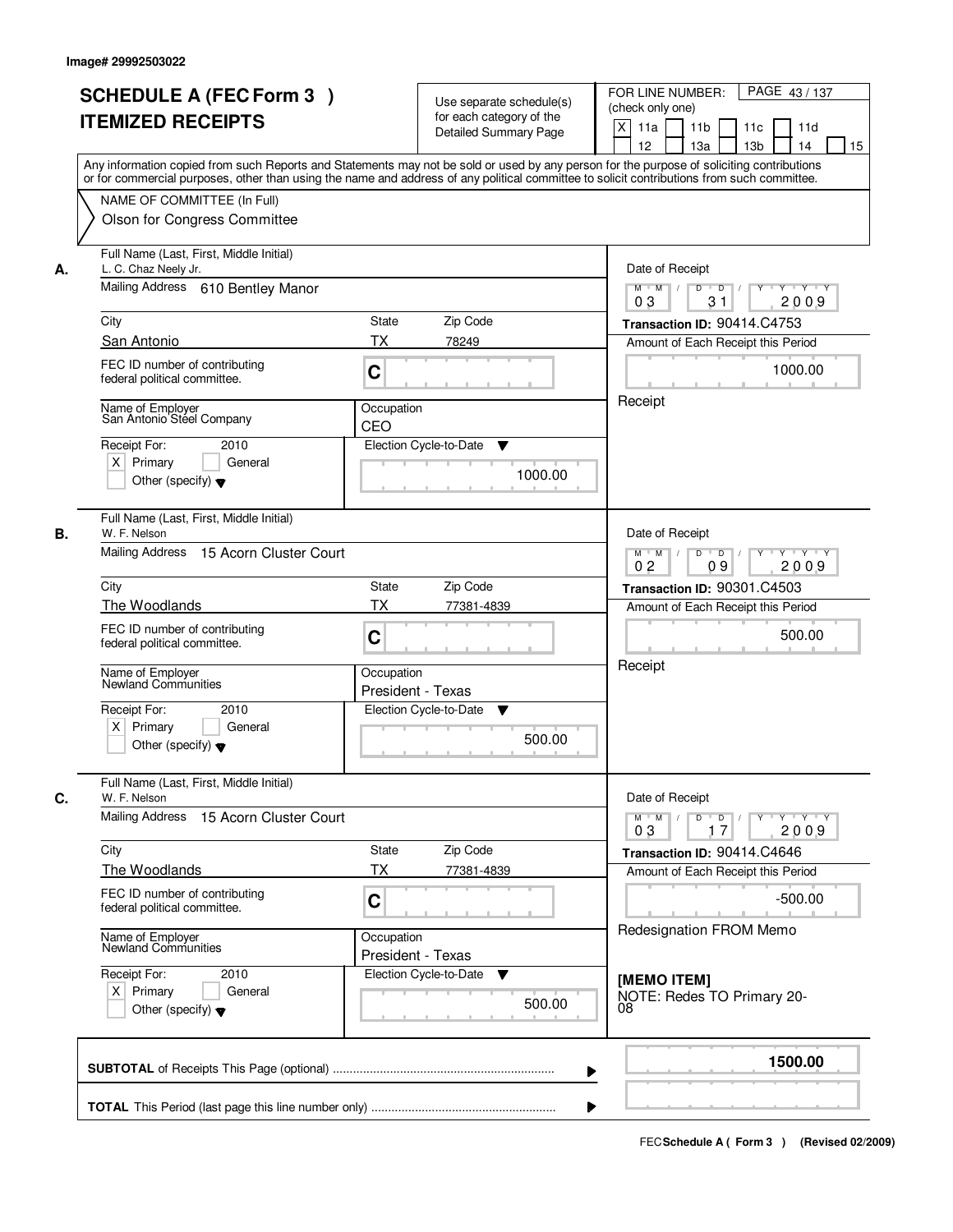|    | <b>SCHEDULE A (FEC Form 3)</b>                                                                                                             |                   | Use separate schedule(s)           | PAGE 44 / 137<br>FOR LINE NUMBER:<br>(check only one)               |
|----|--------------------------------------------------------------------------------------------------------------------------------------------|-------------------|------------------------------------|---------------------------------------------------------------------|
|    | <b>ITEMIZED RECEIPTS</b>                                                                                                                   |                   | for each category of the           | $\mathsf{X}$<br>11 <sub>b</sub><br>11d                              |
|    |                                                                                                                                            |                   | <b>Detailed Summary Page</b>       | 11a<br>11c<br>12<br>13a<br>13 <sub>b</sub><br>14<br>15              |
|    | Any information copied from such Reports and Statements may not be sold or used by any person for the purpose of soliciting contributions  |                   |                                    |                                                                     |
|    | or for commercial purposes, other than using the name and address of any political committee to solicit contributions from such committee. |                   |                                    |                                                                     |
|    | NAME OF COMMITTEE (In Full)                                                                                                                |                   |                                    |                                                                     |
|    | Olson for Congress Committee                                                                                                               |                   |                                    |                                                                     |
|    |                                                                                                                                            |                   |                                    |                                                                     |
| А. | Full Name (Last, First, Middle Initial)<br>W. F. Nelson                                                                                    | Date of Receipt   |                                    |                                                                     |
|    | Mailing Address 15 Acorn Cluster Court                                                                                                     |                   |                                    | $\overline{D}$<br>$Y - Y - Y$<br>$M$ $M$ /<br>D<br>17<br>2009<br>03 |
|    | City                                                                                                                                       | <b>State</b>      | Zip Code                           | Transaction ID: 90414.C4647                                         |
|    | The Woodlands                                                                                                                              | <b>TX</b>         | 77381-4839                         | Amount of Each Receipt this Period                                  |
|    | FEC ID number of contributing                                                                                                              |                   |                                    |                                                                     |
|    | federal political committee.                                                                                                               | C                 |                                    | 500.00                                                              |
|    |                                                                                                                                            |                   |                                    | Redesignation TO Memo                                               |
|    | Name of Employer<br>Newland Communities                                                                                                    | Occupation        |                                    |                                                                     |
|    |                                                                                                                                            | President - Texas |                                    |                                                                     |
|    | Receipt For:<br>2010<br>Primary<br>General                                                                                                 |                   | Election Cycle-to-Date<br>▼        | [MEMO ITEM]                                                         |
|    | $\times$<br>Other (specify) $\blacktriangledown$                                                                                           |                   | 500.00                             | <b>NOTE: Redes FROM Primary</b><br>2010                             |
|    | Primary 2008 Debt                                                                                                                          |                   |                                    |                                                                     |
| В. | Full Name (Last, First, Middle Initial)<br>James Nicholls                                                                                  |                   |                                    | Date of Receipt                                                     |
|    | Mailing Address 3110 Autumn Court                                                                                                          |                   |                                    | $D$ $D$ $/$<br>Y * Y * Y * Y<br>$M$ $M$ /                           |
|    |                                                                                                                                            |                   |                                    | 0 <sub>2</sub><br>09<br>2009                                        |
|    | City                                                                                                                                       | <b>State</b>      | Zip Code                           | Transaction ID: 90301.C4526                                         |
|    | Pearland                                                                                                                                   | <b>TX</b>         | 77584                              | Amount of Each Receipt this Period                                  |
|    | FEC ID number of contributing                                                                                                              |                   |                                    | 500.00                                                              |
|    | federal political committee.                                                                                                               | C                 |                                    |                                                                     |
|    | Name of Employer                                                                                                                           | Occupation        |                                    | Receipt                                                             |
|    | Megafleet                                                                                                                                  | <b>VP</b>         |                                    |                                                                     |
|    | Receipt For:<br>2010                                                                                                                       |                   | Election Cycle-to-Date<br>v        |                                                                     |
|    | $X$ Primary<br>General                                                                                                                     |                   |                                    |                                                                     |
|    | Other (specify) $\blacktriangledown$                                                                                                       |                   | 500.00                             |                                                                     |
|    |                                                                                                                                            |                   |                                    |                                                                     |
| C. | Full Name (Last, First, Middle Initial)<br><b>James Nicholls</b>                                                                           |                   |                                    | Date of Receipt                                                     |
|    | Mailing Address 3110 Autumn Court                                                                                                          |                   |                                    | $M^{\prime}$ M $\rightarrow$ /<br>$D$ $D$ $/$<br>Y Y Y Y<br>$Y^+$   |
|    |                                                                                                                                            |                   |                                    | 2009<br>03<br>19                                                    |
|    | City                                                                                                                                       | State             | Zip Code                           | Transaction ID: 90414.C4658                                         |
|    | Pearland                                                                                                                                   | <b>TX</b>         | 77584                              | Amount of Each Receipt this Period                                  |
|    | FEC ID number of contributing<br>federal political committee.                                                                              | C                 |                                    | $-500.00$                                                           |
|    |                                                                                                                                            |                   |                                    |                                                                     |
|    | Name of Employer<br>Megafleet                                                                                                              | Occupation<br>VP  |                                    | Redesignation FROM Memo                                             |
|    | Receipt For:<br>2010                                                                                                                       |                   | Election Cycle-to-Date<br><b>V</b> |                                                                     |
|    | $X$ Primary<br>General                                                                                                                     |                   |                                    | [MEMO ITEM]                                                         |
|    | Other (specify) $\blacktriangledown$                                                                                                       |                   | 500.00                             | NOTE: Redes TO Primary 20-<br>08                                    |
|    |                                                                                                                                            |                   |                                    |                                                                     |
|    |                                                                                                                                            |                   |                                    |                                                                     |
|    |                                                                                                                                            |                   | ▶                                  | 500.00                                                              |
|    |                                                                                                                                            |                   |                                    |                                                                     |
|    |                                                                                                                                            |                   |                                    |                                                                     |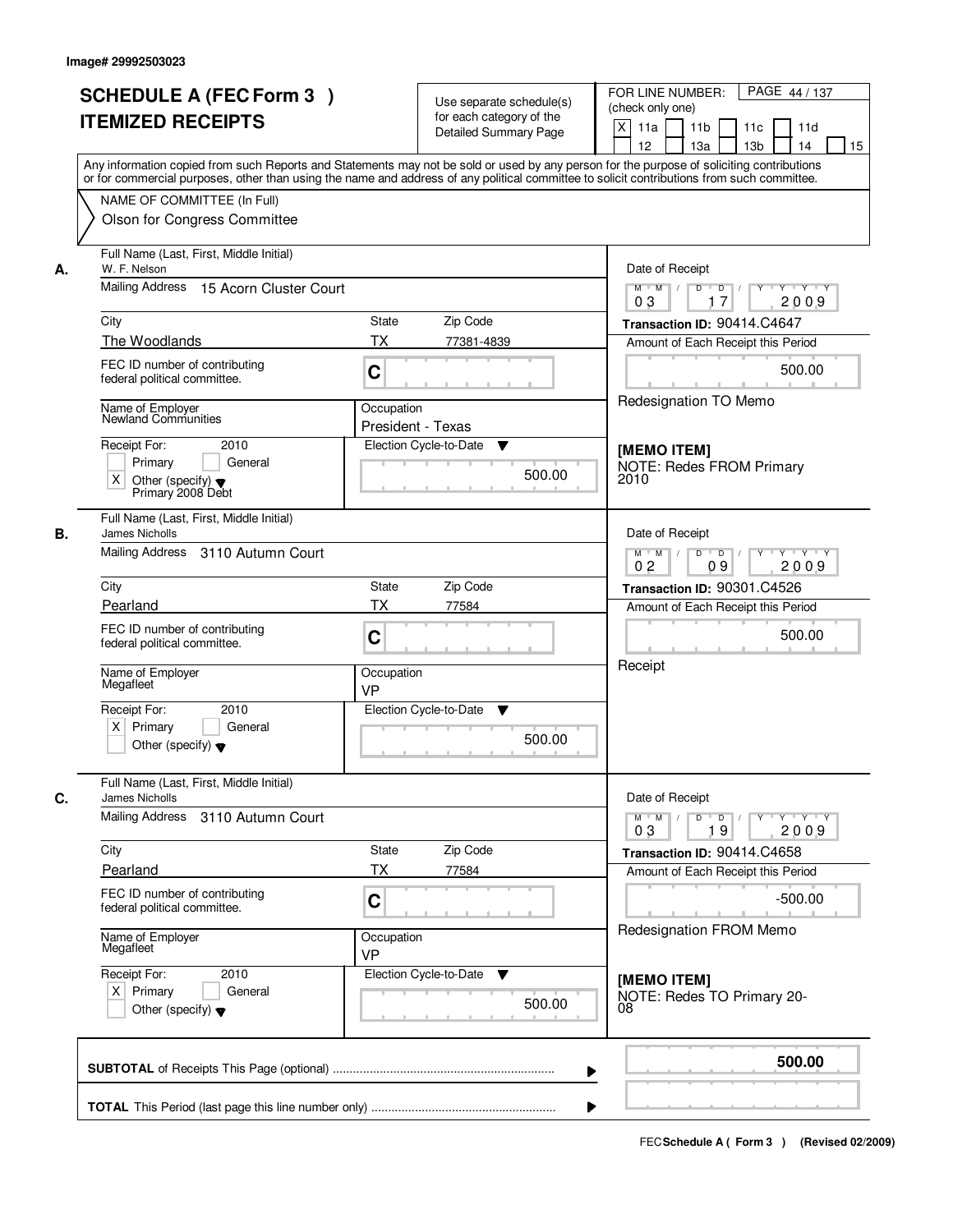| <b>SCHEDULE A (FEC Form 3)</b>                                                                                                                                                                                                                                                          |                                                      | PAGE 45/137<br>FOR LINE NUMBER:                                                                                 |  |  |  |
|-----------------------------------------------------------------------------------------------------------------------------------------------------------------------------------------------------------------------------------------------------------------------------------------|------------------------------------------------------|-----------------------------------------------------------------------------------------------------------------|--|--|--|
|                                                                                                                                                                                                                                                                                         | Use separate schedule(s)<br>for each category of the | (check only one)                                                                                                |  |  |  |
| <b>ITEMIZED RECEIPTS</b>                                                                                                                                                                                                                                                                | <b>Detailed Summary Page</b>                         | $\mathsf{X}$<br>11 <sub>b</sub><br>11a<br>11c<br>11d                                                            |  |  |  |
|                                                                                                                                                                                                                                                                                         |                                                      | 12<br>13a<br>13 <sub>b</sub><br>14<br>15                                                                        |  |  |  |
| Any information copied from such Reports and Statements may not be sold or used by any person for the purpose of soliciting contributions<br>or for commercial purposes, other than using the name and address of any political committee to solicit contributions from such committee. |                                                      |                                                                                                                 |  |  |  |
| NAME OF COMMITTEE (In Full)                                                                                                                                                                                                                                                             |                                                      |                                                                                                                 |  |  |  |
| Olson for Congress Committee                                                                                                                                                                                                                                                            |                                                      |                                                                                                                 |  |  |  |
|                                                                                                                                                                                                                                                                                         |                                                      |                                                                                                                 |  |  |  |
| Full Name (Last, First, Middle Initial)<br><b>James Nicholls</b><br>А.                                                                                                                                                                                                                  |                                                      |                                                                                                                 |  |  |  |
| Mailing Address 3110 Autumn Court                                                                                                                                                                                                                                                       |                                                      | $\overline{D}$<br>$Y - Y - Y$<br>$M$ $M$ /<br>D<br>Y<br>19<br>2009<br>03                                        |  |  |  |
| City                                                                                                                                                                                                                                                                                    | <b>State</b><br>Zip Code                             | Transaction ID: 90414.C4659                                                                                     |  |  |  |
| Pearland                                                                                                                                                                                                                                                                                | <b>TX</b><br>77584                                   | Amount of Each Receipt this Period                                                                              |  |  |  |
| FEC ID number of contributing<br>federal political committee.                                                                                                                                                                                                                           | C                                                    | 500.00                                                                                                          |  |  |  |
| Name of Employer                                                                                                                                                                                                                                                                        | Occupation                                           | Redesignation TO Memo                                                                                           |  |  |  |
| Megafleet                                                                                                                                                                                                                                                                               | <b>VP</b>                                            |                                                                                                                 |  |  |  |
| 2010<br>Receipt For:                                                                                                                                                                                                                                                                    | Election Cycle-to-Date<br>▼                          | [MEMO ITEM]                                                                                                     |  |  |  |
| Primary<br>General                                                                                                                                                                                                                                                                      | 500.00                                               | <b>NOTE: Redes FRM Primary</b>                                                                                  |  |  |  |
| $\times$<br>Other (specify) $\blacktriangledown$<br>Primary 2008 Debt                                                                                                                                                                                                                   |                                                      | 2010                                                                                                            |  |  |  |
| Full Name (Last, First, Middle Initial)                                                                                                                                                                                                                                                 |                                                      |                                                                                                                 |  |  |  |
| В.<br>James Noone<br>Mailing Address 4810 Bentonbrook Drive                                                                                                                                                                                                                             |                                                      | Date of Receipt<br>$M$ $M$ /<br>$D$ $D$ $/$<br>$Y$ <sup>U</sup><br>Y Y Y Y                                      |  |  |  |
|                                                                                                                                                                                                                                                                                         |                                                      | 19<br>0 <sub>1</sub><br>2009                                                                                    |  |  |  |
| City                                                                                                                                                                                                                                                                                    | Zip Code<br><b>State</b>                             | Transaction ID: C4444                                                                                           |  |  |  |
| Fairfax                                                                                                                                                                                                                                                                                 | VA<br>22030                                          | Amount of Each Receipt this Period                                                                              |  |  |  |
| FEC ID number of contributing                                                                                                                                                                                                                                                           | C                                                    | 500.00                                                                                                          |  |  |  |
| federal political committee.                                                                                                                                                                                                                                                            |                                                      |                                                                                                                 |  |  |  |
| Name of Employer<br>The Washington Group                                                                                                                                                                                                                                                | Occupation                                           | Receipt                                                                                                         |  |  |  |
|                                                                                                                                                                                                                                                                                         | Attorney                                             |                                                                                                                 |  |  |  |
| Receipt For:<br>2010                                                                                                                                                                                                                                                                    | Election Cycle-to-Date<br>v                          |                                                                                                                 |  |  |  |
| Primary<br>General<br>X                                                                                                                                                                                                                                                                 | 500.00                                               |                                                                                                                 |  |  |  |
| Other (specify) $\blacktriangledown$<br>General 2008 Debt                                                                                                                                                                                                                               |                                                      |                                                                                                                 |  |  |  |
| Full Name (Last, First, Middle Initial)<br>C.<br>John Null                                                                                                                                                                                                                              |                                                      | Date of Receipt                                                                                                 |  |  |  |
| Mailing Address<br>218 Keswick                                                                                                                                                                                                                                                          |                                                      | $M$ M<br>$D$ $D$ $/$<br>Y FY FY<br>$\top$ /<br>$Y$ <sup><math>\top</math></sup><br>2009<br>0 <sub>2</sub><br>09 |  |  |  |
| City                                                                                                                                                                                                                                                                                    | Zip Code<br>State                                    | Transaction ID: 90301.C4515                                                                                     |  |  |  |
| <b>Sugar Land</b>                                                                                                                                                                                                                                                                       | <b>TX</b><br>77478                                   | Amount of Each Receipt this Period                                                                              |  |  |  |
| FEC ID number of contributing                                                                                                                                                                                                                                                           |                                                      | 1000.00                                                                                                         |  |  |  |
| federal political committee.                                                                                                                                                                                                                                                            | C                                                    |                                                                                                                 |  |  |  |
| Name of Employer<br>Null Lairson                                                                                                                                                                                                                                                        | Occupation                                           | Receipt                                                                                                         |  |  |  |
|                                                                                                                                                                                                                                                                                         | Accountant                                           |                                                                                                                 |  |  |  |
| Receipt For:<br>2010<br>$X$ Primary<br>General                                                                                                                                                                                                                                          | Election Cycle-to-Date<br>v                          |                                                                                                                 |  |  |  |
| Other (specify) $\blacktriangledown$                                                                                                                                                                                                                                                    | 1000.00                                              |                                                                                                                 |  |  |  |
|                                                                                                                                                                                                                                                                                         |                                                      |                                                                                                                 |  |  |  |
|                                                                                                                                                                                                                                                                                         |                                                      | 1500.00                                                                                                         |  |  |  |
|                                                                                                                                                                                                                                                                                         | ▶                                                    |                                                                                                                 |  |  |  |
|                                                                                                                                                                                                                                                                                         |                                                      |                                                                                                                 |  |  |  |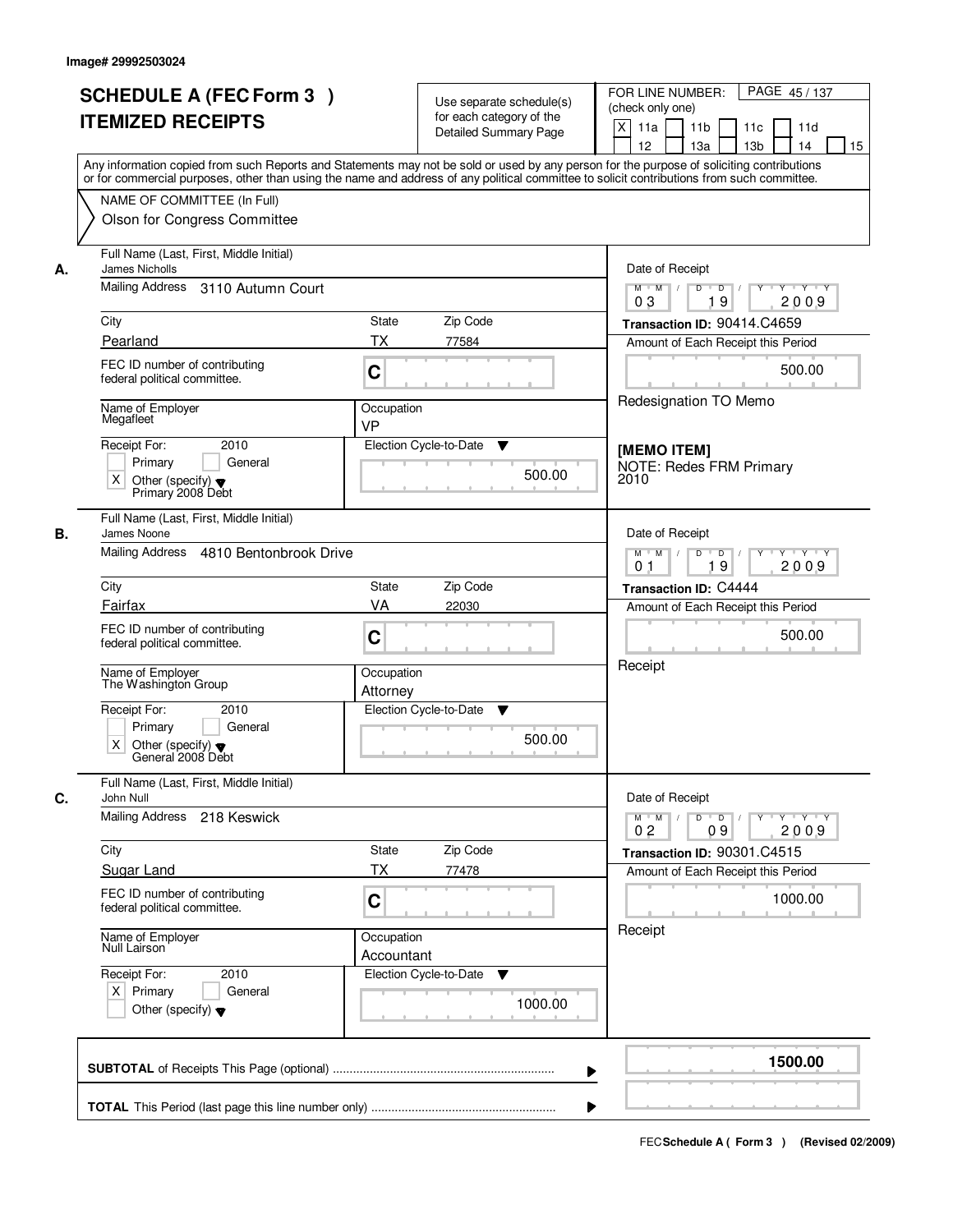| <b>SCHEDULE A (FEC Form 3)</b><br><b>ITEMIZED RECEIPTS</b>                                                                                                                                                                                                                                                                            | Use separate schedule(s)<br>for each category of the<br><b>Detailed Summary Page</b>                                                                                                                                                                                                    | PAGE 46/137<br>FOR LINE NUMBER:<br>(check only one)<br>X<br>11a<br>11 <sub>b</sub><br>11c<br>11d<br>12<br>13a<br>13 <sub>b</sub><br>14<br>15                                                                                                                                |  |
|---------------------------------------------------------------------------------------------------------------------------------------------------------------------------------------------------------------------------------------------------------------------------------------------------------------------------------------|-----------------------------------------------------------------------------------------------------------------------------------------------------------------------------------------------------------------------------------------------------------------------------------------|-----------------------------------------------------------------------------------------------------------------------------------------------------------------------------------------------------------------------------------------------------------------------------|--|
| NAME OF COMMITTEE (In Full)<br>Olson for Congress Committee                                                                                                                                                                                                                                                                           | Any information copied from such Reports and Statements may not be sold or used by any person for the purpose of soliciting contributions<br>or for commercial purposes, other than using the name and address of any political committee to solicit contributions from such committee. |                                                                                                                                                                                                                                                                             |  |
| Full Name (Last, First, Middle Initial)<br>John Null<br>А.<br>Mailing Address 218 Keswick<br>City<br>Sugar Land<br>FEC ID number of contributing<br>federal political committee.<br>Name of Employer<br>Null Lairson<br>Receipt For:<br>2010<br>$X$ Primary<br>General<br>Other (specify) $\blacktriangledown$                        | State<br>Zip Code<br>ТX<br>77478<br>C<br>Occupation<br>Accountant<br>Election Cycle-to-Date<br>▼<br>1000.00                                                                                                                                                                             | Date of Receipt<br>$Y + Y + Y$<br>$M$ $M$ /<br>$\overline{D}$<br>$\overline{D}$ /<br>Y<br>12<br>2009<br>03<br>Transaction ID: 90414.C4625<br>Amount of Each Receipt this Period<br>$-1000.00$<br>Redesignation FROM Memo<br>[MEMO ITEM]<br>NOTE: Redes TO Primary 20-<br>08 |  |
| Full Name (Last, First, Middle Initial)<br>В.<br>John Null<br>Mailing Address 218 Keswick<br>City<br>Sugar Land<br>FEC ID number of contributing<br>federal political committee.<br>Name of Employer<br>Null Lairson<br>Receipt For:<br>2010<br>Primary<br>General<br>X.<br>Other (specify) $\blacktriangledown$<br>Primary 2008 Debt | Zip Code<br><b>State</b><br><b>TX</b><br>77478<br>C<br>Occupation<br>Accountant<br>Election Cycle-to-Date<br>v<br>1000.00                                                                                                                                                               | Date of Receipt<br>$M$ $M$ /<br>D<br>$\Box$ D $\Box$<br>$Y$ <sup>U</sup><br>Y Y Y Y<br>12<br>03<br>2009<br>Transaction ID: 90414.C4626<br>Amount of Each Receipt this Period<br>1000.00<br>Redesignation TO Memo<br>[MEMO ITEM]<br><b>NOTE: Redes FROM Primary</b><br>2010  |  |
| Full Name (Last, First, Middle Initial)<br>C.<br>Ray Oden Jr.<br>Mailing Address<br>702 Thora Blvd.<br>City<br>Shreveport<br>FEC ID number of contributing<br>federal political committee.<br>Name of Employer<br>Retired<br>Receipt For:<br>2010<br>$X$ Primary<br>General<br>Other (specify) $\blacktriangledown$                   | Zip Code<br>State<br>LA<br>71106<br>C<br>Occupation<br>Retired<br>Election Cycle-to-Date<br>▼<br>500.00                                                                                                                                                                                 | Date of Receipt<br>$M$ $M$<br>$D$ $D$ $/$<br>Y Y Y Y<br>2009<br>0 <sub>3</sub><br>31<br>Transaction ID: 90414.C4748<br>Amount of Each Receipt this Period<br>500.00<br>Receipt                                                                                              |  |
|                                                                                                                                                                                                                                                                                                                                       |                                                                                                                                                                                                                                                                                         | 500.00                                                                                                                                                                                                                                                                      |  |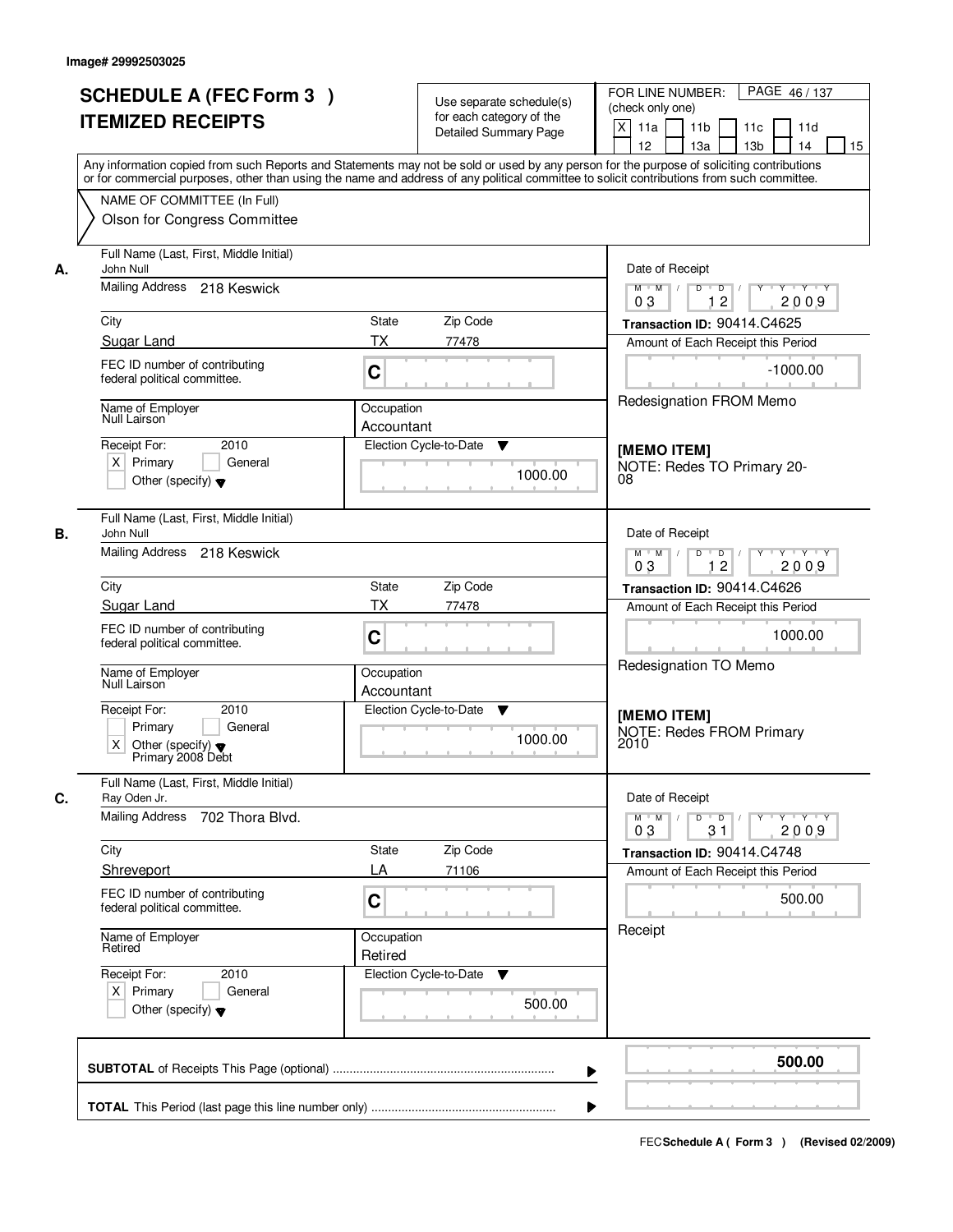|    | <b>SCHEDULE A (FEC Form 3)</b><br><b>ITEMIZED RECEIPTS</b>                                                 | Use separate schedule(s)<br>for each category of the<br><b>Detailed Summary Page</b><br>Any information copied from such Reports and Statements may not be sold or used by any person for the purpose of soliciting contributions | PAGE 47/137<br>FOR LINE NUMBER:<br>(check only one)<br>$\mathsf{X}$<br>11a<br>11 <sub>b</sub><br>11c<br>11d<br>12 <sup>2</sup><br>13a<br>13 <sub>b</sub><br>14<br>15 |
|----|------------------------------------------------------------------------------------------------------------|-----------------------------------------------------------------------------------------------------------------------------------------------------------------------------------------------------------------------------------|----------------------------------------------------------------------------------------------------------------------------------------------------------------------|
|    | NAME OF COMMITTEE (In Full)<br>Olson for Congress Committee                                                | or for commercial purposes, other than using the name and address of any political committee to solicit contributions from such committee.                                                                                        |                                                                                                                                                                      |
| А. | Full Name (Last, First, Middle Initial)<br>Daksheshkumar Parikh<br>Mailing Address 5703 Country Club Drive |                                                                                                                                                                                                                                   | Date of Receipt<br>$Y + Y + Y$<br>$D$ $D$<br>Y<br>$M$ $M$ /                                                                                                          |
|    |                                                                                                            |                                                                                                                                                                                                                                   | 03<br>29<br>2009                                                                                                                                                     |
|    | City                                                                                                       | State<br>Zip Code                                                                                                                                                                                                                 | Transaction ID: 90414.C4739                                                                                                                                          |
|    | Victoria                                                                                                   | <b>TX</b><br>77904-1636                                                                                                                                                                                                           | Amount of Each Receipt this Period                                                                                                                                   |
|    | FEC ID number of contributing<br>federal political committee.                                              | C                                                                                                                                                                                                                                 | 1166.00                                                                                                                                                              |
|    | Name of Employer                                                                                           | Occupation                                                                                                                                                                                                                        | In-Kind                                                                                                                                                              |
|    | Self Employed                                                                                              | Physician                                                                                                                                                                                                                         |                                                                                                                                                                      |
|    | 2010<br>Receipt For:                                                                                       | Election Cycle-to-Date<br>v                                                                                                                                                                                                       |                                                                                                                                                                      |
|    | $X$ Primary<br>General<br>Other (specify) $\blacktriangledown$                                             | 1166.00                                                                                                                                                                                                                           | NOTE: In kind food, music,<br>inv                                                                                                                                    |
| В. | Full Name (Last, First, Middle Initial)<br>Daksheshkumar Parikh                                            |                                                                                                                                                                                                                                   | Date of Receipt                                                                                                                                                      |
|    | Mailing Address 5703 Country Club Drive                                                                    |                                                                                                                                                                                                                                   | $M$ $M$ /<br>D<br>$\Box$ D $\Box$ /<br>Y 'Y 'Y<br>03<br>29<br>2009                                                                                                   |
|    | City                                                                                                       | <b>State</b><br>Zip Code                                                                                                                                                                                                          | Transaction ID: 90414.C4709                                                                                                                                          |
|    | Victoria                                                                                                   | <b>TX</b><br>77904-1636                                                                                                                                                                                                           | Amount of Each Receipt this Period                                                                                                                                   |
|    | FEC ID number of contributing<br>federal political committee.                                              | C                                                                                                                                                                                                                                 | 500.00                                                                                                                                                               |
|    | Name of Employer<br>Self Employed                                                                          | Occupation<br>Physician                                                                                                                                                                                                           | Receipt                                                                                                                                                              |
|    | Receipt For:<br>2010<br>$X$ Primary<br>General<br>Other (specify) $\blacktriangledown$                     | Election Cycle-to-Date<br>v<br>1666.00                                                                                                                                                                                            |                                                                                                                                                                      |
|    | Full Name (Last, First, Middle Initial)                                                                    |                                                                                                                                                                                                                                   |                                                                                                                                                                      |
| C. | Namrita Parikh<br>Mailing Address<br>5703 Country Club Drive                                               |                                                                                                                                                                                                                                   | Date of Receipt<br>$M$ $M$<br>$D$ $D$ $/$<br>y y y y y y<br>03<br>29<br>2009                                                                                         |
|    | City                                                                                                       | Zip Code<br>State                                                                                                                                                                                                                 | Transaction ID: 90414.C4740                                                                                                                                          |
|    | <b>Victoria</b>                                                                                            | ТX<br>77904-1636                                                                                                                                                                                                                  | Amount of Each Receipt this Period                                                                                                                                   |
|    | FEC ID number of contributing<br>federal political committee.                                              | C                                                                                                                                                                                                                                 | 1167.00                                                                                                                                                              |
|    | Name of Employer<br>Homemaker                                                                              | Occupation<br>Homemaker                                                                                                                                                                                                           | In-Kind                                                                                                                                                              |
|    | Receipt For:<br>2010<br>$X$ Primary<br>General<br>Other (specify) $\blacktriangledown$                     | Election Cycle-to-Date<br>v<br>1167.00                                                                                                                                                                                            | NOTE: In kind food, music,<br><b>INV</b>                                                                                                                             |
|    |                                                                                                            | ▶                                                                                                                                                                                                                                 | 2833.00                                                                                                                                                              |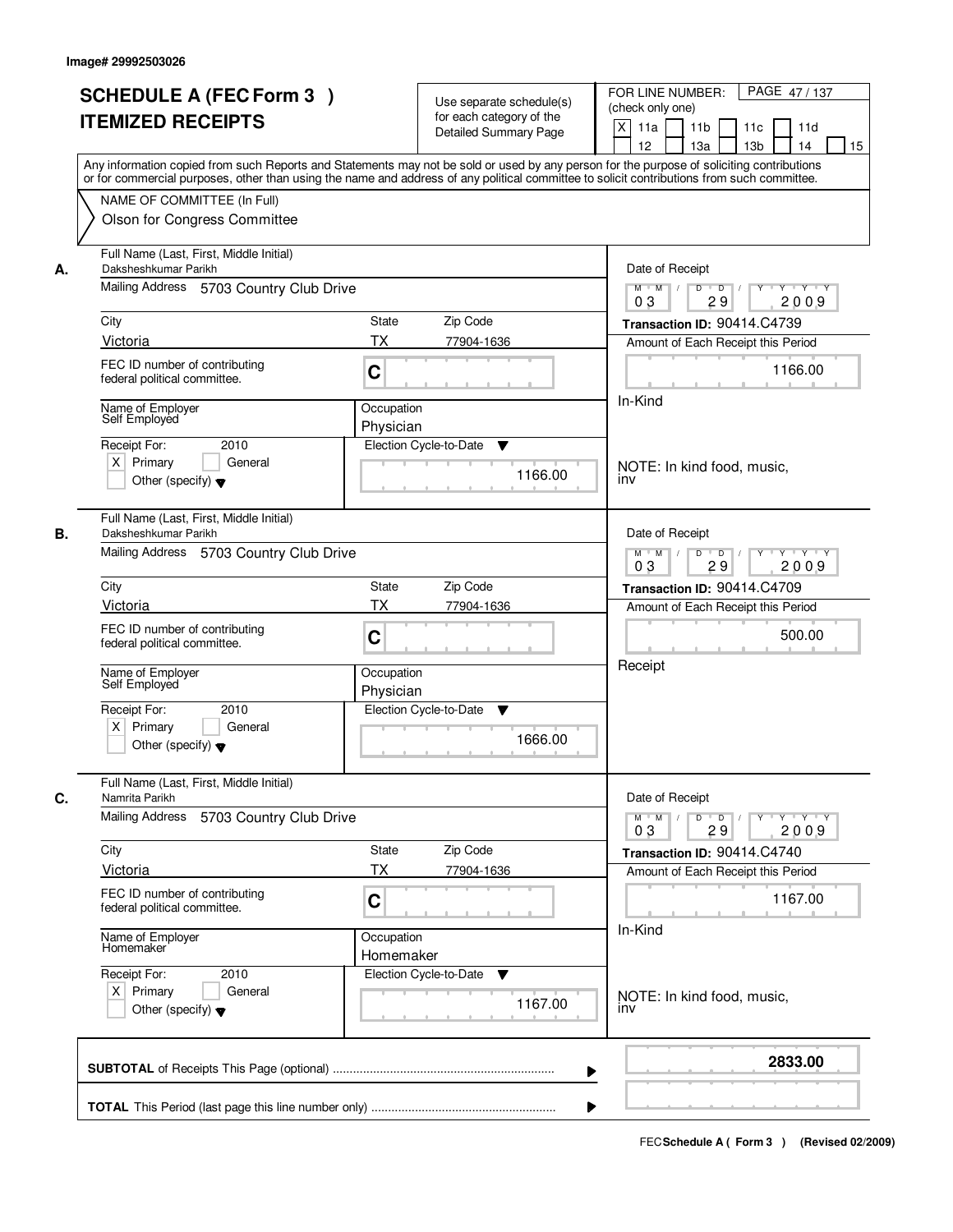|    | <b>SCHEDULE A (FEC Form 3)</b><br><b>ITEMIZED RECEIPTS</b><br>Any information copied from such Reports and Statements may not be sold or used by any person for the purpose of soliciting contributions   |                         | Use separate schedule(s)<br>for each category of the<br><b>Detailed Summary Page</b> | PAGE 48/137<br>FOR LINE NUMBER:<br>(check only one)<br>$\mathsf{X}$<br>11 <sub>b</sub><br>11a<br>11c<br>11d<br>12<br>13 <sub>b</sub><br>14<br>13a<br>15 |
|----|-----------------------------------------------------------------------------------------------------------------------------------------------------------------------------------------------------------|-------------------------|--------------------------------------------------------------------------------------|---------------------------------------------------------------------------------------------------------------------------------------------------------|
|    | or for commercial purposes, other than using the name and address of any political committee to solicit contributions from such committee.<br>NAME OF COMMITTEE (In Full)<br>Olson for Congress Committee |                         |                                                                                      |                                                                                                                                                         |
| А. | Full Name (Last, First, Middle Initial)<br>Sudarshana Parikh<br>Mailing Address 414 Alkire Lake Drive                                                                                                     |                         |                                                                                      | Date of Receipt<br>$Y + Y + Y$<br>$D$ $D$ $I$<br>Y<br>$M$ $M$ /                                                                                         |
|    | City                                                                                                                                                                                                      | State                   | Zip Code                                                                             | 0 <sub>3</sub><br>20<br>2009<br>Transaction ID: 90414.C4741                                                                                             |
|    | Sugar Land                                                                                                                                                                                                | ТX                      | 77478                                                                                | Amount of Each Receipt this Period                                                                                                                      |
|    | FEC ID number of contributing<br>federal political committee.                                                                                                                                             | C                       |                                                                                      | 1167.00                                                                                                                                                 |
|    | Name of Employer<br>Jones, Mays, Ramsey & Par-<br>ikh<br>Receipt For:<br>2010                                                                                                                             | Occupation<br>Attorney  | Election Cycle-to-Date<br>▼                                                          | In-Kind                                                                                                                                                 |
|    | $X$ Primary<br>General<br>Other (specify) $\blacktriangledown$                                                                                                                                            |                         | 1167.00                                                                              | NOTE: In kind food, music,<br>inv                                                                                                                       |
| В. | Full Name (Last, First, Middle Initial)<br>Sudarshana Parikh<br>Mailing Address 414 Alkire Lake Drive                                                                                                     |                         |                                                                                      | Date of Receipt<br>$M$ $M$ /<br>D<br>$\overline{D}$<br>$Y + Y + Y$                                                                                      |
|    |                                                                                                                                                                                                           |                         |                                                                                      | 03<br>29<br>2009                                                                                                                                        |
|    | City                                                                                                                                                                                                      | <b>State</b>            | Zip Code                                                                             | Transaction ID: 90414.C4710                                                                                                                             |
|    | Sugar Land<br>FEC ID number of contributing<br>federal political committee.                                                                                                                               | <b>TX</b><br>C          | 77478                                                                                | Amount of Each Receipt this Period<br>500.00                                                                                                            |
|    | Name of Employer<br>Jones, Mays, Ramsey & Par-<br>ikh                                                                                                                                                     | Occupation<br>Attorney  |                                                                                      | Receipt                                                                                                                                                 |
|    | Receipt For:<br>2010<br>$X$ Primary<br>General<br>Other (specify) $\blacktriangledown$                                                                                                                    |                         | Election Cycle-to-Date<br>v<br>1667.00                                               |                                                                                                                                                         |
| C. | Full Name (Last, First, Middle Initial)<br>Chitranjan Patel<br>Mailing Address<br>9010 Chatsworth Drive                                                                                                   |                         |                                                                                      | Date of Receipt<br>$M = M$<br>$D$ $D$ $/$<br>y y y y y y<br>03<br>29<br>2009                                                                            |
|    | City                                                                                                                                                                                                      | State                   | Zip Code                                                                             | Transaction ID: 90414.C4721                                                                                                                             |
|    | Houston                                                                                                                                                                                                   | ТX                      | 77024                                                                                | Amount of Each Receipt this Period                                                                                                                      |
|    | FEC ID number of contributing<br>federal political committee.                                                                                                                                             | C                       |                                                                                      | 201.00<br>Receipt                                                                                                                                       |
|    | Name of Employer<br>Amrut Inc.                                                                                                                                                                            | Occupation<br>President |                                                                                      |                                                                                                                                                         |
|    | Receipt For:<br>2010<br>$X$ Primary<br>General<br>Other (specify) $\blacktriangledown$                                                                                                                    |                         | Election Cycle-to-Date ▼<br>201.00                                                   |                                                                                                                                                         |
|    |                                                                                                                                                                                                           |                         |                                                                                      | 1868.00<br>▶                                                                                                                                            |
|    |                                                                                                                                                                                                           |                         |                                                                                      |                                                                                                                                                         |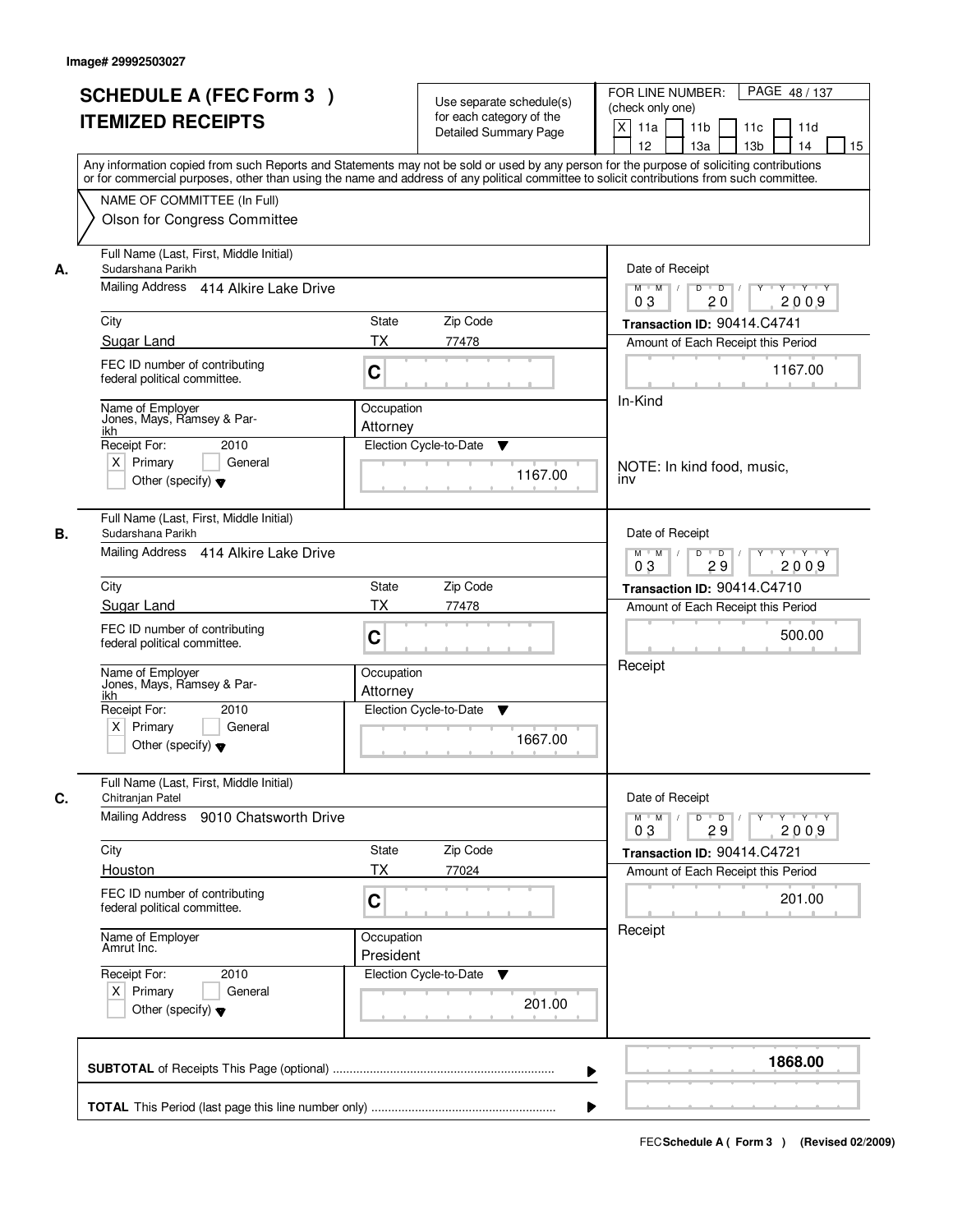|    | <b>SCHEDULE A (FEC Form 3)</b><br><b>ITEMIZED RECEIPTS</b>                                                                                                                                                                                                                              |                                                        | Use separate schedule(s)<br>for each category of the<br><b>Detailed Summary Page</b> | PAGE 49 / 137<br>FOR LINE NUMBER:<br>(check only one)<br>$\mathsf{X}$<br>11 <sub>b</sub><br>11a<br>11c<br>11d |
|----|-----------------------------------------------------------------------------------------------------------------------------------------------------------------------------------------------------------------------------------------------------------------------------------------|--------------------------------------------------------|--------------------------------------------------------------------------------------|---------------------------------------------------------------------------------------------------------------|
|    | Any information copied from such Reports and Statements may not be sold or used by any person for the purpose of soliciting contributions<br>or for commercial purposes, other than using the name and address of any political committee to solicit contributions from such committee. |                                                        |                                                                                      | 12<br>13a<br>13 <sub>b</sub><br>14<br>15                                                                      |
|    | NAME OF COMMITTEE (In Full)<br>Olson for Congress Committee                                                                                                                                                                                                                             |                                                        |                                                                                      |                                                                                                               |
| А. | Full Name (Last, First, Middle Initial)<br><b>Terry Paul</b>                                                                                                                                                                                                                            |                                                        |                                                                                      | Date of Receipt                                                                                               |
|    | Mailing Address 700 13th Street, NW, Suite 400                                                                                                                                                                                                                                          |                                                        |                                                                                      | $Y + Y + Y$<br>$D$ $D$ $/$<br>$\overline{Y}$<br>$M$ $M$ /<br>0 <sub>2</sub><br>2009<br>20                     |
|    | City                                                                                                                                                                                                                                                                                    | State                                                  | Zip Code                                                                             | Transaction ID: 90301.C4560                                                                                   |
|    | Washington                                                                                                                                                                                                                                                                              | DC                                                     | 20005-3960                                                                           | Amount of Each Receipt this Period                                                                            |
|    | FEC ID number of contributing<br>federal political committee.                                                                                                                                                                                                                           | C                                                      |                                                                                      | 500.00                                                                                                        |
|    | Name of Employer<br>Cassidy Defense                                                                                                                                                                                                                                                     | Occupation                                             | <b>Executive Vice President</b>                                                      | Receipt                                                                                                       |
|    | 2010<br>Receipt For:                                                                                                                                                                                                                                                                    |                                                        | Election Cycle-to-Date<br>v                                                          |                                                                                                               |
|    | $X$ Primary<br>General<br>Other (specify) $\bullet$                                                                                                                                                                                                                                     |                                                        | 500.00                                                                               |                                                                                                               |
| В. | Full Name (Last, First, Middle Initial)<br><b>Terry Paul</b>                                                                                                                                                                                                                            |                                                        |                                                                                      | Date of Receipt                                                                                               |
|    | Mailing Address 700 13th Street, NW, Suite 400                                                                                                                                                                                                                                          | $Y - Y - Y$<br>$M$ $M$ /<br>D<br>D<br>2009<br>03<br>17 |                                                                                      |                                                                                                               |
|    | City                                                                                                                                                                                                                                                                                    | <b>State</b>                                           | Zip Code                                                                             | Transaction ID: 90414.C4628                                                                                   |
|    | Washington                                                                                                                                                                                                                                                                              | DC                                                     | 20005-3960                                                                           | Amount of Each Receipt this Period                                                                            |
|    | FEC ID number of contributing<br>federal political committee.                                                                                                                                                                                                                           | C                                                      |                                                                                      | $-500.00$<br>Redesignation FROM Memo                                                                          |
|    | Name of Employer<br>Cassidy Defense                                                                                                                                                                                                                                                     | Occupation                                             | <b>Executive Vice President</b>                                                      |                                                                                                               |
|    | Receipt For:<br>2010<br>$X$ Primary<br>General<br>Other (specify) $\blacktriangledown$                                                                                                                                                                                                  |                                                        | Election Cycle-to-Date ▼<br>500.00                                                   | <b>IMEMO ITEMI</b><br>NOTE: Redes TO Primary 20-<br>08                                                        |
| C. | Full Name (Last, First, Middle Initial)<br><b>Terry Paul</b>                                                                                                                                                                                                                            | Date of Receipt                                        |                                                                                      |                                                                                                               |
|    | <b>Mailing Address</b><br>700 13th Street, NW, Suite 400                                                                                                                                                                                                                                |                                                        |                                                                                      | $D$ $D$ $/$<br>$M$ $M$ /<br>Y Y Y Y Y<br>03<br>2009<br>17                                                     |
|    | City                                                                                                                                                                                                                                                                                    | State                                                  | Zip Code                                                                             | Transaction ID: 90414.C4629                                                                                   |
|    | Washington                                                                                                                                                                                                                                                                              | DC                                                     | 20005-3960                                                                           | Amount of Each Receipt this Period                                                                            |
|    | FEC ID number of contributing<br>federal political committee.                                                                                                                                                                                                                           | C                                                      |                                                                                      | 500.00<br>Redesignation TO Memo                                                                               |
|    | Name of Employer<br>Cassidy Defense                                                                                                                                                                                                                                                     | Occupation                                             | <b>Executive Vice President</b>                                                      |                                                                                                               |
|    | Receipt For:<br>2010<br>Primary<br>General<br>Other (specify) $\blacktriangledown$<br>X.<br>Primary 2008 Debt                                                                                                                                                                           |                                                        | Election Cycle-to-Date<br>v<br>500.00                                                | [MEMO ITEM]<br>NOTE; Redes FROM Primary<br>2010                                                               |
|    |                                                                                                                                                                                                                                                                                         |                                                        |                                                                                      | 500.00                                                                                                        |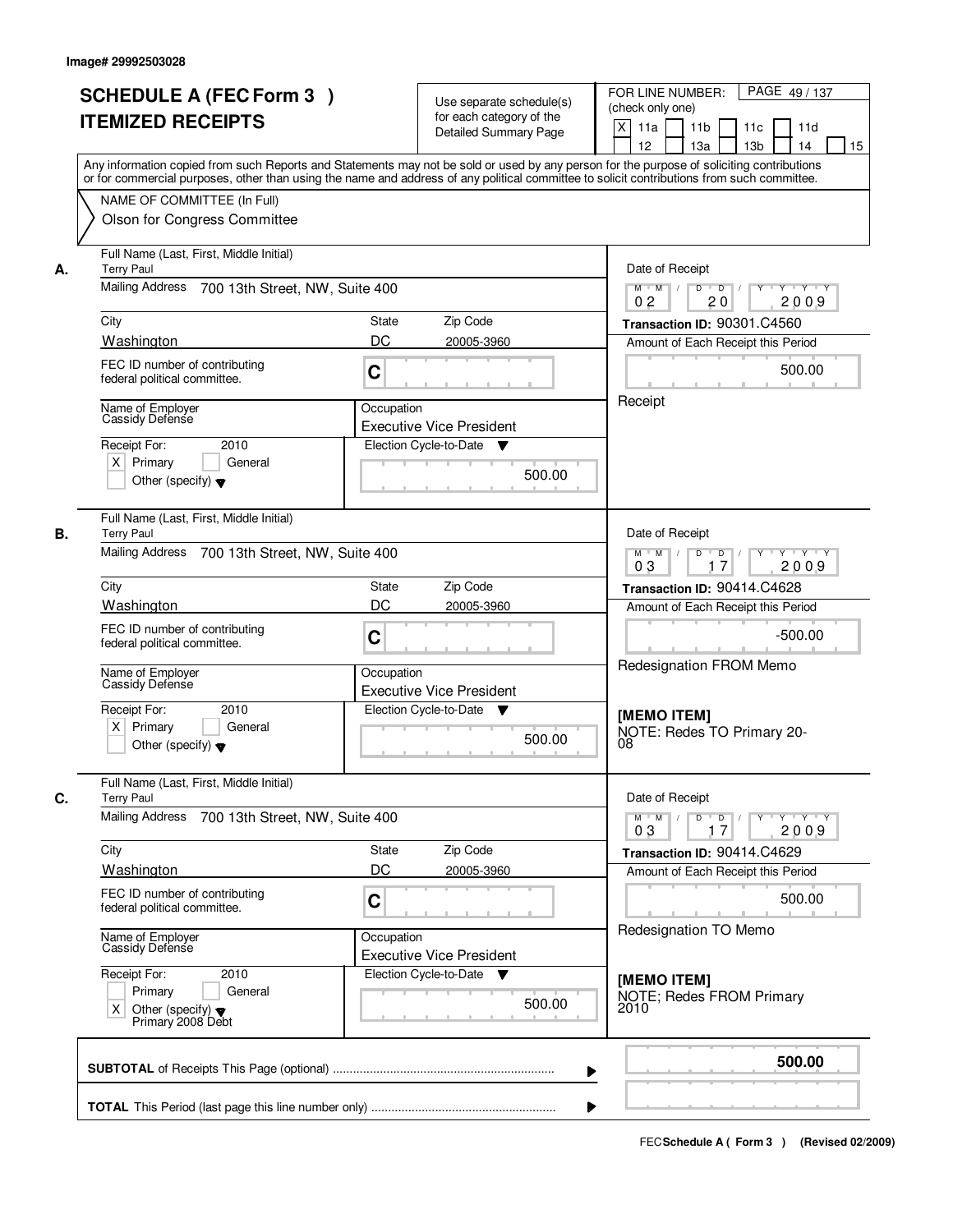|    | <b>SCHEDULE A (FEC Form 3)</b>                                                                                                             |                                                                                      | Use separate schedule(s)     | PAGE 50/137<br>FOR LINE NUMBER:<br>(check only one)                                                           |
|----|--------------------------------------------------------------------------------------------------------------------------------------------|--------------------------------------------------------------------------------------|------------------------------|---------------------------------------------------------------------------------------------------------------|
|    | <b>ITEMIZED RECEIPTS</b>                                                                                                                   |                                                                                      | for each category of the     |                                                                                                               |
|    |                                                                                                                                            |                                                                                      | <b>Detailed Summary Page</b> | $\boldsymbol{\mathsf{X}}$<br>11a<br>11 <sub>b</sub><br>11c<br>11d<br>12<br>13a<br>13 <sub>b</sub><br>14<br>15 |
|    | Any information copied from such Reports and Statements may not be sold or used by any person for the purpose of soliciting contributions  |                                                                                      |                              |                                                                                                               |
|    | or for commercial purposes, other than using the name and address of any political committee to solicit contributions from such committee. |                                                                                      |                              |                                                                                                               |
|    | NAME OF COMMITTEE (In Full)                                                                                                                |                                                                                      |                              |                                                                                                               |
|    | Olson for Congress Committee                                                                                                               |                                                                                      |                              |                                                                                                               |
|    |                                                                                                                                            |                                                                                      |                              |                                                                                                               |
| А. | Full Name (Last, First, Middle Initial)<br>Jerome Pennington                                                                               | Date of Receipt                                                                      |                              |                                                                                                               |
|    | Mailing Address 3511 Craighurst Court                                                                                                      | $Y - Y - Y$<br>D<br>$\overline{D}$<br>$M$ $M$ /                                      |                              |                                                                                                               |
|    |                                                                                                                                            | 2009<br>0 <sub>2</sub><br>09                                                         |                              |                                                                                                               |
|    | City                                                                                                                                       | <b>State</b>                                                                         | Zip Code                     | Transaction ID: 90301.C4521                                                                                   |
|    | Houston                                                                                                                                    | <b>TX</b>                                                                            | 77059                        | Amount of Each Receipt this Period                                                                            |
|    | FEC ID number of contributing                                                                                                              |                                                                                      |                              |                                                                                                               |
|    | federal political committee.                                                                                                               | C                                                                                    |                              | 1000.00                                                                                                       |
|    |                                                                                                                                            |                                                                                      |                              | Receipt                                                                                                       |
|    | Name of Employer<br>Pennington-Chen Interests                                                                                              | Occupation<br>Partner                                                                |                              |                                                                                                               |
|    | Receipt For:<br>2010                                                                                                                       |                                                                                      | Election Cycle-to-Date<br>▼  |                                                                                                               |
|    | $X$ Primary<br>General                                                                                                                     |                                                                                      |                              |                                                                                                               |
|    | Other (specify) $\blacktriangledown$                                                                                                       |                                                                                      | 1000.00                      |                                                                                                               |
|    |                                                                                                                                            |                                                                                      |                              |                                                                                                               |
|    | Full Name (Last, First, Middle Initial)                                                                                                    |                                                                                      |                              |                                                                                                               |
| В. | John Penson                                                                                                                                | Date of Receipt                                                                      |                              |                                                                                                               |
|    | Mailing Address 1201 Elm Street, Suite 4240                                                                                                | $M$ $M$ /<br>D<br>$\overline{D}$<br>Y<br>$Y + Y + Y$<br>0 <sub>2</sub><br>23<br>2009 |                              |                                                                                                               |
|    | City                                                                                                                                       |                                                                                      |                              |                                                                                                               |
|    | Dallas                                                                                                                                     | State<br>TX                                                                          | Zip Code<br>75270-2024       | Transaction ID: 90325.C4572                                                                                   |
|    |                                                                                                                                            |                                                                                      |                              | Amount of Each Receipt this Period                                                                            |
|    | FEC ID number of contributing<br>federal political committee.                                                                              | C                                                                                    |                              | 300.00                                                                                                        |
|    |                                                                                                                                            |                                                                                      |                              | Receipt                                                                                                       |
|    | Name of Employer<br>Penson Properties Inc.                                                                                                 | Occupation                                                                           |                              |                                                                                                               |
|    |                                                                                                                                            | Investor                                                                             |                              |                                                                                                               |
|    | Receipt For:<br>2010                                                                                                                       |                                                                                      | Election Cycle-to-Date<br>v  |                                                                                                               |
|    | $X$ Primary<br>General<br>Other (specify) $\blacktriangledown$                                                                             |                                                                                      | 300.00                       |                                                                                                               |
|    |                                                                                                                                            |                                                                                      |                              |                                                                                                               |
| C. | Full Name (Last, First, Middle Initial)<br><b>Victor Pierson</b>                                                                           | Date of Receipt                                                                      |                              |                                                                                                               |
|    | Mailing Address<br>5405 Jamaica Beach                                                                                                      |                                                                                      |                              | $M^+$ M<br>$D$ $D$ $/$<br>$Y - Y - Y - Y$<br>$\frac{1}{2}$<br>$Y^+$                                           |
|    |                                                                                                                                            |                                                                                      |                              | 0 <sub>2</sub><br>2009<br>0 <sub>2</sub>                                                                      |
|    | City                                                                                                                                       | State                                                                                | Zip Code                     | Transaction ID: 90301.C4487                                                                                   |
|    | Jamaica Beach                                                                                                                              | <b>TX</b>                                                                            | 77554                        | Amount of Each Receipt this Period                                                                            |
|    | FEC ID number of contributing                                                                                                              |                                                                                      |                              | 1000.00                                                                                                       |
|    | federal political committee.                                                                                                               | C                                                                                    |                              |                                                                                                               |
|    |                                                                                                                                            | Occupation                                                                           |                              | Receipt                                                                                                       |
|    | Name of Employer<br>Moody National Bank                                                                                                    | President                                                                            |                              |                                                                                                               |
|    | Receipt For:<br>2010                                                                                                                       |                                                                                      | Election Cycle-to-Date<br>v  |                                                                                                               |
|    | $X$ Primary<br>General                                                                                                                     |                                                                                      |                              |                                                                                                               |
|    | Other (specify) $\blacktriangledown$                                                                                                       |                                                                                      | 1000.00                      |                                                                                                               |
|    |                                                                                                                                            |                                                                                      |                              |                                                                                                               |
|    |                                                                                                                                            |                                                                                      |                              | 2300.00                                                                                                       |
|    |                                                                                                                                            |                                                                                      | ▶                            |                                                                                                               |
|    |                                                                                                                                            |                                                                                      |                              |                                                                                                               |
|    |                                                                                                                                            |                                                                                      |                              |                                                                                                               |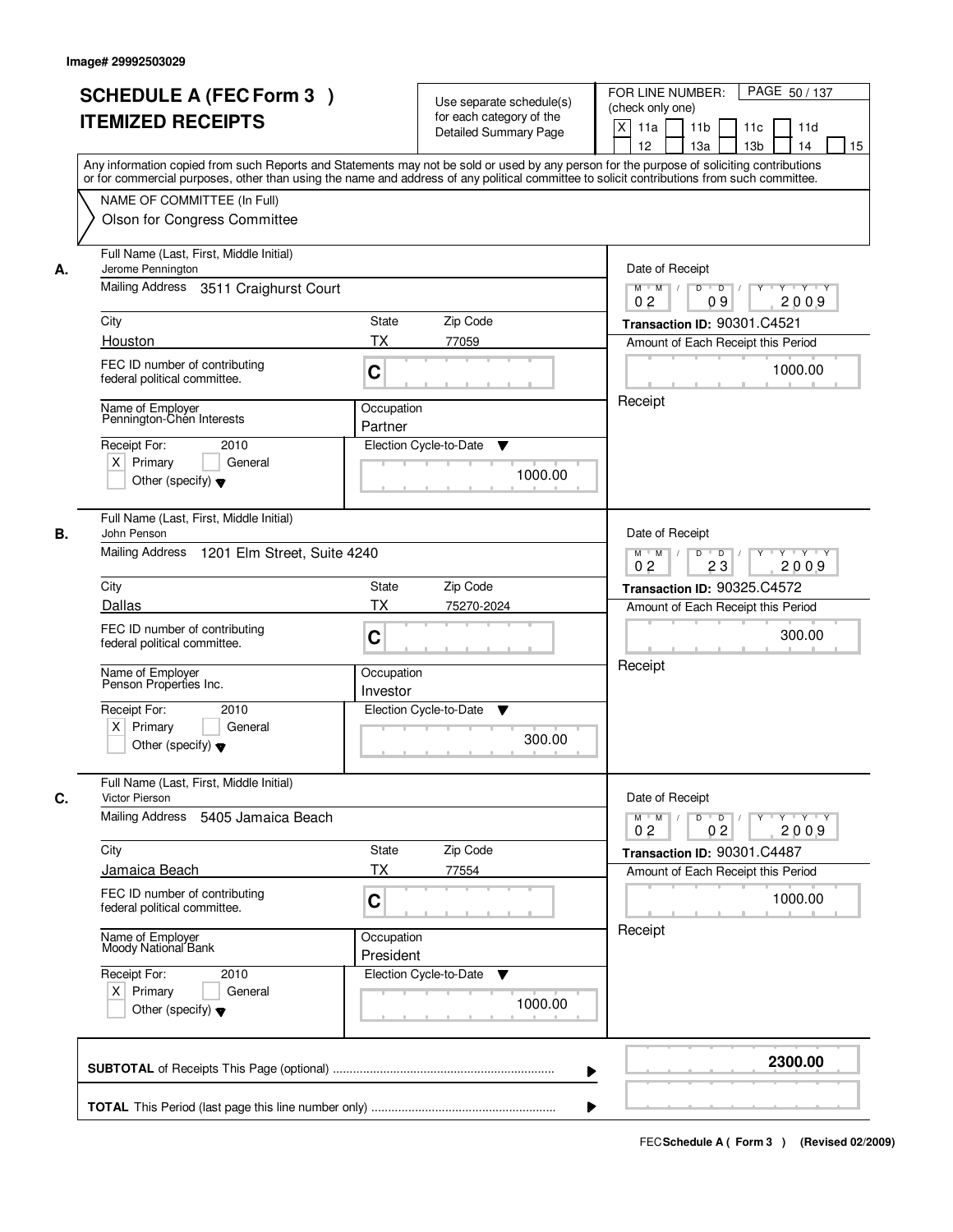|    | <b>SCHEDULE A (FEC Form 3)</b><br><b>ITEMIZED RECEIPTS</b>                                                    | Use separate schedule(s)<br>for each category of the<br><b>Detailed Summary Page</b>                                                                                                                                                                                                    | PAGE 51 / 137<br>FOR LINE NUMBER:<br>(check only one)<br>X<br>11a<br>11 <sub>b</sub><br>11c<br>11d<br>12<br>13a<br>13 <sub>b</sub><br>14<br>15 |
|----|---------------------------------------------------------------------------------------------------------------|-----------------------------------------------------------------------------------------------------------------------------------------------------------------------------------------------------------------------------------------------------------------------------------------|------------------------------------------------------------------------------------------------------------------------------------------------|
|    | NAME OF COMMITTEE (In Full)                                                                                   | Any information copied from such Reports and Statements may not be sold or used by any person for the purpose of soliciting contributions<br>or for commercial purposes, other than using the name and address of any political committee to solicit contributions from such committee. |                                                                                                                                                |
|    | Olson for Congress Committee                                                                                  |                                                                                                                                                                                                                                                                                         |                                                                                                                                                |
| А. | Full Name (Last, First, Middle Initial)<br>Victor Pierson                                                     | Date of Receipt                                                                                                                                                                                                                                                                         |                                                                                                                                                |
|    | Mailing Address 5405 Jamaica Beach                                                                            | $Y - Y - Y$<br>$M$ $M$ /<br>D<br>$\overline{D}$<br>2009<br>03<br>11                                                                                                                                                                                                                     |                                                                                                                                                |
|    | City                                                                                                          | State<br>Zip Code                                                                                                                                                                                                                                                                       | Transaction ID: 90414.C4660                                                                                                                    |
|    | Jamaica Beach                                                                                                 | <b>TX</b><br>77554                                                                                                                                                                                                                                                                      | Amount of Each Receipt this Period                                                                                                             |
|    | FEC ID number of contributing<br>federal political committee.                                                 | C                                                                                                                                                                                                                                                                                       | $-1000.00$                                                                                                                                     |
|    | Name of Employer<br>Moody National Bank                                                                       | Occupation<br>President                                                                                                                                                                                                                                                                 | Redesignation FROM Memo                                                                                                                        |
|    | Receipt For:<br>2010<br>$X$ Primary<br>General<br>Other (specify) $\blacktriangledown$                        | Election Cycle-to-Date<br>▼<br>1000.00                                                                                                                                                                                                                                                  | [MEMO ITEM]<br>NOTE: Redes TO Primary 20-<br>08                                                                                                |
| В. | Full Name (Last, First, Middle Initial)<br><b>Victor Pierson</b>                                              |                                                                                                                                                                                                                                                                                         | Date of Receipt                                                                                                                                |
|    | Mailing Address 5405 Jamaica Beach                                                                            | $M$ $M$ /<br>D<br>$Y$ <sup>U</sup><br>$Y \vdash Y \vdash Y$<br>$D$ /<br>0 <sub>3</sub><br>2009<br>11                                                                                                                                                                                    |                                                                                                                                                |
|    | City                                                                                                          | Zip Code<br><b>State</b>                                                                                                                                                                                                                                                                | Transaction ID: 90414.C4661                                                                                                                    |
|    | Jamaica Beach                                                                                                 | <b>TX</b><br>77554                                                                                                                                                                                                                                                                      | Amount of Each Receipt this Period                                                                                                             |
|    | FEC ID number of contributing<br>federal political committee.                                                 | C                                                                                                                                                                                                                                                                                       | 1000.00                                                                                                                                        |
|    | Name of Employer<br>Moody National Bank                                                                       | Occupation<br>President                                                                                                                                                                                                                                                                 | Redesignation TO Memo                                                                                                                          |
|    | Receipt For:<br>2010<br>Primary<br>General<br>X.<br>Other (specify) $\blacktriangledown$<br>Primary 2008 Debt | Election Cycle-to-Date<br>v<br>1000.00                                                                                                                                                                                                                                                  | [MEMO ITEM]<br><b>NOTE: Redes FROM Primary</b><br>2010                                                                                         |
| C. | Full Name (Last, First, Middle Initial)<br>S. Kevin Price                                                     | Date of Receipt                                                                                                                                                                                                                                                                         |                                                                                                                                                |
|    | Mailing Address<br>5644 Westheimer, #266                                                                      | $D$ $D$<br>γ≕ γ ⊤γ<br>$M^+$ M<br>2009<br>02<br>09                                                                                                                                                                                                                                       |                                                                                                                                                |
|    | City<br>Houston                                                                                               | Zip Code<br>State<br><b>TX</b><br>77056                                                                                                                                                                                                                                                 | Transaction ID: 90301.C4517<br>Amount of Each Receipt this Period                                                                              |
|    | FEC ID number of contributing<br>federal political committee.                                                 | C                                                                                                                                                                                                                                                                                       | 500.00                                                                                                                                         |
|    | Name of Employer<br>Information Requested                                                                     | Occupation<br><b>Information Requested</b>                                                                                                                                                                                                                                              | Receipt                                                                                                                                        |
|    | Receipt For:<br>2010<br>$X$ Primary<br>General<br>Other (specify) $\blacktriangledown$                        | Election Cycle-to-Date<br>▼<br>500.00                                                                                                                                                                                                                                                   |                                                                                                                                                |
|    |                                                                                                               |                                                                                                                                                                                                                                                                                         | 500.00                                                                                                                                         |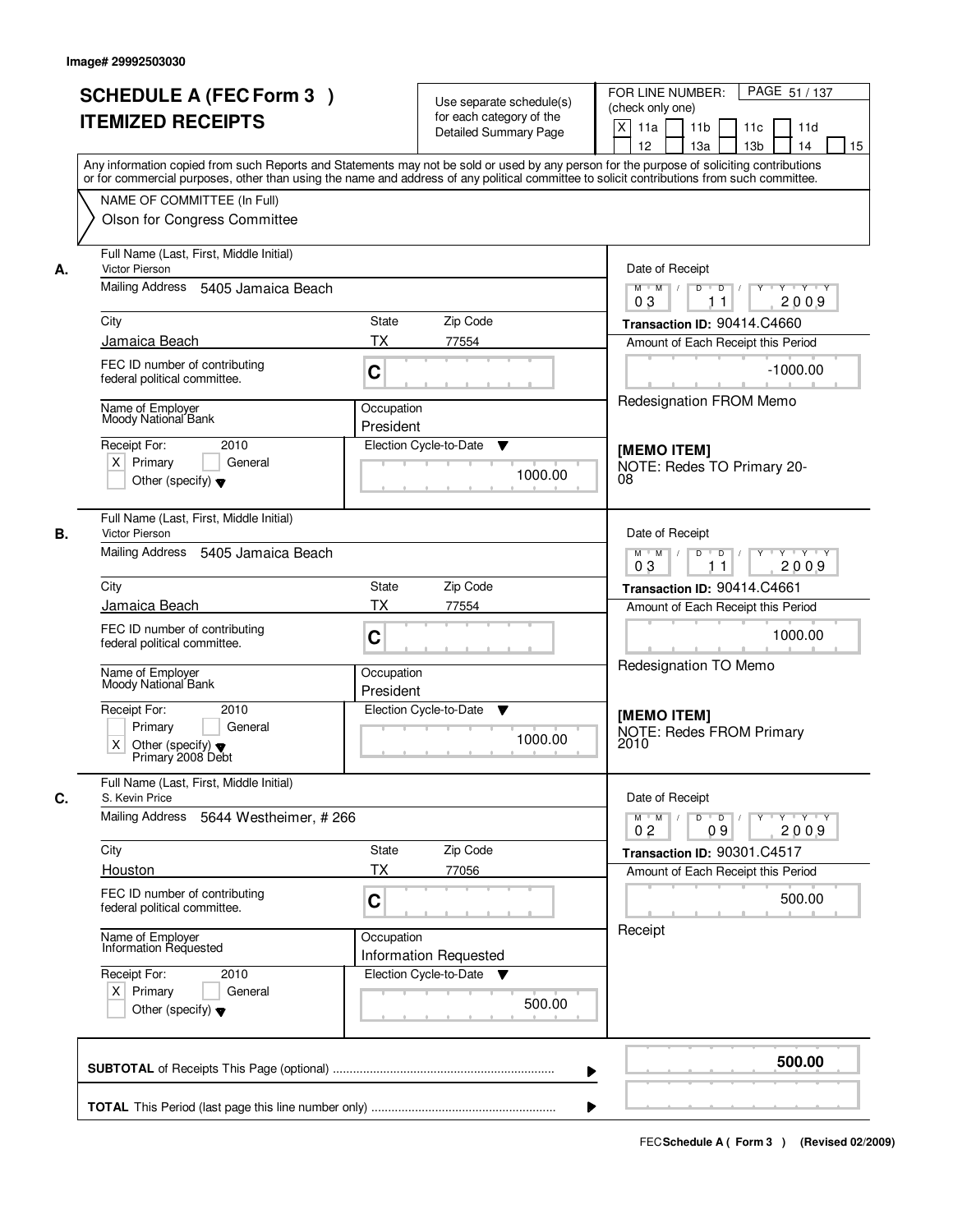| <b>ITEMIZED RECEIPTS</b><br>NAME OF COMMITTEE (In Full)<br>Olson for Congress Committee<br>Full Name (Last, First, Middle Initial)<br>315 Savoy Street<br>FEC ID number of contributing<br>federal political committee.<br>Name of Employer<br>EE Reed Construction<br>2010<br>General<br>Other (specify) $\blacktriangledown$<br>Full Name (Last, First, Middle Initial)<br>315 Savoy Street | <b>Detailed Summary Page</b><br>Any information copied from such Reports and Statements may not be sold or used by any person for the purpose of soliciting contributions<br>or for commercial purposes, other than using the name and address of any political committee to solicit contributions from such committee.<br>State<br>Zip Code<br><b>TX</b><br>77478<br>C<br>Occupation<br>General Contractor<br>Election Cycle-to-Date<br>v<br>1000.00 | $\boldsymbol{\mathsf{X}}$<br>11a<br>11 <sub>b</sub><br>11c<br>11d<br>12<br>13a<br>13 <sub>b</sub><br>14<br>15<br>Date of Receipt<br>$Y - Y - Y$<br>$M$ $M$ /<br>D<br>$\overline{D}$<br>2009<br>0 <sub>2</sub><br>09<br>Transaction ID: 90301.C4510<br>Amount of Each Receipt this Period<br>1000.00<br>Receipt |
|-----------------------------------------------------------------------------------------------------------------------------------------------------------------------------------------------------------------------------------------------------------------------------------------------------------------------------------------------------------------------------------------------|-------------------------------------------------------------------------------------------------------------------------------------------------------------------------------------------------------------------------------------------------------------------------------------------------------------------------------------------------------------------------------------------------------------------------------------------------------|----------------------------------------------------------------------------------------------------------------------------------------------------------------------------------------------------------------------------------------------------------------------------------------------------------------|
|                                                                                                                                                                                                                                                                                                                                                                                               |                                                                                                                                                                                                                                                                                                                                                                                                                                                       |                                                                                                                                                                                                                                                                                                                |
|                                                                                                                                                                                                                                                                                                                                                                                               |                                                                                                                                                                                                                                                                                                                                                                                                                                                       |                                                                                                                                                                                                                                                                                                                |
|                                                                                                                                                                                                                                                                                                                                                                                               |                                                                                                                                                                                                                                                                                                                                                                                                                                                       |                                                                                                                                                                                                                                                                                                                |
|                                                                                                                                                                                                                                                                                                                                                                                               |                                                                                                                                                                                                                                                                                                                                                                                                                                                       |                                                                                                                                                                                                                                                                                                                |
|                                                                                                                                                                                                                                                                                                                                                                                               |                                                                                                                                                                                                                                                                                                                                                                                                                                                       |                                                                                                                                                                                                                                                                                                                |
|                                                                                                                                                                                                                                                                                                                                                                                               |                                                                                                                                                                                                                                                                                                                                                                                                                                                       |                                                                                                                                                                                                                                                                                                                |
|                                                                                                                                                                                                                                                                                                                                                                                               |                                                                                                                                                                                                                                                                                                                                                                                                                                                       |                                                                                                                                                                                                                                                                                                                |
|                                                                                                                                                                                                                                                                                                                                                                                               |                                                                                                                                                                                                                                                                                                                                                                                                                                                       |                                                                                                                                                                                                                                                                                                                |
|                                                                                                                                                                                                                                                                                                                                                                                               |                                                                                                                                                                                                                                                                                                                                                                                                                                                       |                                                                                                                                                                                                                                                                                                                |
|                                                                                                                                                                                                                                                                                                                                                                                               |                                                                                                                                                                                                                                                                                                                                                                                                                                                       |                                                                                                                                                                                                                                                                                                                |
|                                                                                                                                                                                                                                                                                                                                                                                               |                                                                                                                                                                                                                                                                                                                                                                                                                                                       |                                                                                                                                                                                                                                                                                                                |
|                                                                                                                                                                                                                                                                                                                                                                                               |                                                                                                                                                                                                                                                                                                                                                                                                                                                       |                                                                                                                                                                                                                                                                                                                |
|                                                                                                                                                                                                                                                                                                                                                                                               |                                                                                                                                                                                                                                                                                                                                                                                                                                                       |                                                                                                                                                                                                                                                                                                                |
|                                                                                                                                                                                                                                                                                                                                                                                               |                                                                                                                                                                                                                                                                                                                                                                                                                                                       | Date of Receipt                                                                                                                                                                                                                                                                                                |
|                                                                                                                                                                                                                                                                                                                                                                                               |                                                                                                                                                                                                                                                                                                                                                                                                                                                       | D<br>$\blacksquare$ D $\blacksquare$ /<br>Y 'Y 'Y<br>$M$ $M$ /<br>$Y$ <sup><math>\top</math></sup><br>03<br>19<br>2009                                                                                                                                                                                         |
|                                                                                                                                                                                                                                                                                                                                                                                               | Zip Code<br>State                                                                                                                                                                                                                                                                                                                                                                                                                                     | Transaction ID: 90414.C4632                                                                                                                                                                                                                                                                                    |
|                                                                                                                                                                                                                                                                                                                                                                                               | <b>TX</b><br>77478                                                                                                                                                                                                                                                                                                                                                                                                                                    | Amount of Each Receipt this Period                                                                                                                                                                                                                                                                             |
| FEC ID number of contributing<br>federal political committee.                                                                                                                                                                                                                                                                                                                                 | C                                                                                                                                                                                                                                                                                                                                                                                                                                                     | $-1000.00$                                                                                                                                                                                                                                                                                                     |
| Name of Employer<br>EE Reed Construction                                                                                                                                                                                                                                                                                                                                                      | Occupation<br><b>General Contractor</b>                                                                                                                                                                                                                                                                                                                                                                                                               | Redesignation FROM Memo                                                                                                                                                                                                                                                                                        |
| 2010                                                                                                                                                                                                                                                                                                                                                                                          | Election Cycle-to-Date<br>v                                                                                                                                                                                                                                                                                                                                                                                                                           | [MEMO ITEM]                                                                                                                                                                                                                                                                                                    |
| General<br>Other (specify) $\blacktriangledown$                                                                                                                                                                                                                                                                                                                                               | 1000.00                                                                                                                                                                                                                                                                                                                                                                                                                                               | NOTE: Redes TO General 20-<br>08                                                                                                                                                                                                                                                                               |
| Full Name (Last, First, Middle Initial)                                                                                                                                                                                                                                                                                                                                                       |                                                                                                                                                                                                                                                                                                                                                                                                                                                       | Date of Receipt                                                                                                                                                                                                                                                                                                |
| 315 Savoy Street                                                                                                                                                                                                                                                                                                                                                                              | $D$ $D$ $/$<br>$Y - Y - Y$<br>$M$ $M$ /<br>$Y$ <sup>U</sup><br>2009<br>03<br>19                                                                                                                                                                                                                                                                                                                                                                       |                                                                                                                                                                                                                                                                                                                |
|                                                                                                                                                                                                                                                                                                                                                                                               | Zip Code<br>State                                                                                                                                                                                                                                                                                                                                                                                                                                     | Transaction ID: 90414.C4633                                                                                                                                                                                                                                                                                    |
|                                                                                                                                                                                                                                                                                                                                                                                               | <b>TX</b><br>77478                                                                                                                                                                                                                                                                                                                                                                                                                                    | Amount of Each Receipt this Period                                                                                                                                                                                                                                                                             |
| FEC ID number of contributing<br>federal political committee.                                                                                                                                                                                                                                                                                                                                 | C                                                                                                                                                                                                                                                                                                                                                                                                                                                     | 1000.00                                                                                                                                                                                                                                                                                                        |
| Name of Employer<br>EE Reed Construction                                                                                                                                                                                                                                                                                                                                                      | Occupation<br><b>General Contractor</b>                                                                                                                                                                                                                                                                                                                                                                                                               | Redesignation TO Memo                                                                                                                                                                                                                                                                                          |
|                                                                                                                                                                                                                                                                                                                                                                                               | Election Cycle-to-Date<br>v                                                                                                                                                                                                                                                                                                                                                                                                                           | [MEMO ITEM]                                                                                                                                                                                                                                                                                                    |
|                                                                                                                                                                                                                                                                                                                                                                                               | 1000.00                                                                                                                                                                                                                                                                                                                                                                                                                                               | NOTE: Redes FROM Primary<br>2010                                                                                                                                                                                                                                                                               |
| General<br>Other (specify) $\blacktriangledown$<br>General 2008 Debt                                                                                                                                                                                                                                                                                                                          |                                                                                                                                                                                                                                                                                                                                                                                                                                                       | 1000.00                                                                                                                                                                                                                                                                                                        |
|                                                                                                                                                                                                                                                                                                                                                                                               | 2010                                                                                                                                                                                                                                                                                                                                                                                                                                                  |                                                                                                                                                                                                                                                                                                                |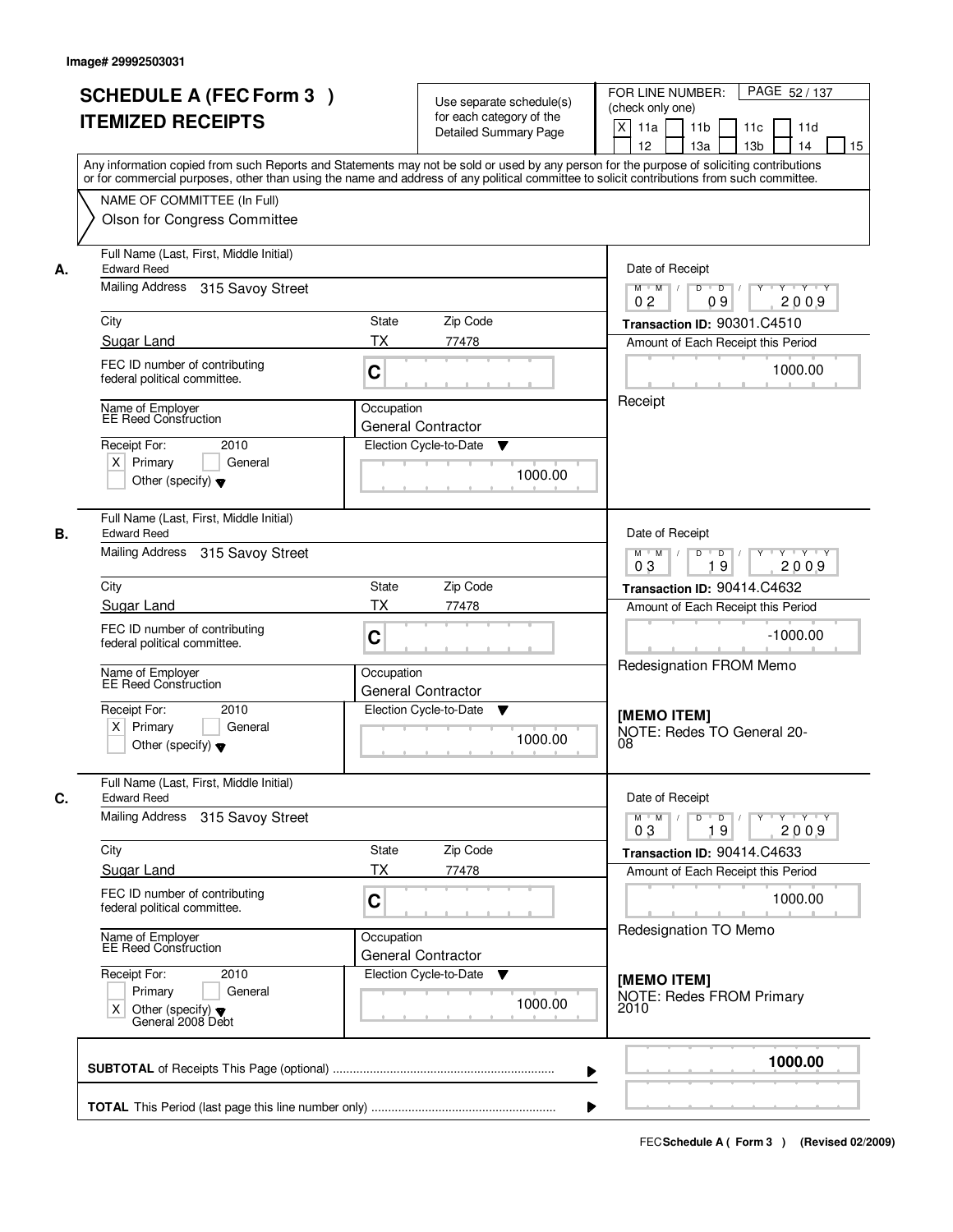| State<br>Zip Code<br>ТX<br>78209<br>C<br>Occupation<br><b>Information Requested</b><br>Election Cycle-to-Date<br>▼<br>500.00<br>Zip Code<br><b>State</b><br><b>TX</b><br>75001<br>C<br>Occupation<br>CEO | 12<br>13 <sub>b</sub><br>13a<br>14<br>15<br>Any information copied from such Reports and Statements may not be sold or used by any person for the purpose of soliciting contributions<br>or for commercial purposes, other than using the name and address of any political committee to solicit contributions from such committee.<br>Date of Receipt<br>$D$ $D$ $I$<br>$Y^+$<br>Y Y Y Y<br>$M$ $M$ /<br>0 <sub>3</sub><br>25<br>2009<br>Transaction ID: 90414.C4609<br>Amount of Each Receipt this Period<br>500.00<br>Receipt<br>Date of Receipt<br>$Y - Y - Y$<br>$M$ $M$ /<br>D<br>$\overline{D}$<br>2009<br>03<br>17<br>Transaction ID: 90325.C4593<br>Amount of Each Receipt this Period<br>250.00<br>Receipt |  |
|----------------------------------------------------------------------------------------------------------------------------------------------------------------------------------------------------------|----------------------------------------------------------------------------------------------------------------------------------------------------------------------------------------------------------------------------------------------------------------------------------------------------------------------------------------------------------------------------------------------------------------------------------------------------------------------------------------------------------------------------------------------------------------------------------------------------------------------------------------------------------------------------------------------------------------------|--|
|                                                                                                                                                                                                          |                                                                                                                                                                                                                                                                                                                                                                                                                                                                                                                                                                                                                                                                                                                      |  |
|                                                                                                                                                                                                          |                                                                                                                                                                                                                                                                                                                                                                                                                                                                                                                                                                                                                                                                                                                      |  |
|                                                                                                                                                                                                          |                                                                                                                                                                                                                                                                                                                                                                                                                                                                                                                                                                                                                                                                                                                      |  |
|                                                                                                                                                                                                          |                                                                                                                                                                                                                                                                                                                                                                                                                                                                                                                                                                                                                                                                                                                      |  |
|                                                                                                                                                                                                          |                                                                                                                                                                                                                                                                                                                                                                                                                                                                                                                                                                                                                                                                                                                      |  |
|                                                                                                                                                                                                          |                                                                                                                                                                                                                                                                                                                                                                                                                                                                                                                                                                                                                                                                                                                      |  |
|                                                                                                                                                                                                          |                                                                                                                                                                                                                                                                                                                                                                                                                                                                                                                                                                                                                                                                                                                      |  |
|                                                                                                                                                                                                          |                                                                                                                                                                                                                                                                                                                                                                                                                                                                                                                                                                                                                                                                                                                      |  |
|                                                                                                                                                                                                          |                                                                                                                                                                                                                                                                                                                                                                                                                                                                                                                                                                                                                                                                                                                      |  |
|                                                                                                                                                                                                          |                                                                                                                                                                                                                                                                                                                                                                                                                                                                                                                                                                                                                                                                                                                      |  |
|                                                                                                                                                                                                          |                                                                                                                                                                                                                                                                                                                                                                                                                                                                                                                                                                                                                                                                                                                      |  |
|                                                                                                                                                                                                          |                                                                                                                                                                                                                                                                                                                                                                                                                                                                                                                                                                                                                                                                                                                      |  |
|                                                                                                                                                                                                          |                                                                                                                                                                                                                                                                                                                                                                                                                                                                                                                                                                                                                                                                                                                      |  |
|                                                                                                                                                                                                          |                                                                                                                                                                                                                                                                                                                                                                                                                                                                                                                                                                                                                                                                                                                      |  |
|                                                                                                                                                                                                          |                                                                                                                                                                                                                                                                                                                                                                                                                                                                                                                                                                                                                                                                                                                      |  |
| Election Cycle-to-Date<br>v<br>250.00                                                                                                                                                                    |                                                                                                                                                                                                                                                                                                                                                                                                                                                                                                                                                                                                                                                                                                                      |  |
|                                                                                                                                                                                                          | Date of Receipt                                                                                                                                                                                                                                                                                                                                                                                                                                                                                                                                                                                                                                                                                                      |  |
| <b>Jeff Ross</b><br>Mailing Address<br>1821 Sunset Blvd.                                                                                                                                                 |                                                                                                                                                                                                                                                                                                                                                                                                                                                                                                                                                                                                                                                                                                                      |  |
| Zip Code                                                                                                                                                                                                 | Transaction ID: 90301.C4558                                                                                                                                                                                                                                                                                                                                                                                                                                                                                                                                                                                                                                                                                          |  |
|                                                                                                                                                                                                          | Amount of Each Receipt this Period                                                                                                                                                                                                                                                                                                                                                                                                                                                                                                                                                                                                                                                                                   |  |
|                                                                                                                                                                                                          | 500.00                                                                                                                                                                                                                                                                                                                                                                                                                                                                                                                                                                                                                                                                                                               |  |
|                                                                                                                                                                                                          | Receipt                                                                                                                                                                                                                                                                                                                                                                                                                                                                                                                                                                                                                                                                                                              |  |
| v<br>500.00                                                                                                                                                                                              |                                                                                                                                                                                                                                                                                                                                                                                                                                                                                                                                                                                                                                                                                                                      |  |
|                                                                                                                                                                                                          | 1250.00                                                                                                                                                                                                                                                                                                                                                                                                                                                                                                                                                                                                                                                                                                              |  |
|                                                                                                                                                                                                          | State<br>ТX<br>77005<br>C<br>Occupation<br>Principal in Charge - Houston<br>Election Cycle-to-Date                                                                                                                                                                                                                                                                                                                                                                                                                                                                                                                                                                                                                   |  |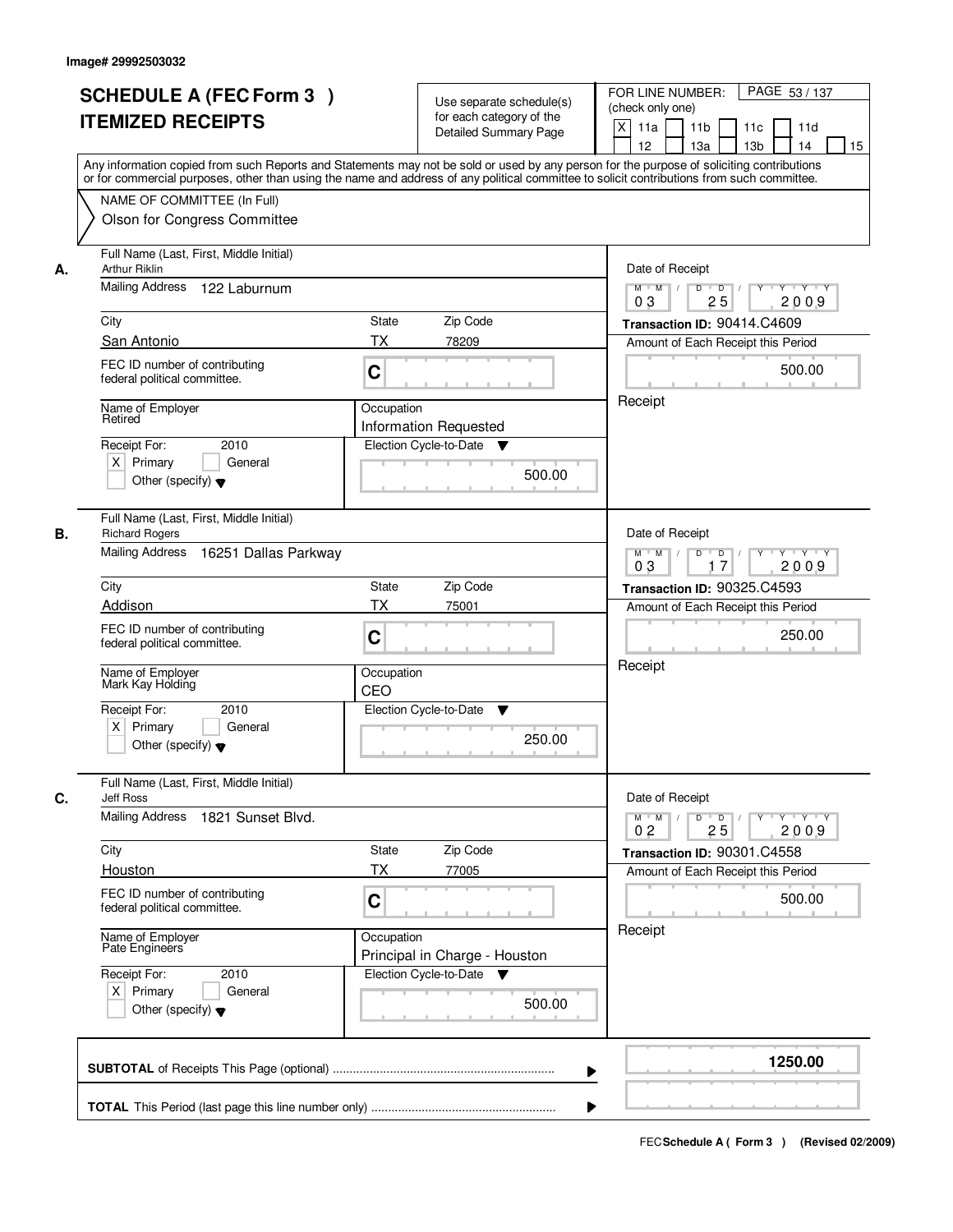| <b>SCHEDULE A (FEC Form 3)</b><br><b>ITEMIZED RECEIPTS</b>                                |                                               | Use separate schedule(s)<br>for each category of the<br><b>Detailed Summary Page</b> | PAGE 54 / 137<br>FOR LINE NUMBER:<br>(check only one)<br>X<br>11 <sub>b</sub><br>11a<br>11 <sub>c</sub><br>11d<br>12<br>13 <sub>b</sub><br>14<br>13a<br>15<br>Any information copied from such Reports and Statements may not be sold or used by any person for the purpose of soliciting contributions |
|-------------------------------------------------------------------------------------------|-----------------------------------------------|--------------------------------------------------------------------------------------|---------------------------------------------------------------------------------------------------------------------------------------------------------------------------------------------------------------------------------------------------------------------------------------------------------|
| NAME OF COMMITTEE (In Full)<br>Olson for Congress Committee                               |                                               |                                                                                      | or for commercial purposes, other than using the name and address of any political committee to solicit contributions from such committee.                                                                                                                                                              |
| Full Name (Last, First, Middle Initial)<br>Pat Rutherford<br>А.                           | Mailing Address 5 E Greenway Plaza, Suite 220 | Date of Receipt<br>$D$ $D$<br>$Y - Y - Y - Y$<br>$M$ $M$ /<br>Y                      |                                                                                                                                                                                                                                                                                                         |
|                                                                                           |                                               | 0 <sub>3</sub><br>30<br>2009                                                         |                                                                                                                                                                                                                                                                                                         |
| City                                                                                      | <b>State</b>                                  | Zip Code                                                                             | Transaction ID: 90414.C4687                                                                                                                                                                                                                                                                             |
| Houston                                                                                   | <b>TX</b>                                     | 77046                                                                                | Amount of Each Receipt this Period                                                                                                                                                                                                                                                                      |
| FEC ID number of contributing<br>federal political committee.                             | C                                             |                                                                                      | 500.00                                                                                                                                                                                                                                                                                                  |
| Name of Employer<br>Rutherford Oil                                                        | Occupation                                    |                                                                                      | Receipt                                                                                                                                                                                                                                                                                                 |
|                                                                                           | Owner                                         |                                                                                      |                                                                                                                                                                                                                                                                                                         |
| Receipt For:<br>$X$ Primary<br>Other (specify) $\blacktriangledown$                       | 2010<br>General                               | Election Cycle-to-Date<br>▼<br>500.00                                                |                                                                                                                                                                                                                                                                                                         |
| Full Name (Last, First, Middle Initial)<br><b>Harold Simmons</b><br>В.<br>Mailing Address | 5430 LBJ Freeway, Suite 1700                  |                                                                                      | Date of Receipt<br>$M$ $M$ /<br>D<br>$\overline{\phantom{0}}$ D<br>Y 'Y 'Y                                                                                                                                                                                                                              |
|                                                                                           |                                               | 0 <sub>2</sub><br>23<br>2009                                                         |                                                                                                                                                                                                                                                                                                         |
| City                                                                                      | State                                         | Zip Code                                                                             | <b>Transaction ID: 90325.C4575</b>                                                                                                                                                                                                                                                                      |
| Dallas<br>FEC ID number of contributing<br>federal political committee.                   | <b>TX</b><br>C                                | 75240                                                                                | Amount of Each Receipt this Period<br>1000.00                                                                                                                                                                                                                                                           |
| Name of Employer<br>Contran Corp.                                                         | Occupation<br>CEO                             |                                                                                      | Receipt                                                                                                                                                                                                                                                                                                 |
| Receipt For:<br>$X$ Primary<br>Other (specify) $\blacktriangledown$                       | 2010<br>General                               | Election Cycle-to-Date<br>▼<br>1000.00                                               |                                                                                                                                                                                                                                                                                                         |
| Full Name (Last, First, Middle Initial)<br>C.<br>Jim R. Smith<br>Mailing Address          | 1400 Post Oak Blvd., Suite 650                |                                                                                      | Date of Receipt<br>$M$ $M$<br>$D$ $D$ $/$<br>$Y$ <sup>U</sup><br>Y 'Y 'Y<br>30<br>2009<br>01                                                                                                                                                                                                            |
| City                                                                                      | State                                         | Zip Code                                                                             | Transaction ID: 90131.C4468                                                                                                                                                                                                                                                                             |
| Houston                                                                                   | ТX                                            | 77056                                                                                | Amount of Each Receipt this Period                                                                                                                                                                                                                                                                      |
| FEC ID number of contributing<br>federal political committee.                             | C                                             |                                                                                      | 1000.00                                                                                                                                                                                                                                                                                                 |
| Name of Employer<br>Jim R. Smith & Co.                                                    | Occupation                                    | <b>Real Estate Developers</b>                                                        | Receipt                                                                                                                                                                                                                                                                                                 |
| Receipt For:<br>$X$ Primary<br>Other (specify) $\blacktriangledown$                       | 2010<br>General                               | Election Cycle-to-Date<br>1000.00                                                    |                                                                                                                                                                                                                                                                                                         |
|                                                                                           |                                               |                                                                                      | 2500.00                                                                                                                                                                                                                                                                                                 |
|                                                                                           |                                               |                                                                                      |                                                                                                                                                                                                                                                                                                         |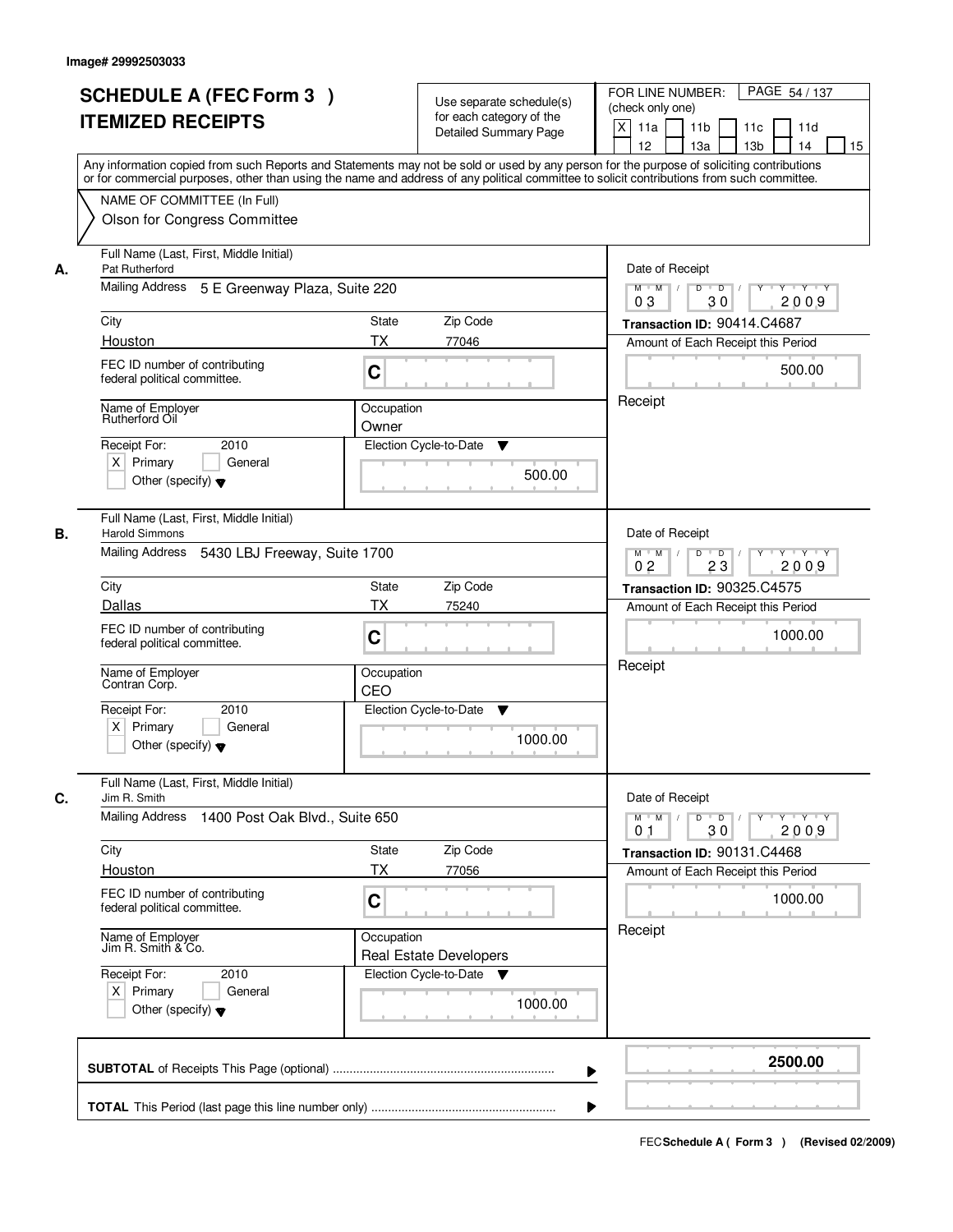|    | <b>SCHEDULE A (FEC Form 3)</b><br><b>ITEMIZED RECEIPTS</b>                                                                                                                                                                                                                                                                                             | Use separate schedule(s)<br>for each category of the<br><b>Detailed Summary Page</b> | PAGE 55 / 137<br>FOR LINE NUMBER:<br>(check only one)<br>X<br>11a<br>11 <sub>b</sub><br>11c<br>11d<br>12<br>13a<br>13 <sub>b</sub><br>14<br>15 |
|----|--------------------------------------------------------------------------------------------------------------------------------------------------------------------------------------------------------------------------------------------------------------------------------------------------------------------------------------------------------|--------------------------------------------------------------------------------------|------------------------------------------------------------------------------------------------------------------------------------------------|
|    | Any information copied from such Reports and Statements may not be sold or used by any person for the purpose of soliciting contributions<br>or for commercial purposes, other than using the name and address of any political committee to solicit contributions from such committee.<br>NAME OF COMMITTEE (In Full)<br>Olson for Congress Committee |                                                                                      |                                                                                                                                                |
| А. | Full Name (Last, First, Middle Initial)<br><b>Kay Sparks</b><br>Mailing Address 11602 Haley Hollow                                                                                                                                                                                                                                                     | Date of Receipt<br>$Y + Y + Y$<br>$M$ $M$ /<br>D<br>$\overline{D}$<br>Y              |                                                                                                                                                |
|    |                                                                                                                                                                                                                                                                                                                                                        | 16<br>2009<br>03                                                                     |                                                                                                                                                |
|    | City                                                                                                                                                                                                                                                                                                                                                   | State<br>Zip Code                                                                    | Transaction ID: 90301.C4529                                                                                                                    |
|    | Richmond<br>FEC ID number of contributing<br>federal political committee.                                                                                                                                                                                                                                                                              | ТX<br>77407<br>C                                                                     | Amount of Each Receipt this Period<br>2300.00                                                                                                  |
|    | Name of Employer<br>Homemaker                                                                                                                                                                                                                                                                                                                          | <b>Reattribution Memo</b>                                                            |                                                                                                                                                |
|    | Receipt For:<br>2010<br>Primary<br>General<br>X<br>Other (specify) $\blacktriangledown$<br>Primary 2008 Debt                                                                                                                                                                                                                                           | Election Cycle-to-Date<br>▼<br>2300.00                                               | [MEMO ITEM]<br>NOTE: Reattribute from sp-<br>ouse                                                                                              |
| В. | Full Name (Last, First, Middle Initial)<br>L. David Sparks<br>Mailing Address<br>11602 Haley Hollow                                                                                                                                                                                                                                                    |                                                                                      | Date of Receipt<br>D<br>$Y \vdash Y \vdash Y$<br>$M$ $M$ /<br>$\overline{D}$<br>Y<br>0 <sub>2</sub><br>09<br>2009                              |
|    | City                                                                                                                                                                                                                                                                                                                                                   | Zip Code<br><b>State</b>                                                             | Transaction ID: 90301.C4527                                                                                                                    |
|    | Richmond                                                                                                                                                                                                                                                                                                                                               | <b>TX</b><br>77407                                                                   | Amount of Each Receipt this Period                                                                                                             |
|    | FEC ID number of contributing<br>federal political committee.                                                                                                                                                                                                                                                                                          | C                                                                                    | 4600.00                                                                                                                                        |
|    | Name of Employer<br><b>PCCA</b>                                                                                                                                                                                                                                                                                                                        | Occupation<br>Pharmacist                                                             | Receipt                                                                                                                                        |
|    | Receipt For:<br>2010<br>$X$ Primary<br>General<br>Other (specify) $\blacktriangledown$                                                                                                                                                                                                                                                                 | Election Cycle-to-Date<br>v<br>4600.00                                               |                                                                                                                                                |
| C. | Full Name (Last, First, Middle Initial)<br>L. David Sparks                                                                                                                                                                                                                                                                                             |                                                                                      | Date of Receipt                                                                                                                                |
|    | Mailing Address<br>11602 Haley Hollow                                                                                                                                                                                                                                                                                                                  | $D$ $D$ $/$<br>$Y \rightarrow Y \rightarrow Y$<br>$M^+$ M<br>2009<br>03<br>16        |                                                                                                                                                |
|    | City                                                                                                                                                                                                                                                                                                                                                   | Zip Code<br>State                                                                    | Transaction ID: 90414.C4652                                                                                                                    |
|    | Richmond<br>FEC ID number of contributing<br>federal political committee.                                                                                                                                                                                                                                                                              | <b>TX</b><br>77407<br>C                                                              | Amount of Each Receipt this Period<br>$-4600.00$                                                                                               |
|    | Name of Employer<br>PCCA                                                                                                                                                                                                                                                                                                                               | Occupation<br>Pharmacist                                                             | Redesignation FROM Memo                                                                                                                        |
|    | Receipt For:<br>2010<br>$X$ Primary<br>General<br>Other (specify) $\blacktriangledown$                                                                                                                                                                                                                                                                 | Election Cycle-to-Date<br>▼<br>4600.00                                               | [MEMO ITEM]<br>NOTE: Redes TO Primary 20-<br>08                                                                                                |
|    |                                                                                                                                                                                                                                                                                                                                                        |                                                                                      | 4600.00                                                                                                                                        |
|    |                                                                                                                                                                                                                                                                                                                                                        |                                                                                      |                                                                                                                                                |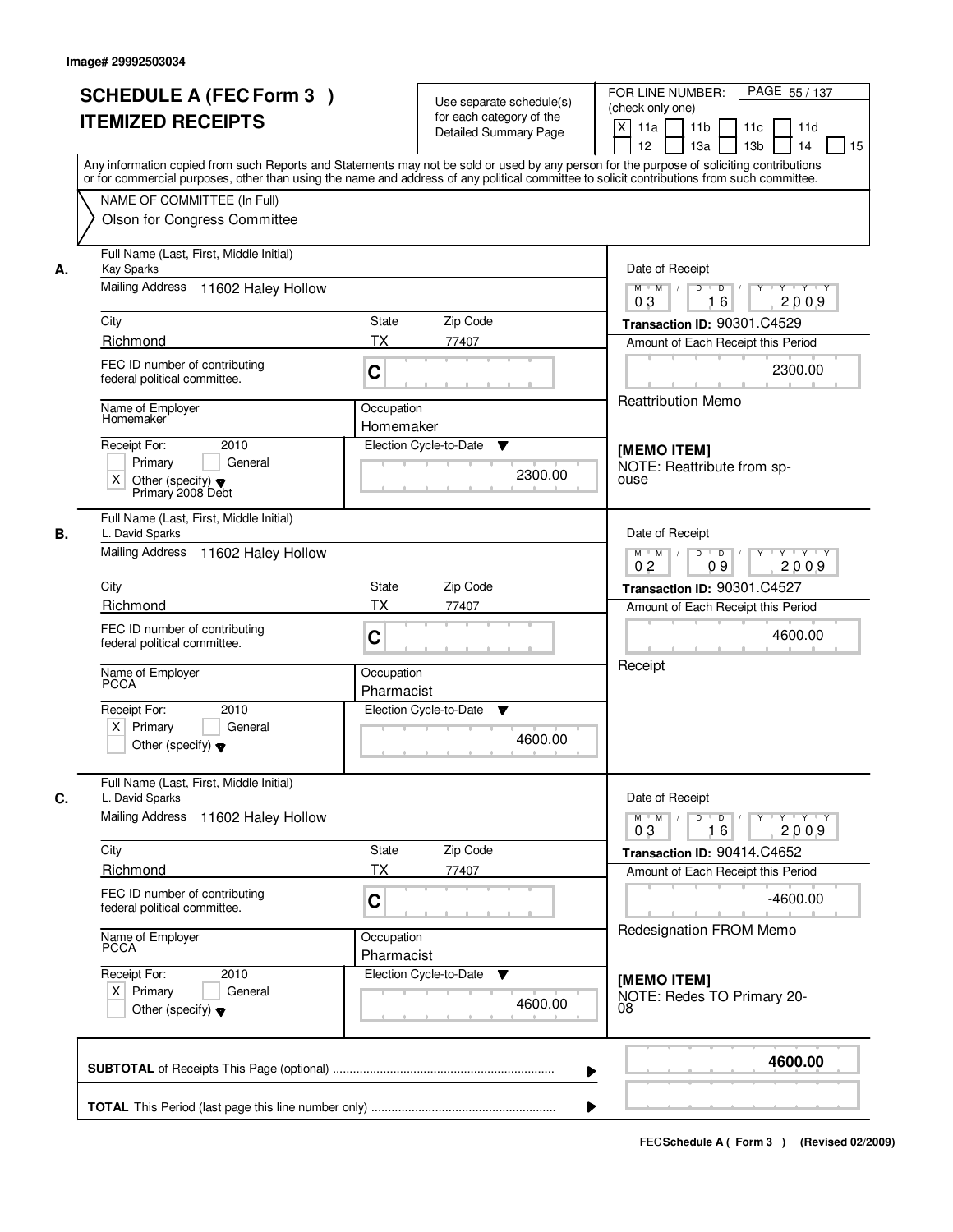|    | <b>SCHEDULE A (FEC Form 3)</b>                                                                                                                                                                                                                                                          |                                                                                         |                                                      | PAGE 56/137<br>FOR LINE NUMBER:                                     |  |
|----|-----------------------------------------------------------------------------------------------------------------------------------------------------------------------------------------------------------------------------------------------------------------------------------------|-----------------------------------------------------------------------------------------|------------------------------------------------------|---------------------------------------------------------------------|--|
|    |                                                                                                                                                                                                                                                                                         |                                                                                         | Use separate schedule(s)<br>for each category of the | (check only one)                                                    |  |
|    | <b>ITEMIZED RECEIPTS</b>                                                                                                                                                                                                                                                                |                                                                                         | <b>Detailed Summary Page</b>                         | $\mathsf{X}$<br>11 <sub>b</sub><br>11a<br>11c<br>11d                |  |
|    |                                                                                                                                                                                                                                                                                         |                                                                                         |                                                      | 12<br>13a<br>13 <sub>b</sub><br>14<br>15                            |  |
|    | Any information copied from such Reports and Statements may not be sold or used by any person for the purpose of soliciting contributions<br>or for commercial purposes, other than using the name and address of any political committee to solicit contributions from such committee. |                                                                                         |                                                      |                                                                     |  |
|    | NAME OF COMMITTEE (In Full)                                                                                                                                                                                                                                                             |                                                                                         |                                                      |                                                                     |  |
|    | Olson for Congress Committee                                                                                                                                                                                                                                                            |                                                                                         |                                                      |                                                                     |  |
| А. | Full Name (Last, First, Middle Initial)<br>L. David Sparks                                                                                                                                                                                                                              | Date of Receipt                                                                         |                                                      |                                                                     |  |
|    | Mailing Address 11602 Haley Hollow                                                                                                                                                                                                                                                      | $\blacksquare$ D $\blacksquare$ /<br>Y Y Y Y<br>$M$ $M$ /<br>D<br>Y<br>16<br>2009<br>03 |                                                      |                                                                     |  |
|    | City                                                                                                                                                                                                                                                                                    | <b>State</b>                                                                            | Zip Code                                             | Transaction ID: 90301.C4528                                         |  |
|    | Richmond                                                                                                                                                                                                                                                                                | <b>TX</b>                                                                               | 77407                                                | Amount of Each Receipt this Period                                  |  |
|    | FEC ID number of contributing<br>federal political committee.                                                                                                                                                                                                                           | C                                                                                       |                                                      | $-2300.00$                                                          |  |
|    | Name of Employer                                                                                                                                                                                                                                                                        | Occupation                                                                              |                                                      | Reattribution Memo                                                  |  |
|    | <b>PCCA</b>                                                                                                                                                                                                                                                                             | Pharmacist                                                                              |                                                      |                                                                     |  |
|    | 2010<br>Receipt For:                                                                                                                                                                                                                                                                    |                                                                                         | Election Cycle-to-Date<br>▼                          | [MEMO ITEM]                                                         |  |
|    | Primary<br>General                                                                                                                                                                                                                                                                      |                                                                                         |                                                      | NOTE: Reattribute to spou-                                          |  |
|    | $\times$<br>Other (specify) $\blacktriangledown$<br>Primary 2008 Debt                                                                                                                                                                                                                   |                                                                                         | 2300.00                                              | se                                                                  |  |
| В. | Full Name (Last, First, Middle Initial)<br>L. David Sparks                                                                                                                                                                                                                              |                                                                                         |                                                      | Date of Receipt                                                     |  |
|    | Mailing Address 11602 Haley Hollow                                                                                                                                                                                                                                                      |                                                                                         |                                                      | $M$ $M$ /<br>D<br>$\overline{D}$ /<br>Y Y Y Y Y<br>03<br>30<br>2009 |  |
|    | City                                                                                                                                                                                                                                                                                    | <b>State</b>                                                                            | Zip Code                                             | Transaction ID: 90414.C4653                                         |  |
|    | Richmond                                                                                                                                                                                                                                                                                | <b>TX</b>                                                                               | 77407                                                | Amount of Each Receipt this Period                                  |  |
|    | FEC ID number of contributing<br>federal political committee.                                                                                                                                                                                                                           | C                                                                                       |                                                      | 4600.00                                                             |  |
|    | Name of Employer<br><b>PCCA</b>                                                                                                                                                                                                                                                         | Occupation<br>Pharmacist                                                                |                                                      | Redesignation TO Memo                                               |  |
|    | Receipt For:<br>2010                                                                                                                                                                                                                                                                    |                                                                                         | Election Cycle-to-Date<br>$\blacktriangledown$       | [MEMO ITEM]                                                         |  |
|    | Primary<br>General<br>$\times$<br>Other (specify) $\blacktriangledown$                                                                                                                                                                                                                  |                                                                                         | 2300.00                                              | <b>NOTE: Redes FROM Primary</b><br>2010                             |  |
|    | Primary 2008 Debt<br>Full Name (Last, First, Middle Initial)                                                                                                                                                                                                                            |                                                                                         |                                                      |                                                                     |  |
| C. | Fiore Talarico                                                                                                                                                                                                                                                                          |                                                                                         |                                                      | Date of Receipt                                                     |  |
|    | Mailing Address<br>6710 Auden Street                                                                                                                                                                                                                                                    | $D \quad D \quad   \quad /$<br>$M = M$<br>$Y - Y - Y - Y$<br>Y<br>2009<br>27<br>01      |                                                      |                                                                     |  |
|    | City                                                                                                                                                                                                                                                                                    | State                                                                                   | Zip Code                                             | Transaction ID: C4462                                               |  |
|    | Houston                                                                                                                                                                                                                                                                                 | <b>TX</b>                                                                               | 77005                                                | Amount of Each Receipt this Period                                  |  |
|    | FEC ID number of contributing<br>federal political committee.                                                                                                                                                                                                                           | C                                                                                       |                                                      | 1000.00                                                             |  |
|    | Name of Employer<br>Retired                                                                                                                                                                                                                                                             | Occupation<br>Retired                                                                   |                                                      | Receipt                                                             |  |
|    | Receipt For:<br>2010                                                                                                                                                                                                                                                                    |                                                                                         | Election Cycle-to-Date<br>v                          |                                                                     |  |
|    | $X$ Primary<br>General<br>Other (specify) $\blacktriangledown$                                                                                                                                                                                                                          |                                                                                         | 1000.00                                              |                                                                     |  |
|    |                                                                                                                                                                                                                                                                                         |                                                                                         |                                                      | 1000.00                                                             |  |
|    |                                                                                                                                                                                                                                                                                         |                                                                                         |                                                      | ▶                                                                   |  |
|    |                                                                                                                                                                                                                                                                                         |                                                                                         |                                                      |                                                                     |  |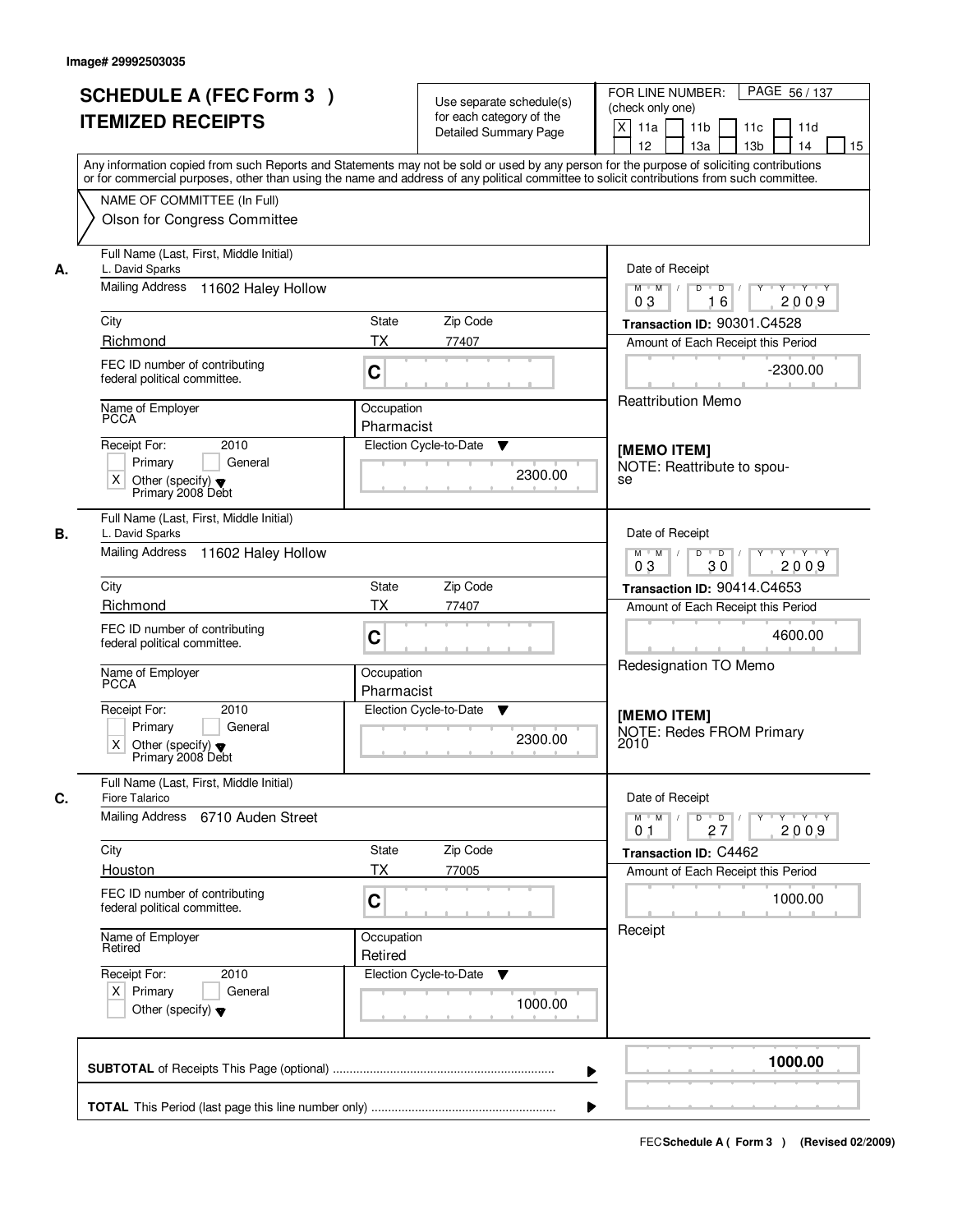|    | <b>SCHEDULE A (FEC Form 3)</b><br><b>ITEMIZED RECEIPTS</b>                                                   | Use separate schedule(s)<br>for each category of the<br><b>Detailed Summary Page</b><br>Any information copied from such Reports and Statements may not be sold or used by any person for the purpose of soliciting contributions | PAGE 57/137<br>FOR LINE NUMBER:<br>(check only one)<br>$\mathsf{X}$<br>11 <sub>b</sub><br>11a<br>11c<br>11d<br>13 <sub>b</sub><br>14<br>12 <sup>2</sup><br>13a<br>15 |
|----|--------------------------------------------------------------------------------------------------------------|-----------------------------------------------------------------------------------------------------------------------------------------------------------------------------------------------------------------------------------|----------------------------------------------------------------------------------------------------------------------------------------------------------------------|
|    | NAME OF COMMITTEE (In Full)<br>Olson for Congress Committee                                                  | or for commercial purposes, other than using the name and address of any political committee to solicit contributions from such committee.                                                                                        |                                                                                                                                                                      |
| А. | Full Name (Last, First, Middle Initial)<br>Fiore Talarico                                                    |                                                                                                                                                                                                                                   | Date of Receipt                                                                                                                                                      |
|    | Mailing Address 6710 Auden Street                                                                            | $Y + Y + Y$<br>$D$ $D$ $I$<br>Y<br>$M$ $M$ /<br>0 <sub>2</sub><br>2009<br>26                                                                                                                                                      |                                                                                                                                                                      |
|    | City                                                                                                         | State<br>Zip Code                                                                                                                                                                                                                 | Transaction ID: 90301.C4564                                                                                                                                          |
|    | Houston                                                                                                      | <b>TX</b><br>77005                                                                                                                                                                                                                | Amount of Each Receipt this Period                                                                                                                                   |
|    | FEC ID number of contributing<br>federal political committee.                                                | C                                                                                                                                                                                                                                 | 2400.00                                                                                                                                                              |
|    | Name of Employer<br>Retired                                                                                  | Receipt                                                                                                                                                                                                                           |                                                                                                                                                                      |
|    | 2010<br>Receipt For:                                                                                         | Retired<br>Election Cycle-to-Date<br>▼                                                                                                                                                                                            |                                                                                                                                                                      |
|    | $X$ Primary<br>General                                                                                       |                                                                                                                                                                                                                                   |                                                                                                                                                                      |
|    | Other (specify) $\blacktriangledown$                                                                         | 3400.00                                                                                                                                                                                                                           |                                                                                                                                                                      |
| В. | Full Name (Last, First, Middle Initial)<br>Fiore Talarico                                                    | Date of Receipt                                                                                                                                                                                                                   |                                                                                                                                                                      |
|    | Mailing Address 6710 Auden Street                                                                            | $Y - Y - Y$<br>$M$ $M$ /<br>D<br>$\overline{D}$<br>03<br>23<br>2009                                                                                                                                                               |                                                                                                                                                                      |
|    | City                                                                                                         | Zip Code<br><b>State</b>                                                                                                                                                                                                          | Transaction ID: 90414.C4613                                                                                                                                          |
|    | Houston                                                                                                      | <b>TX</b><br>77005                                                                                                                                                                                                                | Amount of Each Receipt this Period                                                                                                                                   |
|    | FEC ID number of contributing<br>federal political committee.                                                | C                                                                                                                                                                                                                                 | $-1800.00$                                                                                                                                                           |
|    | Name of Employer<br>Retired                                                                                  | Occupation<br>Retired                                                                                                                                                                                                             | Redesignation FROM Memo                                                                                                                                              |
|    | Receipt For:<br>2010<br>$X$ Primary<br>General<br>Other (specify) $\blacktriangledown$                       | Election Cycle-to-Date<br>v<br>3400.00                                                                                                                                                                                            | [MEMO ITEM]<br>NOTE: Redes TO Primary 20-<br>08                                                                                                                      |
| C. | Full Name (Last, First, Middle Initial)<br><b>Fiore Talarico</b>                                             |                                                                                                                                                                                                                                   | Date of Receipt                                                                                                                                                      |
|    | Mailing Address 6710 Auden Street                                                                            | $M$ $M$<br>$D$ $D$ $/$<br>$\begin{array}{cccccccccc} &\mathsf{Y} &\mathsf{I} &\mathsf{Y} &\mathsf{I} &\mathsf{Y} &\mathsf{I} &\mathsf{Y}\end{array}$<br>03<br>23<br>2009                                                          |                                                                                                                                                                      |
|    | City                                                                                                         | Zip Code<br>State                                                                                                                                                                                                                 | Transaction ID: 90414.C4614                                                                                                                                          |
|    | Houston                                                                                                      | ТX<br>77005                                                                                                                                                                                                                       | Amount of Each Receipt this Period                                                                                                                                   |
|    | FEC ID number of contributing<br>federal political committee.                                                | C                                                                                                                                                                                                                                 | 1800.00                                                                                                                                                              |
|    | Name of Employer<br>Retired                                                                                  | Occupation<br>Retired                                                                                                                                                                                                             | Redesignation TO Memo                                                                                                                                                |
|    | Receipt For:<br>2010<br>Primary<br>General<br>Other (specify) $\blacktriangledown$<br>X<br>Primary 2008 Debt | Election Cycle-to-Date ▼<br>3400.00                                                                                                                                                                                               | [MEMO ITEM]<br><b>NOTE: Redes FROM Primary</b><br>2010                                                                                                               |
|    |                                                                                                              |                                                                                                                                                                                                                                   | 2400.00                                                                                                                                                              |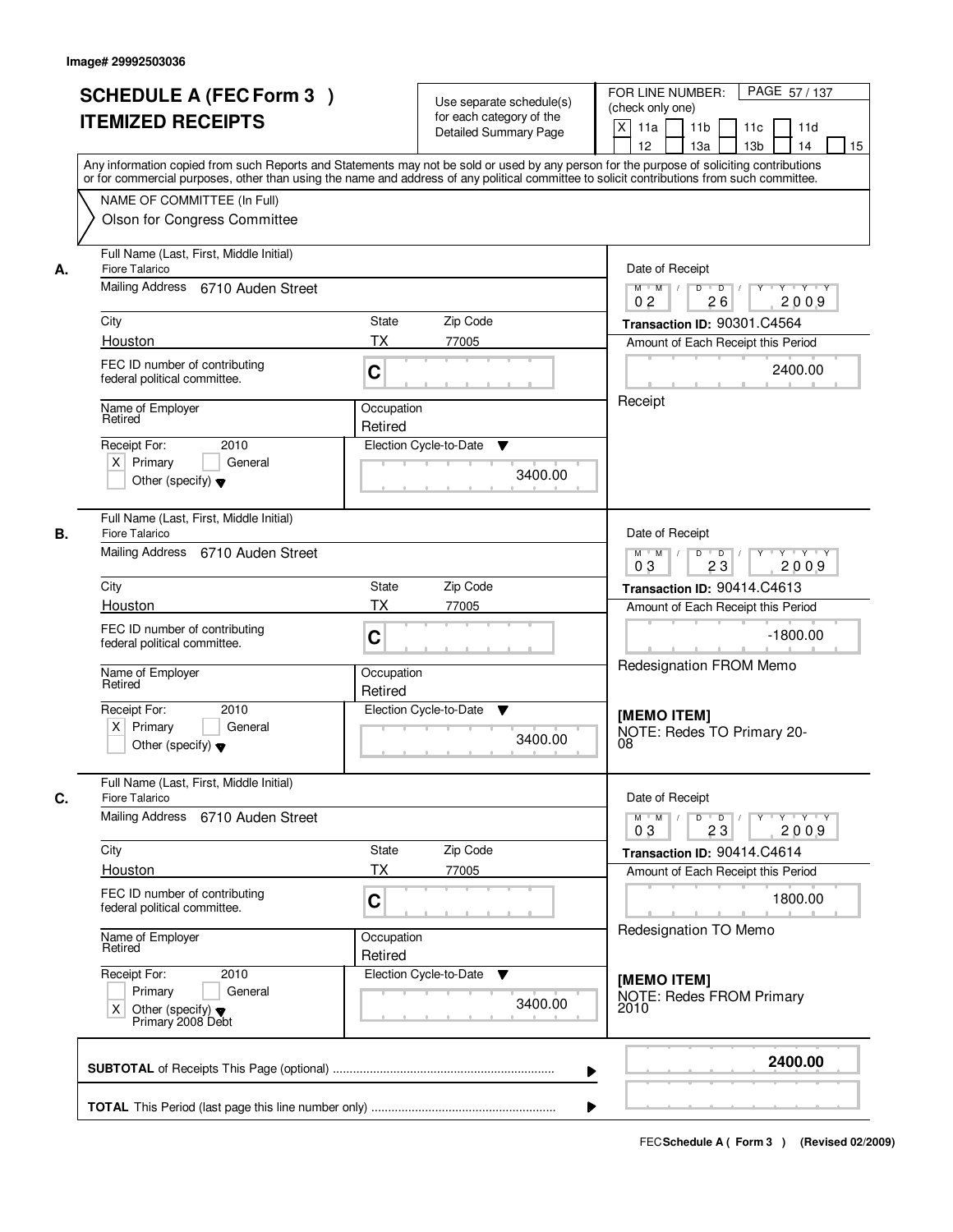|    | <b>SCHEDULE A (FEC Form 3)</b><br><b>ITEMIZED RECEIPTS</b><br>Any information copied from such Reports and Statements may not be sold or used by any person for the purpose of soliciting contributions<br>or for commercial purposes, other than using the name and address of any political committee to solicit contributions from such committee. |                   | Use separate schedule(s)<br>for each category of the<br><b>Detailed Summary Page</b> | PAGE 58 / 137<br>FOR LINE NUMBER:<br>(check only one)<br>X<br>11a<br>11 <sub>b</sub><br>11c<br>11d<br>12<br>13 <sub>b</sub><br>13a<br>14<br>15 |
|----|-------------------------------------------------------------------------------------------------------------------------------------------------------------------------------------------------------------------------------------------------------------------------------------------------------------------------------------------------------|-------------------|--------------------------------------------------------------------------------------|------------------------------------------------------------------------------------------------------------------------------------------------|
|    | NAME OF COMMITTEE (In Full)<br>Olson for Congress Committee                                                                                                                                                                                                                                                                                           |                   |                                                                                      |                                                                                                                                                |
| А. | Full Name (Last, First, Middle Initial)<br>John Taylor<br><b>Mailing Address</b><br>12 Mariners Lane                                                                                                                                                                                                                                                  |                   |                                                                                      | Date of Receipt<br>$D$ $D$ $1$<br>$\overline{Y}$<br>Y Y Y Y<br>$M$ $M$ /<br>0 <sub>2</sub><br>09<br>2009                                       |
|    | City                                                                                                                                                                                                                                                                                                                                                  | State             | Zip Code                                                                             | Transaction ID: 90301.C4516                                                                                                                    |
|    | Kemah                                                                                                                                                                                                                                                                                                                                                 | ТX                | 77565                                                                                | Amount of Each Receipt this Period                                                                                                             |
|    | FEC ID number of contributing<br>federal political committee.                                                                                                                                                                                                                                                                                         | C                 |                                                                                      | 500.00                                                                                                                                         |
|    | Name of Employer<br>Self Employed                                                                                                                                                                                                                                                                                                                     | Occupation        | <b>Real Estate Developer</b>                                                         | Receipt                                                                                                                                        |
|    | 2010<br>Receipt For:<br>$X$ Primary<br>General<br>Other (specify) $\blacktriangledown$                                                                                                                                                                                                                                                                |                   | Election Cycle-to-Date<br>▼<br>500.00                                                |                                                                                                                                                |
| В. | Full Name (Last, First, Middle Initial)<br>J. C. Thakker<br>Mailing Address 16030 Salmon Lane                                                                                                                                                                                                                                                         |                   |                                                                                      | Date of Receipt<br>$Y - Y - Y$<br>$M$ M<br>D<br>$\overline{D}$                                                                                 |
|    |                                                                                                                                                                                                                                                                                                                                                       |                   | 2009<br>03<br>29                                                                     |                                                                                                                                                |
|    | City                                                                                                                                                                                                                                                                                                                                                  | <b>State</b>      | Zip Code                                                                             | Transaction ID: 90414.C4715                                                                                                                    |
|    | Spring                                                                                                                                                                                                                                                                                                                                                | <b>TX</b>         | 77379                                                                                | Amount of Each Receipt this Period                                                                                                             |
|    | FEC ID number of contributing<br>federal political committee.                                                                                                                                                                                                                                                                                         | C                 |                                                                                      | 250.00                                                                                                                                         |
|    | Name of Employer<br>Information Requested                                                                                                                                                                                                                                                                                                             | Occupation        | <b>Information Requested</b>                                                         | Receipt                                                                                                                                        |
|    | Receipt For:<br>2010<br>$X$ Primary<br>General<br>Other (specify) $\blacktriangledown$                                                                                                                                                                                                                                                                |                   | Election Cycle-to-Date<br>▼<br>250.00                                                |                                                                                                                                                |
| C. | Full Name (Last, First, Middle Initial)<br>Benjamin Warren                                                                                                                                                                                                                                                                                            | Date of Receipt   |                                                                                      |                                                                                                                                                |
|    | Mailing Address<br>109 North Post Oak Lane, Ste 410                                                                                                                                                                                                                                                                                                   |                   |                                                                                      | $D$ $D$ $/$<br>$M$ $M$ /<br>Y<br>Y Y Y Y<br>2009<br>01<br>27                                                                                   |
|    | City                                                                                                                                                                                                                                                                                                                                                  | <b>State</b>      | Zip Code                                                                             | Transaction ID: C4460                                                                                                                          |
|    | Houston<br>FEC ID number of contributing<br>federal political committee.                                                                                                                                                                                                                                                                              | ТX<br>C           | 77024                                                                                | Amount of Each Receipt this Period<br>250.00                                                                                                   |
|    | Name of Employer<br>ITC Trading Company, Ltd.                                                                                                                                                                                                                                                                                                         | Occupation<br>CEO |                                                                                      | Receipt                                                                                                                                        |
|    | Receipt For:<br>2010<br>$X$ Primary<br>General<br>Other (specify) $\blacktriangledown$                                                                                                                                                                                                                                                                |                   | Election Cycle-to-Date<br>v<br>250.00                                                |                                                                                                                                                |
|    |                                                                                                                                                                                                                                                                                                                                                       |                   | ▶                                                                                    | 1000.00                                                                                                                                        |
|    |                                                                                                                                                                                                                                                                                                                                                       |                   |                                                                                      |                                                                                                                                                |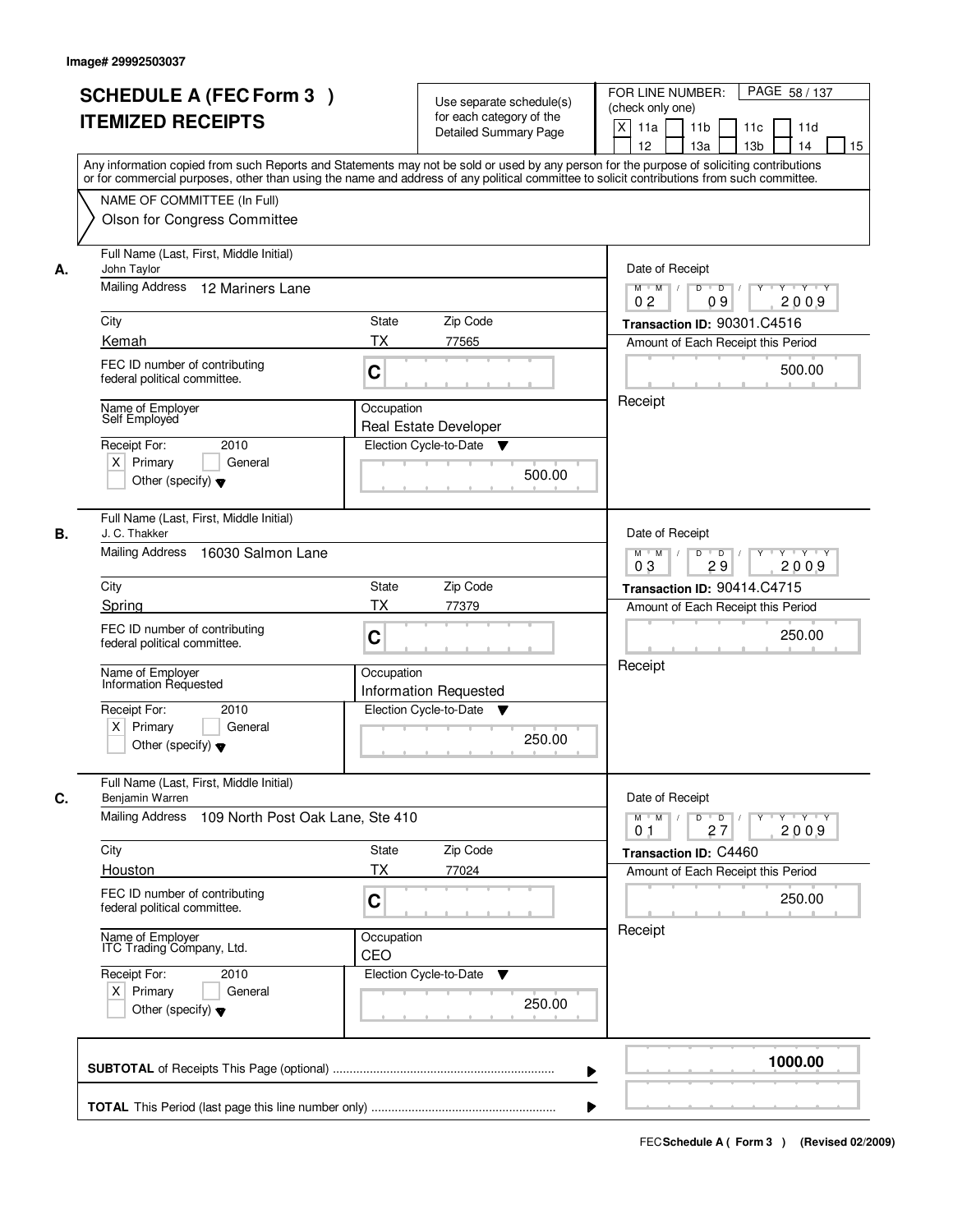|    | <b>SCHEDULE A (FEC Form 3)</b><br><b>ITEMIZED RECEIPTS</b>                                                                                                                                                                                                                                                                                             | Use separate schedule(s)<br>for each category of the<br><b>Detailed Summary Page</b> | PAGE 59 / 137<br>FOR LINE NUMBER:<br>(check only one)<br>X<br>11a<br>11 <sub>b</sub><br>11c<br>11d<br>12<br>13a<br>13 <sub>b</sub><br>14<br>15 |
|----|--------------------------------------------------------------------------------------------------------------------------------------------------------------------------------------------------------------------------------------------------------------------------------------------------------------------------------------------------------|--------------------------------------------------------------------------------------|------------------------------------------------------------------------------------------------------------------------------------------------|
|    | Any information copied from such Reports and Statements may not be sold or used by any person for the purpose of soliciting contributions<br>or for commercial purposes, other than using the name and address of any political committee to solicit contributions from such committee.<br>NAME OF COMMITTEE (In Full)<br>Olson for Congress Committee |                                                                                      |                                                                                                                                                |
| А. | Full Name (Last, First, Middle Initial)<br>Kay Westmark<br>Mailing Address<br>3449 Overbrook Lane                                                                                                                                                                                                                                                      | Date of Receipt<br>$Y + Y + Y$<br>$M$ $M$ /<br>D<br>$\overline{D}$                   |                                                                                                                                                |
|    |                                                                                                                                                                                                                                                                                                                                                        | 30<br>2009<br>03                                                                     |                                                                                                                                                |
|    | City                                                                                                                                                                                                                                                                                                                                                   | State<br>Zip Code                                                                    | Transaction ID: 90414.C4684                                                                                                                    |
|    | Houston                                                                                                                                                                                                                                                                                                                                                | ТX<br>77027                                                                          | Amount of Each Receipt this Period                                                                                                             |
|    | FEC ID number of contributing<br>federal political committee.                                                                                                                                                                                                                                                                                          | C                                                                                    | 2400.00                                                                                                                                        |
|    | Name of Employer<br>Homemaker                                                                                                                                                                                                                                                                                                                          | Occupation<br>Homemaker                                                              | <b>Reattribution Memo</b>                                                                                                                      |
|    |                                                                                                                                                                                                                                                                                                                                                        |                                                                                      |                                                                                                                                                |
|    | Receipt For:<br>2010<br>$X$ Primary<br>General<br>Other (specify) $\blacktriangledown$                                                                                                                                                                                                                                                                 | Election Cycle-to-Date<br>▼<br>2400.00                                               | [MEMO ITEM]<br>NOTE: Reattribute from sp-<br>ouse                                                                                              |
| В. | Full Name (Last, First, Middle Initial)<br><b>Richard Westmark</b>                                                                                                                                                                                                                                                                                     |                                                                                      | Date of Receipt                                                                                                                                |
|    | Mailing Address 3449 Overbrook Lane                                                                                                                                                                                                                                                                                                                    |                                                                                      | $M$ $M$ /<br>D<br>$\blacksquare$ D $\blacksquare$ /<br>Y<br>Y Y Y Y<br>03<br>30<br>2009                                                        |
|    | City                                                                                                                                                                                                                                                                                                                                                   | Zip Code<br><b>State</b>                                                             | Transaction ID: 90414.C4682                                                                                                                    |
|    | Houston                                                                                                                                                                                                                                                                                                                                                | <b>TX</b><br>77027                                                                   | Amount of Each Receipt this Period                                                                                                             |
|    | FEC ID number of contributing<br>federal political committee.                                                                                                                                                                                                                                                                                          | C                                                                                    | 4800.00                                                                                                                                        |
|    | Name of Employer<br>Self Employed                                                                                                                                                                                                                                                                                                                      | Occupation<br>Physician                                                              | Receipt                                                                                                                                        |
|    | Receipt For:<br>2010<br>$X$ Primary<br>General<br>Other (specify) $\blacktriangledown$                                                                                                                                                                                                                                                                 | Election Cycle-to-Date<br>v<br>4800.00                                               |                                                                                                                                                |
| C. | Full Name (Last, First, Middle Initial)<br><b>Richard Westmark</b>                                                                                                                                                                                                                                                                                     |                                                                                      | Date of Receipt                                                                                                                                |
|    | Mailing Address 3449 Overbrook Lane                                                                                                                                                                                                                                                                                                                    |                                                                                      | $D$ $D$ $/$<br>$Y \rightarrow Y \rightarrow Y$<br>$M^+$ M<br>$\mathbb{L}$<br><b>Y</b><br>2009<br>0 <sub>3</sub><br>30                          |
|    | City                                                                                                                                                                                                                                                                                                                                                   | Zip Code<br>State                                                                    | Transaction ID: 90414.C4683                                                                                                                    |
|    | Houston                                                                                                                                                                                                                                                                                                                                                | <b>TX</b><br>77027                                                                   | Amount of Each Receipt this Period                                                                                                             |
|    | FEC ID number of contributing<br>federal political committee.                                                                                                                                                                                                                                                                                          | C                                                                                    | $-2400.00$<br><b>Reattribution Memo</b>                                                                                                        |
|    | Name of Employer<br>Self Employed                                                                                                                                                                                                                                                                                                                      | Occupation<br>Physician                                                              |                                                                                                                                                |
|    | Receipt For:<br>2010<br>$X$ Primary<br>General<br>Other (specify) $\blacktriangledown$                                                                                                                                                                                                                                                                 | Election Cycle-to-Date<br>▼<br>2400.00                                               | [MEMO ITEM]<br>NOTE: Reattribute to Spou-<br>se                                                                                                |
|    |                                                                                                                                                                                                                                                                                                                                                        | ▶                                                                                    | 4800.00                                                                                                                                        |
|    |                                                                                                                                                                                                                                                                                                                                                        |                                                                                      |                                                                                                                                                |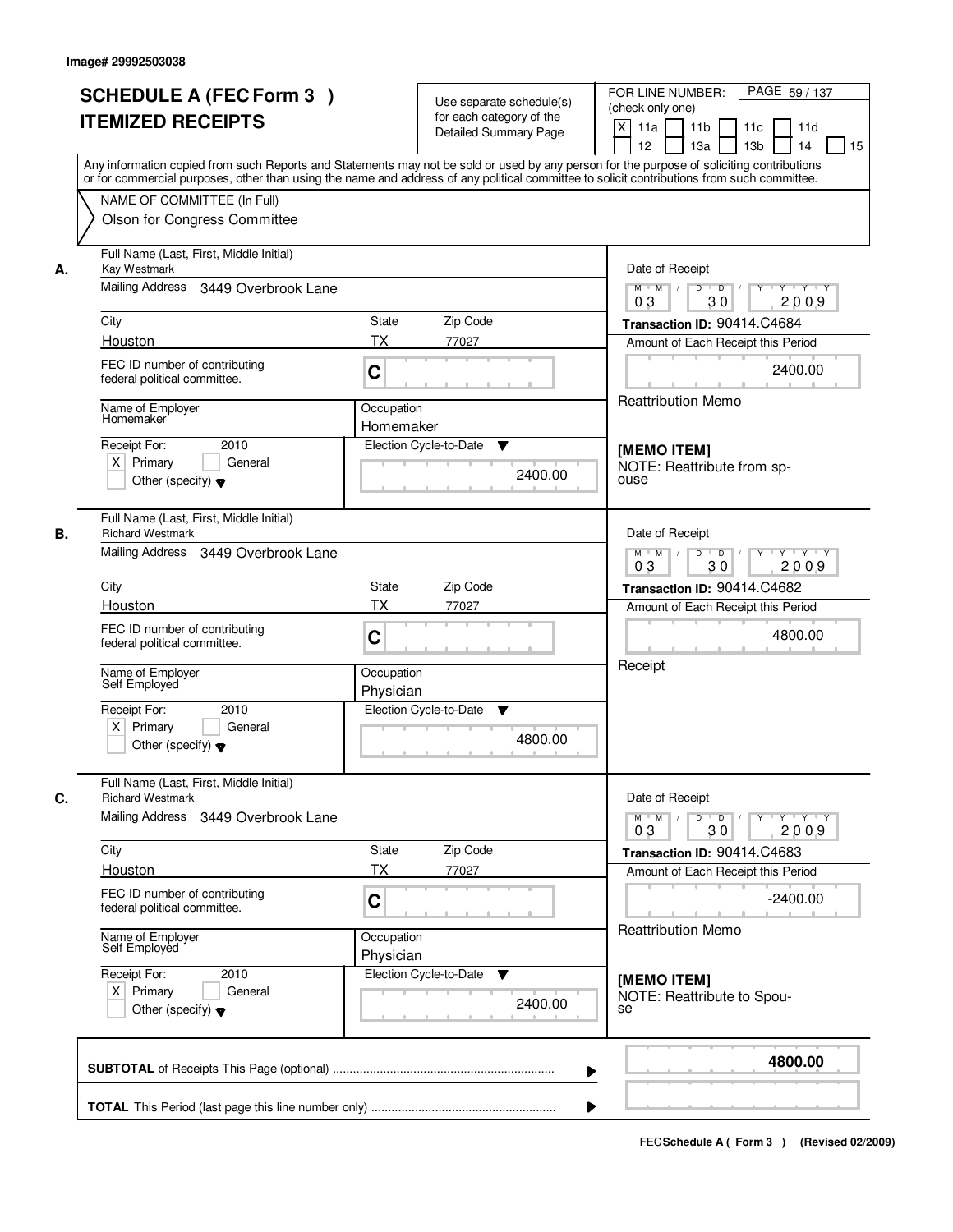|    | <b>SCHEDULE A (FEC Form 3)</b>                                                                                                             |                                                                                                   |                                                   | FOR LINE NUMBER:<br>PAGE 60 / 137                                |
|----|--------------------------------------------------------------------------------------------------------------------------------------------|---------------------------------------------------------------------------------------------------|---------------------------------------------------|------------------------------------------------------------------|
|    |                                                                                                                                            |                                                                                                   | Use separate schedule(s)                          | (check only one)                                                 |
|    | <b>ITEMIZED RECEIPTS</b>                                                                                                                   |                                                                                                   | for each category of the<br>Detailed Summary Page | $\mathsf{X}$<br>11a<br>11 <sub>b</sub><br>11d<br>11c             |
|    |                                                                                                                                            |                                                                                                   |                                                   | 12<br>13a<br>13 <sub>b</sub><br>14<br>15                         |
|    | Any information copied from such Reports and Statements may not be sold or used by any person for the purpose of soliciting contributions  |                                                                                                   |                                                   |                                                                  |
|    | or for commercial purposes, other than using the name and address of any political committee to solicit contributions from such committee. |                                                                                                   |                                                   |                                                                  |
|    | NAME OF COMMITTEE (In Full)                                                                                                                |                                                                                                   |                                                   |                                                                  |
|    | Olson for Congress Committee                                                                                                               |                                                                                                   |                                                   |                                                                  |
| А. | Full Name (Last, First, Middle Initial)<br>Jeffrey Wiley                                                                                   | Date of Receipt                                                                                   |                                                   |                                                                  |
|    | Mailing Address 2711 Briar Knoll Court                                                                                                     | D<br>$\overline{D}$<br>Y Y Y Y<br>$M$ $M$ /<br>13<br>2009<br>0 <sub>1</sub>                       |                                                   |                                                                  |
|    | City                                                                                                                                       | <b>State</b>                                                                                      | Zip Code                                          | Transaction ID: C4441                                            |
|    | Sugar Land                                                                                                                                 | <b>TX</b>                                                                                         | 77479                                             | Amount of Each Receipt this Period                               |
|    | FEC ID number of contributing                                                                                                              |                                                                                                   |                                                   | 1000.00                                                          |
|    | federal political committee.                                                                                                               | C                                                                                                 |                                                   |                                                                  |
|    | Occupation<br>Name of Employer                                                                                                             |                                                                                                   |                                                   | Receipt                                                          |
|    | Greater Fort Bend Econ Dev<br>Cnc                                                                                                          | President                                                                                         |                                                   |                                                                  |
|    | Receipt For:<br>2010                                                                                                                       |                                                                                                   | Election Cycle-to-Date<br>▼                       |                                                                  |
|    | $X$ Primary<br>General                                                                                                                     |                                                                                                   | 1000.00                                           |                                                                  |
|    | Other (specify) $\blacktriangledown$                                                                                                       |                                                                                                   |                                                   |                                                                  |
|    | Full Name (Last, First, Middle Initial)                                                                                                    |                                                                                                   |                                                   |                                                                  |
| В. | Wiley Rein LLP<br>Mailing Address 1776 K Street, NW                                                                                        |                                                                                                   |                                                   | Date of Receipt<br>$M$ $M$ /<br>D<br>$Y$ <sup>U</sup><br>Y Y Y Y |
|    |                                                                                                                                            |                                                                                                   |                                                   | $\blacksquare$ D $\blacksquare$ /<br>03<br>31<br>2009            |
|    | City                                                                                                                                       | <b>State</b>                                                                                      | Zip Code                                          | Transaction ID: 90415.C4775                                      |
|    | Washington                                                                                                                                 | DC                                                                                                | 20006                                             | Amount of Each Receipt this Period                               |
|    | FEC ID number of contributing                                                                                                              | C                                                                                                 |                                                   | 500.00                                                           |
|    | federal political committee.                                                                                                               |                                                                                                   |                                                   |                                                                  |
|    | Name of Employer                                                                                                                           | Occupation                                                                                        |                                                   | Receipt                                                          |
|    | Receipt For:<br>2010                                                                                                                       |                                                                                                   | Election Cycle-to-Date<br>v                       |                                                                  |
|    | $X$ Primary<br>General                                                                                                                     |                                                                                                   | 500.00                                            | NOTE: Partnership                                                |
|    | Other (specify) $\blacktriangledown$                                                                                                       |                                                                                                   |                                                   |                                                                  |
| C. | Full Name (Last, First, Middle Initial)<br>John Wilkins                                                                                    |                                                                                                   |                                                   | Date of Receipt                                                  |
|    | Mailing Address<br>315 Lakeshore Drive                                                                                                     | $D$ $D$ $I$<br>$M = M$<br>$Y - Y - Y - Y$<br>$Y$ <sup><math>\top</math></sup><br>2009<br>21<br>01 |                                                   |                                                                  |
|    | City                                                                                                                                       | State                                                                                             | Zip Code                                          | Transaction ID: C4453                                            |
|    | Seabrook                                                                                                                                   | <b>TX</b>                                                                                         | 77586                                             | Amount of Each Receipt this Period                               |
|    | FEC ID number of contributing                                                                                                              |                                                                                                   |                                                   |                                                                  |
|    | federal political committee.                                                                                                               | C                                                                                                 |                                                   | 1000.00                                                          |
|    | Name of Employer<br>Lockheed Martin                                                                                                        | Occupation<br>VP                                                                                  |                                                   | Receipt                                                          |
|    | Receipt For:<br>2010                                                                                                                       |                                                                                                   | Election Cycle-to-Date<br>v                       |                                                                  |
|    | $X$ Primary<br>General                                                                                                                     |                                                                                                   |                                                   |                                                                  |
|    | Other (specify) $\blacktriangledown$                                                                                                       |                                                                                                   | 1000.00                                           |                                                                  |
|    |                                                                                                                                            |                                                                                                   |                                                   |                                                                  |
|    |                                                                                                                                            |                                                                                                   |                                                   | 2500.00<br>▶                                                     |
|    |                                                                                                                                            |                                                                                                   |                                                   |                                                                  |
|    |                                                                                                                                            |                                                                                                   |                                                   |                                                                  |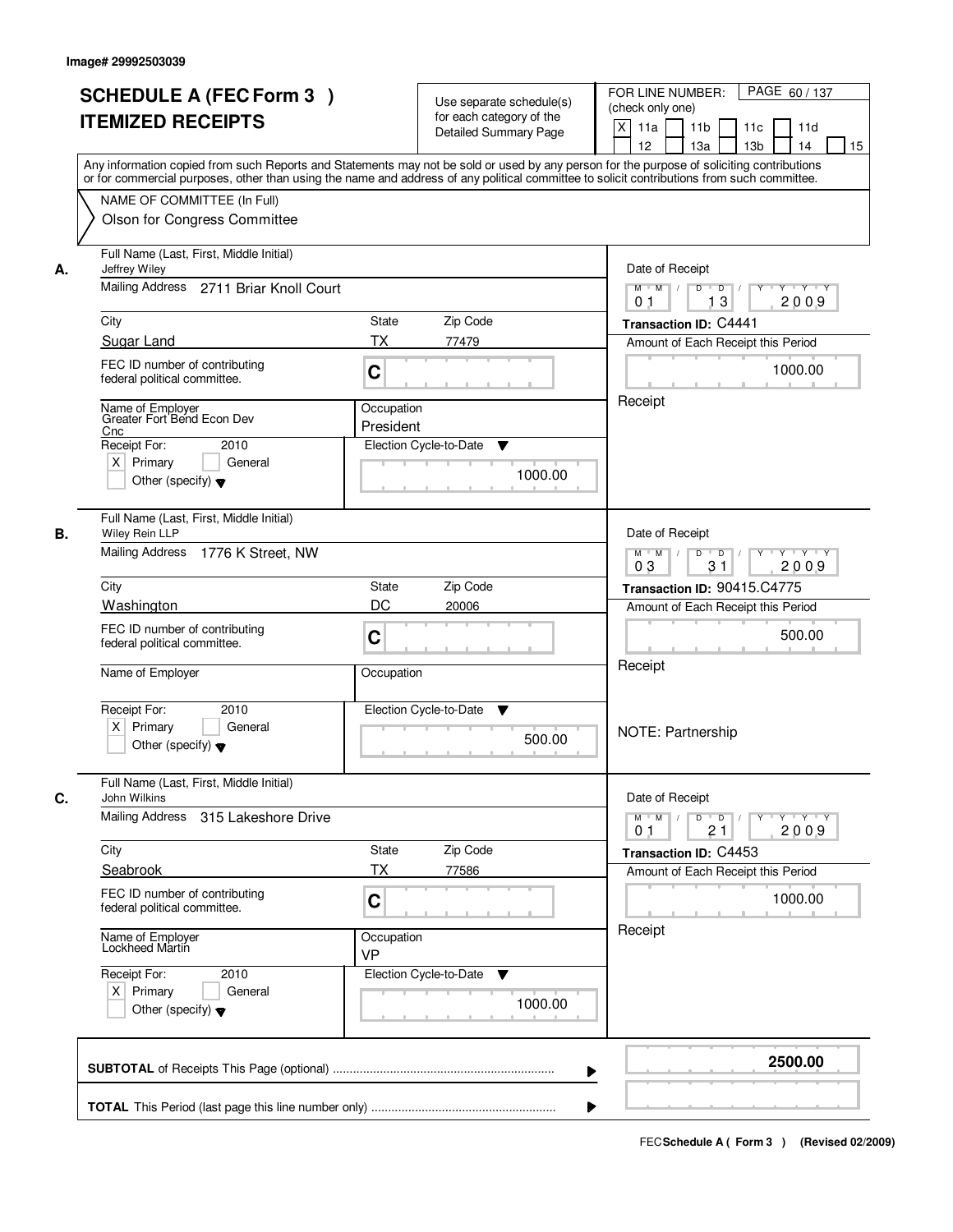|    | <b>SCHEDULE A (FEC Form 3)</b><br><b>ITEMIZED RECEIPTS</b>                                                                                    | Use separate schedule(s)<br>for each category of the<br><b>Detailed Summary Page</b><br>Any information copied from such Reports and Statements may not be sold or used by any person for the purpose of soliciting contributions<br>or for commercial purposes, other than using the name and address of any political committee to solicit contributions from such committee. | PAGE 61/137<br>FOR LINE NUMBER:<br>(check only one)<br>$\mathsf{X}$<br>11a<br>11 <sub>b</sub><br>11c<br>11d<br>12 <sup>2</sup><br>13a<br>13 <sub>b</sub><br>14<br>15                                                                                                                                                                                                                                                                               |
|----|-----------------------------------------------------------------------------------------------------------------------------------------------|---------------------------------------------------------------------------------------------------------------------------------------------------------------------------------------------------------------------------------------------------------------------------------------------------------------------------------------------------------------------------------|----------------------------------------------------------------------------------------------------------------------------------------------------------------------------------------------------------------------------------------------------------------------------------------------------------------------------------------------------------------------------------------------------------------------------------------------------|
|    | NAME OF COMMITTEE (In Full)<br>Olson for Congress Committee                                                                                   |                                                                                                                                                                                                                                                                                                                                                                                 |                                                                                                                                                                                                                                                                                                                                                                                                                                                    |
| А. | Full Name (Last, First, Middle Initial)<br>Alan Winslette<br>Mailing Address<br>7522 Guinevere Drive                                          |                                                                                                                                                                                                                                                                                                                                                                                 | Date of Receipt<br>$Y + Y + Y$<br>$D$ $D$ $1$<br>$Y$ <sup>U</sup><br>$M$ $M$ /<br>0 <sub>2</sub><br>20<br>2009                                                                                                                                                                                                                                                                                                                                     |
|    | City                                                                                                                                          | State<br>Zip Code                                                                                                                                                                                                                                                                                                                                                               | Transaction ID: 90301.C4561                                                                                                                                                                                                                                                                                                                                                                                                                        |
|    | Sugar Land                                                                                                                                    | <b>TX</b><br>77479                                                                                                                                                                                                                                                                                                                                                              | Amount of Each Receipt this Period                                                                                                                                                                                                                                                                                                                                                                                                                 |
|    | FEC ID number of contributing<br>federal political committee.                                                                                 | C                                                                                                                                                                                                                                                                                                                                                                               | 500.00                                                                                                                                                                                                                                                                                                                                                                                                                                             |
|    | Name of Employer<br>Laser Shot, Inc.<br>2010<br>Receipt For:<br>$X$ Primary<br>General<br>Other (specify) $\blacktriangledown$                | Occupation<br>COO<br>Election Cycle-to-Date<br>▼<br>1500.00                                                                                                                                                                                                                                                                                                                     | Receipt                                                                                                                                                                                                                                                                                                                                                                                                                                            |
| В. | Full Name (Last, First, Middle Initial)<br>Daniel Wong<br>Mailing Address 4506 Colony Glen Court                                              |                                                                                                                                                                                                                                                                                                                                                                                 | Date of Receipt<br>$M$ $M$ /<br>D<br>$\overline{\phantom{0}}$<br>Y 'Y 'Y<br>0 <sub>2</sub><br>09<br>2009                                                                                                                                                                                                                                                                                                                                           |
|    | City                                                                                                                                          | Zip Code<br><b>State</b>                                                                                                                                                                                                                                                                                                                                                        | Transaction ID: 90301.C4512                                                                                                                                                                                                                                                                                                                                                                                                                        |
|    | Sugar Land<br>FEC ID number of contributing<br>federal political committee.                                                                   | <b>TX</b><br>77479<br>C                                                                                                                                                                                                                                                                                                                                                         | Amount of Each Receipt this Period<br>1000.00<br>Receipt                                                                                                                                                                                                                                                                                                                                                                                           |
|    | Name of Employer<br>Tolunay-Wong Engineers,<br>Inc.<br>Receipt For:<br>2010<br>$X$ Primary<br>General<br>Other (specify) $\blacktriangledown$ | Occupation<br>Engineer<br>Election Cycle-to-Date<br>v<br>1000.00                                                                                                                                                                                                                                                                                                                |                                                                                                                                                                                                                                                                                                                                                                                                                                                    |
| C. | Full Name (Last, First, Middle Initial)<br>Daniel Wong                                                                                        |                                                                                                                                                                                                                                                                                                                                                                                 | Date of Receipt                                                                                                                                                                                                                                                                                                                                                                                                                                    |
|    | <b>Mailing Address</b><br>4506 Colony Glen Court                                                                                              |                                                                                                                                                                                                                                                                                                                                                                                 | $M$ $M$<br>$\begin{array}{c c c c c c c c} \hline \textbf{0} & \textbf{0} & \textbf{0} & \textbf{0} & \textbf{0} & \textbf{0} & \textbf{0} & \textbf{0} & \textbf{0} & \textbf{0} & \textbf{0} & \textbf{0} & \textbf{0} & \textbf{0} & \textbf{0} & \textbf{0} & \textbf{0} & \textbf{0} & \textbf{0} & \textbf{0} & \textbf{0} & \textbf{0} & \textbf{0} & \textbf{0} & \textbf{0} & \textbf{0} & \textbf{0} & \textbf{0} &$<br>03<br>2009<br>16 |
|    | City                                                                                                                                          | Zip Code<br>State                                                                                                                                                                                                                                                                                                                                                               | Transaction ID: 90414.C4643                                                                                                                                                                                                                                                                                                                                                                                                                        |
|    | Sugar Land<br>FEC ID number of contributing<br>federal political committee.                                                                   | ТX<br>77479<br>C                                                                                                                                                                                                                                                                                                                                                                | Amount of Each Receipt this Period<br>$-1000.00$                                                                                                                                                                                                                                                                                                                                                                                                   |
|    | Name of Employer<br>Tolunay-Wong Engineers,<br>Inc.                                                                                           | Occupation<br>Engineer                                                                                                                                                                                                                                                                                                                                                          | Redesignation FROM Memo                                                                                                                                                                                                                                                                                                                                                                                                                            |
|    | Receipt For:<br>2010<br>$X$ Primary<br>General<br>Other (specify) $\blacktriangledown$                                                        | Election Cycle-to-Date<br>1000.00                                                                                                                                                                                                                                                                                                                                               | [MEMO ITEM]<br>NOTE: Redes TO Primary 20-<br>08                                                                                                                                                                                                                                                                                                                                                                                                    |
|    |                                                                                                                                               |                                                                                                                                                                                                                                                                                                                                                                                 | 1500.00<br>▶                                                                                                                                                                                                                                                                                                                                                                                                                                       |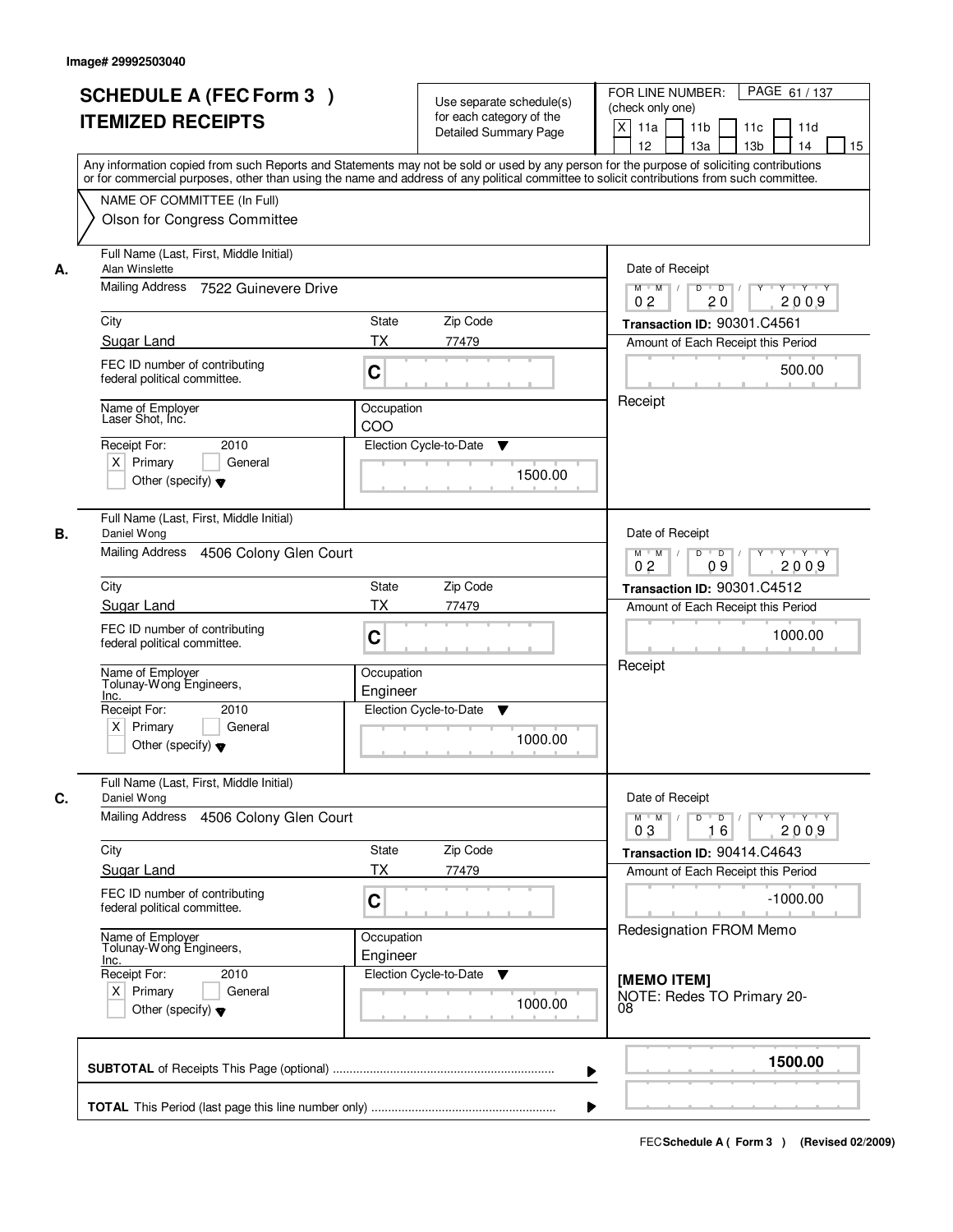|    | <b>SCHEDULE A (FEC Form 3)</b><br><b>ITEMIZED RECEIPTS</b>                                                                                                                                                                                                                                                                                             |                        | Use separate schedule(s)<br>for each category of the<br><b>Detailed Summary Page</b> | PAGE 62 / 137<br>FOR LINE NUMBER:<br>(check only one)<br>X<br>11a<br>11 <sub>b</sub><br>11d<br>11c<br>12<br>13a<br>13 <sub>b</sub><br>14<br>15 |
|----|--------------------------------------------------------------------------------------------------------------------------------------------------------------------------------------------------------------------------------------------------------------------------------------------------------------------------------------------------------|------------------------|--------------------------------------------------------------------------------------|------------------------------------------------------------------------------------------------------------------------------------------------|
|    | Any information copied from such Reports and Statements may not be sold or used by any person for the purpose of soliciting contributions<br>or for commercial purposes, other than using the name and address of any political committee to solicit contributions from such committee.<br>NAME OF COMMITTEE (In Full)<br>Olson for Congress Committee |                        |                                                                                      |                                                                                                                                                |
| А. | Full Name (Last, First, Middle Initial)<br>Daniel Wong<br>Mailing Address<br>4506 Colony Glen Court                                                                                                                                                                                                                                                    |                        |                                                                                      | Date of Receipt<br>$Y - Y - Y$<br>$M$ $M$ /<br>D<br>$\overline{D}$<br>Y<br>2009<br>03<br>16                                                    |
|    | City                                                                                                                                                                                                                                                                                                                                                   | State                  | Zip Code                                                                             | Transaction ID: 90414.C4644                                                                                                                    |
|    | Sugar Land                                                                                                                                                                                                                                                                                                                                             | TX                     | 77479                                                                                | Amount of Each Receipt this Period                                                                                                             |
|    | FEC ID number of contributing<br>federal political committee.                                                                                                                                                                                                                                                                                          | C                      |                                                                                      | 1000.00                                                                                                                                        |
|    | Name of Employer<br>Tolunay-Wong Engineers,<br>Inc.                                                                                                                                                                                                                                                                                                    | Occupation<br>Engineer |                                                                                      | Redesignation TO Memo                                                                                                                          |
|    | Receipt For:<br>2010<br>General<br>Primary<br>X<br>Other (specify) $\blacktriangledown$<br>Primary 2008 Debt                                                                                                                                                                                                                                           |                        | Election Cycle-to-Date<br>▼<br>1000.00                                               | [MEMO ITEM]<br><b>NOTE: Redes FROM Primary</b><br>2010                                                                                         |
| В. | Full Name (Last, First, Middle Initial)<br>Bryan Word<br>Mailing Address 311 Torcido Drive                                                                                                                                                                                                                                                             |                        |                                                                                      | Date of Receipt<br>$M$ $M$ /<br>D<br>$\overline{D}$ /<br>$Y + Y + Y$                                                                           |
|    |                                                                                                                                                                                                                                                                                                                                                        |                        |                                                                                      | 03<br>2009<br>30                                                                                                                               |
|    | City                                                                                                                                                                                                                                                                                                                                                   | State                  | Zip Code                                                                             | Transaction ID: 90414.C4675                                                                                                                    |
|    | San Antonio<br>FEC ID number of contributing<br>federal political committee.                                                                                                                                                                                                                                                                           | <b>TX</b><br>C         | 78209                                                                                | Amount of Each Receipt this Period<br>500.00                                                                                                   |
|    | Name of Employer<br>Dean Word Company                                                                                                                                                                                                                                                                                                                  | Occupation<br>Partner  |                                                                                      | Receipt                                                                                                                                        |
|    | Receipt For:<br>2010<br>Primary<br>$\times$<br>General<br>Other (specify) $\blacktriangledown$                                                                                                                                                                                                                                                         |                        | Election Cycle-to-Date<br>Y<br>500.00                                                |                                                                                                                                                |
| С. | Full Name (Last, First, Middle Initial)<br>Tim Word                                                                                                                                                                                                                                                                                                    |                        |                                                                                      | Date of Receipt                                                                                                                                |
|    | Mailing Address<br>401 Torcido Drive                                                                                                                                                                                                                                                                                                                   |                        |                                                                                      | $M^+$ M<br>$D$ $D$<br>Y Y Y Y<br>0 <sub>3</sub><br>2009<br>20                                                                                  |
|    | City<br>San Antonio                                                                                                                                                                                                                                                                                                                                    | State<br><b>TX</b>     | Zip Code<br>78209                                                                    | Transaction ID: 90325.C4595<br>Amount of Each Receipt this Period                                                                              |
|    | FEC ID number of contributing<br>federal political committee.                                                                                                                                                                                                                                                                                          | C                      |                                                                                      | 1000.00                                                                                                                                        |
|    | Name of Employer<br>Self Employed                                                                                                                                                                                                                                                                                                                      | Occupation             | <b>Highway Contractor</b>                                                            | Receipt                                                                                                                                        |
|    | Receipt For:<br>2010<br>$X$ Primary<br>General<br>Other (specify) $\blacktriangledown$                                                                                                                                                                                                                                                                 |                        | Election Cycle-to-Date<br>v<br>1000.00                                               |                                                                                                                                                |
|    |                                                                                                                                                                                                                                                                                                                                                        |                        |                                                                                      | 1500.00                                                                                                                                        |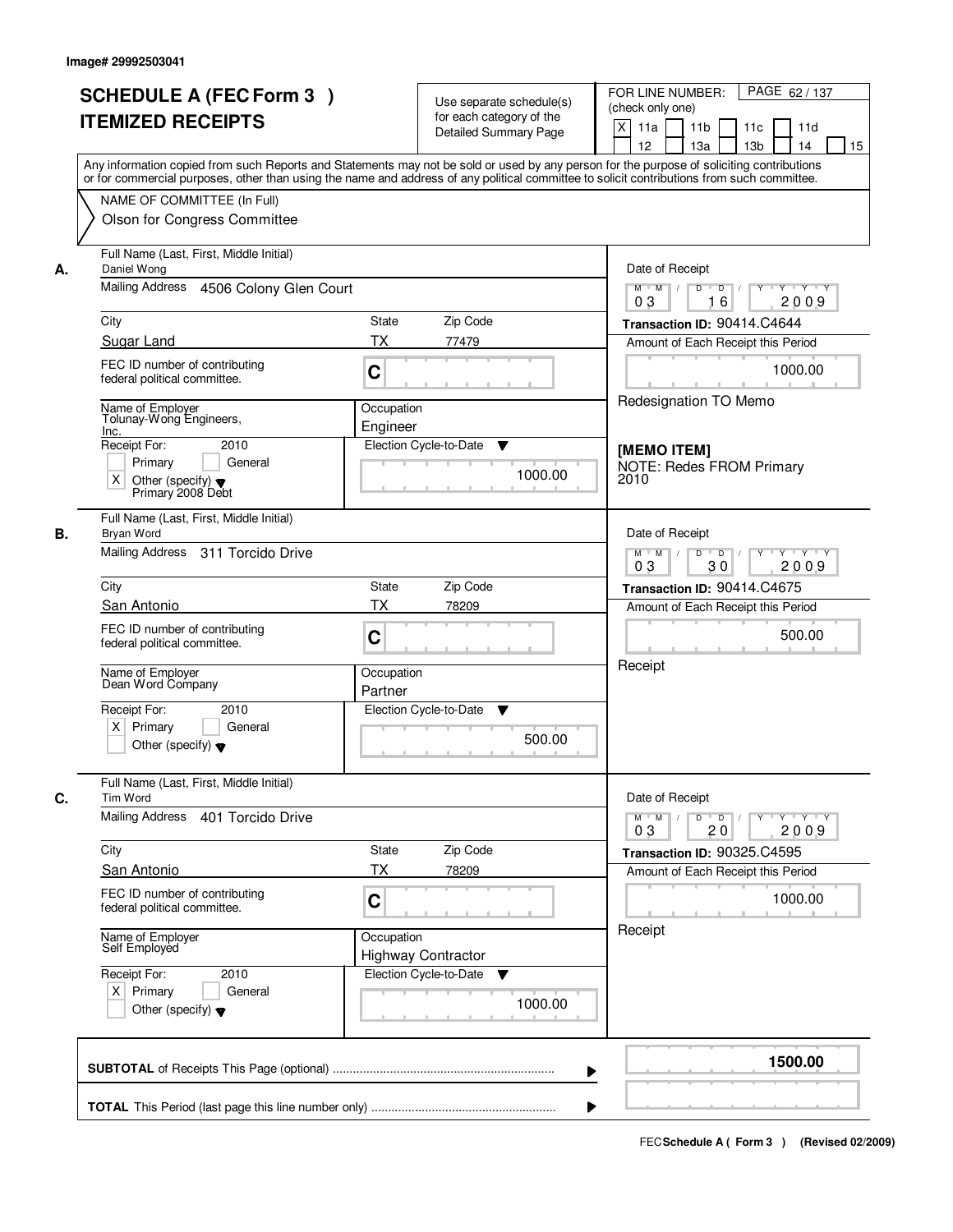|    | <b>SCHEDULE A (FEC Form 3)</b>                                                                 |                         | Use separate schedule(s)               | PAGE 63/137<br>FOR LINE NUMBER:                                                                                                                                                                                                                                                         |
|----|------------------------------------------------------------------------------------------------|-------------------------|----------------------------------------|-----------------------------------------------------------------------------------------------------------------------------------------------------------------------------------------------------------------------------------------------------------------------------------------|
|    | <b>ITEMIZED RECEIPTS</b>                                                                       |                         | for each category of the               | (check only one)                                                                                                                                                                                                                                                                        |
|    |                                                                                                |                         | <b>Detailed Summary Page</b>           | X<br>11a<br>11 <sub>b</sub><br>11d<br>11c<br>12<br>13a<br>13 <sub>b</sub><br>14<br>15                                                                                                                                                                                                   |
|    |                                                                                                |                         |                                        | Any information copied from such Reports and Statements may not be sold or used by any person for the purpose of soliciting contributions<br>or for commercial purposes, other than using the name and address of any political committee to solicit contributions from such committee. |
|    | NAME OF COMMITTEE (In Full)                                                                    |                         |                                        |                                                                                                                                                                                                                                                                                         |
|    | Olson for Congress Committee                                                                   |                         |                                        |                                                                                                                                                                                                                                                                                         |
| А. | Full Name (Last, First, Middle Initial)<br>Samuel Young                                        |                         |                                        | Date of Receipt                                                                                                                                                                                                                                                                         |
|    | <b>Mailing Address</b><br>4611 S Hampton                                                       |                         |                                        | $M$ $M$<br>D<br>$\overline{D}$<br>Y 'Y 'Y<br>27<br>2009<br>0 <sub>1</sub>                                                                                                                                                                                                               |
|    | City                                                                                           | <b>State</b>            | Zip Code                               | Transaction ID: C4457                                                                                                                                                                                                                                                                   |
|    | Sugar Land                                                                                     | <b>TX</b>               | 77479                                  | Amount of Each Receipt this Period                                                                                                                                                                                                                                                      |
|    | FEC ID number of contributing<br>federal political committee.                                  | $\mathbf C$             |                                        | 1000.00                                                                                                                                                                                                                                                                                 |
|    | Name of Employer<br>Liberty Office Products                                                    | Occupation<br>President |                                        | Receipt                                                                                                                                                                                                                                                                                 |
|    | Receipt For:<br>2010<br>$X$ Primary<br>General<br>Other (specify) $\blacktriangledown$         |                         | Election Cycle-to-Date<br>▼<br>1000.00 |                                                                                                                                                                                                                                                                                         |
| В. | Full Name (Last, First, Middle Initial)<br>Rose Zarcaro                                        |                         |                                        | Date of Receipt                                                                                                                                                                                                                                                                         |
|    | 15710 Pinewood Cove Drive<br>Mailing Address                                                   |                         |                                        | $D$ $D$ $/$<br>$Y + Y + Y$<br>$M$ $M$ /<br>$Y$ <sup>U</sup><br>2009<br>0 <sub>1</sub><br>28                                                                                                                                                                                             |
|    | City                                                                                           | <b>State</b>            | Zip Code                               | Transaction ID: 90301.C4478                                                                                                                                                                                                                                                             |
|    | Houston                                                                                        | <b>TX</b>               | 77062                                  | Amount of Each Receipt this Period                                                                                                                                                                                                                                                      |
|    | FEC ID number of contributing<br>federal political committee.                                  | C                       |                                        | 400.00                                                                                                                                                                                                                                                                                  |
|    | Name of Employer<br>Geocontrol                                                                 | Occupation<br>President |                                        | Receipt                                                                                                                                                                                                                                                                                 |
|    | 2010<br>Receipt For:<br>Primary<br>$\times$<br>General<br>Other (specify) $\blacktriangledown$ |                         | Election Cycle-to-Date<br>▼<br>400.00  |                                                                                                                                                                                                                                                                                         |

|  | 1400.00  |
|--|----------|
|  | 98445.00 |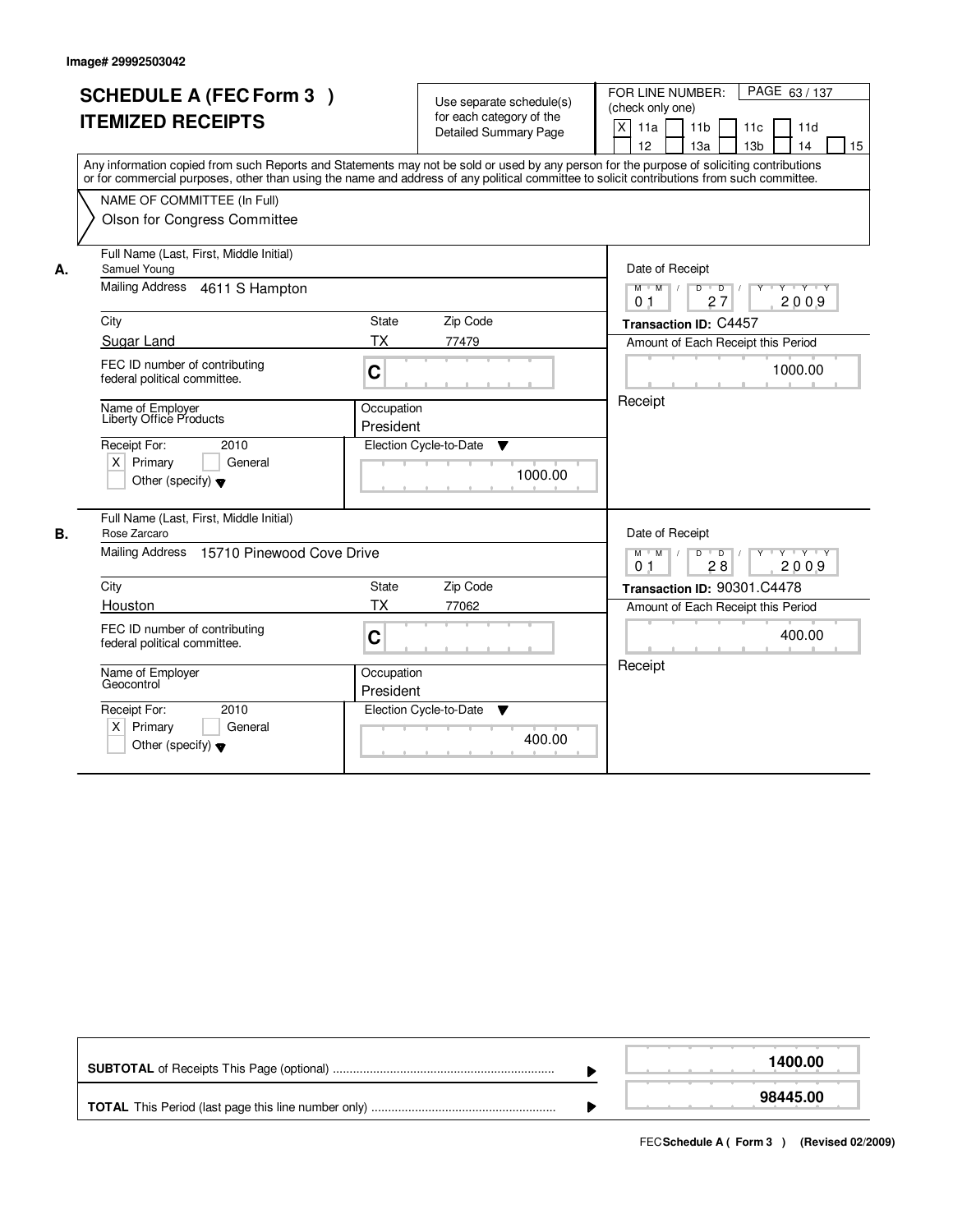|                                            | <b>SCHEDULE A (FEC Form 3)</b><br><b>ITEMIZED RECEIPTS</b>                                                                          |                                                | Use separate schedule(s)<br>for each category of the<br><b>Detailed Summary Page</b><br>Any information copied from such Reports and Statements may not be sold or used by any person for the purpose of soliciting contributions | FOR LINE NUMBER:<br>(check only one)<br>11a<br>12 | PAGE 64 / 137<br>11 <sub>b</sub><br>-XI<br>11c<br>11d<br>13 <sub>b</sub><br>14<br>13a<br>15 |  |
|--------------------------------------------|-------------------------------------------------------------------------------------------------------------------------------------|------------------------------------------------|-----------------------------------------------------------------------------------------------------------------------------------------------------------------------------------------------------------------------------------|---------------------------------------------------|---------------------------------------------------------------------------------------------|--|
|                                            | NAME OF COMMITTEE (In Full)<br>Olson for Congress Committee                                                                         |                                                | or for commercial purposes, other than using the name and address of any political committee to solicit contributions from such committee.                                                                                        |                                                   |                                                                                             |  |
| А.                                         | Full Name (Last, First, Middle Initial)<br>Alliant Techsystems Inc. Emp Citizns Fnd<br>Mailing Address 1300 Wilson Blvd., Suite 400 | Date of Receipt<br>$M$ $M$ /<br>0 <sub>3</sub> | $D$ $D$ $1$<br>Y<br>$Y - Y - Y - Y$<br>2009<br>30                                                                                                                                                                                 |                                                   |                                                                                             |  |
| City                                       |                                                                                                                                     | <b>State</b>                                   | Zip Code                                                                                                                                                                                                                          |                                                   | Transaction ID: 90414.C4680                                                                 |  |
| Arlington                                  |                                                                                                                                     | VA                                             | 22209                                                                                                                                                                                                                             |                                                   | Amount of Each Receipt this Period                                                          |  |
|                                            | FEC ID number of contributing<br>federal political committee.                                                                       | C00250209                                      | Receipt                                                                                                                                                                                                                           | 1000.00                                           |                                                                                             |  |
|                                            | Name of Employer<br>Occupation                                                                                                      |                                                |                                                                                                                                                                                                                                   |                                                   |                                                                                             |  |
| Receipt For:<br>$X$ Primary                | 2010<br>General<br>Other (specify) $\blacktriangledown$                                                                             |                                                | Election Cycle-to-Date<br>▼<br>1000.00                                                                                                                                                                                            |                                                   |                                                                                             |  |
|                                            | Full Name (Last, First, Middle Initial)                                                                                             |                                                |                                                                                                                                                                                                                                   |                                                   |                                                                                             |  |
| <b>ALTRIA PAC</b><br>В.<br>Mailing Address | 101 Constitution Avenue NW Ste 400                                                                                                  |                                                |                                                                                                                                                                                                                                   | Date of Receipt<br>$M$ $M$ /<br>03                | $Y \vdash Y \vdash Y$<br>D<br>$\overline{\phantom{0}}$ D<br>31<br>2009                      |  |
| City                                       |                                                                                                                                     | State                                          | Zip Code                                                                                                                                                                                                                          |                                                   | Transaction ID: 90414.C4704                                                                 |  |
| Washington                                 |                                                                                                                                     | DC                                             | 20001                                                                                                                                                                                                                             | Amount of Each Receipt this Period                |                                                                                             |  |
|                                            | FEC ID number of contributing<br>C<br>federal political committee.                                                                  |                                                | C00089136                                                                                                                                                                                                                         |                                                   | 1000.00                                                                                     |  |
| Name of Employer                           |                                                                                                                                     | Occupation                                     |                                                                                                                                                                                                                                   | Receipt                                           |                                                                                             |  |
| Receipt For:<br>$X$ Primary                | 2010<br>General<br>Other (specify) $\blacktriangledown$                                                                             |                                                | Election Cycle-to-Date<br>Y<br>1000.00                                                                                                                                                                                            |                                                   |                                                                                             |  |
| C.<br>American Dental PAC                  | Full Name (Last, First, Middle Initial)                                                                                             |                                                |                                                                                                                                                                                                                                   | Date of Receipt                                   |                                                                                             |  |
|                                            | <b>Mailing Address</b><br>1111 14th Street NW, Suite 1100                                                                           |                                                |                                                                                                                                                                                                                                   |                                                   | $D$ $D$ $l$<br>$Y^+$<br>$Y + Y + Y$<br>2009<br>12                                           |  |
| City                                       |                                                                                                                                     | State                                          | Zip Code                                                                                                                                                                                                                          | Transaction ID: C4447                             |                                                                                             |  |
| Washington                                 |                                                                                                                                     | DC                                             | 20005                                                                                                                                                                                                                             |                                                   | Amount of Each Receipt this Period                                                          |  |
|                                            | FEC ID number of contributing<br>federal political committee.                                                                       | C                                              | C00000729                                                                                                                                                                                                                         |                                                   | 2500.00                                                                                     |  |
| Name of Employer                           |                                                                                                                                     | Occupation                                     |                                                                                                                                                                                                                                   | Receipt                                           |                                                                                             |  |
| Receipt For:<br>Primary<br>Χ               | 2010<br>General<br>Other (specify) $\blacktriangledown$<br>General 2008 Debt                                                        |                                                | Election Cycle-to-Date ▼<br>2500.00                                                                                                                                                                                               |                                                   |                                                                                             |  |
|                                            |                                                                                                                                     |                                                |                                                                                                                                                                                                                                   |                                                   | 4500.00                                                                                     |  |
|                                            |                                                                                                                                     |                                                |                                                                                                                                                                                                                                   |                                                   |                                                                                             |  |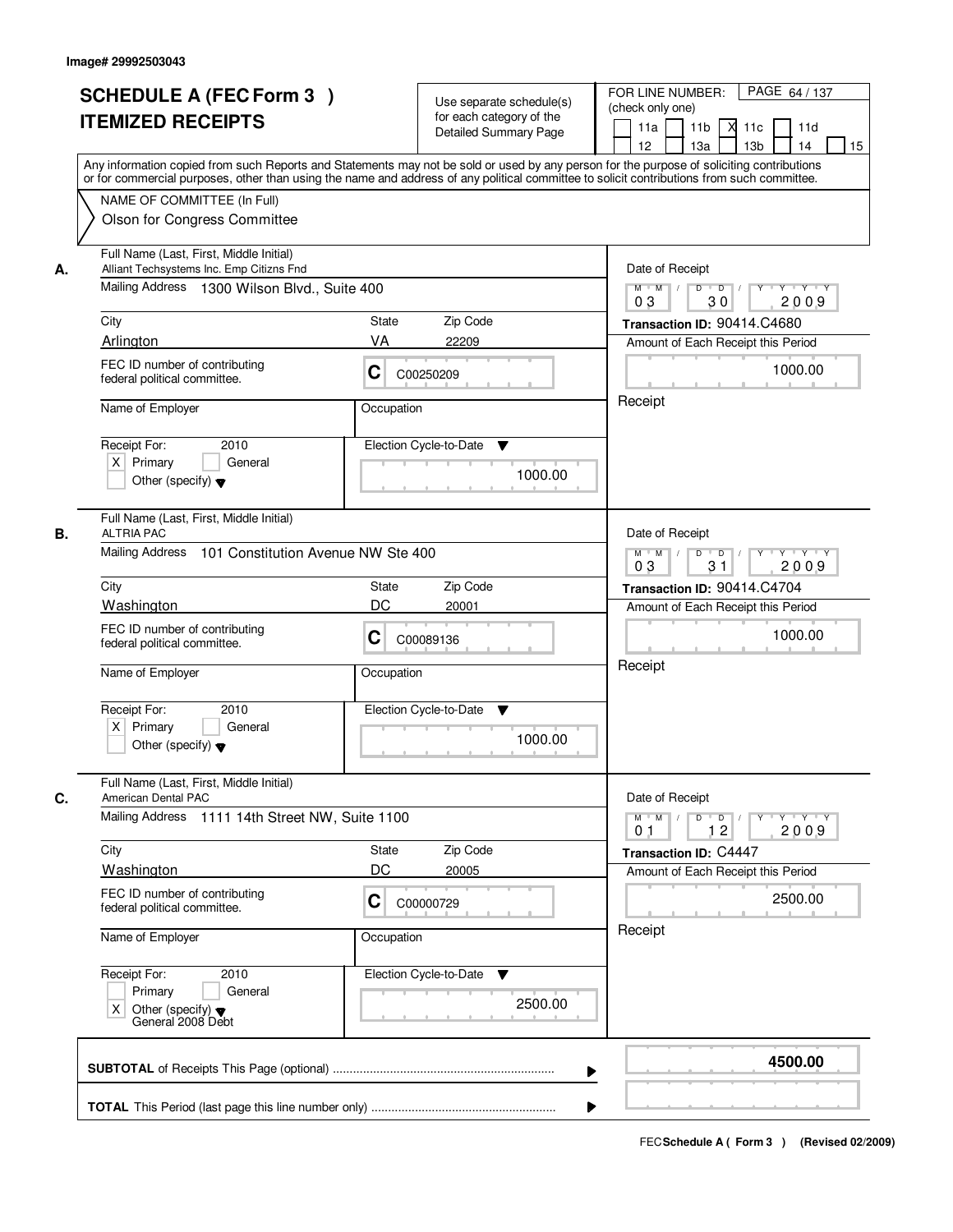| <b>SCHEDULE A (FEC Form 3)</b><br><b>ITEMIZED RECEIPTS</b>                                                  | Use separate schedule(s)<br>for each category of the<br><b>Detailed Summary Page</b><br>Any information copied from such Reports and Statements may not be sold or used by any person for the purpose of soliciting contributions<br>or for commercial purposes, other than using the name and address of any political committee to solicit contributions from such committee. | PAGE 65/137<br>FOR LINE NUMBER:<br>(check only one)<br>11 <sub>b</sub><br>11a<br>11c<br>11d<br>м<br>13 <sub>b</sub><br>14<br>12 <sup>2</sup><br>13a<br>15 |
|-------------------------------------------------------------------------------------------------------------|---------------------------------------------------------------------------------------------------------------------------------------------------------------------------------------------------------------------------------------------------------------------------------------------------------------------------------------------------------------------------------|-----------------------------------------------------------------------------------------------------------------------------------------------------------|
| NAME OF COMMITTEE (In Full)<br>Olson for Congress Committee                                                 |                                                                                                                                                                                                                                                                                                                                                                                 |                                                                                                                                                           |
| Full Name (Last, First, Middle Initial)<br>Andy Meyers Campaign<br>А.<br>Mailing Address 423 Longview Drive |                                                                                                                                                                                                                                                                                                                                                                                 | Date of Receipt<br>$Y + Y + Y$<br>$D$ $D$ $1$<br>Y<br>$M$ $M$ /<br>0 <sub>2</sub><br>02<br>2009                                                           |
| City                                                                                                        | State<br>Zip Code                                                                                                                                                                                                                                                                                                                                                               | Transaction ID: 90301.C4483                                                                                                                               |
| Sugar Land                                                                                                  | <b>TX</b><br>77478-3737                                                                                                                                                                                                                                                                                                                                                         | Amount of Each Receipt this Period                                                                                                                        |
| FEC ID number of contributing<br>federal political committee.                                               | C                                                                                                                                                                                                                                                                                                                                                                               | 500.00                                                                                                                                                    |
| Name of Employer<br>Fort Bend County<br>2010<br>Receipt For:                                                | Occupation<br>Commissioner Pct 3<br>Election Cycle-to-Date<br>v                                                                                                                                                                                                                                                                                                                 | Receipt                                                                                                                                                   |
| $X$ Primary<br>General<br>Other (specify) $\blacktriangledown$                                              | 800.00                                                                                                                                                                                                                                                                                                                                                                          | NOTE: County campaign                                                                                                                                     |
| Full Name (Last, First, Middle Initial)<br>В.<br>AT&T Inc. Federal PAC                                      |                                                                                                                                                                                                                                                                                                                                                                                 | Date of Receipt                                                                                                                                           |
| Mailing Address 208 S Akard Street, Suite 3521                                                              |                                                                                                                                                                                                                                                                                                                                                                                 | $M$ $M$ /<br>D<br>$\overline{D}$<br>Y 'Y 'Y<br>03<br>05<br>2009                                                                                           |
| City                                                                                                        | Zip Code<br><b>State</b>                                                                                                                                                                                                                                                                                                                                                        | Transaction ID: 90325.C4582                                                                                                                               |
| Dallas                                                                                                      | ТX<br>75202                                                                                                                                                                                                                                                                                                                                                                     | Amount of Each Receipt this Period                                                                                                                        |
| FEC ID number of contributing<br>federal political committee.                                               | C<br>C00109017                                                                                                                                                                                                                                                                                                                                                                  | 1000.00                                                                                                                                                   |
| Name of Employer                                                                                            | Occupation                                                                                                                                                                                                                                                                                                                                                                      | Receipt                                                                                                                                                   |
| Receipt For:<br>2010<br>$X$ Primary<br>General<br>Other (specify) $\blacktriangledown$                      | Election Cycle-to-Date<br>▼<br>1000.00                                                                                                                                                                                                                                                                                                                                          |                                                                                                                                                           |
| Full Name (Last, First, Middle Initial)<br>C.<br>AT&T Inc. Federal PAC                                      |                                                                                                                                                                                                                                                                                                                                                                                 | Date of Receipt                                                                                                                                           |
| Mailing Address 208 S Akard Street, Suite 3521                                                              |                                                                                                                                                                                                                                                                                                                                                                                 | $D$ $D$ $I$<br>$M$ $M$<br>03<br>2009<br>10                                                                                                                |
| City                                                                                                        | Zip Code<br>State                                                                                                                                                                                                                                                                                                                                                               | Transaction ID: 90325.C4591                                                                                                                               |
| Dallas                                                                                                      | ТX<br>75202                                                                                                                                                                                                                                                                                                                                                                     | Amount of Each Receipt this Period                                                                                                                        |
| FEC ID number of contributing<br>federal political committee.                                               | C<br>C00109017                                                                                                                                                                                                                                                                                                                                                                  | 5000.00                                                                                                                                                   |
| Name of Employer                                                                                            | Occupation                                                                                                                                                                                                                                                                                                                                                                      | Receipt                                                                                                                                                   |
| Receipt For:<br>2010<br>Primary<br>General<br>Other (specify) ♥<br>General 2008 Debt<br>X                   | Election Cycle-to-Date ▼<br>6000.00                                                                                                                                                                                                                                                                                                                                             |                                                                                                                                                           |
|                                                                                                             | ▶                                                                                                                                                                                                                                                                                                                                                                               | 6500.00                                                                                                                                                   |
|                                                                                                             |                                                                                                                                                                                                                                                                                                                                                                                 |                                                                                                                                                           |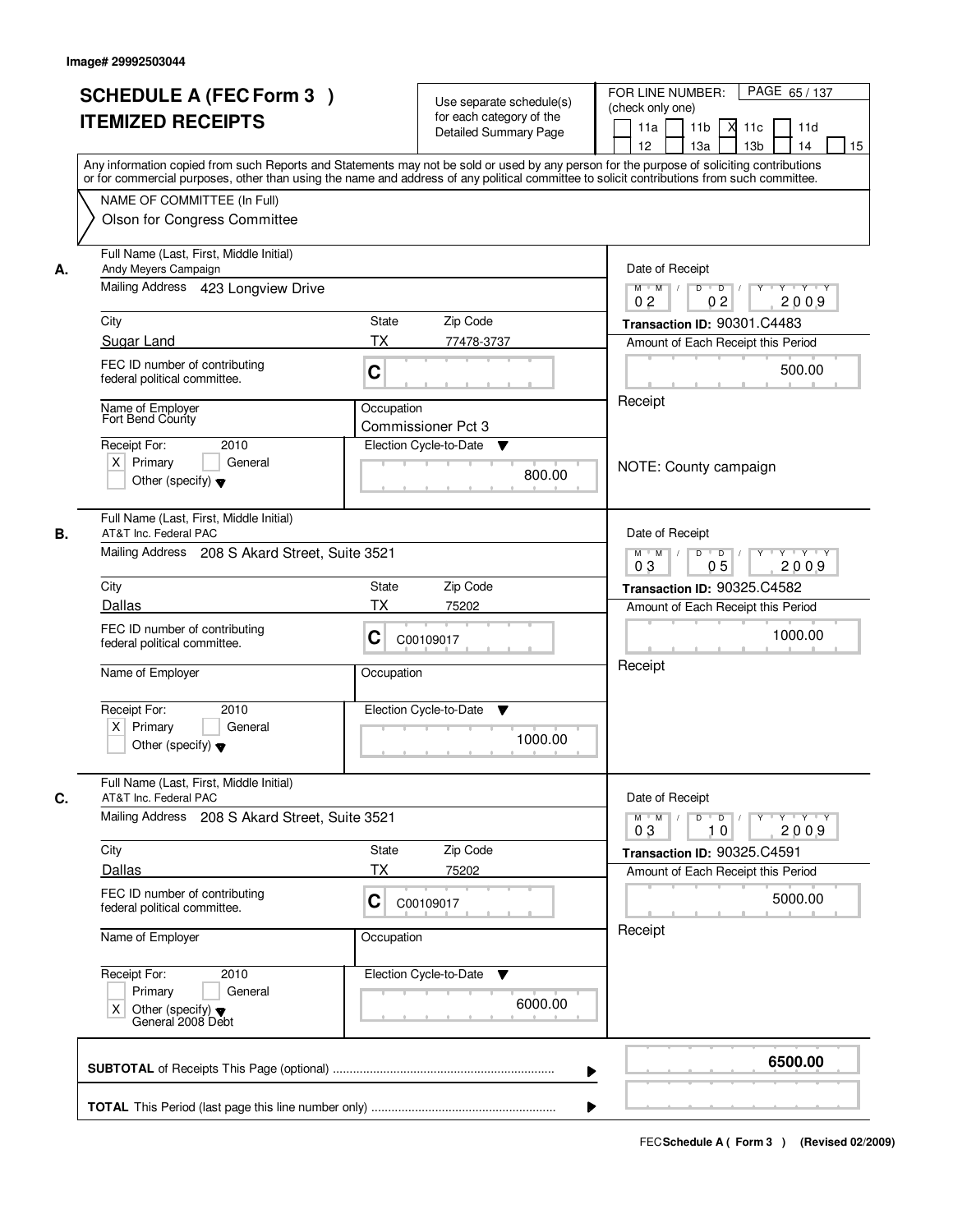|    | <b>SCHEDULE A (FEC Form 3)</b><br><b>ITEMIZED RECEIPTS</b><br>Any information copied from such Reports and Statements may not be sold or used by any person for the purpose of soliciting contributions   |                                                | Use separate schedule(s)<br>for each category of the<br><b>Detailed Summary Page</b> | PAGE 66 / 137<br>FOR LINE NUMBER:<br>(check only one)<br>11 <sub>b</sub><br>11a<br><b>X</b><br>11c<br>11d<br>13 <sub>b</sub><br>14<br>12<br>13a<br>15 |  |  |
|----|-----------------------------------------------------------------------------------------------------------------------------------------------------------------------------------------------------------|------------------------------------------------|--------------------------------------------------------------------------------------|-------------------------------------------------------------------------------------------------------------------------------------------------------|--|--|
|    | or for commercial purposes, other than using the name and address of any political committee to solicit contributions from such committee.<br>NAME OF COMMITTEE (In Full)<br>Olson for Congress Committee |                                                |                                                                                      |                                                                                                                                                       |  |  |
| А. | Full Name (Last, First, Middle Initial)<br>AT&T Inc. Federal PAC                                                                                                                                          |                                                |                                                                                      | Date of Receipt<br>$D$ $D$<br>$Y$ <sup>U</sup><br>$Y - Y - Y - Y$                                                                                     |  |  |
|    |                                                                                                                                                                                                           | Mailing Address 208 S Akard Street, Suite 3521 |                                                                                      |                                                                                                                                                       |  |  |
|    | City                                                                                                                                                                                                      | <b>State</b>                                   | Zip Code                                                                             | Transaction ID: 90414.C4747                                                                                                                           |  |  |
|    | Dallas                                                                                                                                                                                                    | <b>TX</b>                                      | 75202                                                                                | Amount of Each Receipt this Period                                                                                                                    |  |  |
|    | FEC ID number of contributing<br>federal political committee.                                                                                                                                             | C                                              | C00109017                                                                            | 1000.00                                                                                                                                               |  |  |
|    | Name of Employer                                                                                                                                                                                          | Occupation                                     |                                                                                      | Receipt                                                                                                                                               |  |  |
|    | 2010<br>Receipt For:<br>$X$ Primary<br>General<br>Other (specify) $\blacktriangledown$                                                                                                                    |                                                | Election Cycle-to-Date<br>▼<br>7000.00                                               |                                                                                                                                                       |  |  |
|    | Full Name (Last, First, Middle Initial)                                                                                                                                                                   |                                                |                                                                                      |                                                                                                                                                       |  |  |
| В. | <b>BAE Systems USA PAC</b><br>Mailing Address 1300 N 17th Street                                                                                                                                          |                                                |                                                                                      | Date of Receipt<br>$Y \vdash Y \vdash Y$<br>$M$ $M$ /<br>D<br>$\overline{D}$ /<br>Y<br>0 <sub>2</sub><br>26<br>2009                                   |  |  |
|    | City                                                                                                                                                                                                      | State                                          | Zip Code                                                                             | Transaction ID: 90301.C4554                                                                                                                           |  |  |
|    | Arlington                                                                                                                                                                                                 | VA                                             | 22209                                                                                | Amount of Each Receipt this Period                                                                                                                    |  |  |
|    | FEC ID number of contributing<br>federal political committee.                                                                                                                                             | C                                              | C00281212                                                                            | 2000.00                                                                                                                                               |  |  |
|    | Name of Employer                                                                                                                                                                                          | Occupation                                     |                                                                                      | Receipt                                                                                                                                               |  |  |
|    | Receipt For:<br>2010<br>$X$ Primary<br>General<br>Other (specify) $\blacktriangledown$                                                                                                                    |                                                | Election Cycle-to-Date<br>v<br>2000.00                                               |                                                                                                                                                       |  |  |
| C. | Full Name (Last, First, Middle Initial)<br><b>BAE Systems USA PAC</b><br>Mailing Address 1300 N 17th Street                                                                                               |                                                |                                                                                      | Date of Receipt<br>$M$ $M$<br>$D$ $D$ $l$<br><u> Y FY FY FY </u><br>2009<br>03<br>20                                                                  |  |  |
|    | City                                                                                                                                                                                                      | State                                          | Zip Code                                                                             | Transaction ID: 90414.C4630                                                                                                                           |  |  |
|    | Arlington                                                                                                                                                                                                 | VA                                             | 22209                                                                                | Amount of Each Receipt this Period                                                                                                                    |  |  |
|    | FEC ID number of contributing<br>federal political committee.                                                                                                                                             | C                                              | C00281212                                                                            | $-2000.00$<br>Redesignation FROM Memo                                                                                                                 |  |  |
|    | Name of Employer                                                                                                                                                                                          | Occupation                                     |                                                                                      |                                                                                                                                                       |  |  |
|    | Receipt For:<br>2010<br>$X$ Primary<br>General<br>Other (specify) $\blacktriangledown$                                                                                                                    |                                                | Election Cycle-to-Date ▼<br>2000.00                                                  | [MEMO ITEM]<br>NOTE: Redes TO Primary 20-<br>08                                                                                                       |  |  |
|    |                                                                                                                                                                                                           |                                                |                                                                                      | 3000.00<br>▶                                                                                                                                          |  |  |
|    |                                                                                                                                                                                                           |                                                |                                                                                      |                                                                                                                                                       |  |  |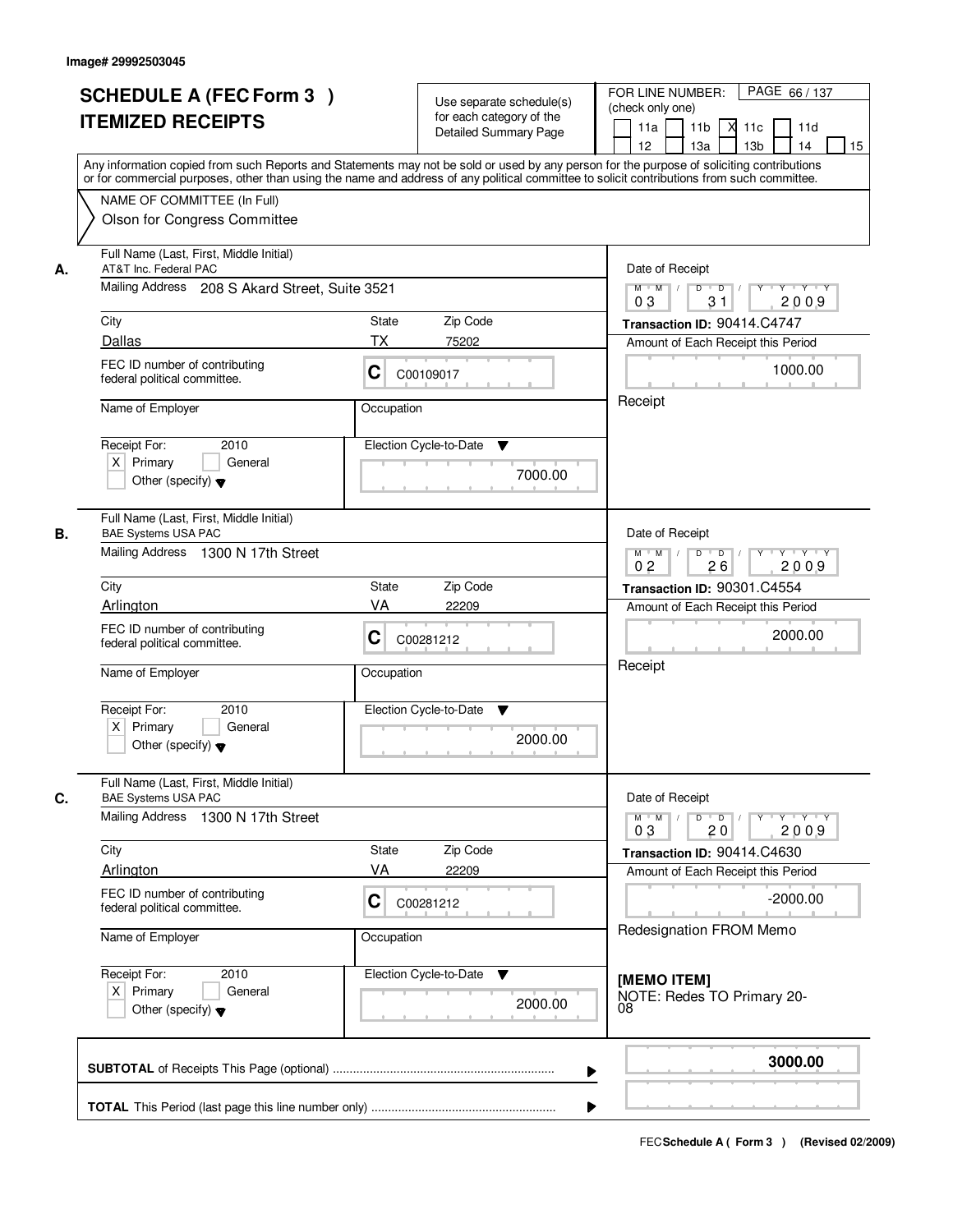|    |                                                                                                                                                                                                                                                                                         |              |                                                   | PAGE 67/137<br>FOR LINE NUMBER:                                                        |  |  |
|----|-----------------------------------------------------------------------------------------------------------------------------------------------------------------------------------------------------------------------------------------------------------------------------------------|--------------|---------------------------------------------------|----------------------------------------------------------------------------------------|--|--|
|    | <b>SCHEDULE A (FEC Form 3)</b>                                                                                                                                                                                                                                                          |              | Use separate schedule(s)                          | (check only one)                                                                       |  |  |
|    | <b>ITEMIZED RECEIPTS</b>                                                                                                                                                                                                                                                                |              | for each category of the<br>Detailed Summary Page | 11a<br>11 <sub>b</sub><br>×<br>11c<br>11d                                              |  |  |
|    |                                                                                                                                                                                                                                                                                         |              |                                                   | 12<br>13a<br>13 <sub>b</sub><br>14<br>15                                               |  |  |
|    | Any information copied from such Reports and Statements may not be sold or used by any person for the purpose of soliciting contributions<br>or for commercial purposes, other than using the name and address of any political committee to solicit contributions from such committee. |              |                                                   |                                                                                        |  |  |
|    | NAME OF COMMITTEE (In Full)                                                                                                                                                                                                                                                             |              |                                                   |                                                                                        |  |  |
|    | Olson for Congress Committee                                                                                                                                                                                                                                                            |              |                                                   |                                                                                        |  |  |
| А. | Full Name (Last, First, Middle Initial)<br><b>BAE Systems USA PAC</b>                                                                                                                                                                                                                   |              |                                                   | Date of Receipt                                                                        |  |  |
|    | Mailing Address 1300 N 17th Street                                                                                                                                                                                                                                                      |              |                                                   | $Y + Y + Y$<br>$M$ $M$ /<br>D<br>$\overline{D}$<br>Y<br>2009<br>20<br>03               |  |  |
|    | City                                                                                                                                                                                                                                                                                    | <b>State</b> | Zip Code                                          | Transaction ID: 90414.C4631                                                            |  |  |
|    | Arlington                                                                                                                                                                                                                                                                               | VA           | 22209                                             | Amount of Each Receipt this Period                                                     |  |  |
|    | FEC ID number of contributing<br>federal political committee.                                                                                                                                                                                                                           | C            | C00281212                                         | 2000.00                                                                                |  |  |
|    | Name of Employer                                                                                                                                                                                                                                                                        | Occupation   |                                                   | Redesignation TO Memo                                                                  |  |  |
|    | Receipt For:<br>2010                                                                                                                                                                                                                                                                    |              | Election Cycle-to-Date<br>▼                       | [MEMO ITEM]                                                                            |  |  |
|    | Primary<br>General                                                                                                                                                                                                                                                                      |              | 2000.00                                           | <b>NOTE: Redes FROM Primary</b>                                                        |  |  |
|    | $\times$<br>Other (specify) $\blacktriangledown$<br>Primary 2008 Debt                                                                                                                                                                                                                   |              |                                                   | 2010                                                                                   |  |  |
| В. | Full Name (Last, First, Middle Initial)<br><b>BNSF RAILPAC</b>                                                                                                                                                                                                                          |              |                                                   | Date of Receipt                                                                        |  |  |
|    | Mailing Address<br>PO Box 961039                                                                                                                                                                                                                                                        |              |                                                   | $M$ $M$ /<br>$D$ $D$ $1$<br>Y<br>$Y \vdash Y \vdash Y$<br>19<br>2009<br>0 <sub>1</sub> |  |  |
|    | City                                                                                                                                                                                                                                                                                    | <b>State</b> | Zip Code                                          | Transaction ID: C4443                                                                  |  |  |
|    | Fort Worth                                                                                                                                                                                                                                                                              | ТX           | 76161-0039                                        | Amount of Each Receipt this Period                                                     |  |  |
|    | FEC ID number of contributing<br>federal political committee.                                                                                                                                                                                                                           | C            | C00235739                                         | 2500.00                                                                                |  |  |
|    | Name of Employer                                                                                                                                                                                                                                                                        | Occupation   |                                                   | Receipt                                                                                |  |  |
|    | Receipt For:<br>2010                                                                                                                                                                                                                                                                    |              | Election Cycle-to-Date<br>v                       |                                                                                        |  |  |
|    | Primary<br>General<br>X<br>Other (specify) $\blacktriangledown$<br>General 2008 Debt                                                                                                                                                                                                    |              | 2500.00                                           |                                                                                        |  |  |
| C. | Full Name (Last, First, Middle Initial)<br><b>BNSF RAILPAC</b>                                                                                                                                                                                                                          |              |                                                   | Date of Receipt                                                                        |  |  |
|    | Mailing Address<br>PO Box 961039                                                                                                                                                                                                                                                        |              |                                                   | $M$ $M$<br>$D$ $D$<br>γ≕ γ ⊤γ<br>2009<br>03<br>17                                      |  |  |
|    | City                                                                                                                                                                                                                                                                                    | State        | Zip Code                                          | Transaction ID: 90325.C4601                                                            |  |  |
|    | Fort Worth                                                                                                                                                                                                                                                                              | <b>TX</b>    | 76161-0039                                        | Amount of Each Receipt this Period                                                     |  |  |
|    | FEC ID number of contributing<br>federal political committee.                                                                                                                                                                                                                           | C            | C00235739                                         | 5000.00                                                                                |  |  |
|    | Name of Employer                                                                                                                                                                                                                                                                        | Occupation   |                                                   | Receipt                                                                                |  |  |
|    | Receipt For:<br>2010                                                                                                                                                                                                                                                                    |              | Election Cycle-to-Date<br>v                       |                                                                                        |  |  |
|    | $X$ Primary<br>General                                                                                                                                                                                                                                                                  |              | 7500.00                                           |                                                                                        |  |  |
|    | Other (specify) $\blacktriangledown$                                                                                                                                                                                                                                                    |              |                                                   |                                                                                        |  |  |
|    |                                                                                                                                                                                                                                                                                         |              |                                                   | 7500.00                                                                                |  |  |
|    |                                                                                                                                                                                                                                                                                         |              |                                                   |                                                                                        |  |  |
|    |                                                                                                                                                                                                                                                                                         |              |                                                   |                                                                                        |  |  |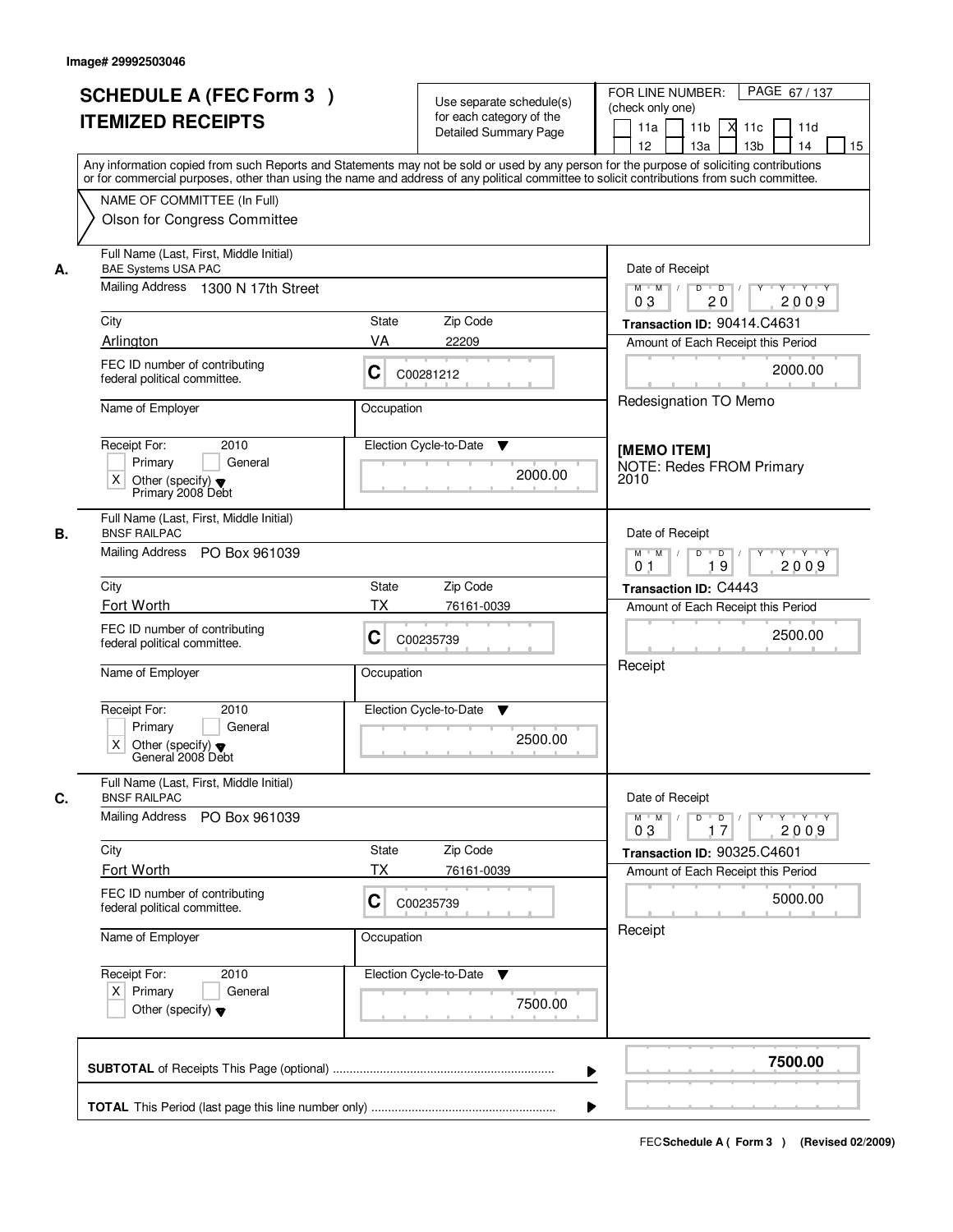|    | <b>SCHEDULE A (FEC Form 3)</b><br><b>ITEMIZED RECEIPTS</b><br>Any information copied from such Reports and Statements may not be sold or used by any person for the purpose of soliciting contributions<br>or for commercial purposes, other than using the name and address of any political committee to solicit contributions from such committee. |            | Use separate schedule(s)<br>for each category of the<br><b>Detailed Summary Page</b> | PAGE 68 / 137<br>FOR LINE NUMBER:<br>(check only one)<br>11 <sub>b</sub><br>11a<br><b>X</b><br>11c<br>11d<br>13 <sub>b</sub><br>12<br>13a<br>14<br>15 |
|----|-------------------------------------------------------------------------------------------------------------------------------------------------------------------------------------------------------------------------------------------------------------------------------------------------------------------------------------------------------|------------|--------------------------------------------------------------------------------------|-------------------------------------------------------------------------------------------------------------------------------------------------------|
|    | NAME OF COMMITTEE (In Full)<br>Olson for Congress Committee                                                                                                                                                                                                                                                                                           |            |                                                                                      |                                                                                                                                                       |
| А. | Full Name (Last, First, Middle Initial)<br>Brinker International, Inc. PAC<br>Mailing Address 6820 LBJ Freeway                                                                                                                                                                                                                                        |            |                                                                                      | Date of Receipt<br>$M$ $M$<br>$D$ $D$ $/$<br>$\overline{Y}$<br>Y Y Y Y<br>0 <sub>3</sub><br>05<br>2009                                                |
|    | City                                                                                                                                                                                                                                                                                                                                                  | State      | Zip Code                                                                             | Transaction ID: 90325.C4584                                                                                                                           |
|    | Dallas                                                                                                                                                                                                                                                                                                                                                | ТX         | 75240-6515                                                                           | Amount of Each Receipt this Period                                                                                                                    |
|    | FEC ID number of contributing<br>federal political committee.                                                                                                                                                                                                                                                                                         | C          | C00241851                                                                            | 1000.00                                                                                                                                               |
|    | Name of Employer                                                                                                                                                                                                                                                                                                                                      | Occupation |                                                                                      | Receipt                                                                                                                                               |
|    | 2010<br>Receipt For:<br>X General<br>Primary<br>Other (specify) $\blacktriangledown$                                                                                                                                                                                                                                                                  |            | Election Cycle-to-Date<br>▼<br>3000.00                                               |                                                                                                                                                       |
| В. | Full Name (Last, First, Middle Initial)<br>Calpine Corporation PAC<br>Mailing Address 50 W San Fernando Street                                                                                                                                                                                                                                        |            |                                                                                      | Date of Receipt<br>$Y \vdash Y \vdash Y$<br>$M$ M<br>D<br>Y                                                                                           |
|    |                                                                                                                                                                                                                                                                                                                                                       |            |                                                                                      | $\overline{D}$<br>25<br>2009<br>0 <sub>2</sub>                                                                                                        |
|    | City                                                                                                                                                                                                                                                                                                                                                  | State      | Zip Code                                                                             | Transaction ID: 90301.C4553                                                                                                                           |
|    | San Jose                                                                                                                                                                                                                                                                                                                                              | CA         | 95113                                                                                | Amount of Each Receipt this Period                                                                                                                    |
|    | FEC ID number of contributing<br>federal political committee.                                                                                                                                                                                                                                                                                         | С          | C00362640                                                                            | 1000.00<br>Receipt                                                                                                                                    |
|    | Name of Employer                                                                                                                                                                                                                                                                                                                                      | Occupation |                                                                                      |                                                                                                                                                       |
|    | Receipt For:<br>2010<br>Primary<br>General<br>Χ<br>Other (specify) $\blacktriangledown$<br>General 2008 Debt                                                                                                                                                                                                                                          |            | Election Cycle-to-Date<br>v<br>1000.00                                               |                                                                                                                                                       |
| C. | Full Name (Last, First, Middle Initial)<br>Cash America International Inc. PAC<br>Mailing Address 1600 W 7th Street                                                                                                                                                                                                                                   |            |                                                                                      | Date of Receipt<br>$M$ $M$ /<br>$D$ $D$ $/$<br>$Y + Y + Y$<br>$Y$ <sup><math>V</math></sup><br>0 <sub>2</sub><br>23<br>2009                           |
|    | City                                                                                                                                                                                                                                                                                                                                                  | State      | Zip Code                                                                             | Transaction ID: 90325.C4574                                                                                                                           |
|    | Fort Worth                                                                                                                                                                                                                                                                                                                                            | ТX         | 76102                                                                                | Amount of Each Receipt this Period                                                                                                                    |
|    | FEC ID number of contributing<br>federal political committee.                                                                                                                                                                                                                                                                                         | C          | C00275529                                                                            | 1000.00                                                                                                                                               |
|    | Name of Employer                                                                                                                                                                                                                                                                                                                                      | Occupation |                                                                                      | Receipt                                                                                                                                               |
|    | Receipt For:<br>2010<br>$X$ Primary<br>General<br>Other (specify) $\blacktriangledown$                                                                                                                                                                                                                                                                |            | Election Cycle-to-Date<br>v<br>1000.00                                               |                                                                                                                                                       |
|    |                                                                                                                                                                                                                                                                                                                                                       |            | ▶                                                                                    | 3000.00                                                                                                                                               |
|    |                                                                                                                                                                                                                                                                                                                                                       |            |                                                                                      |                                                                                                                                                       |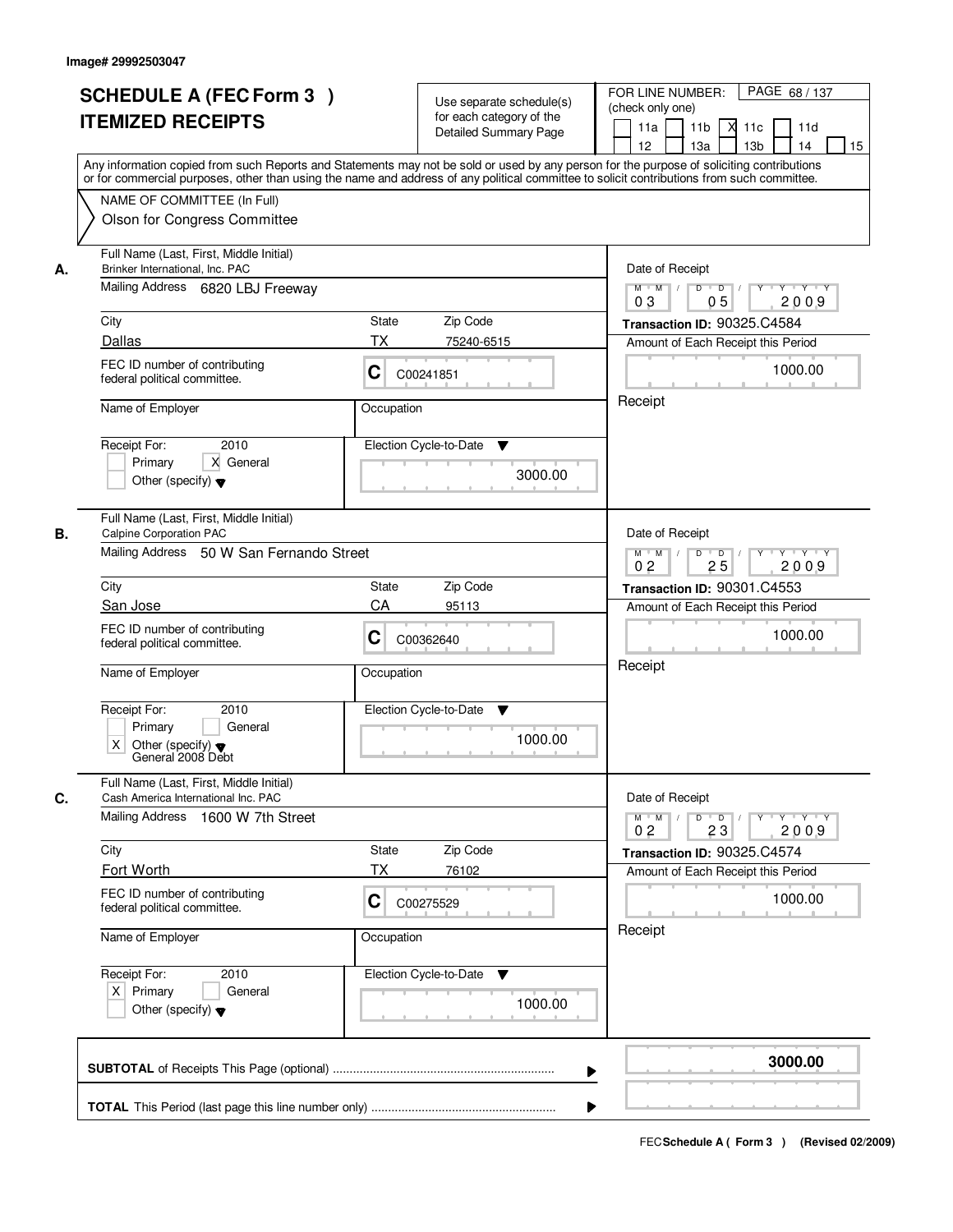| <b>SCHEDULE A (FEC Form 3)</b><br><b>ITEMIZED RECEIPTS</b>                                                 |                                                                  | Use separate schedule(s)<br>for each category of the<br><b>Detailed Summary Page</b> | PAGE 69 / 137<br>FOR LINE NUMBER:<br>(check only one)<br>11 <sub>b</sub><br>11a<br><b>X</b><br>11c<br>11d<br>13 <sub>b</sub><br>14<br>12<br>13a<br>15<br>Any information copied from such Reports and Statements may not be sold or used by any person for the purpose of soliciting contributions |
|------------------------------------------------------------------------------------------------------------|------------------------------------------------------------------|--------------------------------------------------------------------------------------|----------------------------------------------------------------------------------------------------------------------------------------------------------------------------------------------------------------------------------------------------------------------------------------------------|
| NAME OF COMMITTEE (In Full)<br>Olson for Congress Committee                                                |                                                                  |                                                                                      | or for commercial purposes, other than using the name and address of any political committee to solicit contributions from such committee.                                                                                                                                                         |
| Full Name (Last, First, Middle Initial)<br>Conservative Victory Fund<br>А.<br>Mailing Address PO Box 15245 |                                                                  | Date of Receipt<br>$D$ $D$ $I$<br>Y<br>$Y - Y - Y - Y$<br>$M$ $M$ /                  |                                                                                                                                                                                                                                                                                                    |
| City<br>Washington                                                                                         | State<br>DC                                                      | Zip Code<br>20003-0245                                                               | 2009<br>0 <sub>2</sub><br>04<br>Transaction ID: 90301.C4533<br>Amount of Each Receipt this Period                                                                                                                                                                                                  |
| FEC ID number of contributing<br>federal political committee.                                              | C                                                                | C00009704                                                                            | 416.50                                                                                                                                                                                                                                                                                             |
| Name of Employer                                                                                           | Occupation                                                       |                                                                                      | In-Kind                                                                                                                                                                                                                                                                                            |
| 2010<br>Receipt For:<br>$X$ Primary<br>General<br>Other (specify) $\blacktriangledown$                     | Election Cycle-to-Date                                           | Event announcement                                                                   |                                                                                                                                                                                                                                                                                                    |
| Full Name (Last, First, Middle Initial)<br>CSX Corporation Good Government Fund<br>В.                      | Mailing Address 1331 Pennsylvania Avenue, NW, Suit               |                                                                                      | Date of Receipt<br>$Y \vdash Y \vdash Y$<br>$M$ $M$ /<br>D<br>$\Box$<br>Y<br>03<br>17                                                                                                                                                                                                              |
| City                                                                                                       | State                                                            | Zip Code                                                                             | 2009<br>Transaction ID: 90325.C4604                                                                                                                                                                                                                                                                |
| Washington<br>FEC ID number of contributing<br>federal political committee.                                | DC<br>C                                                          | 20004<br>C00163832                                                                   | Amount of Each Receipt this Period<br>1000.00<br>Receipt                                                                                                                                                                                                                                           |
| Name of Employer<br>Receipt For:<br>2010<br>$X$ Primary<br>General<br>Other (specify) $\blacktriangledown$ | Occupation                                                       | Election Cycle-to-Date<br>Y<br>1000.00                                               |                                                                                                                                                                                                                                                                                                    |
| Full Name (Last, First, Middle Initial)<br>C.<br>Dean Foods Company PAC                                    |                                                                  |                                                                                      | Date of Receipt                                                                                                                                                                                                                                                                                    |
| City                                                                                                       | Mailing Address 2515 McKinney Avenue, Suite 1200<br><b>State</b> | Zip Code                                                                             | $M$ $M$<br>$D$ $D$ $/$<br>$Y^+$<br>$Y + Y + Y$<br>2009<br>0 <sub>2</sub><br>07<br>Transaction ID: 90301.C4494                                                                                                                                                                                      |
| Dallas                                                                                                     | ТX                                                               | 75201                                                                                | Amount of Each Receipt this Period                                                                                                                                                                                                                                                                 |
| FEC ID number of contributing<br>federal political committee.                                              | C                                                                | C00340083                                                                            | 1000.00                                                                                                                                                                                                                                                                                            |
| Name of Employer                                                                                           | Occupation                                                       |                                                                                      | Receipt                                                                                                                                                                                                                                                                                            |
| Receipt For:<br>2010<br>$X$ Primary<br>General<br>Other (specify) $\blacktriangledown$                     |                                                                  | Election Cycle-to-Date ▼<br>1000.00                                                  |                                                                                                                                                                                                                                                                                                    |
|                                                                                                            |                                                                  |                                                                                      | 2416.50                                                                                                                                                                                                                                                                                            |
|                                                                                                            |                                                                  |                                                                                      |                                                                                                                                                                                                                                                                                                    |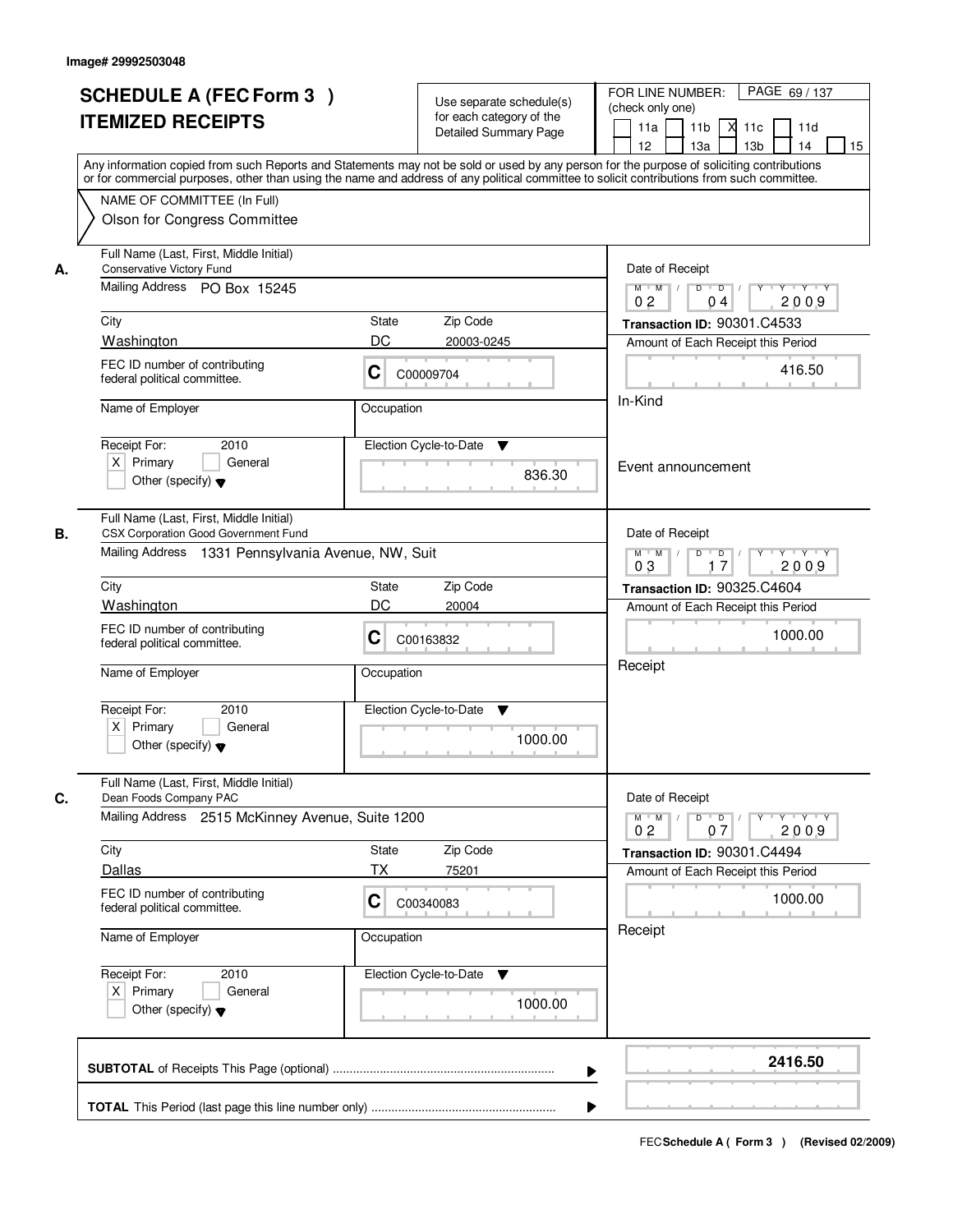|    | <b>SCHEDULE A (FEC Form 3)</b><br><b>ITEMIZED RECEIPTS</b><br>Any information copied from such Reports and Statements may not be sold or used by any person for the purpose of soliciting contributions<br>or for commercial purposes, other than using the name and address of any political committee to solicit contributions from such committee. |            | Use separate schedule(s)<br>for each category of the<br><b>Detailed Summary Page</b> | PAGE 70 / 137<br>FOR LINE NUMBER:<br>(check only one)<br>11 <sub>b</sub><br>11d<br>11a<br><b>X</b><br>11c<br>13a<br>13 <sub>b</sub><br>12<br>14<br>15 |  |  |
|----|-------------------------------------------------------------------------------------------------------------------------------------------------------------------------------------------------------------------------------------------------------------------------------------------------------------------------------------------------------|------------|--------------------------------------------------------------------------------------|-------------------------------------------------------------------------------------------------------------------------------------------------------|--|--|
|    | NAME OF COMMITTEE (In Full)<br>Olson for Congress Committee                                                                                                                                                                                                                                                                                           |            |                                                                                      |                                                                                                                                                       |  |  |
| А. | Full Name (Last, First, Middle Initial)<br><b>DLA Piper PAC</b><br>Mailing Address 500 8th Street NW                                                                                                                                                                                                                                                  |            |                                                                                      |                                                                                                                                                       |  |  |
|    | City                                                                                                                                                                                                                                                                                                                                                  | State      | Zip Code                                                                             | 19<br>2009<br>0 <sub>1</sub><br>Transaction ID: C4445                                                                                                 |  |  |
|    | Washington                                                                                                                                                                                                                                                                                                                                            | DC         | 20004                                                                                | Amount of Each Receipt this Period                                                                                                                    |  |  |
|    | FEC ID number of contributing<br>federal political committee.                                                                                                                                                                                                                                                                                         | C          | C00151340                                                                            | 2000.00                                                                                                                                               |  |  |
|    | Name of Employer                                                                                                                                                                                                                                                                                                                                      | Occupation |                                                                                      | Receipt                                                                                                                                               |  |  |
|    | 2010<br>Receipt For:<br>General<br>Primary<br>X<br>Other (specify) $\blacktriangledown$<br>General 2008 Debt                                                                                                                                                                                                                                          |            | Election Cycle-to-Date<br>▼<br>2000.00                                               |                                                                                                                                                       |  |  |
| В. | Full Name (Last, First, Middle Initial)<br><b>DLA Piper PAC</b>                                                                                                                                                                                                                                                                                       |            |                                                                                      | Date of Receipt                                                                                                                                       |  |  |
|    | Mailing Address<br>500 8th Street NW                                                                                                                                                                                                                                                                                                                  |            |                                                                                      | $Y \vdash Y \vdash Y$<br>$M$ $M$ /<br>D<br>$\overline{\phantom{0}}$ D<br>Y<br>2009<br>03<br>23                                                        |  |  |
|    | City                                                                                                                                                                                                                                                                                                                                                  | State      | Zip Code                                                                             | <b>Transaction ID: 90325.C4573</b>                                                                                                                    |  |  |
|    | Washington                                                                                                                                                                                                                                                                                                                                            | DC         | 20004                                                                                | Amount of Each Receipt this Period                                                                                                                    |  |  |
|    | FEC ID number of contributing<br>C<br>federal political committee.<br>Name of Employer<br>Occupation                                                                                                                                                                                                                                                  |            | C00151340                                                                            | 500.00                                                                                                                                                |  |  |
|    |                                                                                                                                                                                                                                                                                                                                                       |            |                                                                                      | Receipt                                                                                                                                               |  |  |
|    | Receipt For:<br>2010<br>$X$ Primary<br>General<br>Other (specify) $\blacktriangledown$                                                                                                                                                                                                                                                                |            | Election Cycle-to-Date<br>v<br>2500.00                                               |                                                                                                                                                       |  |  |
| C. | Full Name (Last, First, Middle Initial)<br>Every Republican Is Crucial<br>Mailing Address 25 E Main Street, Suite 200                                                                                                                                                                                                                                 |            |                                                                                      | Date of Receipt<br>$D$ $D$ $/$<br>$M$ $M$ /<br>$Y + Y + Y$<br>$Y^+$<br>03<br>2009<br>30                                                               |  |  |
|    | City                                                                                                                                                                                                                                                                                                                                                  | State      | Zip Code                                                                             | Transaction ID: 90414.C4758                                                                                                                           |  |  |
|    | Richmond                                                                                                                                                                                                                                                                                                                                              | VA         | 23219                                                                                | Amount of Each Receipt this Period                                                                                                                    |  |  |
|    | FEC ID number of contributing<br>federal political committee.                                                                                                                                                                                                                                                                                         | C          | C00384701                                                                            | 2500.00                                                                                                                                               |  |  |
|    | Name of Employer                                                                                                                                                                                                                                                                                                                                      | Occupation |                                                                                      | Receipt                                                                                                                                               |  |  |
|    | Receipt For:<br>2010<br>$X$ Primary<br>General<br>Other (specify) $\blacktriangledown$                                                                                                                                                                                                                                                                |            | Election Cycle-to-Date<br>v<br>2500.00                                               |                                                                                                                                                       |  |  |
|    |                                                                                                                                                                                                                                                                                                                                                       |            | ▶                                                                                    | 5000.00                                                                                                                                               |  |  |
|    |                                                                                                                                                                                                                                                                                                                                                       |            |                                                                                      |                                                                                                                                                       |  |  |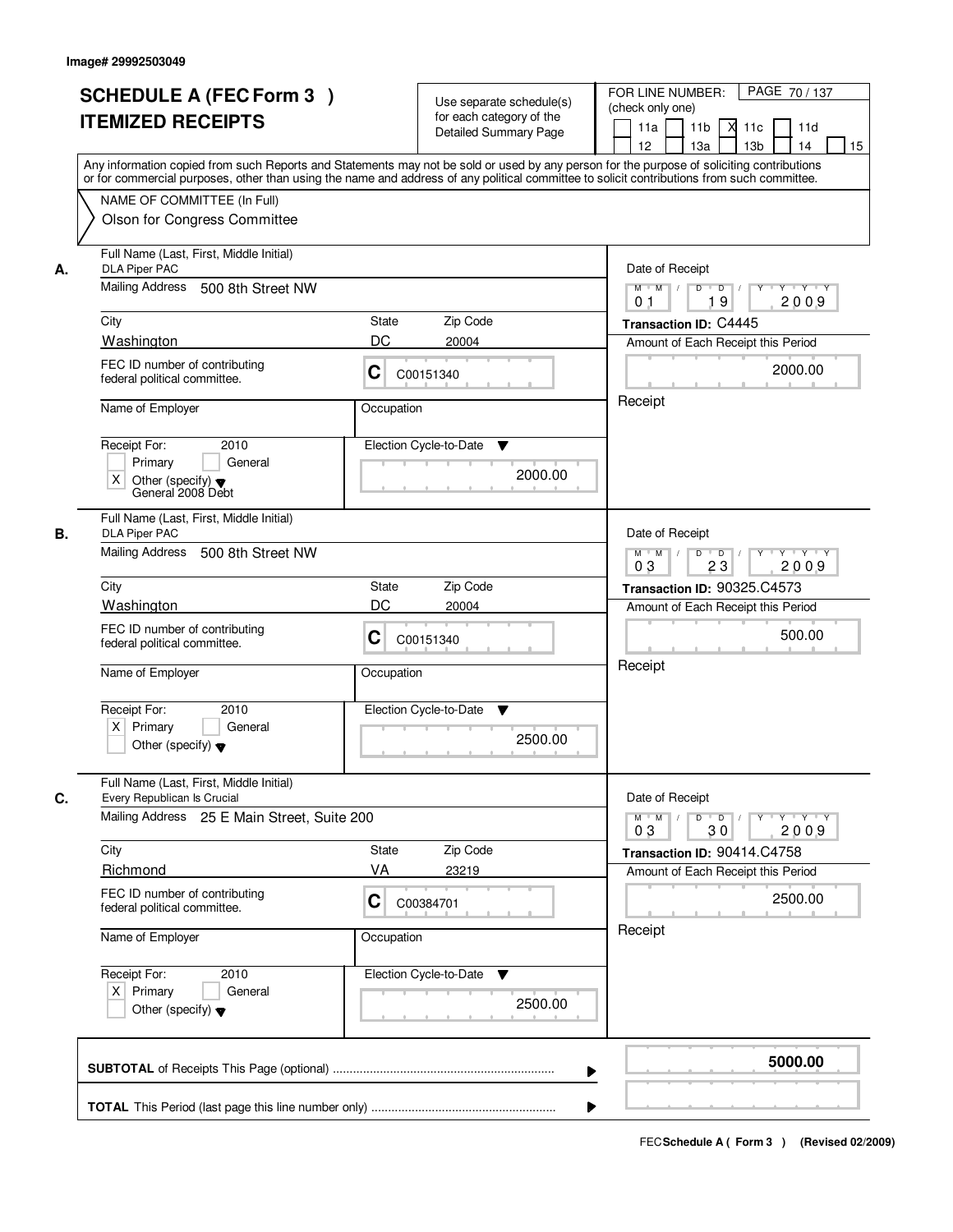|    | <b>SCHEDULE A (FEC Form 3)</b><br><b>ITEMIZED RECEIPTS</b><br>Any information copied from such Reports and Statements may not be sold or used by any person for the purpose of soliciting contributions   |                         | Use separate schedule(s)<br>for each category of the<br>Detailed Summary Page | PAGE 71 / 137<br>FOR LINE NUMBER:<br>(check only one)<br>11 <sub>b</sub><br>11a<br>11c<br>11d<br>м<br>13 <sub>b</sub><br>12 <sup>2</sup><br>13a<br>14<br>15                                                                                                                                                                                                                                                                         |
|----|-----------------------------------------------------------------------------------------------------------------------------------------------------------------------------------------------------------|-------------------------|-------------------------------------------------------------------------------|-------------------------------------------------------------------------------------------------------------------------------------------------------------------------------------------------------------------------------------------------------------------------------------------------------------------------------------------------------------------------------------------------------------------------------------|
|    | or for commercial purposes, other than using the name and address of any political committee to solicit contributions from such committee.<br>NAME OF COMMITTEE (In Full)<br>Olson for Congress Committee |                         |                                                                               |                                                                                                                                                                                                                                                                                                                                                                                                                                     |
| А. | Full Name (Last, First, Middle Initial)<br>Honeywell International PAC<br>Mailing Address 101 Constitution Avenue, NW, Suite                                                                              |                         |                                                                               | Date of Receipt<br>$\begin{array}{c c c c c c c c} \hline \rule{0pt}{1.2ex} & \rule{0pt}{2.2ex} \rule{0pt}{2.2ex} & \rule{0pt}{2.2ex} \rule{0pt}{2.2ex} & \rule{0pt}{2.2ex} & \rule{0pt}{2.2ex} & \rule{0pt}{2.2ex} & \rule{0pt}{2.2ex} & \rule{0pt}{2.2ex} & \rule{0pt}{2.2ex} & \rule{0pt}{2.2ex} & \rule{0pt}{2.2ex} & \rule{0pt}{2.2ex} & \rule{0pt}{2.2ex} & \rule{0pt}{2.2ex} & \rule{0pt}{$<br>$M$ $M$ /<br>2009<br>03<br>17 |
|    | City                                                                                                                                                                                                      | State                   | Zip Code                                                                      | Transaction ID: 90325.C4605                                                                                                                                                                                                                                                                                                                                                                                                         |
|    | Washington                                                                                                                                                                                                | DC                      | 20001                                                                         | Amount of Each Receipt this Period                                                                                                                                                                                                                                                                                                                                                                                                  |
|    | FEC ID number of contributing<br>federal political committee.                                                                                                                                             | C                       | C00096156                                                                     | 1000.00                                                                                                                                                                                                                                                                                                                                                                                                                             |
|    | Name of Employer                                                                                                                                                                                          | Occupation              |                                                                               | Receipt                                                                                                                                                                                                                                                                                                                                                                                                                             |
|    | 2010<br>Receipt For:<br>$X$ Primary<br>General<br>Other (specify) $\blacktriangledown$                                                                                                                    |                         | Election Cycle-to-Date<br>▼<br>1000.00                                        |                                                                                                                                                                                                                                                                                                                                                                                                                                     |
| В. | Full Name (Last, First, Middle Initial)<br>Jacobs Good Government Fund                                                                                                                                    |                         |                                                                               | Date of Receipt                                                                                                                                                                                                                                                                                                                                                                                                                     |
|    | Mailing Address 1111 S Arroyo Parkway                                                                                                                                                                     |                         |                                                                               | $Y - Y - Y$<br>$M$ $M$ /<br>D<br>$\overline{\phantom{0}}$<br>2009<br>03<br>30                                                                                                                                                                                                                                                                                                                                                       |
|    | City                                                                                                                                                                                                      | <b>State</b>            | Zip Code                                                                      | Transaction ID: 90414.C4677                                                                                                                                                                                                                                                                                                                                                                                                         |
|    | Pasadena                                                                                                                                                                                                  | CA                      | 91105                                                                         | Amount of Each Receipt this Period                                                                                                                                                                                                                                                                                                                                                                                                  |
|    | FEC ID number of contributing<br>С<br>federal political committee.                                                                                                                                        |                         | C00142299                                                                     | 1000.00<br>Receipt                                                                                                                                                                                                                                                                                                                                                                                                                  |
|    | Name of Employer                                                                                                                                                                                          | Occupation              |                                                                               |                                                                                                                                                                                                                                                                                                                                                                                                                                     |
|    | Receipt For:<br>2010<br>$X$ Primary<br>General<br>Other (specify) $\blacktriangledown$                                                                                                                    |                         | Election Cycle-to-Date<br>v<br>1000.00                                        |                                                                                                                                                                                                                                                                                                                                                                                                                                     |
|    | Full Name (Last, First, Middle Initial)                                                                                                                                                                   |                         |                                                                               |                                                                                                                                                                                                                                                                                                                                                                                                                                     |
| C. | L-3 Communications Corp. PAC<br>Mailing Address 600 Third Avenue                                                                                                                                          |                         |                                                                               | Date of Receipt<br>$D$ $D$ $/$<br>$M$ $M$ /<br>$Y \rightarrow Y \rightarrow Y$<br>Y<br>0 <sub>2</sub><br>02<br>2009                                                                                                                                                                                                                                                                                                                 |
|    | City                                                                                                                                                                                                      | State                   | Zip Code                                                                      | Transaction ID: 90301.C4475                                                                                                                                                                                                                                                                                                                                                                                                         |
|    | New York                                                                                                                                                                                                  | NY                      | 10016                                                                         | Amount of Each Receipt this Period                                                                                                                                                                                                                                                                                                                                                                                                  |
|    | FEC ID number of contributing<br>federal political committee.                                                                                                                                             | C                       | C00338087                                                                     | 1000.00<br>Receipt                                                                                                                                                                                                                                                                                                                                                                                                                  |
|    | Name of Employer<br>L-3 Communications                                                                                                                                                                    | Occupation<br>Treasurer |                                                                               |                                                                                                                                                                                                                                                                                                                                                                                                                                     |
|    | Receipt For:<br>2010<br>$X$ Primary<br>General<br>Other (specify) $\blacktriangledown$                                                                                                                    |                         | Election Cycle-to-Date<br>v<br>1000.00                                        |                                                                                                                                                                                                                                                                                                                                                                                                                                     |
|    |                                                                                                                                                                                                           |                         | ▶                                                                             | 3000.00                                                                                                                                                                                                                                                                                                                                                                                                                             |
|    |                                                                                                                                                                                                           |                         |                                                                               |                                                                                                                                                                                                                                                                                                                                                                                                                                     |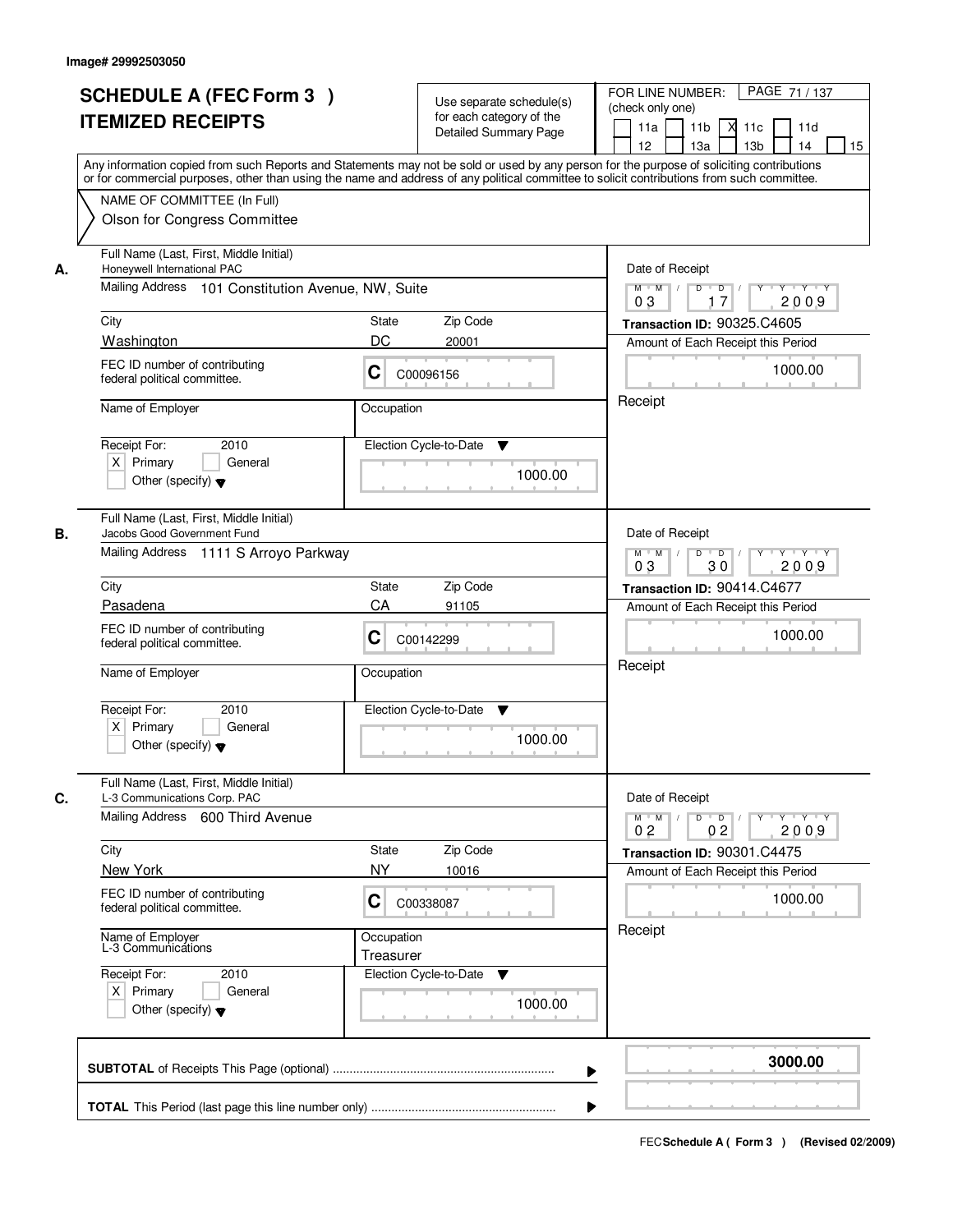|    | <b>SCHEDULE A (FEC Form 3)</b><br><b>ITEMIZED RECEIPTS</b>                                                                | Use separate schedule(s)<br>for each category of the<br><b>Detailed Summary Page</b><br>Any information copied from such Reports and Statements may not be sold or used by any person for the purpose of soliciting contributions | PAGE 72/137<br>FOR LINE NUMBER:<br>(check only one)<br>11 <sub>b</sub><br>11a<br><b>X</b><br>11c<br>11d<br>13 <sub>b</sub><br>14<br>12<br>13a<br>15 |
|----|---------------------------------------------------------------------------------------------------------------------------|-----------------------------------------------------------------------------------------------------------------------------------------------------------------------------------------------------------------------------------|-----------------------------------------------------------------------------------------------------------------------------------------------------|
|    | NAME OF COMMITTEE (In Full)<br>Olson for Congress Committee                                                               | or for commercial purposes, other than using the name and address of any political committee to solicit contributions from such committee.                                                                                        |                                                                                                                                                     |
| А. | Full Name (Last, First, Middle Initial)<br>Locke Lord Bissell & Liddell LLP PAC<br>Mailing Address 600 Travis, Suite 3400 |                                                                                                                                                                                                                                   | Date of Receipt<br>$D$ $D$<br>Y<br>$Y - Y - Y - Y$<br>$M$ $M$ /                                                                                     |
|    | City                                                                                                                      | <b>State</b><br>Zip Code                                                                                                                                                                                                          | 25<br>2009<br>0 <sub>2</sub><br>Transaction ID: 90301.C4557                                                                                         |
|    | Houston                                                                                                                   | ТX<br>77002                                                                                                                                                                                                                       | Amount of Each Receipt this Period                                                                                                                  |
|    | FEC ID number of contributing<br>federal political committee.                                                             | C<br>C00117861                                                                                                                                                                                                                    | 1000.00                                                                                                                                             |
|    | Name of Employer                                                                                                          | Occupation                                                                                                                                                                                                                        | Receipt                                                                                                                                             |
|    | 2010<br>Receipt For:<br>$X$ Primary<br>General<br>Other (specify) $\blacktriangledown$                                    | Election Cycle-to-Date<br>▼<br>1000.00                                                                                                                                                                                            |                                                                                                                                                     |
| В. | Full Name (Last, First, Middle Initial)<br>Majority Committee PAC<br>Mailing Address PO Box 10134                         |                                                                                                                                                                                                                                   | Date of Receipt<br>$Y \vdash Y \vdash Y$<br>$M$ $M$ /<br>D<br>$\overline{D}$ /<br>Y                                                                 |
|    | City                                                                                                                      | Zip Code<br>State                                                                                                                                                                                                                 | 30<br>03<br>2009<br>Transaction ID: 90414.C4756                                                                                                     |
|    | Bakersfield                                                                                                               | CA<br>93389-0134                                                                                                                                                                                                                  | Amount of Each Receipt this Period                                                                                                                  |
|    | FEC ID number of contributing<br>federal political committee.                                                             | С<br>C00428052                                                                                                                                                                                                                    | 2000.00                                                                                                                                             |
|    | Name of Employer                                                                                                          | Occupation                                                                                                                                                                                                                        | Receipt                                                                                                                                             |
|    | Receipt For:<br>2010<br>$X$ Primary<br>General<br>Other (specify) $\blacktriangledown$                                    | Election Cycle-to-Date<br>v<br>2000.00                                                                                                                                                                                            |                                                                                                                                                     |
| C. | Full Name (Last, First, Middle Initial)<br>National Air Traffic Controllers PAC                                           |                                                                                                                                                                                                                                   | Date of Receipt                                                                                                                                     |
|    | Mailing Address 1325 Massachusetts Avenue, NW                                                                             |                                                                                                                                                                                                                                   | $D$ $D$ $/$<br>$Y - Y - Y - Y$<br>$M$ $M$ /<br>$Y^+$<br>2009<br>0 <sub>2</sub><br>20                                                                |
|    | City                                                                                                                      | Zip Code<br>State                                                                                                                                                                                                                 | Transaction ID: 90301.C4551                                                                                                                         |
|    | Washington                                                                                                                | DC<br>20005                                                                                                                                                                                                                       | Amount of Each Receipt this Period                                                                                                                  |
|    | FEC ID number of contributing<br>federal political committee.                                                             | C<br>C00238725                                                                                                                                                                                                                    | 1000.00                                                                                                                                             |
|    | Name of Employer                                                                                                          | Occupation                                                                                                                                                                                                                        | Receipt                                                                                                                                             |
|    | Receipt For:<br>2010<br>Primary<br>General<br>Χ<br>Other (specify) ♥<br>General 2008 Debt                                 | Election Cycle-to-Date ▼<br>1000.00                                                                                                                                                                                               |                                                                                                                                                     |
|    |                                                                                                                           |                                                                                                                                                                                                                                   | 4000.00                                                                                                                                             |
|    |                                                                                                                           |                                                                                                                                                                                                                                   |                                                                                                                                                     |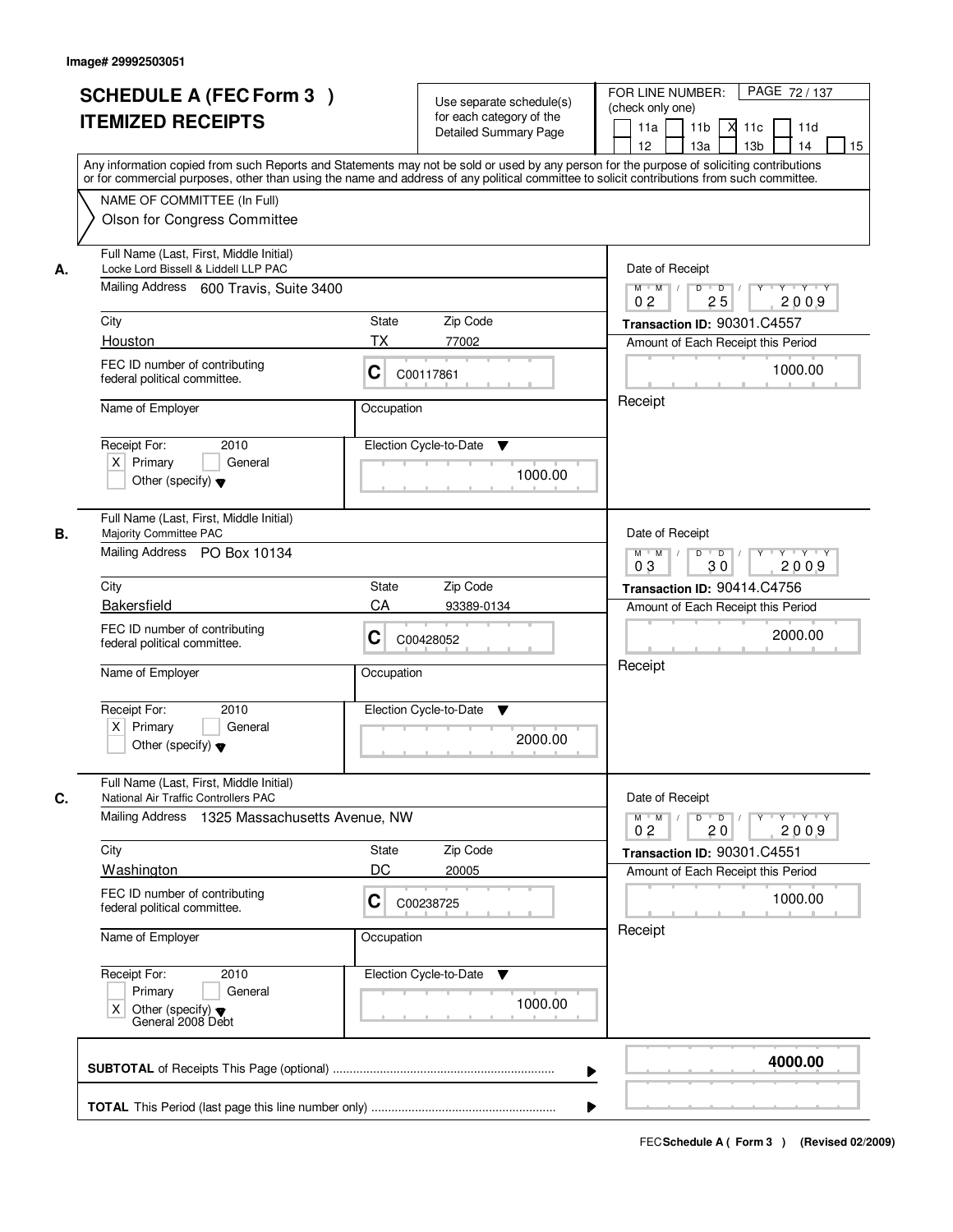|    | <b>SCHEDULE A (FEC Form 3)</b><br><b>ITEMIZED RECEIPTS</b>                                                                                                                                                                                                                                                             | Use separate schedule(s)<br>for each category of the<br><b>Detailed Summary Page</b>                       | PAGE 73/137<br>FOR LINE NUMBER:<br>(check only one)<br>11 <sub>b</sub><br>$X$ 11 $c$<br>11a<br>11d |
|----|------------------------------------------------------------------------------------------------------------------------------------------------------------------------------------------------------------------------------------------------------------------------------------------------------------------------|------------------------------------------------------------------------------------------------------------|----------------------------------------------------------------------------------------------------|
|    | Any information copied from such Reports and Statements may not be sold or used by any person for the purpose of soliciting contributions<br>or for commercial purposes, other than using the name and address of any political committee to solicit contributions from such committee.<br>NAME OF COMMITTEE (In Full) | 12<br>13a<br>13 <sub>b</sub><br>14<br>15                                                                   |                                                                                                    |
|    | Olson for Congress Committee                                                                                                                                                                                                                                                                                           |                                                                                                            |                                                                                                    |
| А. | Full Name (Last, First, Middle Initial)<br>National Beer Wholesalers Assn PAC                                                                                                                                                                                                                                          |                                                                                                            | Date of Receipt                                                                                    |
|    | Mailing Address 1101 King Street, Suite 600                                                                                                                                                                                                                                                                            | $Y - Y - Y$<br>$M$ $M$ /<br>D<br>$\overline{D}$<br>2009<br>0 <sub>3</sub><br>25                            |                                                                                                    |
|    | City                                                                                                                                                                                                                                                                                                                   | Zip Code<br>State                                                                                          | Transaction ID: 90414.C4676                                                                        |
|    | Alexandria                                                                                                                                                                                                                                                                                                             | VA<br>22314-2944                                                                                           | Amount of Each Receipt this Period                                                                 |
|    | FEC ID number of contributing<br>federal political committee.                                                                                                                                                                                                                                                          | C<br>C00144766                                                                                             | 2000.00                                                                                            |
|    | Name of Employer                                                                                                                                                                                                                                                                                                       | Occupation                                                                                                 | Receipt                                                                                            |
|    | 2010<br>Receipt For:<br>$X$ Primary<br>General<br>Other (specify) $\blacktriangledown$                                                                                                                                                                                                                                 | Election Cycle-to-Date<br>▼<br>2000.00                                                                     |                                                                                                    |
| В. | Full Name (Last, First, Middle Initial)<br>National Community Pharmacists Assn PAC                                                                                                                                                                                                                                     |                                                                                                            | Date of Receipt                                                                                    |
|    | Mailing Address 100 Daingerfield Road                                                                                                                                                                                                                                                                                  | D<br>$Y - Y - Y$<br>$M$ $M$ /<br>$\blacksquare$ D $\blacksquare$ /<br>$Y$ <sup>U</sup><br>03<br>30<br>2009 |                                                                                                    |
|    | City                                                                                                                                                                                                                                                                                                                   | Zip Code<br>State                                                                                          | Transaction ID: 90414.C4678                                                                        |
|    | Alexandria                                                                                                                                                                                                                                                                                                             | VA<br>22314-2888                                                                                           | Amount of Each Receipt this Period                                                                 |
|    | FEC ID number of contributing<br>federal political committee.                                                                                                                                                                                                                                                          | C<br>C00030809                                                                                             | 1000.00                                                                                            |
|    | Name of Employer                                                                                                                                                                                                                                                                                                       | Occupation                                                                                                 | Receipt                                                                                            |
|    | Receipt For:<br>2010<br>$X$ Primary<br>General                                                                                                                                                                                                                                                                         | Election Cycle-to-Date<br>v                                                                                |                                                                                                    |
|    | Other (specify) $\blacktriangledown$                                                                                                                                                                                                                                                                                   | 1000.00                                                                                                    |                                                                                                    |
| C. | Full Name (Last, First, Middle Initial)<br>Norfolk Southern Corp Good Govt Fund                                                                                                                                                                                                                                        |                                                                                                            | Date of Receipt                                                                                    |
|    | Mailing Address Three Commercial Place                                                                                                                                                                                                                                                                                 |                                                                                                            | $M$ M<br>$D$ $D$ $l$<br>$Y - Y - Y$<br>$\mathbb{L}$<br>$Y^+$<br>03<br>2009<br>30                   |
|    | City                                                                                                                                                                                                                                                                                                                   | Zip Code<br>State                                                                                          | Transaction ID: 90414.C4679                                                                        |
|    | Norfolk                                                                                                                                                                                                                                                                                                                | VA<br>23510                                                                                                | Amount of Each Receipt this Period                                                                 |
|    | FEC ID number of contributing<br>federal political committee.                                                                                                                                                                                                                                                          | C<br>C00009282                                                                                             | 1000.00                                                                                            |
|    | Name of Employer                                                                                                                                                                                                                                                                                                       | Occupation                                                                                                 | Receipt                                                                                            |
|    | Receipt For:<br>2010<br>$X$ Primary<br>General<br>Other (specify) $\blacktriangledown$                                                                                                                                                                                                                                 | Election Cycle-to-Date<br>v<br>1000.00                                                                     |                                                                                                    |
|    |                                                                                                                                                                                                                                                                                                                        | ▶                                                                                                          | 4000.00                                                                                            |
|    |                                                                                                                                                                                                                                                                                                                        |                                                                                                            |                                                                                                    |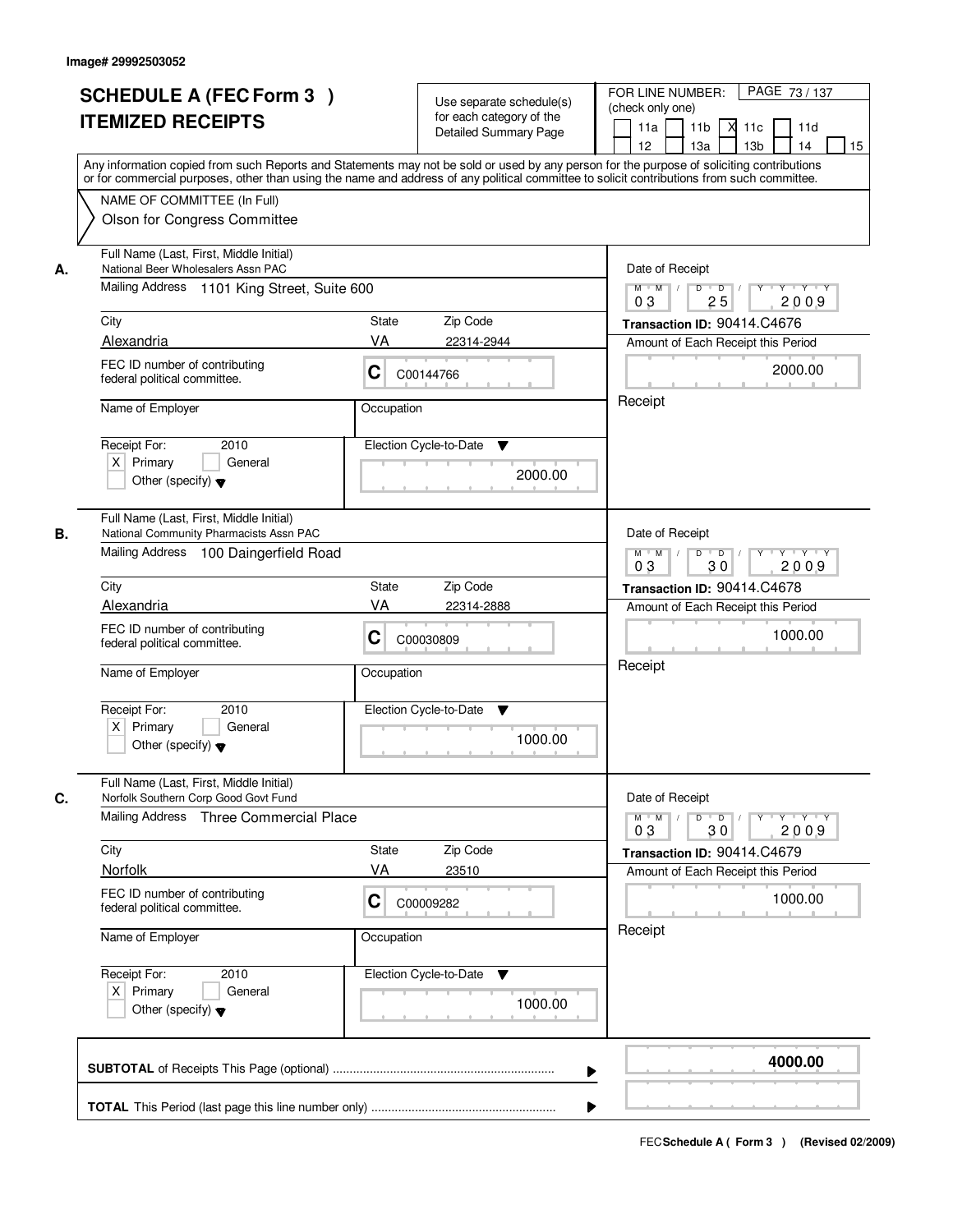|    | <b>SCHEDULE A (FEC Form 3)</b><br><b>ITEMIZED RECEIPTS</b><br>Any information copied from such Reports and Statements may not be sold or used by any person for the purpose of soliciting contributions<br>or for commercial purposes, other than using the name and address of any political committee to solicit contributions from such committee. |                                      | Use separate schedule(s)<br>for each category of the<br>Detailed Summary Page | PAGE 74 / 137<br>FOR LINE NUMBER:<br>(check only one)<br>11 <sub>b</sub><br>11a<br>11c<br>11d<br>12<br>13a<br>13 <sub>b</sub><br>15<br>14                |
|----|-------------------------------------------------------------------------------------------------------------------------------------------------------------------------------------------------------------------------------------------------------------------------------------------------------------------------------------------------------|--------------------------------------|-------------------------------------------------------------------------------|----------------------------------------------------------------------------------------------------------------------------------------------------------|
|    | NAME OF COMMITTEE (In Full)<br>Olson for Congress Committee                                                                                                                                                                                                                                                                                           |                                      |                                                                               |                                                                                                                                                          |
| А. | Full Name (Last, First, Middle Initial)<br>Nortel PAC<br>Mailing Address<br>101 Constitution Avenue, NW, Suite                                                                                                                                                                                                                                        |                                      |                                                                               | Date of Receipt<br>$\mathsf{Y} \dashv \mathsf{Y} \dashv \mathsf{Y}$<br>$D$ $D$ $/$<br>$\Gamma Y$<br>$M$ $M$ /                                            |
|    | City<br>Washington                                                                                                                                                                                                                                                                                                                                    | State<br>DC<br>20001                 | Zip Code                                                                      | 2009<br>03<br>17<br>Transaction ID: 90325.C4600<br>Amount of Each Receipt this Period                                                                    |
|    | FEC ID number of contributing<br>federal political committee.                                                                                                                                                                                                                                                                                         | C<br>C00167627                       |                                                                               | 1000.00<br>Receipt                                                                                                                                       |
|    | Name of Employer<br>Receipt For:<br>2010<br>$X$ Primary<br>General<br>Other (specify) $\blacktriangledown$                                                                                                                                                                                                                                            | Occupation<br>Election Cycle-to-Date | ▼<br>1000.00                                                                  |                                                                                                                                                          |
| В. | Full Name (Last, First, Middle Initial)<br><b>NRA Political Victory Fund</b><br>Mailing Address 11250 Waples Mill Road                                                                                                                                                                                                                                |                                      |                                                                               | Date of Receipt<br>$\mathsf{Y} \dashv \mathsf{Y} \dashv \mathsf{Y}$<br>D<br>Y<br>$M$ $M$ /<br>$\overline{\phantom{0}}$ D<br>0 <sub>2</sub><br>25<br>2009 |
|    | City                                                                                                                                                                                                                                                                                                                                                  | State                                | Zip Code                                                                      | Transaction ID: 90301.C4550                                                                                                                              |
|    | Fairfax<br>FEC ID number of contributing<br>federal political committee.<br>Name of Employer                                                                                                                                                                                                                                                          | VA<br>С<br>C00053553<br>Occupation   | 22030-7400                                                                    | Amount of Each Receipt this Period<br>2500.00<br>Receipt                                                                                                 |
|    | Receipt For:<br>2010<br>Primary<br>General<br>X<br>Other (specify) $\blacktriangledown$<br>Primary 2008 Debt                                                                                                                                                                                                                                          | Election Cycle-to-Date               | ▼<br>7450.00                                                                  |                                                                                                                                                          |
| C. | Full Name (Last, First, Middle Initial)<br>Ocean Shipholdings Inc. PAC<br>Mailing Address<br>16211 Park Ten Place                                                                                                                                                                                                                                     |                                      |                                                                               | Date of Receipt<br>D<br>$M$ $M$ /<br>$\Box$ D $\Box$<br>$Y + Y + Y$                                                                                      |
|    | City<br><b>Houston</b>                                                                                                                                                                                                                                                                                                                                | State<br>ТX                          | Zip Code<br>77084                                                             | 2009<br>0 <sub>2</sub><br>09<br>Transaction ID: 90301.C4507<br>Amount of Each Receipt this Period                                                        |
|    | FEC ID number of contributing<br>federal political committee.                                                                                                                                                                                                                                                                                         | C<br>C00335414                       |                                                                               | 2300.00                                                                                                                                                  |
|    | Name of Employer                                                                                                                                                                                                                                                                                                                                      | Occupation                           |                                                                               | Receipt                                                                                                                                                  |
|    | Receipt For:<br>2010<br>$X$ Primary<br>General<br>Other (specify) $\blacktriangledown$                                                                                                                                                                                                                                                                | Election Cycle-to-Date               | v<br>2300.00                                                                  |                                                                                                                                                          |
|    |                                                                                                                                                                                                                                                                                                                                                       |                                      | ▶                                                                             | 5800.00                                                                                                                                                  |
|    |                                                                                                                                                                                                                                                                                                                                                       |                                      |                                                                               |                                                                                                                                                          |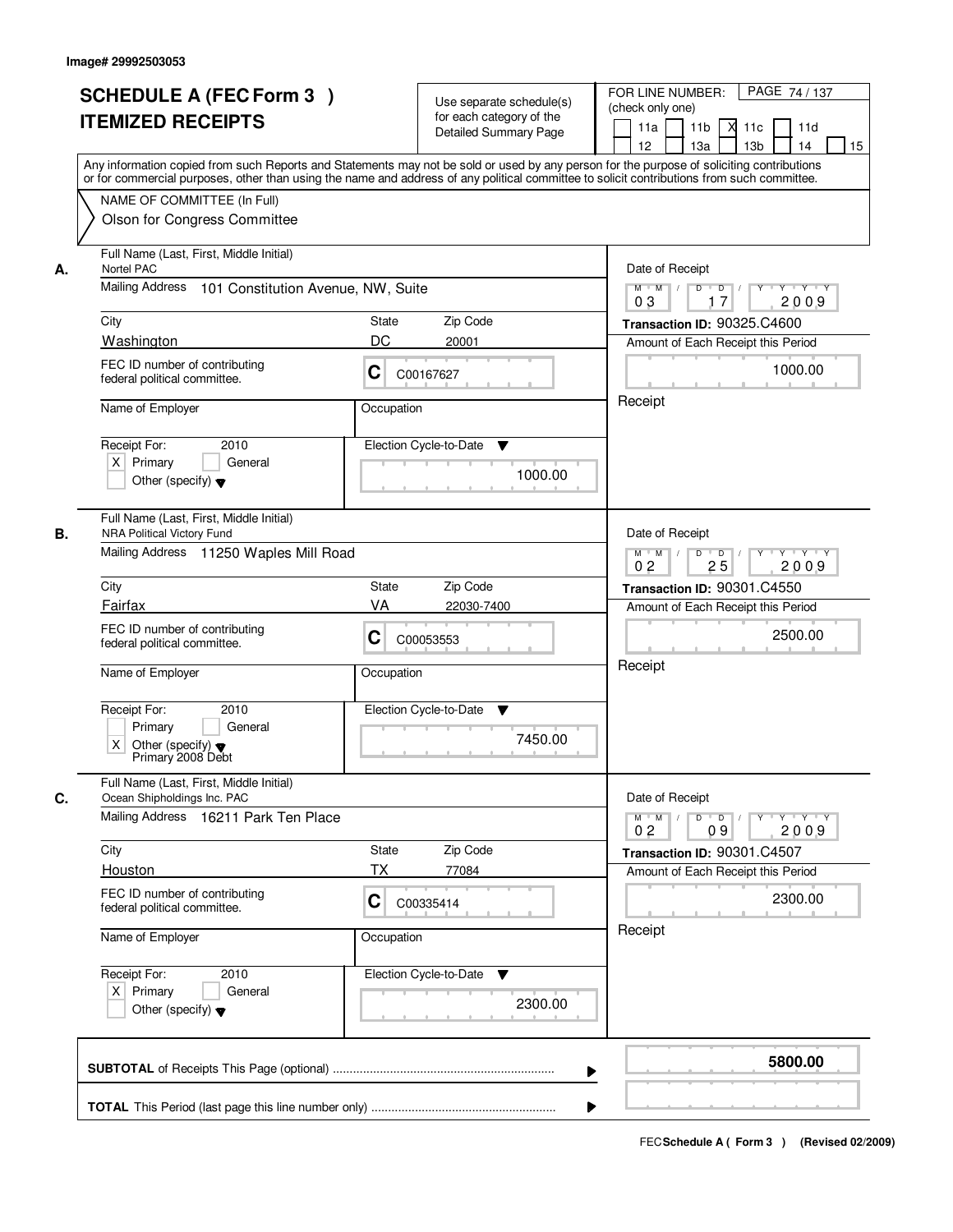|    | <b>SCHEDULE A (FEC Form 3)</b><br><b>ITEMIZED RECEIPTS</b><br>Any information copied from such Reports and Statements may not be sold or used by any person for the purpose of soliciting contributions   |                | Use separate schedule(s)<br>for each category of the<br>Detailed Summary Page | PAGE 75 / 137<br>FOR LINE NUMBER:<br>(check only one)<br>11 <sub>b</sub><br>11a<br>11c<br>11d<br>М<br>13 <sub>b</sub><br>12 <sup>2</sup><br>13a<br>14<br>15                                                                                                                                                                                                                                                                                     |
|----|-----------------------------------------------------------------------------------------------------------------------------------------------------------------------------------------------------------|----------------|-------------------------------------------------------------------------------|-------------------------------------------------------------------------------------------------------------------------------------------------------------------------------------------------------------------------------------------------------------------------------------------------------------------------------------------------------------------------------------------------------------------------------------------------|
|    | or for commercial purposes, other than using the name and address of any political committee to solicit contributions from such committee.<br>NAME OF COMMITTEE (In Full)<br>Olson for Congress Committee |                |                                                                               |                                                                                                                                                                                                                                                                                                                                                                                                                                                 |
| А. | Full Name (Last, First, Middle Initial)<br>ORBPAC<br>Mailing Address 21839 Atlantic Blvd.                                                                                                                 |                |                                                                               | Date of Receipt<br>$\begin{array}{c c c c c c c c} \hline \rule{0pt}{1.2ex} & \rule{0pt}{2.2ex} \rule{0pt}{2.2ex} & \rule{0pt}{2.2ex} \rule{0pt}{2.2ex} & \rule{0pt}{2.2ex} & \rule{0pt}{2.2ex} & \rule{0pt}{2.2ex} & \rule{0pt}{2.2ex} & \rule{0pt}{2.2ex} & \rule{0pt}{2.2ex} & \rule{0pt}{2.2ex} & \rule{0pt}{2.2ex} & \rule{0pt}{2.2ex} & \rule{0pt}{2.2ex} & \rule{0pt}{2.2ex} & \rule{0pt}{$<br>$M$ $M$ /<br>0 <sub>3</sub><br>2009<br>17 |
|    | City<br><b>Dulles</b>                                                                                                                                                                                     | State<br>VA    | Zip Code<br>20166                                                             | Transaction ID: 90325.C4603<br>Amount of Each Receipt this Period                                                                                                                                                                                                                                                                                                                                                                               |
|    | FEC ID number of contributing<br>federal political committee.                                                                                                                                             | C              | C00195263                                                                     | 1000.00                                                                                                                                                                                                                                                                                                                                                                                                                                         |
|    | Name of Employer<br>2010<br>Receipt For:<br>$X$ Primary<br>General<br>Other (specify) $\blacktriangledown$                                                                                                | Occupation     | Election Cycle-to-Date<br>▼<br>1000.00                                        | Receipt                                                                                                                                                                                                                                                                                                                                                                                                                                         |
| В. | Full Name (Last, First, Middle Initial)<br>Power PAC of Energy Future Holdings Corp<br>Mailing Address 1601 Bryan St # EP27                                                                               |                |                                                                               | Date of Receipt<br>$Y - Y - Y$<br>$M$ M<br>D<br>$\overline{D}$<br>21<br>2009<br>0 <sub>2</sub>                                                                                                                                                                                                                                                                                                                                                  |
|    | City                                                                                                                                                                                                      | <b>State</b>   | Zip Code                                                                      | Transaction ID: 90301.C4555                                                                                                                                                                                                                                                                                                                                                                                                                     |
|    | Dallas                                                                                                                                                                                                    | <b>TX</b>      | 75201-3430                                                                    | Amount of Each Receipt this Period                                                                                                                                                                                                                                                                                                                                                                                                              |
|    | FEC ID number of contributing<br>federal political committee.                                                                                                                                             | C              | C00255950                                                                     | 1000.00<br>Receipt                                                                                                                                                                                                                                                                                                                                                                                                                              |
|    | Name of Employer                                                                                                                                                                                          | Occupation     |                                                                               |                                                                                                                                                                                                                                                                                                                                                                                                                                                 |
|    | Receipt For:<br>2010<br>$X$ Primary<br>General<br>Other (specify) $\blacktriangledown$                                                                                                                    |                | Election Cycle-to-Date<br>v<br>1000.00                                        |                                                                                                                                                                                                                                                                                                                                                                                                                                                 |
| C. | Full Name (Last, First, Middle Initial)<br>R.J. Reynolds PAC                                                                                                                                              |                |                                                                               | Date of Receipt                                                                                                                                                                                                                                                                                                                                                                                                                                 |
|    | Mailing Address<br>PO Box 718                                                                                                                                                                             |                |                                                                               | $\mathsf D$<br>$M$ $M$ /<br>$\overline{D}$<br>$Y + Y + Y$<br>$Y$ <sup><math>\top</math></sup><br>02<br>2009<br>04                                                                                                                                                                                                                                                                                                                               |
|    | City                                                                                                                                                                                                      | State          | Zip Code                                                                      | Transaction ID: 90301.C4497                                                                                                                                                                                                                                                                                                                                                                                                                     |
|    | <b>Winston Salem</b><br>FEC ID number of contributing<br>federal political committee.                                                                                                                     | <b>NC</b><br>C | 27102<br>C00042002                                                            | Amount of Each Receipt this Period<br>1000.00                                                                                                                                                                                                                                                                                                                                                                                                   |
|    | Name of Employer<br>RJReynolds                                                                                                                                                                            | Occupation     |                                                                               | Receipt                                                                                                                                                                                                                                                                                                                                                                                                                                         |
|    | Receipt For:<br>2010<br>$X$ Primary<br>General<br>Other (specify) $\blacktriangledown$                                                                                                                    |                | Election Cycle-to-Date<br>v<br>1000.00                                        |                                                                                                                                                                                                                                                                                                                                                                                                                                                 |
|    |                                                                                                                                                                                                           |                | ▶                                                                             | 3000.00                                                                                                                                                                                                                                                                                                                                                                                                                                         |
|    |                                                                                                                                                                                                           |                |                                                                               |                                                                                                                                                                                                                                                                                                                                                                                                                                                 |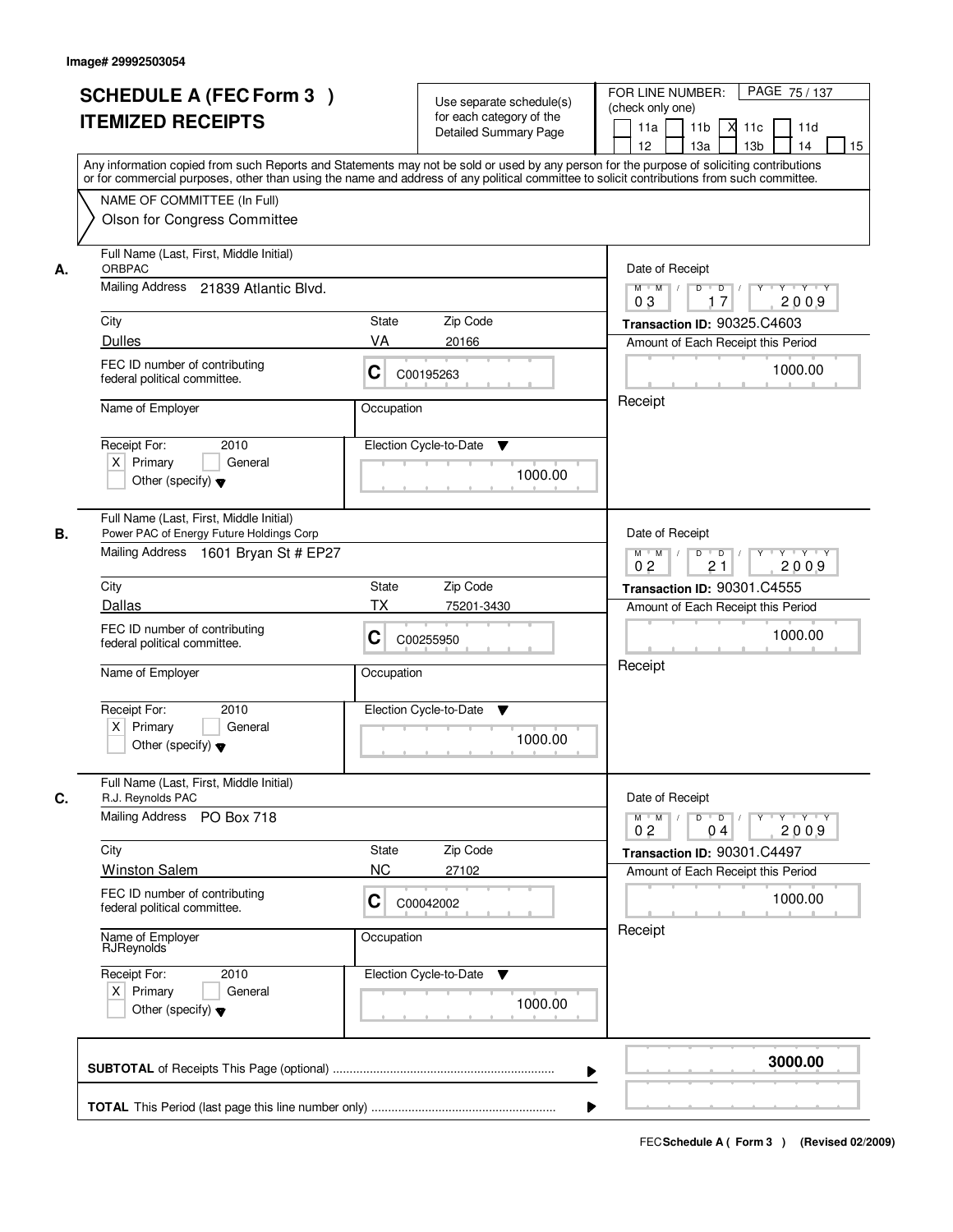|    | <b>SCHEDULE A (FEC Form 3)</b><br><b>ITEMIZED RECEIPTS</b><br>Any information copied from such Reports and Statements may not be sold or used by any person for the purpose of soliciting contributions   |                                                                          | Use separate schedule(s)<br>for each category of the<br><b>Detailed Summary Page</b> | PAGE 76 / 137<br>FOR LINE NUMBER:<br>(check only one)<br>11 <sub>b</sub><br>11a<br>-XI<br>11c<br>11d<br>13 <sub>b</sub><br>12<br>13a<br>14<br>15 |
|----|-----------------------------------------------------------------------------------------------------------------------------------------------------------------------------------------------------------|--------------------------------------------------------------------------|--------------------------------------------------------------------------------------|--------------------------------------------------------------------------------------------------------------------------------------------------|
|    | or for commercial purposes, other than using the name and address of any political committee to solicit contributions from such committee.<br>NAME OF COMMITTEE (In Full)<br>Olson for Congress Committee |                                                                          |                                                                                      |                                                                                                                                                  |
| А. | Full Name (Last, First, Middle Initial)<br>Raytheon PAC<br>Mailing Address 1100 Wilson Blvd., Suite 1500                                                                                                  | Date of Receipt<br>$D$ $D$ $1$<br>$\overline{Y}$<br>Y 'Y 'Y<br>$M$ $M$ / |                                                                                      |                                                                                                                                                  |
|    |                                                                                                                                                                                                           |                                                                          |                                                                                      | 0 <sub>2</sub><br>2009<br>10                                                                                                                     |
|    | City<br>Arlington                                                                                                                                                                                         | State<br>VA                                                              | Zip Code<br>22209-2297                                                               | Transaction ID: 90301.C4493<br>Amount of Each Receipt this Period                                                                                |
|    | FEC ID number of contributing<br>federal political committee.                                                                                                                                             | C                                                                        | C00097568                                                                            | 1000.00                                                                                                                                          |
|    | Name of Employer                                                                                                                                                                                          | Occupation                                                               |                                                                                      | Receipt                                                                                                                                          |
|    | 2010<br>Receipt For:<br>$X$ Primary<br>General<br>Other (specify) $\blacktriangledown$                                                                                                                    |                                                                          | Election Cycle-to-Date<br>▼<br>2000.00                                               |                                                                                                                                                  |
| В. | Full Name (Last, First, Middle Initial)<br>Raytheon PAC                                                                                                                                                   |                                                                          |                                                                                      | Date of Receipt                                                                                                                                  |
|    | Mailing Address 1100 Wilson Blvd., Suite 1500                                                                                                                                                             |                                                                          |                                                                                      | $Y \vdash Y \vdash Y$<br>$M$ M<br>D<br>$\blacksquare$<br>2009<br>03<br>25                                                                        |
|    | City                                                                                                                                                                                                      | State                                                                    | Zip Code                                                                             | Transaction ID: 90414.C4681                                                                                                                      |
|    | Arlington                                                                                                                                                                                                 | VA                                                                       | 22209-2297                                                                           | Amount of Each Receipt this Period                                                                                                               |
|    | FEC ID number of contributing<br>federal political committee.                                                                                                                                             | C                                                                        | C00097568                                                                            | 1000.00<br>Receipt                                                                                                                               |
|    | Name of Employer                                                                                                                                                                                          | Occupation                                                               |                                                                                      |                                                                                                                                                  |
|    | Receipt For:<br>2010<br>$X$ Primary<br>General<br>Other (specify) $\blacktriangledown$                                                                                                                    |                                                                          | Election Cycle-to-Date<br>▼<br>3000.00                                               |                                                                                                                                                  |
| C. | Full Name (Last, First, Middle Initial)<br>S & B PAC                                                                                                                                                      |                                                                          |                                                                                      | Date of Receipt                                                                                                                                  |
|    | <b>Mailing Address</b><br>PO Box 26245                                                                                                                                                                    |                                                                          |                                                                                      | $D$ $D$ $/$<br>$M$ $M$ /<br>$Y + Y + Y$<br>$Y^{\top}$<br>0 <sub>2</sub><br>09<br>2009                                                            |
|    | City                                                                                                                                                                                                      | State                                                                    | Zip Code                                                                             | Transaction ID: 90301.C4492                                                                                                                      |
|    | Houston<br>FEC ID number of contributing<br>federal political committee.                                                                                                                                  | ТX<br>C                                                                  | 77207<br>C00236083                                                                   | Amount of Each Receipt this Period<br>1000.00                                                                                                    |
|    | Name of Employer<br>Occupation                                                                                                                                                                            |                                                                          |                                                                                      | Receipt                                                                                                                                          |
|    | Receipt For:<br>2010<br>Primary<br>General<br>Other (specify) ♥<br>Primary 2008 Debt<br>X.                                                                                                                |                                                                          | Election Cycle-to-Date<br>v<br>1000.00                                               |                                                                                                                                                  |
|    |                                                                                                                                                                                                           |                                                                          | ▶                                                                                    | 3000.00                                                                                                                                          |
|    |                                                                                                                                                                                                           |                                                                          |                                                                                      |                                                                                                                                                  |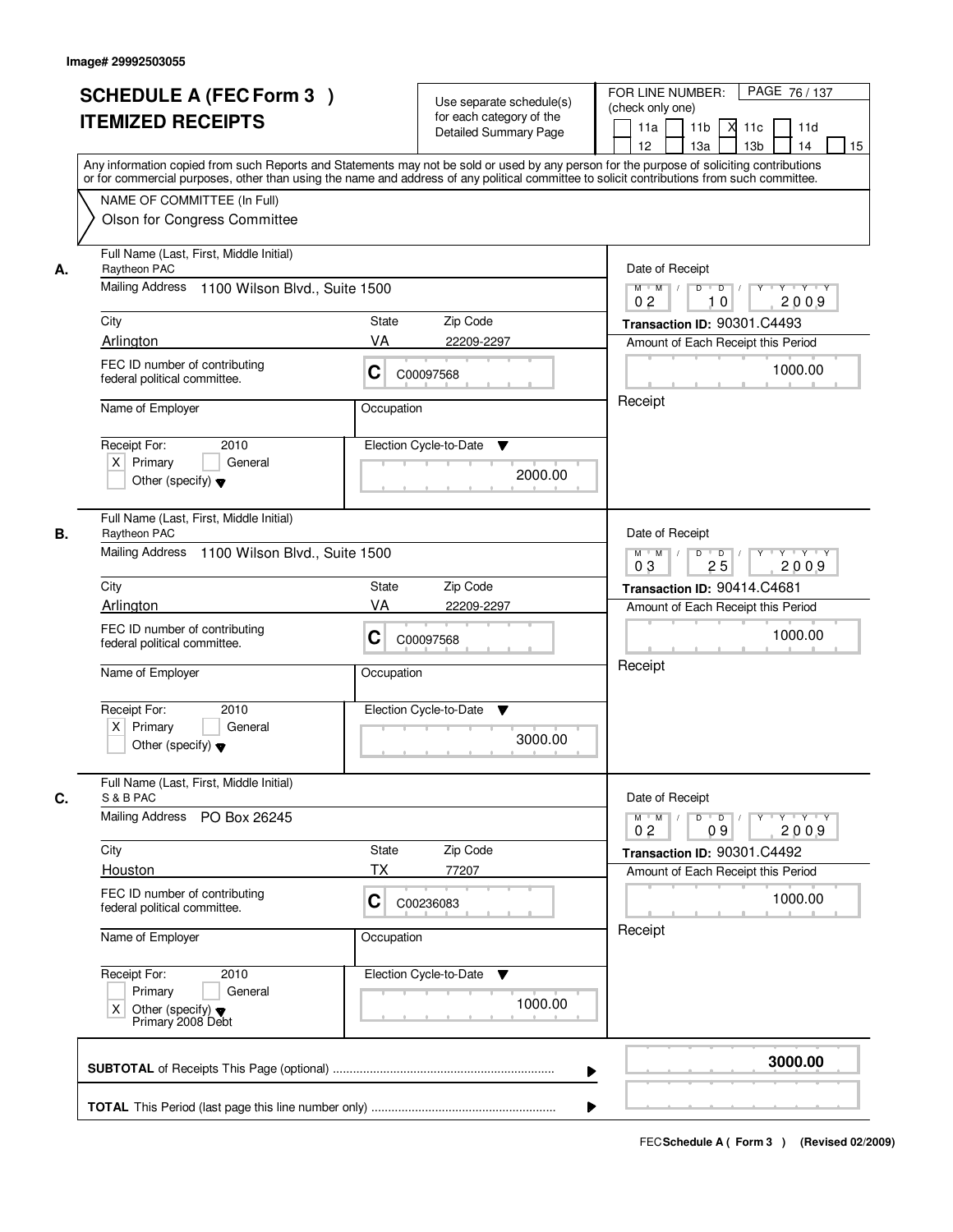|    | <b>SCHEDULE A (FEC Form 3)</b><br><b>ITEMIZED RECEIPTS</b>                                                                                                                                                | Use separate schedule(s)<br>for each category of the<br><b>Detailed Summary Page</b> | PAGE 77 / 137<br>FOR LINE NUMBER:<br>(check only one)<br>11 <sub>b</sub><br>11a<br><b>X</b><br>11c<br>11d<br>13 <sub>b</sub><br>14<br>12<br>13a<br>15<br>Any information copied from such Reports and Statements may not be sold or used by any person for the purpose of soliciting contributions |  |
|----|-----------------------------------------------------------------------------------------------------------------------------------------------------------------------------------------------------------|--------------------------------------------------------------------------------------|----------------------------------------------------------------------------------------------------------------------------------------------------------------------------------------------------------------------------------------------------------------------------------------------------|--|
|    | or for commercial purposes, other than using the name and address of any political committee to solicit contributions from such committee.<br>NAME OF COMMITTEE (In Full)<br>Olson for Congress Committee |                                                                                      |                                                                                                                                                                                                                                                                                                    |  |
| А. | Full Name (Last, First, Middle Initial)<br>Texans For Henry Bonilla<br>Mailing Address 3905 Tattnall                                                                                                      | Date of Receipt<br>$D$ $D$ $1$<br>$Y$ <sup>U</sup><br>$Y - Y - Y - Y$<br>$M$ $M$ /   |                                                                                                                                                                                                                                                                                                    |  |
|    | City<br>Schertz                                                                                                                                                                                           | State<br>Zip Code<br>ТX<br>78154                                                     | 2009<br>0 <sub>2</sub><br>20<br>Transaction ID: 90301.C4563                                                                                                                                                                                                                                        |  |
|    | FEC ID number of contributing<br>federal political committee.                                                                                                                                             | C<br>C00257402                                                                       | Amount of Each Receipt this Period<br>500.00                                                                                                                                                                                                                                                       |  |
|    | Name of Employer                                                                                                                                                                                          | Occupation                                                                           | Receipt                                                                                                                                                                                                                                                                                            |  |
|    | Receipt For:<br>2010<br>$X$ Primary<br>General<br>Other (specify) $\blacktriangledown$                                                                                                                    | Election Cycle-to-Date<br>▼<br>500.00                                                |                                                                                                                                                                                                                                                                                                    |  |
| В. | Full Name (Last, First, Middle Initial)<br>Texas Instruments Inc. PAC<br>Mailing Address PO Box 742496                                                                                                    |                                                                                      | Date of Receipt<br>$Y \vdash Y \vdash Y$<br>$M$ $M$ /<br>D<br>$\overline{D}$ /<br>Y<br>0 <sub>2</sub><br>23<br>2009                                                                                                                                                                                |  |
|    | City                                                                                                                                                                                                      | Zip Code<br>State                                                                    | <b>Transaction ID: 90325.C4576</b>                                                                                                                                                                                                                                                                 |  |
|    | Dallas<br>FEC ID number of contributing<br>federal political committee.                                                                                                                                   | ТX<br>75374-2496<br>C<br>C00007070                                                   | Amount of Each Receipt this Period<br>1000.00<br>Receipt                                                                                                                                                                                                                                           |  |
|    | Name of Employer<br>Receipt For:<br>2010<br>$X$ Primary<br>General                                                                                                                                        | Occupation<br>Election Cycle-to-Date<br>v                                            |                                                                                                                                                                                                                                                                                                    |  |
|    | Other (specify) $\blacktriangledown$                                                                                                                                                                      | 1000.00                                                                              |                                                                                                                                                                                                                                                                                                    |  |
| C. | Full Name (Last, First, Middle Initial)<br><b>Texas Medical Association PAC</b><br>Mailing Address 401 W 15th Street                                                                                      |                                                                                      | Date of Receipt<br>$M$ $M$<br>$D$ $D$ $l$<br>$Y^+$<br>$Y + Y + Y$<br>2009<br>19<br>01                                                                                                                                                                                                              |  |
|    | City                                                                                                                                                                                                      | Zip Code<br>State                                                                    | Transaction ID: C4442                                                                                                                                                                                                                                                                              |  |
|    | <b>Austin</b><br>FEC ID number of contributing<br>federal political committee.                                                                                                                            | ТX<br>78701<br>C<br>C00001214                                                        | Amount of Each Receipt this Period<br>1000.00                                                                                                                                                                                                                                                      |  |
|    | Name of Employer<br>Occupation                                                                                                                                                                            |                                                                                      | Receipt                                                                                                                                                                                                                                                                                            |  |
|    | Receipt For:<br>2010<br>Primary<br>General<br>Χ<br>Other (specify) $\blacktriangledown$<br>General 2008 Debt                                                                                              | Election Cycle-to-Date ▼<br>3500.00                                                  |                                                                                                                                                                                                                                                                                                    |  |
|    |                                                                                                                                                                                                           |                                                                                      | 2500.00<br>▶                                                                                                                                                                                                                                                                                       |  |
|    |                                                                                                                                                                                                           |                                                                                      |                                                                                                                                                                                                                                                                                                    |  |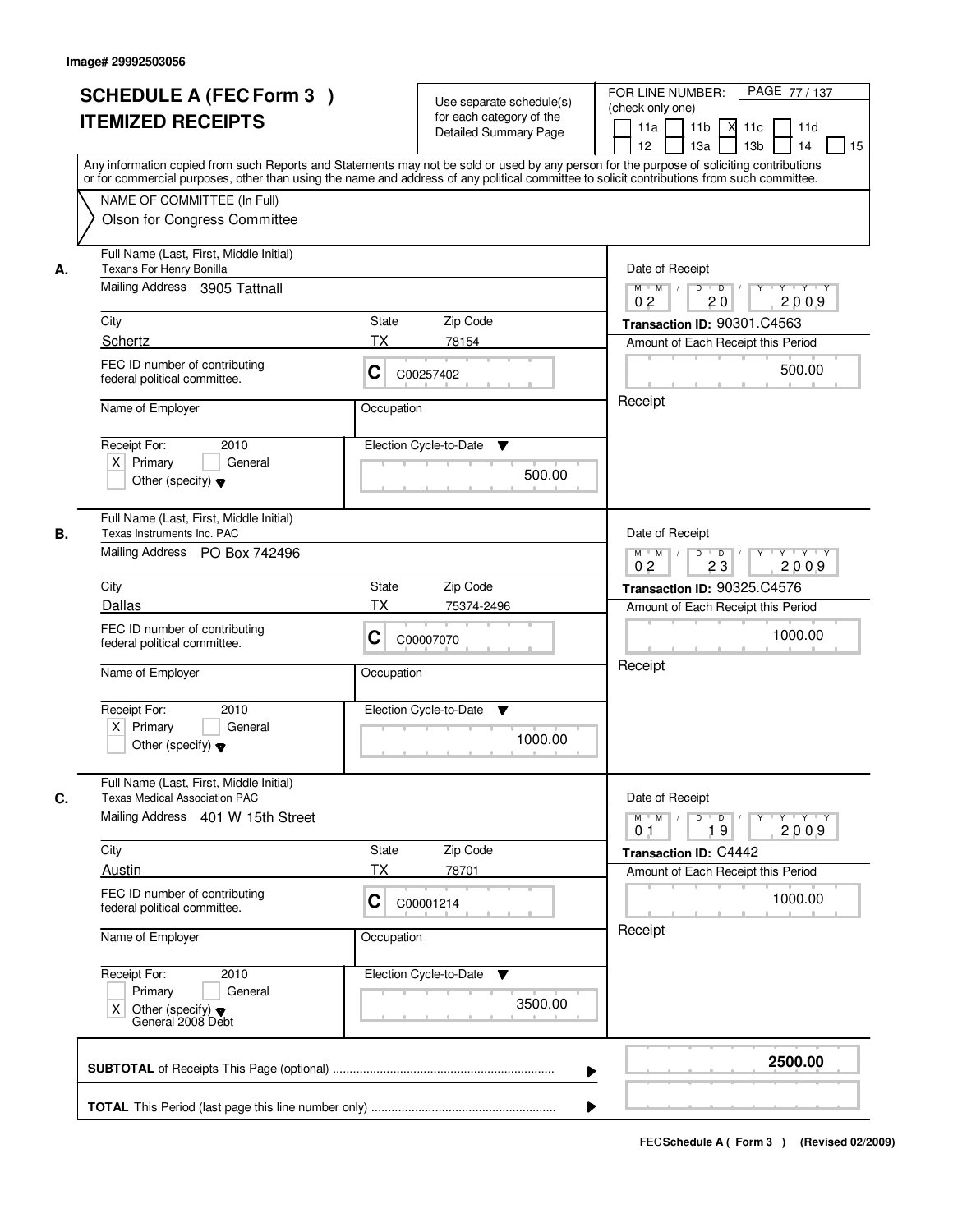|    | <b>SCHEDULE A (FEC Form 3)</b><br><b>ITEMIZED RECEIPTS</b>                                                                                                                                                                                                                              |                                                                                                                                     | Use separate schedule(s)<br>for each category of the<br><b>Detailed Summary Page</b> | PAGE 78 / 137<br>FOR LINE NUMBER:<br>(check only one)<br>11 <sub>b</sub><br>11a<br>-XI<br>11c<br>11d |
|----|-----------------------------------------------------------------------------------------------------------------------------------------------------------------------------------------------------------------------------------------------------------------------------------------|-------------------------------------------------------------------------------------------------------------------------------------|--------------------------------------------------------------------------------------|------------------------------------------------------------------------------------------------------|
|    | Any information copied from such Reports and Statements may not be sold or used by any person for the purpose of soliciting contributions<br>or for commercial purposes, other than using the name and address of any political committee to solicit contributions from such committee. |                                                                                                                                     |                                                                                      | 13 <sub>b</sub><br>12<br>13a<br>14<br>15                                                             |
|    | NAME OF COMMITTEE (In Full)<br>Olson for Congress Committee                                                                                                                                                                                                                             |                                                                                                                                     |                                                                                      |                                                                                                      |
| А. | Full Name (Last, First, Middle Initial)<br>Textron, Inc. PAC                                                                                                                                                                                                                            | Date of Receipt                                                                                                                     |                                                                                      |                                                                                                      |
|    | Mailing Address<br>1101 Pennsylvania Avenue, NW, Suit                                                                                                                                                                                                                                   | $M$ $M$<br>$D$ $D$ $/$<br>$\begin{array}{c c c c c c} \hline & Y & Y & Y & Y \\ \hline \end{array}$<br>0 <sub>3</sub><br>05<br>2009 |                                                                                      |                                                                                                      |
|    | City                                                                                                                                                                                                                                                                                    | State                                                                                                                               | Zip Code                                                                             | Transaction ID: 90325.C4581                                                                          |
|    | Washington                                                                                                                                                                                                                                                                              | DC                                                                                                                                  | 20004                                                                                | Amount of Each Receipt this Period                                                                   |
|    | FEC ID number of contributing<br>federal political committee.                                                                                                                                                                                                                           | C                                                                                                                                   | C00123612                                                                            | 1000.00                                                                                              |
|    | Name of Employer                                                                                                                                                                                                                                                                        | Occupation                                                                                                                          |                                                                                      | Receipt                                                                                              |
|    | 2010<br>Receipt For:                                                                                                                                                                                                                                                                    |                                                                                                                                     | Election Cycle-to-Date<br>▼                                                          |                                                                                                      |
|    | $X$ Primary<br>General<br>Other (specify) $\blacktriangledown$                                                                                                                                                                                                                          |                                                                                                                                     | 1000.00                                                                              |                                                                                                      |
| В. | Full Name (Last, First, Middle Initial)<br>The Home Depot, Inc. PAC                                                                                                                                                                                                                     |                                                                                                                                     |                                                                                      | Date of Receipt                                                                                      |
|    | Mailing Address 101 Constitution Avenue, NW, Ste.                                                                                                                                                                                                                                       |                                                                                                                                     |                                                                                      | $Y \vdash Y \vdash Y$<br>$M$ $M$ /<br>D<br>$\overline{D}$<br>Y<br>2009<br>03<br>30                   |
|    | City                                                                                                                                                                                                                                                                                    | State                                                                                                                               | Zip Code                                                                             | Transaction ID: 90414.C4757                                                                          |
|    | Washington                                                                                                                                                                                                                                                                              | DC                                                                                                                                  | 20001                                                                                | Amount of Each Receipt this Period                                                                   |
|    | FEC ID number of contributing<br>C<br>federal political committee.                                                                                                                                                                                                                      |                                                                                                                                     | C00284885                                                                            | 5000.00                                                                                              |
|    | Name of Employer                                                                                                                                                                                                                                                                        | Occupation                                                                                                                          |                                                                                      | Receipt                                                                                              |
|    | Receipt For:<br>2010                                                                                                                                                                                                                                                                    |                                                                                                                                     | Election Cycle-to-Date<br>▼                                                          |                                                                                                      |
|    | $X$ Primary<br>General<br>Other (specify) $\blacktriangledown$                                                                                                                                                                                                                          |                                                                                                                                     | 5000.00                                                                              |                                                                                                      |
| C. | Full Name (Last, First, Middle Initial)<br><b>Trucking PAC</b>                                                                                                                                                                                                                          |                                                                                                                                     |                                                                                      | Date of Receipt                                                                                      |
|    | Mailing Address<br>410 First Street, SE, Third Floor                                                                                                                                                                                                                                    |                                                                                                                                     |                                                                                      | $D$ $D$ $/$<br>$M$ $M$ /<br>$Y + Y + Y$<br>Y "<br>03<br>2009<br>17                                   |
|    | City                                                                                                                                                                                                                                                                                    | State                                                                                                                               | Zip Code                                                                             | Transaction ID: 90325.C4602                                                                          |
|    | <b>Washington</b>                                                                                                                                                                                                                                                                       | PA                                                                                                                                  | 20003                                                                                | Amount of Each Receipt this Period                                                                   |
|    | FEC ID number of contributing<br>federal political committee.                                                                                                                                                                                                                           | C                                                                                                                                   | C00002881                                                                            | 1000.00                                                                                              |
|    | Name of Employer<br>Occupation                                                                                                                                                                                                                                                          |                                                                                                                                     |                                                                                      | Receipt                                                                                              |
|    | Receipt For:<br>2010                                                                                                                                                                                                                                                                    |                                                                                                                                     | Election Cycle-to-Date<br>v                                                          |                                                                                                      |
|    | $X$ Primary<br>General<br>Other (specify) $\blacktriangledown$                                                                                                                                                                                                                          |                                                                                                                                     | 1000.00                                                                              |                                                                                                      |
|    |                                                                                                                                                                                                                                                                                         |                                                                                                                                     | ▶                                                                                    | 7000.00                                                                                              |
|    |                                                                                                                                                                                                                                                                                         |                                                                                                                                     |                                                                                      |                                                                                                      |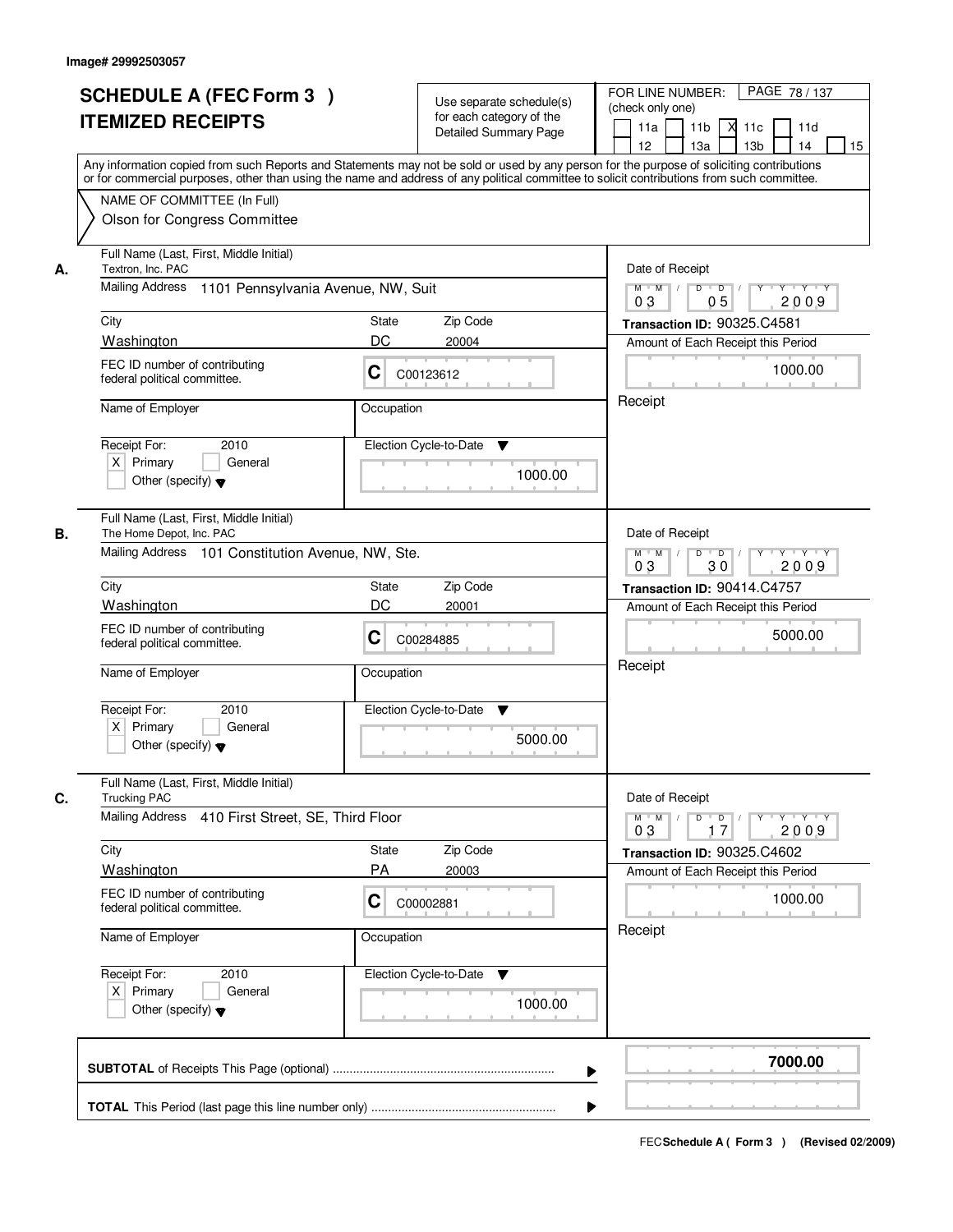|    | <b>SCHEDULE A (FEC Form 3)</b><br><b>ITEMIZED RECEIPTS</b><br>Any information copied from such Reports and Statements may not be sold or used by any person for the purpose of soliciting contributions   | Use separate schedule(s)<br>for each category of the<br><b>Detailed Summary Page</b>                               | PAGE 79 / 137<br>FOR LINE NUMBER:<br>(check only one)<br>11 <sub>b</sub><br>11a<br>-XI<br>11c<br>11d<br>13 <sub>b</sub><br>14<br>12<br>13a<br>15 |
|----|-----------------------------------------------------------------------------------------------------------------------------------------------------------------------------------------------------------|--------------------------------------------------------------------------------------------------------------------|--------------------------------------------------------------------------------------------------------------------------------------------------|
|    | or for commercial purposes, other than using the name and address of any political committee to solicit contributions from such committee.<br>NAME OF COMMITTEE (In Full)<br>Olson for Congress Committee |                                                                                                                    |                                                                                                                                                  |
| А. | Full Name (Last, First, Middle Initial)<br>U. S. Oncology, Inc. Good Govt Committee<br>Mailing Address 10101 Woodloch Forest Dr                                                                           | Date of Receipt<br>$D$ $D$ $1$<br>$Y$ <sup>U</sup><br>$Y - Y - Y - Y$<br>$M$ $M$ /<br>2009<br>0 <sub>2</sub><br>09 |                                                                                                                                                  |
|    | City                                                                                                                                                                                                      | State<br>Zip Code                                                                                                  | Transaction ID: 90301.C4491                                                                                                                      |
|    | The Woodlands                                                                                                                                                                                             | ТX<br>77380                                                                                                        | Amount of Each Receipt this Period                                                                                                               |
|    | FEC ID number of contributing<br>federal political committee.                                                                                                                                             | C<br>C00339655                                                                                                     | 2000.00                                                                                                                                          |
|    | Name of Employer                                                                                                                                                                                          | Occupation                                                                                                         | Receipt                                                                                                                                          |
|    | Receipt For:<br>2010<br>Primary<br>General<br>X<br>Other (specify) $\blacktriangledown$<br>Primary 2008 Debt                                                                                              | Election Cycle-to-Date<br>▼<br>2000.00                                                                             |                                                                                                                                                  |
| В. | Full Name (Last, First, Middle Initial)<br>Union Pacific Corporation Fund                                                                                                                                 |                                                                                                                    | Date of Receipt                                                                                                                                  |
|    | Mailing Address 600 13th Street, NW. Suite 340                                                                                                                                                            | $M$ $M$ /<br>D<br>$\Box$<br>Y<br>$Y + Y + Y$<br>03<br>0 <sub>5</sub><br>2009                                       |                                                                                                                                                  |
|    | City                                                                                                                                                                                                      | Zip Code<br>State                                                                                                  | <b>Transaction ID: 90325.C4583</b>                                                                                                               |
|    | Washington                                                                                                                                                                                                | DC<br>20005                                                                                                        | Amount of Each Receipt this Period                                                                                                               |
|    | FEC ID number of contributing<br>federal political committee.                                                                                                                                             | C<br>C00010470                                                                                                     | 1000.00                                                                                                                                          |
|    | Name of Employer                                                                                                                                                                                          | Occupation                                                                                                         | Receipt                                                                                                                                          |
|    | Receipt For:<br>2010<br>Primary<br>General<br>X<br>Other (specify) $\blacktriangledown$<br>Primary 2008 Debt                                                                                              | Election Cycle-to-Date<br>v<br>3500.00                                                                             |                                                                                                                                                  |
| C. | Full Name (Last, First, Middle Initial)<br>Union Pacific Corporation Fund                                                                                                                                 |                                                                                                                    | Date of Receipt                                                                                                                                  |
|    | Mailing Address 600 13th Street, NW. Suite 340                                                                                                                                                            |                                                                                                                    | $D$ $D$ $/$<br>$Y - Y - Y - Y$<br>$M$ $M$ /<br>$Y$ <sup>U</sup><br>2009<br>03<br>20                                                              |
|    | City                                                                                                                                                                                                      | Zip Code<br>State                                                                                                  | Transaction ID: 90325.C4592                                                                                                                      |
|    | Washington                                                                                                                                                                                                | DC<br>20005                                                                                                        | Amount of Each Receipt this Period                                                                                                               |
|    | FEC ID number of contributing<br>federal political committee.                                                                                                                                             | C<br>C00010470                                                                                                     | 2500.00                                                                                                                                          |
|    | Name of Employer                                                                                                                                                                                          | Occupation                                                                                                         | Receipt                                                                                                                                          |
|    | Receipt For:<br>2010<br>Primary<br>General<br>Other (specify) ♥<br>General 2008 Debt<br>Χ                                                                                                                 | Election Cycle-to-Date ▼<br>6000.00                                                                                |                                                                                                                                                  |
|    |                                                                                                                                                                                                           |                                                                                                                    | 5500.00                                                                                                                                          |
|    |                                                                                                                                                                                                           |                                                                                                                    |                                                                                                                                                  |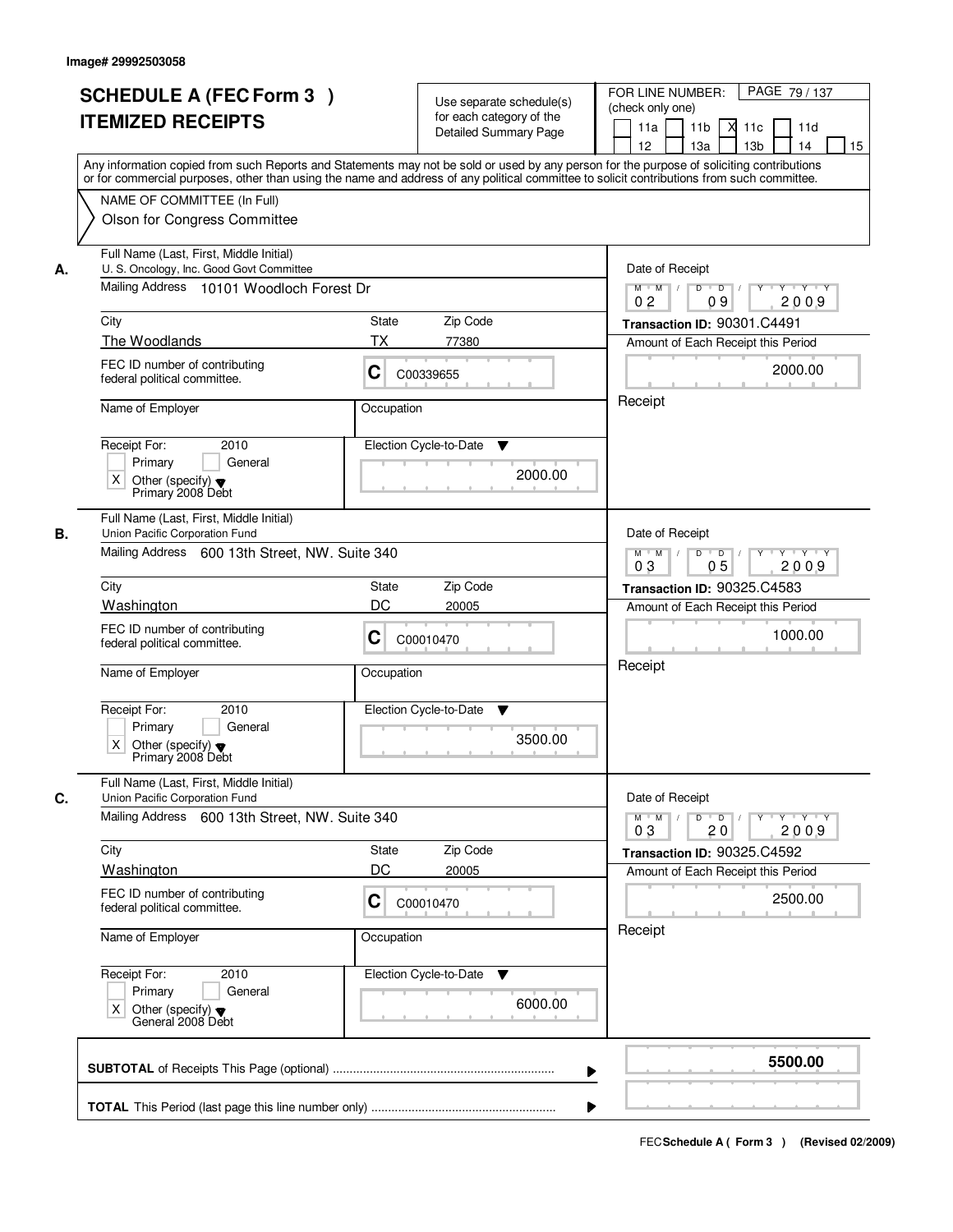|    | <b>SCHEDULE A (FEC Form 3)</b><br><b>ITEMIZED RECEIPTS</b><br>Any information copied from such Reports and Statements may not be sold or used by any person for the purpose of soliciting contributions<br>or for commercial purposes, other than using the name and address of any political committee to solicit contributions from such committee.<br>NAME OF COMMITTEE (In Full)<br><b>Olson for Congress Committee</b> |            | Use separate schedule(s)<br>for each category of the<br><b>Detailed Summary Page</b> | PAGE 80/137<br>FOR LINE NUMBER:<br>(check only one)<br>$\overline{X}$ 11c<br>11a<br>11 <sub>b</sub><br>11d<br>12<br>13a<br>13 <sub>b</sub><br>14<br>15 |
|----|-----------------------------------------------------------------------------------------------------------------------------------------------------------------------------------------------------------------------------------------------------------------------------------------------------------------------------------------------------------------------------------------------------------------------------|------------|--------------------------------------------------------------------------------------|--------------------------------------------------------------------------------------------------------------------------------------------------------|
| А. | Full Name (Last, First, Middle Initial)<br>Union Pacific Corporation Fund<br>Mailing Address 600 13th Street, NW. Suite 340                                                                                                                                                                                                                                                                                                 |            |                                                                                      | Date of Receipt<br>$M$ M<br>D<br>$\overline{D}$<br>$Y - Y - Y$<br>$\sqrt{ }$<br>03<br>20<br>2009                                                       |
|    | City                                                                                                                                                                                                                                                                                                                                                                                                                        | State      | Zip Code                                                                             | Transaction ID: 90325.C4606                                                                                                                            |
|    | Washington                                                                                                                                                                                                                                                                                                                                                                                                                  | DC         | 20005                                                                                | Amount of Each Receipt this Period                                                                                                                     |
|    | FEC ID number of contributing<br>federal political committee.                                                                                                                                                                                                                                                                                                                                                               | C          | C00010470                                                                            | 2500.00                                                                                                                                                |
|    | Name of Employer                                                                                                                                                                                                                                                                                                                                                                                                            | Occupation |                                                                                      | Receipt                                                                                                                                                |
|    | Receipt For:<br>2010<br>$X$ Primary<br>General<br>Other (specify) $\blacktriangledown$                                                                                                                                                                                                                                                                                                                                      |            | Election Cycle-to-Date<br>$\blacktriangledown$<br>8500.00                            |                                                                                                                                                        |
| В. | Full Name (Last, First, Middle Initial)<br>Valero PAC                                                                                                                                                                                                                                                                                                                                                                       |            |                                                                                      | Date of Receipt                                                                                                                                        |
|    | Mailing Address PO Box 696000                                                                                                                                                                                                                                                                                                                                                                                               |            |                                                                                      | $M$ $M$<br>$D$ $D$ $1$<br>$Y$ <sup>U</sup><br>Y 'Y 'Y<br>03<br>31<br>2009                                                                              |
|    | City                                                                                                                                                                                                                                                                                                                                                                                                                        | State      | Zip Code                                                                             | Transaction ID: 90414.C4750                                                                                                                            |
|    | <b>San Antonio</b>                                                                                                                                                                                                                                                                                                                                                                                                          | TX         | 78269                                                                                | Amount of Each Receipt this Period                                                                                                                     |
|    | FEC ID number of contributing<br>federal political committee.                                                                                                                                                                                                                                                                                                                                                               | C          | C00109546                                                                            | 5000.00                                                                                                                                                |
|    | Name of Employer                                                                                                                                                                                                                                                                                                                                                                                                            | Occupation |                                                                                      | Receipt                                                                                                                                                |
|    | Receipt For:<br>2010<br>$\times$<br>Primary<br>General<br>Other (specify) $\blacktriangledown$                                                                                                                                                                                                                                                                                                                              |            | Election Cycle-to-Date<br>v<br>5000.00                                               |                                                                                                                                                        |

|  | 7500.00  |
|--|----------|
|  | 77216.50 |

FECSchedule A (Form 3) (Revised 02/2009)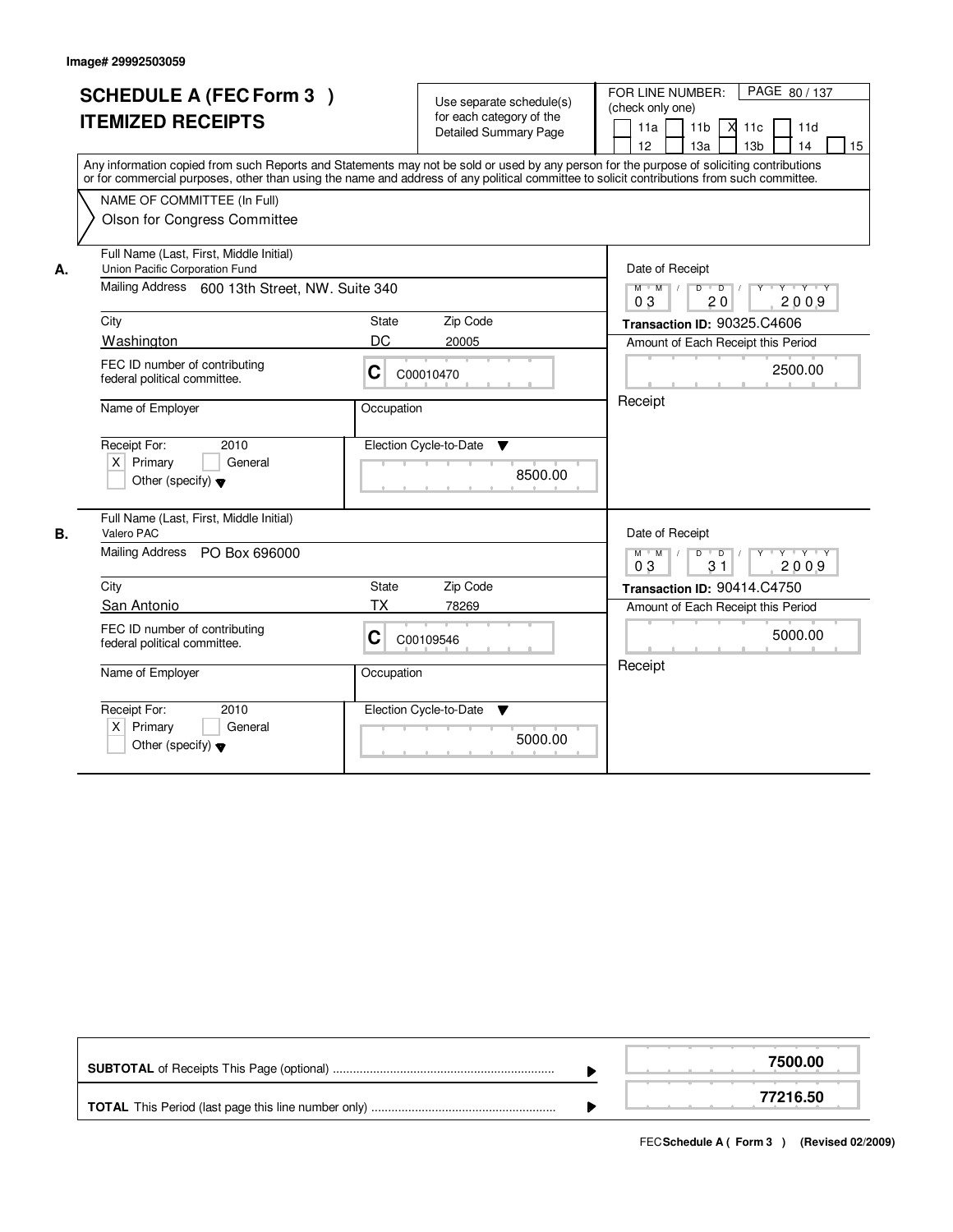| <b>ITEMIZED RECEIPTS</b>                                                             | <b>SCHEDULE A (FEC Form 3)</b>                                              |                    | Use separate schedule(s)<br>for each category of the<br>Detailed Summary Page | PAGE 81 / 137<br>FOR LINE NUMBER:<br>(check only one)<br>11 <sub>b</sub><br>11a<br>11c<br>11d<br>13 <sub>b</sub><br>X<br>14<br>15<br>12 <sup>2</sup><br>13a                                                                                                                             |
|--------------------------------------------------------------------------------------|-----------------------------------------------------------------------------|--------------------|-------------------------------------------------------------------------------|-----------------------------------------------------------------------------------------------------------------------------------------------------------------------------------------------------------------------------------------------------------------------------------------|
| NAME OF COMMITTEE (In Full)                                                          | Olson for Congress Committee                                                |                    |                                                                               | Any information copied from such Reports and Statements may not be sold or used by any person for the purpose of soliciting contributions<br>or for commercial purposes, other than using the name and address of any political committee to solicit contributions from such committee. |
| <b>Evergreen Properties</b><br>А.                                                    | Full Name (Last, First, Middle Initial)                                     | Date of Receipt    |                                                                               |                                                                                                                                                                                                                                                                                         |
|                                                                                      | Mailing Address PO Box 20472                                                |                    |                                                                               | $Y + Y + Y$<br>$M$ $M$ /<br>$D$ $D$ $1$<br>Y<br>19<br>2009<br>0 <sub>1</sub>                                                                                                                                                                                                            |
| City<br>Houston                                                                      |                                                                             | State<br><b>TX</b> | Zip Code                                                                      | Transaction ID: C4456                                                                                                                                                                                                                                                                   |
| FEC ID number of contributing<br>federal political committee.                        |                                                                             | C                  | 77225-                                                                        | Amount of Each Receipt this Period<br>1730.00                                                                                                                                                                                                                                           |
| Name of Employer                                                                     |                                                                             | Occupation         |                                                                               | Offsets to Operating Expe-<br>nditu                                                                                                                                                                                                                                                     |
| Receipt For:<br>$X$ Primary<br>Other (specify) $\blacktriangledown$                  | 2010<br>General                                                             |                    | Election Cycle-to-Date<br>▼<br>1730.00                                        | NOTE: Security Deposit Re-<br>fund                                                                                                                                                                                                                                                      |
| Republican National Committee<br>В.                                                  | Full Name (Last, First, Middle Initial)<br>Mailing Address 310 First Street |                    |                                                                               | Date of Receipt<br>$Y \vdash Y \vdash Y$<br>$M$ $M$ /<br>D<br>$\overline{D}$<br>02<br>0 <sub>2</sub><br>2009                                                                                                                                                                            |
| City                                                                                 |                                                                             | State              | Zip Code                                                                      | Transaction ID: 90301.C4489                                                                                                                                                                                                                                                             |
| Washington                                                                           |                                                                             | DC                 | 20003-                                                                        | Amount of Each Receipt this Period                                                                                                                                                                                                                                                      |
| FEC ID number of contributing<br>federal political committee.                        |                                                                             | C                  | C00003418                                                                     | 23080.73<br>Offsets to Operating Expe-                                                                                                                                                                                                                                                  |
| Name of Employer                                                                     |                                                                             | Occupation         |                                                                               | nditu                                                                                                                                                                                                                                                                                   |
| Receipt For:<br>Primary<br>Χ<br>Other (specify) $\blacktriangledown$<br>General 2008 | 2010<br>General                                                             |                    | Election Cycle-to-Date<br>▼<br>23080.73                                       | NOTE: Refund travel overpa-<br>yment                                                                                                                                                                                                                                                    |
| C.<br>Southern Office Solutions                                                      | Full Name (Last, First, Middle Initial)                                     |                    |                                                                               | Date of Receipt                                                                                                                                                                                                                                                                         |
|                                                                                      | Mailing Address 13003 Murphy Rd. K-1                                        |                    |                                                                               | $D$ $D$ $/$<br>$M = M$<br>03<br>13<br>2009                                                                                                                                                                                                                                              |
| City                                                                                 |                                                                             | State              | Zip Code                                                                      | Transaction ID: 90414.C4774                                                                                                                                                                                                                                                             |
| Stafford                                                                             |                                                                             | ТX                 | 77477-                                                                        | Amount of Each Receipt this Period                                                                                                                                                                                                                                                      |
| FEC ID number of contributing<br>federal political committee.                        |                                                                             | C                  |                                                                               | 440.45                                                                                                                                                                                                                                                                                  |
| Name of Employer                                                                     |                                                                             | Occupation         |                                                                               | Offsets to Operating Expe-<br>nditu                                                                                                                                                                                                                                                     |
| Receipt For:<br>$X$ Primary<br>Other (specify) $\blacktriangledown$                  | 2010<br>General                                                             |                    | Election Cycle-to-Date ▼<br>440.45                                            | NOTE: Check lost                                                                                                                                                                                                                                                                        |
|                                                                                      |                                                                             |                    |                                                                               | 25251.18<br>▶                                                                                                                                                                                                                                                                           |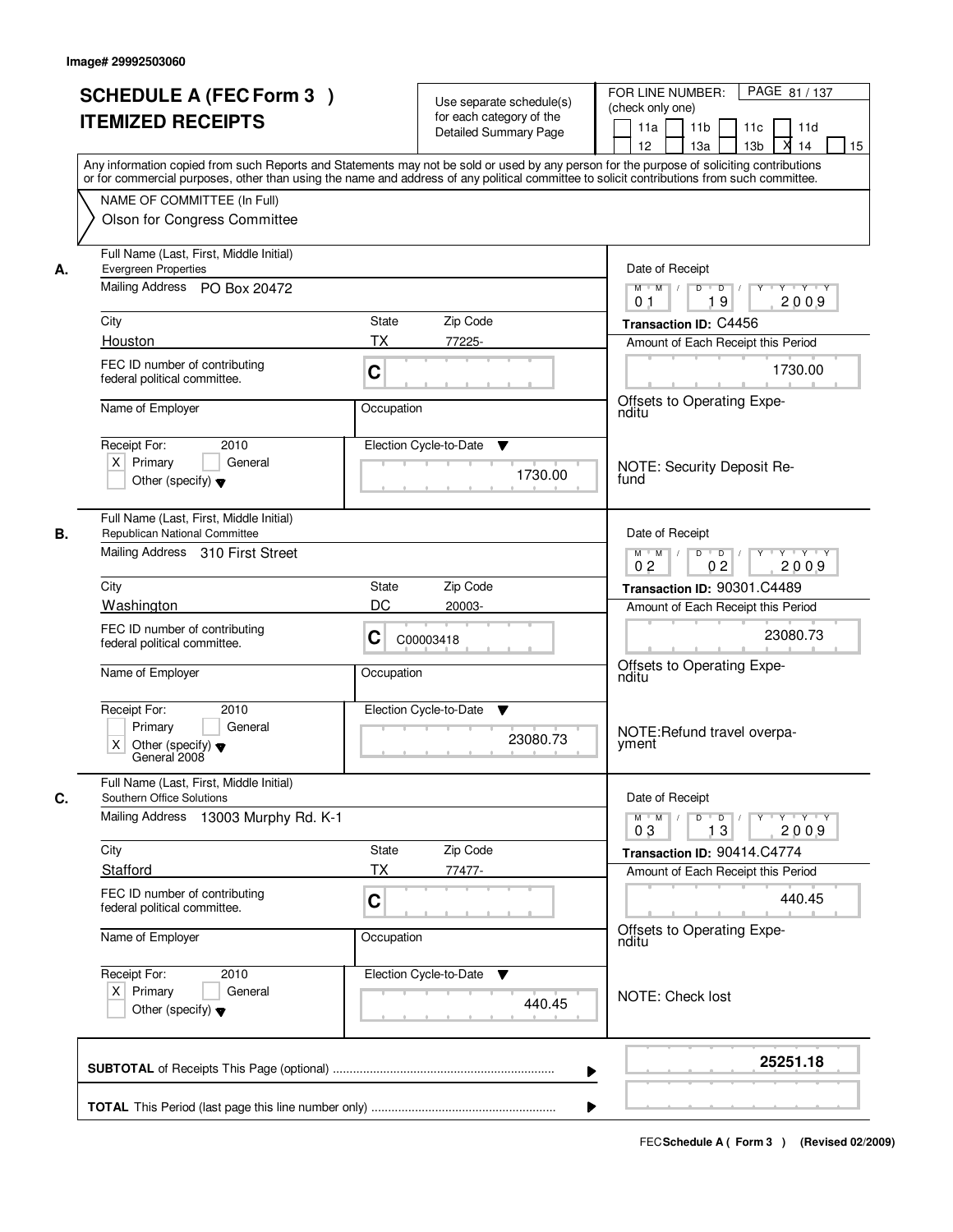|    | <b>SCHEDULE A (FEC Form 3)</b><br><b>ITEMIZED RECEIPTS</b>                                                                                                                                                                                                                              |            | Use separate schedule(s)<br>for each category of the<br><b>Detailed Summary Page</b> |        | PAGE 82 / 137<br>FOR LINE NUMBER:<br>(check only one)<br>11 <sub>b</sub><br>11a<br>11c<br>11d<br>15<br>13 <sub>b</sub><br>12<br>1За<br>14 |
|----|-----------------------------------------------------------------------------------------------------------------------------------------------------------------------------------------------------------------------------------------------------------------------------------------|------------|--------------------------------------------------------------------------------------|--------|-------------------------------------------------------------------------------------------------------------------------------------------|
|    | Any information copied from such Reports and Statements may not be sold or used by any person for the purpose of soliciting contributions<br>or for commercial purposes, other than using the name and address of any political committee to solicit contributions from such committee. |            |                                                                                      |        |                                                                                                                                           |
|    | NAME OF COMMITTEE (In Full)                                                                                                                                                                                                                                                             |            |                                                                                      |        |                                                                                                                                           |
|    | Olson for Congress Committee                                                                                                                                                                                                                                                            |            |                                                                                      |        |                                                                                                                                           |
| Α. | Full Name (Last, First, Middle Initial)<br><b>United States Treasury</b>                                                                                                                                                                                                                |            |                                                                                      |        | Date of Receipt                                                                                                                           |
|    | Mailing Address<br>PO Box 51315                                                                                                                                                                                                                                                         |            |                                                                                      |        | Y Y Y Y Y<br>$M$ $M$<br>$\overline{D}$<br>12<br>2009<br>0 <sub>1</sub>                                                                    |
|    | City                                                                                                                                                                                                                                                                                    | State      | Zip Code                                                                             |        | Transaction ID: C4455                                                                                                                     |
|    | Philadelphia                                                                                                                                                                                                                                                                            | <b>PA</b>  | 19115-6315                                                                           |        | Amount of Each Receipt this Period                                                                                                        |
|    | FEC ID number of contributing<br>federal political committee.                                                                                                                                                                                                                           | С          |                                                                                      |        | 508.42                                                                                                                                    |
|    | Name of Employer                                                                                                                                                                                                                                                                        | Occupation |                                                                                      |        | Offsets to Operating Expe-<br>nditu                                                                                                       |
|    | Receipt For:<br>2010                                                                                                                                                                                                                                                                    |            | Election Cycle-to-Date<br>▼                                                          |        |                                                                                                                                           |
|    | $\times$<br>Primary<br>General<br>Other (specify) $\blacktriangledown$                                                                                                                                                                                                                  |            |                                                                                      | 508.42 | NOTE: 941 Refund Quart ta-<br>xes                                                                                                         |

|  | 508.42   |
|--|----------|
|  | 25759.60 |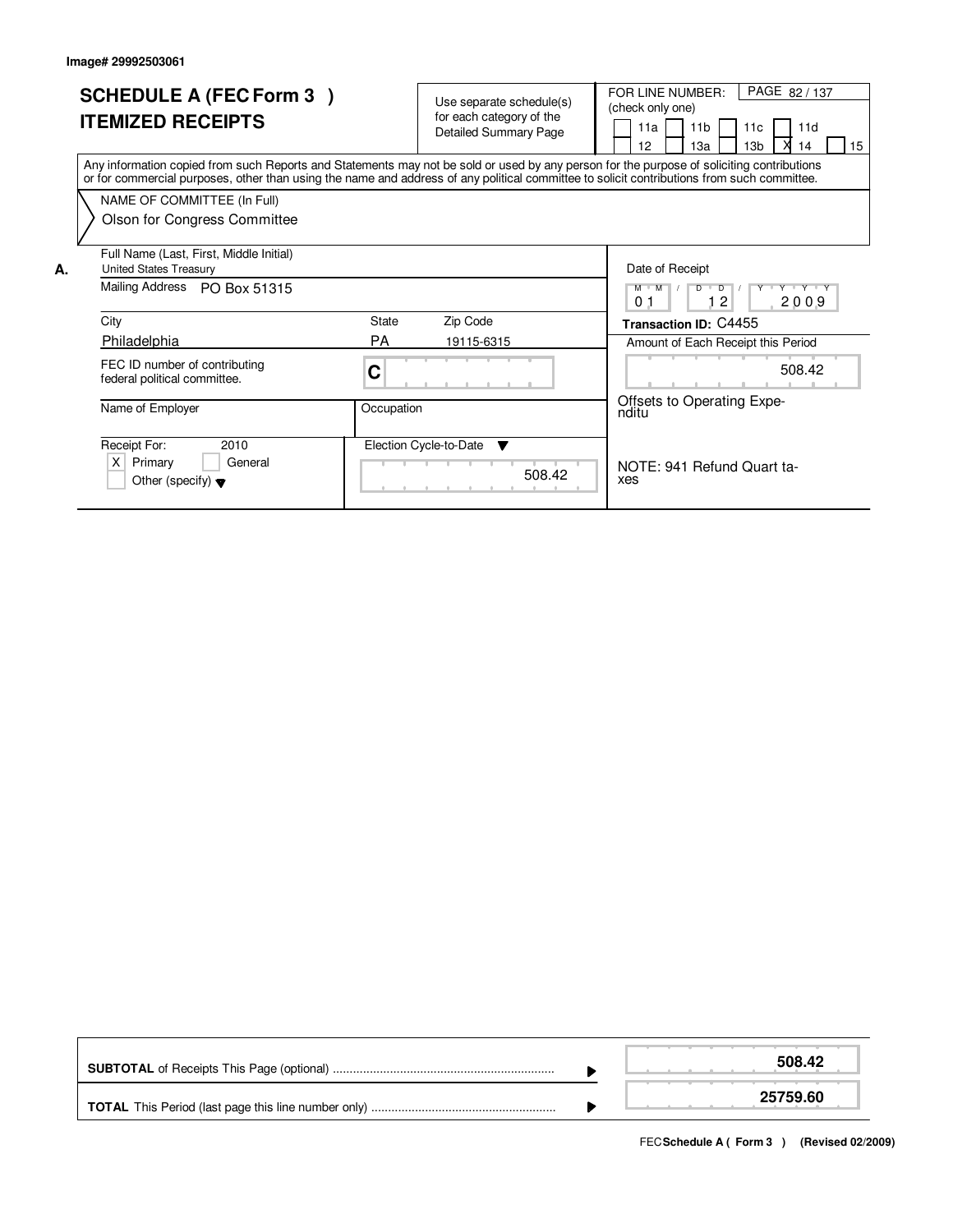| <b>SCHEDULE B (FEC Form 3)</b>                                                                                                                                                                                                                                                         | Use separate schedule(s)                                                        | FOR LINE NUMBER:<br>(check only one) |                                                            | PAGE 83/137                                     |
|----------------------------------------------------------------------------------------------------------------------------------------------------------------------------------------------------------------------------------------------------------------------------------------|---------------------------------------------------------------------------------|--------------------------------------|------------------------------------------------------------|-------------------------------------------------|
| <b>ITEMIZED DISBURSEMENTS</b>                                                                                                                                                                                                                                                          | for each category of the<br><b>Detailed Summary Page</b>                        | x                                    | 17<br>18<br>20a<br>20 <sub>b</sub>                         | 19 <sub>b</sub><br>19a<br>20 <sub>c</sub><br>21 |
| Any Information copied from such Reports and Statements may not be sold or used by any person for the purpose of soliciting contributions<br>or for commercial purposes, other than using the name and address of any political committee to solicit contributions from such committee |                                                                                 |                                      |                                                            |                                                 |
| NAME OF COMMITTEE (In Full)                                                                                                                                                                                                                                                            |                                                                                 |                                      |                                                            |                                                 |
| Olson for Congress Committee                                                                                                                                                                                                                                                           |                                                                                 |                                      |                                                            |                                                 |
| Full Name (Last, First, Middle Initial)<br>AT&T                                                                                                                                                                                                                                        |                                                                                 |                                      | <b>Transaction ID: 90131.E1357</b><br>Date of Disbursement |                                                 |
| <b>Mailing Address</b><br>555 Main Street, Room 228                                                                                                                                                                                                                                    |                                                                                 |                                      | M<br>$\overline{0}$ o $\overline{1}$<br>0 <sub>1</sub>     | 2009                                            |
| City<br><b>Beaumont</b>                                                                                                                                                                                                                                                                | Zip Code<br><b>State</b><br>77701-<br><b>TX</b>                                 |                                      |                                                            | Amount of Each Disbursement this Period         |
| Purpose of Disbursement<br>Phone service                                                                                                                                                                                                                                               |                                                                                 |                                      |                                                            | 400.09                                          |
| <b>Candidate Name</b>                                                                                                                                                                                                                                                                  |                                                                                 | Category/<br>Type                    |                                                            |                                                 |
| Office Sought:<br>House<br>Senate<br>President<br>District:<br>State:                                                                                                                                                                                                                  | Disbursement For:<br>Primary<br>General<br>Other (specify) $\blacktriangledown$ |                                      | <b>PHONE SERVICE</b>                                       |                                                 |
| Full Name (Last, First, Middle Initial)                                                                                                                                                                                                                                                |                                                                                 |                                      | Transaction ID: 90131.E1360                                |                                                 |
| AT&T                                                                                                                                                                                                                                                                                   |                                                                                 |                                      | Date of Disbursement<br>M<br>D<br>M                        |                                                 |
| <b>Mailing Address</b><br>555 Main Street, Room 228                                                                                                                                                                                                                                    |                                                                                 |                                      | $\overline{1\,3}$<br>01                                    | 2009                                            |
| City<br><b>Beaumont</b>                                                                                                                                                                                                                                                                | Zip Code<br>State<br><b>TX</b><br>77701-                                        |                                      |                                                            | Amount of Each Disbursement this Period         |
| Purpose of Disbursement<br>Phone service                                                                                                                                                                                                                                               |                                                                                 |                                      |                                                            | 708.25                                          |
| <b>Candidate Name</b>                                                                                                                                                                                                                                                                  |                                                                                 | Category/<br>Type                    |                                                            |                                                 |
| Office Sought:<br>House<br>Senate<br>President<br>District:<br>State:                                                                                                                                                                                                                  | Disbursement For:<br>Primary<br>General<br>Other (specify) $\blacktriangledown$ |                                      | PHONE SERVICE                                              |                                                 |
| Full Name (Last, First, Middle Initial)<br>AT&T                                                                                                                                                                                                                                        |                                                                                 |                                      | <b>Transaction ID: 90131.E1356</b><br>Date of Disbursement |                                                 |
| <b>Mailing Address</b><br>555 Main Street, Room 228                                                                                                                                                                                                                                    |                                                                                 |                                      | M<br>D<br>0 <sup>0</sup><br>$0^{\text{M}}$ 2               | 2009                                            |
| City<br><b>Beaumont</b>                                                                                                                                                                                                                                                                | Zip Code<br>State<br>77701-<br><b>TX</b>                                        |                                      |                                                            | Amount of Each Disbursement this Period         |
| Purpose of Disbursement<br>Phone service                                                                                                                                                                                                                                               |                                                                                 |                                      |                                                            | 505.25                                          |
| <b>Candidate Name</b>                                                                                                                                                                                                                                                                  |                                                                                 | Category/<br>Type                    |                                                            |                                                 |
| Office Sought:<br>House<br>Senate<br>President<br>District:<br>State:                                                                                                                                                                                                                  | Disbursement For:<br>Primary<br>General<br>Other (specify) $\blacktriangledown$ |                                      | PHONE SERVICE                                              |                                                 |
|                                                                                                                                                                                                                                                                                        |                                                                                 | ▶                                    |                                                            | 1613.59                                         |
|                                                                                                                                                                                                                                                                                        |                                                                                 | ▶                                    |                                                            |                                                 |
| <b>FE5AN018</b>                                                                                                                                                                                                                                                                        |                                                                                 |                                      |                                                            | FEC Schedule B ( Form 3 ) (Revised 02/2009)     |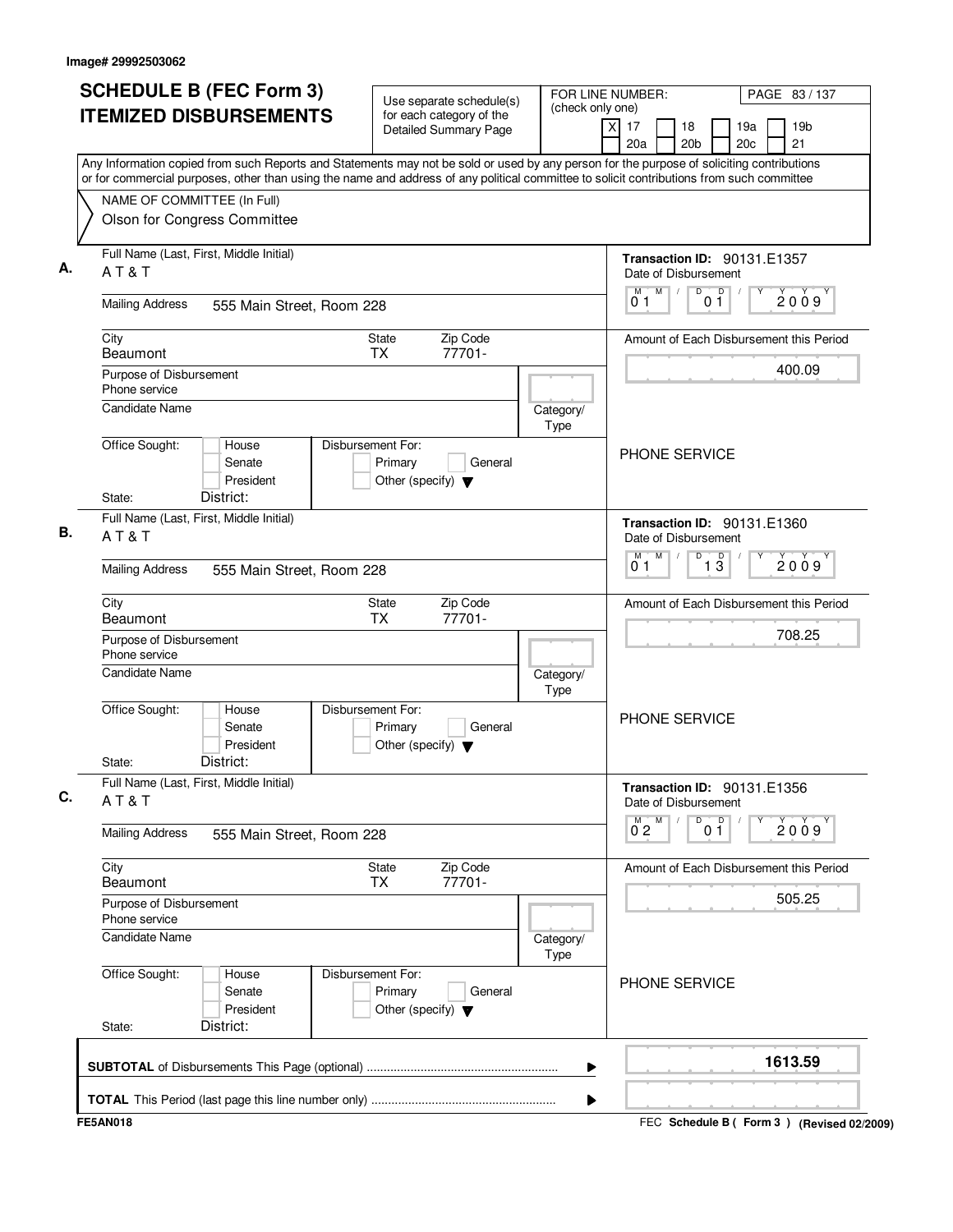| <b>SCHEDULE B (FEC Form 3)</b>                                                                                                                                                                                                                                                         | Use separate schedule(s)                                                        | FOR LINE NUMBER:<br>(check only one) |                                                                           | PAGE 84 / 137                                   |
|----------------------------------------------------------------------------------------------------------------------------------------------------------------------------------------------------------------------------------------------------------------------------------------|---------------------------------------------------------------------------------|--------------------------------------|---------------------------------------------------------------------------|-------------------------------------------------|
| <b>ITEMIZED DISBURSEMENTS</b>                                                                                                                                                                                                                                                          | for each category of the<br><b>Detailed Summary Page</b>                        | x                                    | 17<br>18<br>20a<br>20 <sub>b</sub>                                        | 19 <sub>b</sub><br>19a<br>20 <sub>c</sub><br>21 |
| Any Information copied from such Reports and Statements may not be sold or used by any person for the purpose of soliciting contributions<br>or for commercial purposes, other than using the name and address of any political committee to solicit contributions from such committee |                                                                                 |                                      |                                                                           |                                                 |
| NAME OF COMMITTEE (In Full)                                                                                                                                                                                                                                                            |                                                                                 |                                      |                                                                           |                                                 |
| Olson for Congress Committee                                                                                                                                                                                                                                                           |                                                                                 |                                      |                                                                           |                                                 |
| Full Name (Last, First, Middle Initial)<br>AT&T                                                                                                                                                                                                                                        |                                                                                 |                                      | <b>Transaction ID: 90301.E1470</b><br>Date of Disbursement                |                                                 |
| <b>Mailing Address</b><br>555 Main Street, Room 228                                                                                                                                                                                                                                    |                                                                                 |                                      | M<br>D<br>$0\frac{D}{4}$<br>$0^{M}$ 2                                     | 2009                                            |
| City<br><b>Beaumont</b>                                                                                                                                                                                                                                                                | Zip Code<br><b>State</b><br>77701-<br><b>TX</b>                                 |                                      |                                                                           | Amount of Each Disbursement this Period         |
| Purpose of Disbursement<br>Phone service                                                                                                                                                                                                                                               |                                                                                 |                                      |                                                                           | 273.92                                          |
| <b>Candidate Name</b>                                                                                                                                                                                                                                                                  |                                                                                 | Category/<br>Type                    |                                                                           |                                                 |
| Office Sought:<br>House<br>Senate<br>President<br>District:<br>State:                                                                                                                                                                                                                  | Disbursement For:<br>Primary<br>General<br>Other (specify) $\blacktriangledown$ |                                      | <b>PHONE SERVICE</b>                                                      |                                                 |
| Full Name (Last, First, Middle Initial)                                                                                                                                                                                                                                                |                                                                                 |                                      |                                                                           |                                                 |
| AT&T                                                                                                                                                                                                                                                                                   |                                                                                 |                                      | <b>Transaction ID: 90414.E1538</b><br>Date of Disbursement<br>M<br>D<br>M |                                                 |
| <b>Mailing Address</b><br>555 Main Street, Room 228                                                                                                                                                                                                                                    |                                                                                 |                                      | 0 <sup>D</sup><br>03                                                      | 2009                                            |
| City<br><b>Beaumont</b>                                                                                                                                                                                                                                                                | Zip Code<br>State<br><b>TX</b><br>77701-                                        |                                      |                                                                           | Amount of Each Disbursement this Period         |
| Purpose of Disbursement<br>Phone service                                                                                                                                                                                                                                               |                                                                                 |                                      |                                                                           | 445.91                                          |
| <b>Candidate Name</b>                                                                                                                                                                                                                                                                  |                                                                                 | Category/<br>Type                    |                                                                           |                                                 |
| Office Sought:<br>House<br>Senate<br>President<br>District:<br>State:                                                                                                                                                                                                                  | Disbursement For:<br>Primary<br>General<br>Other (specify) $\blacktriangledown$ |                                      | PHONE SERVICE                                                             |                                                 |
| Full Name (Last, First, Middle Initial)<br>AT&T                                                                                                                                                                                                                                        |                                                                                 |                                      | Transaction ID: 90414.E1541<br>Date of Disbursement                       |                                                 |
| <b>Mailing Address</b><br>555 Main Street, Room 228                                                                                                                                                                                                                                    |                                                                                 |                                      | M<br>D<br>$0^{\overline{0}}3$<br>$0\overline{3}$                          | 2009                                            |
| City<br><b>Beaumont</b>                                                                                                                                                                                                                                                                | Zip Code<br>State<br>77701-<br><b>TX</b>                                        |                                      |                                                                           | Amount of Each Disbursement this Period         |
| Purpose of Disbursement<br>Phone service                                                                                                                                                                                                                                               |                                                                                 |                                      |                                                                           | 603.53                                          |
| <b>Candidate Name</b>                                                                                                                                                                                                                                                                  |                                                                                 | Category/<br>Type                    |                                                                           |                                                 |
| Office Sought:<br>House<br>Senate<br>President<br>District:<br>State:                                                                                                                                                                                                                  | Disbursement For:<br>Primary<br>General<br>Other (specify) $\blacktriangledown$ |                                      | PHONE SERVICE                                                             |                                                 |
|                                                                                                                                                                                                                                                                                        |                                                                                 | ▶                                    |                                                                           | 1323.36                                         |
|                                                                                                                                                                                                                                                                                        |                                                                                 | ▶                                    |                                                                           |                                                 |
| <b>FE5AN018</b>                                                                                                                                                                                                                                                                        |                                                                                 |                                      |                                                                           | FEC Schedule B ( Form 3 ) (Revised 02/2009)     |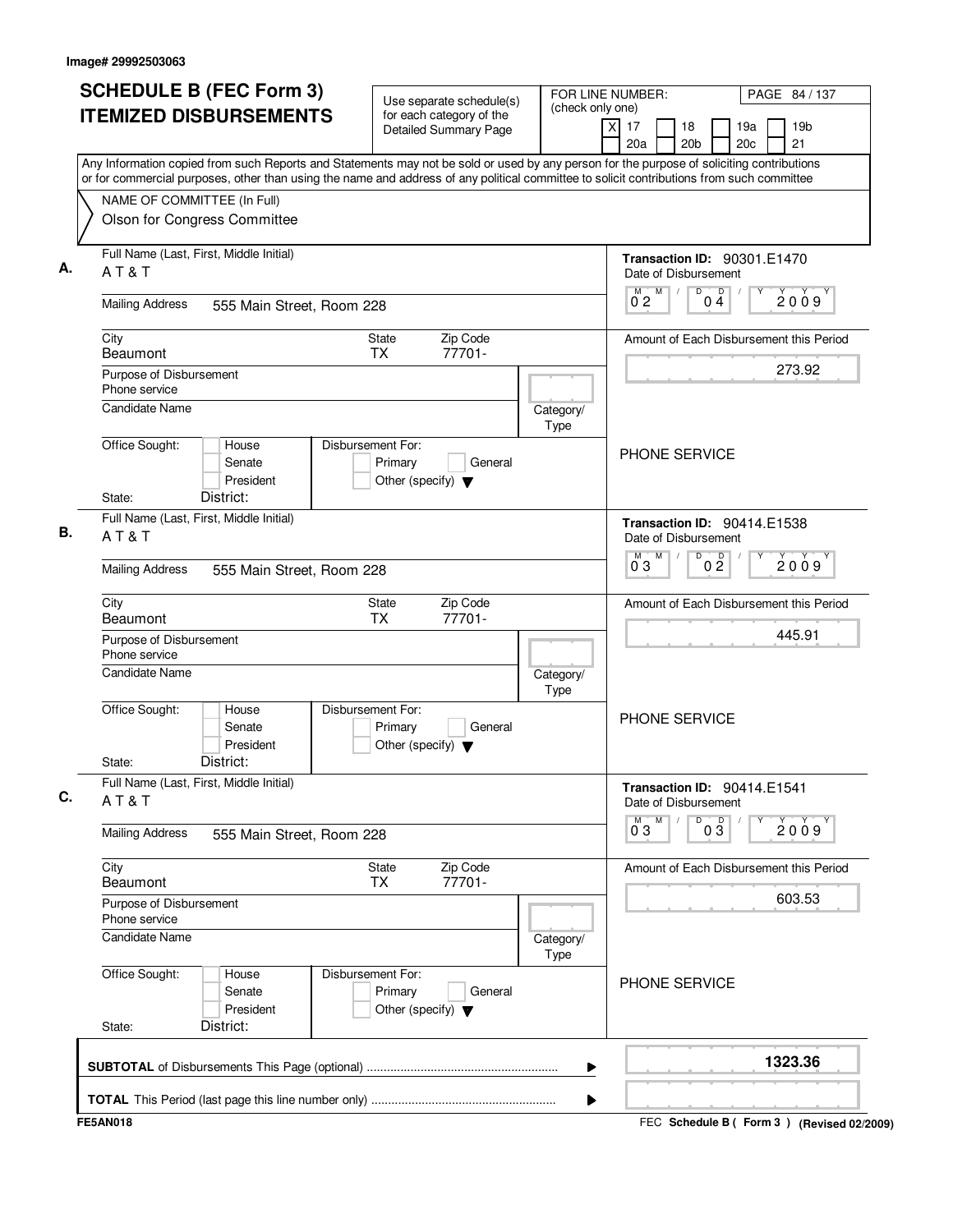| <b>SCHEDULE B (FEC Form 3)</b>                                                                                                                                                                                                                                                         | Use separate schedule(s)                                                        | (check only one)  | FOR LINE NUMBER:                                           |                                   |                               | PAGE 85 / 137 |                                           |
|----------------------------------------------------------------------------------------------------------------------------------------------------------------------------------------------------------------------------------------------------------------------------------------|---------------------------------------------------------------------------------|-------------------|------------------------------------------------------------|-----------------------------------|-------------------------------|---------------|-------------------------------------------|
| <b>ITEMIZED DISBURSEMENTS</b>                                                                                                                                                                                                                                                          | for each category of the<br><b>Detailed Summary Page</b>                        |                   | $\overline{x}$<br>17<br>20a                                | 18<br>20 <sub>b</sub>             |                               | 19a<br>20c    | 19 <sub>b</sub><br>21                     |
| Any Information copied from such Reports and Statements may not be sold or used by any person for the purpose of soliciting contributions<br>or for commercial purposes, other than using the name and address of any political committee to solicit contributions from such committee |                                                                                 |                   |                                                            |                                   |                               |               |                                           |
| NAME OF COMMITTEE (In Full)                                                                                                                                                                                                                                                            |                                                                                 |                   |                                                            |                                   |                               |               |                                           |
| Olson for Congress Committee                                                                                                                                                                                                                                                           |                                                                                 |                   |                                                            |                                   |                               |               |                                           |
| Full Name (Last, First, Middle Initial)<br>AT&T                                                                                                                                                                                                                                        |                                                                                 |                   | <b>Transaction ID: 90714.E1737</b><br>Date of Disbursement |                                   |                               |               |                                           |
| <b>Mailing Address</b><br>555 Main Street, Room 228                                                                                                                                                                                                                                    |                                                                                 |                   | M<br>M<br>03                                               | D                                 | $\overline{1}$ $\overline{3}$ |               | 2009                                      |
| City<br>Beaumont                                                                                                                                                                                                                                                                       | Zip Code<br><b>State</b><br><b>TX</b><br>77701-                                 |                   |                                                            |                                   |                               |               | Amount of Each Disbursement this Period   |
| Purpose of Disbursement<br>Cell Phone service                                                                                                                                                                                                                                          |                                                                                 |                   |                                                            |                                   |                               |               | 131.98                                    |
| Candidate Name                                                                                                                                                                                                                                                                         |                                                                                 | Category/<br>Type |                                                            |                                   |                               |               |                                           |
| Office Sought:<br>House<br>Senate<br>President<br>District:<br>State:                                                                                                                                                                                                                  | Disbursement For:<br>Primary<br>General<br>Other (specify) $\blacktriangledown$ |                   | <b>CELL PHONE SERVICE</b>                                  |                                   |                               |               |                                           |
| Full Name (Last, First, Middle Initial)<br>Aristotle                                                                                                                                                                                                                                   |                                                                                 |                   | Transaction ID: 90414.E1607<br>Date of Disbursement        |                                   |                               |               |                                           |
| <b>Mailing Address</b><br>205 Pennsylvania Avenue. SE                                                                                                                                                                                                                                  |                                                                                 |                   | M<br>м<br>01                                               | $B^D$ 3 $\overline{1}$            |                               |               | 2009                                      |
| City<br>Washington                                                                                                                                                                                                                                                                     | Zip Code<br><b>State</b><br>DC<br>20003-                                        |                   |                                                            |                                   |                               |               | Amount of Each Disbursement this Period   |
| Purpose of Disbursement<br>Processing fees                                                                                                                                                                                                                                             |                                                                                 |                   |                                                            |                                   |                               |               | 427.00                                    |
| Candidate Name                                                                                                                                                                                                                                                                         |                                                                                 | Category/<br>Type |                                                            |                                   |                               |               |                                           |
| Office Sought:<br>House<br>Senate<br>President<br>District:<br>State:                                                                                                                                                                                                                  | Disbursement For:<br>Primary<br>General<br>Other (specify) $\blacktriangledown$ |                   | PROCESSING FEES                                            |                                   |                               |               |                                           |
| Full Name (Last, First, Middle Initial)<br>Aristotle                                                                                                                                                                                                                                   |                                                                                 |                   | Transaction ID: 90415.E1610<br>Date of Disbursement        |                                   |                               |               |                                           |
| <b>Mailing Address</b><br>205 Pennsylvania Avenue. SE                                                                                                                                                                                                                                  |                                                                                 |                   | $\overline{0}^M$ 2<br>M                                    | $D^D$ <sub>2</sub> $\overline{7}$ |                               |               | 2009                                      |
| City<br>Washington                                                                                                                                                                                                                                                                     | State<br>Zip Code<br>20003-<br>DC                                               |                   |                                                            |                                   |                               |               | Amount of Each Disbursement this Period   |
| Purpose of Disbursement<br>Processing fees                                                                                                                                                                                                                                             |                                                                                 |                   |                                                            |                                   |                               |               | 169.00                                    |
| Candidate Name                                                                                                                                                                                                                                                                         |                                                                                 | Category/<br>Type |                                                            |                                   |                               |               |                                           |
| Office Sought:<br>House<br>Senate<br>President<br>District:<br>State:                                                                                                                                                                                                                  | Disbursement For:<br>Primary<br>General<br>Other (specify) $\blacktriangledown$ |                   | PROCESSING FEES                                            |                                   |                               |               |                                           |
|                                                                                                                                                                                                                                                                                        |                                                                                 | ▶                 |                                                            |                                   |                               |               | 727.98                                    |
|                                                                                                                                                                                                                                                                                        |                                                                                 | ▶                 |                                                            |                                   |                               |               |                                           |
| <b>FE5AN018</b>                                                                                                                                                                                                                                                                        |                                                                                 |                   |                                                            |                                   |                               |               | FEC Schedule B (Form 3) (Revised 02/2009) |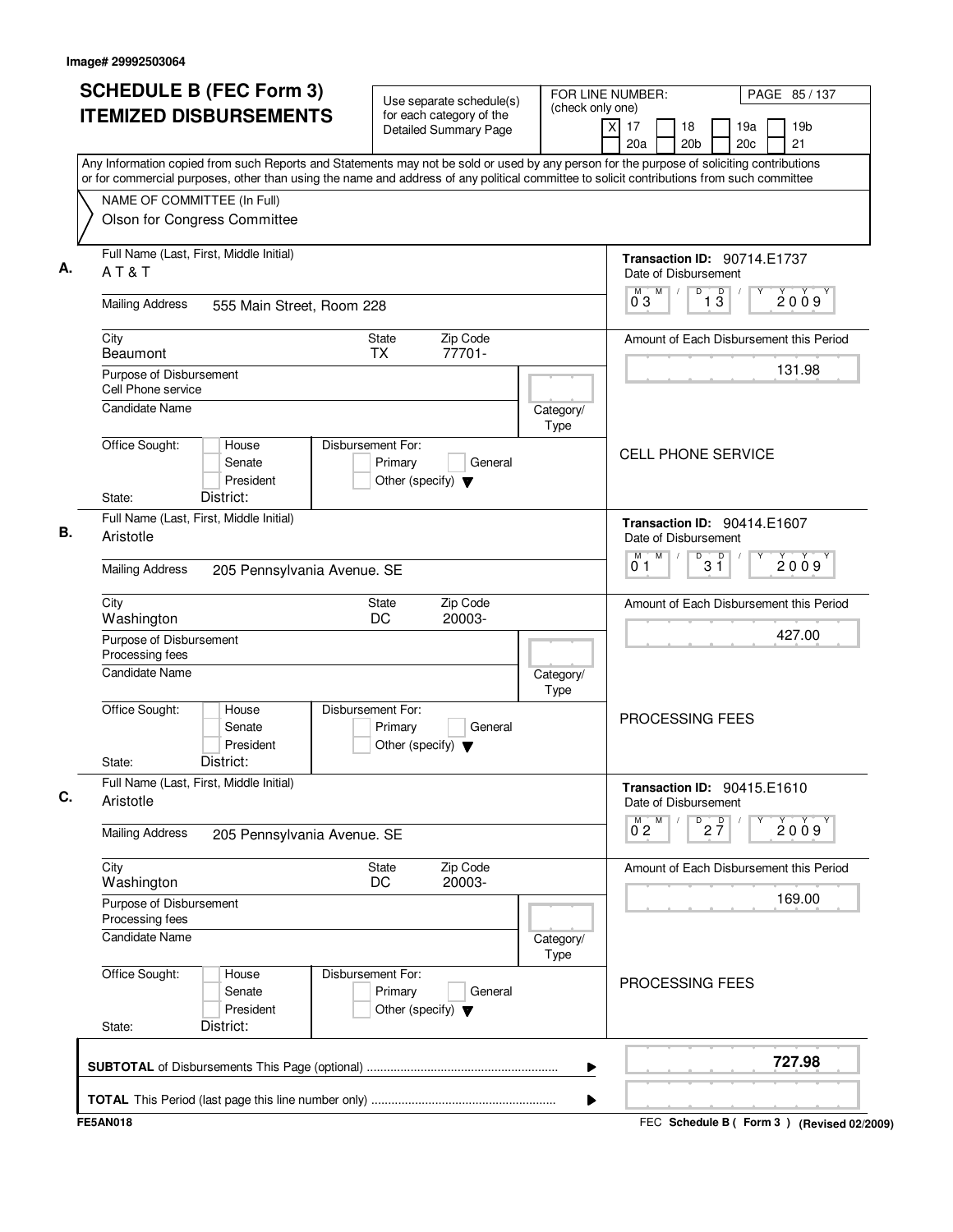| <b>SCHEDULE B (FEC Form 3)</b>                                                                                                            | Use separate schedule(s)                                                        | FOR LINE NUMBER:                   |                                                            | PAGE 86 / 137                                   |
|-------------------------------------------------------------------------------------------------------------------------------------------|---------------------------------------------------------------------------------|------------------------------------|------------------------------------------------------------|-------------------------------------------------|
| <b>ITEMIZED DISBURSEMENTS</b>                                                                                                             | for each category of the<br><b>Detailed Summary Page</b>                        | (check only one)<br>$\overline{x}$ | 17<br>18<br>20 <sub>b</sub><br>20a                         | 19 <sub>b</sub><br>19a<br>20 <sub>c</sub><br>21 |
| Any Information copied from such Reports and Statements may not be sold or used by any person for the purpose of soliciting contributions |                                                                                 |                                    |                                                            |                                                 |
| or for commercial purposes, other than using the name and address of any political committee to solicit contributions from such committee |                                                                                 |                                    |                                                            |                                                 |
| NAME OF COMMITTEE (In Full)<br>Olson for Congress Committee                                                                               |                                                                                 |                                    |                                                            |                                                 |
| Full Name (Last, First, Middle Initial)<br>Aristotle                                                                                      |                                                                                 |                                    | <b>Transaction ID: 90414.E1608</b><br>Date of Disbursement |                                                 |
| <b>Mailing Address</b><br>205 Pennsylvania Avenue. SE                                                                                     |                                                                                 |                                    | M<br>$\overline{8}$ $\overline{8}$<br>0 <sub>2</sub>       | 2009                                            |
| City<br>Washington                                                                                                                        | Zip Code<br>State<br>DC<br>20003-                                               |                                    |                                                            | Amount of Each Disbursement this Period         |
| Purpose of Disbursement<br>Processing fees                                                                                                |                                                                                 |                                    |                                                            | 541.50                                          |
| <b>Candidate Name</b>                                                                                                                     |                                                                                 | Category/<br>Type                  |                                                            |                                                 |
| Office Sought:<br>House<br>Senate<br>President                                                                                            | Disbursement For:<br>Primary<br>General<br>Other (specify) $\blacktriangledown$ |                                    | <b>PROCESSING FEES</b>                                     |                                                 |
| District:<br>State:                                                                                                                       |                                                                                 |                                    |                                                            |                                                 |
| Full Name (Last, First, Middle Initial)<br>Aristotle                                                                                      |                                                                                 |                                    | Transaction ID: 90415.E1611<br>Date of Disbursement        |                                                 |
| <b>Mailing Address</b><br>205 Pennsylvania Avenue. SE                                                                                     |                                                                                 |                                    | M<br>D<br>$0\frac{D}{7}$<br>03                             | 2009                                            |
| City<br>Washington                                                                                                                        | Zip Code<br><b>State</b><br>DC<br>20003-                                        |                                    |                                                            | Amount of Each Disbursement this Period         |
| Purpose of Disbursement<br>Processing fees                                                                                                |                                                                                 |                                    |                                                            | 87.00                                           |
| <b>Candidate Name</b>                                                                                                                     |                                                                                 | Category/<br>Type                  |                                                            |                                                 |
| Office Sought:<br>House<br>Senate<br>President<br>District:<br>State:                                                                     | Disbursement For:<br>Primary<br>General<br>Other (specify) $\blacktriangledown$ |                                    | PROCESSING FEES                                            |                                                 |
| Full Name (Last, First, Middle Initial)<br>Authorize.Net                                                                                  |                                                                                 |                                    | Transaction ID: 90415.E1618<br>Date of Disbursement        |                                                 |
| <b>Mailing Address</b><br>915 South 500 East Ste, 200                                                                                     |                                                                                 |                                    | M<br>D<br>0 <sup>0</sup><br>01                             | 2009                                            |
| City<br>American Fork                                                                                                                     | Zip Code<br>State<br>UT<br>84003-                                               |                                    |                                                            | Amount of Each Disbursement this Period         |
| Purpose of Disbursement<br>Processing fees                                                                                                |                                                                                 |                                    |                                                            | 24.70                                           |
| <b>Candidate Name</b>                                                                                                                     |                                                                                 | Category/<br>Type                  |                                                            |                                                 |
| Office Sought:<br>House<br>Senate<br>President<br>District:<br>State:                                                                     | Disbursement For:<br>Primary<br>General<br>Other (specify) $\blacktriangledown$ |                                    | PROCESSING FEES                                            |                                                 |
|                                                                                                                                           |                                                                                 |                                    |                                                            | 653.20                                          |
|                                                                                                                                           |                                                                                 | ▶                                  |                                                            |                                                 |
| <b>FE5AN018</b>                                                                                                                           |                                                                                 | ▶                                  |                                                            | FEC Schedule B ( Form 3 ) (Revised 02/2009)     |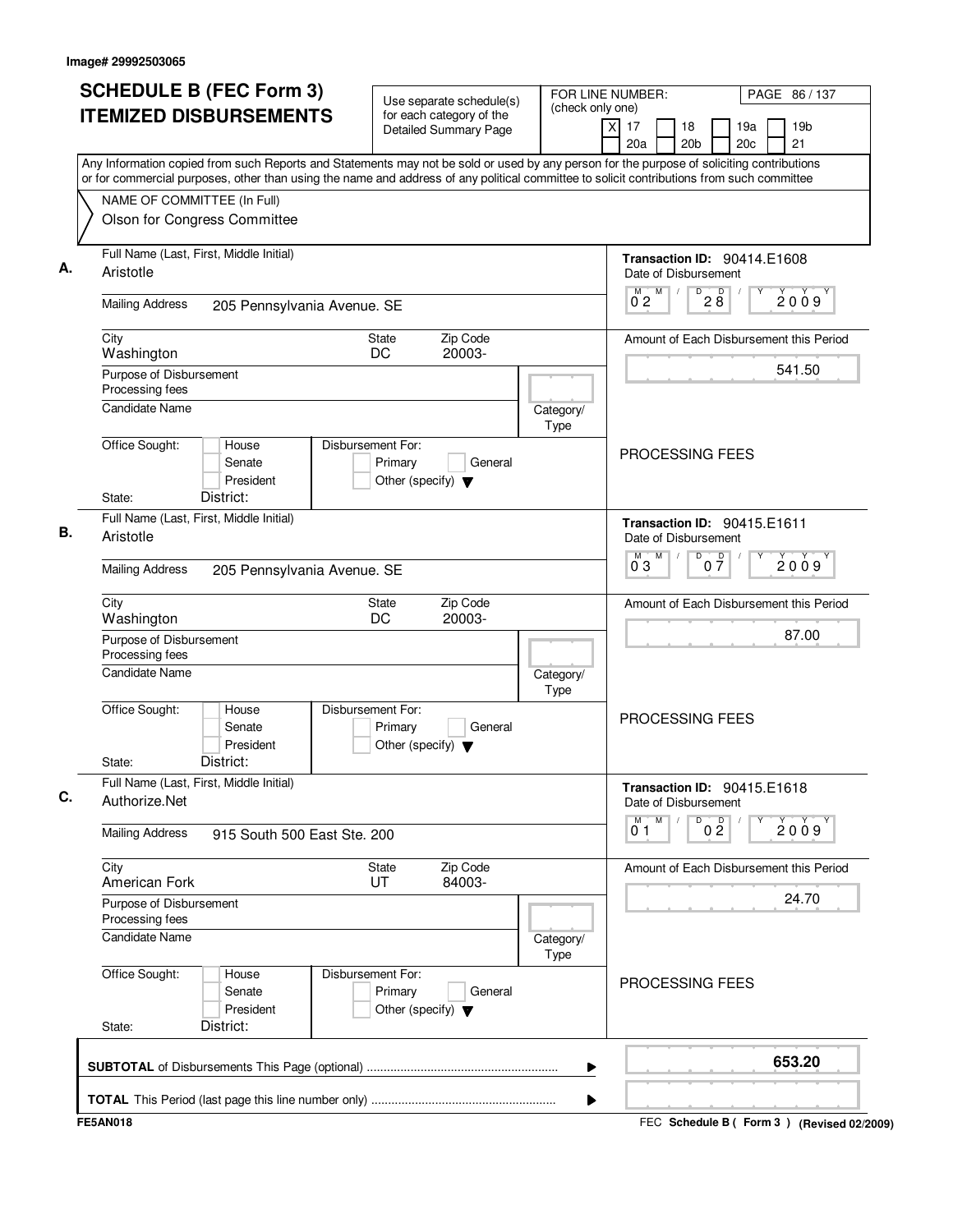| <b>SCHEDULE B (FEC Form 3)</b>                                                                                                                                                                                                                                                         | Use separate schedule(s)                                                        | FOR LINE NUMBER:  | PAGE 87/137                                                                    |
|----------------------------------------------------------------------------------------------------------------------------------------------------------------------------------------------------------------------------------------------------------------------------------------|---------------------------------------------------------------------------------|-------------------|--------------------------------------------------------------------------------|
| <b>ITEMIZED DISBURSEMENTS</b>                                                                                                                                                                                                                                                          | for each category of the<br><b>Detailed Summary Page</b>                        | (check only one)  | 19 <sub>b</sub><br>x<br>17<br>18<br>19a<br>20c<br>21<br>20a<br>20 <sub>b</sub> |
| Any Information copied from such Reports and Statements may not be sold or used by any person for the purpose of soliciting contributions<br>or for commercial purposes, other than using the name and address of any political committee to solicit contributions from such committee |                                                                                 |                   |                                                                                |
| NAME OF COMMITTEE (In Full)                                                                                                                                                                                                                                                            |                                                                                 |                   |                                                                                |
| Olson for Congress Committee                                                                                                                                                                                                                                                           |                                                                                 |                   |                                                                                |
| Full Name (Last, First, Middle Initial)<br>Authorize.Net                                                                                                                                                                                                                               |                                                                                 |                   | <b>Transaction ID: 90415.E1619</b><br>Date of Disbursement                     |
| <b>Mailing Address</b><br>915 South 500 East Ste. 200                                                                                                                                                                                                                                  |                                                                                 |                   | M<br>D<br>D<br>2009<br>3 Ĭ<br>01                                               |
| City<br>American Fork                                                                                                                                                                                                                                                                  | Zip Code<br><b>State</b><br>UT<br>84003-                                        |                   | Amount of Each Disbursement this Period                                        |
| Purpose of Disbursement<br>Processing fees                                                                                                                                                                                                                                             |                                                                                 |                   | 48.07                                                                          |
| <b>Candidate Name</b>                                                                                                                                                                                                                                                                  |                                                                                 | Category/<br>Type |                                                                                |
| Office Sought:<br>House<br>Senate<br>President<br>District:<br>State:                                                                                                                                                                                                                  | Disbursement For:<br>Primary<br>General<br>Other (specify) $\blacktriangledown$ |                   | PROCESSING FEES                                                                |
| Full Name (Last, First, Middle Initial)                                                                                                                                                                                                                                                |                                                                                 |                   | Transaction ID: 90414.E1604                                                    |
| Authorize.Net                                                                                                                                                                                                                                                                          |                                                                                 |                   | Date of Disbursement<br>M<br>D                                                 |
| <b>Mailing Address</b><br>915 South 500 East Ste. 200                                                                                                                                                                                                                                  |                                                                                 |                   | $0\stackrel{D}{4}$<br>2009<br>$0^{\degree}2$                                   |
| City<br>American Fork                                                                                                                                                                                                                                                                  | Zip Code<br>State<br>UT<br>84003-                                               |                   | Amount of Each Disbursement this Period                                        |
| Purpose of Disbursement<br>Credit card fees                                                                                                                                                                                                                                            |                                                                                 |                   | 20.70                                                                          |
| Candidate Name                                                                                                                                                                                                                                                                         |                                                                                 | Category/<br>Type |                                                                                |
| Office Sought:<br>House<br>Senate<br>President<br>District:<br>State:                                                                                                                                                                                                                  | Disbursement For:<br>Primary<br>General<br>Other (specify) $\blacktriangledown$ |                   | <b>CREDIT CARD FEES</b>                                                        |
| Full Name (Last, First, Middle Initial)<br>Authorize.Net                                                                                                                                                                                                                               |                                                                                 |                   | <b>Transaction ID: 90414.E1605</b><br>Date of Disbursement                     |
| <b>Mailing Address</b><br>915 South 500 East Ste, 200                                                                                                                                                                                                                                  |                                                                                 |                   | $\overline{0}^M$ 2<br>M<br>$D^D$ <sub>2</sub> $B$<br>2009                      |
| City<br>American Fork                                                                                                                                                                                                                                                                  | Zip Code<br>State<br>84003-<br>UT                                               |                   | Amount of Each Disbursement this Period                                        |
| Purpose of Disbursement<br>Credit card fees                                                                                                                                                                                                                                            |                                                                                 |                   | 15.34                                                                          |
| <b>Candidate Name</b>                                                                                                                                                                                                                                                                  |                                                                                 | Category/<br>Type |                                                                                |
| Office Sought:<br>House<br>Senate<br>President<br>District:<br>State:                                                                                                                                                                                                                  | Disbursement For:<br>Primary<br>General<br>Other (specify) $\blacktriangledown$ |                   | <b>CREDIT CARD FEES</b>                                                        |
|                                                                                                                                                                                                                                                                                        |                                                                                 | ▶                 | 84.11                                                                          |
|                                                                                                                                                                                                                                                                                        |                                                                                 | ▶                 |                                                                                |
| <b>FE5AN018</b>                                                                                                                                                                                                                                                                        |                                                                                 |                   | FEC Schedule B ( Form 3 ) (Revised 02/2009)                                    |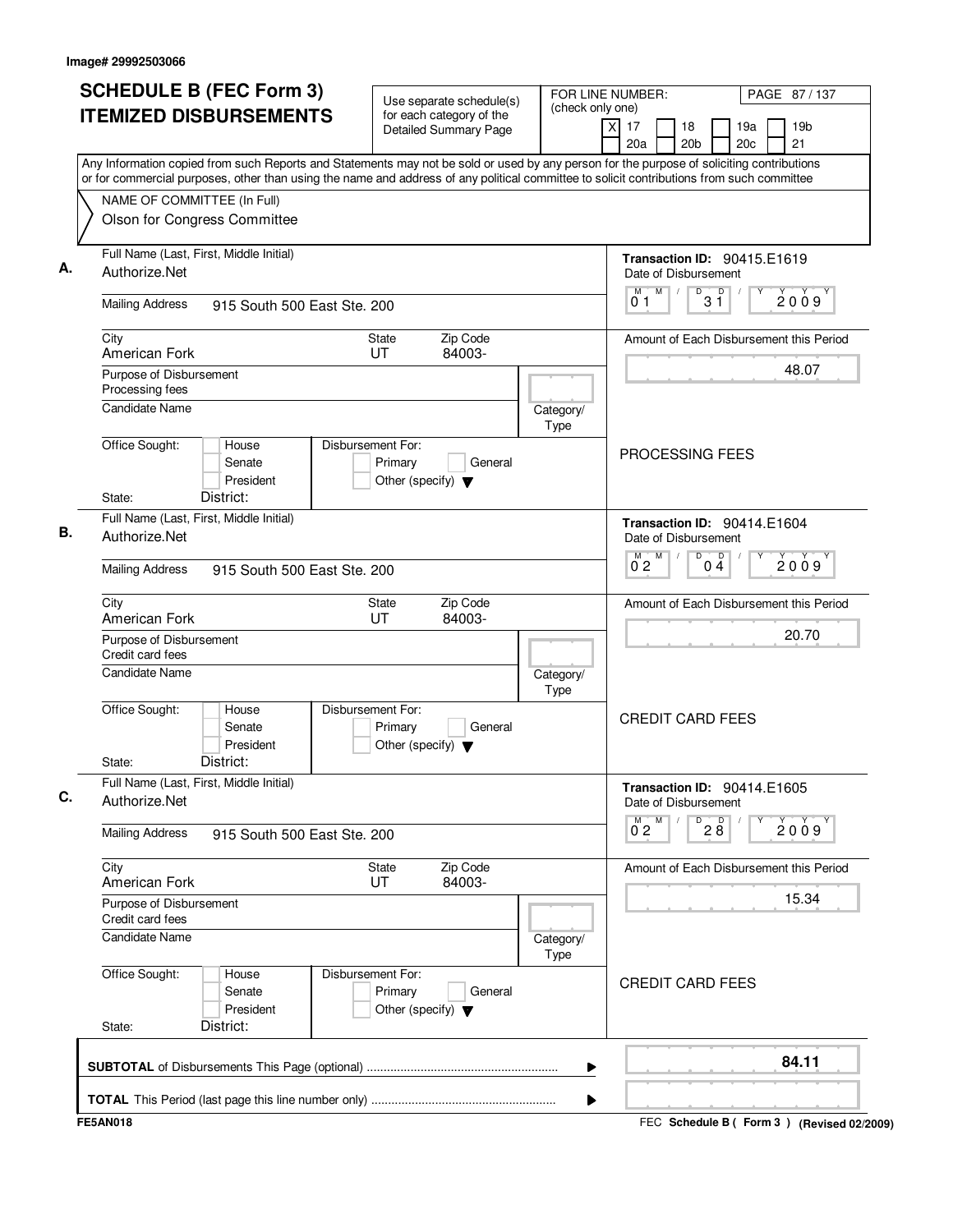| <b>SCHEDULE B (FEC Form 3)</b>                                                                                                                                                                                                                                                         | Use separate schedule(s)                                                        |                   | FOR LINE NUMBER:                                                   | PAGE 88 / 137                                   |
|----------------------------------------------------------------------------------------------------------------------------------------------------------------------------------------------------------------------------------------------------------------------------------------|---------------------------------------------------------------------------------|-------------------|--------------------------------------------------------------------|-------------------------------------------------|
| <b>ITEMIZED DISBURSEMENTS</b>                                                                                                                                                                                                                                                          | for each category of the<br><b>Detailed Summary Page</b>                        | (check only one)  | $\overline{\mathsf{x}}$<br>17<br>18<br>20 <sub>b</sub><br>20a      | 19 <sub>b</sub><br>19a<br>20 <sub>c</sub><br>21 |
| Any Information copied from such Reports and Statements may not be sold or used by any person for the purpose of soliciting contributions<br>or for commercial purposes, other than using the name and address of any political committee to solicit contributions from such committee |                                                                                 |                   |                                                                    |                                                 |
| NAME OF COMMITTEE (In Full)                                                                                                                                                                                                                                                            |                                                                                 |                   |                                                                    |                                                 |
| Olson for Congress Committee                                                                                                                                                                                                                                                           |                                                                                 |                   |                                                                    |                                                 |
| Full Name (Last, First, Middle Initial)<br>Authorize.Net                                                                                                                                                                                                                               |                                                                                 |                   | <b>Transaction ID: 90415.E1613</b><br>Date of Disbursement         |                                                 |
| <b>Mailing Address</b><br>915 South 500 East Ste, 200                                                                                                                                                                                                                                  |                                                                                 |                   | D<br>$0\overline{3}$<br>M<br>M<br>03                               | 2009                                            |
| City<br>American Fork                                                                                                                                                                                                                                                                  | Zip Code<br><b>State</b><br>84003-<br>UT                                        |                   |                                                                    | Amount of Each Disbursement this Period         |
| Purpose of Disbursement<br>Credit card fees                                                                                                                                                                                                                                            |                                                                                 |                   |                                                                    | 27.82                                           |
| Candidate Name                                                                                                                                                                                                                                                                         |                                                                                 | Category/<br>Type |                                                                    |                                                 |
| Office Sought:<br>House<br>Senate<br>President<br>District:<br>State:                                                                                                                                                                                                                  | Disbursement For:<br>Primary<br>General<br>Other (specify) $\blacktriangledown$ |                   | <b>CREDIT CARD FEES</b>                                            |                                                 |
| Full Name (Last, First, Middle Initial)                                                                                                                                                                                                                                                |                                                                                 |                   |                                                                    |                                                 |
| Authorize.Net                                                                                                                                                                                                                                                                          |                                                                                 |                   | Transaction ID: 90415.E1614<br>Date of Disbursement<br>M<br>D<br>M |                                                 |
| <b>Mailing Address</b><br>915 South 500 East Ste, 200                                                                                                                                                                                                                                  |                                                                                 |                   | $\overline{0\,4}$<br>03                                            | 2009                                            |
| City<br>American Fork                                                                                                                                                                                                                                                                  | Zip Code<br>State<br>UT<br>84003-                                               |                   |                                                                    | Amount of Each Disbursement this Period         |
| Purpose of Disbursement<br>Processing fees                                                                                                                                                                                                                                             |                                                                                 |                   |                                                                    | 20.80                                           |
| <b>Candidate Name</b>                                                                                                                                                                                                                                                                  |                                                                                 | Category/<br>Type |                                                                    |                                                 |
| Office Sought:<br>House<br>Senate<br>President<br>District:<br>State:                                                                                                                                                                                                                  | Disbursement For:<br>Primary<br>General<br>Other (specify) $\blacktriangledown$ |                   | <b>PROCESSING FEES</b>                                             |                                                 |
| Full Name (Last, First, Middle Initial)<br><b>Bank of America</b>                                                                                                                                                                                                                      |                                                                                 |                   | Transaction ID: 90414.E1602<br>Date of Disbursement                |                                                 |
| <b>Mailing Address</b><br>PO Box 15019                                                                                                                                                                                                                                                 |                                                                                 |                   | M<br>$\overline{23}$<br>$\overline{0}^M$ 2                         | Υ<br>2009                                       |
| City<br>Wilmington                                                                                                                                                                                                                                                                     | Zip Code<br>State<br>DE<br>19886-                                               |                   |                                                                    | Amount of Each Disbursement this Period         |
| Purpose of Disbursement<br>Travel expense 1/5                                                                                                                                                                                                                                          |                                                                                 |                   |                                                                    | 629.69                                          |
| <b>Candidate Name</b>                                                                                                                                                                                                                                                                  |                                                                                 | Category/<br>Type |                                                                    |                                                 |
| Office Sought:<br>House<br>Senate<br>President<br>District:<br>State:                                                                                                                                                                                                                  | Disbursement For:<br>Primary<br>General<br>Other (specify) $\blacktriangledown$ |                   | <b>TRAVEL EXPENSE 1/5</b>                                          |                                                 |
|                                                                                                                                                                                                                                                                                        |                                                                                 | ▶                 |                                                                    | 678.31                                          |
|                                                                                                                                                                                                                                                                                        |                                                                                 | ▶                 |                                                                    |                                                 |
| <b>FE5AN018</b>                                                                                                                                                                                                                                                                        |                                                                                 |                   |                                                                    | FEC Schedule B ( Form 3 ) (Revised 02/2009)     |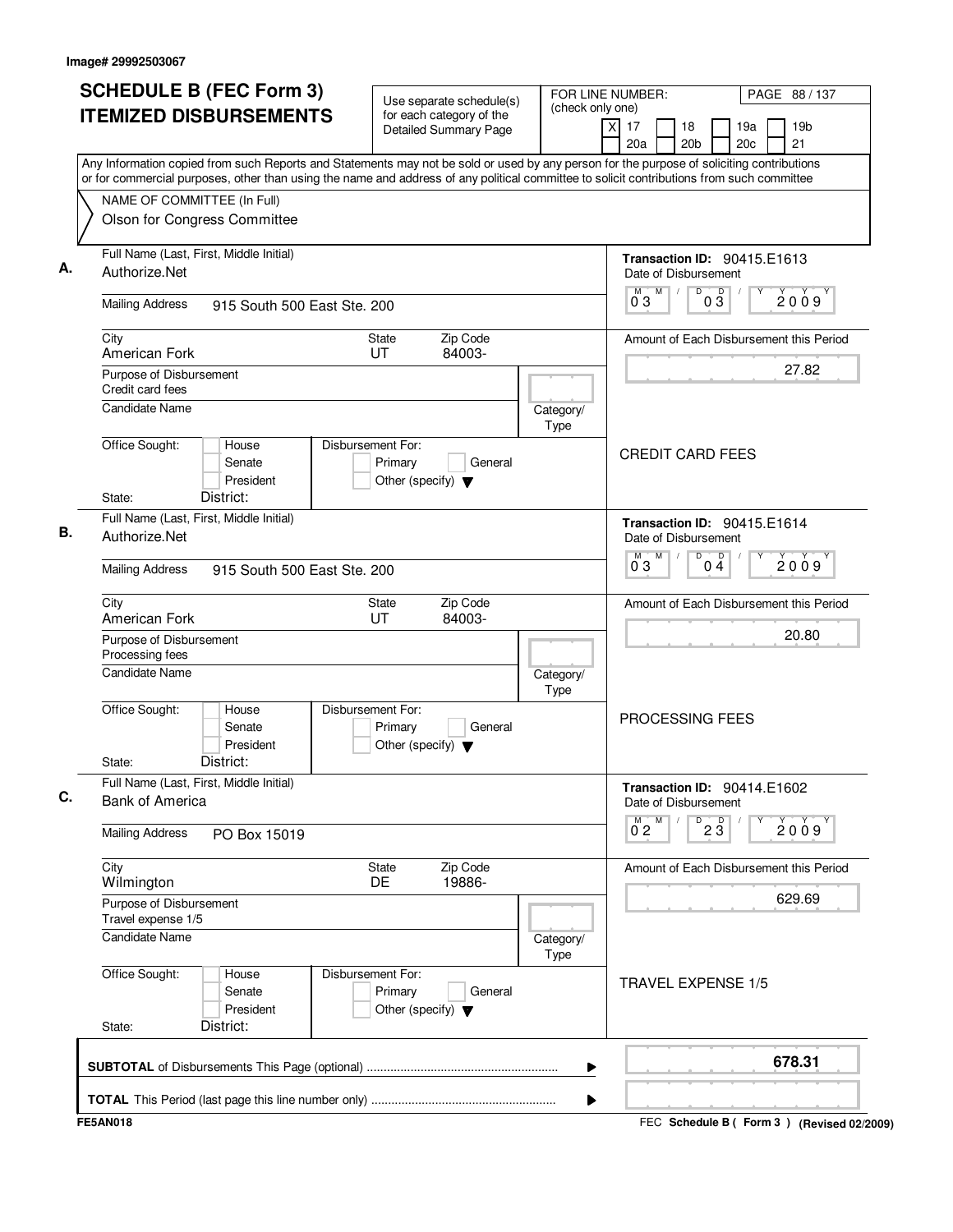| City   | Bay Area RWClub                                                            | <b>ITEMIZED DISBURSEMENTS</b><br>Any Information copied from such Reports and Statements may not be sold or used by any person for the purpose of soliciting contributions<br>or for commercial purposes, other than using the name and address of any political committee to solicit contributions from such committee<br>NAME OF COMMITTEE (In Full)<br>Olson for Congress Committee<br>Full Name (Last, First, Middle Initial) |                   |                                                 | for each category of the<br><b>Detailed Summary Page</b> | (check only one)  | $\overline{X}$ | 17<br>20a           | 18<br>20 <sub>b</sub>                                      |                   | 19a | 19 <sub>b</sub>                         |
|--------|----------------------------------------------------------------------------|-----------------------------------------------------------------------------------------------------------------------------------------------------------------------------------------------------------------------------------------------------------------------------------------------------------------------------------------------------------------------------------------------------------------------------------|-------------------|-------------------------------------------------|----------------------------------------------------------|-------------------|----------------|---------------------|------------------------------------------------------------|-------------------|-----|-----------------------------------------|
|        |                                                                            |                                                                                                                                                                                                                                                                                                                                                                                                                                   |                   |                                                 |                                                          |                   |                |                     |                                                            |                   | 20c | 21                                      |
|        |                                                                            |                                                                                                                                                                                                                                                                                                                                                                                                                                   |                   |                                                 |                                                          |                   |                |                     |                                                            |                   |     |                                         |
|        |                                                                            |                                                                                                                                                                                                                                                                                                                                                                                                                                   |                   |                                                 |                                                          |                   |                |                     |                                                            |                   |     |                                         |
|        |                                                                            |                                                                                                                                                                                                                                                                                                                                                                                                                                   |                   |                                                 |                                                          |                   |                |                     |                                                            |                   |     |                                         |
|        |                                                                            |                                                                                                                                                                                                                                                                                                                                                                                                                                   |                   |                                                 |                                                          |                   |                |                     | <b>Transaction ID: 90301.E1466</b><br>Date of Disbursement |                   |     |                                         |
|        | <b>Mailing Address</b>                                                     | PO Box 590696                                                                                                                                                                                                                                                                                                                                                                                                                     |                   |                                                 |                                                          |                   |                | M<br>02             | M<br>D                                                     | $0\overset{D}{4}$ |     | 2009                                    |
|        | Houston                                                                    |                                                                                                                                                                                                                                                                                                                                                                                                                                   |                   | State<br><b>TX</b>                              | Zip Code<br>77259-                                       |                   |                |                     |                                                            |                   |     | Amount of Each Disbursement this Period |
|        | Purpose of Disbursement<br>Table at event                                  |                                                                                                                                                                                                                                                                                                                                                                                                                                   |                   |                                                 |                                                          |                   |                |                     |                                                            |                   |     | 1000.00                                 |
|        | <b>Candidate Name</b>                                                      |                                                                                                                                                                                                                                                                                                                                                                                                                                   |                   |                                                 |                                                          | Category/<br>Type |                |                     |                                                            |                   |     |                                         |
| State: | Office Sought:                                                             | House<br>Senate<br>President<br>District:                                                                                                                                                                                                                                                                                                                                                                                         | Disbursement For: | Primary<br>Other (specify) $\blacktriangledown$ | General                                                  |                   |                |                     | <b>TABLE AT EVENT</b>                                      |                   |     |                                         |
|        |                                                                            | Full Name (Last, First, Middle Initial)<br><b>Bellwether Consulting Group</b>                                                                                                                                                                                                                                                                                                                                                     |                   |                                                 |                                                          |                   |                |                     | Transaction ID: 90415.E1628<br>Date of Disbursement        |                   |     |                                         |
|        | <b>Mailing Address</b>                                                     | 666 11 St. NW, Ste. 800                                                                                                                                                                                                                                                                                                                                                                                                           |                   |                                                 |                                                          |                   |                | м<br>0 <sub>2</sub> | M<br>D                                                     | 000               |     | 2009                                    |
| City   | Washington                                                                 |                                                                                                                                                                                                                                                                                                                                                                                                                                   |                   | State<br>DC                                     | Zip Code<br>20001-                                       |                   |                |                     |                                                            |                   |     | Amount of Each Disbursement this Period |
|        | Purpose of Disbursement<br><b>Fundraising Consultant</b><br>Candidate Name |                                                                                                                                                                                                                                                                                                                                                                                                                                   |                   |                                                 |                                                          | Category/         |                |                     |                                                            |                   |     | 12630.00                                |
| State: | Office Sought:                                                             | House<br>Senate<br>President<br>District:                                                                                                                                                                                                                                                                                                                                                                                         | Disbursement For: | Primary<br>Other (specify) $\blacktriangledown$ | General                                                  | Type              |                |                     | <b>FUNDRAISING CONSULTANT</b>                              |                   |     |                                         |
|        |                                                                            | Full Name (Last, First, Middle Initial)<br><b>Bellwether Consulting Group</b>                                                                                                                                                                                                                                                                                                                                                     |                   |                                                 |                                                          |                   |                |                     | Transaction ID: 90301.E1473<br>Date of Disbursement        |                   |     |                                         |
|        | <b>Mailing Address</b>                                                     | 666 11 St. NW, Ste. 800                                                                                                                                                                                                                                                                                                                                                                                                           |                   |                                                 |                                                          |                   |                | $\overline{0}^M$ 2  | M<br>D                                                     | 000               | Υ   | 2009                                    |
| City   | Washington                                                                 |                                                                                                                                                                                                                                                                                                                                                                                                                                   |                   | State<br>DC                                     | Zip Code<br>20001-                                       |                   |                |                     |                                                            |                   |     | Amount of Each Disbursement this Period |
|        | Purpose of Disbursement<br><b>Fundraising Consultant</b>                   |                                                                                                                                                                                                                                                                                                                                                                                                                                   |                   |                                                 |                                                          |                   |                |                     |                                                            |                   |     | 231.92                                  |
|        | Candidate Name                                                             |                                                                                                                                                                                                                                                                                                                                                                                                                                   |                   |                                                 |                                                          | Category/<br>Type |                |                     |                                                            |                   |     |                                         |
| State: | Office Sought:                                                             | House<br>Senate<br>President<br>District:                                                                                                                                                                                                                                                                                                                                                                                         | Disbursement For: | Primary<br>Other (specify) $\blacktriangledown$ | General                                                  |                   |                |                     | <b>FUNDRAISING CONSULTANT</b>                              |                   |     |                                         |
|        |                                                                            |                                                                                                                                                                                                                                                                                                                                                                                                                                   |                   |                                                 |                                                          | ▶                 |                |                     |                                                            |                   |     | 13861.92                                |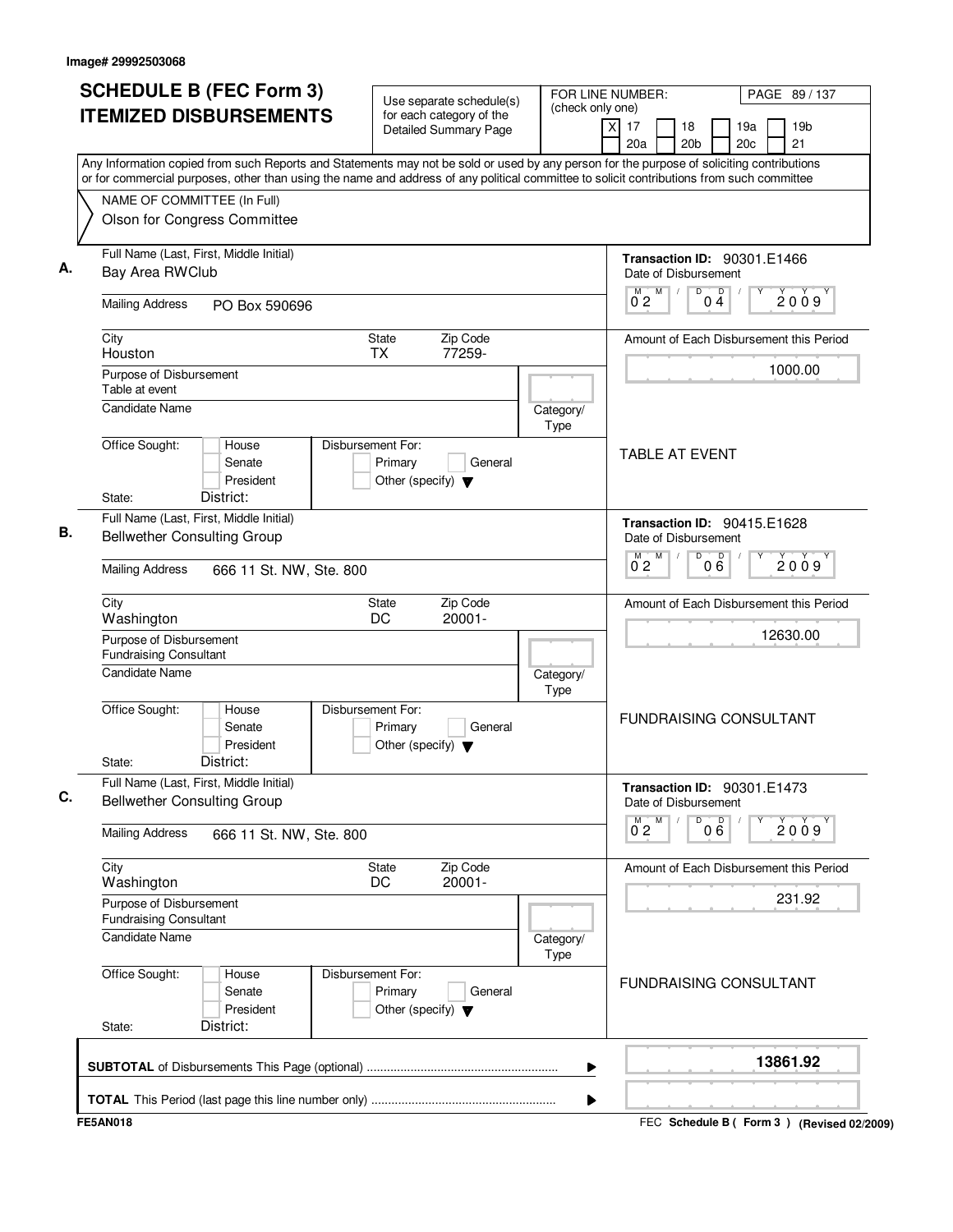| <b>ITEMIZED DISBURSEMENTS</b>                                                     |                                           | for each category of the                                                        |                   | (check only one)                                                                                                                                                                                                                                                                       |
|-----------------------------------------------------------------------------------|-------------------------------------------|---------------------------------------------------------------------------------|-------------------|----------------------------------------------------------------------------------------------------------------------------------------------------------------------------------------------------------------------------------------------------------------------------------------|
|                                                                                   |                                           | <b>Detailed Summary Page</b>                                                    |                   | $\overline{x}$<br>17<br>19 <sub>b</sub><br>18<br>19a<br>21<br>20a<br>20 <sub>b</sub><br>20 <sub>c</sub>                                                                                                                                                                                |
|                                                                                   |                                           |                                                                                 |                   | Any Information copied from such Reports and Statements may not be sold or used by any person for the purpose of soliciting contributions<br>or for commercial purposes, other than using the name and address of any political committee to solicit contributions from such committee |
| NAME OF COMMITTEE (In Full)<br>Olson for Congress Committee                       |                                           |                                                                                 |                   |                                                                                                                                                                                                                                                                                        |
| Full Name (Last, First, Middle Initial)<br><b>Bellwether Consulting Group</b>     |                                           |                                                                                 |                   | Transaction ID: 90414.E1571<br>Date of Disbursement                                                                                                                                                                                                                                    |
| <b>Mailing Address</b>                                                            | 666 11 St. NW, Ste. 800                   |                                                                                 |                   | M<br>D<br>D<br>2009<br>0 <sub>2</sub><br>10                                                                                                                                                                                                                                            |
| City<br>Washington                                                                |                                           | Zip Code<br><b>State</b><br>DC<br>20001-                                        |                   | Amount of Each Disbursement this Period                                                                                                                                                                                                                                                |
| Purpose of Disbursement<br><b>Fundraising Consultant</b><br><b>Candidate Name</b> |                                           |                                                                                 |                   | 6170.91                                                                                                                                                                                                                                                                                |
| Office Sought:                                                                    | House                                     | Disbursement For:                                                               | Category/<br>Type |                                                                                                                                                                                                                                                                                        |
| State:                                                                            | Senate<br>President<br>District:          | Primary<br>General<br>Other (specify) $\blacktriangledown$                      |                   | <b>FUNDRAISING CONSULTANT</b>                                                                                                                                                                                                                                                          |
| Full Name (Last, First, Middle Initial)<br><b>Bellwether Consulting Group</b>     |                                           |                                                                                 |                   | <b>Transaction ID: 90414.E1570</b><br>Date of Disbursement                                                                                                                                                                                                                             |
| <b>Mailing Address</b>                                                            | 666 11 St. NW, Ste. 800                   |                                                                                 |                   | M<br>M<br>D<br>$\overline{1\,3}$<br>2009<br>0 <sup>3</sup>                                                                                                                                                                                                                             |
| City<br>Washington                                                                |                                           | Zip Code<br>State<br>DC<br>20001-                                               |                   | Amount of Each Disbursement this Period                                                                                                                                                                                                                                                |
| Purpose of Disbursement<br><b>Fundraising Consultant</b><br>Candidate Name        |                                           |                                                                                 | Category/         | 2189.14                                                                                                                                                                                                                                                                                |
| Office Sought:<br>State:                                                          | House<br>Senate<br>President<br>District: | Disbursement For:<br>Primary<br>General<br>Other (specify) $\blacktriangledown$ | Type              | <b>FUNDRAISING CONSULTANT</b>                                                                                                                                                                                                                                                          |
| Full Name (Last, First, Middle Initial)<br>Mrs. Dana Benoit                       |                                           |                                                                                 |                   | <b>Transaction ID: 90131.E1373</b><br>Date of Disbursement                                                                                                                                                                                                                             |
| <b>Mailing Address</b>                                                            | 1411 Pecan Crossing                       |                                                                                 |                   | M<br>09<br>м<br>D<br>2009<br>01                                                                                                                                                                                                                                                        |
| City<br>Richmond                                                                  |                                           | Zip Code<br><b>State</b><br>77469-<br><b>TX</b>                                 |                   | Amount of Each Disbursement this Period                                                                                                                                                                                                                                                |
| Purpose of Disbursement<br><b>Fundraising Consultant</b><br>Candidate Name        |                                           |                                                                                 | Category/         | 3500.00                                                                                                                                                                                                                                                                                |
| Office Sought:<br>State:                                                          | House<br>Senate<br>President<br>District: | Disbursement For:<br>Primary<br>General<br>Other (specify) $\blacktriangledown$ | Type              | <b>FUNDRAISING CONSULTANT</b>                                                                                                                                                                                                                                                          |
|                                                                                   |                                           |                                                                                 |                   | 11860.05<br>▶                                                                                                                                                                                                                                                                          |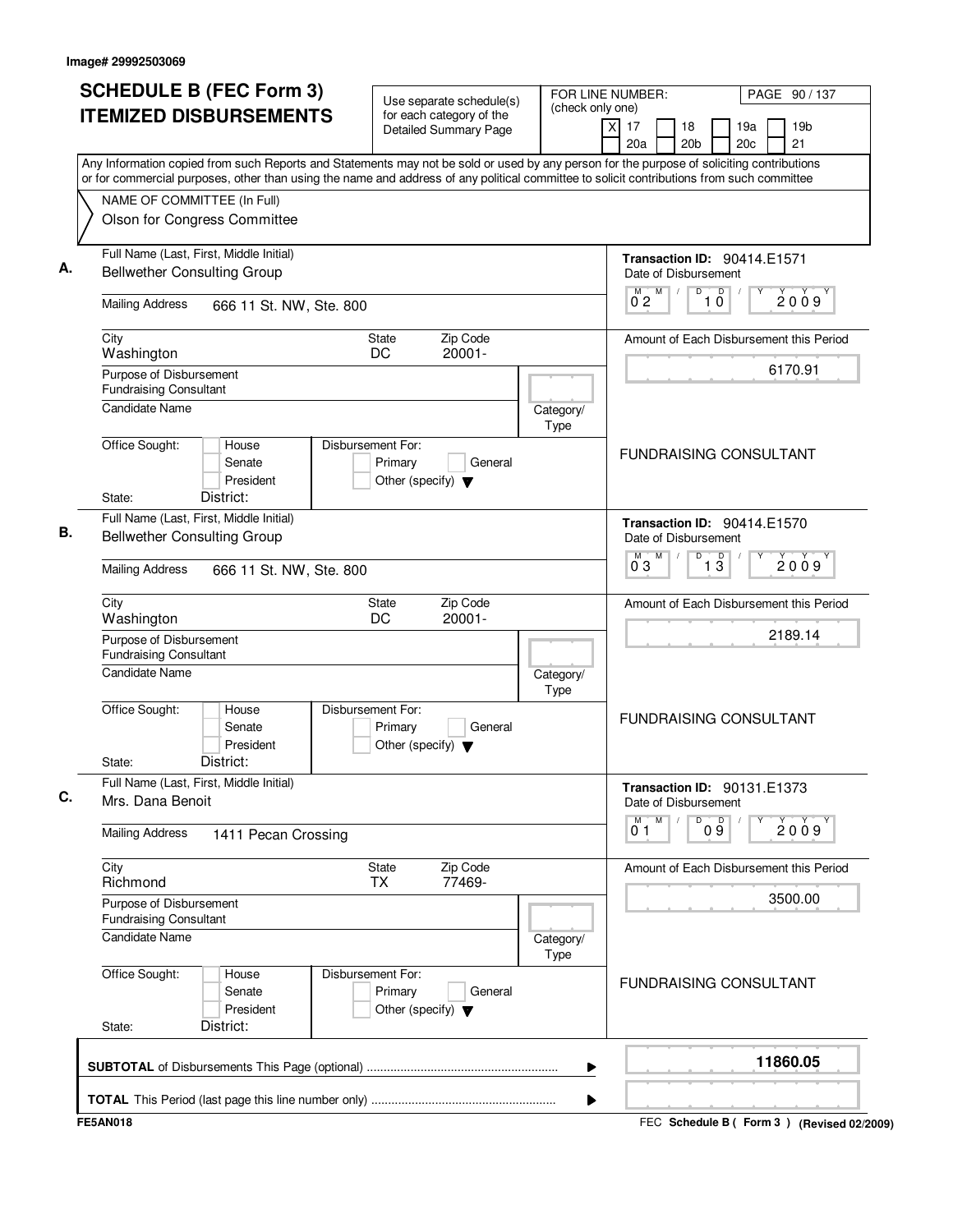| <b>SCHEDULE B (FEC Form 3)</b>                                                                                                                                                                                                                                                         | Use separate schedule(s)                                                        |                   | FOR LINE NUMBER:<br>(check only one)                       |                      |            | PAGE 91 / 137                             |  |
|----------------------------------------------------------------------------------------------------------------------------------------------------------------------------------------------------------------------------------------------------------------------------------------|---------------------------------------------------------------------------------|-------------------|------------------------------------------------------------|----------------------|------------|-------------------------------------------|--|
| <b>ITEMIZED DISBURSEMENTS</b>                                                                                                                                                                                                                                                          | for each category of the<br><b>Detailed Summary Page</b>                        |                   | x<br>17<br>18<br>20a                                       | 20 <sub>b</sub>      | 19a<br>20c | 19 <sub>b</sub><br>21                     |  |
| Any Information copied from such Reports and Statements may not be sold or used by any person for the purpose of soliciting contributions<br>or for commercial purposes, other than using the name and address of any political committee to solicit contributions from such committee |                                                                                 |                   |                                                            |                      |            |                                           |  |
| NAME OF COMMITTEE (In Full)                                                                                                                                                                                                                                                            |                                                                                 |                   |                                                            |                      |            |                                           |  |
| Olson for Congress Committee                                                                                                                                                                                                                                                           |                                                                                 |                   |                                                            |                      |            |                                           |  |
| Full Name (Last, First, Middle Initial)<br>Mrs. Dana Benoit                                                                                                                                                                                                                            |                                                                                 |                   | <b>Transaction ID: 90301.E1475</b><br>Date of Disbursement |                      |            |                                           |  |
| <b>Mailing Address</b><br>1411 Pecan Crossing                                                                                                                                                                                                                                          |                                                                                 |                   | M<br>M<br>0 <sub>2</sub>                                   | D<br>p<br>06         |            | 2009                                      |  |
| City<br>Richmond                                                                                                                                                                                                                                                                       | Zip Code<br><b>State</b><br><b>TX</b><br>77469-                                 |                   |                                                            |                      |            | Amount of Each Disbursement this Period   |  |
| Purpose of Disbursement<br><b>Fundraising Consultant</b>                                                                                                                                                                                                                               |                                                                                 |                   |                                                            |                      |            | 3500.00                                   |  |
| <b>Candidate Name</b>                                                                                                                                                                                                                                                                  |                                                                                 | Category/<br>Type |                                                            |                      |            |                                           |  |
| Office Sought:<br>House<br>Senate<br>President<br>District:<br>State:                                                                                                                                                                                                                  | Disbursement For:<br>Primary<br>General<br>Other (specify) $\blacktriangledown$ |                   | <b>FUNDRAISING CONSULTANT</b>                              |                      |            |                                           |  |
| Full Name (Last, First, Middle Initial)<br>Mrs. Dana Benoit                                                                                                                                                                                                                            |                                                                                 |                   | Transaction ID: 90301.E1476<br>Date of Disbursement        |                      |            |                                           |  |
| <b>Mailing Address</b><br>1411 Pecan Crossing                                                                                                                                                                                                                                          |                                                                                 |                   | M<br>0 <sub>2</sub>                                        | D<br>$0\overline{6}$ |            | 2009                                      |  |
| City<br>Richmond                                                                                                                                                                                                                                                                       | Zip Code<br><b>State</b><br>77469-<br><b>TX</b>                                 |                   |                                                            |                      |            | Amount of Each Disbursement this Period   |  |
| Purpose of Disbursement<br>NOTE: See Below                                                                                                                                                                                                                                             |                                                                                 |                   |                                                            |                      |            | 662.68                                    |  |
| <b>Candidate Name</b>                                                                                                                                                                                                                                                                  |                                                                                 | Category/<br>Type |                                                            |                      |            |                                           |  |
| Office Sought:<br>House<br>Senate<br>President<br>District:<br>State:                                                                                                                                                                                                                  | Disbursement For:<br>Primary<br>General<br>Other (specify) $\blacktriangledown$ |                   | <b>NOTE: SEE BELOW</b>                                     |                      |            |                                           |  |
| Full Name (Last, First, Middle Initial)<br><b>Federal Express</b>                                                                                                                                                                                                                      |                                                                                 |                   | Transaction ID: 90414.E1597<br>Date of Disbursement        |                      |            |                                           |  |
| <b>Mailing Address</b><br>14056 Southwest Frwy                                                                                                                                                                                                                                         |                                                                                 |                   | M<br>$\overline{0}^M$ 2                                    | D<br>000             |            | 2009                                      |  |
| City<br>Sugar Land                                                                                                                                                                                                                                                                     | State<br>Zip Code<br>77479-<br><b>TX</b>                                        |                   |                                                            |                      |            | Amount of Each Disbursement this Period   |  |
| Purpose of Disbursement<br>Copies 12/3                                                                                                                                                                                                                                                 |                                                                                 |                   |                                                            |                      |            | 11.79                                     |  |
| Candidate Name                                                                                                                                                                                                                                                                         |                                                                                 | Category/<br>Type | [MEMO ITEM]                                                |                      |            |                                           |  |
| Office Sought:<br>House<br>Senate<br>President<br>District:<br>State:                                                                                                                                                                                                                  | Disbursement For:<br>Primary<br>General<br>Other (specify) $\blacktriangledown$ |                   | MEMO: COPIES 12/3                                          |                      |            |                                           |  |
|                                                                                                                                                                                                                                                                                        |                                                                                 | ▶                 |                                                            |                      |            | 4162.68                                   |  |
|                                                                                                                                                                                                                                                                                        |                                                                                 | ▶                 |                                                            |                      |            |                                           |  |
| <b>FE5AN018</b>                                                                                                                                                                                                                                                                        |                                                                                 |                   |                                                            |                      |            | FEC Schedule B (Form 3) (Revised 02/2009) |  |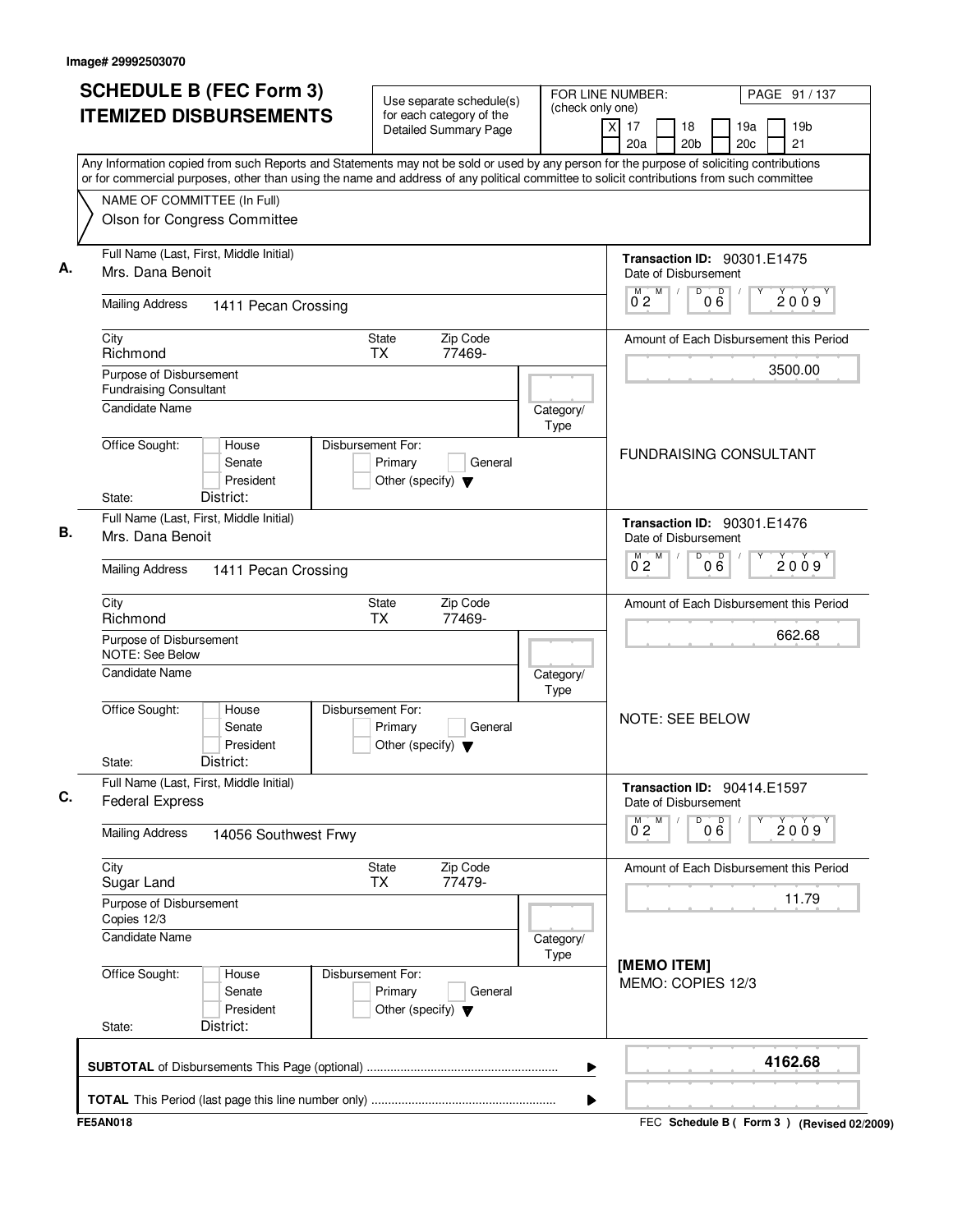| <b>ITEMIZED DISBURSEMENTS</b>                                                                                                                                                                                                                                                          | Use separate schedule(s)<br>for each category of the                            | (check only one)  | FOR LINE NUMBER:<br>PAGE 92 / 137                                                                 |
|----------------------------------------------------------------------------------------------------------------------------------------------------------------------------------------------------------------------------------------------------------------------------------------|---------------------------------------------------------------------------------|-------------------|---------------------------------------------------------------------------------------------------|
|                                                                                                                                                                                                                                                                                        | <b>Detailed Summary Page</b>                                                    |                   | $\times$<br>17<br>18<br>19a<br>19 <sub>b</sub><br>20a<br>20 <sub>b</sub><br>20 <sub>c</sub><br>21 |
| Any Information copied from such Reports and Statements may not be sold or used by any person for the purpose of soliciting contributions<br>or for commercial purposes, other than using the name and address of any political committee to solicit contributions from such committee |                                                                                 |                   |                                                                                                   |
| NAME OF COMMITTEE (In Full)                                                                                                                                                                                                                                                            |                                                                                 |                   |                                                                                                   |
| Olson for Congress Committee                                                                                                                                                                                                                                                           |                                                                                 |                   |                                                                                                   |
| Full Name (Last, First, Middle Initial)<br>Ft. Bend Chamber of Commerce                                                                                                                                                                                                                |                                                                                 |                   | Transaction ID: 90414.E1593<br>Date of Disbursement                                               |
| <b>Mailing Address</b><br>445 Commerce Green Blvd                                                                                                                                                                                                                                      |                                                                                 |                   | M<br>M<br>D<br>000<br>2009<br>$0^{\degree}2$                                                      |
| City<br>Sugar Land                                                                                                                                                                                                                                                                     | Zip Code<br>State<br><b>TX</b><br>77478-                                        |                   | Amount of Each Disbursement this Period                                                           |
| Purpose of Disbursement<br>Tickets luncheon 1/12                                                                                                                                                                                                                                       |                                                                                 |                   | 10.00                                                                                             |
| <b>Candidate Name</b>                                                                                                                                                                                                                                                                  |                                                                                 | Category/<br>Type |                                                                                                   |
| Office Sought:<br>House<br>Senate<br>President<br>District:<br>State:                                                                                                                                                                                                                  | Disbursement For:<br>Primary<br>General<br>Other (specify) $\blacktriangledown$ |                   | [MEMO ITEM]<br>MEMO: TICKETS LUNCHEON 1/-<br>12                                                   |
| Full Name (Last, First, Middle Initial)<br>Office Depot                                                                                                                                                                                                                                |                                                                                 |                   | Transaction ID: 90414.E1590<br>Date of Disbursement                                               |
| <b>Mailing Address</b><br>5766 Highway 6                                                                                                                                                                                                                                               |                                                                                 |                   | M<br>D<br>00 <sup>0</sup><br>м<br>2009<br>$0^{\degree}2$                                          |
| City<br>Missouri City                                                                                                                                                                                                                                                                  | Zip Code<br>State<br><b>TX</b><br>77459-                                        |                   | Amount of Each Disbursement this Period                                                           |
| Purpose of Disbursement<br>Office supplies 1/25                                                                                                                                                                                                                                        |                                                                                 |                   | 24.20                                                                                             |
| <b>Candidate Name</b>                                                                                                                                                                                                                                                                  |                                                                                 | Category/<br>Type |                                                                                                   |
| Office Sought:<br>House<br>Senate<br>President<br>District:<br>State:                                                                                                                                                                                                                  | Disbursement For:<br>Primary<br>General<br>Other (specify) $\blacktriangledown$ |                   | [MEMO ITEM]<br>MEMO: OFFICE SUPPLIES 1/25                                                         |
| Full Name (Last, First, Middle Initial)<br>Sams Club                                                                                                                                                                                                                                   |                                                                                 |                   | Transaction ID: 90414.E1591<br>Date of Disbursement                                               |
| <b>Mailing Address</b><br>Hwy <sub>6</sub>                                                                                                                                                                                                                                             |                                                                                 |                   | D<br>000<br>$0^{M}$ <sub>2</sub><br>Μ<br>2009                                                     |
| City<br>Sugar Land                                                                                                                                                                                                                                                                     | State<br>Zip Code<br>77478-<br>TX.                                              |                   | Amount of Each Disbursement this Period                                                           |
| Purpose of Disbursement<br>Photos 1/23                                                                                                                                                                                                                                                 |                                                                                 |                   | 61.91                                                                                             |
| <b>Candidate Name</b>                                                                                                                                                                                                                                                                  |                                                                                 | Category/<br>Type |                                                                                                   |
| Office Sought:<br>House<br>Senate<br>President<br>District:                                                                                                                                                                                                                            | Disbursement For:<br>Primary<br>General<br>Other (specify) $\blacktriangledown$ |                   | [MEMO ITEM]<br>MEMO: PHOTOS 1/23                                                                  |
| State:                                                                                                                                                                                                                                                                                 |                                                                                 |                   |                                                                                                   |
|                                                                                                                                                                                                                                                                                        |                                                                                 | ▶                 | 0.00                                                                                              |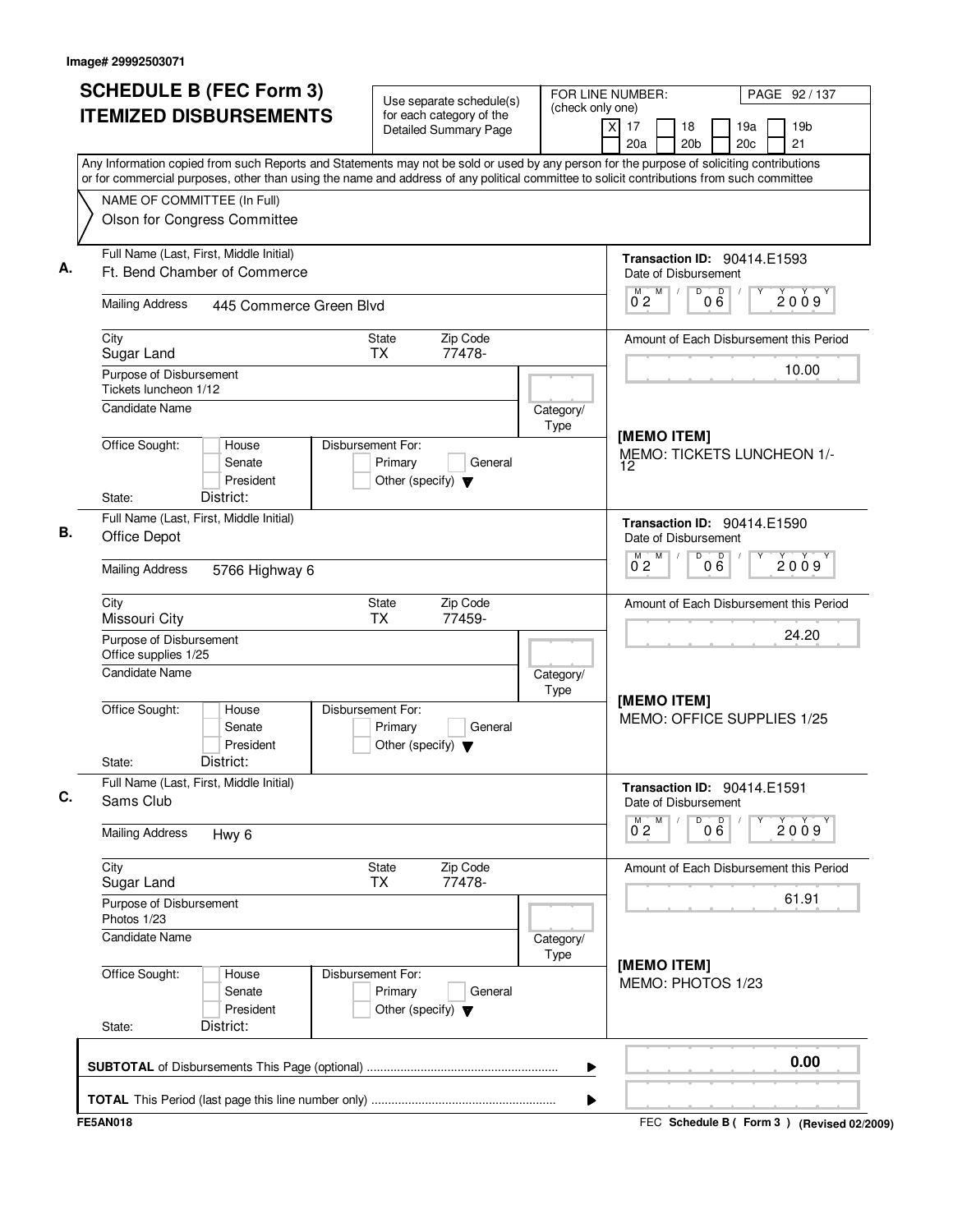| <b>SCHEDULE B (FEC Form 3)</b>                                                                                                            | Use separate schedule(s)                                                        |                   | FOR LINE NUMBER:                                              | PAGE 93 / 137                                   |
|-------------------------------------------------------------------------------------------------------------------------------------------|---------------------------------------------------------------------------------|-------------------|---------------------------------------------------------------|-------------------------------------------------|
| <b>ITEMIZED DISBURSEMENTS</b>                                                                                                             | for each category of the<br><b>Detailed Summary Page</b>                        | (check only one)  | $\overline{x}$<br>17<br>18<br>20 <sub>b</sub><br>20a          | 19 <sub>b</sub><br>19a<br>20 <sub>c</sub><br>21 |
| Any Information copied from such Reports and Statements may not be sold or used by any person for the purpose of soliciting contributions |                                                                                 |                   |                                                               |                                                 |
| or for commercial purposes, other than using the name and address of any political committee to solicit contributions from such committee |                                                                                 |                   |                                                               |                                                 |
| NAME OF COMMITTEE (In Full)<br>Olson for Congress Committee                                                                               |                                                                                 |                   |                                                               |                                                 |
|                                                                                                                                           |                                                                                 |                   |                                                               |                                                 |
| Full Name (Last, First, Middle Initial)                                                                                                   |                                                                                 |                   | <b>Transaction ID: 90414.E1550</b>                            |                                                 |
| Mrs. Dana Benoit                                                                                                                          |                                                                                 |                   | Date of Disbursement<br>D<br>$\overline{p}$<br>M              |                                                 |
| <b>Mailing Address</b><br>1411 Pecan Crossing                                                                                             |                                                                                 |                   | 03<br>0 <sub>1</sub>                                          | 2009                                            |
| City<br>Richmond                                                                                                                          | Zip Code<br>State<br>TX<br>77469-                                               |                   |                                                               | Amount of Each Disbursement this Period         |
| Purpose of Disbursement                                                                                                                   |                                                                                 |                   |                                                               | 1460.76                                         |
| NOTE: See Below                                                                                                                           |                                                                                 |                   |                                                               |                                                 |
| Candidate Name                                                                                                                            |                                                                                 | Category/<br>Type |                                                               |                                                 |
| Office Sought:<br>House                                                                                                                   | Disbursement For:                                                               |                   | <b>NOTE: SEE BELOW</b>                                        |                                                 |
| Senate                                                                                                                                    | Primary<br>General                                                              |                   |                                                               |                                                 |
| President<br>District:<br>State:                                                                                                          | Other (specify) $\blacktriangledown$                                            |                   |                                                               |                                                 |
| Full Name (Last, First, Middle Initial)                                                                                                   |                                                                                 |                   |                                                               |                                                 |
| <b>Best Buy</b>                                                                                                                           |                                                                                 |                   | Transaction ID: 90414.E1588<br>Date of Disbursement           |                                                 |
|                                                                                                                                           |                                                                                 |                   | $D$ <sub>2</sub> $\frac{D}{7}$<br>M                           |                                                 |
| <b>Mailing Address</b><br>Southwest Frwy                                                                                                  |                                                                                 |                   | 02                                                            | 2009                                            |
| City                                                                                                                                      | Zip Code<br>State                                                               |                   |                                                               | Amount of Each Disbursement this Period         |
| Sugar Land                                                                                                                                | 77479-<br><b>TX</b>                                                             |                   |                                                               | 1039.16                                         |
| Purpose of Disbursement<br>Computer 2/27                                                                                                  |                                                                                 |                   |                                                               |                                                 |
| <b>Candidate Name</b>                                                                                                                     |                                                                                 | Category/         |                                                               |                                                 |
|                                                                                                                                           |                                                                                 | Type              |                                                               |                                                 |
| Office Sought:<br>House<br>Senate<br>President<br>District:<br>State:                                                                     | Disbursement For:<br>Primary<br>General<br>Other (specify) $\blacktriangledown$ |                   | [MEMO ITEM]<br>MEMO: COMPUTER 2/27                            |                                                 |
| Full Name (Last, First, Middle Initial)                                                                                                   |                                                                                 |                   |                                                               |                                                 |
| <b>Federal Express</b>                                                                                                                    |                                                                                 |                   | Transaction ID: 90414.E1587<br>Date of Disbursement<br>M<br>D | Υ                                               |
| <b>Mailing Address</b><br>14056 Southwest Frwy                                                                                            |                                                                                 |                   | 0 <sup>D</sup><br>$0^{\degree}3$                              | 2009                                            |
| City<br>Sugar Land                                                                                                                        | Zip Code<br>State<br><b>TX</b><br>77479-                                        |                   |                                                               | Amount of Each Disbursement this Period         |
| Purpose of Disbursement<br>Copies 2/10                                                                                                    |                                                                                 |                   |                                                               | 1.75                                            |
| Candidate Name                                                                                                                            |                                                                                 | Category/<br>Type |                                                               |                                                 |
| Office Sought:<br>House<br>Senate<br>President                                                                                            | Disbursement For:<br>General<br>Primary<br>Other (specify) $\blacktriangledown$ |                   | [MEMO ITEM]<br>MEMO: COPIES 2/10                              |                                                 |
| District:<br>State:                                                                                                                       |                                                                                 |                   |                                                               |                                                 |
|                                                                                                                                           |                                                                                 |                   |                                                               | 1460.76                                         |
|                                                                                                                                           |                                                                                 | ▶                 |                                                               |                                                 |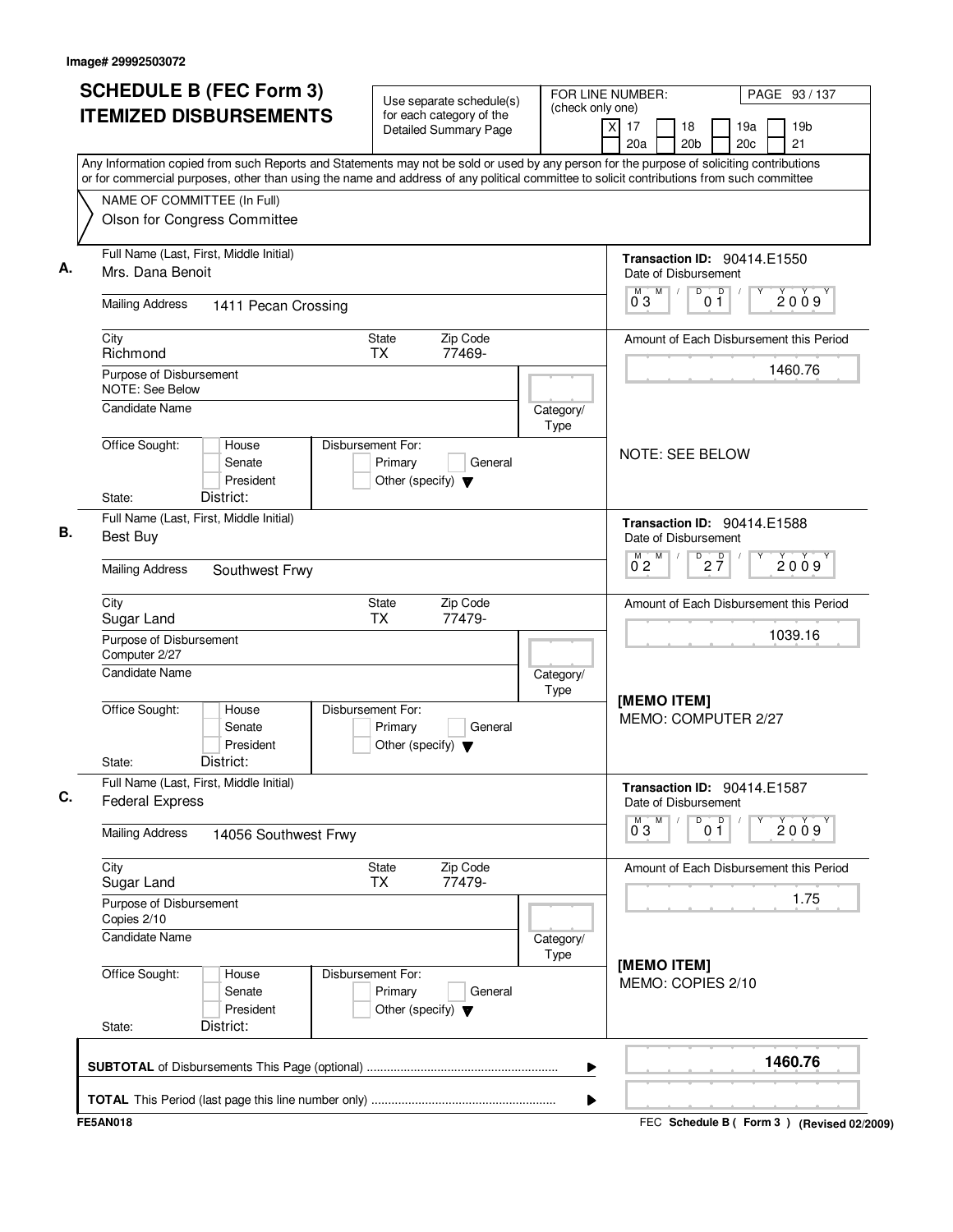| <b>SCHEDULE B (FEC Form 3)</b>                                                                                                                                           | Use separate schedule(s)                                                        |                   | FOR LINE NUMBER:                                              | PAGE 94 / 137                                   |
|--------------------------------------------------------------------------------------------------------------------------------------------------------------------------|---------------------------------------------------------------------------------|-------------------|---------------------------------------------------------------|-------------------------------------------------|
| <b>ITEMIZED DISBURSEMENTS</b>                                                                                                                                            | for each category of the<br><b>Detailed Summary Page</b>                        | (check only one)  | $\overline{\mathsf{x}}$<br>17<br>18<br>20a<br>20 <sub>b</sub> | 19 <sub>b</sub><br>19a<br>21<br>20 <sub>c</sub> |
| Any Information copied from such Reports and Statements may not be sold or used by any person for the purpose of soliciting contributions                                |                                                                                 |                   |                                                               |                                                 |
| or for commercial purposes, other than using the name and address of any political committee to solicit contributions from such committee<br>NAME OF COMMITTEE (In Full) |                                                                                 |                   |                                                               |                                                 |
| Olson for Congress Committee                                                                                                                                             |                                                                                 |                   |                                                               |                                                 |
| Full Name (Last, First, Middle Initial)<br><b>Federal Express</b>                                                                                                        |                                                                                 |                   | Transaction ID: 90414.E1586<br>Date of Disbursement           |                                                 |
| <b>Mailing Address</b><br>14056 Southwest Frwy                                                                                                                           |                                                                                 |                   | M<br>D<br>0 <sup>0</sup><br>M<br>03                           | 2009                                            |
| City<br>Sugar Land                                                                                                                                                       | State<br>Zip Code<br><b>TX</b><br>77479-                                        |                   |                                                               | Amount of Each Disbursement this Period         |
| Purpose of Disbursement<br>Copies 2/27                                                                                                                                   |                                                                                 |                   |                                                               | 19.49                                           |
| <b>Candidate Name</b>                                                                                                                                                    |                                                                                 | Category/<br>Type | [MEMO ITEM]                                                   |                                                 |
| Office Sought:<br>House<br>Senate<br>President<br>District:<br>State:                                                                                                    | Disbursement For:<br>Primary<br>General<br>Other (specify) $\blacktriangledown$ |                   | MEMO: COPIES 2/27                                             |                                                 |
| Full Name (Last, First, Middle Initial)                                                                                                                                  |                                                                                 |                   | Transaction ID: 90414.E1589                                   |                                                 |
| Republican Party of Fort Bend                                                                                                                                            |                                                                                 |                   | Date of Disbursement                                          |                                                 |
| <b>Mailing Address</b><br>3218 Oakland Drive                                                                                                                             |                                                                                 |                   | M<br>D<br>0 <sup>0</sup><br>M<br>03                           | 2009                                            |
| City<br>Sugar Land                                                                                                                                                       | Zip Code<br><b>State</b><br>77479-<br><b>TX</b>                                 |                   |                                                               | Amount of Each Disbursement this Period         |
| Purpose of Disbursement<br>Photos/office expense 2/27                                                                                                                    |                                                                                 |                   |                                                               | 360.00                                          |
| <b>Candidate Name</b>                                                                                                                                                    |                                                                                 | Category/<br>Type | [MEMO ITEM]                                                   |                                                 |
| Office Sought:<br>House<br>Senate<br>President<br>District:<br>State:                                                                                                    | Disbursement For:<br>Primary<br>General<br>Other (specify) $\blacktriangledown$ |                   | SE 2/27                                                       | MEMO: PHOTOS/OFFICE EXPEN-                      |
| Full Name (Last, First, Middle Initial)<br>Mrs. Dana Benoit                                                                                                              |                                                                                 |                   | Transaction ID: 90415.E1620<br>Date of Disbursement           |                                                 |
| <b>Mailing Address</b><br>1411 Pecan Crossing                                                                                                                            |                                                                                 |                   | M<br>D<br>0 <sup>0</sup><br>M<br>$0^{\degree}3$               | Y<br>2009                                       |
| City<br>Richmond                                                                                                                                                         | Zip Code<br>State<br><b>TX</b><br>77469-                                        |                   |                                                               | Amount of Each Disbursement this Period         |
| Purpose of Disbursement<br>Fundraising consultant                                                                                                                        |                                                                                 |                   |                                                               | 3500.00                                         |
| <b>Candidate Name</b>                                                                                                                                                    |                                                                                 | Category/<br>Type |                                                               |                                                 |
| Office Sought:<br>House<br>Senate<br>President<br>District:<br>State:                                                                                                    | Disbursement For:<br>Primary<br>General<br>Other (specify) $\blacktriangledown$ |                   | <b>FUNDRAISING CONSULTANT</b>                                 |                                                 |
|                                                                                                                                                                          |                                                                                 | ▶                 |                                                               | 3500.00                                         |
|                                                                                                                                                                          |                                                                                 | ▶                 |                                                               |                                                 |
| <b>FE5AN018</b>                                                                                                                                                          |                                                                                 |                   |                                                               | FEC Schedule B ( Form 3 ) (Revised 02/2009)     |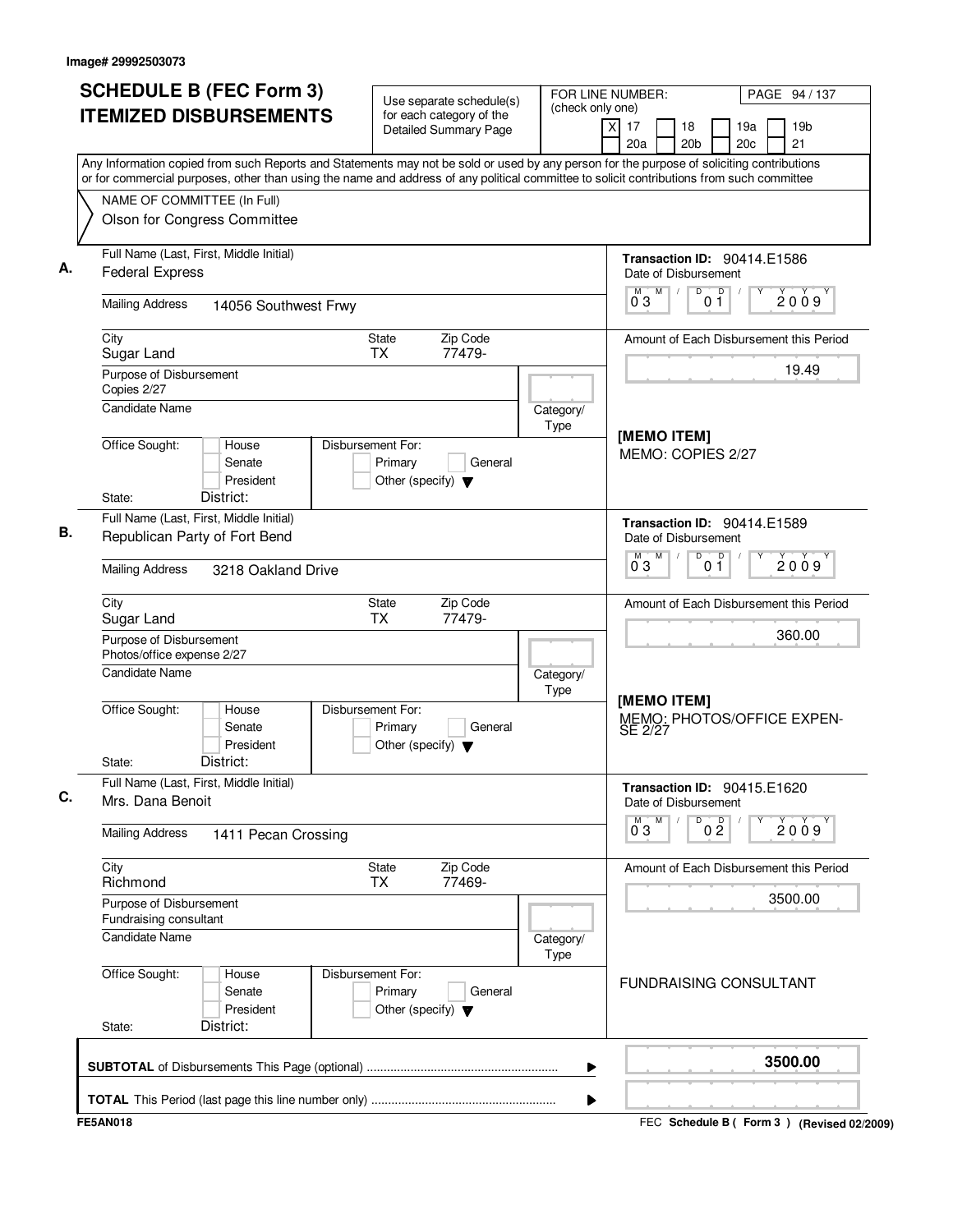| <b>SCHEDULE B (FEC Form 3)</b><br>FOR LINE NUMBER:<br>Use separate schedule(s)                                                                                                                                                                                                         |                                                                                 | PAGE 95 / 137     |                                                            |                     |            |         |                 |
|----------------------------------------------------------------------------------------------------------------------------------------------------------------------------------------------------------------------------------------------------------------------------------------|---------------------------------------------------------------------------------|-------------------|------------------------------------------------------------|---------------------|------------|---------|-----------------|
| <b>ITEMIZED DISBURSEMENTS</b>                                                                                                                                                                                                                                                          | for each category of the<br><b>Detailed Summary Page</b>                        | (check only one)  | $\overline{\mathsf{x}}$<br>17<br>18<br>20a                 | 20 <sub>b</sub>     | 19a<br>20c | 21      | 19 <sub>b</sub> |
| Any Information copied from such Reports and Statements may not be sold or used by any person for the purpose of soliciting contributions<br>or for commercial purposes, other than using the name and address of any political committee to solicit contributions from such committee |                                                                                 |                   |                                                            |                     |            |         |                 |
| NAME OF COMMITTEE (In Full)                                                                                                                                                                                                                                                            |                                                                                 |                   |                                                            |                     |            |         |                 |
| Olson for Congress Committee                                                                                                                                                                                                                                                           |                                                                                 |                   |                                                            |                     |            |         |                 |
| Full Name (Last, First, Middle Initial)<br>Mrs. Dana Benoit                                                                                                                                                                                                                            |                                                                                 |                   | <b>Transaction ID: 90415.E1625</b><br>Date of Disbursement |                     |            |         |                 |
| <b>Mailing Address</b><br>1411 Pecan Crossing                                                                                                                                                                                                                                          |                                                                                 |                   | M<br>M<br>03                                               | D<br>0 <sup>0</sup> |            | 2009    |                 |
| City<br>Richmond                                                                                                                                                                                                                                                                       | Zip Code<br>State<br><b>TX</b><br>77469-                                        |                   | Amount of Each Disbursement this Period                    |                     |            |         |                 |
| Purpose of Disbursement<br><b>Fundraising Consultant</b>                                                                                                                                                                                                                               |                                                                                 |                   |                                                            |                     |            | 6000.00 |                 |
| <b>Candidate Name</b>                                                                                                                                                                                                                                                                  |                                                                                 | Category/<br>Type |                                                            |                     |            |         |                 |
| Office Sought:<br>House<br>Senate<br>President<br>District:<br>State:                                                                                                                                                                                                                  | Disbursement For:<br>Primary<br>General<br>Other (specify) $\blacktriangledown$ |                   | <b>FUNDRAISING CONSULTANT</b>                              |                     |            |         |                 |
| Full Name (Last, First, Middle Initial)<br>Judy Boyd                                                                                                                                                                                                                                   |                                                                                 |                   | Transaction ID: 90414.E1562<br>Date of Disbursement        |                     |            |         |                 |
| <b>Mailing Address</b><br>3815 Kiamesha                                                                                                                                                                                                                                                |                                                                                 |                   | M<br>м<br>03                                               | D<br>000            |            |         | 2009            |
| City<br>Missouri City                                                                                                                                                                                                                                                                  | Zip Code<br>State<br><b>TX</b><br>77459-                                        |                   | Amount of Each Disbursement this Period                    |                     |            |         |                 |
| Purpose of Disbursement<br>Payroll                                                                                                                                                                                                                                                     |                                                                                 |                   |                                                            |                     |            | 431.00  |                 |
| Candidate Name                                                                                                                                                                                                                                                                         |                                                                                 | Category/<br>Type |                                                            |                     |            |         |                 |
| Office Sought:<br>House<br>Senate<br>President<br>District:<br>State:                                                                                                                                                                                                                  | Disbursement For:<br>Primary<br>General<br>Other (specify) $\blacktriangledown$ |                   | PAYROLL                                                    |                     |            |         |                 |
| Full Name (Last, First, Middle Initial)<br>C <sub>2</sub> Group LLC                                                                                                                                                                                                                    |                                                                                 |                   | Transaction ID: 90414.E1551<br>Date of Disbursement        |                     |            |         |                 |
| <b>Mailing Address</b><br>101 Constitution Avenue                                                                                                                                                                                                                                      |                                                                                 |                   | M<br>M<br>0 <sub>1</sub>                                   | $\overline{20}$     | Υ          | 2009    |                 |
| City<br>Washington                                                                                                                                                                                                                                                                     | State<br>Zip Code<br>20001-<br>DC                                               |                   | Amount of Each Disbursement this Period                    |                     |            |         |                 |
| Purpose of Disbursement<br>Room rental                                                                                                                                                                                                                                                 |                                                                                 |                   |                                                            |                     |            | 375.00  |                 |
| <b>Candidate Name</b>                                                                                                                                                                                                                                                                  |                                                                                 | Category/<br>Type |                                                            |                     |            |         |                 |
| Office Sought:<br>House<br>Senate<br>President<br>District:<br>State:                                                                                                                                                                                                                  | Disbursement For:<br>Primary<br>General<br>Other (specify) $\blacktriangledown$ |                   | <b>ROOM RENTAL</b>                                         |                     |            |         |                 |
|                                                                                                                                                                                                                                                                                        |                                                                                 | ▶                 |                                                            |                     |            | 6806.00 |                 |
|                                                                                                                                                                                                                                                                                        |                                                                                 | ▶                 |                                                            |                     |            |         |                 |
| <b>FE5AN018</b>                                                                                                                                                                                                                                                                        |                                                                                 |                   | FEC Schedule B ( Form 3 ) (Revised 02/2009)                |                     |            |         |                 |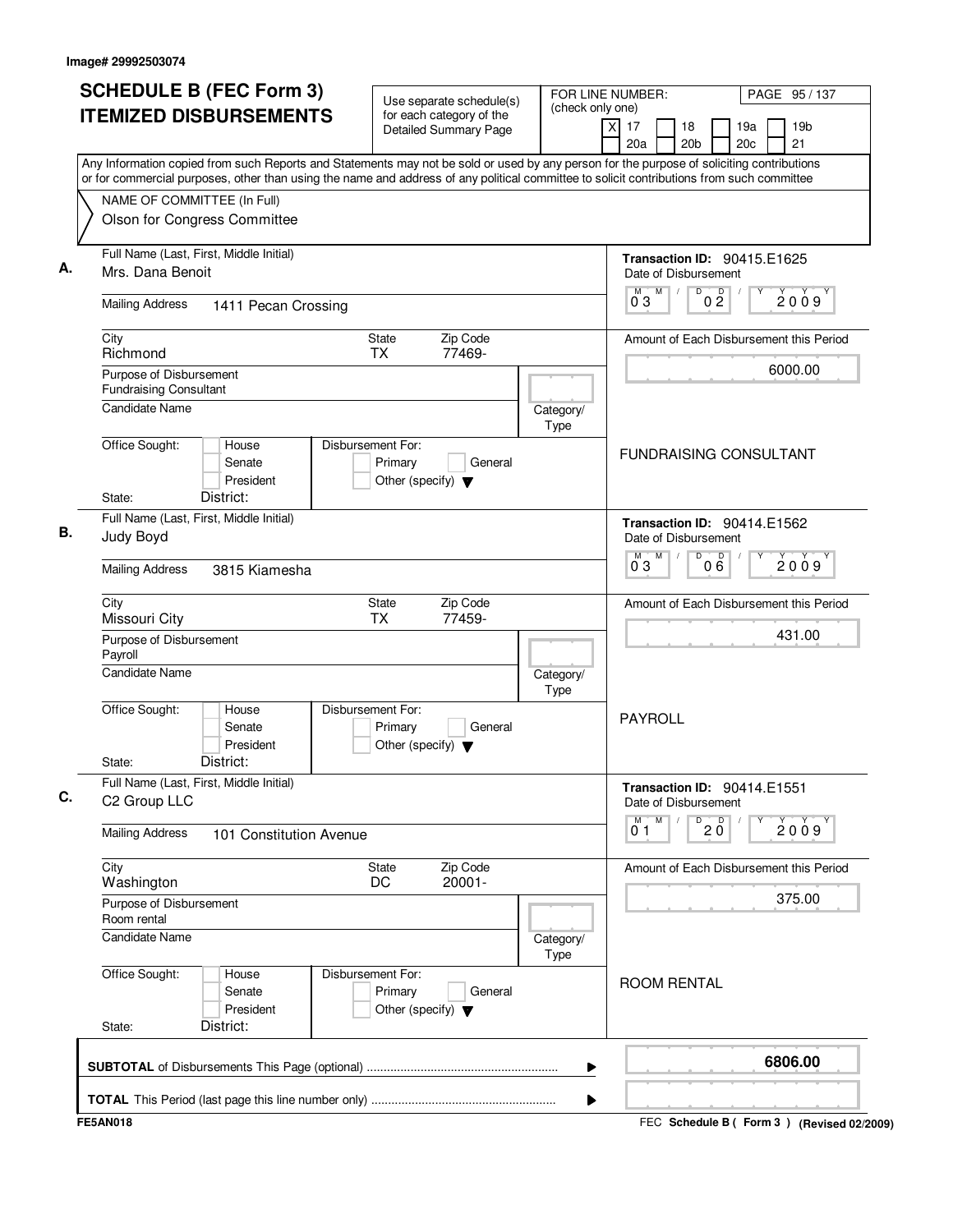| <b>SCHEDULE B (FEC Form 3)</b>                                                                                                                                                                                                                                                         | Use separate schedule(s)                                                        | FOR LINE NUMBER:<br>(check only one) | PAGE 96 / 137                                                                    |
|----------------------------------------------------------------------------------------------------------------------------------------------------------------------------------------------------------------------------------------------------------------------------------------|---------------------------------------------------------------------------------|--------------------------------------|----------------------------------------------------------------------------------|
| <b>ITEMIZED DISBURSEMENTS</b>                                                                                                                                                                                                                                                          | for each category of the<br><b>Detailed Summary Page</b>                        |                                      | 19 <sub>b</sub><br>x<br>17<br>18<br>19a<br>20c<br>21<br>20a<br>20 <sub>b</sub>   |
| Any Information copied from such Reports and Statements may not be sold or used by any person for the purpose of soliciting contributions<br>or for commercial purposes, other than using the name and address of any political committee to solicit contributions from such committee |                                                                                 |                                      |                                                                                  |
| NAME OF COMMITTEE (In Full)<br>Olson for Congress Committee                                                                                                                                                                                                                            |                                                                                 |                                      |                                                                                  |
| Full Name (Last, First, Middle Initial)<br>Capital One                                                                                                                                                                                                                                 |                                                                                 |                                      | Transaction ID: 90414.E1488<br>Date of Disbursement                              |
| <b>Mailing Address</b><br>PO Box 650007                                                                                                                                                                                                                                                |                                                                                 |                                      | M<br>$0\overline{5}$<br>D<br>2009<br>01                                          |
| City<br>Dallas                                                                                                                                                                                                                                                                         | Zip Code<br>State<br>75265-<br><b>TX</b>                                        |                                      | Amount of Each Disbursement this Period                                          |
| Purpose of Disbursement<br>NOTE: See Below                                                                                                                                                                                                                                             |                                                                                 |                                      | 3994.62                                                                          |
| Candidate Name                                                                                                                                                                                                                                                                         |                                                                                 | Category/<br>Type                    |                                                                                  |
| Office Sought:<br>House<br>Senate<br>President<br>District:<br>State:                                                                                                                                                                                                                  | Disbursement For:<br>Primary<br>General<br>Other (specify) $\blacktriangledown$ |                                      | <b>NOTE: SEE BELOW</b>                                                           |
| Full Name (Last, First, Middle Initial)                                                                                                                                                                                                                                                |                                                                                 |                                      | Transaction ID: 90414.E1491                                                      |
| <b>Continental Airlines</b><br><b>Mailing Address</b><br>1600 Smith Street                                                                                                                                                                                                             |                                                                                 |                                      | Date of Disbursement<br>M<br>D<br>М<br>$0\overline{5}$<br>2009<br>0 <sub>1</sub> |
| <b>Ground Level</b><br>City<br>Houston                                                                                                                                                                                                                                                 | Zip Code<br>State<br><b>TX</b><br>77002-                                        |                                      | Amount of Each Disbursement this Period                                          |
| Purpose of Disbursement<br><b>Travel 11/26</b>                                                                                                                                                                                                                                         |                                                                                 |                                      | 415.00                                                                           |
| <b>Candidate Name</b>                                                                                                                                                                                                                                                                  |                                                                                 | Category/<br>Type                    |                                                                                  |
| Office Sought:<br>House<br>Senate<br>President<br>District:<br>State:                                                                                                                                                                                                                  | Disbursement For:<br>Primary<br>General<br>Other (specify) $\blacktriangledown$ |                                      | [MEMO ITEM]<br>MEMO: TRAVEL 11/26                                                |
| Full Name (Last, First, Middle Initial)<br><b>Continental Airlines</b>                                                                                                                                                                                                                 |                                                                                 |                                      | Transaction ID: 90414.E1490<br>Date of Disbursement                              |
| <b>Mailing Address</b><br>1600 Smith Street<br>Ground Level                                                                                                                                                                                                                            |                                                                                 |                                      | M<br>$\overline{0}^M$ 1<br>D<br>05<br>2009                                       |
| City<br>Houston                                                                                                                                                                                                                                                                        | Zip Code<br>State<br>77002-<br><b>TX</b>                                        |                                      | Amount of Each Disbursement this Period                                          |
| Purpose of Disbursement<br>Travel 11/26                                                                                                                                                                                                                                                |                                                                                 |                                      | 1374.50                                                                          |
| <b>Candidate Name</b>                                                                                                                                                                                                                                                                  |                                                                                 | Category/<br>Type                    |                                                                                  |
| Office Sought:<br>House<br>Senate<br>President<br>District:<br>State:                                                                                                                                                                                                                  | Disbursement For:<br>Primary<br>General<br>Other (specify) $\blacktriangledown$ |                                      | [MEMO ITEM]<br>MEMO: TRAVEL 11/26                                                |
|                                                                                                                                                                                                                                                                                        |                                                                                 | ▶                                    | 3994.62                                                                          |
|                                                                                                                                                                                                                                                                                        |                                                                                 |                                      |                                                                                  |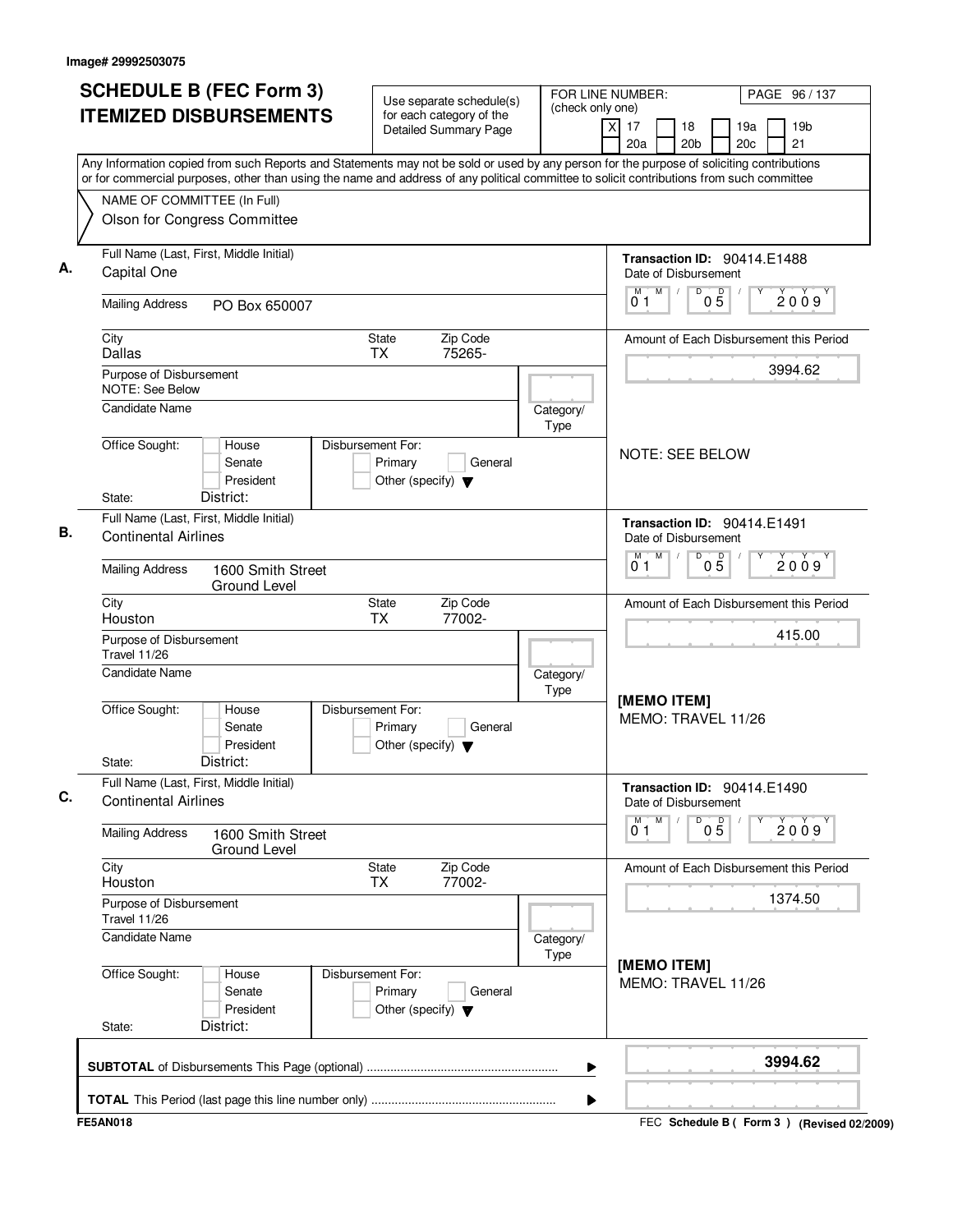| <b>SCHEDULE B (FEC Form 3)</b>                                                                                                                                                                                                                                                         | Use separate schedule(s)                                                        | FOR LINE NUMBER:<br>(check only one) | PAGE 97 / 137                                                                               |  |  |  |
|----------------------------------------------------------------------------------------------------------------------------------------------------------------------------------------------------------------------------------------------------------------------------------------|---------------------------------------------------------------------------------|--------------------------------------|---------------------------------------------------------------------------------------------|--|--|--|
| <b>ITEMIZED DISBURSEMENTS</b>                                                                                                                                                                                                                                                          | for each category of the<br><b>Detailed Summary Page</b>                        |                                      | $\overline{X}$<br>17<br>19 <sub>b</sub><br>18<br>19a<br>21<br>20a<br>20 <sub>b</sub><br>20c |  |  |  |
| Any Information copied from such Reports and Statements may not be sold or used by any person for the purpose of soliciting contributions<br>or for commercial purposes, other than using the name and address of any political committee to solicit contributions from such committee |                                                                                 |                                      |                                                                                             |  |  |  |
| NAME OF COMMITTEE (In Full)<br>Olson for Congress Committee                                                                                                                                                                                                                            |                                                                                 |                                      |                                                                                             |  |  |  |
| Full Name (Last, First, Middle Initial)<br><b>Continental Airlines</b>                                                                                                                                                                                                                 |                                                                                 |                                      | Transaction ID: 90414.E1492<br>Date of Disbursement                                         |  |  |  |
| <b>Mailing Address</b><br>1600 Smith Street                                                                                                                                                                                                                                            |                                                                                 |                                      | M<br>D<br>$0\overline{5}$<br>2009<br>01                                                     |  |  |  |
| Ground Level<br>City<br>Houston                                                                                                                                                                                                                                                        | Zip Code<br>State<br>77002-<br><b>TX</b>                                        |                                      | Amount of Each Disbursement this Period                                                     |  |  |  |
| Purpose of Disbursement<br>Travel 11/26                                                                                                                                                                                                                                                |                                                                                 |                                      | 15.00                                                                                       |  |  |  |
| <b>Candidate Name</b>                                                                                                                                                                                                                                                                  |                                                                                 | Category/<br>Type                    | [MEMO ITEM]                                                                                 |  |  |  |
| Office Sought:<br>House<br>Senate<br>President<br>District:<br>State:                                                                                                                                                                                                                  | Disbursement For:<br>Primary<br>General<br>Other (specify) $\blacktriangledown$ |                                      | MEMO: TRAVEL 11/26                                                                          |  |  |  |
| Full Name (Last, First, Middle Initial)<br><b>Federal Express</b>                                                                                                                                                                                                                      |                                                                                 |                                      | <b>Transaction ID: 90414.E1500</b><br>Date of Disbursement                                  |  |  |  |
| <b>Mailing Address</b><br>14056 Southwest Frwy                                                                                                                                                                                                                                         |                                                                                 |                                      | M<br>D<br>M<br>$0\overline{5}$<br>2009<br>01                                                |  |  |  |
| City<br>Sugar Land                                                                                                                                                                                                                                                                     | Zip Code<br>State<br><b>TX</b><br>77479-                                        |                                      | Amount of Each Disbursement this Period                                                     |  |  |  |
| Purpose of Disbursement<br>Shipping fee 1/1                                                                                                                                                                                                                                            |                                                                                 |                                      | 16.33                                                                                       |  |  |  |
| <b>Candidate Name</b>                                                                                                                                                                                                                                                                  |                                                                                 | Category/<br>Type                    | [MEMO ITEM]                                                                                 |  |  |  |
| Office Sought:<br>House<br>Senate<br>President<br>District:<br>State:                                                                                                                                                                                                                  | Disbursement For:<br>Primary<br>General<br>Other (specify) $\blacktriangledown$ |                                      | MEMO: SHIPPING FEE 1/1                                                                      |  |  |  |
| Full Name (Last, First, Middle Initial)<br><b>Fort Bend Senior Citizens</b>                                                                                                                                                                                                            |                                                                                 |                                      | Transaction ID: 90414.E1494<br>Date of Disbursement                                         |  |  |  |
| <b>Mailing Address</b><br>1330 Brand Road                                                                                                                                                                                                                                              |                                                                                 |                                      | M<br>D<br>$0\overline{5}$<br>2009<br>01                                                     |  |  |  |
| City<br>Rosenberg                                                                                                                                                                                                                                                                      | Zip Code<br>State<br>77471-<br>ТX                                               |                                      | Amount of Each Disbursement this Period                                                     |  |  |  |
| Purpose of Disbursement<br>Table at event 11/25                                                                                                                                                                                                                                        |                                                                                 |                                      | 1000.00                                                                                     |  |  |  |
| Candidate Name                                                                                                                                                                                                                                                                         |                                                                                 | Category/<br>Type                    | [MEMO ITEM]                                                                                 |  |  |  |
| Office Sought:<br>House<br>Senate<br>President<br>District:<br>State:                                                                                                                                                                                                                  | Disbursement For:<br>Primary<br>General<br>Other (specify) $\blacktriangledown$ |                                      | MEMO: TABLE AT EVENT 11/25                                                                  |  |  |  |
|                                                                                                                                                                                                                                                                                        |                                                                                 | ▶                                    | 0.00                                                                                        |  |  |  |
|                                                                                                                                                                                                                                                                                        |                                                                                 | ▶                                    |                                                                                             |  |  |  |
| <b>FE5AN018</b>                                                                                                                                                                                                                                                                        |                                                                                 |                                      | FEC Schedule B ( Form 3 ) (Revised 02/2009)                                                 |  |  |  |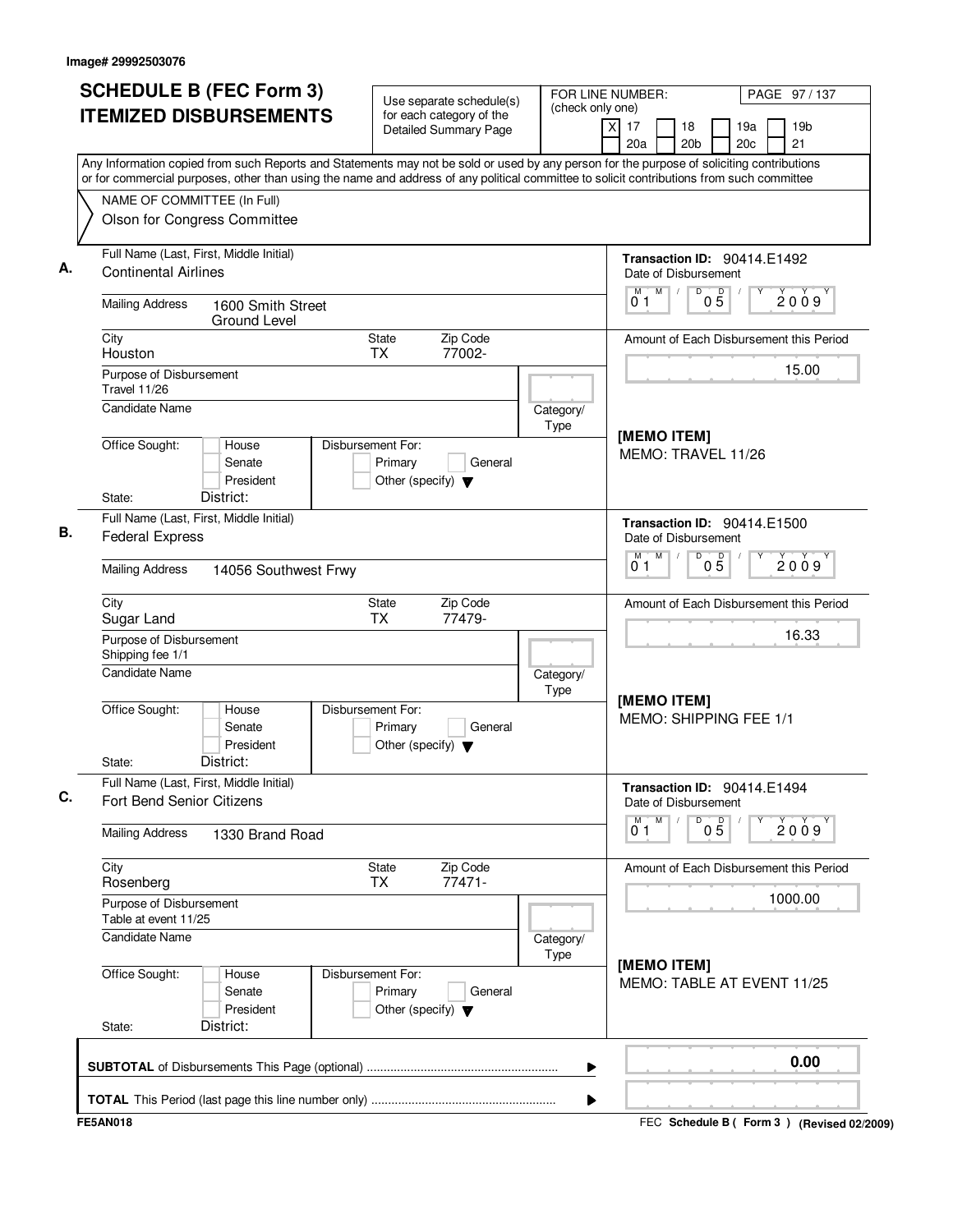| <b>SCHEDULE B (FEC Form 3)</b>                                                                                                                                                                                                                                                         | Use separate schedule(s)                                                        | (check only one)  | FOR LINE NUMBER:                                                                                    | PAGE 98 / 137                                   |  |
|----------------------------------------------------------------------------------------------------------------------------------------------------------------------------------------------------------------------------------------------------------------------------------------|---------------------------------------------------------------------------------|-------------------|-----------------------------------------------------------------------------------------------------|-------------------------------------------------|--|
| <b>ITEMIZED DISBURSEMENTS</b>                                                                                                                                                                                                                                                          | for each category of the<br><b>Detailed Summary Page</b>                        |                   | $\overline{X}$<br>17<br>18<br>20a<br>20 <sub>b</sub>                                                | 19a<br>19 <sub>b</sub><br>21<br>20 <sub>c</sub> |  |
| Any Information copied from such Reports and Statements may not be sold or used by any person for the purpose of soliciting contributions<br>or for commercial purposes, other than using the name and address of any political committee to solicit contributions from such committee |                                                                                 |                   |                                                                                                     |                                                 |  |
| NAME OF COMMITTEE (In Full)                                                                                                                                                                                                                                                            |                                                                                 |                   |                                                                                                     |                                                 |  |
| Olson for Congress Committee                                                                                                                                                                                                                                                           |                                                                                 |                   |                                                                                                     |                                                 |  |
| Full Name (Last, First, Middle Initial)<br>Southwest Airlines                                                                                                                                                                                                                          |                                                                                 |                   | <b>Transaction ID: 90414.E1502</b><br>Date of Disbursement                                          |                                                 |  |
| <b>Mailing Address</b><br>PO Box 36647                                                                                                                                                                                                                                                 |                                                                                 |                   | M<br>D<br>M<br>05<br>01                                                                             | 2009                                            |  |
| City<br>Dallas                                                                                                                                                                                                                                                                         | Zip Code<br>State<br>75235-<br><b>TX</b>                                        |                   |                                                                                                     | Amount of Each Disbursement this Period         |  |
| Purpose of Disbursement<br>Travel / staff 12/8                                                                                                                                                                                                                                         |                                                                                 |                   |                                                                                                     | 337.50                                          |  |
| Candidate Name                                                                                                                                                                                                                                                                         |                                                                                 | Category/<br>Type | [MEMO ITEM]                                                                                         |                                                 |  |
| Office Sought:<br>House<br>Senate<br>President<br>District:<br>State:                                                                                                                                                                                                                  | Disbursement For:<br>Primary<br>General<br>Other (specify) $\blacktriangledown$ |                   | MEMO: TRAVEL / STAFF 12/8                                                                           |                                                 |  |
| Full Name (Last, First, Middle Initial)<br><b>Southwest Airlines</b>                                                                                                                                                                                                                   |                                                                                 |                   | Transaction ID: 90414.E1496<br>Date of Disbursement<br>M<br>D<br>м<br>$0\overline{5}$<br>2009<br>01 |                                                 |  |
| <b>Mailing Address</b><br>PO Box 36647                                                                                                                                                                                                                                                 |                                                                                 |                   |                                                                                                     |                                                 |  |
| City<br><b>Dallas</b>                                                                                                                                                                                                                                                                  | Zip Code<br>State<br>75235-<br><b>TX</b>                                        |                   | Amount of Each Disbursement this Period                                                             |                                                 |  |
| Purpose of Disbursement<br>Travel 12/1                                                                                                                                                                                                                                                 |                                                                                 |                   |                                                                                                     | 27.00                                           |  |
| Candidate Name                                                                                                                                                                                                                                                                         |                                                                                 | Category/<br>Type | [MEMO ITEM]                                                                                         |                                                 |  |
| Office Sought:<br>House<br>Senate<br>President<br>District:<br>State:                                                                                                                                                                                                                  | Disbursement For:<br>Primary<br>General<br>Other (specify) $\blacktriangledown$ |                   | MEMO: TRAVEL 12/1                                                                                   |                                                 |  |
| Full Name (Last, First, Middle Initial)<br>Southwest Airlines                                                                                                                                                                                                                          |                                                                                 |                   | Transaction ID: 90414.E1497<br>Date of Disbursement                                                 |                                                 |  |
| <b>Mailing Address</b><br>PO Box 36647                                                                                                                                                                                                                                                 |                                                                                 |                   | M<br>M<br>D<br>$0\overline{5}$<br>$0^{\degree}1$                                                    | Υ<br>2009                                       |  |
| City<br><b>Dallas</b>                                                                                                                                                                                                                                                                  | Zip Code<br>State<br><b>TX</b><br>75235-                                        |                   |                                                                                                     | Amount of Each Disbursement this Period         |  |
| Purpose of Disbursement<br>Travel 12/3                                                                                                                                                                                                                                                 |                                                                                 |                   |                                                                                                     | 363.50                                          |  |
| <b>Candidate Name</b>                                                                                                                                                                                                                                                                  |                                                                                 | Category/<br>Type | [MEMO ITEM]                                                                                         |                                                 |  |
| Office Sought:<br>House<br>Senate<br>President<br>District:<br>State:                                                                                                                                                                                                                  | Disbursement For:<br>Primary<br>General<br>Other (specify) $\blacktriangledown$ |                   | MEMO: TRAVEL 12/3                                                                                   |                                                 |  |
|                                                                                                                                                                                                                                                                                        |                                                                                 | ▶                 |                                                                                                     | 0.00                                            |  |
|                                                                                                                                                                                                                                                                                        |                                                                                 | ▶                 |                                                                                                     |                                                 |  |
| <b>FE5AN018</b>                                                                                                                                                                                                                                                                        |                                                                                 |                   |                                                                                                     | FEC Schedule B ( Form 3 ) (Revised 02/2009)     |  |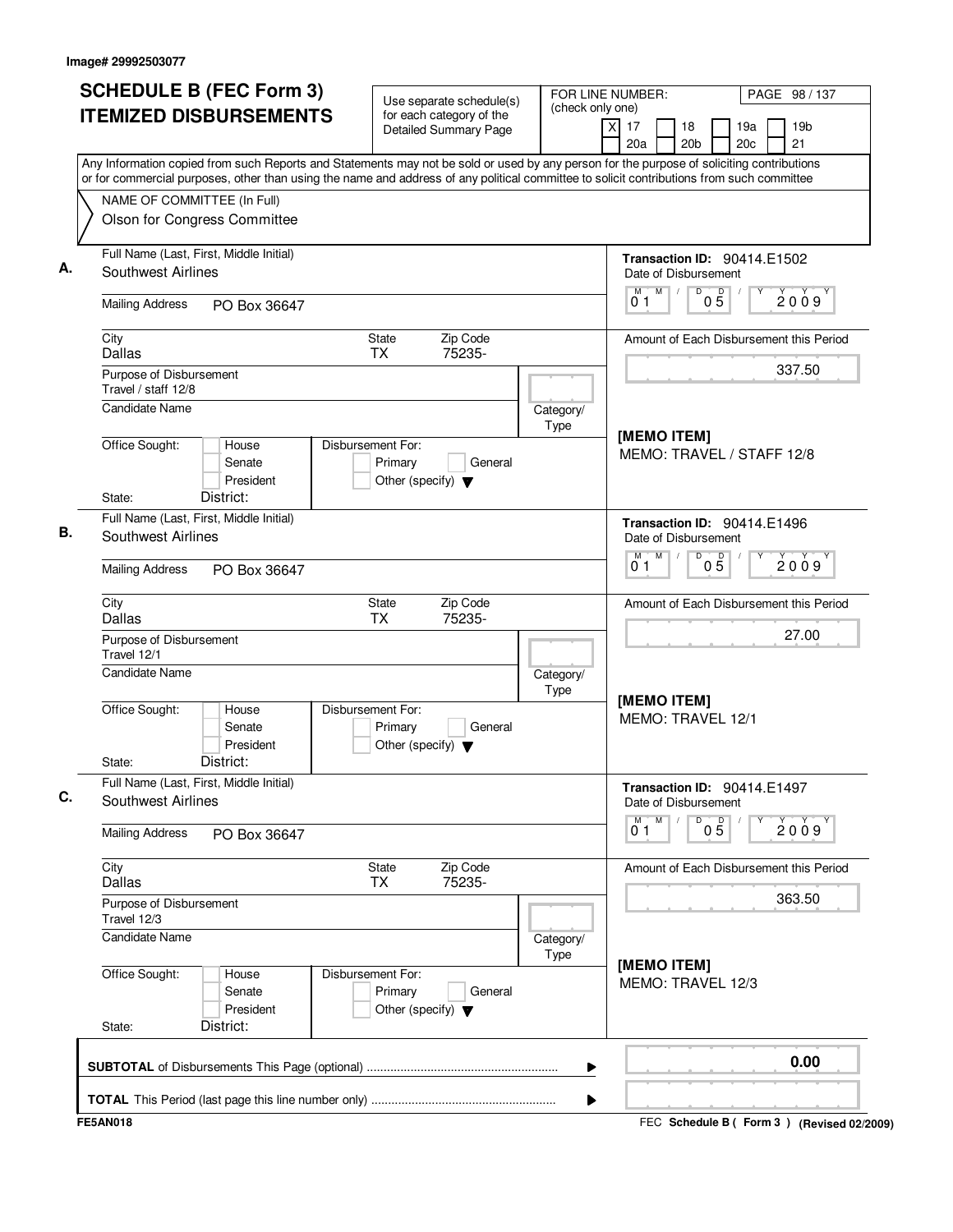| <b>SCHEDULE B (FEC Form 3)</b>                                                                                                                                                                                                                                                         | Use separate schedule(s)                                                        | FOR LINE NUMBER:<br>(check only one) |                                                            | PAGE 99 / 137                               |
|----------------------------------------------------------------------------------------------------------------------------------------------------------------------------------------------------------------------------------------------------------------------------------------|---------------------------------------------------------------------------------|--------------------------------------|------------------------------------------------------------|---------------------------------------------|
| <b>ITEMIZED DISBURSEMENTS</b>                                                                                                                                                                                                                                                          | for each category of the<br>Detailed Summary Page                               |                                      | $\overline{X}$<br>17<br>18<br>20a<br>20 <sub>b</sub>       | 19 <sub>b</sub><br>19a<br>21<br>20c         |
| Any Information copied from such Reports and Statements may not be sold or used by any person for the purpose of soliciting contributions<br>or for commercial purposes, other than using the name and address of any political committee to solicit contributions from such committee |                                                                                 |                                      |                                                            |                                             |
| NAME OF COMMITTEE (In Full)<br>Olson for Congress Committee                                                                                                                                                                                                                            |                                                                                 |                                      |                                                            |                                             |
|                                                                                                                                                                                                                                                                                        |                                                                                 |                                      |                                                            |                                             |
| Full Name (Last, First, Middle Initial)<br><b>United States Post Office</b>                                                                                                                                                                                                            |                                                                                 |                                      | Transaction ID: 90414.E1493<br>Date of Disbursement<br>M   |                                             |
| <b>Mailing Address</b><br>First Colony Branch                                                                                                                                                                                                                                          |                                                                                 |                                      | D<br>$0\overline{5}$<br>01                                 | 2009                                        |
| City<br>Sugar Land                                                                                                                                                                                                                                                                     | Zip Code<br>State<br><b>TX</b><br>77479-                                        |                                      |                                                            | Amount of Each Disbursement this Period     |
| Purpose of Disbursement<br>Postage 11/24                                                                                                                                                                                                                                               |                                                                                 |                                      |                                                            | 16.50                                       |
| Candidate Name                                                                                                                                                                                                                                                                         |                                                                                 | Category/<br>Type                    | [MEMO ITEM]                                                |                                             |
| Office Sought:<br>House<br>Senate<br>President<br>District:<br>State:                                                                                                                                                                                                                  | Disbursement For:<br>Primary<br>General<br>Other (specify) $\blacktriangledown$ |                                      | MEMO: POSTAGE 11/24                                        |                                             |
| Full Name (Last, First, Middle Initial)<br>Capital One                                                                                                                                                                                                                                 |                                                                                 |                                      | Transaction ID: 90131.E1365<br>Date of Disbursement        |                                             |
| <b>Mailing Address</b><br>PO Box 650007                                                                                                                                                                                                                                                |                                                                                 |                                      | M<br>D<br>M<br>$\overline{18}$<br>01                       | 2009                                        |
| City<br><b>Dallas</b>                                                                                                                                                                                                                                                                  | Zip Code<br>State<br>ТX<br>75265-                                               |                                      |                                                            | Amount of Each Disbursement this Period     |
| Purpose of Disbursement<br><b>NOTE: See Below</b>                                                                                                                                                                                                                                      |                                                                                 |                                      |                                                            | 2000.00                                     |
| <b>Candidate Name</b>                                                                                                                                                                                                                                                                  |                                                                                 | Category/<br>Type                    |                                                            |                                             |
| Office Sought:<br>House<br>Senate<br>President<br>District:<br>State:                                                                                                                                                                                                                  | Disbursement For:<br>Primary<br>General<br>Other (specify) $\blacktriangledown$ |                                      | <b>NOTE: SEE BELOW</b>                                     |                                             |
| Full Name (Last, First, Middle Initial)<br>Casa De Esperanza                                                                                                                                                                                                                           |                                                                                 |                                      | <b>Transaction ID: 90131.E1367</b><br>Date of Disbursement |                                             |
| <b>Mailing Address</b><br>300 Morton Street, Ste 300                                                                                                                                                                                                                                   |                                                                                 |                                      | M<br>D<br>$\overline{18}$<br>01                            | 2009                                        |
| City<br>Richmond                                                                                                                                                                                                                                                                       | Zip Code<br>State<br>77469-<br>ТX                                               |                                      |                                                            | Amount of Each Disbursement this Period     |
| Purpose of Disbursement<br>Tickets to event 12/9                                                                                                                                                                                                                                       |                                                                                 |                                      |                                                            | 100.00                                      |
| Candidate Name                                                                                                                                                                                                                                                                         |                                                                                 | Category/<br>Type                    |                                                            |                                             |
| Office Sought:<br>House<br>Senate<br>President<br>District:<br>State:                                                                                                                                                                                                                  | Disbursement For:<br>Primary<br>General<br>Other (specify) $\blacktriangledown$ |                                      | [MEMO ITEM]<br>79                                          | MEMO: TICKETS TO EVENT 12-                  |
|                                                                                                                                                                                                                                                                                        |                                                                                 | ▶                                    |                                                            | 2000.00                                     |
|                                                                                                                                                                                                                                                                                        |                                                                                 | ▶                                    |                                                            |                                             |
| <b>FE5AN018</b>                                                                                                                                                                                                                                                                        |                                                                                 |                                      |                                                            | FEC Schedule B ( Form 3 ) (Revised 02/2009) |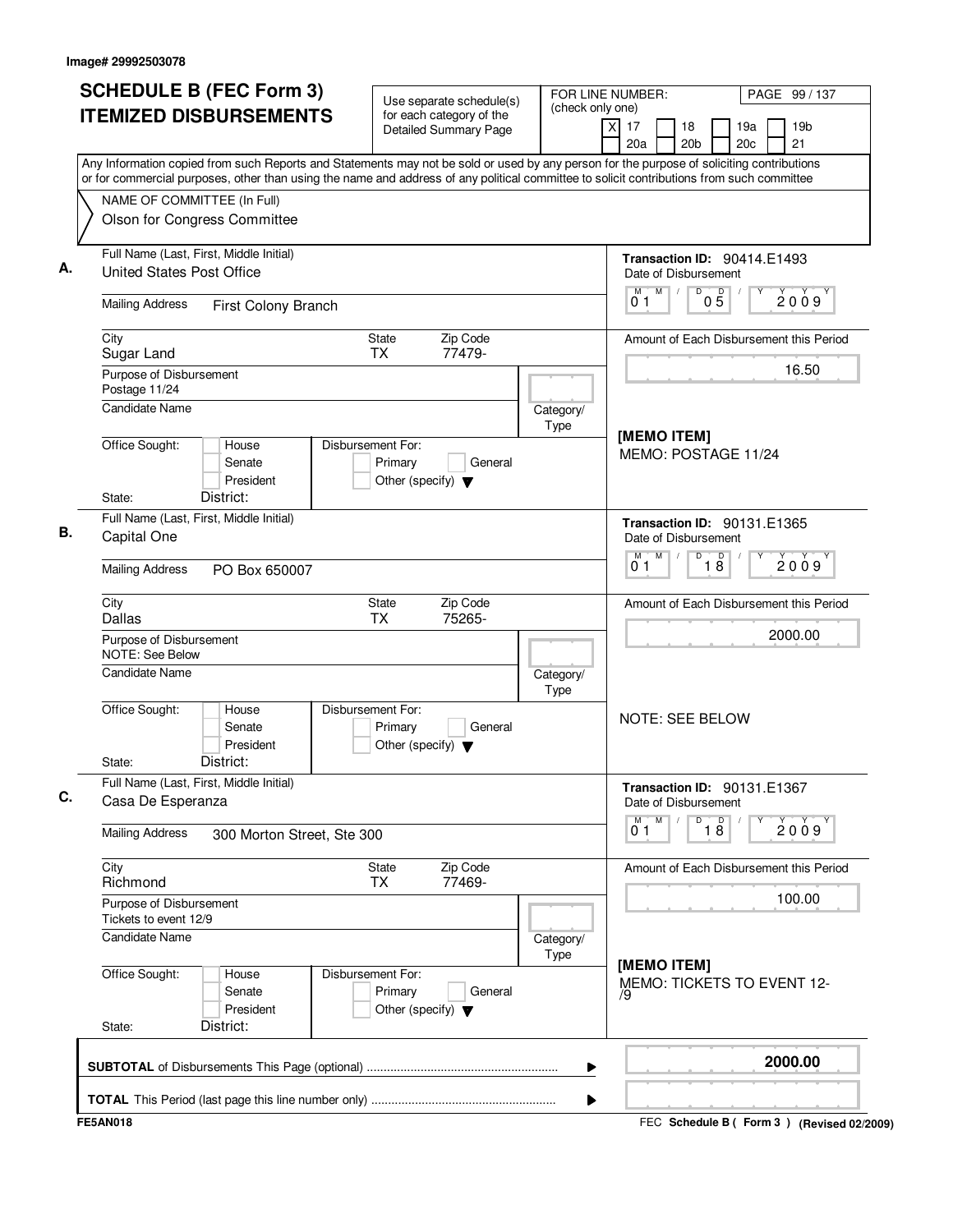| <b>SCHEDULE B (FEC Form 3)</b>                                                                                                                                                                                                                                                         | Use separate schedule(s)                                                        | FOR LINE NUMBER:<br>(check only one) | PAGE 100 / 137                                                                              |
|----------------------------------------------------------------------------------------------------------------------------------------------------------------------------------------------------------------------------------------------------------------------------------------|---------------------------------------------------------------------------------|--------------------------------------|---------------------------------------------------------------------------------------------|
| <b>ITEMIZED DISBURSEMENTS</b>                                                                                                                                                                                                                                                          | for each category of the<br><b>Detailed Summary Page</b>                        |                                      | $\overline{X}$<br>17<br>19 <sub>b</sub><br>18<br>19a<br>21<br>20a<br>20 <sub>b</sub><br>20c |
| Any Information copied from such Reports and Statements may not be sold or used by any person for the purpose of soliciting contributions<br>or for commercial purposes, other than using the name and address of any political committee to solicit contributions from such committee |                                                                                 |                                      |                                                                                             |
| NAME OF COMMITTEE (In Full)<br>Olson for Congress Committee                                                                                                                                                                                                                            |                                                                                 |                                      |                                                                                             |
| Full Name (Last, First, Middle Initial)<br><b>Continental Airlines</b>                                                                                                                                                                                                                 |                                                                                 |                                      | Transaction ID: 90414.E1509<br>Date of Disbursement                                         |
| <b>Mailing Address</b><br>1600 Smith Street<br>Ground Level                                                                                                                                                                                                                            |                                                                                 |                                      | M<br>D<br>D<br>2009<br>18<br>01                                                             |
| City<br>Houston                                                                                                                                                                                                                                                                        | Zip Code<br>State<br>77002-<br><b>TX</b>                                        |                                      | Amount of Each Disbursement this Period                                                     |
| Purpose of Disbursement<br><b>Travel 12/12</b><br><b>Candidate Name</b>                                                                                                                                                                                                                |                                                                                 | Category/                            | 288.50                                                                                      |
| Office Sought:<br>House<br>Senate<br>President<br>District:<br>State:                                                                                                                                                                                                                  | Disbursement For:<br>Primary<br>General<br>Other (specify) $\blacktriangledown$ | Type                                 | [MEMO ITEM]<br>MEMO: TRAVEL 12/12                                                           |
| Full Name (Last, First, Middle Initial)<br><b>Federal Express</b>                                                                                                                                                                                                                      |                                                                                 |                                      | <b>Transaction ID: 90414.E1515</b><br>Date of Disbursement                                  |
| <b>Mailing Address</b><br>14056 Southwest Frwy                                                                                                                                                                                                                                         |                                                                                 |                                      | M<br>D<br>M<br>$\overline{18}$<br>2009<br>01                                                |
| City<br>Sugar Land                                                                                                                                                                                                                                                                     | Zip Code<br>State<br><b>TX</b><br>77479-                                        |                                      | Amount of Each Disbursement this Period                                                     |
| Purpose of Disbursement<br>Shipping fees 1/1                                                                                                                                                                                                                                           |                                                                                 |                                      | 18.88                                                                                       |
| <b>Candidate Name</b>                                                                                                                                                                                                                                                                  |                                                                                 | Category/<br>Type                    | [MEMO ITEM]                                                                                 |
| Office Sought:<br>House<br>Senate<br>President<br>District:<br>State:                                                                                                                                                                                                                  | Disbursement For:<br>Primary<br>General<br>Other (specify) $\blacktriangledown$ |                                      | MEMO: SHIPPING FEES 1/1                                                                     |
| Full Name (Last, First, Middle Initial)<br><b>Hyatt Regency Capitol Hill</b>                                                                                                                                                                                                           |                                                                                 |                                      | Transaction ID: 90414.E1518<br>Date of Disbursement                                         |
| <b>Mailing Address</b><br>400 New Jersey Avenue, NW                                                                                                                                                                                                                                    |                                                                                 |                                      | M<br>D<br>$\overline{18}$<br>2009<br>01                                                     |
| City<br>Washington                                                                                                                                                                                                                                                                     | Zip Code<br>State<br>20003-<br>PA                                               |                                      | Amount of Each Disbursement this Period                                                     |
| Purpose of Disbursement<br>Travel expense 1/                                                                                                                                                                                                                                           |                                                                                 |                                      | 239.31                                                                                      |
| Candidate Name                                                                                                                                                                                                                                                                         |                                                                                 | Category/<br>Type                    |                                                                                             |
| Office Sought:<br>House<br>Senate<br>President<br>District:<br>State:                                                                                                                                                                                                                  | Disbursement For:<br>Primary<br>General<br>Other (specify) $\blacktriangledown$ |                                      | [MEMO ITEM]<br>MEMO: TRAVEL EXPENSE 1/                                                      |
|                                                                                                                                                                                                                                                                                        |                                                                                 | ▶                                    | 0.00                                                                                        |
|                                                                                                                                                                                                                                                                                        |                                                                                 | ▶                                    |                                                                                             |
| <b>FE5AN018</b>                                                                                                                                                                                                                                                                        |                                                                                 |                                      | FEC Schedule B ( Form 3 ) (Revised 02/2009)                                                 |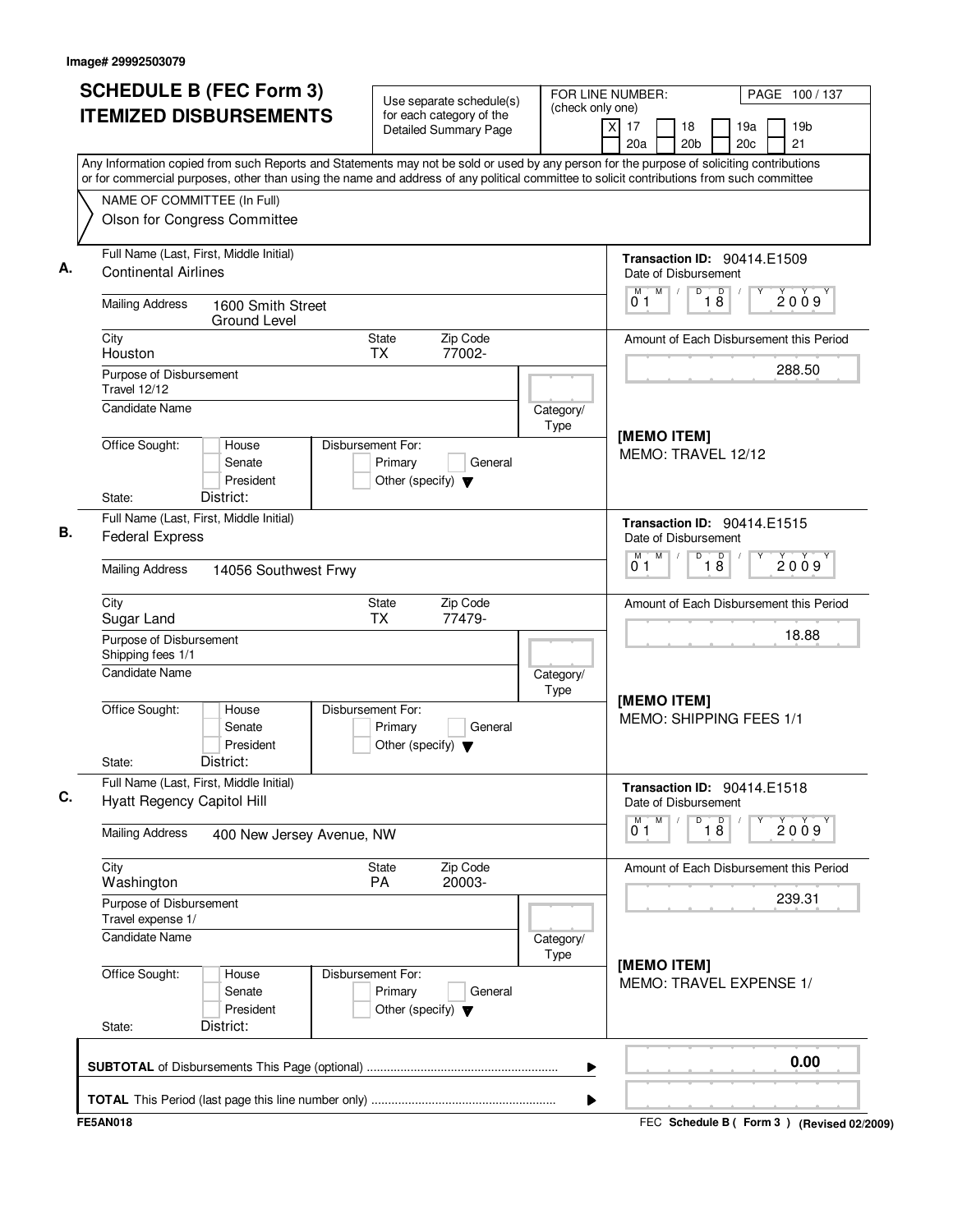| <b>SCHEDULE B (FEC Form 3)</b>                                                                                                                                                                                                                                                         | Use separate schedule(s)                                                        | FOR LINE NUMBER:<br>(check only one) |                                                            | PAGE 101 / 137                              |  |  |
|----------------------------------------------------------------------------------------------------------------------------------------------------------------------------------------------------------------------------------------------------------------------------------------|---------------------------------------------------------------------------------|--------------------------------------|------------------------------------------------------------|---------------------------------------------|--|--|
| <b>ITEMIZED DISBURSEMENTS</b>                                                                                                                                                                                                                                                          | for each category of the<br>Detailed Summary Page                               |                                      | $\overline{X}$<br>17<br>18<br>20a<br>20 <sub>b</sub>       | 19 <sub>b</sub><br>19a<br>21<br>20c         |  |  |
| Any Information copied from such Reports and Statements may not be sold or used by any person for the purpose of soliciting contributions<br>or for commercial purposes, other than using the name and address of any political committee to solicit contributions from such committee |                                                                                 |                                      |                                                            |                                             |  |  |
| NAME OF COMMITTEE (In Full)<br>Olson for Congress Committee                                                                                                                                                                                                                            |                                                                                 |                                      |                                                            |                                             |  |  |
|                                                                                                                                                                                                                                                                                        |                                                                                 |                                      |                                                            |                                             |  |  |
| Full Name (Last, First, Middle Initial)<br><b>Southwest Airlines</b>                                                                                                                                                                                                                   |                                                                                 |                                      | Transaction ID: 90414.E1510<br>Date of Disbursement        |                                             |  |  |
| <b>Mailing Address</b><br>PO Box 36647                                                                                                                                                                                                                                                 |                                                                                 |                                      | M<br>D<br>D<br>18<br>01                                    | 2009                                        |  |  |
| City<br><b>Dallas</b>                                                                                                                                                                                                                                                                  | Zip Code<br>State<br><b>TX</b><br>75235-                                        |                                      |                                                            | Amount of Each Disbursement this Period     |  |  |
| Purpose of Disbursement<br><b>Travel 12/15</b>                                                                                                                                                                                                                                         |                                                                                 |                                      |                                                            | 78.50                                       |  |  |
| <b>Candidate Name</b>                                                                                                                                                                                                                                                                  |                                                                                 | Category/<br>Type                    | [MEMO ITEM]                                                |                                             |  |  |
| Office Sought:<br>House<br>Senate<br>President<br>District:<br>State:                                                                                                                                                                                                                  | Disbursement For:<br>Primary<br>General<br>Other (specify) $\blacktriangledown$ |                                      | MEMO: TRAVEL 12/15                                         |                                             |  |  |
| Full Name (Last, First, Middle Initial)                                                                                                                                                                                                                                                |                                                                                 |                                      | Transaction ID: 90414.E1514                                |                                             |  |  |
| Storage Choice                                                                                                                                                                                                                                                                         |                                                                                 |                                      | Date of Disbursement<br>M<br>D<br>M                        |                                             |  |  |
| <b>Mailing Address</b><br>9870 Highway 90A                                                                                                                                                                                                                                             |                                                                                 |                                      | $\overline{18}$<br>01                                      | 2009                                        |  |  |
| City<br>Sugar Land                                                                                                                                                                                                                                                                     | Zip Code<br>State<br><b>TX</b><br>77479-                                        |                                      | Amount of Each Disbursement this Period<br>149.00          |                                             |  |  |
| Purpose of Disbursement<br>Storage fee 12/26                                                                                                                                                                                                                                           |                                                                                 |                                      |                                                            |                                             |  |  |
| <b>Candidate Name</b>                                                                                                                                                                                                                                                                  |                                                                                 | Category/<br>Type                    |                                                            |                                             |  |  |
| Office Sought:<br>House<br>Senate<br>President<br>District:<br>State:                                                                                                                                                                                                                  | Disbursement For:<br>Primary<br>General<br>Other (specify) $\blacktriangledown$ |                                      | [MEMO ITEM]<br>MEMO: STORAGE FEE 12/26                     |                                             |  |  |
| Full Name (Last, First, Middle Initial)<br>United States Post Office                                                                                                                                                                                                                   |                                                                                 |                                      | <b>Transaction ID: 90414.E1506</b><br>Date of Disbursement |                                             |  |  |
| <b>Mailing Address</b><br>First Colony Branch                                                                                                                                                                                                                                          |                                                                                 |                                      | M<br>D<br>$\overline{18}$<br>01                            | 2009                                        |  |  |
| City<br>Sugar Land                                                                                                                                                                                                                                                                     | Zip Code<br>State<br>77479-<br>ТX                                               |                                      |                                                            | Amount of Each Disbursement this Period     |  |  |
| Purpose of Disbursement<br>Postage 12/29                                                                                                                                                                                                                                               |                                                                                 |                                      |                                                            | 4.80                                        |  |  |
| <b>Candidate Name</b>                                                                                                                                                                                                                                                                  |                                                                                 | Category/<br>Type                    |                                                            |                                             |  |  |
| Office Sought:<br>House<br>Senate<br>President<br>District:<br>State:                                                                                                                                                                                                                  | Disbursement For:<br>Primary<br>General<br>Other (specify) $\blacktriangledown$ |                                      | [MEMO ITEM]<br>MEMO: POSTAGE 12/29                         |                                             |  |  |
|                                                                                                                                                                                                                                                                                        |                                                                                 | ▶                                    |                                                            | 0.00                                        |  |  |
|                                                                                                                                                                                                                                                                                        |                                                                                 | ▶                                    |                                                            |                                             |  |  |
| <b>FE5AN018</b>                                                                                                                                                                                                                                                                        |                                                                                 |                                      |                                                            | FEC Schedule B ( Form 3 ) (Revised 02/2009) |  |  |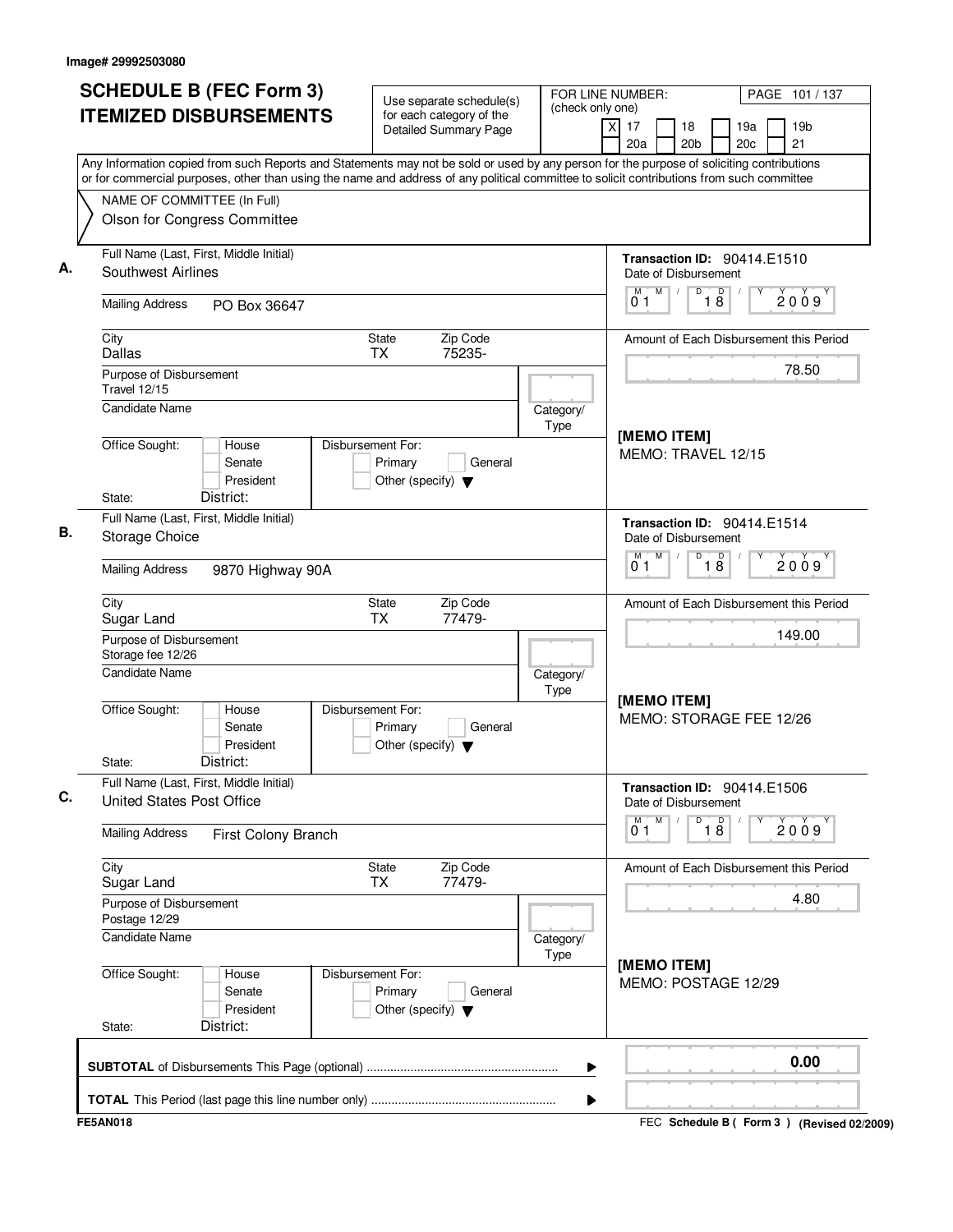|                                                                                                                                                                                                                                                                                        | Use separate schedule(s)                                                        | FOR LINE NUMBER:<br>(check only one) |                                                                    | PAGE 102/137          |
|----------------------------------------------------------------------------------------------------------------------------------------------------------------------------------------------------------------------------------------------------------------------------------------|---------------------------------------------------------------------------------|--------------------------------------|--------------------------------------------------------------------|-----------------------|
| <b>ITEMIZED DISBURSEMENTS</b>                                                                                                                                                                                                                                                          | for each category of the<br><b>Detailed Summary Page</b>                        |                                      | $\overline{X}$<br>17<br>18<br>19a<br>20a<br>20 <sub>b</sub><br>20c | 19 <sub>b</sub><br>21 |
| Any Information copied from such Reports and Statements may not be sold or used by any person for the purpose of soliciting contributions<br>or for commercial purposes, other than using the name and address of any political committee to solicit contributions from such committee |                                                                                 |                                      |                                                                    |                       |
| NAME OF COMMITTEE (In Full)                                                                                                                                                                                                                                                            |                                                                                 |                                      |                                                                    |                       |
| Olson for Congress Committee                                                                                                                                                                                                                                                           |                                                                                 |                                      |                                                                    |                       |
| Full Name (Last, First, Middle Initial)<br><b>United States Post Office</b>                                                                                                                                                                                                            |                                                                                 |                                      | Transaction ID: 90414.E1505<br>Date of Disbursement                |                       |
| <b>Mailing Address</b><br>First Colony Branch                                                                                                                                                                                                                                          |                                                                                 |                                      | M<br>D<br>D<br>18<br>01                                            | 2009                  |
| City<br>Sugar Land                                                                                                                                                                                                                                                                     | Zip Code<br>State<br><b>TX</b><br>77479-                                        |                                      | Amount of Each Disbursement this Period                            |                       |
| Purpose of Disbursement<br>Postage 12/11                                                                                                                                                                                                                                               |                                                                                 |                                      |                                                                    | 504.00                |
| <b>Candidate Name</b>                                                                                                                                                                                                                                                                  |                                                                                 | Category/<br>Type                    |                                                                    |                       |
| Office Sought:<br>House<br>Senate<br>President<br>District:<br>State:                                                                                                                                                                                                                  | Disbursement For:<br>Primary<br>General<br>Other (specify) $\blacktriangledown$ |                                      | [MEMO ITEM]<br>MEMO: POSTAGE 12/11                                 |                       |
| Full Name (Last, First, Middle Initial)<br>Capital One                                                                                                                                                                                                                                 |                                                                                 |                                      | <b>Transaction ID: 90301.E1469</b><br>Date of Disbursement         |                       |
| <b>Mailing Address</b><br>PO Box 650007                                                                                                                                                                                                                                                |                                                                                 |                                      | M<br>M<br>D<br>28<br>01                                            | 2009                  |
| City<br>Dallas                                                                                                                                                                                                                                                                         | Zip Code<br>State<br>ТX<br>75265-                                               |                                      | Amount of Each Disbursement this Period                            |                       |
| Purpose of Disbursement<br><b>NOTE: See Below</b>                                                                                                                                                                                                                                      |                                                                                 |                                      |                                                                    | 500.00                |
| <b>Candidate Name</b>                                                                                                                                                                                                                                                                  |                                                                                 | Category/<br>Type                    |                                                                    |                       |
| Office Sought:<br>House<br>Senate<br>President<br>District:<br>State:                                                                                                                                                                                                                  | Disbursement For:<br>Primary<br>General<br>Other (specify) $\blacktriangledown$ |                                      | <b>NOTE: SEE BELOW</b>                                             |                       |
| Full Name (Last, First, Middle Initial)<br>AT&T                                                                                                                                                                                                                                        |                                                                                 |                                      | Transaction ID: 90414.E1521<br>Date of Disbursement                |                       |
| <b>Mailing Address</b><br>555 Main Street, Room 228                                                                                                                                                                                                                                    |                                                                                 |                                      | M<br>28<br>D<br>01                                                 | 2009                  |
| City<br>Beaumont                                                                                                                                                                                                                                                                       | Zip Code<br>State<br>77701-<br>ТX                                               |                                      | Amount of Each Disbursement this Period                            |                       |
| Purpose of Disbursement<br>Cell phone 1/2                                                                                                                                                                                                                                              |                                                                                 |                                      |                                                                    | 405.91                |
| <b>Candidate Name</b>                                                                                                                                                                                                                                                                  |                                                                                 | Category/<br>Type                    |                                                                    |                       |
| Office Sought:<br>House<br>Senate<br>President<br>District:<br>State:                                                                                                                                                                                                                  | Disbursement For:<br>Primary<br>General<br>Other (specify) $\blacktriangledown$ |                                      | [MEMO ITEM]<br>MEMO: CELL PHONE 1/2                                |                       |
|                                                                                                                                                                                                                                                                                        |                                                                                 |                                      |                                                                    |                       |
|                                                                                                                                                                                                                                                                                        |                                                                                 | ▶                                    |                                                                    | 500.00                |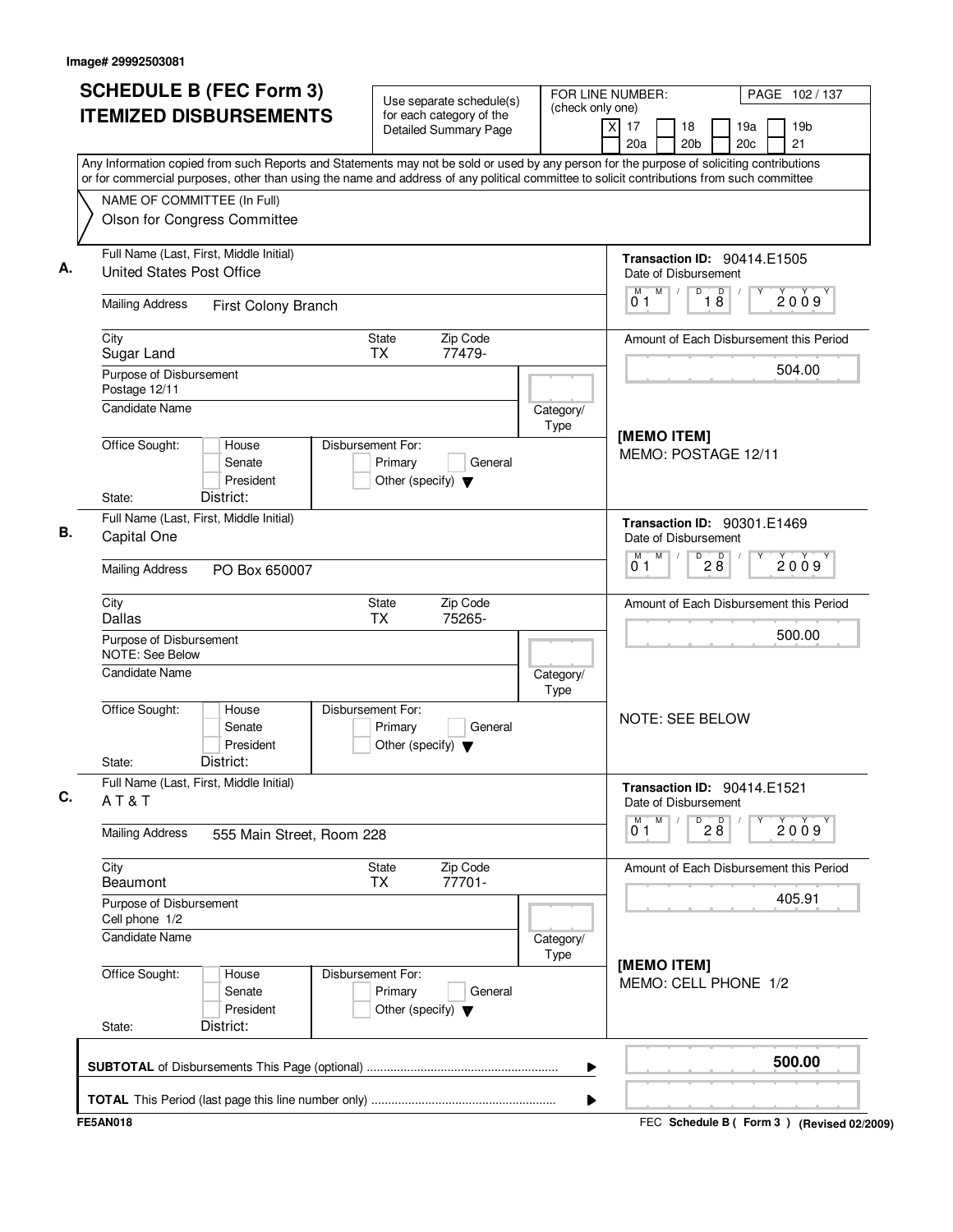| (check only one)<br><b>ITEMIZED DISBURSEMENTS</b><br>for each category of the<br>$\times$<br>17<br>18<br>19a<br>19 <sub>b</sub><br><b>Detailed Summary Page</b><br>20a<br>20 <sub>b</sub><br>20c<br>21<br>Any Information copied from such Reports and Statements may not be sold or used by any person for the purpose of soliciting contributions<br>or for commercial purposes, other than using the name and address of any political committee to solicit contributions from such committee<br>NAME OF COMMITTEE (In Full)<br>Olson for Congress Committee<br>Full Name (Last, First, Middle Initial)<br><b>Transaction ID: 90414.E1523</b><br><b>Federal Express</b><br>Date of Disbursement<br>M<br>$\overline{P}$ 2 8<br>M<br>2009<br>01<br><b>Mailing Address</b><br>14056 Southwest Frwy<br><b>State</b><br>Zip Code<br>City<br>Sugar Land<br><b>TX</b><br>77479-<br>2.05<br>Purpose of Disbursement<br>Copies 12/31<br><b>Candidate Name</b><br>Category/<br>Type<br>[MEMO ITEM]<br>Office Sought:<br>Disbursement For:<br>House<br>MEMO: COPIES 12/31<br>Primary<br>Senate<br>General<br>President<br>Other (specify) $\blacktriangledown$<br>District:<br>State:<br>Full Name (Last, First, Middle Initial)<br>Transaction ID: 90414.E1520<br><b>Southwest Airlines</b><br>Date of Disbursement<br>$\overline{P}$ 2 8<br>M<br>м<br>2009<br>01<br><b>Mailing Address</b><br>PO Box 36647<br>City<br>Zip Code<br>State<br><b>Dallas</b><br><b>TX</b><br>75235-<br>25.00<br>Purpose of Disbursement<br>Travel 1/4<br><b>Candidate Name</b><br>Category/<br>Type<br>[MEMO ITEM]<br>Office Sought:<br>Disbursement For:<br>House<br>MEMO: TRAVEL 1/4<br>Senate<br>Primary<br>General<br>President<br>Other (specify) $\blacktriangledown$<br>District:<br>State:<br>Full Name (Last, First, Middle Initial)<br>Transaction ID: 90301.E1468<br>Capital One<br>Date of Disbursement<br>000<br>M<br>$\overline{0}^M$ 2<br>Υ<br>2009<br><b>Mailing Address</b><br>PO Box 650007<br>City<br>State<br>Zip Code<br><b>Dallas</b><br>75265-<br><b>TX</b><br>3500.00<br>Purpose of Disbursement<br><b>NOTE: See Below</b><br><b>Candidate Name</b><br>Category/<br>Type<br>Office Sought:<br>Disbursement For:<br>House<br>NOTE: SEE BELOW<br>Senate<br>Primary<br>General<br>President<br>Other (specify) $\blacktriangledown$<br>District:<br>State:<br>3500.00<br>▶ | <b>SCHEDULE B (FEC Form 3)</b> | Use separate schedule(s) | FOR LINE NUMBER:<br>PAGE 103/137        |
|-----------------------------------------------------------------------------------------------------------------------------------------------------------------------------------------------------------------------------------------------------------------------------------------------------------------------------------------------------------------------------------------------------------------------------------------------------------------------------------------------------------------------------------------------------------------------------------------------------------------------------------------------------------------------------------------------------------------------------------------------------------------------------------------------------------------------------------------------------------------------------------------------------------------------------------------------------------------------------------------------------------------------------------------------------------------------------------------------------------------------------------------------------------------------------------------------------------------------------------------------------------------------------------------------------------------------------------------------------------------------------------------------------------------------------------------------------------------------------------------------------------------------------------------------------------------------------------------------------------------------------------------------------------------------------------------------------------------------------------------------------------------------------------------------------------------------------------------------------------------------------------------------------------------------------------------------------------------------------------------------------------------------------------------------------------------------------------------------------------------------------------------------------------------------------------------------------------------------------------------------------------------------------------------------------------------------------------------------------------------------|--------------------------------|--------------------------|-----------------------------------------|
|                                                                                                                                                                                                                                                                                                                                                                                                                                                                                                                                                                                                                                                                                                                                                                                                                                                                                                                                                                                                                                                                                                                                                                                                                                                                                                                                                                                                                                                                                                                                                                                                                                                                                                                                                                                                                                                                                                                                                                                                                                                                                                                                                                                                                                                                                                                                                                       |                                |                          |                                         |
|                                                                                                                                                                                                                                                                                                                                                                                                                                                                                                                                                                                                                                                                                                                                                                                                                                                                                                                                                                                                                                                                                                                                                                                                                                                                                                                                                                                                                                                                                                                                                                                                                                                                                                                                                                                                                                                                                                                                                                                                                                                                                                                                                                                                                                                                                                                                                                       |                                |                          |                                         |
|                                                                                                                                                                                                                                                                                                                                                                                                                                                                                                                                                                                                                                                                                                                                                                                                                                                                                                                                                                                                                                                                                                                                                                                                                                                                                                                                                                                                                                                                                                                                                                                                                                                                                                                                                                                                                                                                                                                                                                                                                                                                                                                                                                                                                                                                                                                                                                       |                                |                          |                                         |
|                                                                                                                                                                                                                                                                                                                                                                                                                                                                                                                                                                                                                                                                                                                                                                                                                                                                                                                                                                                                                                                                                                                                                                                                                                                                                                                                                                                                                                                                                                                                                                                                                                                                                                                                                                                                                                                                                                                                                                                                                                                                                                                                                                                                                                                                                                                                                                       |                                |                          |                                         |
|                                                                                                                                                                                                                                                                                                                                                                                                                                                                                                                                                                                                                                                                                                                                                                                                                                                                                                                                                                                                                                                                                                                                                                                                                                                                                                                                                                                                                                                                                                                                                                                                                                                                                                                                                                                                                                                                                                                                                                                                                                                                                                                                                                                                                                                                                                                                                                       |                                |                          |                                         |
|                                                                                                                                                                                                                                                                                                                                                                                                                                                                                                                                                                                                                                                                                                                                                                                                                                                                                                                                                                                                                                                                                                                                                                                                                                                                                                                                                                                                                                                                                                                                                                                                                                                                                                                                                                                                                                                                                                                                                                                                                                                                                                                                                                                                                                                                                                                                                                       |                                |                          |                                         |
|                                                                                                                                                                                                                                                                                                                                                                                                                                                                                                                                                                                                                                                                                                                                                                                                                                                                                                                                                                                                                                                                                                                                                                                                                                                                                                                                                                                                                                                                                                                                                                                                                                                                                                                                                                                                                                                                                                                                                                                                                                                                                                                                                                                                                                                                                                                                                                       |                                |                          | Amount of Each Disbursement this Period |
|                                                                                                                                                                                                                                                                                                                                                                                                                                                                                                                                                                                                                                                                                                                                                                                                                                                                                                                                                                                                                                                                                                                                                                                                                                                                                                                                                                                                                                                                                                                                                                                                                                                                                                                                                                                                                                                                                                                                                                                                                                                                                                                                                                                                                                                                                                                                                                       |                                |                          |                                         |
|                                                                                                                                                                                                                                                                                                                                                                                                                                                                                                                                                                                                                                                                                                                                                                                                                                                                                                                                                                                                                                                                                                                                                                                                                                                                                                                                                                                                                                                                                                                                                                                                                                                                                                                                                                                                                                                                                                                                                                                                                                                                                                                                                                                                                                                                                                                                                                       |                                |                          |                                         |
|                                                                                                                                                                                                                                                                                                                                                                                                                                                                                                                                                                                                                                                                                                                                                                                                                                                                                                                                                                                                                                                                                                                                                                                                                                                                                                                                                                                                                                                                                                                                                                                                                                                                                                                                                                                                                                                                                                                                                                                                                                                                                                                                                                                                                                                                                                                                                                       |                                |                          |                                         |
|                                                                                                                                                                                                                                                                                                                                                                                                                                                                                                                                                                                                                                                                                                                                                                                                                                                                                                                                                                                                                                                                                                                                                                                                                                                                                                                                                                                                                                                                                                                                                                                                                                                                                                                                                                                                                                                                                                                                                                                                                                                                                                                                                                                                                                                                                                                                                                       |                                |                          |                                         |
|                                                                                                                                                                                                                                                                                                                                                                                                                                                                                                                                                                                                                                                                                                                                                                                                                                                                                                                                                                                                                                                                                                                                                                                                                                                                                                                                                                                                                                                                                                                                                                                                                                                                                                                                                                                                                                                                                                                                                                                                                                                                                                                                                                                                                                                                                                                                                                       |                                |                          |                                         |
|                                                                                                                                                                                                                                                                                                                                                                                                                                                                                                                                                                                                                                                                                                                                                                                                                                                                                                                                                                                                                                                                                                                                                                                                                                                                                                                                                                                                                                                                                                                                                                                                                                                                                                                                                                                                                                                                                                                                                                                                                                                                                                                                                                                                                                                                                                                                                                       |                                |                          |                                         |
|                                                                                                                                                                                                                                                                                                                                                                                                                                                                                                                                                                                                                                                                                                                                                                                                                                                                                                                                                                                                                                                                                                                                                                                                                                                                                                                                                                                                                                                                                                                                                                                                                                                                                                                                                                                                                                                                                                                                                                                                                                                                                                                                                                                                                                                                                                                                                                       |                                |                          | Amount of Each Disbursement this Period |
|                                                                                                                                                                                                                                                                                                                                                                                                                                                                                                                                                                                                                                                                                                                                                                                                                                                                                                                                                                                                                                                                                                                                                                                                                                                                                                                                                                                                                                                                                                                                                                                                                                                                                                                                                                                                                                                                                                                                                                                                                                                                                                                                                                                                                                                                                                                                                                       |                                |                          |                                         |
|                                                                                                                                                                                                                                                                                                                                                                                                                                                                                                                                                                                                                                                                                                                                                                                                                                                                                                                                                                                                                                                                                                                                                                                                                                                                                                                                                                                                                                                                                                                                                                                                                                                                                                                                                                                                                                                                                                                                                                                                                                                                                                                                                                                                                                                                                                                                                                       |                                |                          |                                         |
|                                                                                                                                                                                                                                                                                                                                                                                                                                                                                                                                                                                                                                                                                                                                                                                                                                                                                                                                                                                                                                                                                                                                                                                                                                                                                                                                                                                                                                                                                                                                                                                                                                                                                                                                                                                                                                                                                                                                                                                                                                                                                                                                                                                                                                                                                                                                                                       |                                |                          |                                         |
|                                                                                                                                                                                                                                                                                                                                                                                                                                                                                                                                                                                                                                                                                                                                                                                                                                                                                                                                                                                                                                                                                                                                                                                                                                                                                                                                                                                                                                                                                                                                                                                                                                                                                                                                                                                                                                                                                                                                                                                                                                                                                                                                                                                                                                                                                                                                                                       |                                |                          |                                         |
|                                                                                                                                                                                                                                                                                                                                                                                                                                                                                                                                                                                                                                                                                                                                                                                                                                                                                                                                                                                                                                                                                                                                                                                                                                                                                                                                                                                                                                                                                                                                                                                                                                                                                                                                                                                                                                                                                                                                                                                                                                                                                                                                                                                                                                                                                                                                                                       |                                |                          |                                         |
|                                                                                                                                                                                                                                                                                                                                                                                                                                                                                                                                                                                                                                                                                                                                                                                                                                                                                                                                                                                                                                                                                                                                                                                                                                                                                                                                                                                                                                                                                                                                                                                                                                                                                                                                                                                                                                                                                                                                                                                                                                                                                                                                                                                                                                                                                                                                                                       |                                |                          | Amount of Each Disbursement this Period |
|                                                                                                                                                                                                                                                                                                                                                                                                                                                                                                                                                                                                                                                                                                                                                                                                                                                                                                                                                                                                                                                                                                                                                                                                                                                                                                                                                                                                                                                                                                                                                                                                                                                                                                                                                                                                                                                                                                                                                                                                                                                                                                                                                                                                                                                                                                                                                                       |                                |                          |                                         |
|                                                                                                                                                                                                                                                                                                                                                                                                                                                                                                                                                                                                                                                                                                                                                                                                                                                                                                                                                                                                                                                                                                                                                                                                                                                                                                                                                                                                                                                                                                                                                                                                                                                                                                                                                                                                                                                                                                                                                                                                                                                                                                                                                                                                                                                                                                                                                                       |                                |                          |                                         |
|                                                                                                                                                                                                                                                                                                                                                                                                                                                                                                                                                                                                                                                                                                                                                                                                                                                                                                                                                                                                                                                                                                                                                                                                                                                                                                                                                                                                                                                                                                                                                                                                                                                                                                                                                                                                                                                                                                                                                                                                                                                                                                                                                                                                                                                                                                                                                                       |                                |                          |                                         |
|                                                                                                                                                                                                                                                                                                                                                                                                                                                                                                                                                                                                                                                                                                                                                                                                                                                                                                                                                                                                                                                                                                                                                                                                                                                                                                                                                                                                                                                                                                                                                                                                                                                                                                                                                                                                                                                                                                                                                                                                                                                                                                                                                                                                                                                                                                                                                                       |                                |                          |                                         |
|                                                                                                                                                                                                                                                                                                                                                                                                                                                                                                                                                                                                                                                                                                                                                                                                                                                                                                                                                                                                                                                                                                                                                                                                                                                                                                                                                                                                                                                                                                                                                                                                                                                                                                                                                                                                                                                                                                                                                                                                                                                                                                                                                                                                                                                                                                                                                                       |                                |                          |                                         |
|                                                                                                                                                                                                                                                                                                                                                                                                                                                                                                                                                                                                                                                                                                                                                                                                                                                                                                                                                                                                                                                                                                                                                                                                                                                                                                                                                                                                                                                                                                                                                                                                                                                                                                                                                                                                                                                                                                                                                                                                                                                                                                                                                                                                                                                                                                                                                                       |                                |                          |                                         |

FEC **Schedule B ( ) Form 3 FE5AN018 (Revised 02/2009)**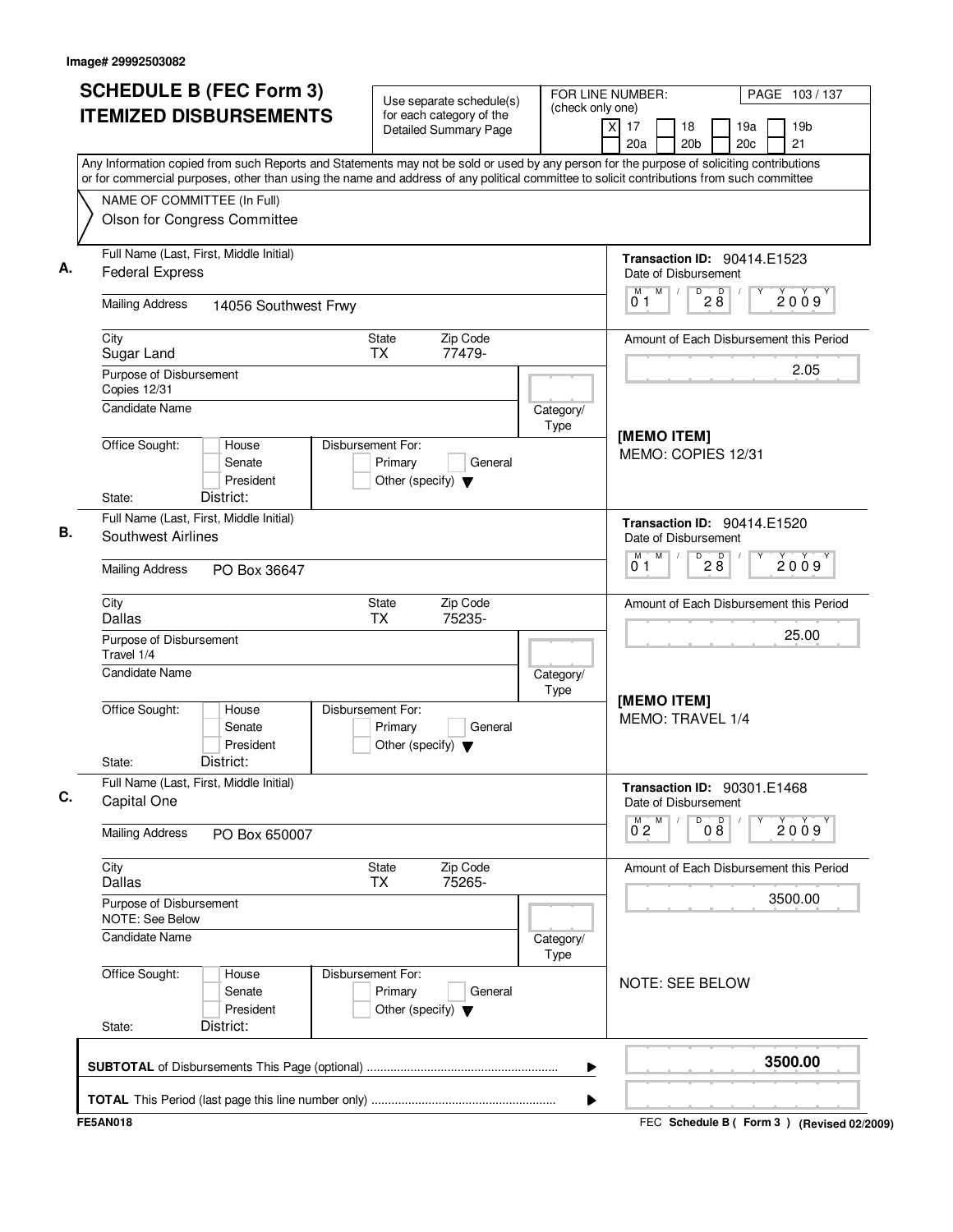| <b>SCHEDULE B (FEC Form 3)</b>                                                                                                                                                                                                                                                         | Use separate schedule(s)                                                        | FOR LINE NUMBER:<br>(check only one) |                                                      | PAGE 104 / 137                              |
|----------------------------------------------------------------------------------------------------------------------------------------------------------------------------------------------------------------------------------------------------------------------------------------|---------------------------------------------------------------------------------|--------------------------------------|------------------------------------------------------|---------------------------------------------|
| <b>ITEMIZED DISBURSEMENTS</b>                                                                                                                                                                                                                                                          | for each category of the<br>Detailed Summary Page                               |                                      | $\overline{x}$<br>17<br>18<br>20a<br>20 <sub>b</sub> | 19 <sub>b</sub><br>19a<br>21<br>20c         |
| Any Information copied from such Reports and Statements may not be sold or used by any person for the purpose of soliciting contributions<br>or for commercial purposes, other than using the name and address of any political committee to solicit contributions from such committee |                                                                                 |                                      |                                                      |                                             |
| NAME OF COMMITTEE (In Full)                                                                                                                                                                                                                                                            |                                                                                 |                                      |                                                      |                                             |
| Olson for Congress Committee                                                                                                                                                                                                                                                           |                                                                                 |                                      |                                                      |                                             |
| Full Name (Last, First, Middle Initial)<br>Hyatt Regency Capitol Hill                                                                                                                                                                                                                  |                                                                                 |                                      | Transaction ID: 90414.E1519<br>Date of Disbursement  |                                             |
| <b>Mailing Address</b><br>400 New Jersey Avenue, NW                                                                                                                                                                                                                                    |                                                                                 |                                      | M<br>D<br>D<br>$0^{\degree}2$<br>08                  | 2009                                        |
| City<br>Washington                                                                                                                                                                                                                                                                     | Zip Code<br><b>State</b><br><b>PA</b><br>20003-                                 |                                      |                                                      | Amount of Each Disbursement this Period     |
| Purpose of Disbursement<br>Room rental/food 1/6                                                                                                                                                                                                                                        |                                                                                 |                                      |                                                      | 2000.00                                     |
| Candidate Name                                                                                                                                                                                                                                                                         |                                                                                 | Category/<br>Type                    |                                                      |                                             |
| Office Sought:<br>House<br>Senate<br>President<br>District:<br>State:                                                                                                                                                                                                                  | Disbursement For:<br>Primary<br>General<br>Other (specify) $\blacktriangledown$ |                                      | [MEMO ITEM]                                          | MEMO: ROOM RENTAL/FOOD 1/6                  |
| Full Name (Last, First, Middle Initial)                                                                                                                                                                                                                                                |                                                                                 |                                      | <b>Transaction ID: 90414.E1526</b>                   |                                             |
| Menus Catering                                                                                                                                                                                                                                                                         |                                                                                 |                                      | Date of Disbursement                                 |                                             |
| <b>Mailing Address</b><br>5458 3rd St NE                                                                                                                                                                                                                                               |                                                                                 |                                      | M<br>D<br>08<br>2009<br>$0^{\degree}2$               |                                             |
| City<br>Washington                                                                                                                                                                                                                                                                     | Zip Code<br>State<br>DC<br>$20011 -$                                            |                                      |                                                      | Amount of Each Disbursement this Period     |
| Purpose of Disbursement<br>Catering for fundraiser 1/16                                                                                                                                                                                                                                |                                                                                 |                                      | 1285.91                                              |                                             |
| Candidate Name                                                                                                                                                                                                                                                                         |                                                                                 | Category/<br>Type                    |                                                      |                                             |
| Office Sought:<br>House<br>Senate<br>President<br>District:<br>State:                                                                                                                                                                                                                  | Disbursement For:<br>Primary<br>General<br>Other (specify) $\blacktriangledown$ |                                      | [MEMO ITEM]<br><b>ISER 1/16</b>                      | MEMO: CATERING FOR FUNDRA-                  |
| Full Name (Last, First, Middle Initial)<br>Storage Choice                                                                                                                                                                                                                              |                                                                                 |                                      | Transaction ID: 90414.E1527<br>Date of Disbursement  |                                             |
| <b>Mailing Address</b><br>9870 Highway 90A                                                                                                                                                                                                                                             |                                                                                 |                                      | 08<br>M<br>D<br>$0^{\text{M}}$ 2                     | 2009                                        |
| City<br>Sugar Land                                                                                                                                                                                                                                                                     | Zip Code<br><b>State</b><br>77479-<br>TX                                        |                                      |                                                      | Amount of Each Disbursement this Period     |
| Purpose of Disbursement<br>Storage fee 1/26                                                                                                                                                                                                                                            |                                                                                 |                                      |                                                      | 149.00                                      |
| Candidate Name                                                                                                                                                                                                                                                                         |                                                                                 | Category/<br>Type                    |                                                      |                                             |
| Office Sought:<br>House<br>Senate<br>President<br>District:<br>State:                                                                                                                                                                                                                  | Disbursement For:<br>Primary<br>General<br>Other (specify) $\blacktriangledown$ |                                      | [MEMO ITEM]<br>MEMO: STORAGE FEE 1/26                |                                             |
|                                                                                                                                                                                                                                                                                        |                                                                                 |                                      |                                                      | 0.00                                        |
|                                                                                                                                                                                                                                                                                        |                                                                                 | ▶                                    |                                                      |                                             |
| <b>FE5AN018</b>                                                                                                                                                                                                                                                                        |                                                                                 |                                      |                                                      | FEC Schedule B ( Form 3 ) (Revised 02/2009) |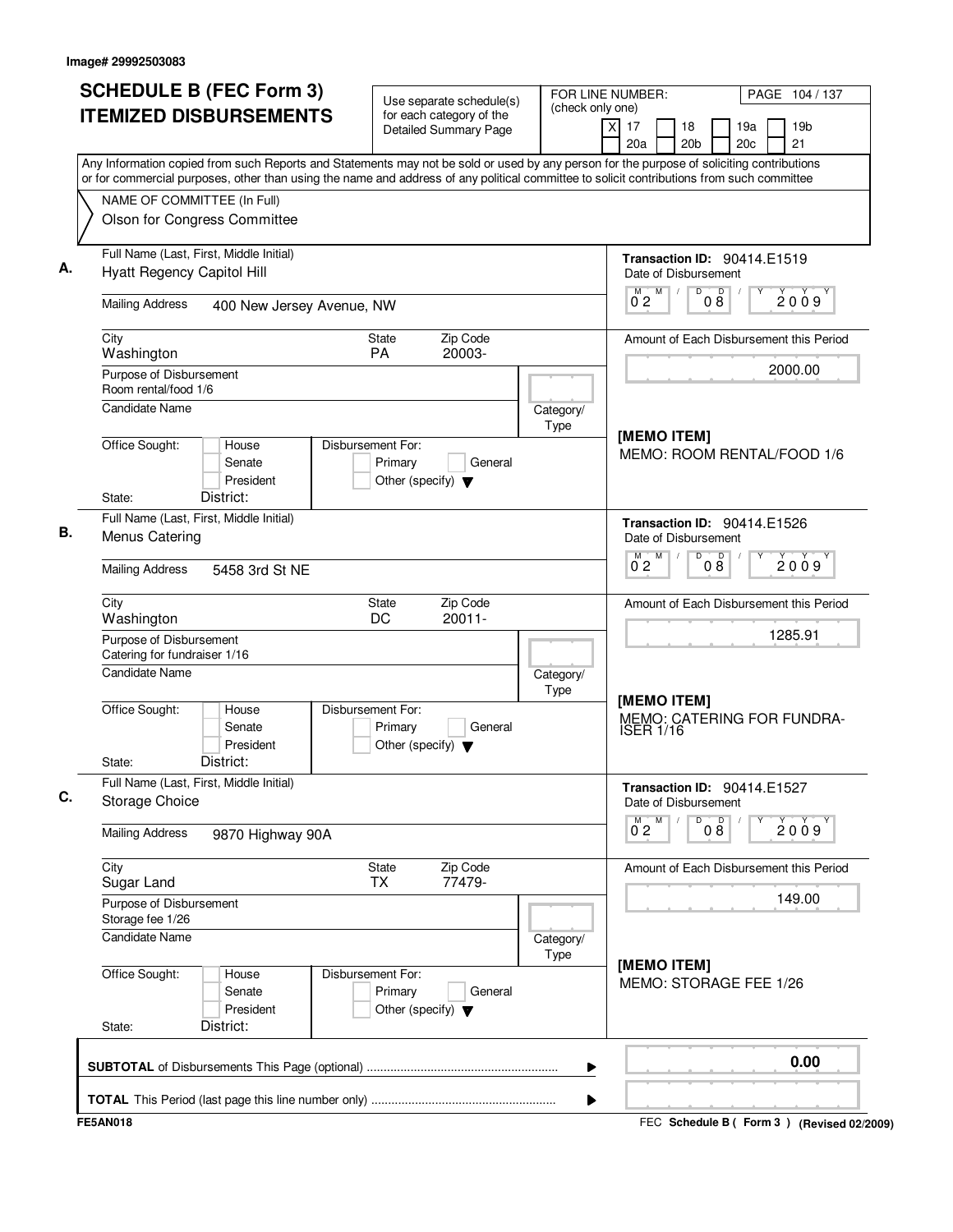| <b>SCHEDULE B (FEC Form 3)</b>                                                                                                                                                                                                                                                         | Use separate schedule(s)<br>for each category of the                            | FOR LINE NUMBER:<br>(check only one) |                                                            | PAGE 105/137                                |  |
|----------------------------------------------------------------------------------------------------------------------------------------------------------------------------------------------------------------------------------------------------------------------------------------|---------------------------------------------------------------------------------|--------------------------------------|------------------------------------------------------------|---------------------------------------------|--|
| <b>ITEMIZED DISBURSEMENTS</b>                                                                                                                                                                                                                                                          | Detailed Summary Page                                                           |                                      | $\overline{X}$<br>17<br>18<br>20a<br>20 <sub>b</sub>       | 19 <sub>b</sub><br>19a<br>21<br>20c         |  |
| Any Information copied from such Reports and Statements may not be sold or used by any person for the purpose of soliciting contributions<br>or for commercial purposes, other than using the name and address of any political committee to solicit contributions from such committee |                                                                                 |                                      |                                                            |                                             |  |
| NAME OF COMMITTEE (In Full)<br>Olson for Congress Committee                                                                                                                                                                                                                            |                                                                                 |                                      |                                                            |                                             |  |
| Full Name (Last, First, Middle Initial)<br>Capital One                                                                                                                                                                                                                                 |                                                                                 |                                      | Transaction ID: 90414.E1489<br>Date of Disbursement        |                                             |  |
| <b>Mailing Address</b><br>PO Box 650007                                                                                                                                                                                                                                                |                                                                                 |                                      | M<br>D<br>$0^{\degree}3$<br>04                             | D<br>2009                                   |  |
| City<br><b>Dallas</b>                                                                                                                                                                                                                                                                  | Zip Code<br>State<br><b>TX</b><br>75265-                                        |                                      |                                                            | Amount of Each Disbursement this Period     |  |
| Purpose of Disbursement<br><b>NOTE: See Below</b>                                                                                                                                                                                                                                      |                                                                                 |                                      |                                                            | 3870.51                                     |  |
| <b>Candidate Name</b>                                                                                                                                                                                                                                                                  |                                                                                 | Category/<br>Type                    |                                                            |                                             |  |
| Office Sought:<br>House<br>Senate<br>President<br>District:<br>State:                                                                                                                                                                                                                  | Disbursement For:<br>Primary<br>General<br>Other (specify) $\blacktriangledown$ |                                      | <b>NOTE: SEE BELOW</b>                                     |                                             |  |
| Full Name (Last, First, Middle Initial)<br>Batchelder Enterprises< Inc.                                                                                                                                                                                                                |                                                                                 |                                      | Transaction ID: 90414.E1534<br>Date of Disbursement        |                                             |  |
| <b>Mailing Address</b><br>1868 N. University Drive                                                                                                                                                                                                                                     |                                                                                 |                                      | M<br>D<br>M<br>$0\frac{D}{4}$<br>0 <sub>3</sub>            | 2009                                        |  |
| City<br>Fort Lauderdale                                                                                                                                                                                                                                                                | Zip Code<br>State<br>FL<br>33322-                                               |                                      | Amount of Each Disbursement this Period                    |                                             |  |
| Purpose of Disbursement<br>printin expense 1/20                                                                                                                                                                                                                                        |                                                                                 |                                      | 317.00                                                     |                                             |  |
| <b>Candidate Name</b>                                                                                                                                                                                                                                                                  |                                                                                 | Category/<br>Type                    |                                                            |                                             |  |
| Office Sought:<br>House<br>Senate<br>President<br>District:<br>State:                                                                                                                                                                                                                  | Disbursement For:<br>Primary<br>General<br>Other (specify) $\blacktriangledown$ |                                      | [MEMO ITEM]                                                | MEMO: PRINTIN EXPENSE 1/20                  |  |
| Full Name (Last, First, Middle Initial)<br>The Congressional Institute                                                                                                                                                                                                                 |                                                                                 |                                      | <b>Transaction ID: 90414.E1528</b><br>Date of Disbursement |                                             |  |
| <b>Mailing Address</b><br>316 Pennsylvania Avenue                                                                                                                                                                                                                                      |                                                                                 |                                      | $0\frac{D}{4}$<br>$0^{\circ}3$<br>M<br>D                   | 2009                                        |  |
| City<br>Washington                                                                                                                                                                                                                                                                     | Zip Code<br>State<br>20003-<br>DC                                               |                                      |                                                            | Amount of Each Disbursement this Period     |  |
| Purpose of Disbursement<br>Event fee 1/26                                                                                                                                                                                                                                              |                                                                                 |                                      |                                                            | 1658.00                                     |  |
| Candidate Name                                                                                                                                                                                                                                                                         |                                                                                 | Category/<br>Type                    |                                                            |                                             |  |
| Office Sought:<br>House<br>Senate<br>President<br>District:<br>State:                                                                                                                                                                                                                  | Disbursement For:<br>Primary<br>General<br>Other (specify) $\blacktriangledown$ |                                      | [MEMO ITEM]<br>MEMO: EVENT FEE 1/26                        |                                             |  |
|                                                                                                                                                                                                                                                                                        |                                                                                 | ▶                                    |                                                            | 3870.51                                     |  |
|                                                                                                                                                                                                                                                                                        |                                                                                 | ▶                                    |                                                            |                                             |  |
| <b>FE5AN018</b>                                                                                                                                                                                                                                                                        |                                                                                 |                                      |                                                            | FEC Schedule B ( Form 3 ) (Revised 02/2009) |  |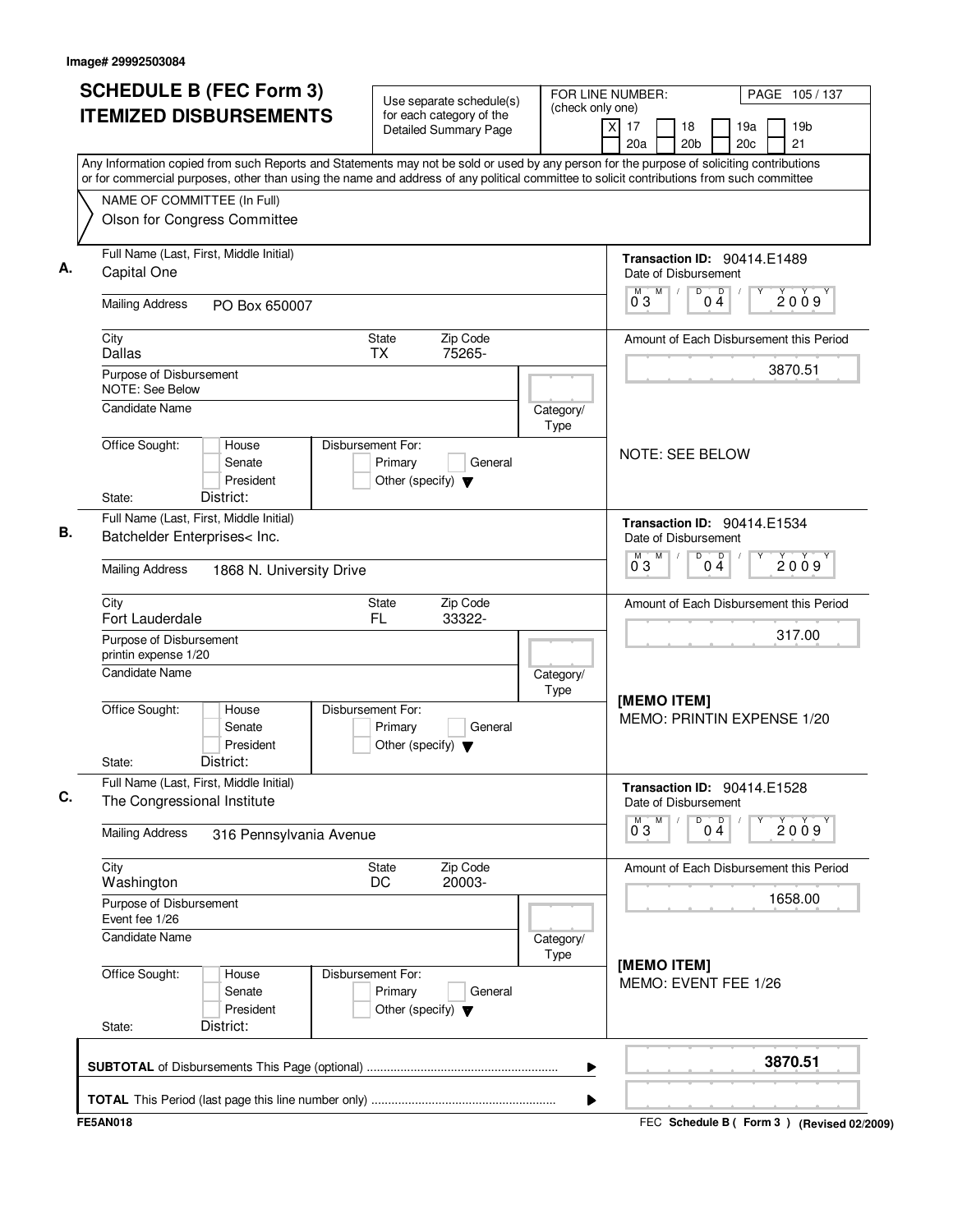| <b>SCHEDULE B (FEC Form 3)</b>                                                                                                                                                                                                                                                         | Use separate schedule(s)                                                        | FOR LINE NUMBER:                            |                                                            | PAGE 106/137                                    |
|----------------------------------------------------------------------------------------------------------------------------------------------------------------------------------------------------------------------------------------------------------------------------------------|---------------------------------------------------------------------------------|---------------------------------------------|------------------------------------------------------------|-------------------------------------------------|
| <b>ITEMIZED DISBURSEMENTS</b>                                                                                                                                                                                                                                                          | for each category of the<br><b>Detailed Summary Page</b>                        | (check only one)<br>$\overline{\mathsf{x}}$ | 17<br>18<br>20 <sub>b</sub><br>20a                         | 19 <sub>b</sub><br>19a<br>21<br>20 <sub>c</sub> |
| Any Information copied from such Reports and Statements may not be sold or used by any person for the purpose of soliciting contributions<br>or for commercial purposes, other than using the name and address of any political committee to solicit contributions from such committee |                                                                                 |                                             |                                                            |                                                 |
| NAME OF COMMITTEE (In Full)                                                                                                                                                                                                                                                            |                                                                                 |                                             |                                                            |                                                 |
| Olson for Congress Committee                                                                                                                                                                                                                                                           |                                                                                 |                                             |                                                            |                                                 |
| Full Name (Last, First, Middle Initial)<br><b>Federal Express</b>                                                                                                                                                                                                                      |                                                                                 |                                             | <b>Transaction ID: 90414.E1535</b><br>Date of Disbursement |                                                 |
| <b>Mailing Address</b><br>14056 Southwest Frwy                                                                                                                                                                                                                                         |                                                                                 |                                             | D<br>M<br>M<br>$0\overset{D}{4}$<br>03                     | 2009                                            |
| City<br>Sugar Land                                                                                                                                                                                                                                                                     | State<br>Zip Code<br><b>TX</b><br>77479-                                        |                                             |                                                            | Amount of Each Disbursement this Period         |
| Purpose of Disbursement<br>Copies 1/28<br><b>Candidate Name</b>                                                                                                                                                                                                                        |                                                                                 |                                             |                                                            | 30.48                                           |
|                                                                                                                                                                                                                                                                                        |                                                                                 | Category/<br>Type                           | [MEMO ITEM]                                                |                                                 |
| Office Sought:<br>House<br>Senate<br>President<br>District:<br>State:                                                                                                                                                                                                                  | Disbursement For:<br>Primary<br>General<br>Other (specify) $\blacktriangledown$ |                                             | MEMO: COPIES 1/28                                          |                                                 |
| Full Name (Last, First, Middle Initial)                                                                                                                                                                                                                                                |                                                                                 |                                             | <b>Transaction ID: 90414.E1529</b>                         |                                                 |
| <b>Hyatt Regency Capitol Hill</b>                                                                                                                                                                                                                                                      |                                                                                 |                                             | Date of Disbursement                                       |                                                 |
| <b>Mailing Address</b><br>400 New Jersey Avenue, NW                                                                                                                                                                                                                                    |                                                                                 |                                             | D<br>$\overline{0\,4}$<br>M<br>М<br>03                     | 2009                                            |
| City<br>Washington                                                                                                                                                                                                                                                                     | Zip Code<br>State<br><b>PA</b><br>20003-                                        |                                             |                                                            | Amount of Each Disbursement this Period         |
| Purpose of Disbursement<br>Room rental 1/13                                                                                                                                                                                                                                            |                                                                                 |                                             |                                                            | 1662.02                                         |
| Candidate Name                                                                                                                                                                                                                                                                         |                                                                                 | Category/<br>Type                           |                                                            |                                                 |
| Office Sought:<br>House<br>Senate<br>President<br>District:<br>State:                                                                                                                                                                                                                  | Disbursement For:<br>Primary<br>General<br>Other (specify) $\blacktriangledown$ |                                             | [MEMO ITEM]<br>MEMO: ROOM RENTAL 1/13                      |                                                 |
| Full Name (Last, First, Middle Initial)<br>Office Depot                                                                                                                                                                                                                                |                                                                                 |                                             | Transaction ID: 90414.E1536<br>Date of Disbursement        |                                                 |
| <b>Mailing Address</b><br>5766 Highway 6                                                                                                                                                                                                                                               |                                                                                 |                                             | M<br>D<br>$0\stackrel{D}{4}$<br>M<br>$0^{\degree}3$        | Y<br>2009                                       |
| City<br>Missouri City                                                                                                                                                                                                                                                                  | Zip Code<br>State<br><b>TX</b><br>77459-                                        |                                             |                                                            | Amount of Each Disbursement this Period         |
| Purpose of Disbursement<br>Office expense 1/30                                                                                                                                                                                                                                         |                                                                                 |                                             |                                                            | 26.28                                           |
| <b>Candidate Name</b>                                                                                                                                                                                                                                                                  |                                                                                 | Category/<br>Type                           |                                                            |                                                 |
| Office Sought:<br>House<br>Senate<br>President<br>District:<br>State:                                                                                                                                                                                                                  | Disbursement For:<br>Primary<br>General<br>Other (specify) $\blacktriangledown$ |                                             | [MEMO ITEM]<br>MEMO: OFFICE EXPENSE 1/30                   |                                                 |
|                                                                                                                                                                                                                                                                                        |                                                                                 | ▶                                           |                                                            | 0.00                                            |
|                                                                                                                                                                                                                                                                                        |                                                                                 | ▶                                           |                                                            |                                                 |
| <b>FE5AN018</b>                                                                                                                                                                                                                                                                        |                                                                                 |                                             |                                                            | FEC Schedule B ( Form 3 ) (Revised 02/2009)     |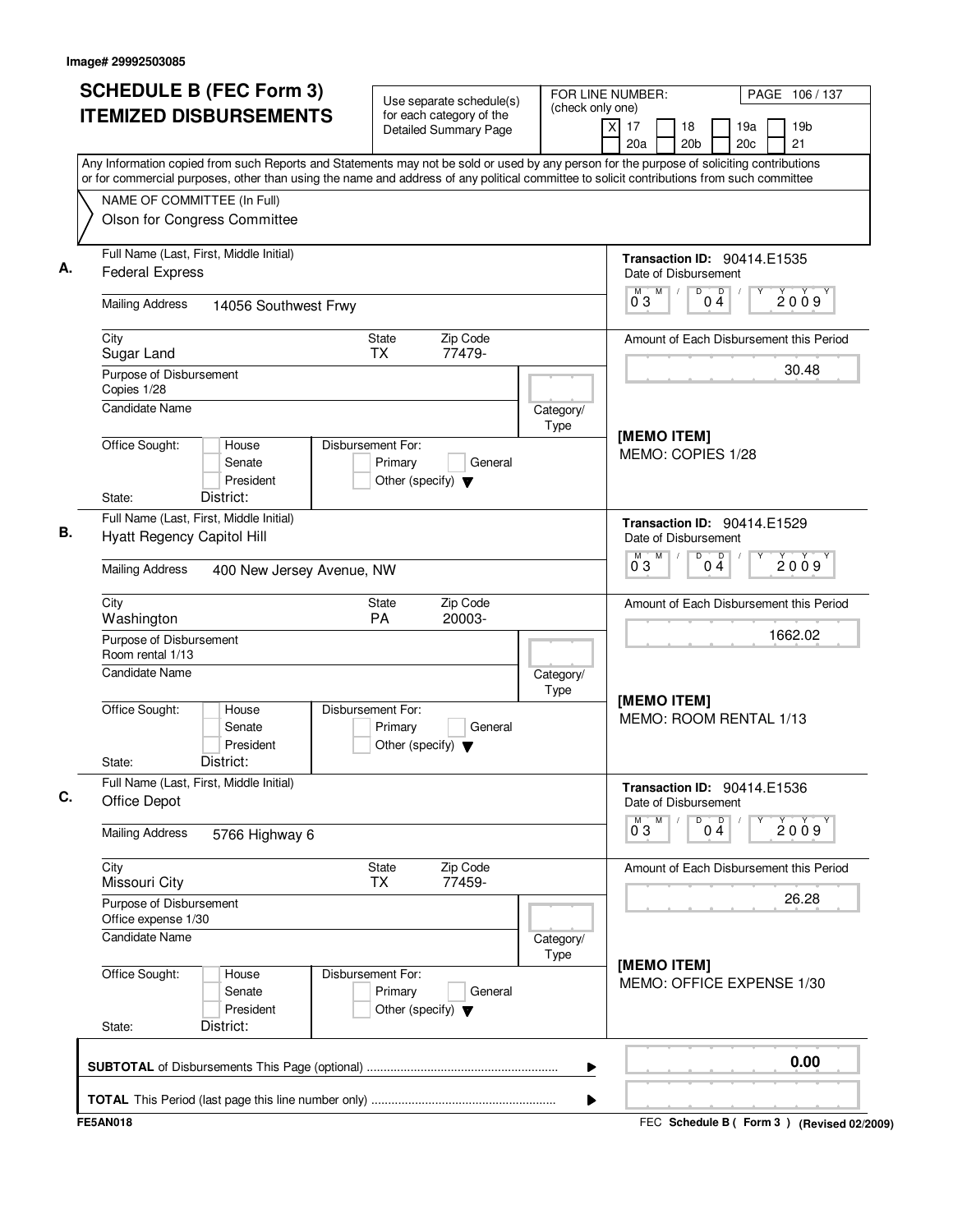| <b>SCHEDULE B (FEC Form 3)</b><br><b>ITEMIZED DISBURSEMENTS</b>                                                                                                                                                                                                                        | Use separate schedule(s)<br>for each category of the                                          | (check only one)  | FOR LINE NUMBER:<br>PAGE 107/137                                                           |  |  |
|----------------------------------------------------------------------------------------------------------------------------------------------------------------------------------------------------------------------------------------------------------------------------------------|-----------------------------------------------------------------------------------------------|-------------------|--------------------------------------------------------------------------------------------|--|--|
|                                                                                                                                                                                                                                                                                        | <b>Detailed Summary Page</b>                                                                  |                   | 19 <sub>b</sub><br>X<br>17<br>18<br>19a<br>20 <sub>c</sub><br>21<br>20a<br>20 <sub>b</sub> |  |  |
| Any Information copied from such Reports and Statements may not be sold or used by any person for the purpose of soliciting contributions<br>or for commercial purposes, other than using the name and address of any political committee to solicit contributions from such committee |                                                                                               |                   |                                                                                            |  |  |
| NAME OF COMMITTEE (In Full)                                                                                                                                                                                                                                                            |                                                                                               |                   |                                                                                            |  |  |
| Olson for Congress Committee                                                                                                                                                                                                                                                           |                                                                                               |                   |                                                                                            |  |  |
| Full Name (Last, First, Middle Initial)<br><b>United States Post Office</b>                                                                                                                                                                                                            | <b>Transaction ID: 90414.E1531</b><br>Date of Disbursement<br>D<br>D<br>M<br>2009<br>03<br>04 |                   |                                                                                            |  |  |
| <b>Mailing Address</b><br>First Colony Branch                                                                                                                                                                                                                                          |                                                                                               |                   |                                                                                            |  |  |
| Zip Code<br>City<br>State<br>77479-<br>Sugar Land<br><b>TX</b>                                                                                                                                                                                                                         |                                                                                               |                   | Amount of Each Disbursement this Period                                                    |  |  |
| Purpose of Disbursement<br>Postage 2/2                                                                                                                                                                                                                                                 |                                                                                               |                   | 2.85                                                                                       |  |  |
| <b>Candidate Name</b>                                                                                                                                                                                                                                                                  |                                                                                               | Category/<br>Type | [MEMO ITEM]<br>MEMO: POSTAGE 2/2                                                           |  |  |
| Office Sought:<br>House<br>Senate<br>President<br>District:<br>State:                                                                                                                                                                                                                  | Disbursement For:<br>Primary<br>General<br>Other (specify) $\blacktriangledown$               |                   |                                                                                            |  |  |
| Full Name (Last, First, Middle Initial)                                                                                                                                                                                                                                                |                                                                                               |                   | <b>Transaction ID: 90414.E1530</b>                                                         |  |  |
| United States Post Office                                                                                                                                                                                                                                                              | Date of Disbursement<br>M<br>D<br>$0^{\circ}$<br>$\overline{0}^M$ 3<br>2009                   |                   |                                                                                            |  |  |
| <b>Mailing Address</b><br>First Colony Branch                                                                                                                                                                                                                                          |                                                                                               |                   |                                                                                            |  |  |
| City<br>Sugar Land                                                                                                                                                                                                                                                                     | Zip Code<br>State<br><b>TX</b><br>77479-                                                      |                   | Amount of Each Disbursement this Period                                                    |  |  |
| Purpose of Disbursement<br>Postage 1/30                                                                                                                                                                                                                                                | 37.80                                                                                         |                   |                                                                                            |  |  |
| <b>Candidate Name</b><br>Category/<br>Type                                                                                                                                                                                                                                             |                                                                                               |                   |                                                                                            |  |  |
| Office Sought:<br>House<br>Senate<br>President<br>District:<br>State:                                                                                                                                                                                                                  | Disbursement For:<br>Primary<br>General<br>Other (specify) $\blacktriangledown$               |                   | [MEMO ITEM]<br>MEMO: POSTAGE 1/30                                                          |  |  |
| Full Name (Last, First, Middle Initial)<br><b>United States Post Office</b>                                                                                                                                                                                                            | <b>Transaction ID: 90414.E1532</b><br>Date of Disbursement                                    |                   |                                                                                            |  |  |
| <b>Mailing Address</b><br>First Colony Branch                                                                                                                                                                                                                                          | M<br>D<br>$0\frac{D}{4}$<br>2009<br>03                                                        |                   |                                                                                            |  |  |
| City<br>Sugar Land                                                                                                                                                                                                                                                                     | Zip Code<br>State<br><b>TX</b><br>77479-                                                      |                   | Amount of Each Disbursement this Period                                                    |  |  |
| Purpose of Disbursement<br>Postage 2/2                                                                                                                                                                                                                                                 |                                                                                               |                   | 1.00                                                                                       |  |  |
| <b>Candidate Name</b>                                                                                                                                                                                                                                                                  |                                                                                               | Category/<br>Type |                                                                                            |  |  |
| Office Sought:<br>House<br>Senate<br>President<br>District:<br>State:                                                                                                                                                                                                                  | Disbursement For:<br>Primary<br>General<br>Other (specify) $\blacktriangledown$               |                   | [MEMO ITEM]<br>MEMO: POSTAGE 2/2                                                           |  |  |
|                                                                                                                                                                                                                                                                                        |                                                                                               | ▶                 | 0.00                                                                                       |  |  |
|                                                                                                                                                                                                                                                                                        |                                                                                               | ▶                 |                                                                                            |  |  |
| <b>FE5AN018</b>                                                                                                                                                                                                                                                                        |                                                                                               |                   | FEC Schedule B ( Form 3 ) (Revised 02/2009)                                                |  |  |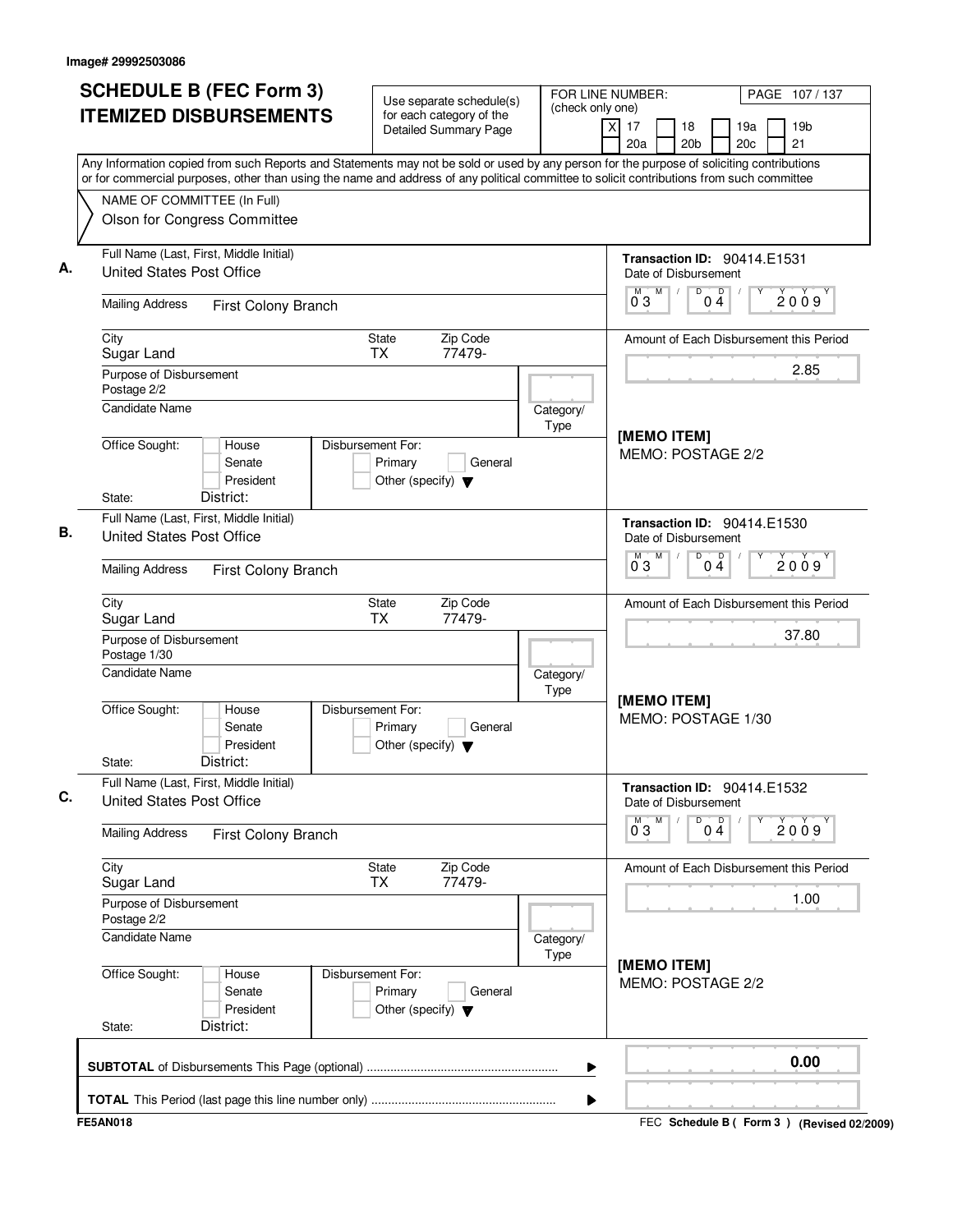| <b>SCHEDULE B (FEC Form 3)</b>                                                                                                                                                                                                                                                         | Use separate schedule(s)                                                        | FOR LINE NUMBER:<br>(check only one)                       |                                                      | PAGE 108 / 137                              |  |
|----------------------------------------------------------------------------------------------------------------------------------------------------------------------------------------------------------------------------------------------------------------------------------------|---------------------------------------------------------------------------------|------------------------------------------------------------|------------------------------------------------------|---------------------------------------------|--|
| <b>ITEMIZED DISBURSEMENTS</b>                                                                                                                                                                                                                                                          | for each category of the<br>Detailed Summary Page                               |                                                            | $\overline{X}$<br>17<br>18<br>20a<br>20 <sub>b</sub> | 19 <sub>b</sub><br>19a<br>21<br>20c         |  |
| Any Information copied from such Reports and Statements may not be sold or used by any person for the purpose of soliciting contributions<br>or for commercial purposes, other than using the name and address of any political committee to solicit contributions from such committee |                                                                                 |                                                            |                                                      |                                             |  |
| NAME OF COMMITTEE (In Full)<br>Olson for Congress Committee                                                                                                                                                                                                                            |                                                                                 |                                                            |                                                      |                                             |  |
| Full Name (Last, First, Middle Initial)<br><b>United States Post Office</b>                                                                                                                                                                                                            |                                                                                 |                                                            | Transaction ID: 90414.E1533<br>Date of Disbursement  |                                             |  |
| <b>Mailing Address</b><br>First Colony Branch                                                                                                                                                                                                                                          |                                                                                 |                                                            | M<br>D<br>D<br>$0^{\degree}3$<br>04                  | 2009                                        |  |
| City<br>Sugar Land                                                                                                                                                                                                                                                                     | Zip Code<br>State<br><b>TX</b><br>77479-                                        |                                                            |                                                      | Amount of Each Disbursement this Period     |  |
| Purpose of Disbursement<br>Postage 2/2                                                                                                                                                                                                                                                 |                                                                                 |                                                            |                                                      | 22.68                                       |  |
| <b>Candidate Name</b><br>Category/<br>Type                                                                                                                                                                                                                                             |                                                                                 |                                                            | [MEMO ITEM]                                          |                                             |  |
| Office Sought:<br>House<br>Senate<br>President<br>District:<br>State:                                                                                                                                                                                                                  | Disbursement For:<br>Primary<br>General<br>Other (specify) $\blacktriangledown$ |                                                            | MEMO: POSTAGE 2/2                                    |                                             |  |
| Full Name (Last, First, Middle Initial)<br>Capitol Hill Club                                                                                                                                                                                                                           |                                                                                 | <b>Transaction ID: 90301.E1467</b><br>Date of Disbursement |                                                      |                                             |  |
| <b>Mailing Address</b><br>300 First Street, SE                                                                                                                                                                                                                                         |                                                                                 |                                                            | M<br>D<br>$0\stackrel{D}{4}$<br>$0^{\circ}2$         | 2009                                        |  |
| City<br>Washington                                                                                                                                                                                                                                                                     | Zip Code<br>State<br>DC<br>20003-                                               |                                                            |                                                      | Amount of Each Disbursement this Period     |  |
| Purpose of Disbursement<br>Membership dues                                                                                                                                                                                                                                             |                                                                                 |                                                            | 375.00                                               |                                             |  |
| <b>Candidate Name</b>                                                                                                                                                                                                                                                                  |                                                                                 | Category/<br>Type                                          |                                                      |                                             |  |
| Office Sought:<br>House<br>Senate<br>President<br>District:<br>State:                                                                                                                                                                                                                  | Disbursement For:<br>Primary<br>General<br>Other (specify) $\blacktriangledown$ |                                                            | <b>MEMBERSHIP DUES</b>                               |                                             |  |
| Full Name (Last, First, Middle Initial)<br>Casa De Esperanza                                                                                                                                                                                                                           | Transaction ID: 90415.E1621<br>Date of Disbursement                             |                                                            |                                                      |                                             |  |
| <b>Mailing Address</b><br>300 Morton Street, Ste 300                                                                                                                                                                                                                                   |                                                                                 |                                                            | M<br>$20^{\circ}$<br>D<br>01                         | 2009                                        |  |
| City<br>Richmond                                                                                                                                                                                                                                                                       | Zip Code<br>State<br>77469-<br>ТX                                               |                                                            |                                                      | Amount of Each Disbursement this Period     |  |
| Purpose of Disbursement<br>tickets to event                                                                                                                                                                                                                                            |                                                                                 |                                                            | 200.00                                               |                                             |  |
| Candidate Name                                                                                                                                                                                                                                                                         |                                                                                 | Category/<br>Type                                          |                                                      |                                             |  |
| Office Sought:<br>House<br>Senate<br>President<br>District:<br>State:                                                                                                                                                                                                                  | Disbursement For:<br>Primary<br>General<br>Other (specify) $\blacktriangledown$ |                                                            |                                                      | <b>TICKETS TO EVENT</b>                     |  |
|                                                                                                                                                                                                                                                                                        |                                                                                 | ▶                                                          |                                                      | 575.00                                      |  |
|                                                                                                                                                                                                                                                                                        |                                                                                 | ▶                                                          |                                                      |                                             |  |
| <b>FE5AN018</b>                                                                                                                                                                                                                                                                        |                                                                                 |                                                            |                                                      | FEC Schedule B ( Form 3 ) (Revised 02/2009) |  |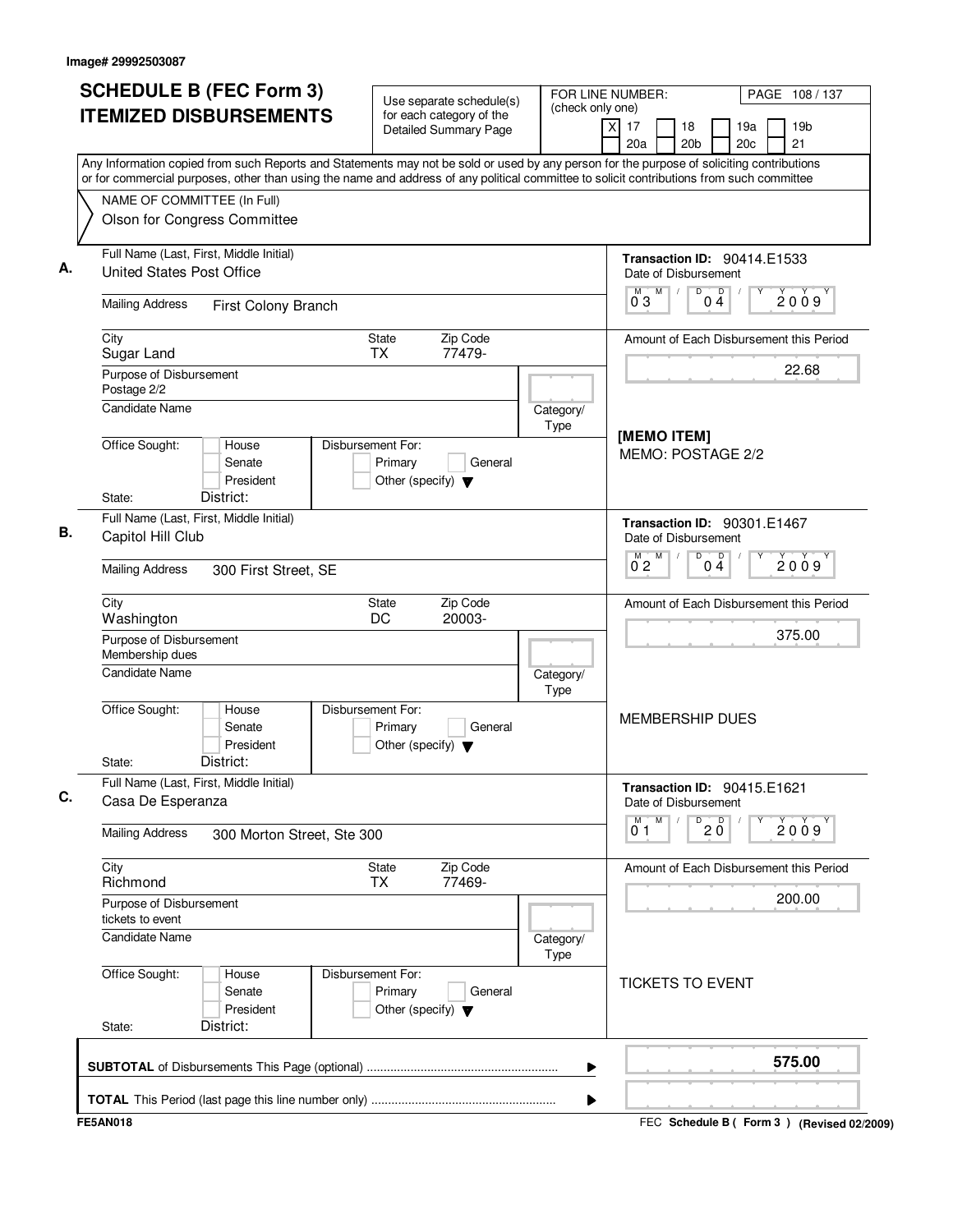| City<br>Houston | <b>Mailing Address</b><br>Purpose of Disbursement<br>Tickets to event/sponsorship<br><b>Candidate Name</b> | Any Information copied from such Reports and Statements may not be sold or used by any person for the purpose of soliciting contributions<br>or for commercial purposes, other than using the name and address of any political committee to solicit contributions from such committee<br>NAME OF COMMITTEE (In Full)<br>Olson for Congress Committee<br>Full Name (Last, First, Middle Initial)<br>Clear Lake Chamber of Commerce<br>1201 NASA Parkway | State<br><b>TX</b>           | <b>Detailed Summary Page</b><br>Zip Code        |                          | $\times$<br>17<br>20a | Date of Disbursement<br>M | 18<br>20 <sub>b</sub> |                               | 19a<br>20 <sub>c</sub><br>Transaction ID: 90414.E1546 | 19 <sub>b</sub><br>21                   |
|-----------------|------------------------------------------------------------------------------------------------------------|---------------------------------------------------------------------------------------------------------------------------------------------------------------------------------------------------------------------------------------------------------------------------------------------------------------------------------------------------------------------------------------------------------------------------------------------------------|------------------------------|-------------------------------------------------|--------------------------|-----------------------|---------------------------|-----------------------|-------------------------------|-------------------------------------------------------|-----------------------------------------|
|                 |                                                                                                            |                                                                                                                                                                                                                                                                                                                                                                                                                                                         |                              |                                                 |                          |                       |                           |                       |                               |                                                       |                                         |
|                 |                                                                                                            |                                                                                                                                                                                                                                                                                                                                                                                                                                                         |                              |                                                 |                          |                       |                           |                       |                               |                                                       |                                         |
|                 |                                                                                                            |                                                                                                                                                                                                                                                                                                                                                                                                                                                         |                              |                                                 |                          |                       |                           |                       |                               |                                                       |                                         |
|                 |                                                                                                            |                                                                                                                                                                                                                                                                                                                                                                                                                                                         |                              |                                                 |                          |                       |                           |                       |                               |                                                       |                                         |
|                 |                                                                                                            |                                                                                                                                                                                                                                                                                                                                                                                                                                                         |                              |                                                 |                          | 03                    |                           | D                     | $\overline{1}$ $\overline{3}$ |                                                       | 2009                                    |
|                 |                                                                                                            |                                                                                                                                                                                                                                                                                                                                                                                                                                                         |                              | 77058-                                          |                          |                       |                           |                       |                               |                                                       | Amount of Each Disbursement this Period |
|                 |                                                                                                            |                                                                                                                                                                                                                                                                                                                                                                                                                                                         |                              |                                                 |                          |                       |                           |                       |                               |                                                       | 1000.00                                 |
|                 |                                                                                                            |                                                                                                                                                                                                                                                                                                                                                                                                                                                         |                              |                                                 | Category/<br><b>Type</b> |                       |                           |                       |                               |                                                       |                                         |
| State:          | Office Sought:                                                                                             | House<br>Senate<br>President<br>District:                                                                                                                                                                                                                                                                                                                                                                                                               | Disbursement For:<br>Primary | General<br>Other (specify) $\blacktriangledown$ |                          | <b>HIP</b>            |                           |                       |                               |                                                       | <b>TICKETS TO EVENT/SPONSORS-</b>       |
|                 |                                                                                                            | Full Name (Last, First, Middle Initial)                                                                                                                                                                                                                                                                                                                                                                                                                 |                              |                                                 |                          |                       |                           |                       |                               | Transaction ID: 90414.E1544                           |                                         |
|                 | The Congressional Club                                                                                     |                                                                                                                                                                                                                                                                                                                                                                                                                                                         |                              |                                                 |                          |                       | Date of Disbursement<br>M | D                     | $2\overline{5}$               |                                                       |                                         |
|                 | <b>Mailing Address</b>                                                                                     | 2001 New Hampshire Avenue, NW                                                                                                                                                                                                                                                                                                                                                                                                                           |                              |                                                 |                          | 03                    |                           |                       |                               |                                                       | 2009                                    |
| City            | Washington                                                                                                 |                                                                                                                                                                                                                                                                                                                                                                                                                                                         | <b>State</b><br>DC           | Zip Code<br>20009-                              |                          |                       |                           |                       |                               |                                                       | Amount of Each Disbursement this Period |
|                 | Purpose of Disbursement<br>Tickets to event                                                                |                                                                                                                                                                                                                                                                                                                                                                                                                                                         |                              |                                                 |                          |                       |                           |                       |                               |                                                       | 300.00                                  |
|                 | <b>Candidate Name</b>                                                                                      |                                                                                                                                                                                                                                                                                                                                                                                                                                                         |                              |                                                 | Category/<br>Type        |                       |                           |                       |                               |                                                       |                                         |
| State:          | Office Sought:                                                                                             | House<br>Senate<br>President<br>District:                                                                                                                                                                                                                                                                                                                                                                                                               | Disbursement For:<br>Primary | General<br>Other (specify) $\blacktriangledown$ |                          |                       | <b>TICKETS TO EVENT</b>   |                       |                               |                                                       |                                         |
|                 | The Congressional Club                                                                                     | Full Name (Last, First, Middle Initial)                                                                                                                                                                                                                                                                                                                                                                                                                 |                              |                                                 |                          |                       | Date of Disbursement      |                       |                               | Transaction ID: 90414.E1543                           |                                         |
|                 | <b>Mailing Address</b>                                                                                     | 2001 New Hampshire Avenue, NW                                                                                                                                                                                                                                                                                                                                                                                                                           |                              |                                                 |                          | 03                    | M                         |                       | $^D$ 2 $\overline{5}$         |                                                       | 2009                                    |
| City            | Washington                                                                                                 |                                                                                                                                                                                                                                                                                                                                                                                                                                                         | State<br>DC                  | Zip Code<br>20009-                              |                          |                       |                           |                       |                               |                                                       | Amount of Each Disbursement this Period |
|                 | Purpose of Disbursement<br>Membership dues                                                                 |                                                                                                                                                                                                                                                                                                                                                                                                                                                         |                              |                                                 |                          |                       |                           |                       |                               |                                                       | 150.00                                  |
|                 | <b>Candidate Name</b>                                                                                      |                                                                                                                                                                                                                                                                                                                                                                                                                                                         |                              |                                                 | Category/<br>Type        |                       |                           |                       |                               |                                                       |                                         |
| State:          | Office Sought:                                                                                             | House<br>Senate<br>President<br>District:                                                                                                                                                                                                                                                                                                                                                                                                               | Disbursement For:<br>Primary | General<br>Other (specify) $\blacktriangledown$ |                          |                       | <b>MEMBERSHIP DUES</b>    |                       |                               |                                                       |                                         |
|                 |                                                                                                            |                                                                                                                                                                                                                                                                                                                                                                                                                                                         |                              |                                                 | ▶                        |                       |                           |                       |                               |                                                       | 1450.00                                 |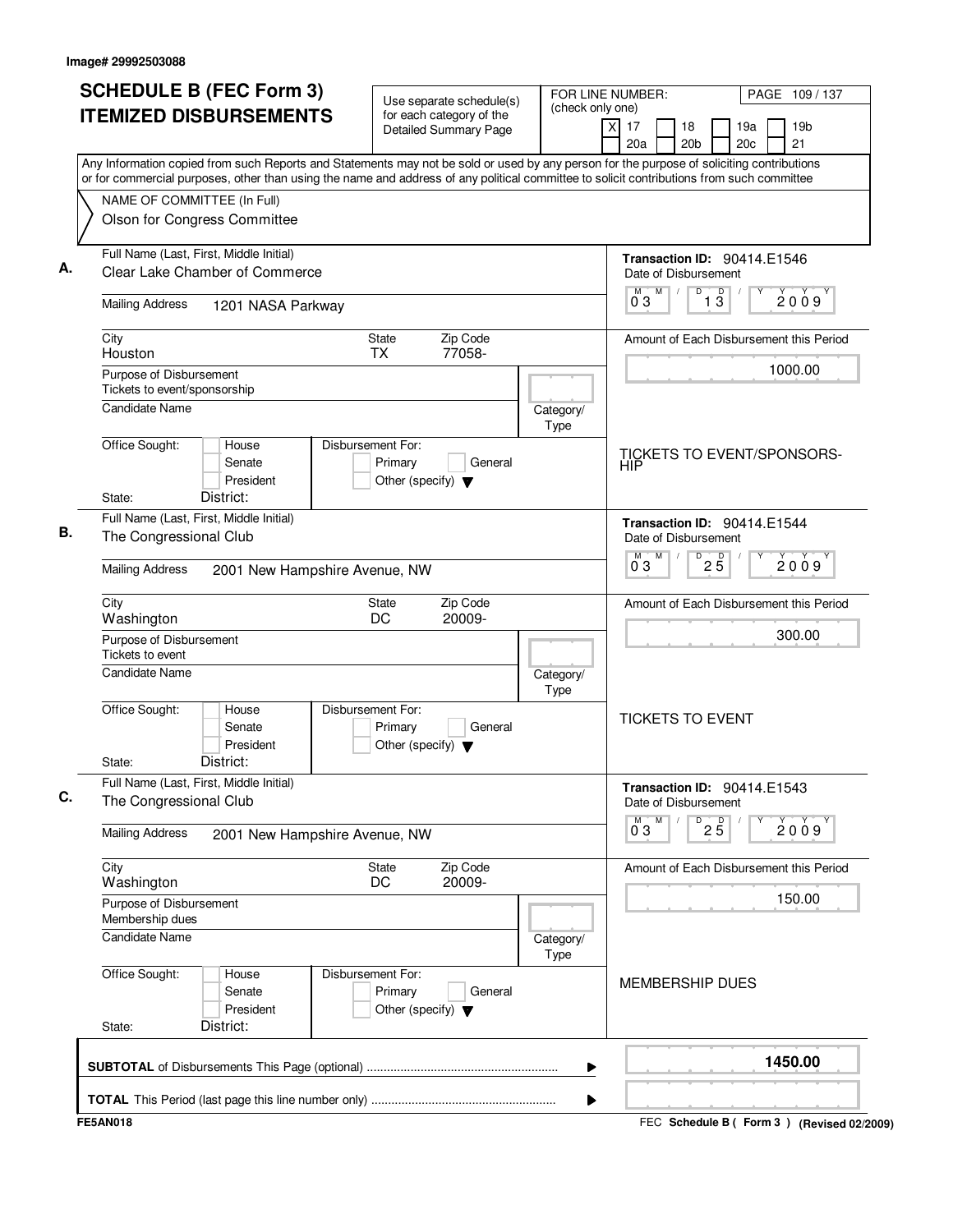|                                                         | <b>SCHEDULE B (FEC Form 3)</b>            | Use separate schedule(s)                                                        | (check only one)         | FOR LINE NUMBER:<br>PAGE 110/137                                                                                                                                                                                                                                                       |
|---------------------------------------------------------|-------------------------------------------|---------------------------------------------------------------------------------|--------------------------|----------------------------------------------------------------------------------------------------------------------------------------------------------------------------------------------------------------------------------------------------------------------------------------|
|                                                         | <b>ITEMIZED DISBURSEMENTS</b>             | for each category of the<br><b>Detailed Summary Page</b>                        |                          | x<br>17<br>18<br>19a<br>19 <sub>b</sub><br>20 <sub>b</sub><br>20 <sub>c</sub><br>21<br>20a                                                                                                                                                                                             |
|                                                         |                                           |                                                                                 |                          | Any Information copied from such Reports and Statements may not be sold or used by any person for the purpose of soliciting contributions<br>or for commercial purposes, other than using the name and address of any political committee to solicit contributions from such committee |
| NAME OF COMMITTEE (In Full)                             |                                           |                                                                                 |                          |                                                                                                                                                                                                                                                                                        |
|                                                         | Olson for Congress Committee              |                                                                                 |                          |                                                                                                                                                                                                                                                                                        |
| <b>Conservative Victory Fund</b>                        | Full Name (Last, First, Middle Initial)   |                                                                                 |                          | Transaction ID: 90301.C4533IK<br>Date of Disbursement                                                                                                                                                                                                                                  |
| <b>Mailing Address</b>                                  | PO Box 15245                              |                                                                                 |                          | M<br>$\overline{D}$<br>D<br>M<br>2009<br>0 <sub>2</sub><br>04                                                                                                                                                                                                                          |
| City<br>Washington                                      |                                           | Zip Code<br>State<br>DC<br>20003-0245                                           |                          | Amount of Each Disbursement this Period                                                                                                                                                                                                                                                |
| Purpose of Disbursement<br>Event announcement           |                                           |                                                                                 |                          | 416.50                                                                                                                                                                                                                                                                                 |
| <b>Candidate Name</b>                                   |                                           |                                                                                 | Category/<br>Type        |                                                                                                                                                                                                                                                                                        |
| Office Sought:<br>State:                                | House<br>Senate<br>President<br>District: | Disbursement For:<br>Primary<br>General<br>Other (specify) $\blacktriangledown$ |                          | IN KIND: EVENT ANNOUNCEME-<br>NT                                                                                                                                                                                                                                                       |
| Demeris Bar B Q                                         | Full Name (Last, First, Middle Initial)   |                                                                                 |                          | <b>Transaction ID: 90131.E1371</b><br>Date of Disbursement                                                                                                                                                                                                                             |
| <b>Mailing Address</b>                                  | 2911 South Shepherd                       |                                                                                 |                          | M<br>D<br>$20^{\circ}$<br>2009<br>0 <sub>1</sub>                                                                                                                                                                                                                                       |
| City<br>Houston                                         |                                           | Zip Code<br>State<br><b>TX</b><br>77098-                                        |                          | Amount of Each Disbursement this Period                                                                                                                                                                                                                                                |
| Purpose of Disbursement<br>Volunteer event food expense |                                           |                                                                                 |                          | 1190.75                                                                                                                                                                                                                                                                                |
| Candidate Name                                          |                                           |                                                                                 | Category/<br><b>Type</b> |                                                                                                                                                                                                                                                                                        |
| Office Sought:<br>State:                                | House<br>Senate<br>President<br>District: | Disbursement For:<br>Primary<br>General<br>Other (specify) $\blacktriangledown$ |                          | VOLUNTEER EVENT FOOD EXPE-<br>NSE                                                                                                                                                                                                                                                      |
| Matthew Drwenski                                        | Full Name (Last, First, Middle Initial)   |                                                                                 |                          | Transaction ID: 90131.E1450<br>Date of Disbursement                                                                                                                                                                                                                                    |
| <b>Mailing Address</b>                                  | 1748 Richmond Avenue #2                   |                                                                                 |                          | M<br>$3^{\circ}$<br>М<br>D<br>2009<br>01                                                                                                                                                                                                                                               |
| City<br>Houston                                         |                                           | Zip Code<br>State<br>77098-<br>TX                                               |                          | Amount of Each Disbursement this Period                                                                                                                                                                                                                                                |
| Purpose of Disbursement<br>Payroll                      |                                           |                                                                                 |                          | 2085.75                                                                                                                                                                                                                                                                                |
| <b>Candidate Name</b>                                   |                                           |                                                                                 | Category/<br><b>Type</b> |                                                                                                                                                                                                                                                                                        |
| Office Sought:<br>State:                                | House<br>Senate<br>President<br>District: | Disbursement For:<br>Primary<br>General<br>Other (specify) $\blacktriangledown$ |                          | <b>PAYROLL</b>                                                                                                                                                                                                                                                                         |
|                                                         |                                           |                                                                                 | ▶                        | 3693.00                                                                                                                                                                                                                                                                                |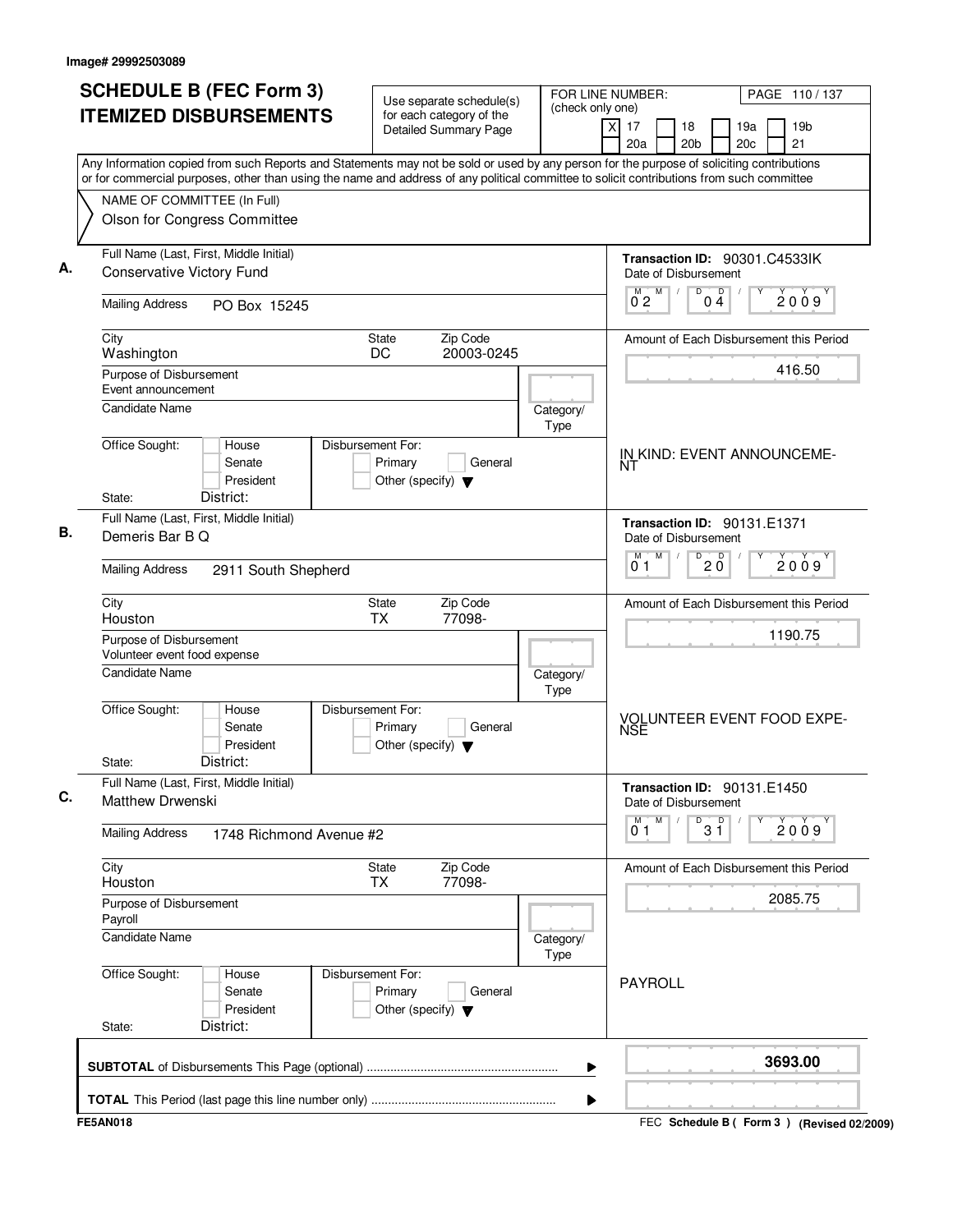| <b>SCHEDULE B (FEC Form 3)</b>                                                                                                                                                                                                                                                         | Use separate schedule(s)                                                        | FOR LINE NUMBER:         | PAGE 111 / 137                                                                                                   |
|----------------------------------------------------------------------------------------------------------------------------------------------------------------------------------------------------------------------------------------------------------------------------------------|---------------------------------------------------------------------------------|--------------------------|------------------------------------------------------------------------------------------------------------------|
| <b>ITEMIZED DISBURSEMENTS</b>                                                                                                                                                                                                                                                          | for each category of the<br><b>Detailed Summary Page</b>                        | (check only one)         | $\overline{\mathsf{x}}$<br>17<br>19a<br>19 <sub>b</sub><br>18<br>20a<br>20 <sub>b</sub><br>20 <sub>c</sub><br>21 |
| Any Information copied from such Reports and Statements may not be sold or used by any person for the purpose of soliciting contributions<br>or for commercial purposes, other than using the name and address of any political committee to solicit contributions from such committee |                                                                                 |                          |                                                                                                                  |
| NAME OF COMMITTEE (In Full)                                                                                                                                                                                                                                                            |                                                                                 |                          |                                                                                                                  |
| Olson for Congress Committee                                                                                                                                                                                                                                                           |                                                                                 |                          |                                                                                                                  |
| Full Name (Last, First, Middle Initial)<br>Ft. Bend Chamber of Commerce                                                                                                                                                                                                                |                                                                                 |                          | <b>Transaction ID: 90301.E1464</b><br>Date of Disbursement                                                       |
| <b>Mailing Address</b><br>445 Commerce Green Blvd                                                                                                                                                                                                                                      |                                                                                 |                          | M<br>$\overline{D}$<br>M<br>Ď<br>2009<br>0 <sub>2</sub><br>04                                                    |
| City<br>Sugar Land                                                                                                                                                                                                                                                                     | Zip Code<br><b>State</b><br>77478-<br>TX.                                       |                          | Amount of Each Disbursement this Period                                                                          |
| Purpose of Disbursement<br>Tickets/tables at events                                                                                                                                                                                                                                    |                                                                                 |                          | 575.00                                                                                                           |
| <b>Candidate Name</b>                                                                                                                                                                                                                                                                  |                                                                                 | Category/<br><b>Type</b> |                                                                                                                  |
| Office Sought:<br>House<br>Senate<br>President<br>District:<br>State:                                                                                                                                                                                                                  | Disbursement For:<br>Primary<br>General<br>Other (specify) $\blacktriangledown$ |                          | <b>TICKETS/TABLES AT EVENTS</b>                                                                                  |
| Full Name (Last, First, Middle Initial)<br><b>Gold Public Affairs</b>                                                                                                                                                                                                                  |                                                                                 |                          | <b>Transaction ID: 90414.E1563</b><br>Date of Disbursement                                                       |
| <b>Mailing Address</b><br>5718 Cheltenham Drive                                                                                                                                                                                                                                        |                                                                                 |                          | M<br>D<br>$2\overline{2}$<br>2009<br>$0^{\degree}2$                                                              |
| City<br>Houston                                                                                                                                                                                                                                                                        | Zip Code<br>State<br><b>TX</b><br>77096-                                        |                          | Amount of Each Disbursement this Period                                                                          |
| Purpose of Disbursement<br><b>Media Consultant</b>                                                                                                                                                                                                                                     |                                                                                 |                          | 3000.00                                                                                                          |
| <b>Candidate Name</b>                                                                                                                                                                                                                                                                  |                                                                                 | Category/<br><b>Type</b> |                                                                                                                  |
| Office Sought:<br>House<br>Senate<br>President<br>District:<br>State:                                                                                                                                                                                                                  | Disbursement For:<br>Primary<br>General<br>Other (specify) $\blacktriangledown$ |                          | <b>MEDIA CONSULTANT</b>                                                                                          |
| Full Name (Last, First, Middle Initial)<br>Mr. Travis Hancock                                                                                                                                                                                                                          |                                                                                 |                          | Transaction ID: 90131.E1361<br>Date of Disbursement                                                              |
| <b>Mailing Address</b><br>1715 Emma Cove Court                                                                                                                                                                                                                                         |                                                                                 |                          | M<br>D<br>$\overline{1\,4}$<br>2009<br>01                                                                        |
| City<br>Sugar Land                                                                                                                                                                                                                                                                     | State<br>Zip Code<br>77479-<br>ТX                                               |                          | Amount of Each Disbursement this Period                                                                          |
| Purpose of Disbursement<br>NOTE: See Below                                                                                                                                                                                                                                             |                                                                                 |                          | 272.27                                                                                                           |
| <b>Candidate Name</b>                                                                                                                                                                                                                                                                  |                                                                                 | Category/<br><b>Type</b> |                                                                                                                  |
| Office Sought:<br>House<br>Senate<br>President<br>District:<br>State:                                                                                                                                                                                                                  | Disbursement For:<br>Primary<br>General<br>Other (specify) $\blacktriangledown$ |                          | <b>NOTE: SEE BELOW</b>                                                                                           |
|                                                                                                                                                                                                                                                                                        |                                                                                 | ▶                        | 3847.27                                                                                                          |
|                                                                                                                                                                                                                                                                                        |                                                                                 | ▶                        |                                                                                                                  |
| <b>FE5AN018</b>                                                                                                                                                                                                                                                                        |                                                                                 |                          | FEC Schedule B ( Form 3 ) (Revised 02/2009)                                                                      |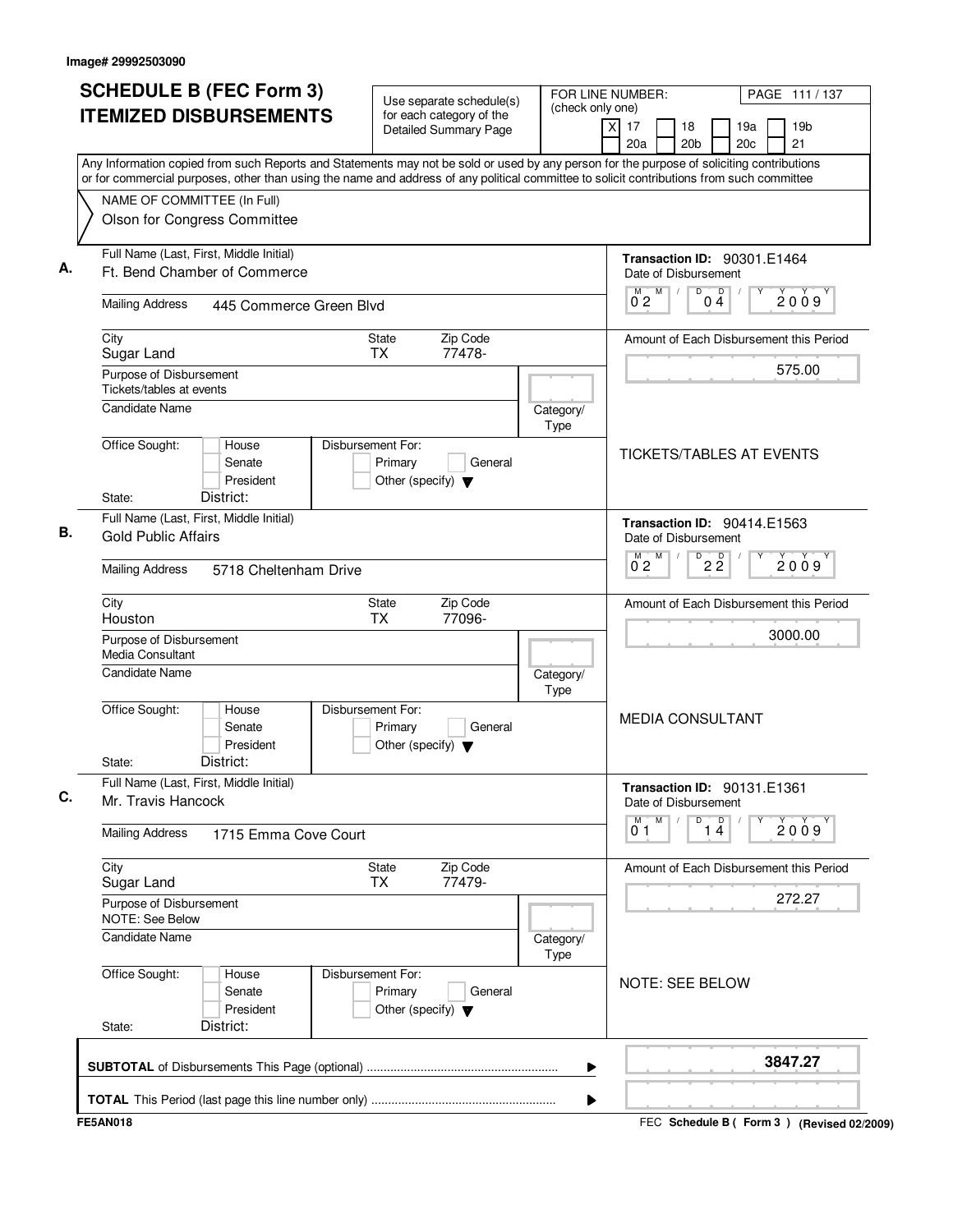|                                                                                                                                                                                                                                                                                        | <b>SCHEDULE B (FEC Form 3)</b><br>FOR LINE NUMBER:<br>Use separate schedule(s)<br>(check only one) |           |                                                            |                       |                 |   | PAGE 112/137 |                                         |
|----------------------------------------------------------------------------------------------------------------------------------------------------------------------------------------------------------------------------------------------------------------------------------------|----------------------------------------------------------------------------------------------------|-----------|------------------------------------------------------------|-----------------------|-----------------|---|--------------|-----------------------------------------|
| <b>ITEMIZED DISBURSEMENTS</b>                                                                                                                                                                                                                                                          | for each category of the<br><b>Detailed Summary Page</b>                                           |           | $\overline{X}$<br>17<br>20a                                | 18<br>20 <sub>b</sub> | 19a<br>20c      |   |              | 19 <sub>b</sub><br>21                   |
| Any Information copied from such Reports and Statements may not be sold or used by any person for the purpose of soliciting contributions<br>or for commercial purposes, other than using the name and address of any political committee to solicit contributions from such committee |                                                                                                    |           |                                                            |                       |                 |   |              |                                         |
| NAME OF COMMITTEE (In Full)                                                                                                                                                                                                                                                            |                                                                                                    |           |                                                            |                       |                 |   |              |                                         |
| Olson for Congress Committee                                                                                                                                                                                                                                                           |                                                                                                    |           |                                                            |                       |                 |   |              |                                         |
|                                                                                                                                                                                                                                                                                        |                                                                                                    |           |                                                            |                       |                 |   |              |                                         |
| Full Name (Last, First, Middle Initial)                                                                                                                                                                                                                                                |                                                                                                    |           | Transaction ID: 90131.E1389                                |                       |                 |   |              |                                         |
| <b>Federal Express</b>                                                                                                                                                                                                                                                                 |                                                                                                    |           | Date of Disbursement                                       |                       |                 |   |              |                                         |
| <b>Mailing Address</b><br>14056 Southwest Frwy                                                                                                                                                                                                                                         |                                                                                                    |           | M<br>M<br>01                                               | D                     | 1 <sup>D</sup>  |   |              | 2009                                    |
| City                                                                                                                                                                                                                                                                                   | Zip Code<br>State                                                                                  |           |                                                            |                       |                 |   |              | Amount of Each Disbursement this Period |
| Sugar Land                                                                                                                                                                                                                                                                             | <b>TX</b><br>77479-                                                                                |           |                                                            |                       |                 |   |              |                                         |
| Purpose of Disbursement<br>Shiping fee 1/5                                                                                                                                                                                                                                             |                                                                                                    |           |                                                            |                       |                 |   |              | 48.49                                   |
| <b>Candidate Name</b>                                                                                                                                                                                                                                                                  |                                                                                                    | Category/ |                                                            |                       |                 |   |              |                                         |
|                                                                                                                                                                                                                                                                                        |                                                                                                    | Type      |                                                            |                       |                 |   |              |                                         |
| Office Sought:<br>House                                                                                                                                                                                                                                                                | Disbursement For:                                                                                  |           | [MEMO ITEM]<br>MEMO: SHIPING FEE 1/5                       |                       |                 |   |              |                                         |
| Senate                                                                                                                                                                                                                                                                                 | Primary<br>General                                                                                 |           |                                                            |                       |                 |   |              |                                         |
| President<br>District:                                                                                                                                                                                                                                                                 | Other (specify) $\blacktriangledown$                                                               |           |                                                            |                       |                 |   |              |                                         |
| State:<br>Full Name (Last, First, Middle Initial)                                                                                                                                                                                                                                      |                                                                                                    |           |                                                            |                       |                 |   |              |                                         |
| Mr. Travis Hancock                                                                                                                                                                                                                                                                     |                                                                                                    |           | <b>Transaction ID: 90131.E1385</b><br>Date of Disbursement |                       |                 |   |              |                                         |
|                                                                                                                                                                                                                                                                                        |                                                                                                    |           | M<br>м                                                     | D                     |                 |   |              |                                         |
| <b>Mailing Address</b><br>1715 Emma Cove Court                                                                                                                                                                                                                                         |                                                                                                    |           | $\overline{1\,4}$<br>2009<br>01                            |                       |                 |   |              |                                         |
| City                                                                                                                                                                                                                                                                                   | Zip Code<br>State                                                                                  |           |                                                            |                       |                 |   |              | Amount of Each Disbursement this Period |
| Sugar Land                                                                                                                                                                                                                                                                             | <b>TX</b><br>77479-                                                                                |           | 270.93                                                     |                       |                 |   |              |                                         |
| Purpose of Disbursement<br>Refund of medical expenses 1/1                                                                                                                                                                                                                              |                                                                                                    |           |                                                            |                       |                 |   |              |                                         |
| Candidate Name                                                                                                                                                                                                                                                                         |                                                                                                    | Category/ |                                                            |                       |                 |   |              |                                         |
|                                                                                                                                                                                                                                                                                        |                                                                                                    | Type      | [MEMO ITEM]<br>MEMO: REFUND OF MEDICAL                     |                       |                 |   |              |                                         |
| Office Sought:<br>House                                                                                                                                                                                                                                                                | Disbursement For:                                                                                  |           |                                                            |                       |                 |   |              |                                         |
| Senate<br>President                                                                                                                                                                                                                                                                    | Primary<br>General<br>Other (specify) $\blacktriangledown$                                         |           | EXPENSES 1/1                                               |                       |                 |   |              |                                         |
| District:<br>State:                                                                                                                                                                                                                                                                    |                                                                                                    |           |                                                            |                       |                 |   |              |                                         |
| Full Name (Last, First, Middle Initial)                                                                                                                                                                                                                                                |                                                                                                    |           | Transaction ID: 90131.E1388                                |                       |                 |   |              |                                         |
| <b>Hyatt Regency Capitol Hill</b>                                                                                                                                                                                                                                                      |                                                                                                    |           | Date of Disbursement                                       |                       |                 |   |              |                                         |
| <b>Mailing Address</b><br>400 New Jersey Avenue, NW                                                                                                                                                                                                                                    |                                                                                                    |           | M<br>M<br>0 <sub>1</sub>                                   | D                     | $\overline{14}$ | Υ |              | 2009                                    |
|                                                                                                                                                                                                                                                                                        |                                                                                                    |           |                                                            |                       |                 |   |              |                                         |
| City                                                                                                                                                                                                                                                                                   | Zip Code<br>State                                                                                  |           |                                                            |                       |                 |   |              | Amount of Each Disbursement this Period |
| Washington                                                                                                                                                                                                                                                                             | PA<br>20003-                                                                                       |           |                                                            |                       |                 |   |              | 759.28                                  |
| Purpose of Disbursement<br>Travel expense 1/7                                                                                                                                                                                                                                          |                                                                                                    |           |                                                            |                       |                 |   |              |                                         |
| <b>Candidate Name</b>                                                                                                                                                                                                                                                                  |                                                                                                    | Category/ |                                                            |                       |                 |   |              |                                         |
|                                                                                                                                                                                                                                                                                        |                                                                                                    | Type      | [MEMO ITEM]                                                |                       |                 |   |              |                                         |
| Office Sought:<br>House                                                                                                                                                                                                                                                                | Disbursement For:                                                                                  |           | MEMO: TRAVEL EXPENSE 1/7                                   |                       |                 |   |              |                                         |
| Senate                                                                                                                                                                                                                                                                                 | Primary<br>General                                                                                 |           |                                                            |                       |                 |   |              |                                         |
| President<br>District:<br>State:                                                                                                                                                                                                                                                       | Other (specify) $\blacktriangledown$                                                               |           |                                                            |                       |                 |   |              |                                         |
|                                                                                                                                                                                                                                                                                        |                                                                                                    |           |                                                            |                       |                 |   |              |                                         |
|                                                                                                                                                                                                                                                                                        |                                                                                                    | ▶         |                                                            |                       |                 |   |              | 0.00                                    |
|                                                                                                                                                                                                                                                                                        |                                                                                                    |           |                                                            |                       |                 |   |              |                                         |
|                                                                                                                                                                                                                                                                                        |                                                                                                    | ▶         |                                                            |                       |                 |   |              |                                         |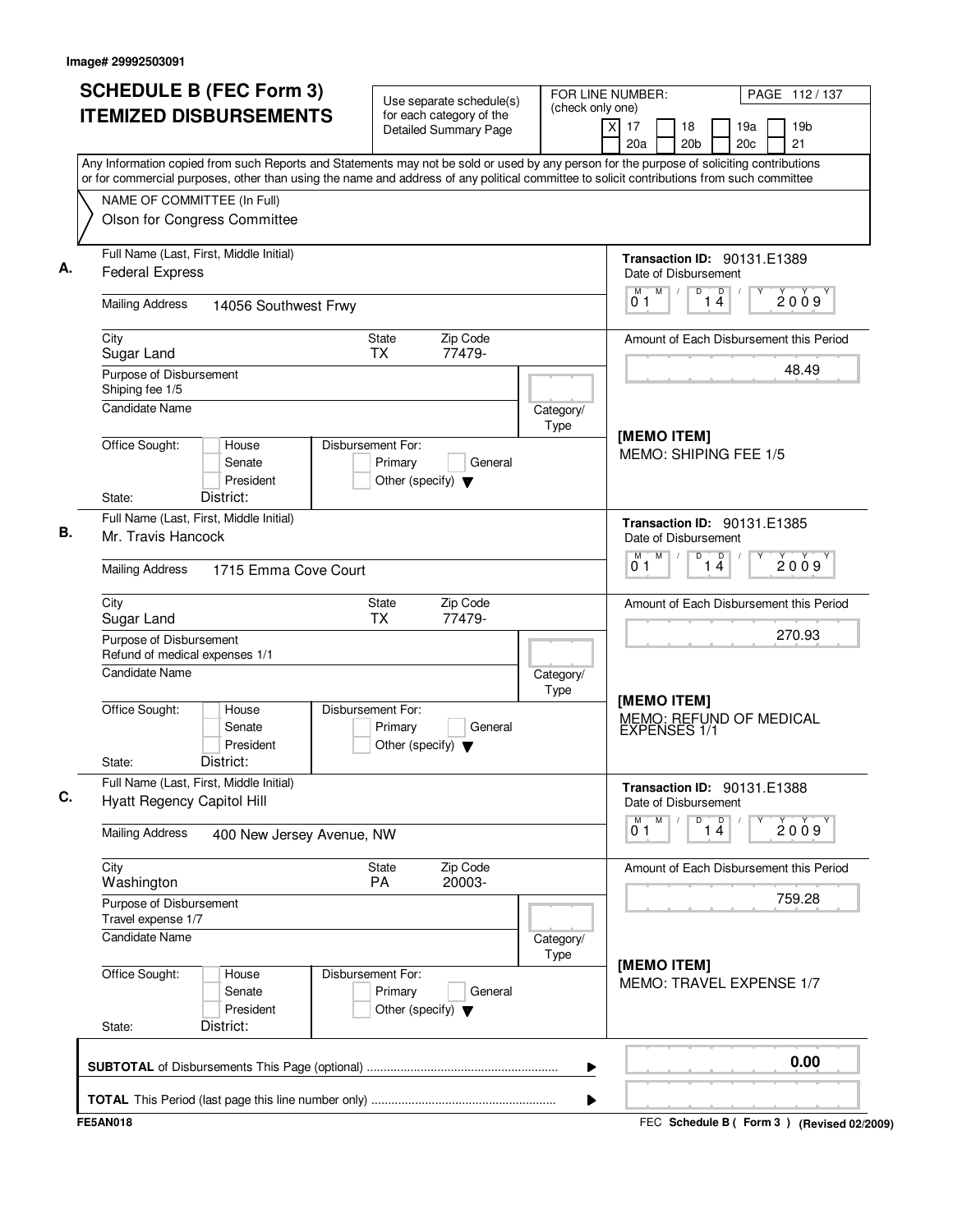| <b>SCHEDULE B (FEC Form 3)</b>                                                                                                                                                                                                                                                         | Use separate schedule(s)                                                        | FOR LINE NUMBER:<br>(check only one) |                                                                | PAGE 113/137                                |  |
|----------------------------------------------------------------------------------------------------------------------------------------------------------------------------------------------------------------------------------------------------------------------------------------|---------------------------------------------------------------------------------|--------------------------------------|----------------------------------------------------------------|---------------------------------------------|--|
| <b>ITEMIZED DISBURSEMENTS</b>                                                                                                                                                                                                                                                          | for each category of the<br>Detailed Summary Page                               |                                      | $\overline{X}$<br>17<br>18<br>20a<br>20 <sub>b</sub>           | 19 <sub>b</sub><br>19a<br>21<br>20c         |  |
| Any Information copied from such Reports and Statements may not be sold or used by any person for the purpose of soliciting contributions<br>or for commercial purposes, other than using the name and address of any political committee to solicit contributions from such committee |                                                                                 |                                      |                                                                |                                             |  |
| NAME OF COMMITTEE (In Full)<br>Olson for Congress Committee                                                                                                                                                                                                                            |                                                                                 |                                      |                                                                |                                             |  |
| Full Name (Last, First, Middle Initial)<br>Hyatt Regency Capitol Hill                                                                                                                                                                                                                  |                                                                                 |                                      | <b>Transaction ID: 90131.E1386</b><br>Date of Disbursement     |                                             |  |
| <b>Mailing Address</b><br>400 New Jersey Avenue, NW                                                                                                                                                                                                                                    |                                                                                 |                                      | M<br>D<br>D<br>14<br>01                                        | 2009                                        |  |
| City<br>Washington                                                                                                                                                                                                                                                                     | Zip Code<br>State<br>PA<br>20003-                                               |                                      |                                                                | Amount of Each Disbursement this Period     |  |
| Purpose of Disbursement<br>Travel expenses 1/8                                                                                                                                                                                                                                         |                                                                                 |                                      |                                                                | 967.23                                      |  |
| <b>Candidate Name</b><br>Office Sought:<br>House<br>Senate                                                                                                                                                                                                                             | Disbursement For:<br>Primary<br>General                                         | Category/<br>Type                    | [MEMO ITEM]<br>MEMO: TRAVEL EXPENSES 1/8                       |                                             |  |
| President<br>District:<br>State:                                                                                                                                                                                                                                                       | Other (specify) $\blacktriangledown$                                            |                                      |                                                                |                                             |  |
| Full Name (Last, First, Middle Initial)<br>Hyatt Regency Capitol Hill                                                                                                                                                                                                                  |                                                                                 |                                      | <b>Transaction ID: 90131.E1387</b><br>Date of Disbursement     |                                             |  |
| <b>Mailing Address</b><br>400 New Jersey Avenue, NW                                                                                                                                                                                                                                    |                                                                                 |                                      | M<br>D<br>M<br>$\overline{1\,4}$<br>01                         | 2009                                        |  |
| City<br>Washington                                                                                                                                                                                                                                                                     | Zip Code<br>State<br>PA<br>20003-                                               |                                      | Amount of Each Disbursement this Period<br>9.99<br>[MEMO ITEM] |                                             |  |
| Purpose of Disbursement<br>Travel expenses 1/8                                                                                                                                                                                                                                         |                                                                                 |                                      |                                                                |                                             |  |
| <b>Candidate Name</b>                                                                                                                                                                                                                                                                  |                                                                                 | Category/<br>Type                    |                                                                |                                             |  |
| Office Sought:<br>House<br>Senate<br>President<br>District:<br>State:                                                                                                                                                                                                                  | Disbursement For:<br>Primary<br>General<br>Other (specify) $\blacktriangledown$ |                                      | MEMO: TRAVEL EXPENSES 1/8                                      |                                             |  |
| Full Name (Last, First, Middle Initial)<br>Southwest Airlines                                                                                                                                                                                                                          |                                                                                 |                                      | <b>Transaction ID: 90131.E1390</b><br>Date of Disbursement     |                                             |  |
| <b>Mailing Address</b><br>PO Box 36647                                                                                                                                                                                                                                                 |                                                                                 |                                      | $\overline{1\ 4}$ <sup>1</sup><br>M<br>D<br>01                 | 2009                                        |  |
| City<br><b>Dallas</b>                                                                                                                                                                                                                                                                  | Zip Code<br>State<br>75235-<br>ТX                                               |                                      |                                                                | Amount of Each Disbursement this Period     |  |
| Purpose of Disbursement<br>Travel 1/8                                                                                                                                                                                                                                                  |                                                                                 |                                      |                                                                | 259.10                                      |  |
| Candidate Name                                                                                                                                                                                                                                                                         |                                                                                 | Category/<br>Type                    | [MEMO ITEM]                                                    |                                             |  |
| Office Sought:<br>House<br>Senate<br>President<br>District:<br>State:                                                                                                                                                                                                                  | Disbursement For:<br>Primary<br>General<br>Other (specify) $\blacktriangledown$ |                                      | MEMO: TRAVEL 1/8                                               |                                             |  |
|                                                                                                                                                                                                                                                                                        |                                                                                 | ▶                                    |                                                                | 0.00                                        |  |
|                                                                                                                                                                                                                                                                                        |                                                                                 | ▶                                    |                                                                |                                             |  |
| <b>FE5AN018</b>                                                                                                                                                                                                                                                                        |                                                                                 |                                      |                                                                | FEC Schedule B ( Form 3 ) (Revised 02/2009) |  |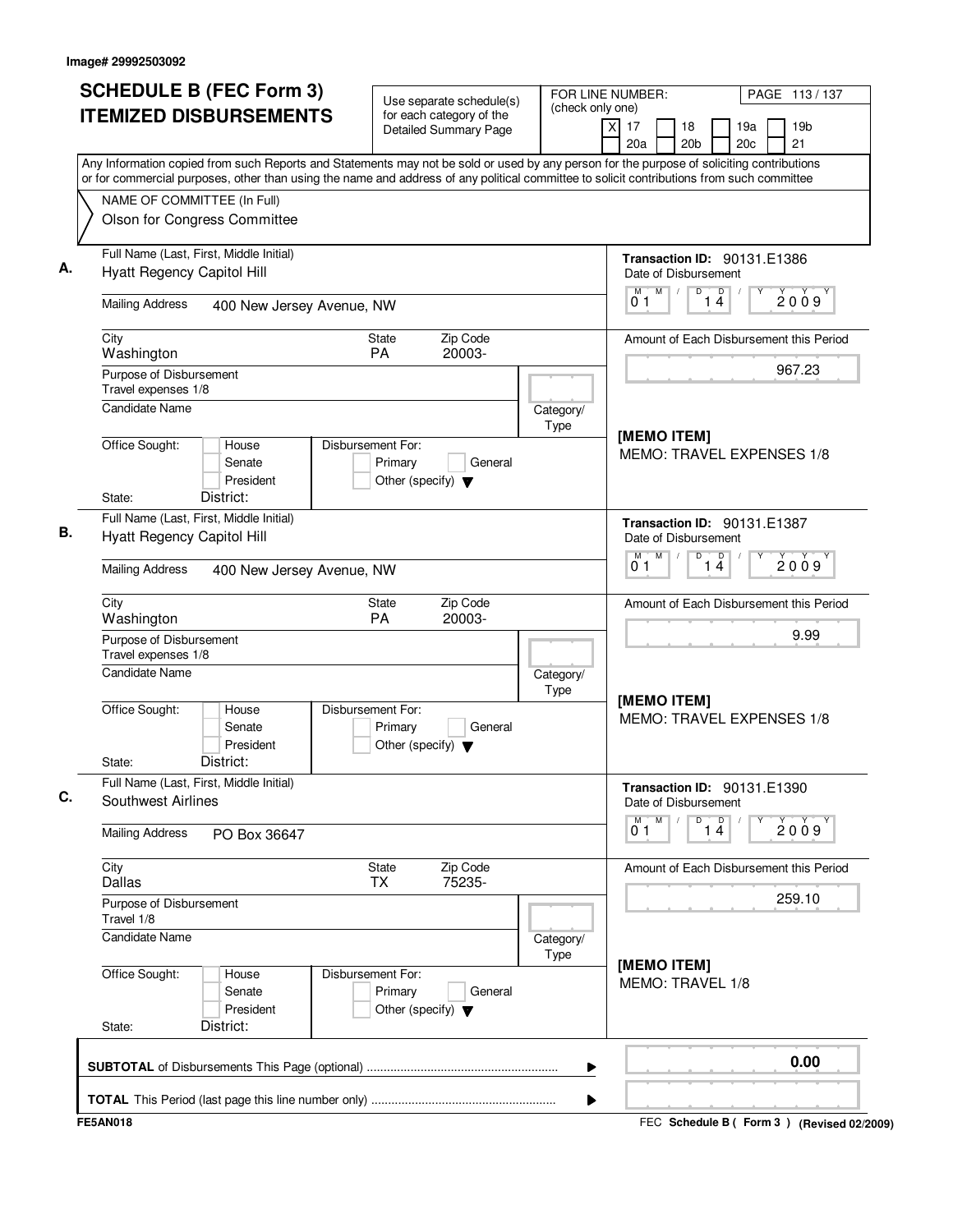| <b>SCHEDULE B (FEC Form 3)</b>                                                                                                                                                                                                                                                         | FOR LINE NUMBER:<br>Use separate schedule(s)<br>(check only one)                |                          |                                      |                                                     | PAGE 114 / 137       |                        |                                             |
|----------------------------------------------------------------------------------------------------------------------------------------------------------------------------------------------------------------------------------------------------------------------------------------|---------------------------------------------------------------------------------|--------------------------|--------------------------------------|-----------------------------------------------------|----------------------|------------------------|---------------------------------------------|
| <b>ITEMIZED DISBURSEMENTS</b>                                                                                                                                                                                                                                                          | for each category of the<br><b>Detailed Summary Page</b>                        |                          | $\overline{\mathsf{x}}$<br>17<br>20a | 18<br>20 <sub>b</sub>                               |                      | 19a<br>20 <sub>c</sub> | 19 <sub>b</sub><br>21                       |
| Any Information copied from such Reports and Statements may not be sold or used by any person for the purpose of soliciting contributions<br>or for commercial purposes, other than using the name and address of any political committee to solicit contributions from such committee |                                                                                 |                          |                                      |                                                     |                      |                        |                                             |
| NAME OF COMMITTEE (In Full)                                                                                                                                                                                                                                                            |                                                                                 |                          |                                      |                                                     |                      |                        |                                             |
| Olson for Congress Committee                                                                                                                                                                                                                                                           |                                                                                 |                          |                                      |                                                     |                      |                        |                                             |
| Full Name (Last, First, Middle Initial)                                                                                                                                                                                                                                                |                                                                                 |                          |                                      | Transaction ID: 90131.E1364                         |                      |                        |                                             |
| Mr. Travis Hancock                                                                                                                                                                                                                                                                     |                                                                                 |                          |                                      | Date of Disbursement                                |                      |                        |                                             |
| <b>Mailing Address</b><br>1715 Emma Cove Court                                                                                                                                                                                                                                         |                                                                                 |                          | M<br>01                              | M<br>D                                              | $\overline{D}$<br>16 |                        | 2009                                        |
| City                                                                                                                                                                                                                                                                                   | Zip Code<br>State                                                               |                          |                                      |                                                     |                      |                        | Amount of Each Disbursement this Period     |
| Sugar Land                                                                                                                                                                                                                                                                             | 77479-<br>TX                                                                    |                          |                                      |                                                     |                      |                        | 1875.10                                     |
| Purpose of Disbursement<br><b>NOTE: See Below</b>                                                                                                                                                                                                                                      |                                                                                 |                          |                                      |                                                     |                      |                        |                                             |
| <b>Candidate Name</b>                                                                                                                                                                                                                                                                  |                                                                                 | Category/<br><b>Type</b> |                                      |                                                     |                      |                        |                                             |
| Office Sought:<br>House<br>Senate                                                                                                                                                                                                                                                      | Disbursement For:<br>Primary<br>General                                         |                          |                                      | <b>NOTE: SEE BELOW</b>                              |                      |                        |                                             |
| President                                                                                                                                                                                                                                                                              | Other (specify) $\blacktriangledown$                                            |                          |                                      |                                                     |                      |                        |                                             |
| District:<br>State:                                                                                                                                                                                                                                                                    |                                                                                 |                          |                                      |                                                     |                      |                        |                                             |
| Full Name (Last, First, Middle Initial)<br>Aztec Party & Rental                                                                                                                                                                                                                        |                                                                                 |                          |                                      | <b>Transaction ID: 90131.E1381</b>                  |                      |                        |                                             |
|                                                                                                                                                                                                                                                                                        |                                                                                 |                          | M                                    | Date of Disbursement<br>M<br>D                      |                      |                        |                                             |
| <b>Mailing Address</b><br>3641 Westheimer                                                                                                                                                                                                                                              |                                                                                 |                          | 01                                   |                                                     | $\overline{16}$      |                        | 2009                                        |
| City<br>Houston                                                                                                                                                                                                                                                                        | Zip Code<br>State<br><b>TX</b><br>77027-                                        |                          |                                      |                                                     |                      |                        | Amount of Each Disbursement this Period     |
| Purpose of Disbursement<br>Stage rental for election night                                                                                                                                                                                                                             |                                                                                 |                          |                                      |                                                     |                      |                        | 335.58                                      |
| Candidate Name                                                                                                                                                                                                                                                                         |                                                                                 | Category/<br><b>Type</b> |                                      |                                                     |                      |                        |                                             |
| Office Sought:<br>House<br>Senate<br>President<br>District:<br>State:                                                                                                                                                                                                                  | Disbursement For:<br>Primary<br>General<br>Other (specify) $\blacktriangledown$ |                          |                                      | [MEMO ITEM]<br><b>ECTION NIGHT</b>                  |                      |                        | MEMO: STAGE RENTAL FOR EL-                  |
| Full Name (Last, First, Middle Initial)<br><b>Federal Express</b>                                                                                                                                                                                                                      |                                                                                 |                          |                                      | Transaction ID: 90131.E1383<br>Date of Disbursement |                      |                        |                                             |
| <b>Mailing Address</b><br>14056 Southwest Frwy                                                                                                                                                                                                                                         |                                                                                 |                          | 01                                   | M<br>D                                              | 16                   | Υ                      | 2009                                        |
| City<br>Sugar Land                                                                                                                                                                                                                                                                     | Zip Code<br>State<br>77479-<br><b>TX</b>                                        |                          |                                      |                                                     |                      |                        | Amount of Each Disbursement this Period     |
| Purpose of Disbursement<br>Shipping fee 1/11                                                                                                                                                                                                                                           |                                                                                 |                          |                                      |                                                     |                      |                        | 36.88                                       |
| <b>Candidate Name</b>                                                                                                                                                                                                                                                                  |                                                                                 | Category/<br>Type        |                                      |                                                     |                      |                        |                                             |
| Office Sought:<br>House<br>Senate<br>President<br>District:<br>State:                                                                                                                                                                                                                  | Disbursement For:<br>Primary<br>General<br>Other (specify) $\blacktriangledown$ |                          |                                      | [MEMO ITEM]<br>MEMO: SHIPPING FEE 1/11              |                      |                        |                                             |
|                                                                                                                                                                                                                                                                                        |                                                                                 | ▶                        |                                      |                                                     |                      |                        | 1875.10                                     |
|                                                                                                                                                                                                                                                                                        |                                                                                 | ▶                        |                                      |                                                     |                      |                        |                                             |
| <b>FE5AN018</b>                                                                                                                                                                                                                                                                        |                                                                                 |                          |                                      |                                                     |                      |                        | FEC Schedule B ( Form 3 ) (Revised 02/2009) |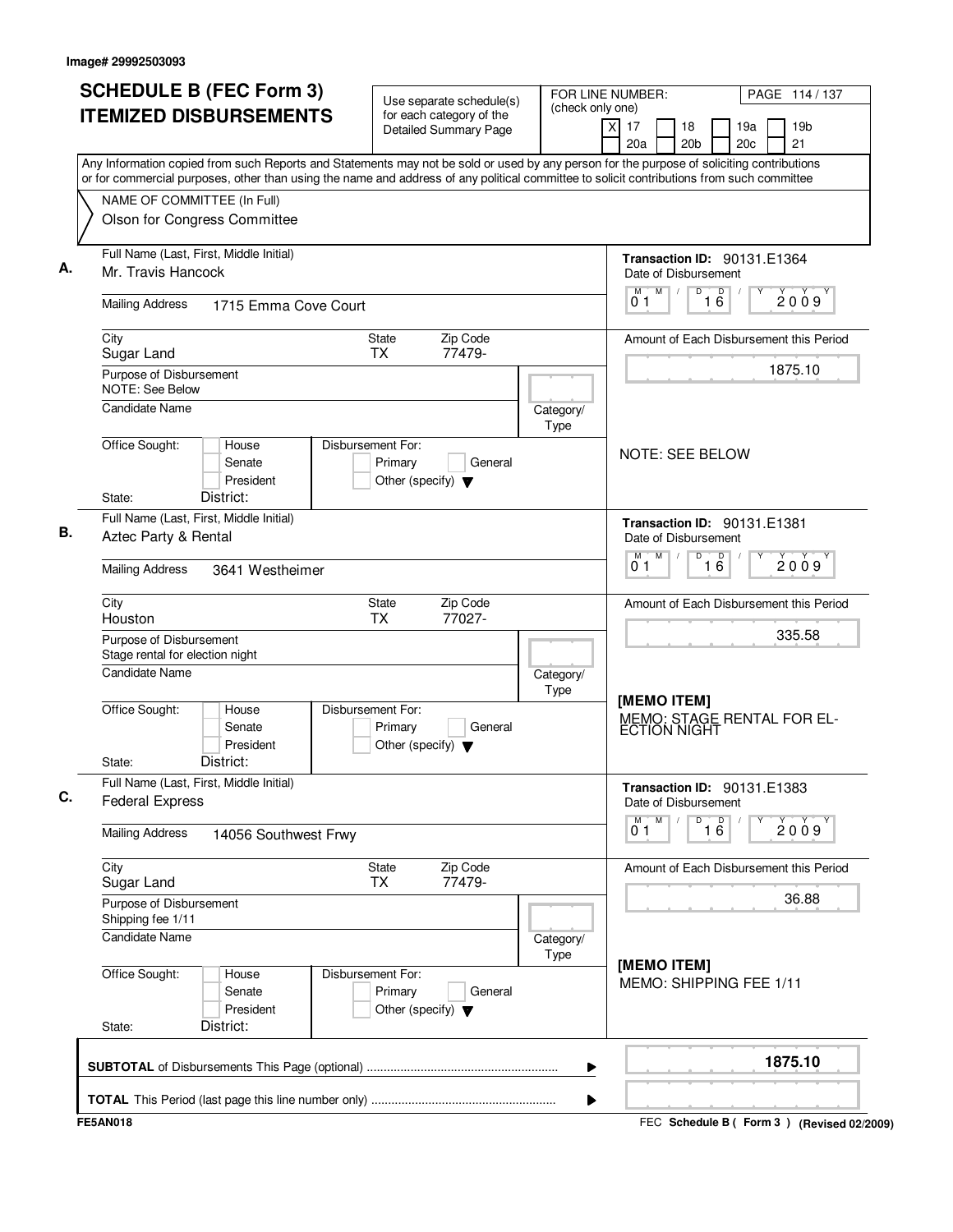| <b>SCHEDULE B (FEC Form 3)</b>                                                                                                                                                                                                                                                         | Use separate schedule(s)<br>(check only one)                                    |                   | FOR LINE NUMBER:                                         | PAGE 115/137                              |  |  |
|----------------------------------------------------------------------------------------------------------------------------------------------------------------------------------------------------------------------------------------------------------------------------------------|---------------------------------------------------------------------------------|-------------------|----------------------------------------------------------|-------------------------------------------|--|--|
| <b>ITEMIZED DISBURSEMENTS</b>                                                                                                                                                                                                                                                          | for each category of the<br><b>Detailed Summary Page</b>                        |                   | $\overline{x}$<br>17<br>18<br>20a<br>20 <sub>b</sub>     | 19a<br>19 <sub>b</sub><br>21<br>20c       |  |  |
| Any Information copied from such Reports and Statements may not be sold or used by any person for the purpose of soliciting contributions<br>or for commercial purposes, other than using the name and address of any political committee to solicit contributions from such committee |                                                                                 |                   |                                                          |                                           |  |  |
| NAME OF COMMITTEE (In Full)                                                                                                                                                                                                                                                            |                                                                                 |                   |                                                          |                                           |  |  |
| Olson for Congress Committee                                                                                                                                                                                                                                                           |                                                                                 |                   |                                                          |                                           |  |  |
| Full Name (Last, First, Middle Initial)<br><b>Federal Express</b>                                                                                                                                                                                                                      |                                                                                 |                   | Transaction ID: 90131.E1382<br>Date of Disbursement      |                                           |  |  |
| <b>Mailing Address</b><br>14056 Southwest Frwy                                                                                                                                                                                                                                         |                                                                                 |                   | M<br>16<br>M<br>D<br>01                                  | 2009                                      |  |  |
| City<br>Sugar Land                                                                                                                                                                                                                                                                     | Zip Code<br>State<br><b>TX</b><br>77479-                                        |                   |                                                          | Amount of Each Disbursement this Period   |  |  |
| Purpose of Disbursement<br>Shipping fee 1/11                                                                                                                                                                                                                                           |                                                                                 |                   |                                                          | 14.84                                     |  |  |
| <b>Candidate Name</b>                                                                                                                                                                                                                                                                  |                                                                                 | Category/<br>Type | [MEMO ITEM]                                              |                                           |  |  |
| Office Sought:<br>House<br>Senate<br>President<br>District:<br>State:                                                                                                                                                                                                                  | Disbursement For:<br>Primary<br>General<br>Other (specify) $\blacktriangledown$ |                   | MEMO: SHIPPING FEE 1/11                                  |                                           |  |  |
| Full Name (Last, First, Middle Initial)<br>Mr. Travis Hancock                                                                                                                                                                                                                          |                                                                                 |                   | Transaction ID: 90131.E1380<br>Date of Disbursement      |                                           |  |  |
| <b>Mailing Address</b><br>1715 Emma Cove Court                                                                                                                                                                                                                                         |                                                                                 |                   | M<br>D<br>м<br>$\overline{16}$<br>2009<br>0 <sub>1</sub> |                                           |  |  |
| City<br>Sugar Land                                                                                                                                                                                                                                                                     | Zip Code<br>State<br><b>TX</b><br>77479-                                        |                   | Amount of Each Disbursement this Period                  |                                           |  |  |
| Purpose of Disbursement<br>Auto expense/tolls                                                                                                                                                                                                                                          |                                                                                 |                   | 190.00                                                   |                                           |  |  |
| <b>Candidate Name</b>                                                                                                                                                                                                                                                                  |                                                                                 | Category/<br>Type | [MEMO ITEM]<br>MEMO: AUTO EXPENSE/TOLLS                  |                                           |  |  |
| Office Sought:<br>House<br>Senate<br>President<br>District:<br>State:                                                                                                                                                                                                                  | Disbursement For:<br>Primary<br>General<br>Other (specify) $\blacktriangledown$ |                   |                                                          |                                           |  |  |
| Full Name (Last, First, Middle Initial)<br>Mr. Travis Hancock                                                                                                                                                                                                                          |                                                                                 |                   | Transaction ID: 90131.E1379<br>Date of Disbursement      |                                           |  |  |
| <b>Mailing Address</b><br>1715 Emma Cove Court                                                                                                                                                                                                                                         |                                                                                 |                   | M<br>D<br>$\overline{16}$<br>0 <sub>1</sub>              | 2009                                      |  |  |
| City<br>Sugar Land                                                                                                                                                                                                                                                                     | State<br>Zip Code<br>77479-<br><b>TX</b>                                        |                   |                                                          | Amount of Each Disbursement this Period   |  |  |
| Purpose of Disbursement<br>Mileage reimbursement                                                                                                                                                                                                                                       |                                                                                 |                   |                                                          | 1276.80                                   |  |  |
| Candidate Name                                                                                                                                                                                                                                                                         |                                                                                 | Category/<br>Type | [MEMO ITEM]                                              |                                           |  |  |
| Office Sought:<br>House<br>Senate<br>President<br>District:<br>State:                                                                                                                                                                                                                  | Disbursement For:<br>Primary<br>General<br>Other (specify) $\blacktriangledown$ |                   | NΤ                                                       | MEMO: MILEAGE REIMBURSEME-                |  |  |
|                                                                                                                                                                                                                                                                                        |                                                                                 | ▶                 |                                                          | 0.00                                      |  |  |
|                                                                                                                                                                                                                                                                                        |                                                                                 | ▶                 |                                                          |                                           |  |  |
| <b>FE5AN018</b>                                                                                                                                                                                                                                                                        |                                                                                 |                   |                                                          | FEC Schedule B (Form 3) (Revised 02/2009) |  |  |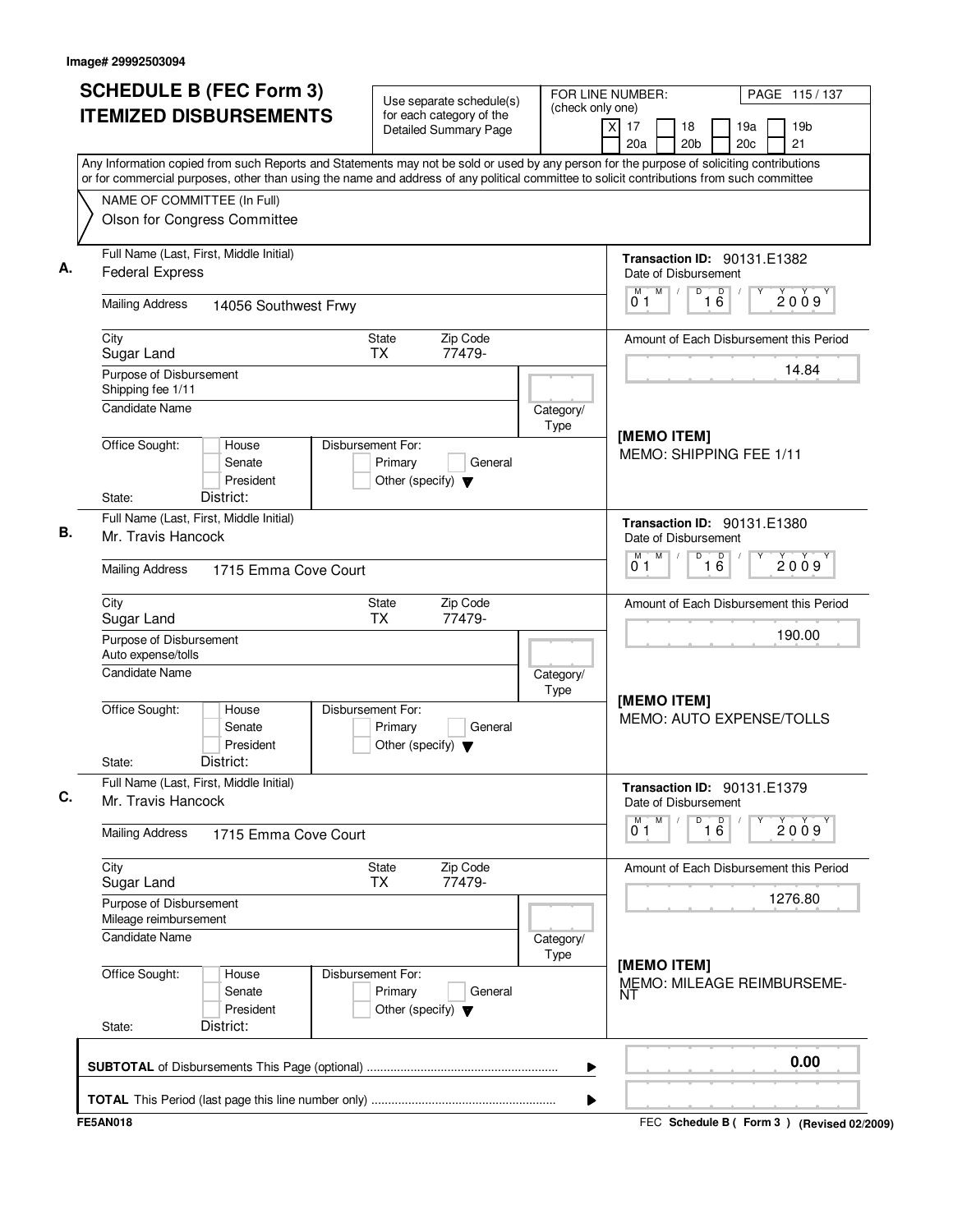| <b>ITEMIZED DISBURSEMENTS</b><br>for each category of the<br>Detailed Summary Page<br>Any Information copied from such Reports and Statements may not be sold or used by any person for the purpose of soliciting contributions<br>or for commercial purposes, other than using the name and address of any political committee to solicit contributions from such committee<br>NAME OF COMMITTEE (In Full)<br>Olson for Congress Committee<br>Full Name (Last, First, Middle Initial)<br><b>United States Post Office</b><br><b>Mailing Address</b><br>First Colony Branch<br>Zip Code<br>City<br>State<br><b>TX</b><br>77479-<br>Sugar Land<br>Purpose of Disbursement<br>Post office box rental<br><b>Candidate Name</b><br>Office Sought:<br>House<br>Disbursement For:<br>Senate<br>Primary<br>General<br>President<br>Other (specify) $\blacktriangledown$<br>District:<br>State:<br>Full Name (Last, First, Middle Initial)<br>Mr. Travis Hancock<br><b>Mailing Address</b><br>1715 Emma Cove Court<br>Zip Code<br>City<br>State<br>Sugar Land<br><b>TX</b><br>77479-<br>Purpose of Disbursement<br>Payroll<br><b>Candidate Name</b><br>Office Sought:<br>Disbursement For:<br>House<br>Senate<br>Primary<br>General<br>President<br>Other (specify) $\blacktriangledown$<br>District:<br>State:<br>Full Name (Last, First, Middle Initial)<br>Mr. Travis Hancock<br><b>Mailing Address</b><br>1715 Emma Cove Court<br>City<br>Zip Code<br>State<br>77479-<br>ТX<br>Sugar Land<br>Purpose of Disbursement<br>Grassroots Consultant<br>Candidate Name | (check only one)<br>$\overline{X}$<br>17<br>19 <sub>b</sub><br>18<br>19a<br>21<br>20a<br>20 <sub>b</sub><br>20c |
|-------------------------------------------------------------------------------------------------------------------------------------------------------------------------------------------------------------------------------------------------------------------------------------------------------------------------------------------------------------------------------------------------------------------------------------------------------------------------------------------------------------------------------------------------------------------------------------------------------------------------------------------------------------------------------------------------------------------------------------------------------------------------------------------------------------------------------------------------------------------------------------------------------------------------------------------------------------------------------------------------------------------------------------------------------------------------------------------------------------------------------------------------------------------------------------------------------------------------------------------------------------------------------------------------------------------------------------------------------------------------------------------------------------------------------------------------------------------------------------------------------------------------------------------------------------|-----------------------------------------------------------------------------------------------------------------|
|                                                                                                                                                                                                                                                                                                                                                                                                                                                                                                                                                                                                                                                                                                                                                                                                                                                                                                                                                                                                                                                                                                                                                                                                                                                                                                                                                                                                                                                                                                                                                             |                                                                                                                 |
|                                                                                                                                                                                                                                                                                                                                                                                                                                                                                                                                                                                                                                                                                                                                                                                                                                                                                                                                                                                                                                                                                                                                                                                                                                                                                                                                                                                                                                                                                                                                                             |                                                                                                                 |
|                                                                                                                                                                                                                                                                                                                                                                                                                                                                                                                                                                                                                                                                                                                                                                                                                                                                                                                                                                                                                                                                                                                                                                                                                                                                                                                                                                                                                                                                                                                                                             |                                                                                                                 |
|                                                                                                                                                                                                                                                                                                                                                                                                                                                                                                                                                                                                                                                                                                                                                                                                                                                                                                                                                                                                                                                                                                                                                                                                                                                                                                                                                                                                                                                                                                                                                             | Transaction ID: 90131.E1384<br>Date of Disbursement                                                             |
|                                                                                                                                                                                                                                                                                                                                                                                                                                                                                                                                                                                                                                                                                                                                                                                                                                                                                                                                                                                                                                                                                                                                                                                                                                                                                                                                                                                                                                                                                                                                                             | M<br>D<br>D<br>2009<br>16<br>01                                                                                 |
|                                                                                                                                                                                                                                                                                                                                                                                                                                                                                                                                                                                                                                                                                                                                                                                                                                                                                                                                                                                                                                                                                                                                                                                                                                                                                                                                                                                                                                                                                                                                                             | Amount of Each Disbursement this Period                                                                         |
|                                                                                                                                                                                                                                                                                                                                                                                                                                                                                                                                                                                                                                                                                                                                                                                                                                                                                                                                                                                                                                                                                                                                                                                                                                                                                                                                                                                                                                                                                                                                                             | 21.00                                                                                                           |
|                                                                                                                                                                                                                                                                                                                                                                                                                                                                                                                                                                                                                                                                                                                                                                                                                                                                                                                                                                                                                                                                                                                                                                                                                                                                                                                                                                                                                                                                                                                                                             | Category/<br>Type<br>[MEMO ITEM]<br>MEMO: POST OFFICE BOX REN-<br>TAL                                           |
|                                                                                                                                                                                                                                                                                                                                                                                                                                                                                                                                                                                                                                                                                                                                                                                                                                                                                                                                                                                                                                                                                                                                                                                                                                                                                                                                                                                                                                                                                                                                                             | Transaction ID: 90131.E1363                                                                                     |
|                                                                                                                                                                                                                                                                                                                                                                                                                                                                                                                                                                                                                                                                                                                                                                                                                                                                                                                                                                                                                                                                                                                                                                                                                                                                                                                                                                                                                                                                                                                                                             | Date of Disbursement<br>M<br>D<br>M<br>$\overline{16}$<br>2009<br>01                                            |
|                                                                                                                                                                                                                                                                                                                                                                                                                                                                                                                                                                                                                                                                                                                                                                                                                                                                                                                                                                                                                                                                                                                                                                                                                                                                                                                                                                                                                                                                                                                                                             | Amount of Each Disbursement this Period                                                                         |
|                                                                                                                                                                                                                                                                                                                                                                                                                                                                                                                                                                                                                                                                                                                                                                                                                                                                                                                                                                                                                                                                                                                                                                                                                                                                                                                                                                                                                                                                                                                                                             | 2042.75                                                                                                         |
|                                                                                                                                                                                                                                                                                                                                                                                                                                                                                                                                                                                                                                                                                                                                                                                                                                                                                                                                                                                                                                                                                                                                                                                                                                                                                                                                                                                                                                                                                                                                                             | Category/<br>Type                                                                                               |
|                                                                                                                                                                                                                                                                                                                                                                                                                                                                                                                                                                                                                                                                                                                                                                                                                                                                                                                                                                                                                                                                                                                                                                                                                                                                                                                                                                                                                                                                                                                                                             | <b>PAYROLL</b>                                                                                                  |
|                                                                                                                                                                                                                                                                                                                                                                                                                                                                                                                                                                                                                                                                                                                                                                                                                                                                                                                                                                                                                                                                                                                                                                                                                                                                                                                                                                                                                                                                                                                                                             | <b>Transaction ID: 90414.E1559</b><br>Date of Disbursement                                                      |
|                                                                                                                                                                                                                                                                                                                                                                                                                                                                                                                                                                                                                                                                                                                                                                                                                                                                                                                                                                                                                                                                                                                                                                                                                                                                                                                                                                                                                                                                                                                                                             | D<br>$\overline{13}$<br>$0^{\circ}3$<br>M<br>2009                                                               |
|                                                                                                                                                                                                                                                                                                                                                                                                                                                                                                                                                                                                                                                                                                                                                                                                                                                                                                                                                                                                                                                                                                                                                                                                                                                                                                                                                                                                                                                                                                                                                             | Amount of Each Disbursement this Period                                                                         |
|                                                                                                                                                                                                                                                                                                                                                                                                                                                                                                                                                                                                                                                                                                                                                                                                                                                                                                                                                                                                                                                                                                                                                                                                                                                                                                                                                                                                                                                                                                                                                             | 2500.00                                                                                                         |
|                                                                                                                                                                                                                                                                                                                                                                                                                                                                                                                                                                                                                                                                                                                                                                                                                                                                                                                                                                                                                                                                                                                                                                                                                                                                                                                                                                                                                                                                                                                                                             | Category/<br>Type                                                                                               |
| Office Sought:<br>Disbursement For:<br>House<br>Senate<br>Primary<br>General<br>President<br>Other (specify) $\blacktriangledown$<br>District:<br>State:                                                                                                                                                                                                                                                                                                                                                                                                                                                                                                                                                                                                                                                                                                                                                                                                                                                                                                                                                                                                                                                                                                                                                                                                                                                                                                                                                                                                    | <b>GRASSROOTS CONSULTANT</b>                                                                                    |
|                                                                                                                                                                                                                                                                                                                                                                                                                                                                                                                                                                                                                                                                                                                                                                                                                                                                                                                                                                                                                                                                                                                                                                                                                                                                                                                                                                                                                                                                                                                                                             | 4542.75<br>▶                                                                                                    |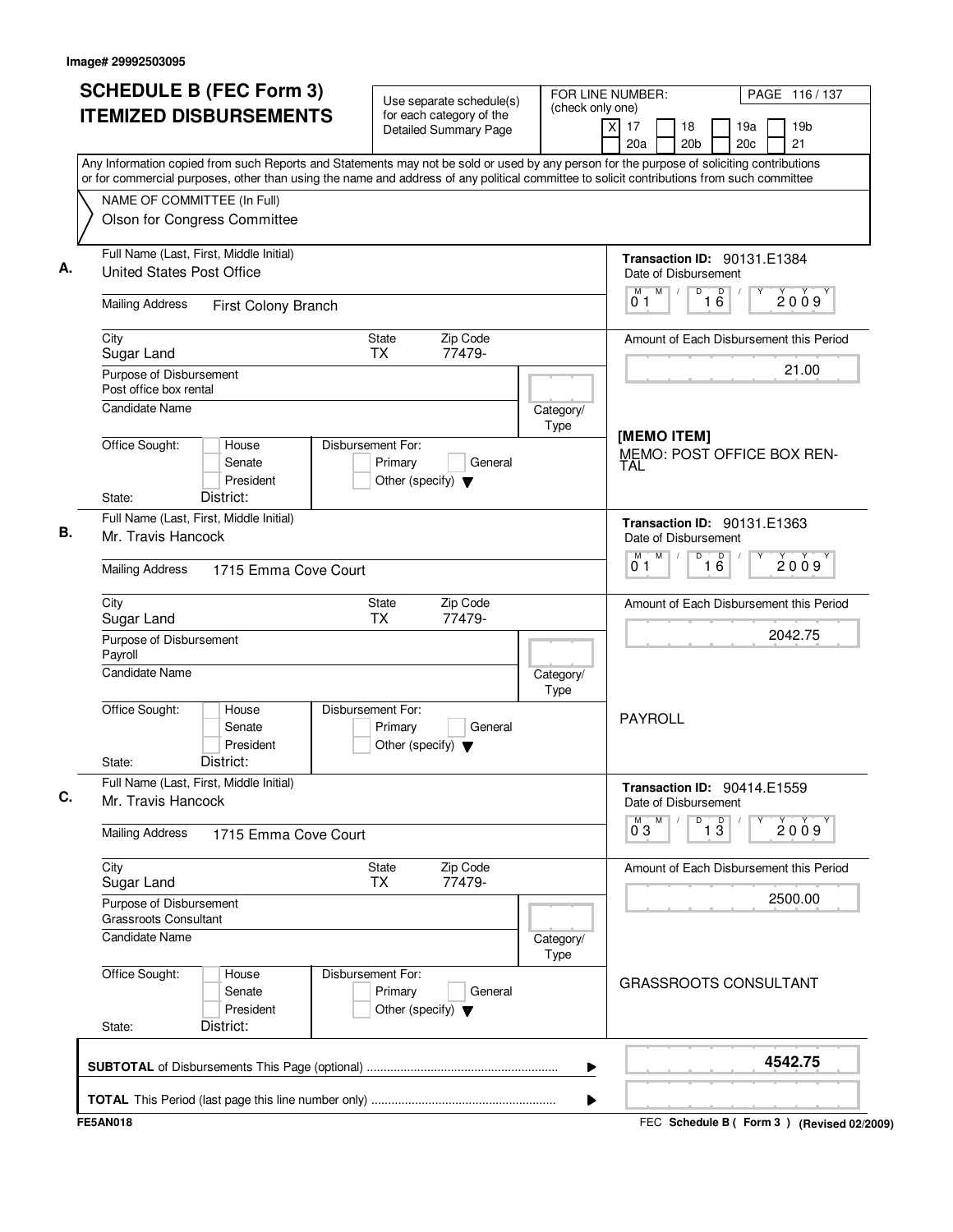| <b>ITEMIZED DISBURSEMENTS</b><br>for each category of the<br>$\times$<br>17<br>18<br>19a<br>19 <sub>b</sub><br><b>Detailed Summary Page</b><br>20a<br>20 <sub>b</sub><br>20 <sub>c</sub><br>21<br>Any Information copied from such Reports and Statements may not be sold or used by any person for the purpose of soliciting contributions<br>or for commercial purposes, other than using the name and address of any political committee to solicit contributions from such committee<br>NAME OF COMMITTEE (In Full)<br>Olson for Congress Committee<br>Full Name (Last, First, Middle Initial)<br>Transaction ID: 90414.E1547<br>Harris County Republican Party<br>Date of Disbursement<br>M<br>M<br>D<br>$\overline{13}$<br>2009<br>$0^{\degree}3$<br><b>Mailing Address</b><br>3311 Richmond, Ste 218<br>Zip Code<br>City<br>State<br><b>TX</b><br>77098-<br>Houston<br>1000.00<br>Purpose of Disbursement<br>Tickets to event<br>Candidate Name<br>Category/<br>Type<br>Office Sought:<br>Disbursement For:<br>House<br><b>TICKETS TO EVENT</b><br>Primary<br>Senate<br>General<br>President<br>Other (specify) $\blacktriangledown$<br>District:<br>State:<br>Full Name (Last, First, Middle Initial)<br>Transaction ID: 90301.C4535IK<br>Edd Hendee<br>Date of Disbursement<br>M<br>D<br>09<br>м<br>2009<br>$0^{\degree}2$<br><b>Mailing Address</b><br>7 Radney Estates Drive<br>Zip Code<br>City<br>State<br><b>TX</b><br>77024-<br>Houston<br>1394.00<br>Purpose of Disbursement<br>Lunches and Gift Bags<br>Candidate Name<br>Category/<br>Type<br>Office Sought:<br>Disbursement For:<br>House<br>IN KIND: LUNCHES AND GIFT<br>Senate<br>Primary<br>General<br><b>BAGS</b><br>President<br>Other (specify) $\blacktriangledown$<br>District:<br>State:<br>Full Name (Last, First, Middle Initial)<br>Transaction ID: 90131.E1358<br><b>Hyatt Regency Capitol Hill</b><br>Date of Disbursement<br>M<br>D<br>000<br>м<br>2009<br>01<br><b>Mailing Address</b><br>400 New Jersey Avenue, NW<br>City<br>Zip Code<br><b>State</b><br>PA<br>20003-<br>Washington<br>5000.00<br>Purpose of Disbursement<br>Room rental/food for event<br>Candidate Name<br>Category/<br>Type<br>Office Sought:<br>Disbursement For:<br>House<br>Primary<br>Senate<br>General<br>President<br>Other (specify) $\blacktriangledown$<br>District:<br>State: | <b>SCHEDULE B (FEC Form 3)</b> | Use separate schedule(s) | FOR LINE NUMBER:<br>(check only one) | PAGE 117/137                                |
|-------------------------------------------------------------------------------------------------------------------------------------------------------------------------------------------------------------------------------------------------------------------------------------------------------------------------------------------------------------------------------------------------------------------------------------------------------------------------------------------------------------------------------------------------------------------------------------------------------------------------------------------------------------------------------------------------------------------------------------------------------------------------------------------------------------------------------------------------------------------------------------------------------------------------------------------------------------------------------------------------------------------------------------------------------------------------------------------------------------------------------------------------------------------------------------------------------------------------------------------------------------------------------------------------------------------------------------------------------------------------------------------------------------------------------------------------------------------------------------------------------------------------------------------------------------------------------------------------------------------------------------------------------------------------------------------------------------------------------------------------------------------------------------------------------------------------------------------------------------------------------------------------------------------------------------------------------------------------------------------------------------------------------------------------------------------------------------------------------------------------------------------------------------------------------------------------------------------------------------------------------------------------------------------------------------------------------------------------|--------------------------------|--------------------------|--------------------------------------|---------------------------------------------|
|                                                                                                                                                                                                                                                                                                                                                                                                                                                                                                                                                                                                                                                                                                                                                                                                                                                                                                                                                                                                                                                                                                                                                                                                                                                                                                                                                                                                                                                                                                                                                                                                                                                                                                                                                                                                                                                                                                                                                                                                                                                                                                                                                                                                                                                                                                                                                 |                                |                          |                                      |                                             |
|                                                                                                                                                                                                                                                                                                                                                                                                                                                                                                                                                                                                                                                                                                                                                                                                                                                                                                                                                                                                                                                                                                                                                                                                                                                                                                                                                                                                                                                                                                                                                                                                                                                                                                                                                                                                                                                                                                                                                                                                                                                                                                                                                                                                                                                                                                                                                 |                                |                          |                                      |                                             |
|                                                                                                                                                                                                                                                                                                                                                                                                                                                                                                                                                                                                                                                                                                                                                                                                                                                                                                                                                                                                                                                                                                                                                                                                                                                                                                                                                                                                                                                                                                                                                                                                                                                                                                                                                                                                                                                                                                                                                                                                                                                                                                                                                                                                                                                                                                                                                 |                                |                          |                                      |                                             |
|                                                                                                                                                                                                                                                                                                                                                                                                                                                                                                                                                                                                                                                                                                                                                                                                                                                                                                                                                                                                                                                                                                                                                                                                                                                                                                                                                                                                                                                                                                                                                                                                                                                                                                                                                                                                                                                                                                                                                                                                                                                                                                                                                                                                                                                                                                                                                 |                                |                          |                                      |                                             |
|                                                                                                                                                                                                                                                                                                                                                                                                                                                                                                                                                                                                                                                                                                                                                                                                                                                                                                                                                                                                                                                                                                                                                                                                                                                                                                                                                                                                                                                                                                                                                                                                                                                                                                                                                                                                                                                                                                                                                                                                                                                                                                                                                                                                                                                                                                                                                 |                                |                          |                                      |                                             |
|                                                                                                                                                                                                                                                                                                                                                                                                                                                                                                                                                                                                                                                                                                                                                                                                                                                                                                                                                                                                                                                                                                                                                                                                                                                                                                                                                                                                                                                                                                                                                                                                                                                                                                                                                                                                                                                                                                                                                                                                                                                                                                                                                                                                                                                                                                                                                 |                                |                          |                                      |                                             |
|                                                                                                                                                                                                                                                                                                                                                                                                                                                                                                                                                                                                                                                                                                                                                                                                                                                                                                                                                                                                                                                                                                                                                                                                                                                                                                                                                                                                                                                                                                                                                                                                                                                                                                                                                                                                                                                                                                                                                                                                                                                                                                                                                                                                                                                                                                                                                 |                                |                          |                                      | Amount of Each Disbursement this Period     |
|                                                                                                                                                                                                                                                                                                                                                                                                                                                                                                                                                                                                                                                                                                                                                                                                                                                                                                                                                                                                                                                                                                                                                                                                                                                                                                                                                                                                                                                                                                                                                                                                                                                                                                                                                                                                                                                                                                                                                                                                                                                                                                                                                                                                                                                                                                                                                 |                                |                          |                                      |                                             |
|                                                                                                                                                                                                                                                                                                                                                                                                                                                                                                                                                                                                                                                                                                                                                                                                                                                                                                                                                                                                                                                                                                                                                                                                                                                                                                                                                                                                                                                                                                                                                                                                                                                                                                                                                                                                                                                                                                                                                                                                                                                                                                                                                                                                                                                                                                                                                 |                                |                          |                                      |                                             |
|                                                                                                                                                                                                                                                                                                                                                                                                                                                                                                                                                                                                                                                                                                                                                                                                                                                                                                                                                                                                                                                                                                                                                                                                                                                                                                                                                                                                                                                                                                                                                                                                                                                                                                                                                                                                                                                                                                                                                                                                                                                                                                                                                                                                                                                                                                                                                 |                                |                          |                                      |                                             |
|                                                                                                                                                                                                                                                                                                                                                                                                                                                                                                                                                                                                                                                                                                                                                                                                                                                                                                                                                                                                                                                                                                                                                                                                                                                                                                                                                                                                                                                                                                                                                                                                                                                                                                                                                                                                                                                                                                                                                                                                                                                                                                                                                                                                                                                                                                                                                 |                                |                          |                                      |                                             |
|                                                                                                                                                                                                                                                                                                                                                                                                                                                                                                                                                                                                                                                                                                                                                                                                                                                                                                                                                                                                                                                                                                                                                                                                                                                                                                                                                                                                                                                                                                                                                                                                                                                                                                                                                                                                                                                                                                                                                                                                                                                                                                                                                                                                                                                                                                                                                 |                                |                          |                                      |                                             |
|                                                                                                                                                                                                                                                                                                                                                                                                                                                                                                                                                                                                                                                                                                                                                                                                                                                                                                                                                                                                                                                                                                                                                                                                                                                                                                                                                                                                                                                                                                                                                                                                                                                                                                                                                                                                                                                                                                                                                                                                                                                                                                                                                                                                                                                                                                                                                 |                                |                          |                                      | Amount of Each Disbursement this Period     |
|                                                                                                                                                                                                                                                                                                                                                                                                                                                                                                                                                                                                                                                                                                                                                                                                                                                                                                                                                                                                                                                                                                                                                                                                                                                                                                                                                                                                                                                                                                                                                                                                                                                                                                                                                                                                                                                                                                                                                                                                                                                                                                                                                                                                                                                                                                                                                 |                                |                          |                                      |                                             |
|                                                                                                                                                                                                                                                                                                                                                                                                                                                                                                                                                                                                                                                                                                                                                                                                                                                                                                                                                                                                                                                                                                                                                                                                                                                                                                                                                                                                                                                                                                                                                                                                                                                                                                                                                                                                                                                                                                                                                                                                                                                                                                                                                                                                                                                                                                                                                 |                                |                          |                                      |                                             |
|                                                                                                                                                                                                                                                                                                                                                                                                                                                                                                                                                                                                                                                                                                                                                                                                                                                                                                                                                                                                                                                                                                                                                                                                                                                                                                                                                                                                                                                                                                                                                                                                                                                                                                                                                                                                                                                                                                                                                                                                                                                                                                                                                                                                                                                                                                                                                 |                                |                          |                                      |                                             |
|                                                                                                                                                                                                                                                                                                                                                                                                                                                                                                                                                                                                                                                                                                                                                                                                                                                                                                                                                                                                                                                                                                                                                                                                                                                                                                                                                                                                                                                                                                                                                                                                                                                                                                                                                                                                                                                                                                                                                                                                                                                                                                                                                                                                                                                                                                                                                 |                                |                          |                                      |                                             |
|                                                                                                                                                                                                                                                                                                                                                                                                                                                                                                                                                                                                                                                                                                                                                                                                                                                                                                                                                                                                                                                                                                                                                                                                                                                                                                                                                                                                                                                                                                                                                                                                                                                                                                                                                                                                                                                                                                                                                                                                                                                                                                                                                                                                                                                                                                                                                 |                                |                          |                                      |                                             |
|                                                                                                                                                                                                                                                                                                                                                                                                                                                                                                                                                                                                                                                                                                                                                                                                                                                                                                                                                                                                                                                                                                                                                                                                                                                                                                                                                                                                                                                                                                                                                                                                                                                                                                                                                                                                                                                                                                                                                                                                                                                                                                                                                                                                                                                                                                                                                 |                                |                          |                                      | Amount of Each Disbursement this Period     |
|                                                                                                                                                                                                                                                                                                                                                                                                                                                                                                                                                                                                                                                                                                                                                                                                                                                                                                                                                                                                                                                                                                                                                                                                                                                                                                                                                                                                                                                                                                                                                                                                                                                                                                                                                                                                                                                                                                                                                                                                                                                                                                                                                                                                                                                                                                                                                 |                                |                          |                                      |                                             |
|                                                                                                                                                                                                                                                                                                                                                                                                                                                                                                                                                                                                                                                                                                                                                                                                                                                                                                                                                                                                                                                                                                                                                                                                                                                                                                                                                                                                                                                                                                                                                                                                                                                                                                                                                                                                                                                                                                                                                                                                                                                                                                                                                                                                                                                                                                                                                 |                                |                          |                                      |                                             |
|                                                                                                                                                                                                                                                                                                                                                                                                                                                                                                                                                                                                                                                                                                                                                                                                                                                                                                                                                                                                                                                                                                                                                                                                                                                                                                                                                                                                                                                                                                                                                                                                                                                                                                                                                                                                                                                                                                                                                                                                                                                                                                                                                                                                                                                                                                                                                 |                                |                          |                                      | ROOM RENTAL/FOOD FOR EVENT                  |
| ▶                                                                                                                                                                                                                                                                                                                                                                                                                                                                                                                                                                                                                                                                                                                                                                                                                                                                                                                                                                                                                                                                                                                                                                                                                                                                                                                                                                                                                                                                                                                                                                                                                                                                                                                                                                                                                                                                                                                                                                                                                                                                                                                                                                                                                                                                                                                                               |                                |                          |                                      | 7394.00                                     |
|                                                                                                                                                                                                                                                                                                                                                                                                                                                                                                                                                                                                                                                                                                                                                                                                                                                                                                                                                                                                                                                                                                                                                                                                                                                                                                                                                                                                                                                                                                                                                                                                                                                                                                                                                                                                                                                                                                                                                                                                                                                                                                                                                                                                                                                                                                                                                 | <b>FE5AN018</b>                |                          |                                      | FEC Schedule B ( Form 3 ) (Revised 02/2009) |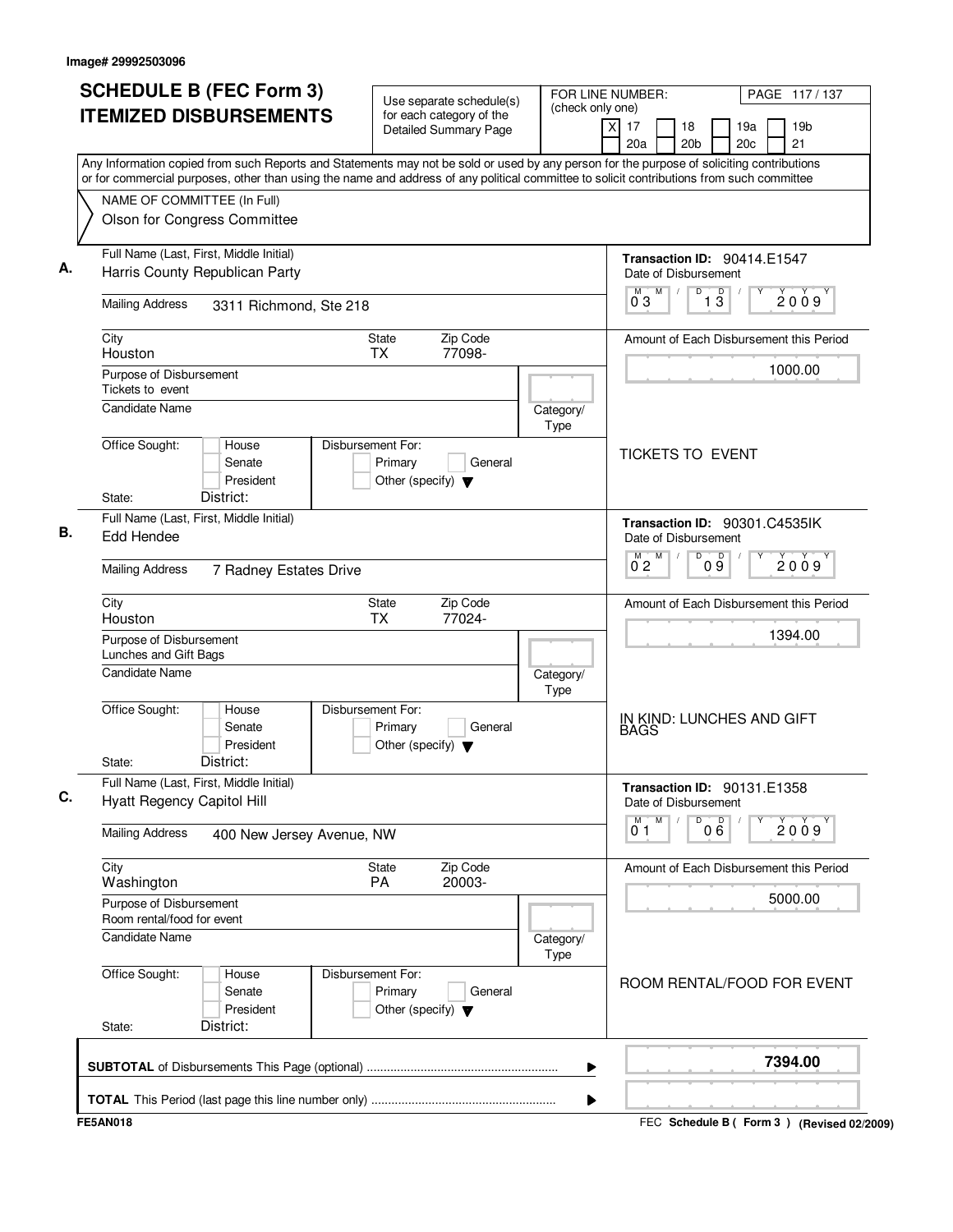| <b>SCHEDULE B (FEC Form 3)</b>                                                                                                                                                                                                                                                         | Use separate schedule(s)<br>(check only one)                                    |                   | FOR LINE NUMBER:                                     | PAGE 118 / 137                            |
|----------------------------------------------------------------------------------------------------------------------------------------------------------------------------------------------------------------------------------------------------------------------------------------|---------------------------------------------------------------------------------|-------------------|------------------------------------------------------|-------------------------------------------|
| <b>ITEMIZED DISBURSEMENTS</b>                                                                                                                                                                                                                                                          | for each category of the<br><b>Detailed Summary Page</b>                        |                   | $\overline{x}$<br>17<br>18<br>20a<br>20 <sub>b</sub> | 19a<br>19 <sub>b</sub><br>20c<br>21       |
| Any Information copied from such Reports and Statements may not be sold or used by any person for the purpose of soliciting contributions<br>or for commercial purposes, other than using the name and address of any political committee to solicit contributions from such committee |                                                                                 |                   |                                                      |                                           |
| NAME OF COMMITTEE (In Full)                                                                                                                                                                                                                                                            |                                                                                 |                   |                                                      |                                           |
| Olson for Congress Committee                                                                                                                                                                                                                                                           |                                                                                 |                   |                                                      |                                           |
| Full Name (Last, First, Middle Initial)<br>InCompliance, Inc.                                                                                                                                                                                                                          |                                                                                 |                   | Date of Disbursement                                 | Transaction ID: 90301.E1471               |
| <b>Mailing Address</b><br>PO Box 751271                                                                                                                                                                                                                                                |                                                                                 |                   | M<br>M<br>0 <sub>2</sub>                             | D<br>$2\overline{2}$<br>2009              |
| City<br>Las Vegas                                                                                                                                                                                                                                                                      | Zip Code<br>State<br><b>NV</b><br>89136-                                        |                   |                                                      | Amount of Each Disbursement this Period   |
| Purpose of Disbursement<br>Software agreement                                                                                                                                                                                                                                          |                                                                                 |                   |                                                      | 1650.00                                   |
| <b>Candidate Name</b>                                                                                                                                                                                                                                                                  |                                                                                 | Category/<br>Type |                                                      |                                           |
| Office Sought:<br>House<br>Senate<br>President<br>District:<br>State:                                                                                                                                                                                                                  | Disbursement For:<br>Primary<br>General<br>Other (specify) $\blacktriangledown$ |                   |                                                      | SOFTWARE AGREEMENT                        |
| Full Name (Last, First, Middle Initial)<br>Jacobs Engineering Group                                                                                                                                                                                                                    |                                                                                 |                   | Date of Disbursement                                 | Transaction ID: 90414.E1565               |
| <b>Mailing Address</b><br>413 New Jersey Avenue, SE                                                                                                                                                                                                                                    |                                                                                 |                   | M<br>0 <sub>3</sub>                                  | D<br>$\overline{1\,3}$<br>2009            |
| City<br>Washington                                                                                                                                                                                                                                                                     | Zip Code<br>State<br>DC<br>20003-                                               |                   |                                                      | Amount of Each Disbursement this Period   |
| Purpose of Disbursement<br>Room rental fee                                                                                                                                                                                                                                             |                                                                                 |                   |                                                      | 250.00                                    |
| <b>Candidate Name</b>                                                                                                                                                                                                                                                                  |                                                                                 | Category/<br>Type |                                                      |                                           |
| Office Sought:<br>House<br>Senate<br>President<br>District:<br>State:                                                                                                                                                                                                                  | Disbursement For:<br>Primary<br>General<br>Other (specify) $\blacktriangledown$ |                   | <b>ROOM RENTAL FEE</b>                               |                                           |
| Full Name (Last, First, Middle Initial)<br>Lilly & Company                                                                                                                                                                                                                             |                                                                                 |                   | Date of Disbursement                                 | Transaction ID: 90301.E1472               |
| <b>Mailing Address</b><br>1005 Congress Avenue, Ste 910                                                                                                                                                                                                                                |                                                                                 |                   | $\overline{0}^M$ 2<br>M                              | D<br>000<br>2009                          |
| City<br>Austin                                                                                                                                                                                                                                                                         | State<br>Zip Code<br>78701-<br><b>TX</b>                                        |                   |                                                      | Amount of Each Disbursement this Period   |
| Purpose of Disbursement<br>Fundraising consultant                                                                                                                                                                                                                                      |                                                                                 |                   |                                                      | 1316.58                                   |
| Candidate Name                                                                                                                                                                                                                                                                         |                                                                                 | Category/<br>Type |                                                      |                                           |
| Office Sought:<br>House<br>Senate<br>President<br>District:<br>State:                                                                                                                                                                                                                  | Disbursement For:<br>Primary<br>General<br>Other (specify) $\blacktriangledown$ |                   |                                                      | <b>FUNDRAISING CONSULTANT</b>             |
|                                                                                                                                                                                                                                                                                        |                                                                                 | ▶                 |                                                      | 3216.58                                   |
|                                                                                                                                                                                                                                                                                        |                                                                                 | ▶                 |                                                      |                                           |
| <b>FE5AN018</b>                                                                                                                                                                                                                                                                        |                                                                                 |                   |                                                      | FEC Schedule B (Form 3) (Revised 02/2009) |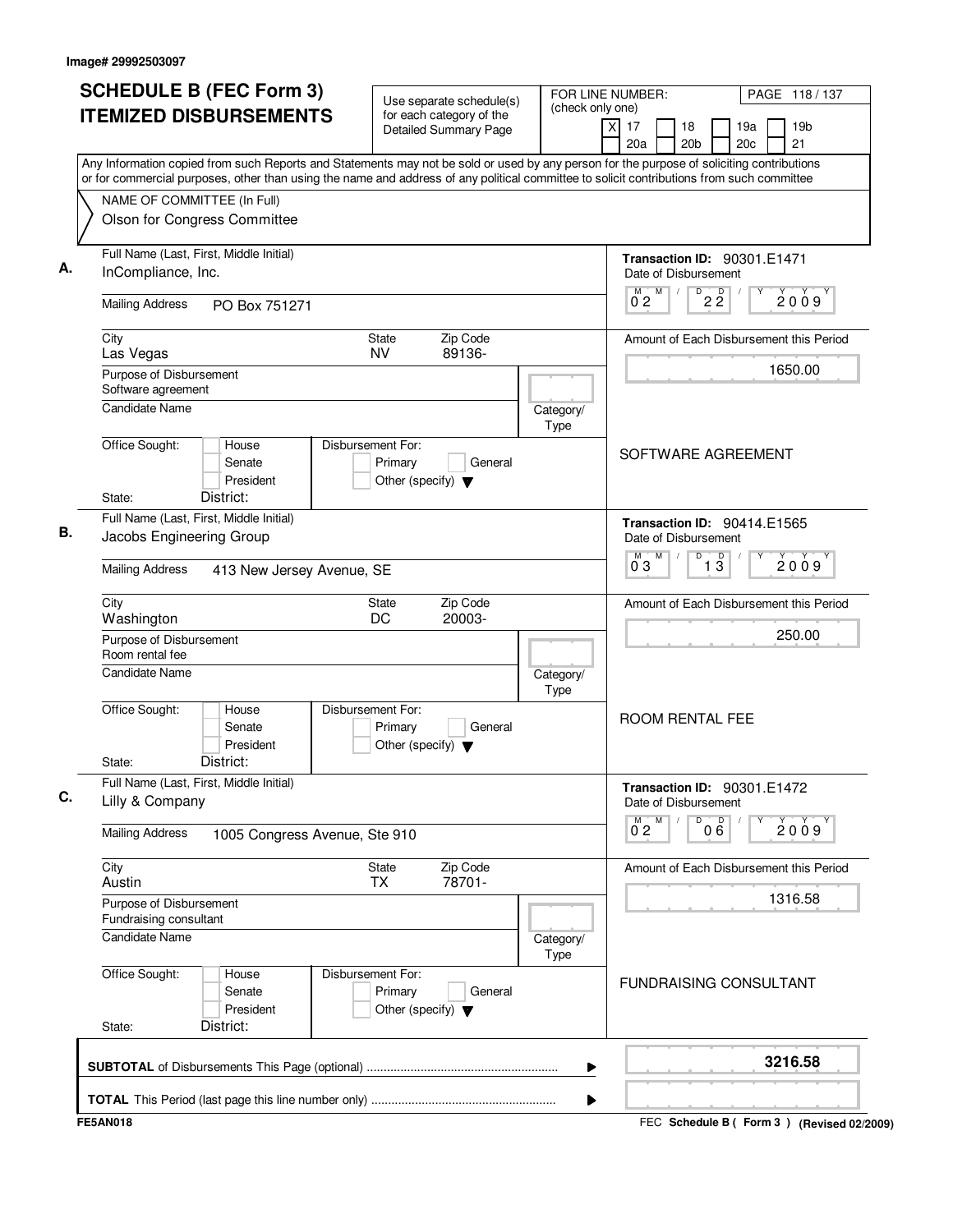| <b>SCHEDULE B (FEC Form 3)</b>                                                                                                                                                                                                                                                         | Use separate schedule(s)                                                        | FOR LINE NUMBER:<br>(check only one) |                                                            | PAGE 119/137                                |
|----------------------------------------------------------------------------------------------------------------------------------------------------------------------------------------------------------------------------------------------------------------------------------------|---------------------------------------------------------------------------------|--------------------------------------|------------------------------------------------------------|---------------------------------------------|
| <b>ITEMIZED DISBURSEMENTS</b>                                                                                                                                                                                                                                                          | for each category of the<br>Detailed Summary Page                               |                                      | $\overline{X}$<br>17<br>18<br>20a<br>20 <sub>b</sub>       | 19 <sub>b</sub><br>19a<br>21<br>20c         |
| Any Information copied from such Reports and Statements may not be sold or used by any person for the purpose of soliciting contributions<br>or for commercial purposes, other than using the name and address of any political committee to solicit contributions from such committee |                                                                                 |                                      |                                                            |                                             |
| NAME OF COMMITTEE (In Full)                                                                                                                                                                                                                                                            |                                                                                 |                                      |                                                            |                                             |
| Olson for Congress Committee                                                                                                                                                                                                                                                           |                                                                                 |                                      |                                                            |                                             |
| Full Name (Last, First, Middle Initial)<br>Mamacitas                                                                                                                                                                                                                                   |                                                                                 |                                      | <b>Transaction ID: 90131.E1362</b><br>Date of Disbursement |                                             |
| <b>Mailing Address</b><br>515 E. Nasa                                                                                                                                                                                                                                                  |                                                                                 |                                      | M<br>D<br>D<br>$0\bar{3}$<br>01                            | 2009                                        |
| City<br>Webster                                                                                                                                                                                                                                                                        | Zip Code<br>State<br><b>TX</b><br>77598-                                        |                                      |                                                            | Amount of Each Disbursement this Period     |
| Purpose of Disbursement<br>Thank you party food                                                                                                                                                                                                                                        |                                                                                 |                                      |                                                            | 1500.00                                     |
| <b>Candidate Name</b>                                                                                                                                                                                                                                                                  |                                                                                 | Category/<br>Type                    |                                                            |                                             |
| Office Sought:<br>House<br>Senate<br>President<br>District:<br>State:                                                                                                                                                                                                                  | Disbursement For:<br>Primary<br>General<br>Other (specify) $\blacktriangledown$ |                                      | THANK YOU PARTY FOOD                                       |                                             |
| Full Name (Last, First, Middle Initial)                                                                                                                                                                                                                                                |                                                                                 |                                      | <b>Transaction ID: 90415.E1623</b>                         |                                             |
| Marathon Strategic Communications                                                                                                                                                                                                                                                      |                                                                                 |                                      | Date of Disbursement                                       |                                             |
| <b>Mailing Address</b><br>3771 Vinecrest Drive                                                                                                                                                                                                                                         |                                                                                 |                                      | M<br>D<br>M<br>$0\overline{3}$<br>01                       | 2009                                        |
| City<br>Dallas                                                                                                                                                                                                                                                                         | Zip Code<br>State<br>ТX<br>75229-                                               |                                      |                                                            | Amount of Each Disbursement this Period     |
| Purpose of Disbursement<br>Media Consultant                                                                                                                                                                                                                                            |                                                                                 |                                      |                                                            | 3000.00                                     |
| <b>Candidate Name</b>                                                                                                                                                                                                                                                                  |                                                                                 | Category/<br>Type                    |                                                            |                                             |
| Office Sought:<br>House<br>Senate<br>President<br>District:<br>State:                                                                                                                                                                                                                  | Disbursement For:<br>Primary<br>General<br>Other (specify) $\blacktriangledown$ |                                      | <b>MEDIA CONSULTANT</b>                                    |                                             |
| Full Name (Last, First, Middle Initial)                                                                                                                                                                                                                                                |                                                                                 |                                      | <b>Transaction ID: 90131.E1393</b>                         |                                             |
| Marathon Strategic Communications                                                                                                                                                                                                                                                      |                                                                                 |                                      | Date of Disbursement<br>M<br>D                             |                                             |
| <b>Mailing Address</b><br>3771 Vinecrest Drive                                                                                                                                                                                                                                         |                                                                                 |                                      | $2\overline{6}$<br>0 <sub>1</sub>                          | 2009                                        |
| City<br><b>Dallas</b>                                                                                                                                                                                                                                                                  | Zip Code<br>State<br>75229-<br>ТX                                               |                                      |                                                            | Amount of Each Disbursement this Period     |
| Purpose of Disbursement<br>Media Consultant                                                                                                                                                                                                                                            |                                                                                 |                                      |                                                            | 3000.00                                     |
| <b>Candidate Name</b>                                                                                                                                                                                                                                                                  |                                                                                 | Category/<br>Type                    |                                                            |                                             |
| Office Sought:<br>House<br>Senate<br>President<br>District:<br>State:                                                                                                                                                                                                                  | Disbursement For:<br>Primary<br>General<br>Other (specify) $\blacktriangledown$ |                                      | <b>MEDIA CONSULTANT</b>                                    |                                             |
|                                                                                                                                                                                                                                                                                        |                                                                                 | ▶                                    |                                                            | 7500.00                                     |
|                                                                                                                                                                                                                                                                                        |                                                                                 | ▶                                    |                                                            |                                             |
| <b>FE5AN018</b>                                                                                                                                                                                                                                                                        |                                                                                 |                                      |                                                            | FEC Schedule B ( Form 3 ) (Revised 02/2009) |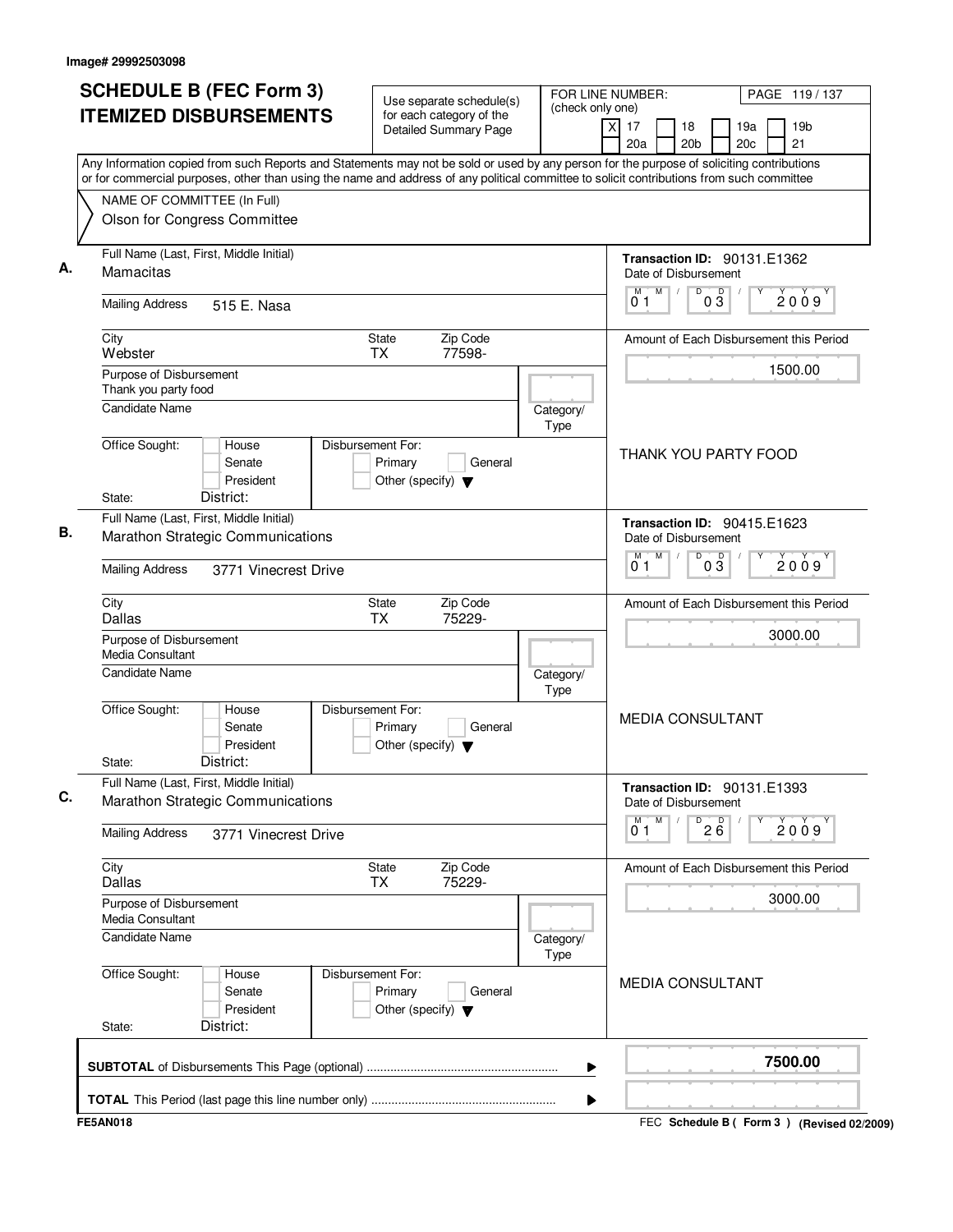| <b>SCHEDULE B (FEC Form 3)</b><br><b>ITEMIZED DISBURSEMENTS</b>                                                                                                                                                                                                                        | Use separate schedule(s)<br>for each category of the                            | (check only one)         | FOR LINE NUMBER:<br>PAGE 120 / 137                                                                                 |  |  |  |  |
|----------------------------------------------------------------------------------------------------------------------------------------------------------------------------------------------------------------------------------------------------------------------------------------|---------------------------------------------------------------------------------|--------------------------|--------------------------------------------------------------------------------------------------------------------|--|--|--|--|
|                                                                                                                                                                                                                                                                                        | <b>Detailed Summary Page</b>                                                    |                          | $\boldsymbol{\mathsf{x}}$<br>17<br>18<br>19a<br>19 <sub>b</sub><br>20a<br>20 <sub>b</sub><br>20 <sub>c</sub><br>21 |  |  |  |  |
| Any Information copied from such Reports and Statements may not be sold or used by any person for the purpose of soliciting contributions<br>or for commercial purposes, other than using the name and address of any political committee to solicit contributions from such committee |                                                                                 |                          |                                                                                                                    |  |  |  |  |
| NAME OF COMMITTEE (In Full)                                                                                                                                                                                                                                                            |                                                                                 |                          |                                                                                                                    |  |  |  |  |
| Olson for Congress Committee                                                                                                                                                                                                                                                           |                                                                                 |                          |                                                                                                                    |  |  |  |  |
|                                                                                                                                                                                                                                                                                        |                                                                                 |                          |                                                                                                                    |  |  |  |  |
| Full Name (Last, First, Middle Initial)<br>Marathon Strategic Communications                                                                                                                                                                                                           |                                                                                 |                          | <b>Transaction ID: 90131.E1369</b><br>Date of Disbursement                                                         |  |  |  |  |
| <b>Mailing Address</b><br>3771 Vinecrest Drive                                                                                                                                                                                                                                         |                                                                                 |                          | M<br>D<br>M<br>$2\overline{6}$<br>2009<br>01                                                                       |  |  |  |  |
| City<br>Dallas                                                                                                                                                                                                                                                                         | Zip Code<br><b>State</b><br><b>TX</b><br>75229-                                 |                          | Amount of Each Disbursement this Period                                                                            |  |  |  |  |
| Purpose of Disbursement<br><b>Media Consultant</b>                                                                                                                                                                                                                                     |                                                                                 |                          | 3000.00                                                                                                            |  |  |  |  |
| <b>Candidate Name</b>                                                                                                                                                                                                                                                                  |                                                                                 | Category/<br><b>Type</b> |                                                                                                                    |  |  |  |  |
| Office Sought:<br>House<br>Senate<br>President<br>District:<br>State:                                                                                                                                                                                                                  | Disbursement For:<br>Primary<br>General<br>Other (specify) $\blacktriangledown$ |                          | <b>MEDIA CONSULTANT</b>                                                                                            |  |  |  |  |
| Full Name (Last, First, Middle Initial)                                                                                                                                                                                                                                                |                                                                                 |                          |                                                                                                                    |  |  |  |  |
| Marathon Strategic Communications                                                                                                                                                                                                                                                      |                                                                                 |                          | Transaction ID: 90415.E1626<br>Date of Disbursement                                                                |  |  |  |  |
| <b>Mailing Address</b><br>3771 Vinecrest Drive                                                                                                                                                                                                                                         |                                                                                 |                          | M<br>000<br>D<br>2009<br>$0^{\circ}2$                                                                              |  |  |  |  |
| City<br>Dallas                                                                                                                                                                                                                                                                         | Zip Code<br>State<br><b>TX</b><br>75229-                                        |                          | Amount of Each Disbursement this Period                                                                            |  |  |  |  |
| Purpose of Disbursement<br>Media Consultant                                                                                                                                                                                                                                            |                                                                                 |                          | 3000.00                                                                                                            |  |  |  |  |
| <b>Candidate Name</b>                                                                                                                                                                                                                                                                  |                                                                                 | Category/<br>Type        |                                                                                                                    |  |  |  |  |
| Office Sought:<br>House<br>Senate<br>President<br>District:<br>State:                                                                                                                                                                                                                  | Disbursement For:<br>Primary<br>General<br>Other (specify) $\blacktriangledown$ |                          | <b>MEDIA CONSULTANT</b>                                                                                            |  |  |  |  |
| Full Name (Last, First, Middle Initial)                                                                                                                                                                                                                                                |                                                                                 |                          | Transaction ID: 90301.E1474                                                                                        |  |  |  |  |
| Marathon Strategic Communications                                                                                                                                                                                                                                                      |                                                                                 |                          | Date of Disbursement<br>M<br>D                                                                                     |  |  |  |  |
| <b>Mailing Address</b><br>3771 Vinecrest Drive                                                                                                                                                                                                                                         |                                                                                 |                          | 000<br>2009<br>$0^{\degree}2$                                                                                      |  |  |  |  |
| City<br>Dallas                                                                                                                                                                                                                                                                         | Zip Code<br>State<br>75229-<br><b>TX</b>                                        |                          | Amount of Each Disbursement this Period                                                                            |  |  |  |  |
| Purpose of Disbursement<br>Media Consultant                                                                                                                                                                                                                                            |                                                                                 |                          | 3000.00                                                                                                            |  |  |  |  |
| <b>Candidate Name</b>                                                                                                                                                                                                                                                                  |                                                                                 | Category/<br><b>Type</b> |                                                                                                                    |  |  |  |  |
| Office Sought:<br>House<br>Senate<br>President<br>District:<br>State:                                                                                                                                                                                                                  | Disbursement For:<br>Primary<br>General<br>Other (specify) $\blacktriangledown$ |                          | <b>MEDIA CONSULTANT</b>                                                                                            |  |  |  |  |
|                                                                                                                                                                                                                                                                                        |                                                                                 | ▶                        | 9000.00                                                                                                            |  |  |  |  |
|                                                                                                                                                                                                                                                                                        |                                                                                 | ▶                        |                                                                                                                    |  |  |  |  |
| <b>FE5AN018</b>                                                                                                                                                                                                                                                                        |                                                                                 |                          | FEC Schedule B (Form 3) (Revised 02/2009)                                                                          |  |  |  |  |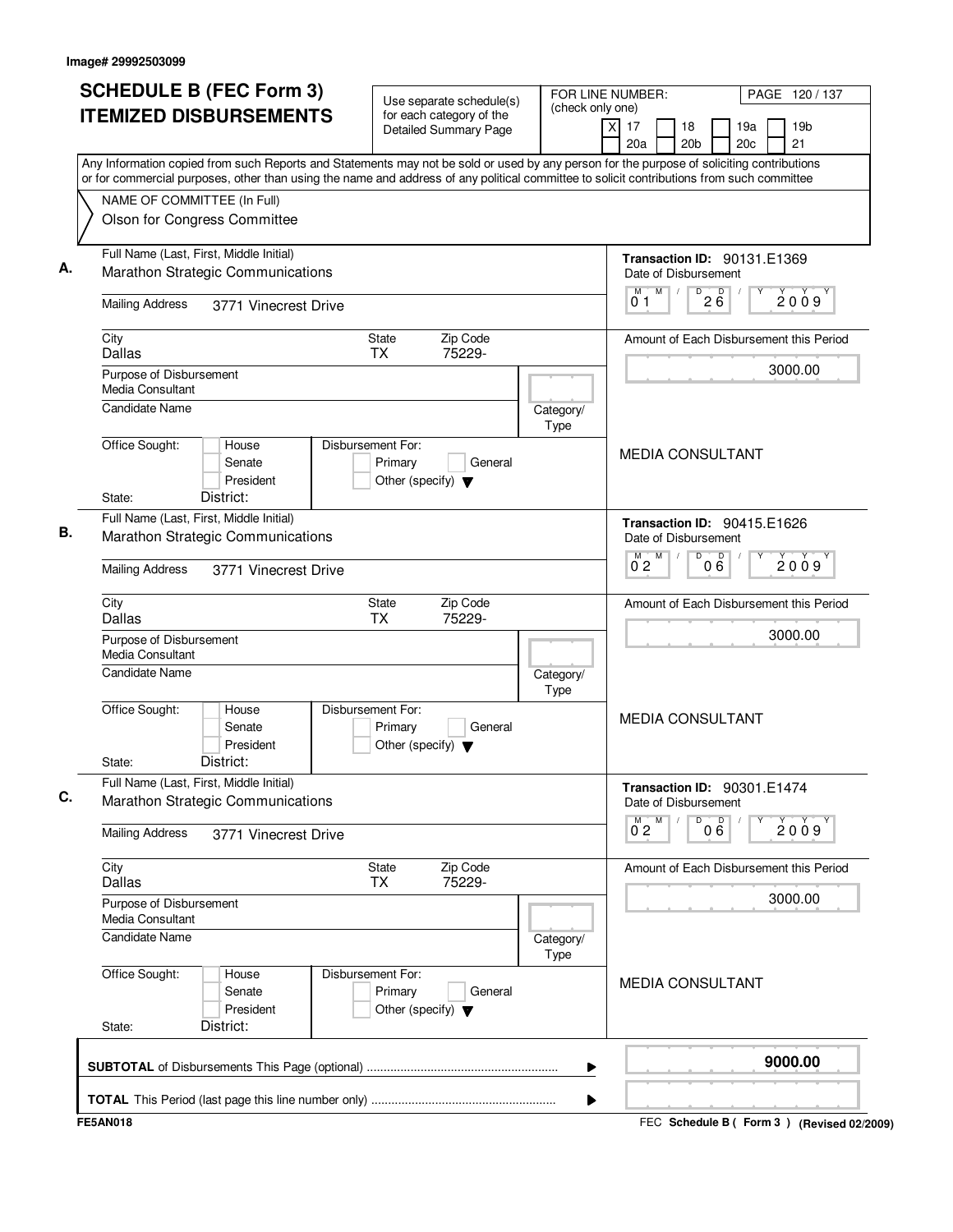| Any Information copied from such Reports and Statements may not be sold or used by any person for the purpose of soliciting contributions<br>or for commercial purposes, other than using the name and address of any political committee to solicit contributions from such committee<br>NAME OF COMMITTEE (In Full)<br>Olson for Congress Committee<br>Full Name (Last, First, Middle Initial)<br>Transaction ID: 90415.E1627<br>Marathon Strategic Communications<br>Date of Disbursement<br>M<br>D<br>M<br>05<br>03<br><b>Mailing Address</b><br>3771 Vinecrest Drive<br>Zip Code<br>City<br>State<br>Amount of Each Disbursement this Period<br>75229-<br>Dallas<br><b>TX</b><br>Purpose of Disbursement<br><b>Media Consultant</b><br><b>Candidate Name</b><br>Category/<br>Type<br>Office Sought:<br>Disbursement For:<br>House<br><b>MEDIA CONSULTANT</b><br>Primary<br>Senate<br>General<br>President<br>Other (specify) $\blacktriangledown$<br>District:<br>State:<br>Full Name (Last, First, Middle Initial)<br><b>Transaction ID: 90414.E1552</b><br>Marathon Strategic Communications<br>Date of Disbursement<br>M<br>$0\overline{5}$<br>$\overline{0}^M$ 3<br>D<br><b>Mailing Address</b><br>3771 Vinecrest Drive<br>City<br>Zip Code<br><b>State</b><br>Amount of Each Disbursement this Period<br>Dallas<br><b>TX</b><br>75229-<br>3000.00<br>Purpose of Disbursement<br>Media Consultant<br><b>Candidate Name</b><br>Category/<br>Type<br>Office Sought:<br>Disbursement For:<br>House<br><b>MEDIA CONSULTANT</b><br>Senate<br>Primary<br>General<br>President<br>Other (specify) $\blacktriangledown$<br>District:<br>State:<br>Full Name (Last, First, Middle Initial)<br>Transaction ID: 90414.C4739IK<br>Daksheshkumar Parikh<br>Date of Disbursement<br>м<br>M<br>D<br>29<br>$0^{\degree}3$<br><b>Mailing Address</b><br>5703 Country Club Drive<br>Zip Code<br>City<br><b>State</b><br>Amount of Each Disbursement this Period<br>77904-1636<br>Victoria<br><b>TX</b><br>Purpose of Disbursement<br>NOTE: In kind food music inv | PAGE 121 / 137<br>19 <sub>b</sub><br>21 |
|----------------------------------------------------------------------------------------------------------------------------------------------------------------------------------------------------------------------------------------------------------------------------------------------------------------------------------------------------------------------------------------------------------------------------------------------------------------------------------------------------------------------------------------------------------------------------------------------------------------------------------------------------------------------------------------------------------------------------------------------------------------------------------------------------------------------------------------------------------------------------------------------------------------------------------------------------------------------------------------------------------------------------------------------------------------------------------------------------------------------------------------------------------------------------------------------------------------------------------------------------------------------------------------------------------------------------------------------------------------------------------------------------------------------------------------------------------------------------------------------------------------------------------------------------------------------------------------------------------------------------------------------------------------------------------------------------------------------------------------------------------------------------------------------------------------------------------------------------------------------------------------------------------------------------------------------------------------------------------------------------------------------------------------------------------|-----------------------------------------|
|                                                                                                                                                                                                                                                                                                                                                                                                                                                                                                                                                                                                                                                                                                                                                                                                                                                                                                                                                                                                                                                                                                                                                                                                                                                                                                                                                                                                                                                                                                                                                                                                                                                                                                                                                                                                                                                                                                                                                                                                                                                          |                                         |
|                                                                                                                                                                                                                                                                                                                                                                                                                                                                                                                                                                                                                                                                                                                                                                                                                                                                                                                                                                                                                                                                                                                                                                                                                                                                                                                                                                                                                                                                                                                                                                                                                                                                                                                                                                                                                                                                                                                                                                                                                                                          |                                         |
|                                                                                                                                                                                                                                                                                                                                                                                                                                                                                                                                                                                                                                                                                                                                                                                                                                                                                                                                                                                                                                                                                                                                                                                                                                                                                                                                                                                                                                                                                                                                                                                                                                                                                                                                                                                                                                                                                                                                                                                                                                                          |                                         |
|                                                                                                                                                                                                                                                                                                                                                                                                                                                                                                                                                                                                                                                                                                                                                                                                                                                                                                                                                                                                                                                                                                                                                                                                                                                                                                                                                                                                                                                                                                                                                                                                                                                                                                                                                                                                                                                                                                                                                                                                                                                          | 2009                                    |
|                                                                                                                                                                                                                                                                                                                                                                                                                                                                                                                                                                                                                                                                                                                                                                                                                                                                                                                                                                                                                                                                                                                                                                                                                                                                                                                                                                                                                                                                                                                                                                                                                                                                                                                                                                                                                                                                                                                                                                                                                                                          |                                         |
|                                                                                                                                                                                                                                                                                                                                                                                                                                                                                                                                                                                                                                                                                                                                                                                                                                                                                                                                                                                                                                                                                                                                                                                                                                                                                                                                                                                                                                                                                                                                                                                                                                                                                                                                                                                                                                                                                                                                                                                                                                                          | 6000.00                                 |
|                                                                                                                                                                                                                                                                                                                                                                                                                                                                                                                                                                                                                                                                                                                                                                                                                                                                                                                                                                                                                                                                                                                                                                                                                                                                                                                                                                                                                                                                                                                                                                                                                                                                                                                                                                                                                                                                                                                                                                                                                                                          |                                         |
|                                                                                                                                                                                                                                                                                                                                                                                                                                                                                                                                                                                                                                                                                                                                                                                                                                                                                                                                                                                                                                                                                                                                                                                                                                                                                                                                                                                                                                                                                                                                                                                                                                                                                                                                                                                                                                                                                                                                                                                                                                                          |                                         |
|                                                                                                                                                                                                                                                                                                                                                                                                                                                                                                                                                                                                                                                                                                                                                                                                                                                                                                                                                                                                                                                                                                                                                                                                                                                                                                                                                                                                                                                                                                                                                                                                                                                                                                                                                                                                                                                                                                                                                                                                                                                          |                                         |
|                                                                                                                                                                                                                                                                                                                                                                                                                                                                                                                                                                                                                                                                                                                                                                                                                                                                                                                                                                                                                                                                                                                                                                                                                                                                                                                                                                                                                                                                                                                                                                                                                                                                                                                                                                                                                                                                                                                                                                                                                                                          |                                         |
|                                                                                                                                                                                                                                                                                                                                                                                                                                                                                                                                                                                                                                                                                                                                                                                                                                                                                                                                                                                                                                                                                                                                                                                                                                                                                                                                                                                                                                                                                                                                                                                                                                                                                                                                                                                                                                                                                                                                                                                                                                                          | 2009                                    |
|                                                                                                                                                                                                                                                                                                                                                                                                                                                                                                                                                                                                                                                                                                                                                                                                                                                                                                                                                                                                                                                                                                                                                                                                                                                                                                                                                                                                                                                                                                                                                                                                                                                                                                                                                                                                                                                                                                                                                                                                                                                          |                                         |
|                                                                                                                                                                                                                                                                                                                                                                                                                                                                                                                                                                                                                                                                                                                                                                                                                                                                                                                                                                                                                                                                                                                                                                                                                                                                                                                                                                                                                                                                                                                                                                                                                                                                                                                                                                                                                                                                                                                                                                                                                                                          |                                         |
|                                                                                                                                                                                                                                                                                                                                                                                                                                                                                                                                                                                                                                                                                                                                                                                                                                                                                                                                                                                                                                                                                                                                                                                                                                                                                                                                                                                                                                                                                                                                                                                                                                                                                                                                                                                                                                                                                                                                                                                                                                                          |                                         |
|                                                                                                                                                                                                                                                                                                                                                                                                                                                                                                                                                                                                                                                                                                                                                                                                                                                                                                                                                                                                                                                                                                                                                                                                                                                                                                                                                                                                                                                                                                                                                                                                                                                                                                                                                                                                                                                                                                                                                                                                                                                          |                                         |
|                                                                                                                                                                                                                                                                                                                                                                                                                                                                                                                                                                                                                                                                                                                                                                                                                                                                                                                                                                                                                                                                                                                                                                                                                                                                                                                                                                                                                                                                                                                                                                                                                                                                                                                                                                                                                                                                                                                                                                                                                                                          |                                         |
|                                                                                                                                                                                                                                                                                                                                                                                                                                                                                                                                                                                                                                                                                                                                                                                                                                                                                                                                                                                                                                                                                                                                                                                                                                                                                                                                                                                                                                                                                                                                                                                                                                                                                                                                                                                                                                                                                                                                                                                                                                                          | 2009                                    |
|                                                                                                                                                                                                                                                                                                                                                                                                                                                                                                                                                                                                                                                                                                                                                                                                                                                                                                                                                                                                                                                                                                                                                                                                                                                                                                                                                                                                                                                                                                                                                                                                                                                                                                                                                                                                                                                                                                                                                                                                                                                          |                                         |
|                                                                                                                                                                                                                                                                                                                                                                                                                                                                                                                                                                                                                                                                                                                                                                                                                                                                                                                                                                                                                                                                                                                                                                                                                                                                                                                                                                                                                                                                                                                                                                                                                                                                                                                                                                                                                                                                                                                                                                                                                                                          | 1166.00                                 |
| Candidate Name<br>Category/<br>Type                                                                                                                                                                                                                                                                                                                                                                                                                                                                                                                                                                                                                                                                                                                                                                                                                                                                                                                                                                                                                                                                                                                                                                                                                                                                                                                                                                                                                                                                                                                                                                                                                                                                                                                                                                                                                                                                                                                                                                                                                      |                                         |
| Office Sought:<br>Disbursement For:<br>House<br>IN KIND: NOTE: IN KIND FO-<br>Primary<br>Senate<br>General<br>OD MUSIC INV<br>President<br>Other (specify) $\blacktriangledown$<br>District:<br>State:                                                                                                                                                                                                                                                                                                                                                                                                                                                                                                                                                                                                                                                                                                                                                                                                                                                                                                                                                                                                                                                                                                                                                                                                                                                                                                                                                                                                                                                                                                                                                                                                                                                                                                                                                                                                                                                   |                                         |
| 10166.00<br>▶                                                                                                                                                                                                                                                                                                                                                                                                                                                                                                                                                                                                                                                                                                                                                                                                                                                                                                                                                                                                                                                                                                                                                                                                                                                                                                                                                                                                                                                                                                                                                                                                                                                                                                                                                                                                                                                                                                                                                                                                                                            |                                         |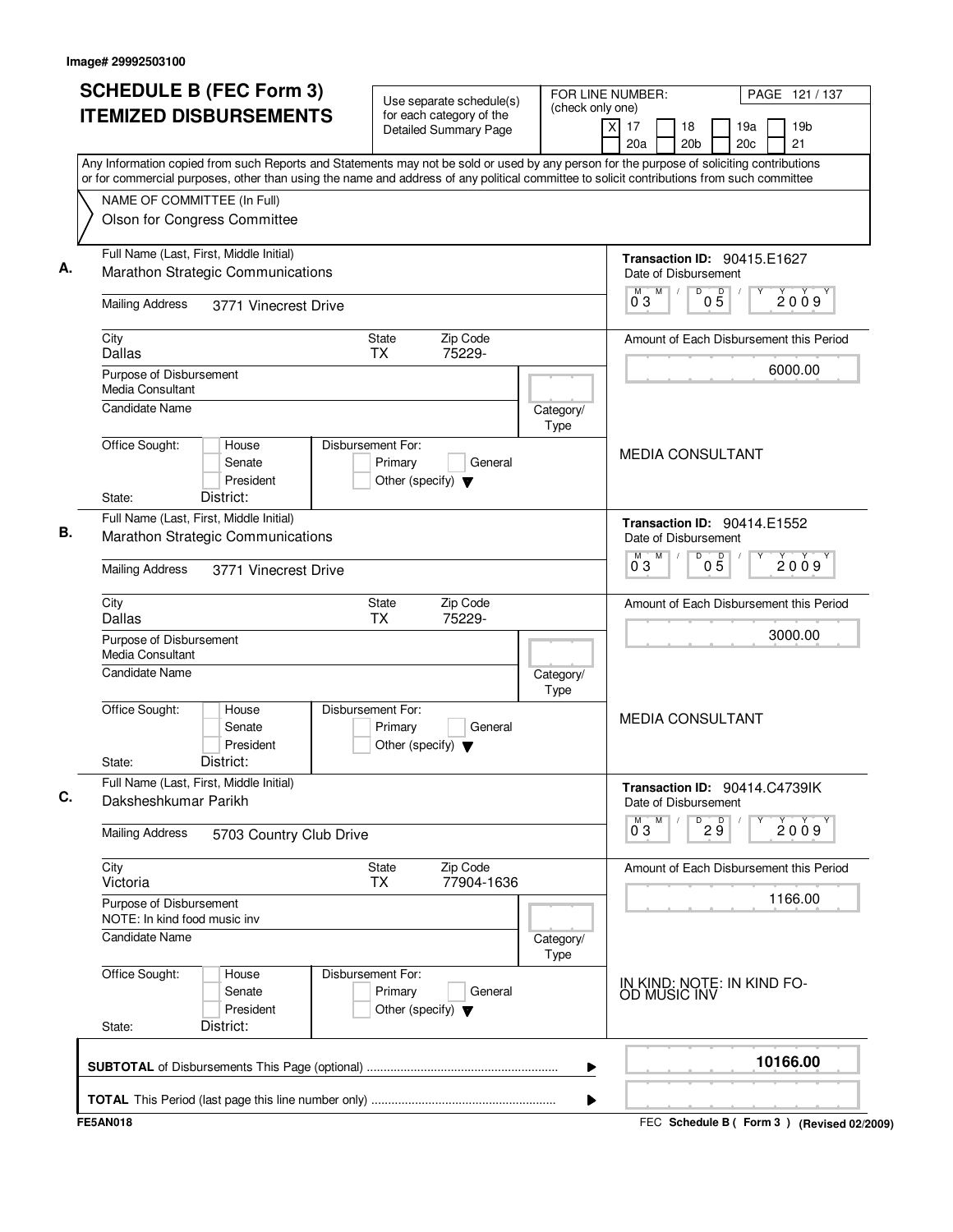| <b>SCHEDULE B (FEC Form 3)</b>                                                                                                                                                                                                                                                         | Use separate schedule(s)                                                        | (check only one)  | FOR LINE NUMBER:                                              | PAGE 122/137                                    |
|----------------------------------------------------------------------------------------------------------------------------------------------------------------------------------------------------------------------------------------------------------------------------------------|---------------------------------------------------------------------------------|-------------------|---------------------------------------------------------------|-------------------------------------------------|
| <b>ITEMIZED DISBURSEMENTS</b>                                                                                                                                                                                                                                                          | for each category of the<br>Detailed Summary Page                               |                   | $\overline{\mathsf{x}}$<br>17<br>18<br>20a<br>20 <sub>b</sub> | 19a<br>19 <sub>b</sub><br>21<br>20 <sub>c</sub> |
| Any Information copied from such Reports and Statements may not be sold or used by any person for the purpose of soliciting contributions<br>or for commercial purposes, other than using the name and address of any political committee to solicit contributions from such committee |                                                                                 |                   |                                                               |                                                 |
| NAME OF COMMITTEE (In Full)                                                                                                                                                                                                                                                            |                                                                                 |                   |                                                               |                                                 |
| Olson for Congress Committee                                                                                                                                                                                                                                                           |                                                                                 |                   |                                                               |                                                 |
| Full Name (Last, First, Middle Initial)<br>Namrita Parikh                                                                                                                                                                                                                              |                                                                                 |                   | Date of Disbursement                                          | Transaction ID: 90414.C4740IK                   |
| <b>Mailing Address</b><br>5703 Country Club Drive                                                                                                                                                                                                                                      |                                                                                 |                   | M<br>D<br>$2\overset{D}{9}$<br>M<br>03                        | 2009                                            |
| City<br>Victoria                                                                                                                                                                                                                                                                       | Zip Code<br><b>State</b><br>77904-1636<br><b>TX</b>                             |                   |                                                               | Amount of Each Disbursement this Period         |
| Purpose of Disbursement<br>NOTE: In kind food music inv                                                                                                                                                                                                                                |                                                                                 |                   |                                                               | 1167.00                                         |
| Candidate Name                                                                                                                                                                                                                                                                         |                                                                                 | Category/<br>Type |                                                               |                                                 |
| Office Sought:<br>House<br>Senate<br>President<br>District:<br>State:                                                                                                                                                                                                                  | Disbursement For:<br>Primary<br>General<br>Other (specify) $\blacktriangledown$ |                   | IN KIND: NOTE: IN KIND FO-<br>OD MUSIC INV                    |                                                 |
| Full Name (Last, First, Middle Initial)                                                                                                                                                                                                                                                |                                                                                 |                   |                                                               | Transaction ID: 90414.C4741IK                   |
| Sudarshana Parikh                                                                                                                                                                                                                                                                      |                                                                                 |                   | Date of Disbursement<br>M<br>D<br>М                           |                                                 |
| <b>Mailing Address</b><br>414 Alkire Lake Drive                                                                                                                                                                                                                                        |                                                                                 |                   | $20^{\circ}$<br>03                                            | 2009                                            |
| City<br>Sugar Land                                                                                                                                                                                                                                                                     | Zip Code<br>State<br>77478-<br>TX                                               |                   |                                                               | Amount of Each Disbursement this Period         |
| Purpose of Disbursement<br>NOTE: In kind food music inv                                                                                                                                                                                                                                |                                                                                 |                   | 1167.00                                                       |                                                 |
| Candidate Name                                                                                                                                                                                                                                                                         |                                                                                 | Category/<br>Type |                                                               |                                                 |
| Office Sought:<br>House<br>Senate<br>President<br>District:<br>State:                                                                                                                                                                                                                  | Disbursement For:<br>Primary<br>General<br>Other (specify) $\blacktriangledown$ |                   | IN KIND: NOTE: IN KIND FO-<br>OD MUSIC INV                    |                                                 |
| Full Name (Last, First, Middle Initial)<br>Patton Boggs, LLP                                                                                                                                                                                                                           |                                                                                 |                   | <b>Transaction ID: 90414.E1569</b><br>Date of Disbursement    |                                                 |
| <b>Mailing Address</b><br>2550 M Street NW                                                                                                                                                                                                                                             |                                                                                 |                   | M<br>D<br>$\overline{1\,3}$<br>$\overline{0}^M$ 3             | 2009                                            |
| City<br>Washington                                                                                                                                                                                                                                                                     | Zip Code<br>State<br>DC<br>20037-                                               |                   |                                                               | Amount of Each Disbursement this Period         |
| Purpose of Disbursement<br>Legal fees                                                                                                                                                                                                                                                  |                                                                                 |                   |                                                               | 2017.50                                         |
| <b>Candidate Name</b>                                                                                                                                                                                                                                                                  |                                                                                 | Category/<br>Type |                                                               |                                                 |
| Office Sought:<br>House<br>Senate<br>President<br>District:<br>State:                                                                                                                                                                                                                  | Disbursement For:<br>Primary<br>General<br>Other (specify) $\blacktriangledown$ |                   | <b>LEGAL FEES</b>                                             |                                                 |
|                                                                                                                                                                                                                                                                                        |                                                                                 | ▶                 |                                                               | 4351.50                                         |
|                                                                                                                                                                                                                                                                                        |                                                                                 | ▶                 |                                                               |                                                 |
| <b>FE5AN018</b>                                                                                                                                                                                                                                                                        |                                                                                 |                   |                                                               | FEC Schedule B ( Form 3 ) (Revised 02/2009)     |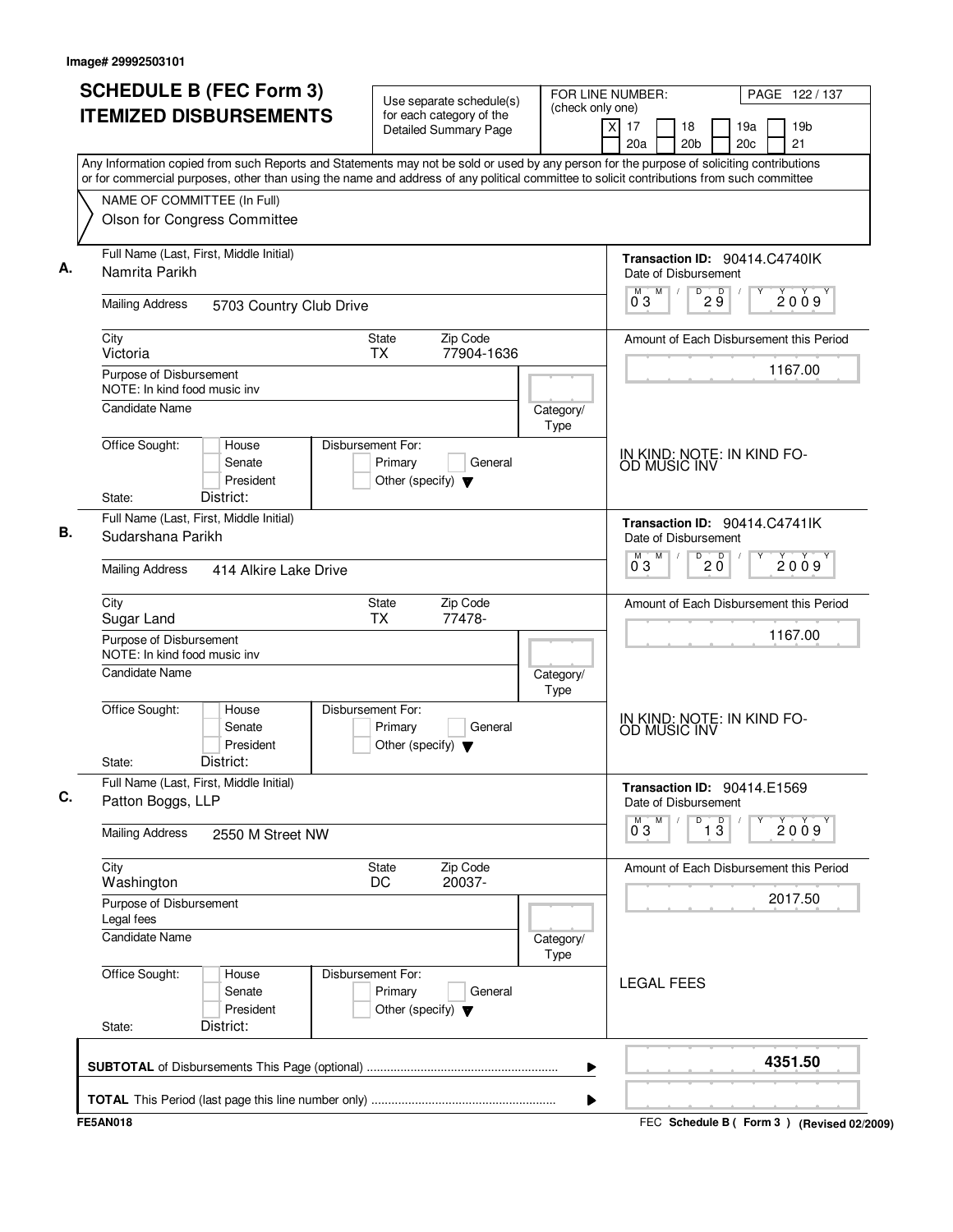| <b>SCHEDULE B (FEC Form 3)</b>                                                                                                                                                                                                                                                         | Use separate schedule(s)                                                        | (check only one)         | FOR LINE NUMBER:                     |                                                     |                    |                        | PAGE 123/137                            |
|----------------------------------------------------------------------------------------------------------------------------------------------------------------------------------------------------------------------------------------------------------------------------------------|---------------------------------------------------------------------------------|--------------------------|--------------------------------------|-----------------------------------------------------|--------------------|------------------------|-----------------------------------------|
| <b>ITEMIZED DISBURSEMENTS</b>                                                                                                                                                                                                                                                          | for each category of the<br><b>Detailed Summary Page</b>                        |                          | $\overline{\mathsf{x}}$<br>17<br>20a | 18<br>20 <sub>b</sub>                               |                    | 19a<br>20 <sub>c</sub> | 19 <sub>b</sub><br>21                   |
| Any Information copied from such Reports and Statements may not be sold or used by any person for the purpose of soliciting contributions<br>or for commercial purposes, other than using the name and address of any political committee to solicit contributions from such committee |                                                                                 |                          |                                      |                                                     |                    |                        |                                         |
| NAME OF COMMITTEE (In Full)                                                                                                                                                                                                                                                            |                                                                                 |                          |                                      |                                                     |                    |                        |                                         |
| Olson for Congress Committee                                                                                                                                                                                                                                                           |                                                                                 |                          |                                      |                                                     |                    |                        |                                         |
| Full Name (Last, First, Middle Initial)<br>Rotary Club of Richmond                                                                                                                                                                                                                     |                                                                                 |                          |                                      | Transaction ID: 90414.E1542<br>Date of Disbursement |                    |                        |                                         |
| <b>Mailing Address</b><br>310 Morton Street, #176                                                                                                                                                                                                                                      |                                                                                 |                          | 03                                   | M                                                   | $\overline{P}$ 2 5 |                        | 2009                                    |
| City<br>Richmond                                                                                                                                                                                                                                                                       | Zip Code<br>State<br>TX<br>77469-                                               |                          |                                      |                                                     |                    |                        | Amount of Each Disbursement this Period |
| Purpose of Disbursement<br>Tickets to event                                                                                                                                                                                                                                            |                                                                                 |                          |                                      |                                                     |                    |                        | 500.00                                  |
| <b>Candidate Name</b>                                                                                                                                                                                                                                                                  |                                                                                 | Category/<br>Type        |                                      |                                                     |                    |                        |                                         |
| Office Sought:<br>House<br>Senate<br>President<br>District:<br>State:                                                                                                                                                                                                                  | Disbursement For:<br>Primary<br>General<br>Other (specify) $\blacktriangledown$ |                          |                                      | <b>TICKETS TO EVENT</b>                             |                    |                        |                                         |
| Full Name (Last, First, Middle Initial)                                                                                                                                                                                                                                                |                                                                                 |                          |                                      | Transaction ID: 90414.E1582                         |                    |                        |                                         |
| <b>Southern Office Solutions</b>                                                                                                                                                                                                                                                       |                                                                                 |                          | M                                    | Date of Disbursement<br>M                           |                    |                        |                                         |
| <b>Mailing Address</b><br>13003 Murphy Rd. K-1                                                                                                                                                                                                                                         |                                                                                 |                          | 01                                   | D                                                   | $3^{\circ}$        |                        | 2009                                    |
| City<br>Stafford                                                                                                                                                                                                                                                                       | Zip Code<br>State<br><b>TX</b><br>77477-                                        |                          |                                      |                                                     |                    |                        | Amount of Each Disbursement this Period |
| Purpose of Disbursement<br>Copier rental                                                                                                                                                                                                                                               |                                                                                 |                          |                                      |                                                     |                    |                        | 947.89                                  |
| Candidate Name                                                                                                                                                                                                                                                                         |                                                                                 | Category/<br><b>Type</b> |                                      |                                                     |                    |                        |                                         |
| Office Sought:<br>House<br>Senate<br>President<br>District:<br>State:                                                                                                                                                                                                                  | Disbursement For:<br>Primary<br>General<br>Other (specify) $\blacktriangledown$ |                          |                                      | <b>COPIER RENTAL</b>                                |                    |                        |                                         |
| Full Name (Last, First, Middle Initial)<br>Southern Office Solutions                                                                                                                                                                                                                   |                                                                                 |                          |                                      | Transaction ID: 90414.E1566<br>Date of Disbursement |                    |                        |                                         |
| <b>Mailing Address</b><br>13003 Murphy Rd. K-1                                                                                                                                                                                                                                         |                                                                                 |                          | $0^{M}$ 3                            | D<br>M                                              | $\overline{1\,3}$  | Y                      | 2009                                    |
| City<br>Stafford                                                                                                                                                                                                                                                                       | Zip Code<br>State<br>77477-<br><b>TX</b>                                        |                          |                                      |                                                     |                    |                        | Amount of Each Disbursement this Period |
| Purpose of Disbursement<br>Copier rental                                                                                                                                                                                                                                               |                                                                                 |                          |                                      |                                                     |                    |                        | 440.45                                  |
| <b>Candidate Name</b>                                                                                                                                                                                                                                                                  |                                                                                 | Category/<br><b>Type</b> |                                      |                                                     |                    |                        |                                         |
| Office Sought:<br>House<br>Senate<br>President<br>District:<br>State:                                                                                                                                                                                                                  | Disbursement For:<br>Primary<br>General<br>Other (specify) $\blacktriangledown$ |                          |                                      | <b>COPIER RENTAL</b>                                |                    |                        |                                         |
|                                                                                                                                                                                                                                                                                        |                                                                                 | ▶                        |                                      |                                                     |                    |                        | 1888.34                                 |
|                                                                                                                                                                                                                                                                                        |                                                                                 |                          |                                      |                                                     |                    |                        |                                         |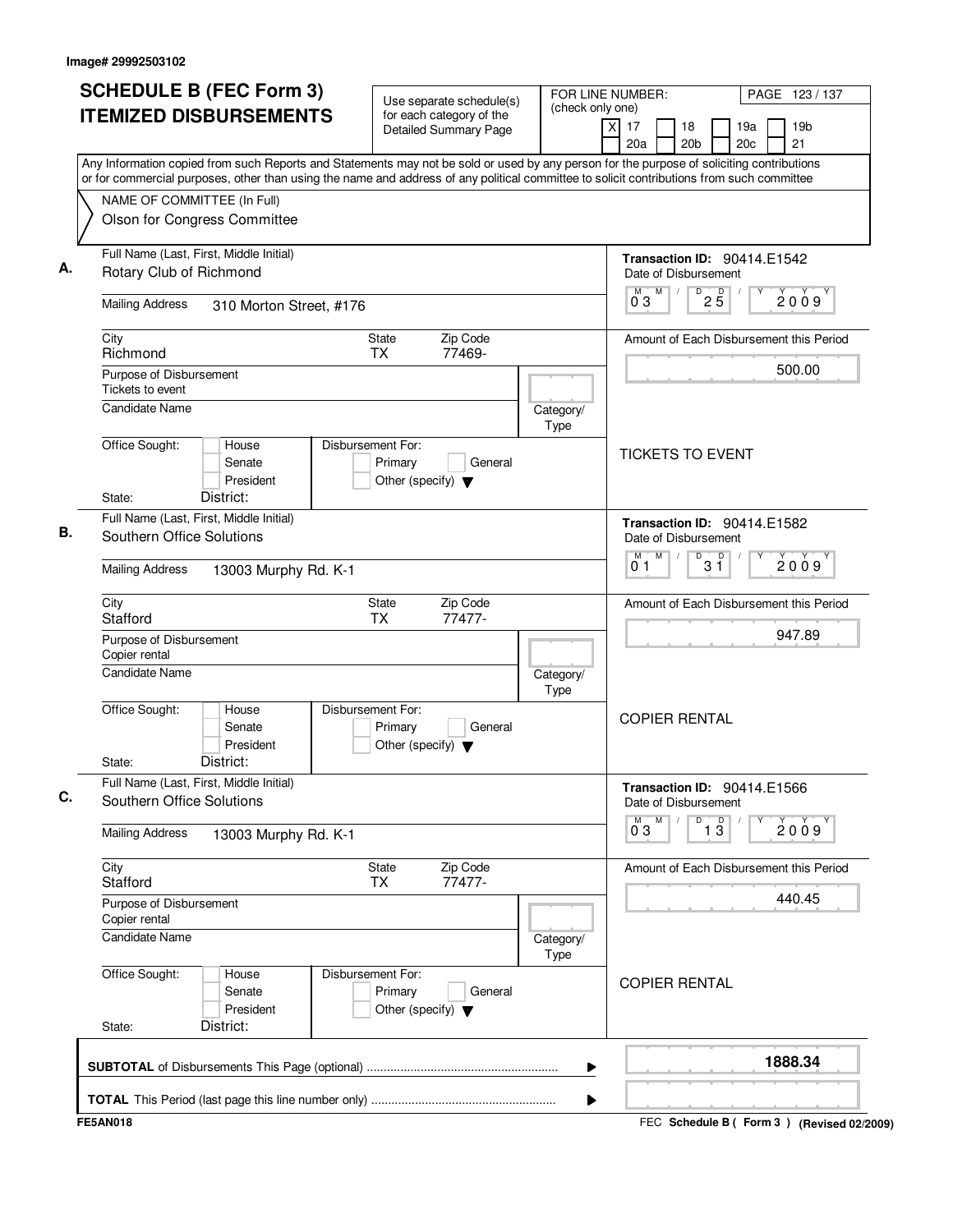| Any Information copied from such Reports and Statements may not be sold or used by any person for the purpose of soliciting contributions<br>or for commercial purposes, other than using the name and address of any political committee to solicit contributions from such committee<br>NAME OF COMMITTEE (In Full)<br>Olson for Congress Committee<br>Full Name (Last, First, Middle Initial)<br><b>Transaction ID: 90414.E1574</b><br><b>Texas Workforce Commission</b><br>Date of Disbursement<br>M<br>$\overline{31}$<br>M<br>2009<br>0 <sub>1</sub><br><b>Mailing Address</b><br>Cashier<br>PO Box 149037<br>Zip Code<br>City<br><b>State</b><br>Amount of Each Disbursement this Period<br>78714-<br>Austin<br><b>TX</b><br>488.08<br>Purpose of Disbursement<br>Taxes<br><b>Candidate Name</b><br>Category/<br>Type<br>Office Sought:<br>House<br>Disbursement For:<br><b>TAXES</b><br>Senate<br>Primary<br>General<br>President<br>Other (specify) $\blacktriangledown$<br>District:<br>State:<br>Full Name (Last, First, Middle Initial)<br>Transaction ID: 90414.E1581<br>The McIntosh Company<br>Date of Disbursement<br>M<br>$\overline{10}$<br>$\overline{0}^M$ <sub>2</sub><br>D<br>2009<br><b>Mailing Address</b><br>4505 Southern Avenue<br>City<br>State<br>Zip Code<br>Amount of Each Disbursement this Period<br><b>Dallas</b><br><b>TX</b><br>75205-<br>3983.76<br>Purpose of Disbursement<br>Fundraising consultant<br>Candidate Name<br>Category/<br>Type<br>Office Sought:<br>Disbursement For:<br>House<br><b>FUNDRAISING CONSULTANT</b><br>Senate<br>Primary<br>General<br>President<br>Other (specify) $\blacktriangledown$<br>District:<br>State:<br>Full Name (Last, First, Middle Initial)<br>Transaction ID: 90414.E1567<br>The McIntosh Company<br>Date of Disbursement<br>M<br>$\overline{1}$ $\overline{3}$<br>D<br>2009<br>$0^{\circ}3$<br><b>Mailing Address</b><br>4505 Southern Avenue<br>Zip Code<br>City<br><b>State</b><br>Amount of Each Disbursement this Period<br>75205-<br>Dallas<br>TX<br>3580.47<br>Purpose of Disbursement<br>Fundraising consultant<br>Candidate Name<br>Category/<br>Type<br>Office Sought:<br>House<br>Disbursement For:<br><b>FUNDRAISING CONSULTANT</b> | PAGE 124 / 137<br>19 <sub>b</sub><br>21 |
|--------------------------------------------------------------------------------------------------------------------------------------------------------------------------------------------------------------------------------------------------------------------------------------------------------------------------------------------------------------------------------------------------------------------------------------------------------------------------------------------------------------------------------------------------------------------------------------------------------------------------------------------------------------------------------------------------------------------------------------------------------------------------------------------------------------------------------------------------------------------------------------------------------------------------------------------------------------------------------------------------------------------------------------------------------------------------------------------------------------------------------------------------------------------------------------------------------------------------------------------------------------------------------------------------------------------------------------------------------------------------------------------------------------------------------------------------------------------------------------------------------------------------------------------------------------------------------------------------------------------------------------------------------------------------------------------------------------------------------------------------------------------------------------------------------------------------------------------------------------------------------------------------------------------------------------------------------------------------------------------------------------------------------------------------------------------------------------------------------------------------------------------------------------------------------------------------------------------------------|-----------------------------------------|
|                                                                                                                                                                                                                                                                                                                                                                                                                                                                                                                                                                                                                                                                                                                                                                                                                                                                                                                                                                                                                                                                                                                                                                                                                                                                                                                                                                                                                                                                                                                                                                                                                                                                                                                                                                                                                                                                                                                                                                                                                                                                                                                                                                                                                                |                                         |
|                                                                                                                                                                                                                                                                                                                                                                                                                                                                                                                                                                                                                                                                                                                                                                                                                                                                                                                                                                                                                                                                                                                                                                                                                                                                                                                                                                                                                                                                                                                                                                                                                                                                                                                                                                                                                                                                                                                                                                                                                                                                                                                                                                                                                                |                                         |
|                                                                                                                                                                                                                                                                                                                                                                                                                                                                                                                                                                                                                                                                                                                                                                                                                                                                                                                                                                                                                                                                                                                                                                                                                                                                                                                                                                                                                                                                                                                                                                                                                                                                                                                                                                                                                                                                                                                                                                                                                                                                                                                                                                                                                                |                                         |
|                                                                                                                                                                                                                                                                                                                                                                                                                                                                                                                                                                                                                                                                                                                                                                                                                                                                                                                                                                                                                                                                                                                                                                                                                                                                                                                                                                                                                                                                                                                                                                                                                                                                                                                                                                                                                                                                                                                                                                                                                                                                                                                                                                                                                                |                                         |
|                                                                                                                                                                                                                                                                                                                                                                                                                                                                                                                                                                                                                                                                                                                                                                                                                                                                                                                                                                                                                                                                                                                                                                                                                                                                                                                                                                                                                                                                                                                                                                                                                                                                                                                                                                                                                                                                                                                                                                                                                                                                                                                                                                                                                                |                                         |
|                                                                                                                                                                                                                                                                                                                                                                                                                                                                                                                                                                                                                                                                                                                                                                                                                                                                                                                                                                                                                                                                                                                                                                                                                                                                                                                                                                                                                                                                                                                                                                                                                                                                                                                                                                                                                                                                                                                                                                                                                                                                                                                                                                                                                                |                                         |
|                                                                                                                                                                                                                                                                                                                                                                                                                                                                                                                                                                                                                                                                                                                                                                                                                                                                                                                                                                                                                                                                                                                                                                                                                                                                                                                                                                                                                                                                                                                                                                                                                                                                                                                                                                                                                                                                                                                                                                                                                                                                                                                                                                                                                                |                                         |
|                                                                                                                                                                                                                                                                                                                                                                                                                                                                                                                                                                                                                                                                                                                                                                                                                                                                                                                                                                                                                                                                                                                                                                                                                                                                                                                                                                                                                                                                                                                                                                                                                                                                                                                                                                                                                                                                                                                                                                                                                                                                                                                                                                                                                                |                                         |
|                                                                                                                                                                                                                                                                                                                                                                                                                                                                                                                                                                                                                                                                                                                                                                                                                                                                                                                                                                                                                                                                                                                                                                                                                                                                                                                                                                                                                                                                                                                                                                                                                                                                                                                                                                                                                                                                                                                                                                                                                                                                                                                                                                                                                                |                                         |
|                                                                                                                                                                                                                                                                                                                                                                                                                                                                                                                                                                                                                                                                                                                                                                                                                                                                                                                                                                                                                                                                                                                                                                                                                                                                                                                                                                                                                                                                                                                                                                                                                                                                                                                                                                                                                                                                                                                                                                                                                                                                                                                                                                                                                                |                                         |
|                                                                                                                                                                                                                                                                                                                                                                                                                                                                                                                                                                                                                                                                                                                                                                                                                                                                                                                                                                                                                                                                                                                                                                                                                                                                                                                                                                                                                                                                                                                                                                                                                                                                                                                                                                                                                                                                                                                                                                                                                                                                                                                                                                                                                                |                                         |
|                                                                                                                                                                                                                                                                                                                                                                                                                                                                                                                                                                                                                                                                                                                                                                                                                                                                                                                                                                                                                                                                                                                                                                                                                                                                                                                                                                                                                                                                                                                                                                                                                                                                                                                                                                                                                                                                                                                                                                                                                                                                                                                                                                                                                                |                                         |
|                                                                                                                                                                                                                                                                                                                                                                                                                                                                                                                                                                                                                                                                                                                                                                                                                                                                                                                                                                                                                                                                                                                                                                                                                                                                                                                                                                                                                                                                                                                                                                                                                                                                                                                                                                                                                                                                                                                                                                                                                                                                                                                                                                                                                                |                                         |
|                                                                                                                                                                                                                                                                                                                                                                                                                                                                                                                                                                                                                                                                                                                                                                                                                                                                                                                                                                                                                                                                                                                                                                                                                                                                                                                                                                                                                                                                                                                                                                                                                                                                                                                                                                                                                                                                                                                                                                                                                                                                                                                                                                                                                                |                                         |
|                                                                                                                                                                                                                                                                                                                                                                                                                                                                                                                                                                                                                                                                                                                                                                                                                                                                                                                                                                                                                                                                                                                                                                                                                                                                                                                                                                                                                                                                                                                                                                                                                                                                                                                                                                                                                                                                                                                                                                                                                                                                                                                                                                                                                                |                                         |
|                                                                                                                                                                                                                                                                                                                                                                                                                                                                                                                                                                                                                                                                                                                                                                                                                                                                                                                                                                                                                                                                                                                                                                                                                                                                                                                                                                                                                                                                                                                                                                                                                                                                                                                                                                                                                                                                                                                                                                                                                                                                                                                                                                                                                                |                                         |
|                                                                                                                                                                                                                                                                                                                                                                                                                                                                                                                                                                                                                                                                                                                                                                                                                                                                                                                                                                                                                                                                                                                                                                                                                                                                                                                                                                                                                                                                                                                                                                                                                                                                                                                                                                                                                                                                                                                                                                                                                                                                                                                                                                                                                                |                                         |
|                                                                                                                                                                                                                                                                                                                                                                                                                                                                                                                                                                                                                                                                                                                                                                                                                                                                                                                                                                                                                                                                                                                                                                                                                                                                                                                                                                                                                                                                                                                                                                                                                                                                                                                                                                                                                                                                                                                                                                                                                                                                                                                                                                                                                                |                                         |
|                                                                                                                                                                                                                                                                                                                                                                                                                                                                                                                                                                                                                                                                                                                                                                                                                                                                                                                                                                                                                                                                                                                                                                                                                                                                                                                                                                                                                                                                                                                                                                                                                                                                                                                                                                                                                                                                                                                                                                                                                                                                                                                                                                                                                                |                                         |
|                                                                                                                                                                                                                                                                                                                                                                                                                                                                                                                                                                                                                                                                                                                                                                                                                                                                                                                                                                                                                                                                                                                                                                                                                                                                                                                                                                                                                                                                                                                                                                                                                                                                                                                                                                                                                                                                                                                                                                                                                                                                                                                                                                                                                                |                                         |
| Senate<br>Primary<br>General<br>President<br>Other (specify) $\blacktriangledown$<br>District:<br>State:                                                                                                                                                                                                                                                                                                                                                                                                                                                                                                                                                                                                                                                                                                                                                                                                                                                                                                                                                                                                                                                                                                                                                                                                                                                                                                                                                                                                                                                                                                                                                                                                                                                                                                                                                                                                                                                                                                                                                                                                                                                                                                                       |                                         |
| 8052.31<br>▶                                                                                                                                                                                                                                                                                                                                                                                                                                                                                                                                                                                                                                                                                                                                                                                                                                                                                                                                                                                                                                                                                                                                                                                                                                                                                                                                                                                                                                                                                                                                                                                                                                                                                                                                                                                                                                                                                                                                                                                                                                                                                                                                                                                                                   |                                         |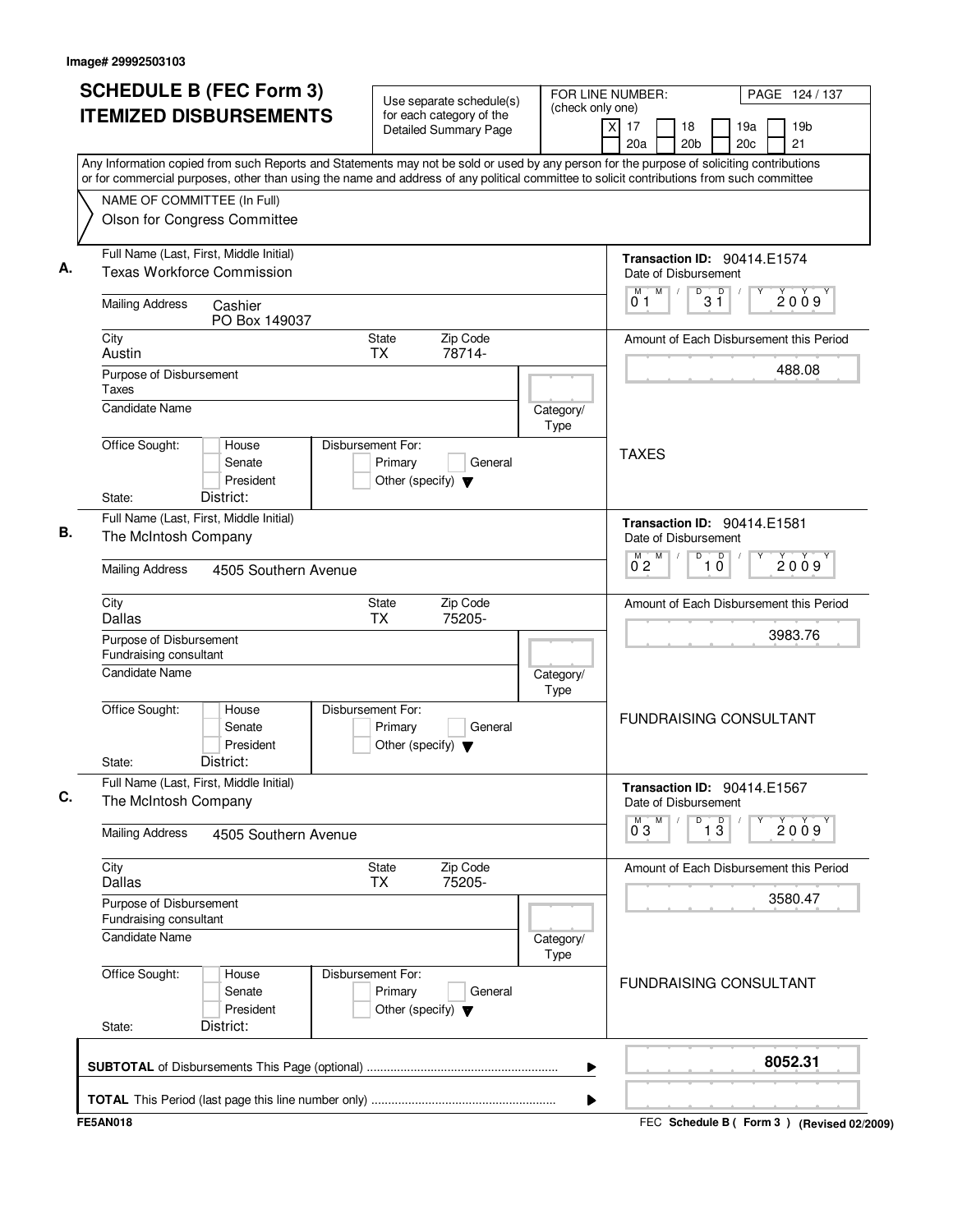| <b>ITEMIZED DISBURSEMENTS</b><br>for each category of the<br>$\overline{X}$<br>17<br>19 <sub>b</sub><br>18<br>19a<br><b>Detailed Summary Page</b><br>21<br>20a<br>20 <sub>b</sub><br>20c<br>Any Information copied from such Reports and Statements may not be sold or used by any person for the purpose of soliciting contributions<br>or for commercial purposes, other than using the name and address of any political committee to solicit contributions from such committee<br>NAME OF COMMITTEE (In Full)<br>Olson for Congress Committee<br>Full Name (Last, First, Middle Initial)<br><b>Transaction ID: 90131.E1374</b><br><b>United States Post Office</b><br>Date of Disbursement<br>M<br>D<br>$2\overline{6}$<br>2009<br>01<br><b>Mailing Address</b><br>First Colony Branch<br>Zip Code<br>City<br>State<br>Amount of Each Disbursement this Period<br><b>TX</b><br>77479-<br>Sugar Land<br>210.00<br>Purpose of Disbursement<br>Postage<br><b>Candidate Name</b><br>Category/<br>Type<br>Office Sought:<br>House<br>Disbursement For:<br><b>POSTAGE</b><br>Primary<br>Senate<br>General<br>President<br>Other (specify) $\blacktriangledown$<br>District:<br>State:<br>Full Name (Last, First, Middle Initial)<br>Transaction ID: 90414.E1580<br><b>United States Post Office</b><br>Date of Disbursement<br>M<br>D<br>000<br>2009<br>$0^{\circ}2$<br><b>Mailing Address</b><br>First Colony Branch<br>Zip Code<br>City<br>State<br>Amount of Each Disbursement this Period<br>Sugar Land<br>ТX<br>77479-<br>38.00<br>Purpose of Disbursement<br>Box rental fee<br><b>Candidate Name</b><br>Category/<br>Type<br>Office Sought:<br>Disbursement For:<br>House<br><b>BOX RENTAL FEE</b><br>Senate<br>Primary<br>General<br>President<br>Other (specify) $\blacktriangledown$<br>District:<br>State:<br>Full Name (Last, First, Middle Initial)<br><b>Transaction ID: 90131.E1372</b><br><b>United States Treasury</b><br>Date of Disbursement<br>M<br>$20^{\circ}$<br>D<br>2009<br>01<br><b>Mailing Address</b><br>PO Box 51315<br>City<br>Zip Code<br>State<br>Amount of Each Disbursement this Period<br>19115-6315<br>Philadelphia<br>PA<br>262.27<br>Purpose of Disbursement<br>Taxes<br>Candidate Name<br>Category/<br>Type<br>Office Sought:<br>Disbursement For:<br>House<br><b>TAXES</b><br>Senate<br>Primary<br>General<br>President<br>Other (specify) $\blacktriangledown$<br>District:<br>State:<br>510.27<br>▶ | <b>SCHEDULE B (FEC Form 3)</b> | Use separate schedule(s) | FOR LINE NUMBER:<br>(check only one) | PAGE 125 / 137                              |
|--------------------------------------------------------------------------------------------------------------------------------------------------------------------------------------------------------------------------------------------------------------------------------------------------------------------------------------------------------------------------------------------------------------------------------------------------------------------------------------------------------------------------------------------------------------------------------------------------------------------------------------------------------------------------------------------------------------------------------------------------------------------------------------------------------------------------------------------------------------------------------------------------------------------------------------------------------------------------------------------------------------------------------------------------------------------------------------------------------------------------------------------------------------------------------------------------------------------------------------------------------------------------------------------------------------------------------------------------------------------------------------------------------------------------------------------------------------------------------------------------------------------------------------------------------------------------------------------------------------------------------------------------------------------------------------------------------------------------------------------------------------------------------------------------------------------------------------------------------------------------------------------------------------------------------------------------------------------------------------------------------------------------------------------------------------------------------------------------------------------------------------------------------------------------------------------------------------------------------------------------------------------------------------------------------------------------------------------------------------------------------------------------------------------------------------------|--------------------------------|--------------------------|--------------------------------------|---------------------------------------------|
|                                                                                                                                                                                                                                                                                                                                                                                                                                                                                                                                                                                                                                                                                                                                                                                                                                                                                                                                                                                                                                                                                                                                                                                                                                                                                                                                                                                                                                                                                                                                                                                                                                                                                                                                                                                                                                                                                                                                                                                                                                                                                                                                                                                                                                                                                                                                                                                                                                            |                                |                          |                                      |                                             |
|                                                                                                                                                                                                                                                                                                                                                                                                                                                                                                                                                                                                                                                                                                                                                                                                                                                                                                                                                                                                                                                                                                                                                                                                                                                                                                                                                                                                                                                                                                                                                                                                                                                                                                                                                                                                                                                                                                                                                                                                                                                                                                                                                                                                                                                                                                                                                                                                                                            |                                |                          |                                      |                                             |
|                                                                                                                                                                                                                                                                                                                                                                                                                                                                                                                                                                                                                                                                                                                                                                                                                                                                                                                                                                                                                                                                                                                                                                                                                                                                                                                                                                                                                                                                                                                                                                                                                                                                                                                                                                                                                                                                                                                                                                                                                                                                                                                                                                                                                                                                                                                                                                                                                                            |                                |                          |                                      |                                             |
|                                                                                                                                                                                                                                                                                                                                                                                                                                                                                                                                                                                                                                                                                                                                                                                                                                                                                                                                                                                                                                                                                                                                                                                                                                                                                                                                                                                                                                                                                                                                                                                                                                                                                                                                                                                                                                                                                                                                                                                                                                                                                                                                                                                                                                                                                                                                                                                                                                            |                                |                          |                                      |                                             |
|                                                                                                                                                                                                                                                                                                                                                                                                                                                                                                                                                                                                                                                                                                                                                                                                                                                                                                                                                                                                                                                                                                                                                                                                                                                                                                                                                                                                                                                                                                                                                                                                                                                                                                                                                                                                                                                                                                                                                                                                                                                                                                                                                                                                                                                                                                                                                                                                                                            |                                |                          |                                      |                                             |
|                                                                                                                                                                                                                                                                                                                                                                                                                                                                                                                                                                                                                                                                                                                                                                                                                                                                                                                                                                                                                                                                                                                                                                                                                                                                                                                                                                                                                                                                                                                                                                                                                                                                                                                                                                                                                                                                                                                                                                                                                                                                                                                                                                                                                                                                                                                                                                                                                                            |                                |                          |                                      |                                             |
|                                                                                                                                                                                                                                                                                                                                                                                                                                                                                                                                                                                                                                                                                                                                                                                                                                                                                                                                                                                                                                                                                                                                                                                                                                                                                                                                                                                                                                                                                                                                                                                                                                                                                                                                                                                                                                                                                                                                                                                                                                                                                                                                                                                                                                                                                                                                                                                                                                            |                                |                          |                                      |                                             |
|                                                                                                                                                                                                                                                                                                                                                                                                                                                                                                                                                                                                                                                                                                                                                                                                                                                                                                                                                                                                                                                                                                                                                                                                                                                                                                                                                                                                                                                                                                                                                                                                                                                                                                                                                                                                                                                                                                                                                                                                                                                                                                                                                                                                                                                                                                                                                                                                                                            |                                |                          |                                      |                                             |
|                                                                                                                                                                                                                                                                                                                                                                                                                                                                                                                                                                                                                                                                                                                                                                                                                                                                                                                                                                                                                                                                                                                                                                                                                                                                                                                                                                                                                                                                                                                                                                                                                                                                                                                                                                                                                                                                                                                                                                                                                                                                                                                                                                                                                                                                                                                                                                                                                                            |                                |                          |                                      |                                             |
|                                                                                                                                                                                                                                                                                                                                                                                                                                                                                                                                                                                                                                                                                                                                                                                                                                                                                                                                                                                                                                                                                                                                                                                                                                                                                                                                                                                                                                                                                                                                                                                                                                                                                                                                                                                                                                                                                                                                                                                                                                                                                                                                                                                                                                                                                                                                                                                                                                            |                                |                          |                                      |                                             |
|                                                                                                                                                                                                                                                                                                                                                                                                                                                                                                                                                                                                                                                                                                                                                                                                                                                                                                                                                                                                                                                                                                                                                                                                                                                                                                                                                                                                                                                                                                                                                                                                                                                                                                                                                                                                                                                                                                                                                                                                                                                                                                                                                                                                                                                                                                                                                                                                                                            |                                |                          |                                      |                                             |
|                                                                                                                                                                                                                                                                                                                                                                                                                                                                                                                                                                                                                                                                                                                                                                                                                                                                                                                                                                                                                                                                                                                                                                                                                                                                                                                                                                                                                                                                                                                                                                                                                                                                                                                                                                                                                                                                                                                                                                                                                                                                                                                                                                                                                                                                                                                                                                                                                                            |                                |                          |                                      |                                             |
|                                                                                                                                                                                                                                                                                                                                                                                                                                                                                                                                                                                                                                                                                                                                                                                                                                                                                                                                                                                                                                                                                                                                                                                                                                                                                                                                                                                                                                                                                                                                                                                                                                                                                                                                                                                                                                                                                                                                                                                                                                                                                                                                                                                                                                                                                                                                                                                                                                            |                                |                          |                                      |                                             |
|                                                                                                                                                                                                                                                                                                                                                                                                                                                                                                                                                                                                                                                                                                                                                                                                                                                                                                                                                                                                                                                                                                                                                                                                                                                                                                                                                                                                                                                                                                                                                                                                                                                                                                                                                                                                                                                                                                                                                                                                                                                                                                                                                                                                                                                                                                                                                                                                                                            |                                |                          |                                      |                                             |
|                                                                                                                                                                                                                                                                                                                                                                                                                                                                                                                                                                                                                                                                                                                                                                                                                                                                                                                                                                                                                                                                                                                                                                                                                                                                                                                                                                                                                                                                                                                                                                                                                                                                                                                                                                                                                                                                                                                                                                                                                                                                                                                                                                                                                                                                                                                                                                                                                                            |                                |                          |                                      |                                             |
|                                                                                                                                                                                                                                                                                                                                                                                                                                                                                                                                                                                                                                                                                                                                                                                                                                                                                                                                                                                                                                                                                                                                                                                                                                                                                                                                                                                                                                                                                                                                                                                                                                                                                                                                                                                                                                                                                                                                                                                                                                                                                                                                                                                                                                                                                                                                                                                                                                            |                                |                          |                                      |                                             |
|                                                                                                                                                                                                                                                                                                                                                                                                                                                                                                                                                                                                                                                                                                                                                                                                                                                                                                                                                                                                                                                                                                                                                                                                                                                                                                                                                                                                                                                                                                                                                                                                                                                                                                                                                                                                                                                                                                                                                                                                                                                                                                                                                                                                                                                                                                                                                                                                                                            |                                |                          |                                      |                                             |
|                                                                                                                                                                                                                                                                                                                                                                                                                                                                                                                                                                                                                                                                                                                                                                                                                                                                                                                                                                                                                                                                                                                                                                                                                                                                                                                                                                                                                                                                                                                                                                                                                                                                                                                                                                                                                                                                                                                                                                                                                                                                                                                                                                                                                                                                                                                                                                                                                                            |                                |                          |                                      |                                             |
|                                                                                                                                                                                                                                                                                                                                                                                                                                                                                                                                                                                                                                                                                                                                                                                                                                                                                                                                                                                                                                                                                                                                                                                                                                                                                                                                                                                                                                                                                                                                                                                                                                                                                                                                                                                                                                                                                                                                                                                                                                                                                                                                                                                                                                                                                                                                                                                                                                            |                                |                          |                                      |                                             |
|                                                                                                                                                                                                                                                                                                                                                                                                                                                                                                                                                                                                                                                                                                                                                                                                                                                                                                                                                                                                                                                                                                                                                                                                                                                                                                                                                                                                                                                                                                                                                                                                                                                                                                                                                                                                                                                                                                                                                                                                                                                                                                                                                                                                                                                                                                                                                                                                                                            |                                |                          |                                      |                                             |
|                                                                                                                                                                                                                                                                                                                                                                                                                                                                                                                                                                                                                                                                                                                                                                                                                                                                                                                                                                                                                                                                                                                                                                                                                                                                                                                                                                                                                                                                                                                                                                                                                                                                                                                                                                                                                                                                                                                                                                                                                                                                                                                                                                                                                                                                                                                                                                                                                                            |                                |                          |                                      |                                             |
|                                                                                                                                                                                                                                                                                                                                                                                                                                                                                                                                                                                                                                                                                                                                                                                                                                                                                                                                                                                                                                                                                                                                                                                                                                                                                                                                                                                                                                                                                                                                                                                                                                                                                                                                                                                                                                                                                                                                                                                                                                                                                                                                                                                                                                                                                                                                                                                                                                            | <b>FE5AN018</b>                |                          |                                      | FEC Schedule B ( Form 3 ) (Revised 02/2009) |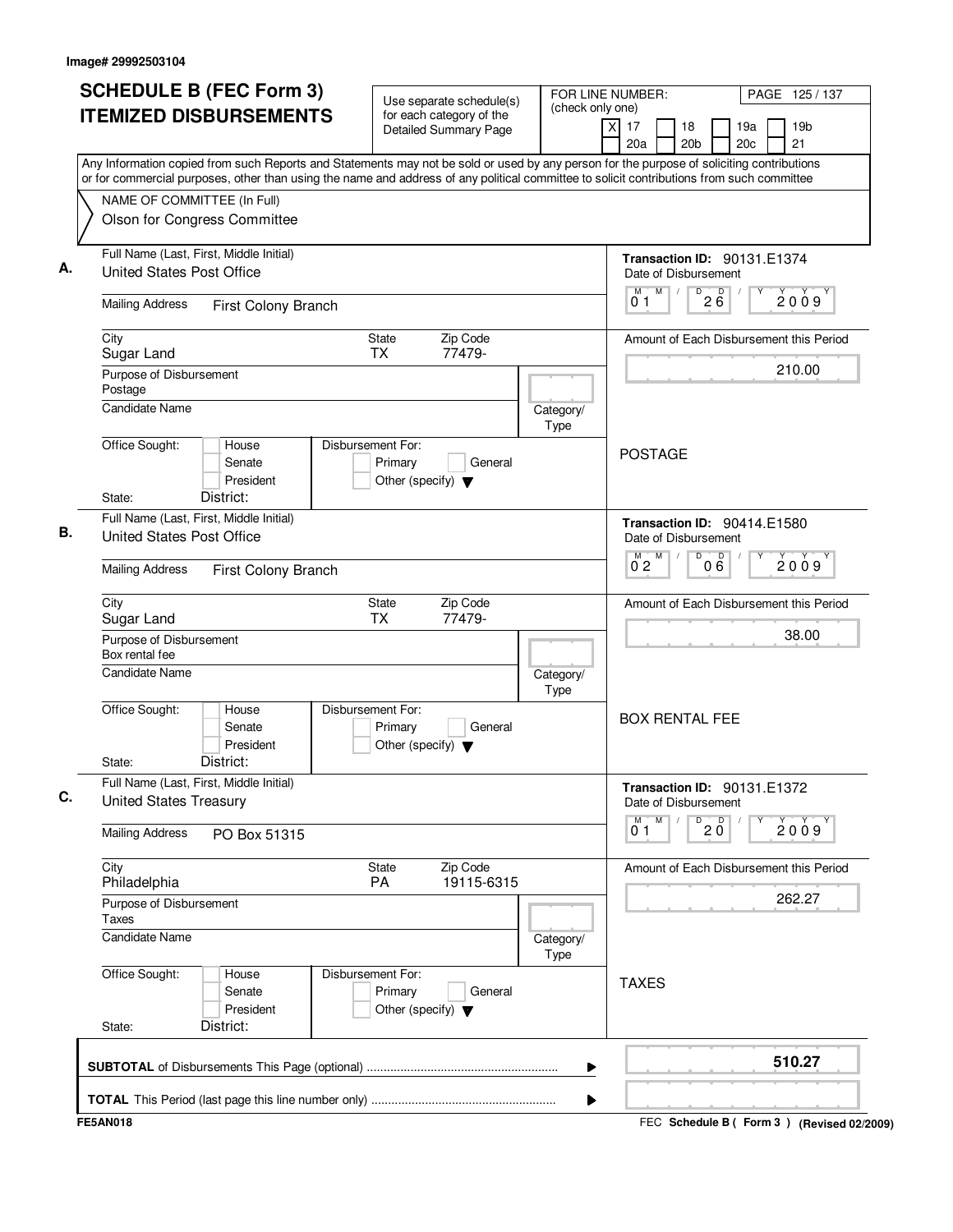| <b>SCHEDULE B (FEC Form 3)</b>                                                                                                                                                                                                                                                         | Use separate schedule(s)                                                        | FOR LINE NUMBER:                   | PAGE 126 / 137                                                      |
|----------------------------------------------------------------------------------------------------------------------------------------------------------------------------------------------------------------------------------------------------------------------------------------|---------------------------------------------------------------------------------|------------------------------------|---------------------------------------------------------------------|
| <b>ITEMIZED DISBURSEMENTS</b>                                                                                                                                                                                                                                                          | for each category of the<br><b>Detailed Summary Page</b>                        | (check only one)<br>$\times$<br>17 | 19 <sub>b</sub><br>18<br>19a<br>20 <sub>b</sub><br>20c<br>21<br>20a |
| Any Information copied from such Reports and Statements may not be sold or used by any person for the purpose of soliciting contributions<br>or for commercial purposes, other than using the name and address of any political committee to solicit contributions from such committee |                                                                                 |                                    |                                                                     |
| NAME OF COMMITTEE (In Full)                                                                                                                                                                                                                                                            |                                                                                 |                                    |                                                                     |
| Olson for Congress Committee                                                                                                                                                                                                                                                           |                                                                                 |                                    |                                                                     |
| Full Name (Last, First, Middle Initial)<br><b>United States Treasury</b>                                                                                                                                                                                                               |                                                                                 |                                    | Transaction ID: 90414.E1575<br>Date of Disbursement                 |
| <b>Mailing Address</b><br>PO Box 51315                                                                                                                                                                                                                                                 |                                                                                 |                                    | M<br>D<br>D<br>M<br>$\sqrt{2}$<br>2009<br>3 Ĭ<br>01                 |
| City<br>Philadelphia                                                                                                                                                                                                                                                                   | State<br>Zip Code<br>PA<br>19115-6315                                           |                                    | Amount of Each Disbursement this Period                             |
| Purpose of Disbursement<br>940 Taxes                                                                                                                                                                                                                                                   |                                                                                 |                                    | 409.38                                                              |
| Candidate Name                                                                                                                                                                                                                                                                         |                                                                                 | Category/<br>Type                  |                                                                     |
| Office Sought:<br>House<br>Senate<br>President                                                                                                                                                                                                                                         | Disbursement For:<br>Primary<br>General<br>Other (specify) $\blacktriangledown$ |                                    | 940 TAXES                                                           |
| District:<br>State:                                                                                                                                                                                                                                                                    |                                                                                 |                                    |                                                                     |
| Full Name (Last, First, Middle Initial)<br><b>United States Treasury</b>                                                                                                                                                                                                               |                                                                                 |                                    | <b>Transaction ID: 90415.E1631</b><br>Date of Disbursement          |
| <b>Mailing Address</b><br>PO Box 51315                                                                                                                                                                                                                                                 |                                                                                 |                                    | $\overline{D}$<br>M<br>0 <sup>0</sup><br>2009<br>$0^{\degree}2$     |
| City<br>Philadelphia                                                                                                                                                                                                                                                                   | Zip Code<br>State<br>PA<br>19115-6315                                           |                                    | Amount of Each Disbursement this Period                             |
| Purpose of Disbursement<br>Taxes                                                                                                                                                                                                                                                       |                                                                                 |                                    | 9749.50                                                             |
| <b>Candidate Name</b>                                                                                                                                                                                                                                                                  |                                                                                 | Category/<br><b>Type</b>           |                                                                     |
| Office Sought:<br>House<br>Senate<br>President                                                                                                                                                                                                                                         | Disbursement For:<br>Primary<br>General<br>Other (specify) $\blacktriangledown$ |                                    | <b>TAXES</b>                                                        |
| District:<br>State:<br>Full Name (Last, First, Middle Initial)                                                                                                                                                                                                                         |                                                                                 |                                    |                                                                     |
| <b>United States Treasury</b>                                                                                                                                                                                                                                                          |                                                                                 |                                    | <b>Transaction ID: 90415.E1630</b><br>Date of Disbursement<br>D     |
| <b>Mailing Address</b><br>PO Box 51315                                                                                                                                                                                                                                                 |                                                                                 |                                    | $0^M2$ <sup>M</sup><br>$0\overline{5}$<br>2009                      |
| City<br>Philadelphia                                                                                                                                                                                                                                                                   | State<br>Zip Code<br>PA<br>19115-6315                                           |                                    | Amount of Each Disbursement this Period                             |
| Purpose of Disbursement<br>Taxes                                                                                                                                                                                                                                                       |                                                                                 |                                    | 3295.50                                                             |
| <b>Candidate Name</b>                                                                                                                                                                                                                                                                  |                                                                                 | Category/<br>Type                  |                                                                     |
| Office Sought:<br>House<br>Senate<br>President                                                                                                                                                                                                                                         | Disbursement For:<br>Primary<br>General<br>Other (specify) $\blacktriangledown$ |                                    | <b>TAXES</b>                                                        |
| District:<br>State:                                                                                                                                                                                                                                                                    |                                                                                 |                                    |                                                                     |
|                                                                                                                                                                                                                                                                                        |                                                                                 | ▶                                  | 13454.38                                                            |
|                                                                                                                                                                                                                                                                                        |                                                                                 |                                    |                                                                     |

FEC **Schedule B ( ) Form 3 FE5AN018 (Revised 02/2009)**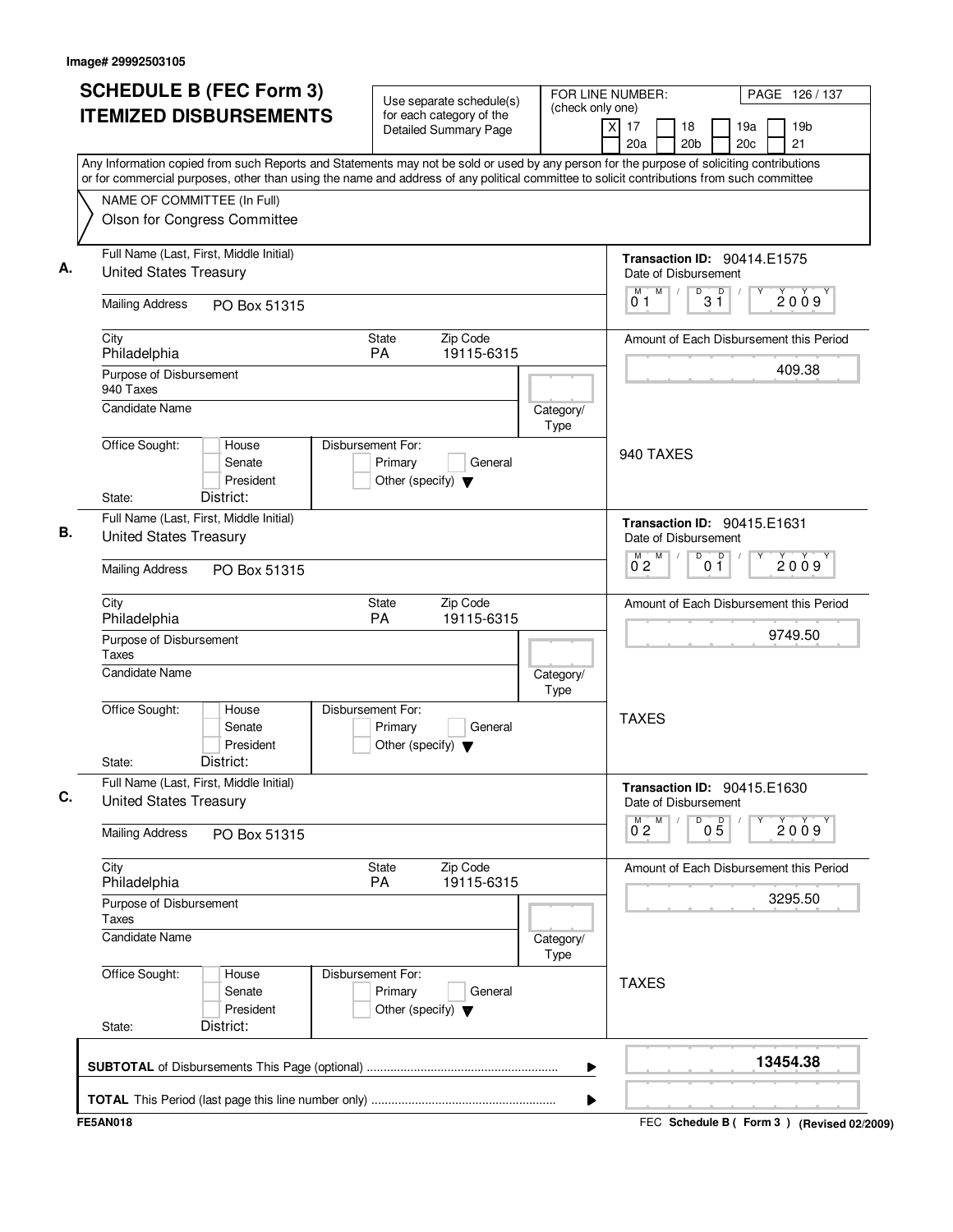| <b>SCHEDULE B (FEC Form 3)</b><br><b>ITEMIZED DISBURSEMENTS</b>                                                                                                                                                                                                                        | Use separate schedule(s)<br>for each category of the<br><b>Detailed Summary Page</b> | (check only one)         | FOR LINE NUMBER:<br>PAGE 127/137<br>19 <sub>b</sub><br>$\times$<br>17<br>18<br>19a<br>20c<br>21<br>20a<br>20 <sub>b</sub> |
|----------------------------------------------------------------------------------------------------------------------------------------------------------------------------------------------------------------------------------------------------------------------------------------|--------------------------------------------------------------------------------------|--------------------------|---------------------------------------------------------------------------------------------------------------------------|
| Any Information copied from such Reports and Statements may not be sold or used by any person for the purpose of soliciting contributions<br>or for commercial purposes, other than using the name and address of any political committee to solicit contributions from such committee |                                                                                      |                          |                                                                                                                           |
| NAME OF COMMITTEE (In Full)<br>Olson for Congress Committee                                                                                                                                                                                                                            |                                                                                      |                          |                                                                                                                           |
| Full Name (Last, First, Middle Initial)<br><b>United States Treasury</b>                                                                                                                                                                                                               |                                                                                      |                          | Transaction ID: 90415.E1629<br>Date of Disbursement                                                                       |
| <b>Mailing Address</b><br>PO Box 51315                                                                                                                                                                                                                                                 |                                                                                      |                          | D<br>$\mathsf D$<br>M<br>M<br>$\sqrt{2}$<br>2009<br>0 <sub>2</sub><br>$0\bar{5}$                                          |
| City<br>Philadelphia                                                                                                                                                                                                                                                                   | State<br>Zip Code<br><b>PA</b><br>19115-6315                                         |                          | Amount of Each Disbursement this Period                                                                                   |
| Purpose of Disbursement<br>Taxes                                                                                                                                                                                                                                                       |                                                                                      |                          | 3295.50                                                                                                                   |
| <b>Candidate Name</b>                                                                                                                                                                                                                                                                  |                                                                                      | Category/<br><b>Type</b> |                                                                                                                           |
| Office Sought:<br>House<br>Senate<br>President<br>District:<br>State:                                                                                                                                                                                                                  | Disbursement For:<br>Primary<br>General<br>Other (specify) $\blacktriangledown$      |                          | <b>TAXES</b>                                                                                                              |
| Full Name (Last, First, Middle Initial)<br>Voter History.Com                                                                                                                                                                                                                           |                                                                                      |                          | Transaction ID: 90414.E1548<br>Date of Disbursement<br>M<br>D<br>M                                                        |
| <b>Mailing Address</b><br>8643 Belle Park                                                                                                                                                                                                                                              |                                                                                      |                          | $\overline{1\,3}$<br>2009<br>03                                                                                           |
| City<br>Houston                                                                                                                                                                                                                                                                        | Zip Code<br>State<br><b>TX</b><br>77099-                                             |                          | Amount of Each Disbursement this Period                                                                                   |
| Purpose of Disbursement<br>Voter database                                                                                                                                                                                                                                              |                                                                                      |                          | 2500.00                                                                                                                   |
| <b>Candidate Name</b>                                                                                                                                                                                                                                                                  |                                                                                      | Category/<br>Type        |                                                                                                                           |
| Office Sought:<br>House<br>Senate<br>President<br>District:<br>State:                                                                                                                                                                                                                  | Disbursement For:<br>Primary<br>General<br>Other (specify) $\blacktriangledown$      |                          | <b>VOTER DATABASE</b>                                                                                                     |
| Full Name (Last, First, Middle Initial)<br>Windstream                                                                                                                                                                                                                                  |                                                                                      |                          | Transaction ID: 90131.E1359<br>Date of Disbursement                                                                       |
| <b>Mailing Address</b><br>PO Box 625                                                                                                                                                                                                                                                   |                                                                                      |                          | M<br>D<br>M<br>05<br>2009<br>0 1                                                                                          |
| City<br><b>Matthews</b>                                                                                                                                                                                                                                                                | Zip Code<br>State<br>28106-<br><b>NC</b>                                             |                          | Amount of Each Disbursement this Period                                                                                   |
| Purpose of Disbursement                                                                                                                                                                                                                                                                |                                                                                      |                          | 400.61                                                                                                                    |
| <b>Candidate Name</b>                                                                                                                                                                                                                                                                  |                                                                                      | Category/<br><b>Type</b> |                                                                                                                           |
| Office Sought:<br>House<br>Senate<br>President                                                                                                                                                                                                                                         | Disbursement For:<br>Primary<br>General<br>Other (specify) $\blacktriangledown$      |                          |                                                                                                                           |
| District:<br>State:                                                                                                                                                                                                                                                                    |                                                                                      |                          |                                                                                                                           |
|                                                                                                                                                                                                                                                                                        |                                                                                      | ▶                        | 6196.11                                                                                                                   |

FEC **Schedule B ( ) Form 3 FE5AN018 (Revised 02/2009)**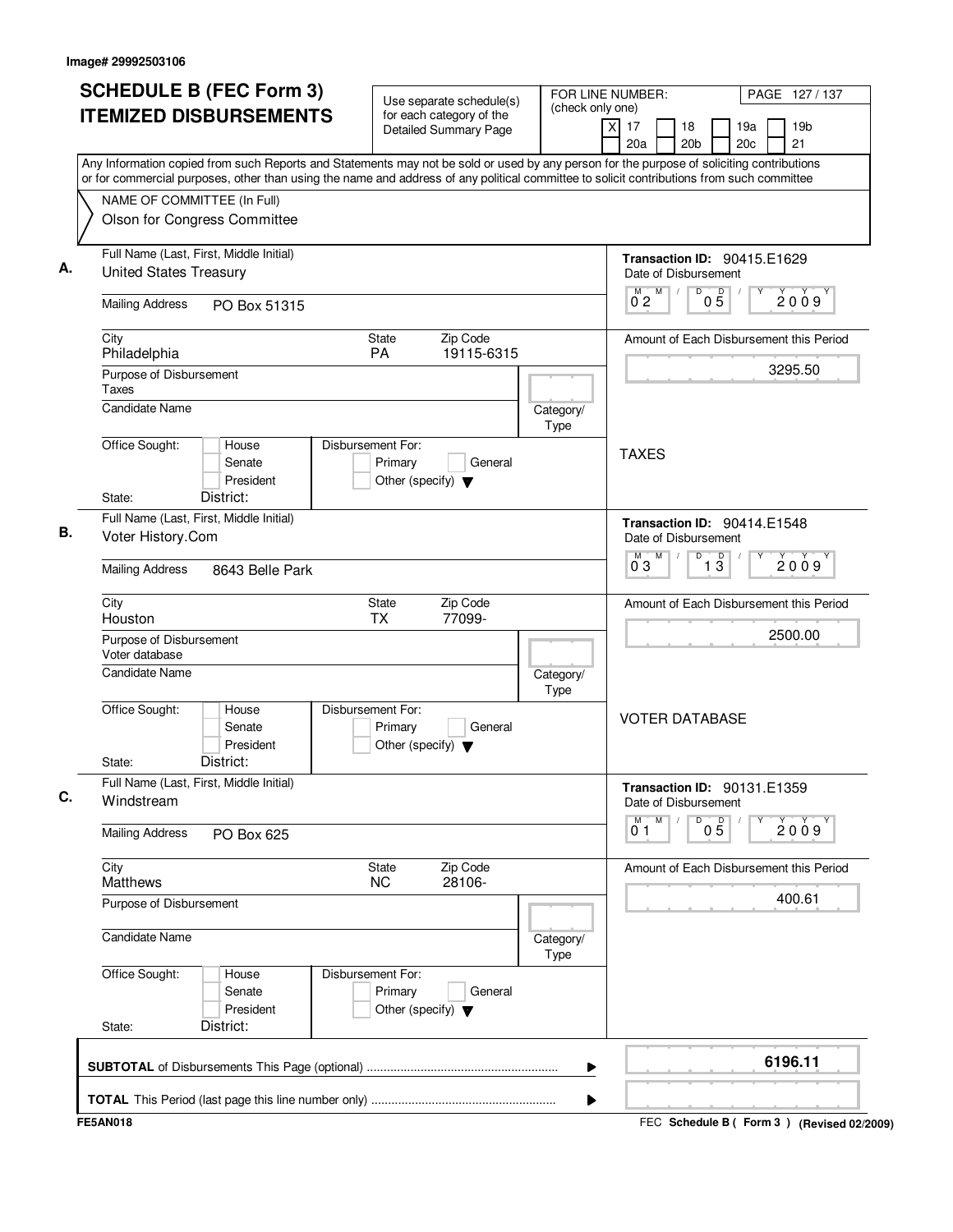|    | <b>SCHEDULE B (FEC Form 3)</b><br><b>ITEMIZED DISBURSEMENTS</b><br>Any Information copied from such Reports and Statements may not be sold or used by any person for the purpose of soliciting contributions<br>or for commercial purposes, other than using the name and address of any political committee to solicit contributions from such committee<br>NAME OF COMMITTEE (In Full)<br>Olson for Congress Committee | Use separate schedule(s)<br>for each category of the<br><b>Detailed Summary Page</b> | FOR LINE NUMBER:<br>(check only one)<br>$\overline{\mathsf{x}}$ | PAGE 128 / 137<br>19 <sub>b</sub><br>17<br>18<br>19a<br>20a<br>20 <sub>b</sub><br>20c<br>21                                           |
|----|--------------------------------------------------------------------------------------------------------------------------------------------------------------------------------------------------------------------------------------------------------------------------------------------------------------------------------------------------------------------------------------------------------------------------|--------------------------------------------------------------------------------------|-----------------------------------------------------------------|---------------------------------------------------------------------------------------------------------------------------------------|
| А. | Full Name (Last, First, Middle Initial)<br>Windstream<br><b>Mailing Address</b><br>PO Box 625                                                                                                                                                                                                                                                                                                                            |                                                                                      |                                                                 | Transaction ID: 90414.E1579<br>Date of Disbursement<br>$\overline{D}$<br>$\begin{bmatrix} 0 & 2 \\ 0 & 2 \end{bmatrix}$<br>03<br>2009 |
|    | City<br>Matthews<br>Purpose of Disbursement<br>Phone service                                                                                                                                                                                                                                                                                                                                                             | <b>State</b><br>Zip Code<br><b>NC</b><br>28106-                                      |                                                                 | Amount of Each Disbursement this Period<br>374.76                                                                                     |
|    | <b>Candidate Name</b><br>Office Sought:<br>House<br>Senate<br>President<br>District:<br>State:                                                                                                                                                                                                                                                                                                                           | Disbursement For:<br>Primary<br>General<br>Other (specify) $\blacktriangledown$      | Category/<br>Type                                               | PHONE SERVICE                                                                                                                         |
| В. | Full Name (Last, First, Middle Initial)<br>Windstream<br><b>Mailing Address</b><br>PO Box 625                                                                                                                                                                                                                                                                                                                            |                                                                                      |                                                                 | Transaction ID: 90414.E1564<br>Date of Disbursement<br>$\overline{D}$<br>$\mathsf D$<br>M<br>M<br>2009<br>03<br>09                    |
|    | City<br><b>Matthews</b><br>Purpose of Disbursement<br>Phone service<br>Candidate Name                                                                                                                                                                                                                                                                                                                                    | Zip Code<br><b>State</b><br><b>NC</b><br>28106-                                      | Category/<br>Type                                               | Amount of Each Disbursement this Period<br>5.56                                                                                       |
|    | Office Sought:<br>House<br>Senate<br>President<br>District:<br>State:                                                                                                                                                                                                                                                                                                                                                    | Disbursement For:<br>Primary<br>General<br>Other (specify) $\blacktriangledown$      |                                                                 | <b>PHONE SERVICE</b>                                                                                                                  |

| FE5AN018 | FEC Schedule B (Form 3) (Revised 02/2009) |
|----------|-------------------------------------------|
|          | 148690.02                                 |
|          | 380.32                                    |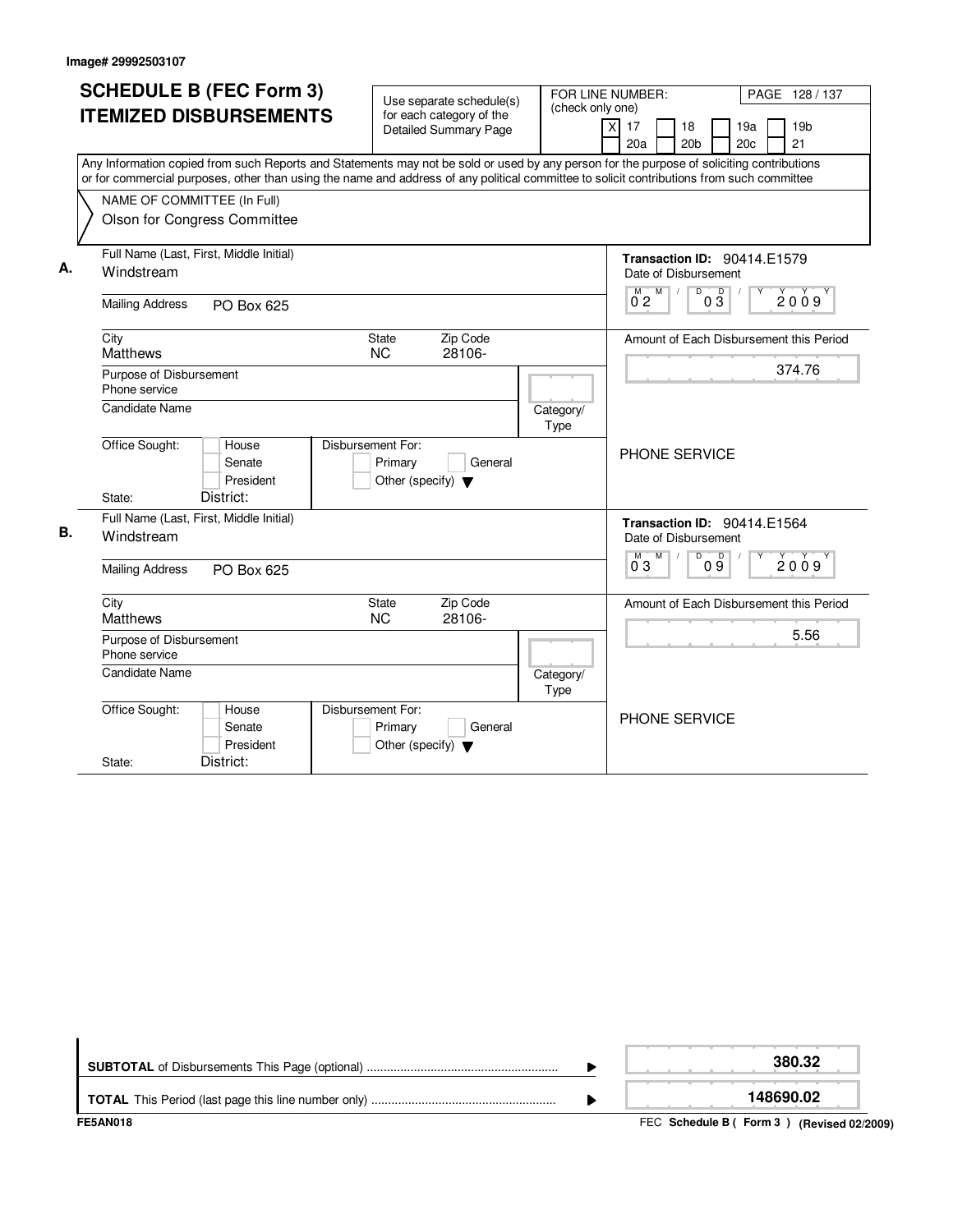|    | <b>SCHEDULE B (FEC Form 3)</b><br><b>ITEMIZED DISBURSEMENTS</b><br>Any Information copied from such Reports and Statements may not be sold or used by any person for the purpose of soliciting contributions<br>or for commercial purposes, other than using the name and address of any political committee to solicit contributions from such committee<br>NAME OF COMMITTEE (In Full) | Use separate schedule(s)<br>for each category of the<br><b>Detailed Summary Page</b>                                        | (check only one)  | FOR LINE NUMBER:<br>PAGE 129 / 137<br>17<br>19a<br>19 <sub>b</sub><br>18<br>X<br>20 <sub>b</sub><br>20 <sub>c</sub><br>21<br>20a |
|----|------------------------------------------------------------------------------------------------------------------------------------------------------------------------------------------------------------------------------------------------------------------------------------------------------------------------------------------------------------------------------------------|-----------------------------------------------------------------------------------------------------------------------------|-------------------|----------------------------------------------------------------------------------------------------------------------------------|
| А. | Olson for Congress Committee<br>Full Name (Last, First, Middle Initial)<br>Peter Olson PERSONAL FUND                                                                                                                                                                                                                                                                                     |                                                                                                                             |                   | Transaction ID: 90131.E1377<br>Date of Disbursement                                                                              |
|    | <b>Mailing Address</b><br>4018 Weatherfield Court                                                                                                                                                                                                                                                                                                                                        |                                                                                                                             |                   | M<br>$\sqrt{2}$<br>$\mathsf D$<br>$2\overline{6}$<br>M<br>2009<br>0 <sub>1</sub>                                                 |
|    | City<br>Sugar Land<br>Purpose of Disbursement<br>Repay Loan Made/Guar. by Cand Loan repay<br><b>Candidate Name</b>                                                                                                                                                                                                                                                                       | Zip Code<br><b>State</b><br>77479-<br><b>TX</b>                                                                             | Category/<br>Type | Amount of Each Disbursement this Period<br>23954.16                                                                              |
|    | Office Sought:<br>House<br>Senate<br>President<br>District:<br>State:                                                                                                                                                                                                                                                                                                                    | Disbursement For:<br>2010<br>Primary<br>General<br>$\overline{X}$ Other (specify) $\blacktriangledown$<br>Primary 2008 Debt |                   |                                                                                                                                  |
| В. | Full Name (Last, First, Middle Initial)<br>Peter Olson PERSONAL FUND<br><b>Mailing Address</b><br>4018 Weatherfield Court                                                                                                                                                                                                                                                                |                                                                                                                             |                   | <b>Transaction ID: 90131.E1378</b><br>Date of Disbursement<br>M<br>$\overline{D}$<br>M<br>$2\overline{6}$<br>2009<br>01          |
|    | City<br>Sugar Land<br>Purpose of Disbursement<br>Repay Loan Made/Guar. by Cand Loan repay<br><b>Candidate Name</b>                                                                                                                                                                                                                                                                       | Zip Code<br>State<br><b>TX</b><br>77479-                                                                                    | Category/<br>Type | Amount of Each Disbursement this Period<br>6045.84                                                                               |
|    | Office Sought:<br>House<br>Senate<br>President<br>District:<br>State:                                                                                                                                                                                                                                                                                                                    | Disbursement For:<br>2010<br>General<br>Primary<br>$X$ Other (specify) $\blacktriangledown$<br>Primary 2008 Debt            |                   |                                                                                                                                  |

|                 | 30000.00                                  |
|-----------------|-------------------------------------------|
|                 | 30000.00                                  |
| <b>FE5AN018</b> | FEC Schedule B (Form 3) (Revised 02/2009) |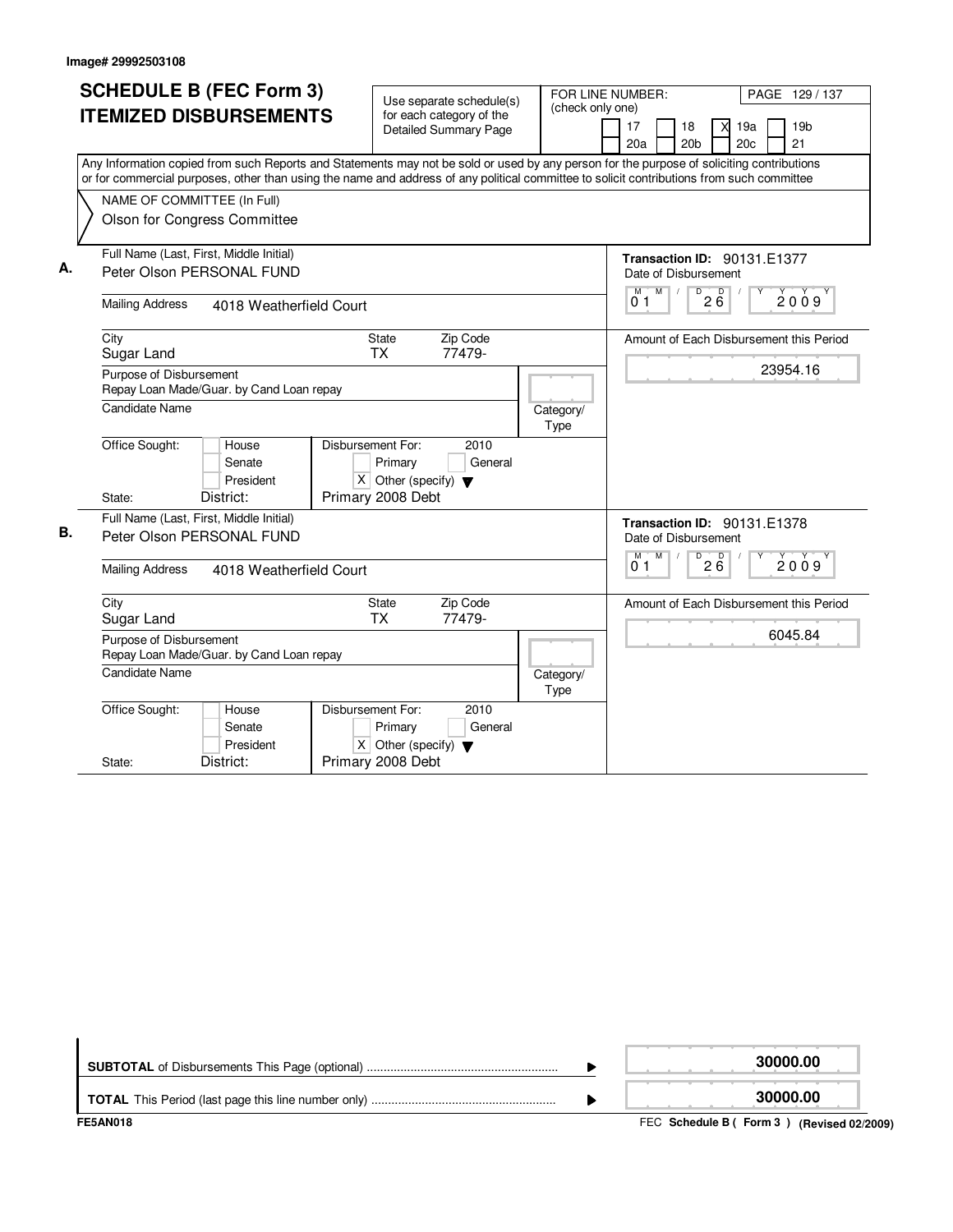| <b>ITEMIZED DISBURSEMENTS</b><br>for each category of the<br>17<br>19a<br>19 <sub>b</sub><br>18<br><b>Detailed Summary Page</b><br>20a<br>20 <sub>b</sub><br>21<br>20 <sub>c</sub><br>Any Information copied from such Reports and Statements may not be sold or used by any person for the purpose of soliciting contributions<br>or for commercial purposes, other than using the name and address of any political committee to solicit contributions from such committee<br>NAME OF COMMITTEE (In Full)<br>Olson for Congress Committee<br>Full Name (Last, First, Middle Initial)<br>Transaction ID: 90414.E1545<br>Joseph Cao for Congress<br>Date of Disbursement<br>$\overline{D}$<br>M<br>$\overline{1}$ $\overline{7}$<br>M<br>$\sqrt{2}$<br>03<br><b>Mailing Address</b><br>PO Box 56156<br>Zip Code<br>City<br>State<br>New Orleans<br>70156-<br>LA<br>1000.00<br>Purpose of Disbursement<br>GENERAL 2010 DEBT<br><b>Candidate Name</b><br>Category/<br>Type<br>Office Sought:<br>House<br>Disbursement For:<br>2010<br>Primary<br>General<br>Senate<br>X Other (specify) $\blacktriangledown$<br>President<br>General 2008 Debt<br>District:<br>State:<br>Full Name (Last, First, Middle Initial)<br>Transaction ID: 90414.E1560<br>Republican Party of Fort Bend<br>Date of Disbursement<br>M<br>D<br>$\overline{15}$<br>М<br>$0^{\degree}2$<br><b>Mailing Address</b><br>3218 Oakland Drive<br>City<br>State<br>Zip Code<br><b>TX</b><br>77479-<br>Sugar Land<br>2000.00<br>Purpose of Disbursement<br><b>EVENT SPONSORSHIP</b><br><b>Candidate Name</b><br>Category/<br>Type<br>Office Sought:<br>Disbursement For:<br>2010<br>House<br>Senate<br>$X$ Primary<br>General<br>President<br>Other (specify) $\blacktriangledown$<br>District:<br>State:<br>Full Name (Last, First, Middle Initial)<br>Transaction ID: 90414.E1540<br><b>Tedisco for Congress</b><br>Date of Disbursement<br>M<br>D<br>0 <sup>0</sup><br>$\overline{0}^M$ 3<br><b>Mailing Address</b><br>1707 Route 9<br>City<br>State<br>Zip Code<br><b>Clifton Park</b><br><b>NY</b><br>12065-<br>1980.00<br>Purpose of Disbursement<br><b>SPECIAL ELECTION</b><br><b>Candidate Name</b><br>Category/<br>Type<br>Office Sought:<br>Disbursement For:<br>2010<br>House<br>$X$ Primary<br>General<br>Senate<br>President<br>Other (specify) $\blacktriangledown$<br>District:<br>State:<br>4980.00<br>▶ | <b>SCHEDULE B (FEC Form 3)</b> | Use separate schedule(s) | FOR LINE NUMBER:<br>(check only one) | PAGE 130/137                            |
|-------------------------------------------------------------------------------------------------------------------------------------------------------------------------------------------------------------------------------------------------------------------------------------------------------------------------------------------------------------------------------------------------------------------------------------------------------------------------------------------------------------------------------------------------------------------------------------------------------------------------------------------------------------------------------------------------------------------------------------------------------------------------------------------------------------------------------------------------------------------------------------------------------------------------------------------------------------------------------------------------------------------------------------------------------------------------------------------------------------------------------------------------------------------------------------------------------------------------------------------------------------------------------------------------------------------------------------------------------------------------------------------------------------------------------------------------------------------------------------------------------------------------------------------------------------------------------------------------------------------------------------------------------------------------------------------------------------------------------------------------------------------------------------------------------------------------------------------------------------------------------------------------------------------------------------------------------------------------------------------------------------------------------------------------------------------------------------------------------------------------------------------------------------------------------------------------------------------------------------------------------------------------------------------------------------------------------------------------------------------------------------|--------------------------------|--------------------------|--------------------------------------|-----------------------------------------|
|                                                                                                                                                                                                                                                                                                                                                                                                                                                                                                                                                                                                                                                                                                                                                                                                                                                                                                                                                                                                                                                                                                                                                                                                                                                                                                                                                                                                                                                                                                                                                                                                                                                                                                                                                                                                                                                                                                                                                                                                                                                                                                                                                                                                                                                                                                                                                                                     |                                |                          |                                      |                                         |
|                                                                                                                                                                                                                                                                                                                                                                                                                                                                                                                                                                                                                                                                                                                                                                                                                                                                                                                                                                                                                                                                                                                                                                                                                                                                                                                                                                                                                                                                                                                                                                                                                                                                                                                                                                                                                                                                                                                                                                                                                                                                                                                                                                                                                                                                                                                                                                                     |                                |                          |                                      |                                         |
|                                                                                                                                                                                                                                                                                                                                                                                                                                                                                                                                                                                                                                                                                                                                                                                                                                                                                                                                                                                                                                                                                                                                                                                                                                                                                                                                                                                                                                                                                                                                                                                                                                                                                                                                                                                                                                                                                                                                                                                                                                                                                                                                                                                                                                                                                                                                                                                     |                                |                          |                                      |                                         |
|                                                                                                                                                                                                                                                                                                                                                                                                                                                                                                                                                                                                                                                                                                                                                                                                                                                                                                                                                                                                                                                                                                                                                                                                                                                                                                                                                                                                                                                                                                                                                                                                                                                                                                                                                                                                                                                                                                                                                                                                                                                                                                                                                                                                                                                                                                                                                                                     |                                |                          |                                      |                                         |
|                                                                                                                                                                                                                                                                                                                                                                                                                                                                                                                                                                                                                                                                                                                                                                                                                                                                                                                                                                                                                                                                                                                                                                                                                                                                                                                                                                                                                                                                                                                                                                                                                                                                                                                                                                                                                                                                                                                                                                                                                                                                                                                                                                                                                                                                                                                                                                                     |                                |                          |                                      |                                         |
|                                                                                                                                                                                                                                                                                                                                                                                                                                                                                                                                                                                                                                                                                                                                                                                                                                                                                                                                                                                                                                                                                                                                                                                                                                                                                                                                                                                                                                                                                                                                                                                                                                                                                                                                                                                                                                                                                                                                                                                                                                                                                                                                                                                                                                                                                                                                                                                     |                                |                          |                                      | 2009                                    |
|                                                                                                                                                                                                                                                                                                                                                                                                                                                                                                                                                                                                                                                                                                                                                                                                                                                                                                                                                                                                                                                                                                                                                                                                                                                                                                                                                                                                                                                                                                                                                                                                                                                                                                                                                                                                                                                                                                                                                                                                                                                                                                                                                                                                                                                                                                                                                                                     |                                |                          |                                      | Amount of Each Disbursement this Period |
|                                                                                                                                                                                                                                                                                                                                                                                                                                                                                                                                                                                                                                                                                                                                                                                                                                                                                                                                                                                                                                                                                                                                                                                                                                                                                                                                                                                                                                                                                                                                                                                                                                                                                                                                                                                                                                                                                                                                                                                                                                                                                                                                                                                                                                                                                                                                                                                     |                                |                          |                                      |                                         |
|                                                                                                                                                                                                                                                                                                                                                                                                                                                                                                                                                                                                                                                                                                                                                                                                                                                                                                                                                                                                                                                                                                                                                                                                                                                                                                                                                                                                                                                                                                                                                                                                                                                                                                                                                                                                                                                                                                                                                                                                                                                                                                                                                                                                                                                                                                                                                                                     |                                |                          |                                      |                                         |
|                                                                                                                                                                                                                                                                                                                                                                                                                                                                                                                                                                                                                                                                                                                                                                                                                                                                                                                                                                                                                                                                                                                                                                                                                                                                                                                                                                                                                                                                                                                                                                                                                                                                                                                                                                                                                                                                                                                                                                                                                                                                                                                                                                                                                                                                                                                                                                                     |                                |                          |                                      |                                         |
|                                                                                                                                                                                                                                                                                                                                                                                                                                                                                                                                                                                                                                                                                                                                                                                                                                                                                                                                                                                                                                                                                                                                                                                                                                                                                                                                                                                                                                                                                                                                                                                                                                                                                                                                                                                                                                                                                                                                                                                                                                                                                                                                                                                                                                                                                                                                                                                     |                                |                          |                                      |                                         |
|                                                                                                                                                                                                                                                                                                                                                                                                                                                                                                                                                                                                                                                                                                                                                                                                                                                                                                                                                                                                                                                                                                                                                                                                                                                                                                                                                                                                                                                                                                                                                                                                                                                                                                                                                                                                                                                                                                                                                                                                                                                                                                                                                                                                                                                                                                                                                                                     |                                |                          |                                      |                                         |
|                                                                                                                                                                                                                                                                                                                                                                                                                                                                                                                                                                                                                                                                                                                                                                                                                                                                                                                                                                                                                                                                                                                                                                                                                                                                                                                                                                                                                                                                                                                                                                                                                                                                                                                                                                                                                                                                                                                                                                                                                                                                                                                                                                                                                                                                                                                                                                                     |                                |                          |                                      | 2009                                    |
|                                                                                                                                                                                                                                                                                                                                                                                                                                                                                                                                                                                                                                                                                                                                                                                                                                                                                                                                                                                                                                                                                                                                                                                                                                                                                                                                                                                                                                                                                                                                                                                                                                                                                                                                                                                                                                                                                                                                                                                                                                                                                                                                                                                                                                                                                                                                                                                     |                                |                          |                                      | Amount of Each Disbursement this Period |
|                                                                                                                                                                                                                                                                                                                                                                                                                                                                                                                                                                                                                                                                                                                                                                                                                                                                                                                                                                                                                                                                                                                                                                                                                                                                                                                                                                                                                                                                                                                                                                                                                                                                                                                                                                                                                                                                                                                                                                                                                                                                                                                                                                                                                                                                                                                                                                                     |                                |                          |                                      |                                         |
|                                                                                                                                                                                                                                                                                                                                                                                                                                                                                                                                                                                                                                                                                                                                                                                                                                                                                                                                                                                                                                                                                                                                                                                                                                                                                                                                                                                                                                                                                                                                                                                                                                                                                                                                                                                                                                                                                                                                                                                                                                                                                                                                                                                                                                                                                                                                                                                     |                                |                          |                                      |                                         |
|                                                                                                                                                                                                                                                                                                                                                                                                                                                                                                                                                                                                                                                                                                                                                                                                                                                                                                                                                                                                                                                                                                                                                                                                                                                                                                                                                                                                                                                                                                                                                                                                                                                                                                                                                                                                                                                                                                                                                                                                                                                                                                                                                                                                                                                                                                                                                                                     |                                |                          |                                      |                                         |
|                                                                                                                                                                                                                                                                                                                                                                                                                                                                                                                                                                                                                                                                                                                                                                                                                                                                                                                                                                                                                                                                                                                                                                                                                                                                                                                                                                                                                                                                                                                                                                                                                                                                                                                                                                                                                                                                                                                                                                                                                                                                                                                                                                                                                                                                                                                                                                                     |                                |                          |                                      |                                         |
|                                                                                                                                                                                                                                                                                                                                                                                                                                                                                                                                                                                                                                                                                                                                                                                                                                                                                                                                                                                                                                                                                                                                                                                                                                                                                                                                                                                                                                                                                                                                                                                                                                                                                                                                                                                                                                                                                                                                                                                                                                                                                                                                                                                                                                                                                                                                                                                     |                                |                          |                                      | 2009                                    |
|                                                                                                                                                                                                                                                                                                                                                                                                                                                                                                                                                                                                                                                                                                                                                                                                                                                                                                                                                                                                                                                                                                                                                                                                                                                                                                                                                                                                                                                                                                                                                                                                                                                                                                                                                                                                                                                                                                                                                                                                                                                                                                                                                                                                                                                                                                                                                                                     |                                |                          |                                      | Amount of Each Disbursement this Period |
|                                                                                                                                                                                                                                                                                                                                                                                                                                                                                                                                                                                                                                                                                                                                                                                                                                                                                                                                                                                                                                                                                                                                                                                                                                                                                                                                                                                                                                                                                                                                                                                                                                                                                                                                                                                                                                                                                                                                                                                                                                                                                                                                                                                                                                                                                                                                                                                     |                                |                          |                                      |                                         |
|                                                                                                                                                                                                                                                                                                                                                                                                                                                                                                                                                                                                                                                                                                                                                                                                                                                                                                                                                                                                                                                                                                                                                                                                                                                                                                                                                                                                                                                                                                                                                                                                                                                                                                                                                                                                                                                                                                                                                                                                                                                                                                                                                                                                                                                                                                                                                                                     |                                |                          |                                      |                                         |
|                                                                                                                                                                                                                                                                                                                                                                                                                                                                                                                                                                                                                                                                                                                                                                                                                                                                                                                                                                                                                                                                                                                                                                                                                                                                                                                                                                                                                                                                                                                                                                                                                                                                                                                                                                                                                                                                                                                                                                                                                                                                                                                                                                                                                                                                                                                                                                                     |                                |                          |                                      |                                         |
|                                                                                                                                                                                                                                                                                                                                                                                                                                                                                                                                                                                                                                                                                                                                                                                                                                                                                                                                                                                                                                                                                                                                                                                                                                                                                                                                                                                                                                                                                                                                                                                                                                                                                                                                                                                                                                                                                                                                                                                                                                                                                                                                                                                                                                                                                                                                                                                     |                                |                          |                                      |                                         |
|                                                                                                                                                                                                                                                                                                                                                                                                                                                                                                                                                                                                                                                                                                                                                                                                                                                                                                                                                                                                                                                                                                                                                                                                                                                                                                                                                                                                                                                                                                                                                                                                                                                                                                                                                                                                                                                                                                                                                                                                                                                                                                                                                                                                                                                                                                                                                                                     |                                |                          |                                      |                                         |
|                                                                                                                                                                                                                                                                                                                                                                                                                                                                                                                                                                                                                                                                                                                                                                                                                                                                                                                                                                                                                                                                                                                                                                                                                                                                                                                                                                                                                                                                                                                                                                                                                                                                                                                                                                                                                                                                                                                                                                                                                                                                                                                                                                                                                                                                                                                                                                                     |                                |                          |                                      | 4980.00                                 |

FEC **Schedule B ( ) Form 3 FE5AN018 (Revised 02/2009)**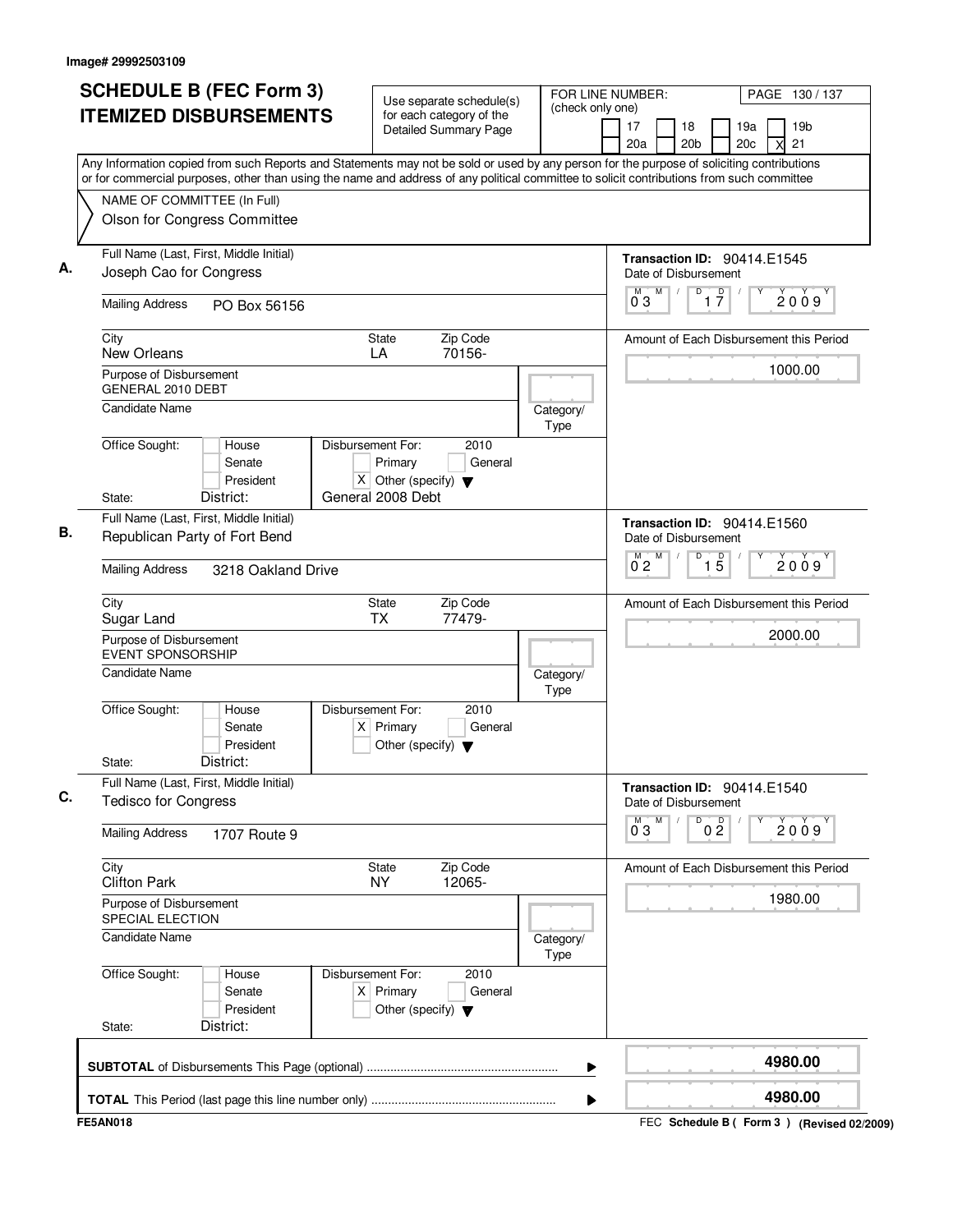| <b>LOANS</b> |                                                                                                                                      |                            |                                      | $110 - 1011 101$<br>Use separate schedule(s)<br>FOR LINE NUMBER:<br>for each category of the<br>X<br>(check only one)<br>13a<br>Detailed Summary Page<br>13 <sub>b</sub> |                                                          |  |  |
|--------------|--------------------------------------------------------------------------------------------------------------------------------------|----------------------------|--------------------------------------|--------------------------------------------------------------------------------------------------------------------------------------------------------------------------|----------------------------------------------------------|--|--|
|              | NAME OF COMMITTEE (In Full)<br>Olson for Congress Committee                                                                          |                            |                                      |                                                                                                                                                                          | Transaction ID: LSC1775                                  |  |  |
|              | LOAN SOURCE Full Name (Last, First, Middle Initial)<br>Peter Olson PERSONAL FUND - [PERSONAL FUNDS]                                  |                            |                                      |                                                                                                                                                                          | Election:<br>Primary<br>General                          |  |  |
|              | <b>Mailing Address</b><br>4018 Weatherfield Court                                                                                    |                            |                                      |                                                                                                                                                                          | $X$ Other (specify) $\blacktriangledown$<br>Primary 2008 |  |  |
|              | City Sugar Land                                                                                                                      | State TX<br>ZIP Code       | 77479-                               |                                                                                                                                                                          |                                                          |  |  |
|              | Original Amount of Loan                                                                                                              | Cumulative Payment To Date |                                      |                                                                                                                                                                          | Balance Outstanding at Close of This Period              |  |  |
|              | 50000.00                                                                                                                             |                            | 50000.00                             |                                                                                                                                                                          | 0.00                                                     |  |  |
|              | <b>TERMS</b><br>Date Incurred                                                                                                        | Date Due                   |                                      | <b>Interest Rate</b>                                                                                                                                                     | Secured:                                                 |  |  |
|              | $D$ $D$<br>$\mathbf{Y} + \mathbf{Y} + \mathbf{X} + \mathbf{X}$<br>M M<br>12<br>2007<br>08                                            | ONDEMAND                   |                                      | .0000                                                                                                                                                                    | $%$ (apr)<br>$X $ No<br>Yes                              |  |  |
|              | List All Endorsers or Guarantors (if any) to Loan Source                                                                             |                            |                                      |                                                                                                                                                                          |                                                          |  |  |
|              | Full Name (Last, First, Middle Initial)                                                                                              |                            | Name of Employer                     |                                                                                                                                                                          |                                                          |  |  |
|              | <b>Mailing Address</b>                                                                                                               |                            | Occupation                           |                                                                                                                                                                          |                                                          |  |  |
|              |                                                                                                                                      |                            | Amount                               |                                                                                                                                                                          |                                                          |  |  |
|              | City<br><b>State</b>                                                                                                                 | ZIP Code                   | Guaranteed<br>Outstanding:           |                                                                                                                                                                          |                                                          |  |  |
|              | Full Name (Last, First, Middle Initial)                                                                                              |                            | Name of Employer                     |                                                                                                                                                                          |                                                          |  |  |
|              | <b>Mailing Address</b>                                                                                                               |                            | Occupation                           |                                                                                                                                                                          |                                                          |  |  |
|              | City<br>State                                                                                                                        | ZIP Code                   | Amount<br>Guaranteed                 |                                                                                                                                                                          |                                                          |  |  |
|              | Full Name (Last, First, Middle Initial)                                                                                              |                            | Outstanding:<br>Name of Employer     |                                                                                                                                                                          |                                                          |  |  |
|              | <b>Mailing Address</b>                                                                                                               |                            |                                      |                                                                                                                                                                          |                                                          |  |  |
|              |                                                                                                                                      |                            | Occupation                           |                                                                                                                                                                          |                                                          |  |  |
|              | City<br>State                                                                                                                        | ZIP Code                   | Amount<br>Guaranteed<br>Outstanding: |                                                                                                                                                                          |                                                          |  |  |
|              | Full Name (Last, First, Middle Initial)                                                                                              |                            | Name of Employer                     |                                                                                                                                                                          |                                                          |  |  |
|              | <b>Mailing Address</b>                                                                                                               |                            | Occupation                           |                                                                                                                                                                          |                                                          |  |  |
|              |                                                                                                                                      |                            | Amount                               |                                                                                                                                                                          |                                                          |  |  |
|              | City<br>State                                                                                                                        | ZIP Code                   | Guaranteed<br>Outstanding:           |                                                                                                                                                                          |                                                          |  |  |
|              |                                                                                                                                      |                            |                                      |                                                                                                                                                                          | 0.00                                                     |  |  |
|              |                                                                                                                                      |                            |                                      |                                                                                                                                                                          |                                                          |  |  |
|              |                                                                                                                                      |                            |                                      |                                                                                                                                                                          |                                                          |  |  |
|              | Carry outstanding balance only to LINE 3, Schedule D, for this line. If no Schedule D, carry forward to appropriate line of Summary. |                            |                                      |                                                                                                                                                                          |                                                          |  |  |

FEC **Schedule C ( ) Form 3 FE5AN018 (Revised 02/2003)**

PAGE 131 / 137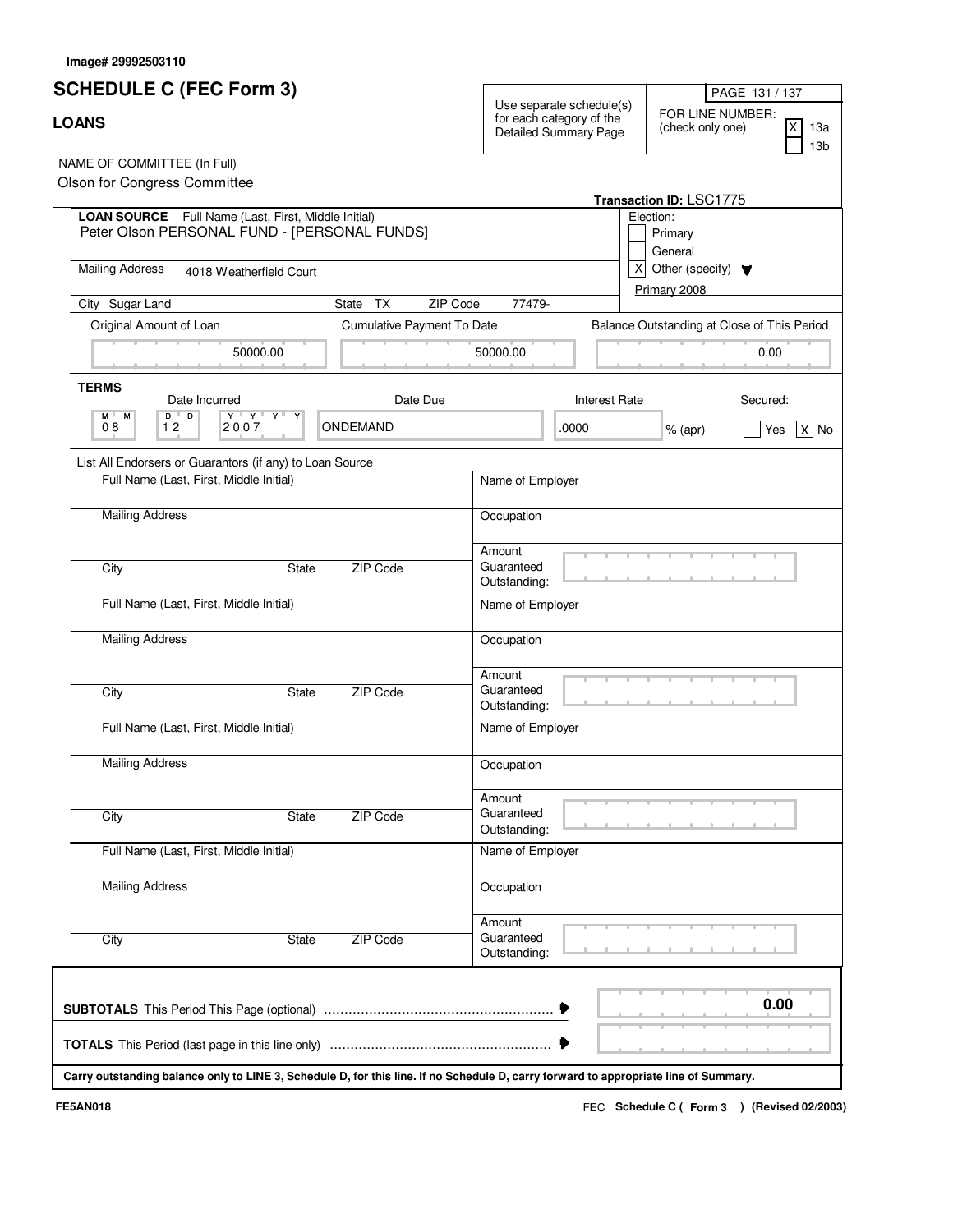| <b>SCHEDULE C (FEC Form 3)</b>                                                                                         |                            |                            | PAGE 132 / 137                                                                |                                                                 |                 |
|------------------------------------------------------------------------------------------------------------------------|----------------------------|----------------------------|-------------------------------------------------------------------------------|-----------------------------------------------------------------|-----------------|
| <b>LOANS</b>                                                                                                           |                            |                            | Use separate schedule(s)<br>for each category of the<br>Detailed Summary Page | FOR LINE NUMBER:<br>$\overline{\mathsf{x}}$<br>(check only one) |                 |
| NAME OF COMMITTEE (In Full)                                                                                            |                            |                            |                                                                               |                                                                 | 13 <sub>b</sub> |
| Olson for Congress Committee                                                                                           |                            |                            |                                                                               |                                                                 |                 |
| LOAN SOURCE Full Name (Last, First, Middle Initial)                                                                    |                            |                            |                                                                               | Transaction ID: LSC1771<br>Election:                            |                 |
| Peter Olson PERSONAL FUND - [PERSONAL FUNDS]                                                                           |                            |                            |                                                                               | Primary                                                         |                 |
|                                                                                                                        |                            |                            |                                                                               | General                                                         |                 |
| <b>Mailing Address</b><br>4018 Weatherfield Court                                                                      |                            |                            | $\vert X \vert$                                                               | Other (specify) $\blacktriangledown$                            |                 |
| City Sugar Land                                                                                                        | State TX<br>ZIP Code       | 77479-                     |                                                                               | Primary 2008                                                    |                 |
| Original Amount of Loan                                                                                                | Cumulative Payment To Date |                            |                                                                               | Balance Outstanding at Close of This Period                     |                 |
| 50000.00                                                                                                               |                            | 6045.84                    |                                                                               |                                                                 | 43954.16        |
|                                                                                                                        |                            |                            |                                                                               |                                                                 |                 |
| <b>TERMS</b><br>Date Incurred                                                                                          | Date Due                   |                            | <b>Interest Rate</b>                                                          |                                                                 | Secured:        |
| $\overline{D}$<br>$D$ <sup><math>\top</math></sup><br>$\mathbf{Y} + \mathbf{X} + \mathbf{X} +$<br>Y<br>M M<br>12<br>15 | ONDEMAND                   |                            |                                                                               |                                                                 |                 |
| 2007                                                                                                                   |                            |                            | .0000                                                                         | $%$ (apr)                                                       | $X $ No<br>Yes  |
| List All Endorsers or Guarantors (if any) to Loan Source                                                               |                            |                            |                                                                               |                                                                 |                 |
| Full Name (Last, First, Middle Initial)                                                                                |                            | Name of Employer           |                                                                               |                                                                 |                 |
| <b>Mailing Address</b>                                                                                                 |                            | Occupation                 |                                                                               |                                                                 |                 |
|                                                                                                                        |                            |                            |                                                                               |                                                                 |                 |
|                                                                                                                        |                            | Amount                     |                                                                               |                                                                 |                 |
| City<br>State                                                                                                          | ZIP Code                   | Guaranteed<br>Outstanding: |                                                                               |                                                                 |                 |
| Full Name (Last, First, Middle Initial)                                                                                |                            | Name of Employer           |                                                                               |                                                                 |                 |
|                                                                                                                        |                            |                            |                                                                               |                                                                 |                 |
| <b>Mailing Address</b>                                                                                                 |                            | Occupation                 |                                                                               |                                                                 |                 |
|                                                                                                                        |                            | Amount                     |                                                                               |                                                                 |                 |
| City<br>State                                                                                                          | ZIP Code                   | Guaranteed                 |                                                                               |                                                                 |                 |
|                                                                                                                        |                            | Outstanding:               |                                                                               |                                                                 |                 |
| Full Name (Last, First, Middle Initial)                                                                                |                            | Name of Employer           |                                                                               |                                                                 |                 |
| <b>Mailing Address</b>                                                                                                 |                            | Occupation                 |                                                                               |                                                                 |                 |
|                                                                                                                        |                            |                            |                                                                               |                                                                 |                 |
|                                                                                                                        |                            | Amount<br>Guaranteed       |                                                                               |                                                                 |                 |
| City<br>State                                                                                                          | ZIP Code                   | Outstanding:               |                                                                               |                                                                 |                 |
| Full Name (Last, First, Middle Initial)                                                                                |                            | Name of Employer           |                                                                               |                                                                 |                 |
|                                                                                                                        |                            |                            |                                                                               |                                                                 |                 |
| <b>Mailing Address</b>                                                                                                 |                            | Occupation                 |                                                                               |                                                                 |                 |
|                                                                                                                        |                            | Amount                     |                                                                               |                                                                 |                 |
| City<br>State                                                                                                          | ZIP Code                   | Guaranteed                 |                                                                               |                                                                 |                 |
|                                                                                                                        |                            | Outstanding:               |                                                                               |                                                                 |                 |
|                                                                                                                        |                            |                            |                                                                               |                                                                 |                 |
|                                                                                                                        |                            |                            |                                                                               |                                                                 | 43954.16        |
|                                                                                                                        |                            |                            |                                                                               |                                                                 |                 |
|                                                                                                                        |                            |                            |                                                                               |                                                                 |                 |

**Carry outstanding balance only to LINE 3, Schedule D, for this line. If no Schedule D, carry forward to appropriate line of Summary.**

FEC **Schedule C ( ) Form 3 FE5AN018 (Revised 02/2003)**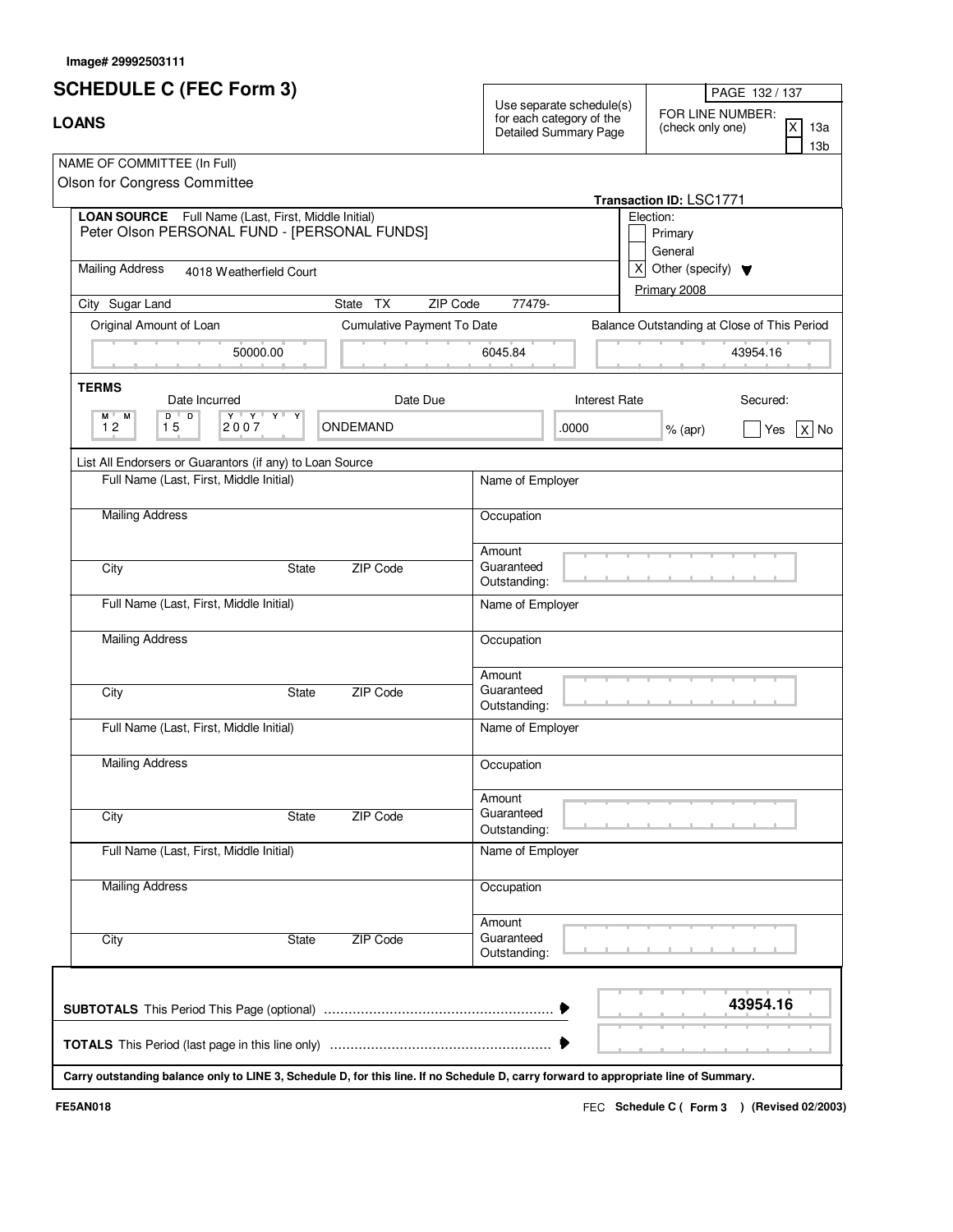## **SCHEDULE C (FEC Form 3)**

| ΩAN' |  |  |
|------|--|--|

| <b>SCHEDULE C (FEC Form 3)</b><br><b>LOANS</b>                                                             |          |                                   | Use separate schedule(s)<br>for each category of the<br><b>Detailed Summary Page</b> |  | PAGE 133 / 137<br>FOR LINE NUMBER:<br>ΙX<br>(check only one) |                                             |             |
|------------------------------------------------------------------------------------------------------------|----------|-----------------------------------|--------------------------------------------------------------------------------------|--|--------------------------------------------------------------|---------------------------------------------|-------------|
|                                                                                                            |          |                                   |                                                                                      |  |                                                              |                                             | 13a<br>l 3b |
| NAME OF COMMITTEE (In Full)                                                                                |          |                                   |                                                                                      |  |                                                              |                                             |             |
| Olson for Congress Committee                                                                               |          |                                   |                                                                                      |  |                                                              |                                             |             |
|                                                                                                            |          |                                   |                                                                                      |  | <b>Transaction ID: LSC1776</b>                               |                                             |             |
| <b>LOAN SOURCE</b> Full Name (Last, First, Middle Initial)<br>Peter Olson PERSONAL FUND - [PERSONAL FUNDS] |          |                                   |                                                                                      |  | Election:<br>Primary<br>General                              |                                             |             |
| <b>Mailing Address</b><br>4018 Weatherfield Court                                                          |          |                                   |                                                                                      |  | Other (specify) $\blacktriangledown$<br>Primary 2008         |                                             |             |
| City Sugar Land                                                                                            | State TX | ZIP Code                          | 77479-                                                                               |  |                                                              |                                             |             |
| Original Amount of Loan                                                                                    |          | <b>Cumulative Payment To Date</b> |                                                                                      |  |                                                              | Balance Outstanding at Close of This Period |             |

| Original Amount of Loan                                                                                                                 | Cumulative Payment To Date |                            | Balance Outstanding at Close of This Period |           |                |  |
|-----------------------------------------------------------------------------------------------------------------------------------------|----------------------------|----------------------------|---------------------------------------------|-----------|----------------|--|
| 40000.00                                                                                                                                |                            | 0.00                       |                                             |           | 40000.00       |  |
| <b>TERMS</b><br>Date Incurred<br>$\overline{D}$<br>$M$ $M$<br>$D$ <sup><math>\overline{ }</math></sup><br>$Y$ $Y$ $Y$ $Y$<br>$Y^+$<br>Y | Date Due                   |                            | <b>Interest Rate</b>                        |           | Secured:       |  |
| 0 <sub>2</sub><br>2008<br>27                                                                                                            | ONDEMAND                   |                            | .0000                                       | $%$ (apr) | $X $ No<br>Yes |  |
| List All Endorsers or Guarantors (if any) to Loan Source                                                                                |                            |                            |                                             |           |                |  |
| Full Name (Last, First, Middle Initial)                                                                                                 |                            | Name of Employer           |                                             |           |                |  |
| <b>Mailing Address</b>                                                                                                                  |                            | Occupation                 |                                             |           |                |  |
|                                                                                                                                         |                            | Amount                     |                                             |           |                |  |
| City<br><b>State</b>                                                                                                                    | <b>ZIP Code</b>            | Guaranteed<br>Outstanding: |                                             |           |                |  |
| Full Name (Last, First, Middle Initial)                                                                                                 |                            | Name of Employer           |                                             |           |                |  |
| <b>Mailing Address</b>                                                                                                                  |                            | Occupation                 |                                             |           |                |  |
|                                                                                                                                         |                            | Amount                     |                                             |           |                |  |
| State<br>City                                                                                                                           | ZIP Code                   | Guaranteed<br>Outstanding: |                                             |           |                |  |
| Full Name (Last, First, Middle Initial)                                                                                                 |                            | Name of Employer           |                                             |           |                |  |
| <b>Mailing Address</b>                                                                                                                  |                            | Occupation                 |                                             |           |                |  |
|                                                                                                                                         |                            | Amount                     |                                             |           |                |  |
| State<br>City                                                                                                                           | ZIP Code                   | Guaranteed<br>Outstanding: |                                             |           |                |  |
| Full Name (Last, First, Middle Initial)                                                                                                 |                            | Name of Employer           |                                             |           |                |  |
| <b>Mailing Address</b>                                                                                                                  |                            | Occupation                 |                                             |           |                |  |
|                                                                                                                                         |                            | Amount                     |                                             |           |                |  |
| City<br><b>State</b>                                                                                                                    | <b>ZIP Code</b>            | Guaranteed<br>Outstanding: |                                             |           |                |  |
|                                                                                                                                         |                            |                            |                                             |           |                |  |
|                                                                                                                                         |                            |                            |                                             |           | 40000.00       |  |
|                                                                                                                                         |                            |                            |                                             |           |                |  |

**Carry outstanding balance only to LINE 3, Schedule D, for this line. If no Schedule D, carry forward to appropriate line of Summary.**

FEC **Schedule C ( ) Form 3 FE5AN018 (Revised 02/2003)**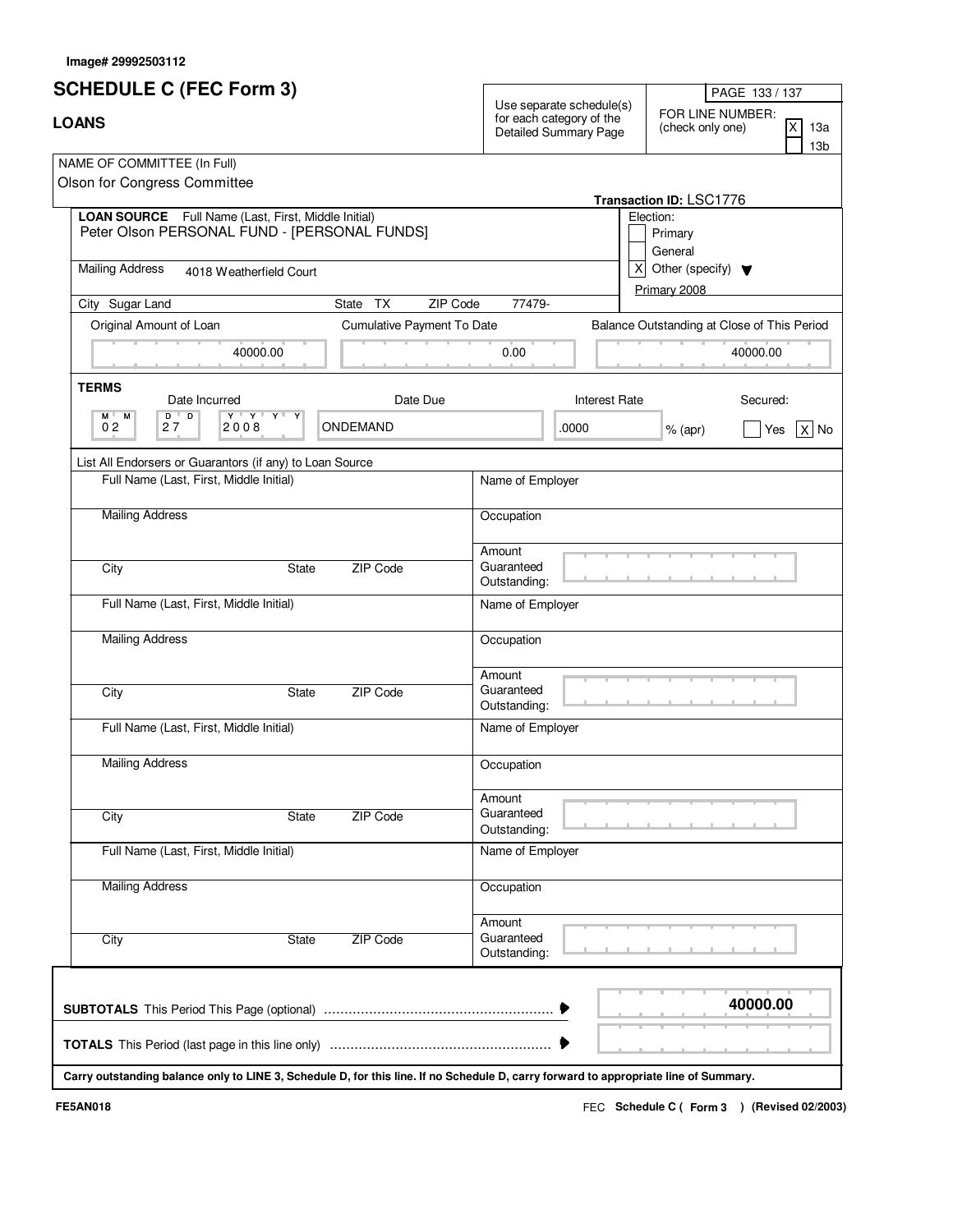|                                                             | <b>LOANS</b> |                    |  |  |  |  |
|-------------------------------------------------------------|--------------|--------------------|--|--|--|--|
| NAME OF COMMITTEE (In Full)<br>Olson for Congress Committee |              |                    |  |  |  |  |
|                                                             | OAN SOLIRCE  | Full Name (Last Fi |  |  |  |  |

|                                                                                                                                      |                            |                      |                                             |              | 13b     |  |  |
|--------------------------------------------------------------------------------------------------------------------------------------|----------------------------|----------------------|---------------------------------------------|--------------|---------|--|--|
| NAME OF COMMITTEE (In Full)                                                                                                          |                            |                      |                                             |              |         |  |  |
| Olson for Congress Committee                                                                                                         |                            |                      |                                             |              |         |  |  |
|                                                                                                                                      |                            |                      | Transaction ID: LSC1777                     |              |         |  |  |
| LOAN SOURCE Full Name (Last, First, Middle Initial)<br>Peter Olson PERSONAL FUND - [PERSONAL FUNDS]                                  |                            |                      | Election:                                   |              |         |  |  |
|                                                                                                                                      |                            |                      | Primary<br>General                          |              |         |  |  |
| <b>Mailing Address</b>                                                                                                               |                            | $\mathsf{x}$         | Other (specify) $\blacktriangledown$        |              |         |  |  |
| 4018 Weatherfield Court                                                                                                              |                            |                      |                                             | Primary 2008 |         |  |  |
| State TX<br>ZIP Code<br>City Sugar Land                                                                                              | 77479-                     |                      |                                             |              |         |  |  |
| Original Amount of Loan<br>Cumulative Payment To Date                                                                                |                            |                      | Balance Outstanding at Close of This Period |              |         |  |  |
| 30000.00                                                                                                                             | 0.00                       |                      |                                             | 30000.00     |         |  |  |
| <b>TERMS</b>                                                                                                                         |                            |                      |                                             |              |         |  |  |
| Date Due<br>Date Incurred                                                                                                            |                            | <b>Interest Rate</b> |                                             | Secured:     |         |  |  |
| $D$ $D$<br>$\mathbf{Y} \perp \mathbf{X} \perp \mathbf{A} \perp \mathbf{A}$<br>M M<br>03<br>2008<br>ONDEMAND<br>03                    |                            | .0000                | $%$ (apr)                                   | Yes          | No<br>X |  |  |
| List All Endorsers or Guarantors (if any) to Loan Source                                                                             |                            |                      |                                             |              |         |  |  |
| Full Name (Last, First, Middle Initial)                                                                                              | Name of Employer           |                      |                                             |              |         |  |  |
|                                                                                                                                      |                            |                      |                                             |              |         |  |  |
| <b>Mailing Address</b>                                                                                                               | Occupation                 |                      |                                             |              |         |  |  |
|                                                                                                                                      | Amount                     |                      |                                             |              |         |  |  |
| ZIP Code<br>City<br>State                                                                                                            | Guaranteed<br>Outstanding: |                      |                                             |              |         |  |  |
| Full Name (Last, First, Middle Initial)                                                                                              | Name of Employer           |                      |                                             |              |         |  |  |
| <b>Mailing Address</b>                                                                                                               | Occupation                 |                      |                                             |              |         |  |  |
|                                                                                                                                      | Amount                     |                      |                                             |              |         |  |  |
| ZIP Code<br>City<br>State                                                                                                            | Guaranteed<br>Outstanding: |                      |                                             |              |         |  |  |
| Full Name (Last, First, Middle Initial)                                                                                              | Name of Employer           |                      |                                             |              |         |  |  |
| <b>Mailing Address</b>                                                                                                               | Occupation                 |                      |                                             |              |         |  |  |
|                                                                                                                                      | Amount                     |                      |                                             |              |         |  |  |
| State<br>ZIP Code<br>City                                                                                                            | Guaranteed<br>Outstanding: |                      |                                             |              |         |  |  |
| Full Name (Last, First, Middle Initial)                                                                                              | Name of Employer           |                      |                                             |              |         |  |  |
| <b>Mailing Address</b>                                                                                                               | Occupation                 |                      |                                             |              |         |  |  |
|                                                                                                                                      | Amount                     |                      |                                             |              |         |  |  |
| ZIP Code<br>City<br>State                                                                                                            | Guaranteed<br>Outstanding: |                      |                                             |              |         |  |  |
|                                                                                                                                      |                            |                      |                                             |              |         |  |  |
|                                                                                                                                      |                            |                      |                                             | 30000.00     |         |  |  |
|                                                                                                                                      |                            |                      |                                             |              |         |  |  |
| Carry outstanding balance only to LINE 3, Schedule D, for this line. If no Schedule D, carry forward to appropriate line of Summary. |                            |                      |                                             |              |         |  |  |
|                                                                                                                                      |                            |                      |                                             |              |         |  |  |

PAGE 134 / 137

13a

X

Use separate schedule(s)

FOR LINE NUMBER:<br>for each category of the Detailed Summary Page (check only one)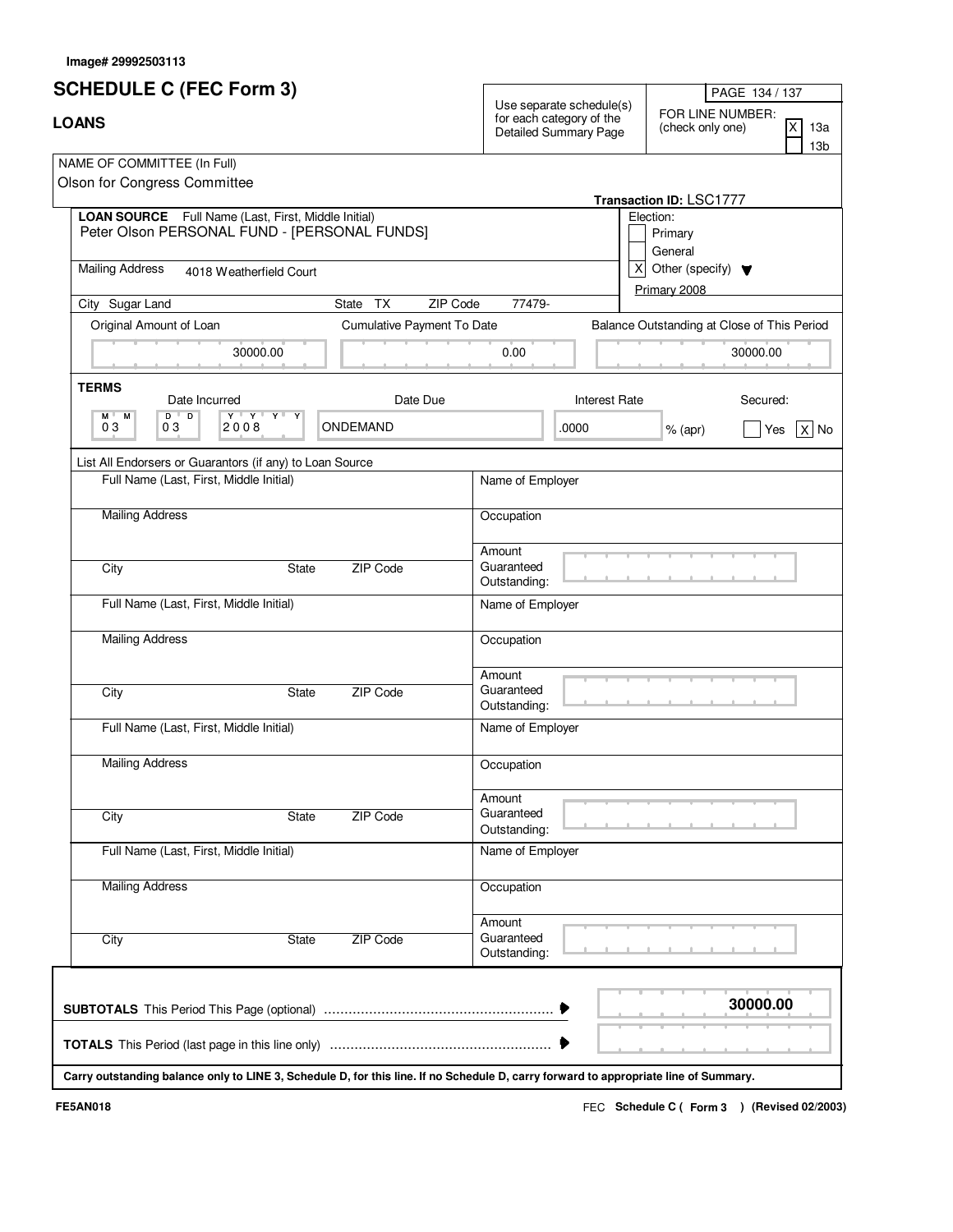| <b>LOANS</b> |  |
|--------------|--|
|              |  |

| <b>LOANS</b>                                                                                                                           |                            | 11001100100<br>Use separate schedule(s)<br>FOR LINE NUMBER:<br>for each category of the<br>ΙX<br>(check only one)<br>13а<br>Detailed Summary Page |                               |                                                          |  |  |
|----------------------------------------------------------------------------------------------------------------------------------------|----------------------------|---------------------------------------------------------------------------------------------------------------------------------------------------|-------------------------------|----------------------------------------------------------|--|--|
| NAME OF COMMITTEE (In Full)<br>Olson for Congress Committee                                                                            |                            |                                                                                                                                                   |                               | Transaction ID: LSC3730                                  |  |  |
| LOAN SOURCE Full Name (Last, First, Middle Initial)<br>Peter Olson PERSONAL FUND - [PERSONAL FUNDS]                                    |                            |                                                                                                                                                   |                               | Election:<br>Primary<br>General                          |  |  |
| <b>Mailing Address</b><br>4018 Weatherfield Court                                                                                      |                            |                                                                                                                                                   |                               | $X$ Other (specify) $\blacktriangledown$<br>General 2008 |  |  |
| City Sugar Land                                                                                                                        | State TX<br>ZIP Code       | 77479-                                                                                                                                            |                               |                                                          |  |  |
| Original Amount of Loan<br>26045.84                                                                                                    | Cumulative Payment To Date | 0.00                                                                                                                                              |                               | Balance Outstanding at Close of This Period<br>26045.84  |  |  |
| <b>TERMS</b><br>Date Incurred<br>$\mathbf{Y} \perp \mathbf{A} \perp \mathbf{A} \perp \mathbf{A}$<br>$D$ $D$<br>M M<br>23<br>2008<br>10 | Date Due<br>ONDEMAND       |                                                                                                                                                   | <b>Interest Rate</b><br>.0000 | Secured:<br>$x $ No<br>$%$ (apr)<br>Yes                  |  |  |
|                                                                                                                                        |                            |                                                                                                                                                   |                               |                                                          |  |  |
| List All Endorsers or Guarantors (if any) to Loan Source<br>Full Name (Last, First, Middle Initial)                                    |                            | Name of Employer                                                                                                                                  |                               |                                                          |  |  |
| <b>Mailing Address</b>                                                                                                                 |                            | Occupation                                                                                                                                        |                               |                                                          |  |  |
| City                                                                                                                                   | ZIP Code<br>State          | Amount<br>Guaranteed<br>Outstanding:                                                                                                              |                               |                                                          |  |  |
| Full Name (Last, First, Middle Initial)                                                                                                |                            | Name of Employer                                                                                                                                  |                               |                                                          |  |  |
| <b>Mailing Address</b>                                                                                                                 |                            | Occupation                                                                                                                                        |                               |                                                          |  |  |
| City                                                                                                                                   | ZIP Code<br>State          | Amount<br>Guaranteed<br>Outstanding:                                                                                                              |                               |                                                          |  |  |
| Full Name (Last, First, Middle Initial)                                                                                                |                            | Name of Employer                                                                                                                                  |                               |                                                          |  |  |
| <b>Mailing Address</b>                                                                                                                 |                            | Occupation                                                                                                                                        |                               |                                                          |  |  |
| City                                                                                                                                   | ZIP Code<br>State          | Amount<br>Guaranteed<br>Outstanding:                                                                                                              |                               |                                                          |  |  |
| Full Name (Last, First, Middle Initial)                                                                                                |                            | Name of Employer                                                                                                                                  |                               |                                                          |  |  |
| <b>Mailing Address</b>                                                                                                                 |                            | Occupation                                                                                                                                        |                               |                                                          |  |  |
| City                                                                                                                                   | ZIP Code<br>State          | Amount<br>Guaranteed<br>Outstanding:                                                                                                              |                               |                                                          |  |  |
|                                                                                                                                        |                            |                                                                                                                                                   |                               | 26045.84                                                 |  |  |
|                                                                                                                                        |                            |                                                                                                                                                   |                               | 140000.00                                                |  |  |
| Carry outstanding balance only to LINE 3, Schedule D, for this line. If no Schedule D, carry forward to appropriate line of Summary.   |                            |                                                                                                                                                   |                               |                                                          |  |  |

FEC **Schedule C ( ) Form 3 FE5AN018 (Revised 02/2003)**

PAGE 135 / 137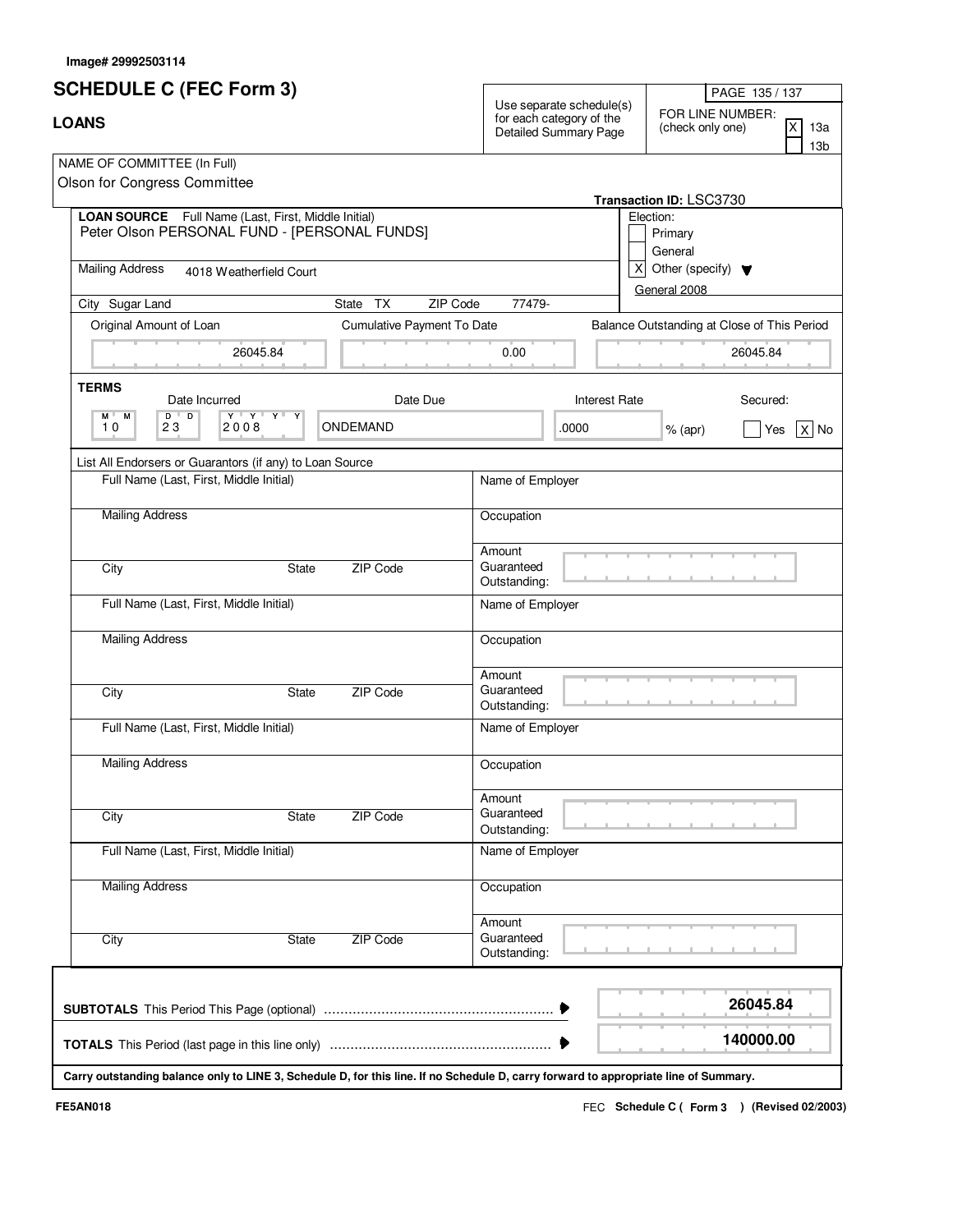|                                                                                                        |                                                                     |                                                                                         |   |                              | PAGE 136 / 137                                             |  |  |
|--------------------------------------------------------------------------------------------------------|---------------------------------------------------------------------|-----------------------------------------------------------------------------------------|---|------------------------------|------------------------------------------------------------|--|--|
| <b>SCHEDULE D (FEC Form 3)</b>                                                                         |                                                                     |                                                                                         |   | (Use separate<br>schedule(s) | FOR LINE NUMBER:                                           |  |  |
| <b>DEBTS AND OBLIGATIONS</b>                                                                           |                                                                     |                                                                                         |   | for each                     | 9<br>(check only one)                                      |  |  |
| <b>Excluding Loans</b>                                                                                 |                                                                     |                                                                                         |   | numbered line)               | x<br>10                                                    |  |  |
| NAME OF COMMITTEE (In Full)<br>Olson for Congress Committee                                            |                                                                     |                                                                                         |   |                              |                                                            |  |  |
|                                                                                                        |                                                                     |                                                                                         |   |                              |                                                            |  |  |
| A. Full Name (Last, First, Middle Initial) of Debtor or Creditor<br>Marathon Strategic Communications  |                                                                     |                                                                                         |   | Media Consultant             | Nature of Debt (Purpose):                                  |  |  |
| Mailing Address 3771 Vinecrest Drive                                                                   |                                                                     |                                                                                         |   |                              |                                                            |  |  |
| City<br><b>Dallas</b>                                                                                  | State<br><b>TX</b>                                                  | ZIP Code<br>75229-                                                                      |   |                              |                                                            |  |  |
| Outstanding Balance Beginning This Period                                                              |                                                                     |                                                                                         |   |                              | Transaction ID: LS90131.E1369                              |  |  |
|                                                                                                        | 30000.00                                                            |                                                                                         |   |                              |                                                            |  |  |
| Amount Incurred This Period                                                                            |                                                                     | Payment This Period                                                                     |   |                              | Outstanding Balance at Close of This Period                |  |  |
|                                                                                                        | 0.00                                                                | 12000.00                                                                                |   |                              | 18000.00                                                   |  |  |
|                                                                                                        |                                                                     |                                                                                         |   |                              |                                                            |  |  |
| B. Full Name (Last, First, Middle Initial) of Debtor or Creditor<br>Mrs. Dana Benoit                   |                                                                     |                                                                                         |   |                              | Nature of Debt (Purpose):<br><b>Fundraising Consultant</b> |  |  |
| Mailing Address 1411 Pecan Crossing                                                                    |                                                                     |                                                                                         |   |                              |                                                            |  |  |
| City<br>Richmond                                                                                       | State<br><b>TX</b>                                                  | <b>ZIP Code</b><br>77469-                                                               |   |                              |                                                            |  |  |
| Outstanding Balance Beginning This Period                                                              |                                                                     |                                                                                         |   |                              | Transaction ID: LS90415.E1625                              |  |  |
|                                                                                                        | 19000.00                                                            |                                                                                         |   |                              |                                                            |  |  |
| Amount Incurred This Period                                                                            |                                                                     | Payment This Period                                                                     |   |                              | Outstanding Balance at Close of This Period                |  |  |
|                                                                                                        | 0.00                                                                | 6000.00                                                                                 |   |                              | 13000.00                                                   |  |  |
|                                                                                                        |                                                                     |                                                                                         |   |                              |                                                            |  |  |
| C. Full Name (Last, First, Middle Initial) of Debtor or Creditor<br><b>Bellwether Consulting Group</b> |                                                                     |                                                                                         |   |                              | Nature of Debt (Purpose):<br><b>Fundraising Consultant</b> |  |  |
| Mailing Address 666 11 St. NW, Ste. 800                                                                |                                                                     |                                                                                         |   |                              |                                                            |  |  |
| City                                                                                                   | State                                                               | ZIP Code                                                                                |   |                              |                                                            |  |  |
| Washington                                                                                             | DC                                                                  | 20001-                                                                                  |   |                              |                                                            |  |  |
| Outstanding Balance Beginning This Period                                                              |                                                                     |                                                                                         |   |                              | Transaction ID: LS90415.E1628                              |  |  |
|                                                                                                        | 12630.00                                                            |                                                                                         |   |                              |                                                            |  |  |
| Amount Incurred This Period                                                                            |                                                                     | Payment This Period                                                                     |   |                              | Outstanding Balance at Close of This Period                |  |  |
|                                                                                                        | 0.00                                                                | 12630.00                                                                                |   |                              | 0.00                                                       |  |  |
|                                                                                                        |                                                                     |                                                                                         |   |                              | 31000.00                                                   |  |  |
|                                                                                                        |                                                                     |                                                                                         | ▶ |                              |                                                            |  |  |
|                                                                                                        | ▶<br>3) TOTAL OUTSTANDING LOANS<br>from Schedule C (last page only) |                                                                                         |   |                              |                                                            |  |  |
|                                                                                                        |                                                                     | 4) ADD 2) and 3) and carry forward to appropriate line of Summary Page (last page only) | ▶ |                              |                                                            |  |  |

FEC **Schedule D ( ) FE5AN018 Form 3 (Revised 02/2003)**